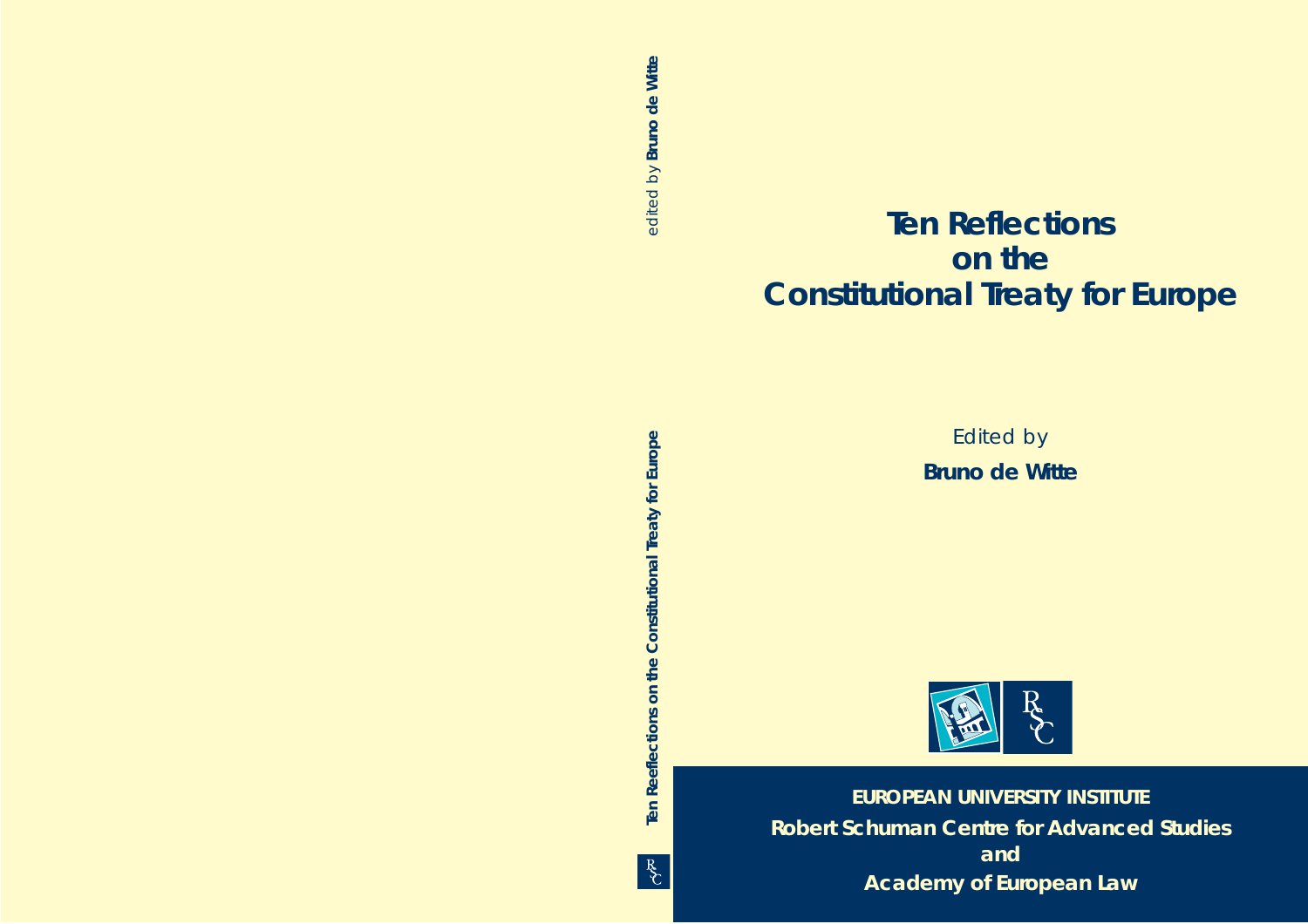E-book published in April 2003 by the Robert Schuman Centre for Advanced Studies, European University Institute, San Domenico di Fiesole, Italy.

All rights reserved. © 2003 Robert Schuman Centre for Advanced Studies, Academy of European Law and authors individually.

Except single printing for personal use, no part of the material protected by this copyright notice may be reproduced or utilized in any form or by any means, electronic or mechanical, or linked from any website, without permission from the publisher.

> Permissions for quotations should be addressed directly to the author(s). Source should be acknowledged.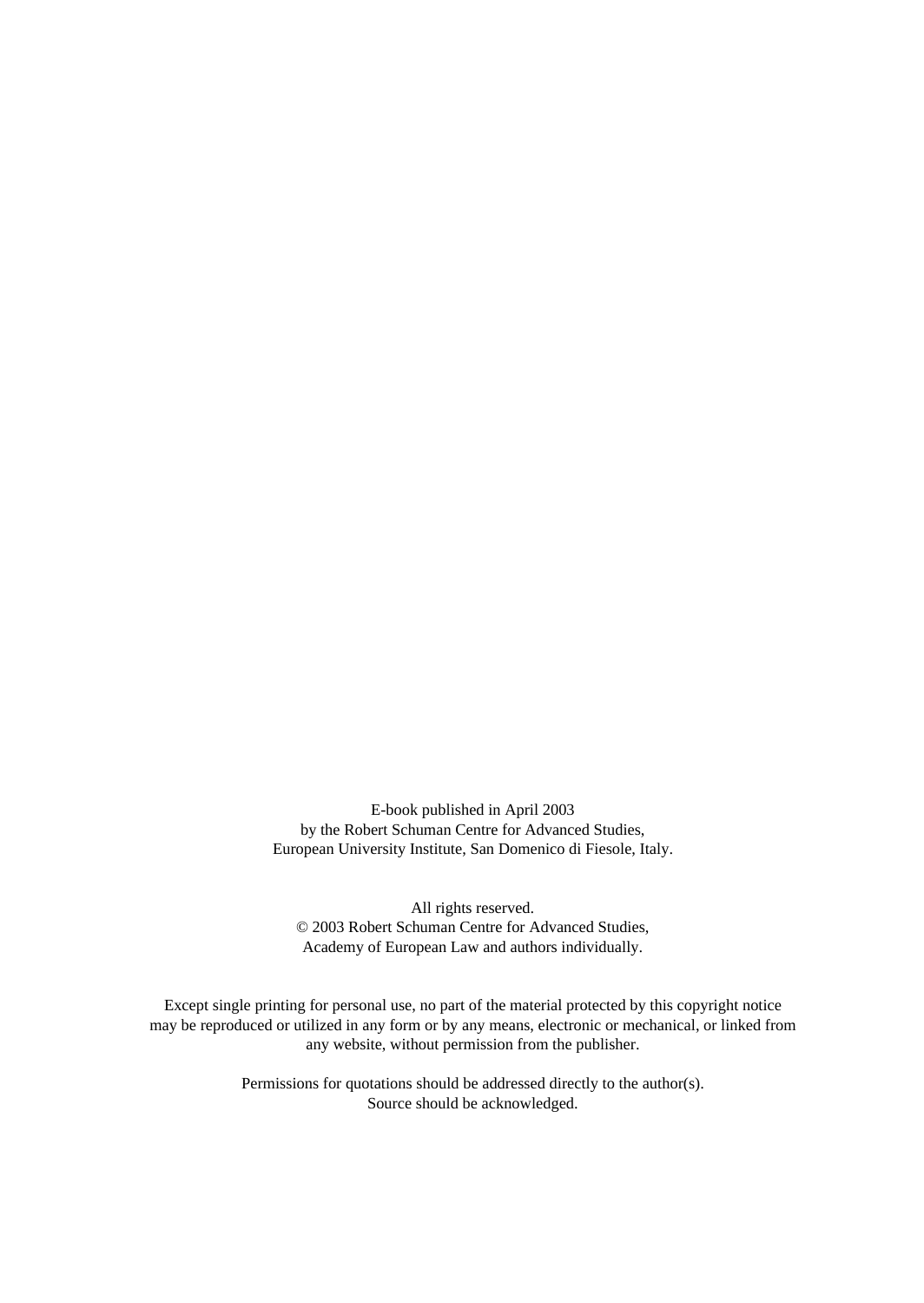# **Contents**

| Yves Mény, Helen Wallace and Bruno de Witte                |  |
|------------------------------------------------------------|--|
|                                                            |  |
| <b>Armin von Bogdandy</b>                                  |  |
|                                                            |  |
| Gráinne de Búrca                                           |  |
|                                                            |  |
| <b>Stephen Weatherill</b>                                  |  |
|                                                            |  |
| Jacques Ziller et Jaroslav Lotarski                        |  |
|                                                            |  |
| <b>Helen Wallace</b>                                       |  |
|                                                            |  |
| <b>Koen Lenaerts and Marlies Desomer</b>                   |  |
|                                                            |  |
| <b>Stefan Griller</b>                                      |  |
|                                                            |  |
| <b>Neil Walker</b>                                         |  |
|                                                            |  |
| <b>Jo Shaw</b>                                             |  |
| Flexibility in a 'Reorganised' and 'Simplified' Treaty 183 |  |
| <b>Bruno de Witte</b>                                      |  |
|                                                            |  |
|                                                            |  |
|                                                            |  |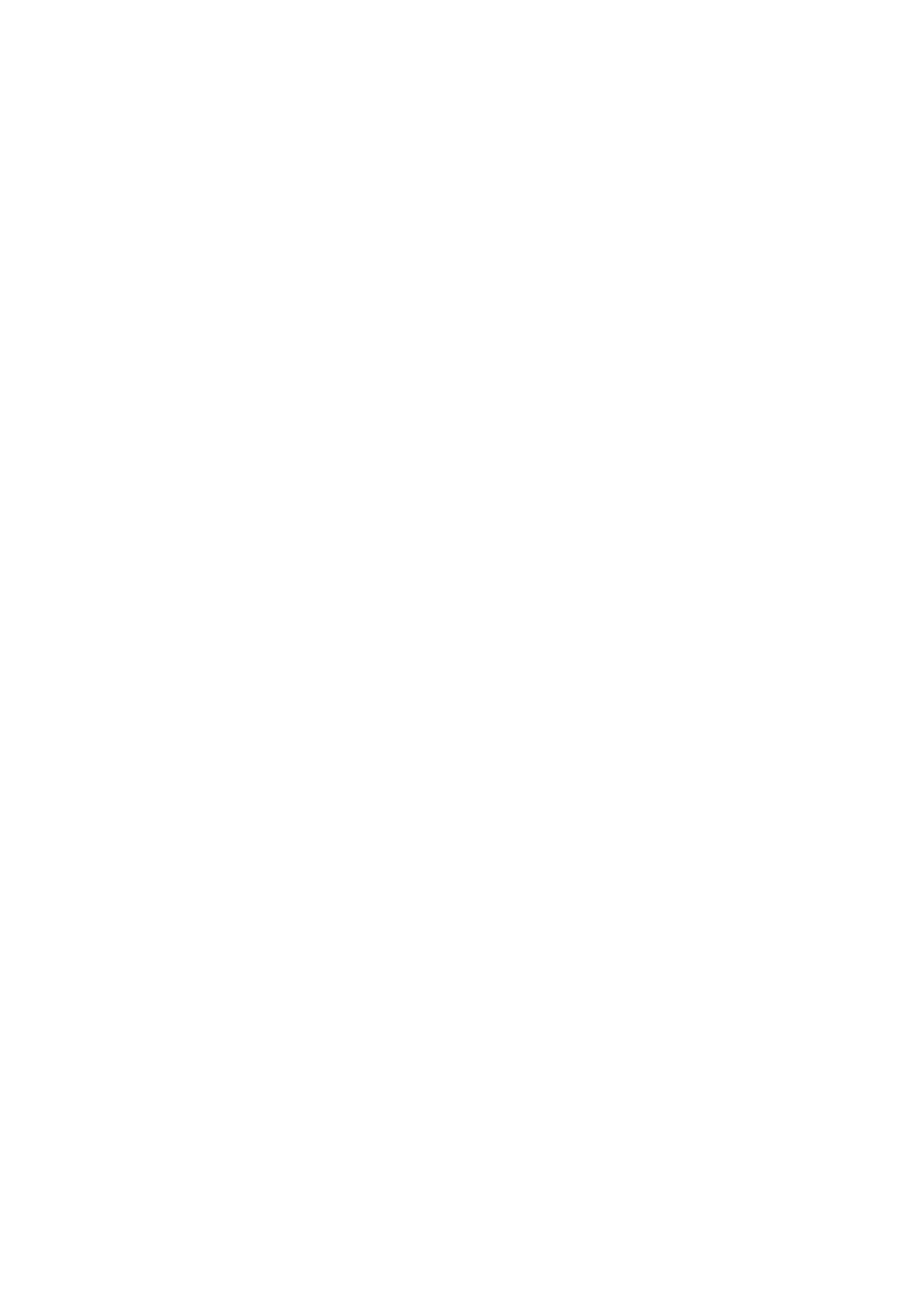## Preface

The Robert Schuman Centre for Advanced Studies, part of the European University Institute in Florence, has a long-standing interest in the question of the reorganisation and reconfiguration of the European Treaties. Since 1996, the Schuman Centre has undertaken four projects relating to the architecture and evolution of the European Treaties.1 The most widely known of these earlier projects is a study, undertaken in 2000 on request of the European Commission, entitled *A Basic Treaty for the European Union.* This study deals with the feasibility of a reorganisation of the Treaties into two parts, by which the basic (or 'constitutional') Treaty provisions would be separated or distinguished from the rest. This idea, and indeed its experimental implementation in the EUI report, have played a role in framing the current EU constitutional reform process, as it developed since the Nice summit of December 2000.

The present study is a further contribution by the EUI to the debate, within the radically changed political context of today, in which the constitutionalisation of the European treaties is no longer a hypothetical scenario for the future, but a living reality in the work of the Convention on the Future of the European Union.

The study was undertaken by the Schuman Centre in cooperation with the Academy of European law at the EUI. A number of, mainly legal, experts both from within and from outside the EUI met on several occasions in order to reflect together on ten selected constitutional reform themes. These themes correspond to important

-

<sup>&</sup>lt;sup>1</sup> These earlier studies can be accessed on the website of the Robert Schuman Centre: <http://www.iue.it/RSCAS/Research/Institutions/EuropeanTreaties.shtml>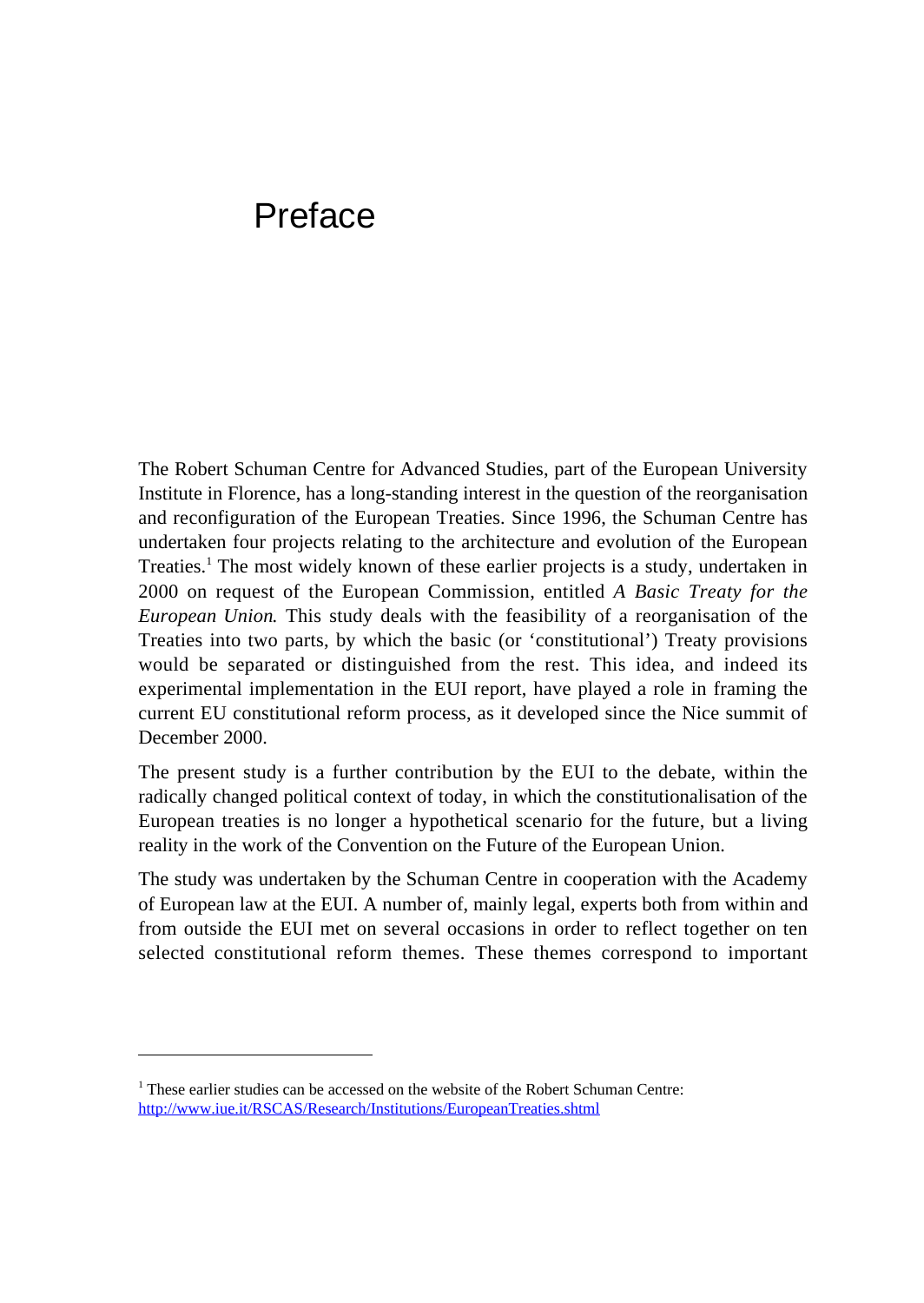building blocks of the constitutional treaty that is being elaborated within the framework of the Convention.

The aim of the present document is not to provide a complete commentary on the latest draft being discussed within the Convention, nor that of drafting a full-fledged Constitution of Europe, but to draw the attention of the Convention members and of other participants in the European constitutional debate on some of the legal and political constraints and implications that should be heeded by those drafting the European Constitution. The 'Ten Reflections' take the form of short essays on each of the themes, authored by individual members of the group, who propose and expose their own views on the matter after having discussed them within the group. Most authors have made specific recommendations that are not couched in formal legal language; these recommendations are highlighted throughout the text in **bold.** Some of the authors have, in addition, made specific drafting proposals for articles of a constitutional treaty; these are highlighted in *bold italics.*

We are confident that this study, which will soon be made available also in printed form, will form a useful contribution to the debate on the future constitution of Europe.

*Florence, 23 March 2003*

**Yves Mény**, *President of the EUI*

**Helen Wallace**,

*Director of the Robert Schuman Centre for Advanced Studies at the EUI*

#### **Bruno de Witte**,

*Professor of European Law, Co-director of the Academy of European Law at the EUI*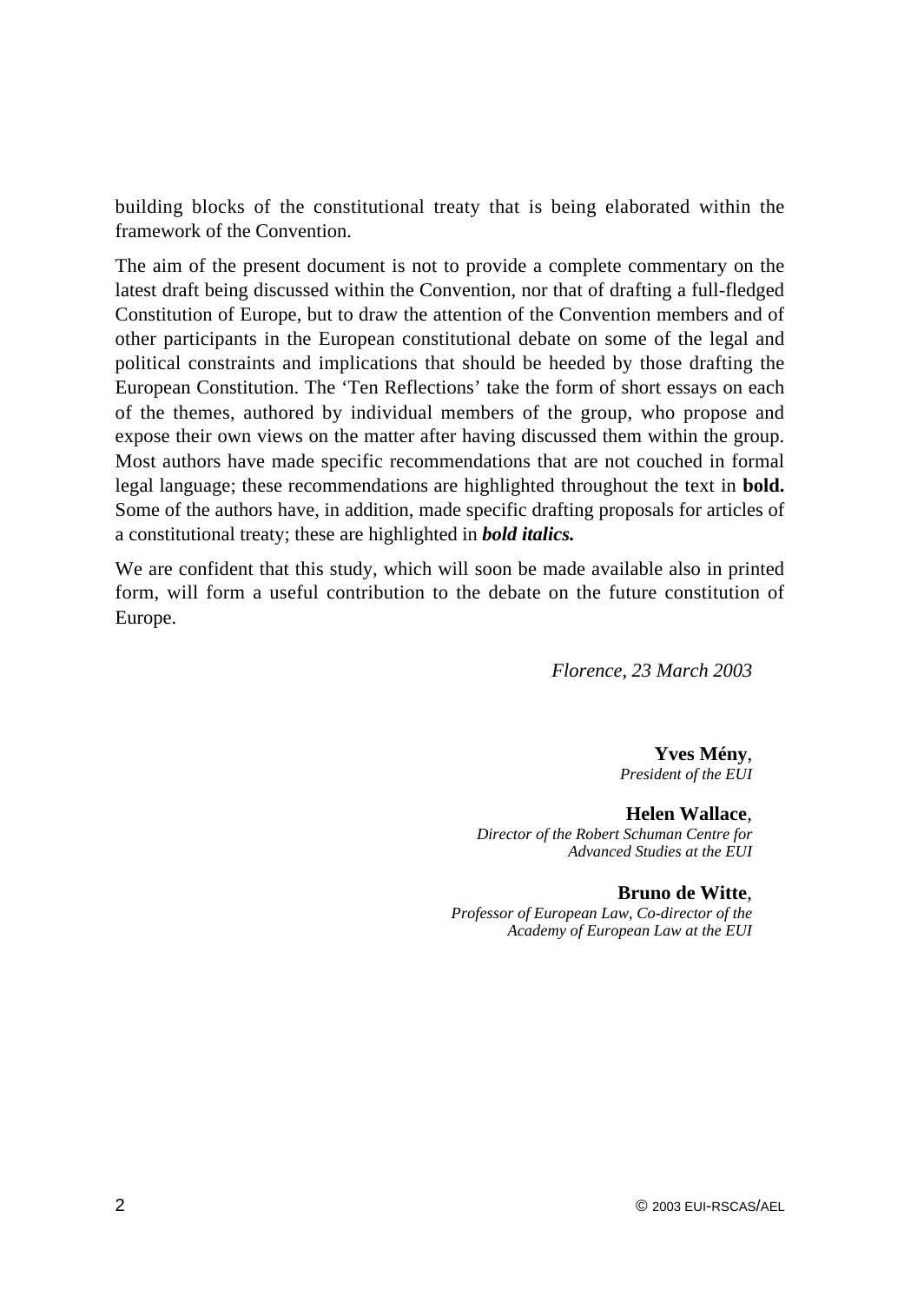# The Preamble

## Armin von Bogdandy

A constitutional text serves many objectives. Its immediate tasks are to set up, organize and direct public power in order to attain certain ends while respecting certain fundamental principles: all this can easily be deduced from the text itself. But there is also a "between the lines" and a "beyond the words": it is widely assumed that a constitutional text fulfils further functions. Among those, the "manifesto" function appears to be of particular importance for the preamble and the introductory provisions, because more than most other parts they give an account of the basic features of a political organization in a way accessible to most citizens.

In the tradition of legal thought and political philosophy, this function can be given further readings. For example, it is assumed by many that a polity declares through those parts its basic understanding of public power and perhaps even its selfunderstanding. For those who understand a constitution as an instrument of identity formation for the citizenry, these parts are of utmost importance. In particular any direct influence of a constitutional text on the self-understanding of a citizenry<sup>1</sup> will largely depend on these parts, as the quantity of text that can be expected to be read and understood by the public is rather limited.

Last but not least, the following proposals are as close as possible to the current Treaties, respecting thereby the European constitutional *acquis,* the intention of Declaration No. 23 to the Nice Treaty and the mandate granted by the European Council at Laeken.

l

<sup>1</sup> In my understanding, indirect effects of a constitutional text for identity-formation are far more important. To the extent that a constitutional text contributes to the convincing operation of a political organization, it indirectly furthers the identification processes.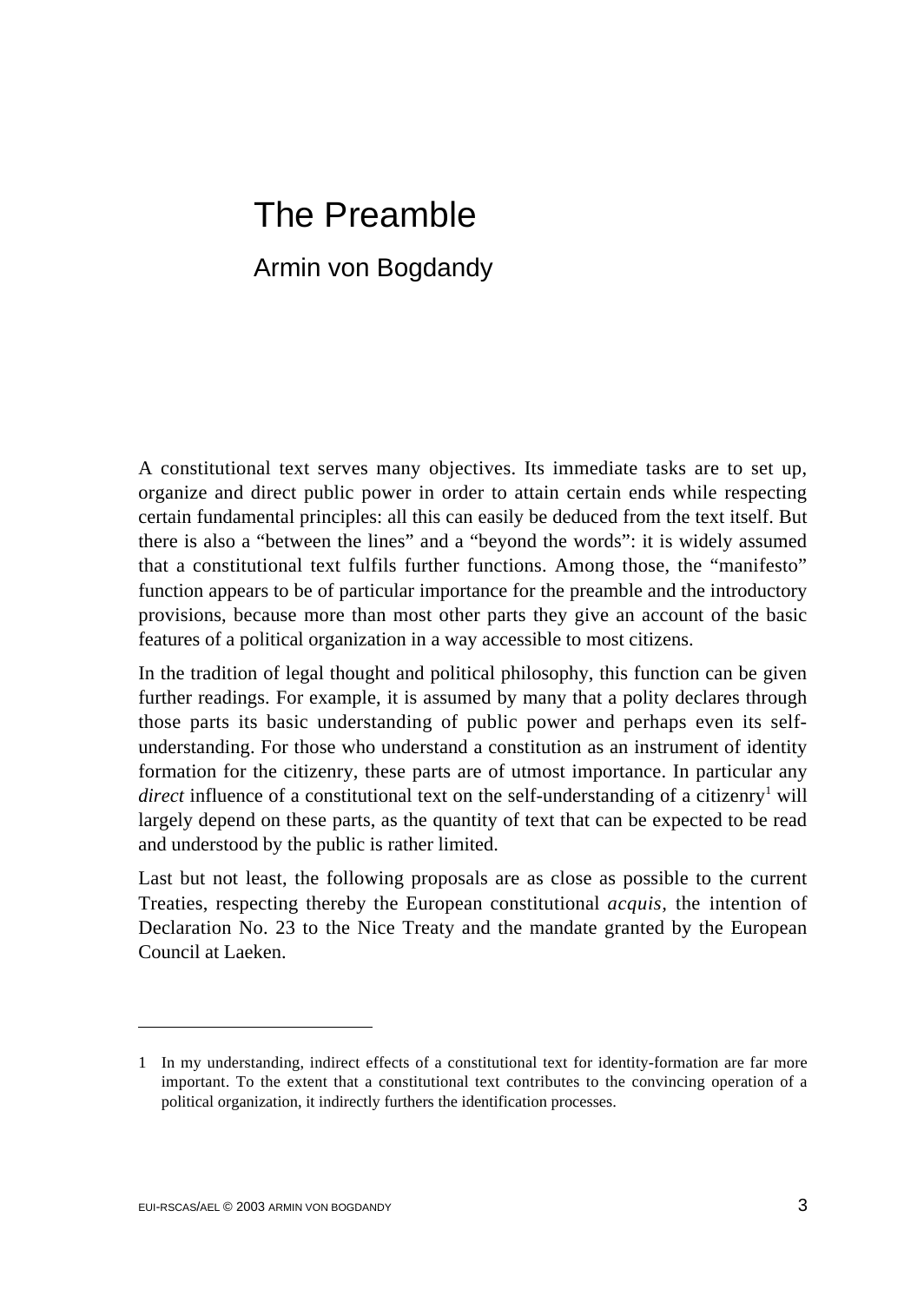Preambles—as far as they can be found in constitutional texts<sup>2</sup>—are the parts most clearly expressing fundamental convictions, experiences or aspirations. It appears safe to say that there isn't any constitutional homogeneity among the constitutions of Member States when it comes to preambles; there is not even a broad European understanding of what should be part of a constitutional preamble. The current preambles of the national constitutions rather display the European diversity. They are, however, usually quite short, the longest being the Portuguese with six sentences. Preambles of international treaties, by contrast, are usually rather long. The overwhelming understanding of the European Union as something "in between" international organizations and states or a *"tertium"* to these two forms of political organization could find expression in an intermediate solution with respect to the length.

**1 –** At the beginning of the new preamble, one has to decide who speaks: the heads of state, the national parliaments alone or together with the European Parliament, the European people or the European peoples in (or of) the countries of Austria, Belgium, Denmark, Germany, Greece, Spain, Finland, France, Ireland, Italy, Luxembourg, Netherlands, Portugal, Sweden and the United Kingdom of Great Britain and Northern Ireland (as well as the other countries that will have joined by the time the Constitutional Treaty is adopted).

If the new Treaty is to resemble a constitution, it appears inappropriate to refer in its preamble to the heads of state. In democratic societies the enactment and amendment of a constitutional text is largely understood as an act of *auto-*determination or at least as an act of an institution of parliamentary character. Placing the heads of state at the outset would give the preamble a rather paternalistic tone and could recall constitutional settlements of the  $19<sup>th</sup>$  century (see, e.g. Preamble of the Statute for the Kingdom of Italy of Feb. 18, 1848). Furthermore, such wording would not reveal the substantive legal situation: the legally decisive acts are in all countries the national parliaments' laws of consent whereas the role of the heads of state is in most

l

<sup>2</sup> The constitutions of Belgium, Denmark, Finland, Italy, Luxemburg, Netherlands, Austria, and Sweden do not possess any preamble; preambles, mostly short or very short ones, are to be found in the constitutions of Germany, France, Greece, Ireland, Portugal, and Spain.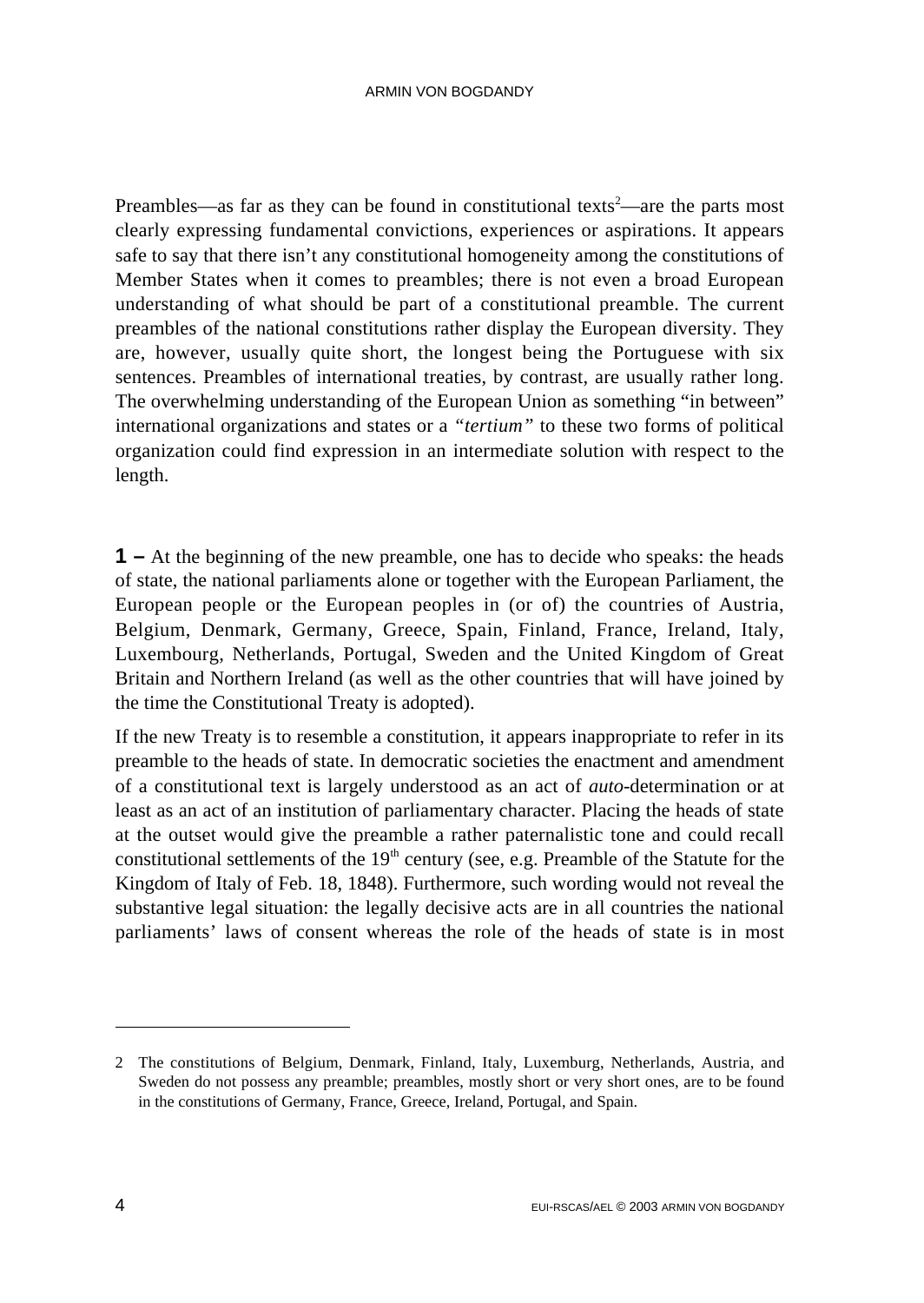countries very limited. The inspiration from international treaties with regard to the formulation of actors appearing in the preamble should be given up.

Currently, the *pouvoir constituant* in the Union lies with the European peoples collectively. So they should speak directly, as was already proposed in the draft of a statute for a European Political Community of March 10, 1953 and in many other more recent proposals. An alternative approach closer to what actually happens might choose the terminology "in the name of the European peoples" thereby underlining that the act is mostly based on the decision of representative institutions; see in this regard the Proposal by the of Committee on Institutional (now Constitutional) Affairs of December 10, 1994 ( the "Herman project"). The grave disadvantage of this proposal is, however, that the actors speaking are not revealed. Given the overwhelming desire for clarity, some (theoretically well founded) metaphysics might be acceptable; therefore the peoples themselves should speak. The formula "in" the Member State x rather than "of" the Member States x makes, however, clear that the bond between state and people is not as strong as under the traditional principle of the nation state. Moreover, it is also more precise: an Italian living in France but represented through the Italian parliament participates in the process.

One might consider referring to the European peoples in a way that further Members are embraced, thereby giving late-comers not the impression of being of a somewhat second order as is the case in the current founding Treaties. I cannot think up, however, a convincing formula. Such undesirable wording can be avoided if the acts of accession contained a clause that adopts the wording by nominating the new Members, as has happened with the German Basic Law after the unification of the two German states.

To what extent should the European Parliament be involved in this exercise? In the Herman project of 1994, the EP would have adopted the constitution together with the Member States. Currently, there is a role for the European Parliament mediated through its representatives in the Convention. However, the European Parliament as an institution does not participate in any decisive form in the relevant procedure under the current Treaties and it appears highly unlikely that it will have any formal role in the process of adopting a possible constitution. Hence it should not appear in the Preamble. One might consider, however, referring to the Convention, depending on its final role in the whole process. If it succeeds in organizing a convincing process of public deliberation and in imposing its proposal, a reference might appear suitable, such as: "after deliberating in the European Convention" or "following the proposal of the European Convention".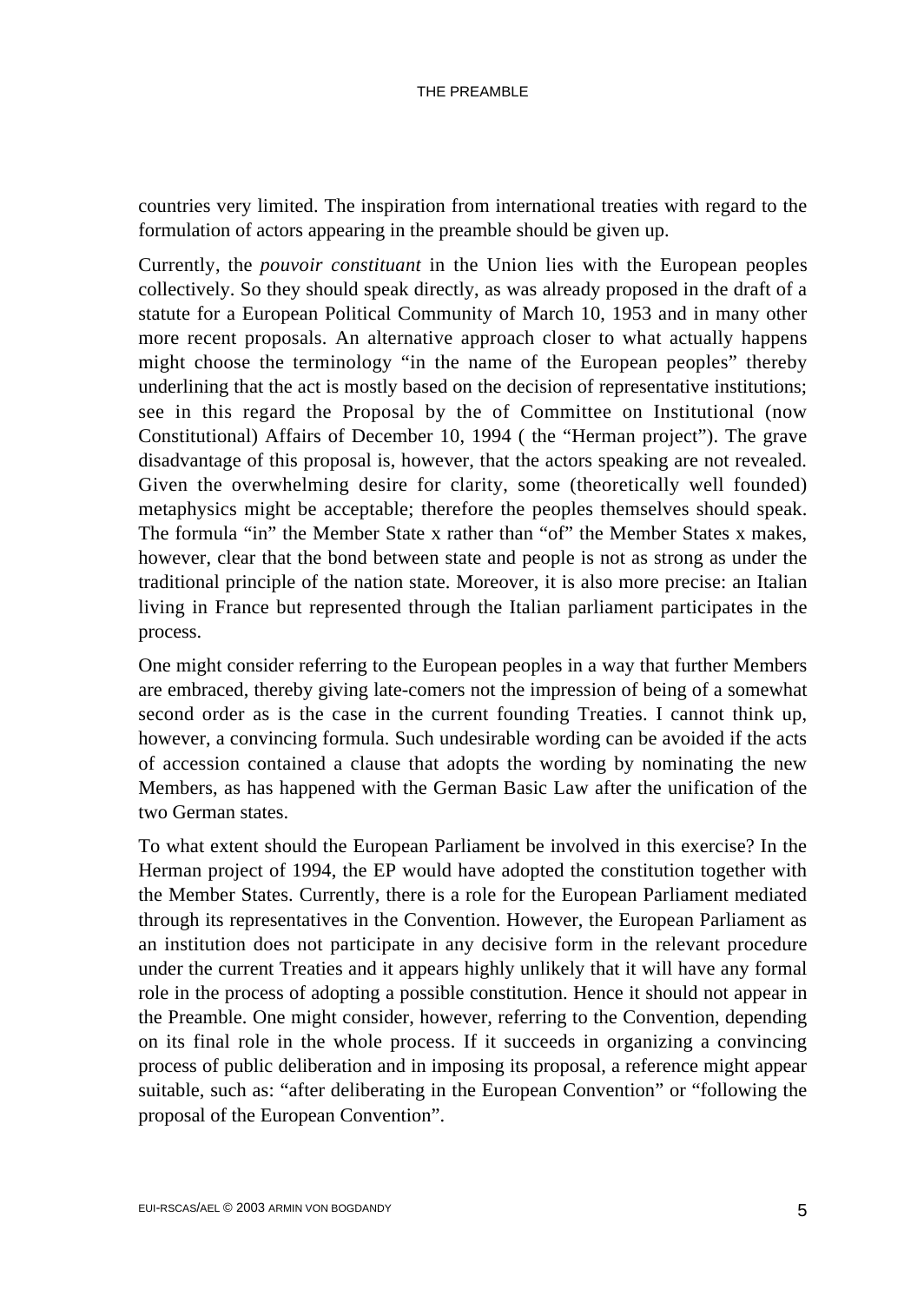Therefore, a possible avenue might be to start *with the European peoples in (or of) the countries of Austria, Belgium, Denmark, Germany, Greece, Spain, Finland, France, Ireland, Italy, Luxembourg, Netherlands, Portugal, Sweden and the United Kingdom of Great Britain and Northern Ireland.* (To be amended after accessions.)

**2 –** It should be taken into consideration whether something should be invoked "beyond" the actual peoples as the sovereign. There is nothing similar in the current preambles of the founding Treaties. Some constitutions of Member States, by contrast, refer to deity (Ireland, Greece) and/or mankind in general (Germany). Some other Member States are, however, strictly secular (in particular France, Art. 1 French Constitution). This issue might become an important battleground.

A possible line of compromise might be a reference to future generations (or mankind), for example *"Recalling their responsibilities towards future generations".* There are theological understandings which will find deity in those future generations, but these words are also open to a secular understanding. Such an *evocatio* to future generations might also appear appropriate because these generations will be bound by the act, but do not have any voice in its adoption. By referring to "future generations" without further specification, enough room is left for an understanding that the European peoples are recalling their responsibility not only for their own offshoot, but that they also have responsibilities for mankind in general, which would be in line with a theological reading and an adequate understanding of public power in an interdependent world.

**3 –** After an *evocatio,* the fundamental convictions should be spelled out, those convictions which motivate the adoption of the Constitution.

The memory of European wars, particularly World War II, as well as the memory of the division of Europe is a fundamental motive and perhaps the most compelling reason for European integration. That is well said in the second paragraph of the EU Treaty preamble through *reaffirming the historic importance of ending the division of the European continent.* It is not outdated at all, but rather remains a monumental task, if only for the successful integration of the countries acceding in the next years.

It would, however, be too little to express only this motive because many forms of cooperation since World War II are based on it (e. g. the Council of Europe, OSCE).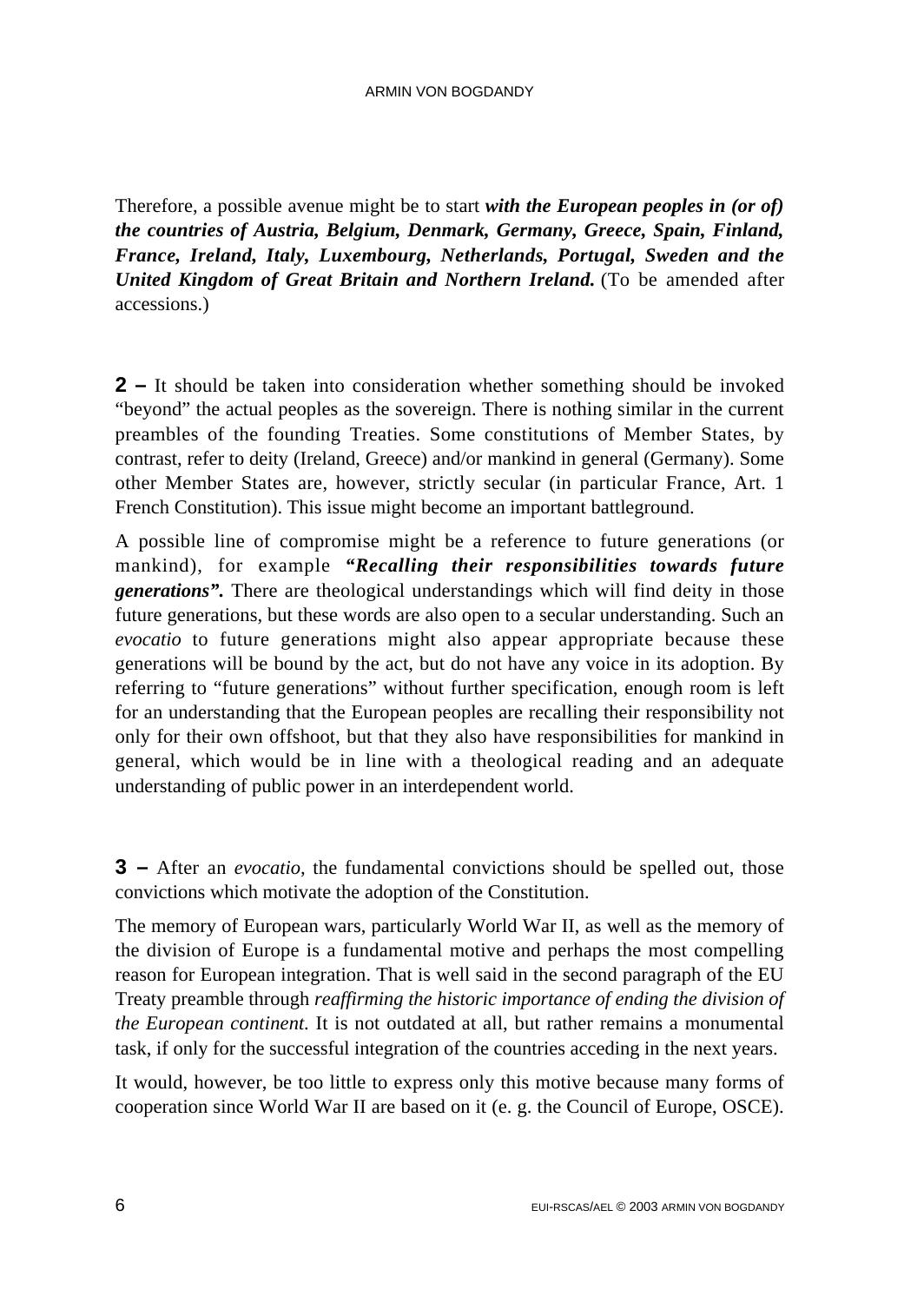In addition the motive of *integration* should be expressed. A very important aspect of integration can be found in the last paragraph of the ECSC Treaty preamble, which speaks of *"merging their essential interests".* This spells out the idea that the Constitution assumes a common interest, and that the political process should not only consist of bargaining, but also of arguing. It might become an argument that policies of the Union are not to be measured against the ill-defined concept of "national interest".

There is another aspect which is peculiar to European integration: it is the conviction that something historically new has to be created. That idea is well expressed in the first paragraph of the ECSC Treaty preamble: it refers to *"creative efforts",* which are the creative efforts *to lay a firm basis for the future Europe.* This idea expresses the conviction that the EU is a new polity whose blueprint cannot be taken from any other polity. At the same time, it asks for understanding if the values spelt out in the next "whereas" are not realised in the traditional way of national constitutional law. If these elements are put together, one reads:

*"The European peoples, recalling the historic importance of ending the division of the European continent, of merging their essential interests, and of making creative efforts to build a firm basis for the future Europe."*

**4 –** After the motives, it might be appropriate to state the overall aim of the whole endeavour. A formula can be found in the first paragraph of the EC Treaty preamble, which is also the most famous passage of any of the Treaties' preambles: *"Determined to lay the foundations of an ever closer union among the peoples of Europe".* It expresses the notion that the EU is a European enterprise and therefore regional by design. Moreover, it points out that European integration is an ongoing process, that it has not reached any final state.

This paragraph of the EC preamble has received much criticism in the last decade. But in many areas national societies are still very much separated, there is little solidarity; and Europe will not thrive if a European society does not gain more substance. Even if one considers that a further expansion of the Union's powers is not what the Union and its peoples need, the "closer union" (written with a lower case "u") is a much broader concept and cloudy. It might indicate more union through more "solidarity" or ""community" (see below). It also points out that Europe understands itself as something specific, that there is a "Europeanness" common to all European peoples, that this "Europeanness" is worth preserving and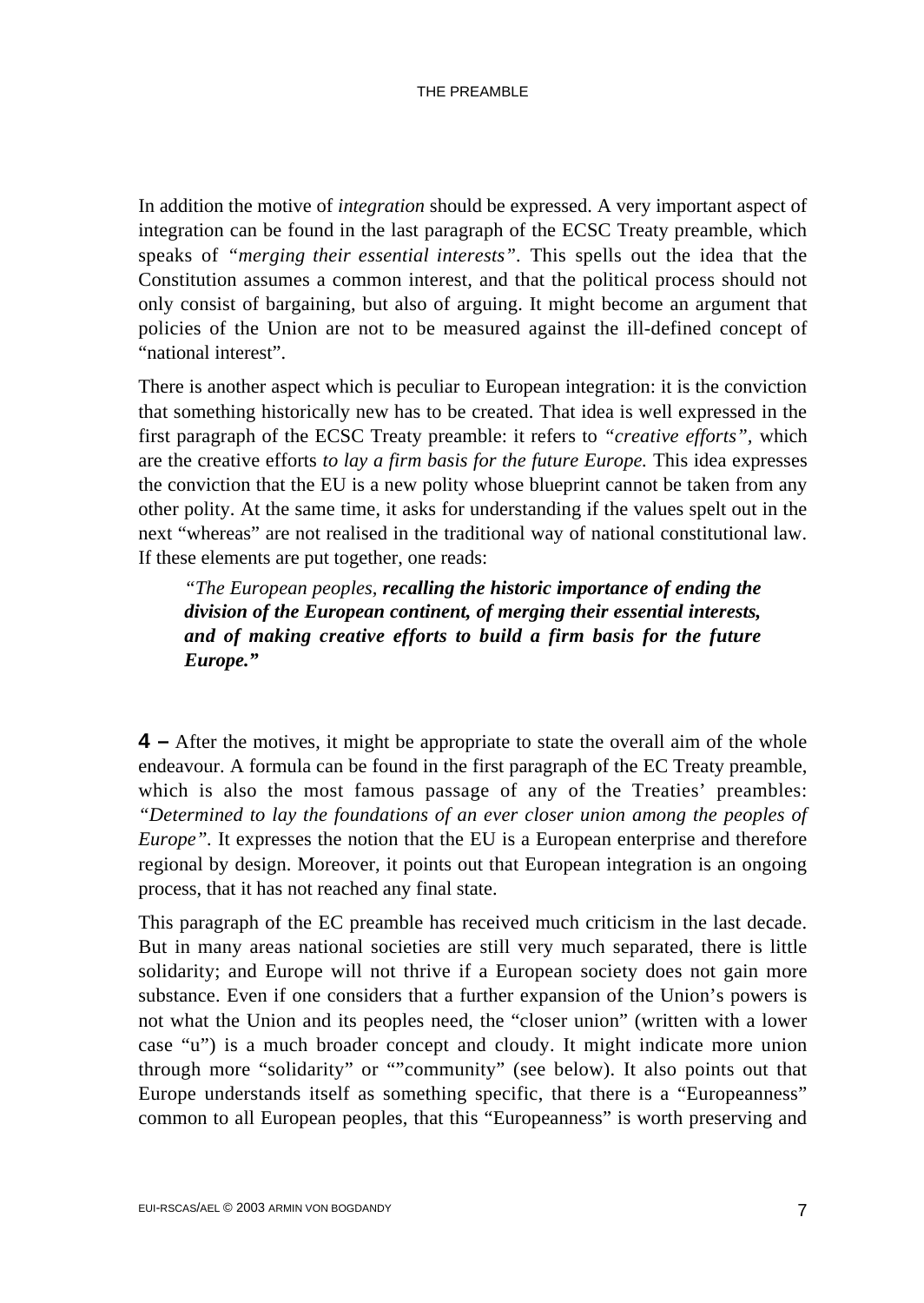#### ARMIN VON BOGDANDY

developing, while leaving open in what that "Europeanness" might consist. At the same time, the plural makes clear that the intention of the Constitution is not to wipe out the "peoples" for one European people. Rather, their respective identities, traditions and political organisations are an integral part of the integration project.

**5 –** This "Europeanness" should be defined with respect to the central principles of a political community. Often, one finds the terminology of "values". I assume that this terminology, problematic as it may be when it comes to its theoretical foundations, is used in order to assert that the principles of the legal order are based in something outside that legal order, that they have a societal basis. The second and the eighth paragraphs of the EU Treaty preamble give important indications of what they are. The values named there express the positive normative heritage of Europe and the points of convergence of the basic principles of the Member States constitutions and the relevant normative philosophy. Even though these are universal values, Europe claims the authorship of them and to be at the vanguard of how to preserve these values when political action transcends the realm of the nation and the state.

However, the current formulation of these paragraphs of the EU preamble does not totally convince. For example "attachment", as the current whereas says, to these values appears too weak, given the importance of these values (the German version is much stronger: *"Bekenntnis zu*"). Instead, one might "confirm their fundamental importance" which would also make clear that these values are the yardsticks with which to judge the European Union. One could consider at this point one addition: in a polity based on the principle of democracy, human rights and political rights are of identical importance. This could be expressed by adding "civil rights".

In the end, the Constitution might simply confirm *the fundamental importance of their common values of democracy, liberty, human and civil rights as well as the rule of law.*

**6 –** A Constitution should not only spell out the basic motives, convictions and values, but also the tasks that the organisation should handle, particularly if it is one based on limited competences such as the European Union. What is it there for? What can the citizen expect? In fact, various parts of the existing preambles spell out such tasks  $(4^{\text{th}}, 7^{\text{th}}, 9^{\text{th}})$  paragraphs of the EU Treaty preamble,  $2^{\text{nd}}$  paragraph of the EC Treaty preamble, and the  $5<sup>th</sup>$  paragraph of the ECSC Treaty preamble, as well as paragraphs 3 to 6, and 9, of the EC Treaty preamble, and paragraph 4 of the ECSC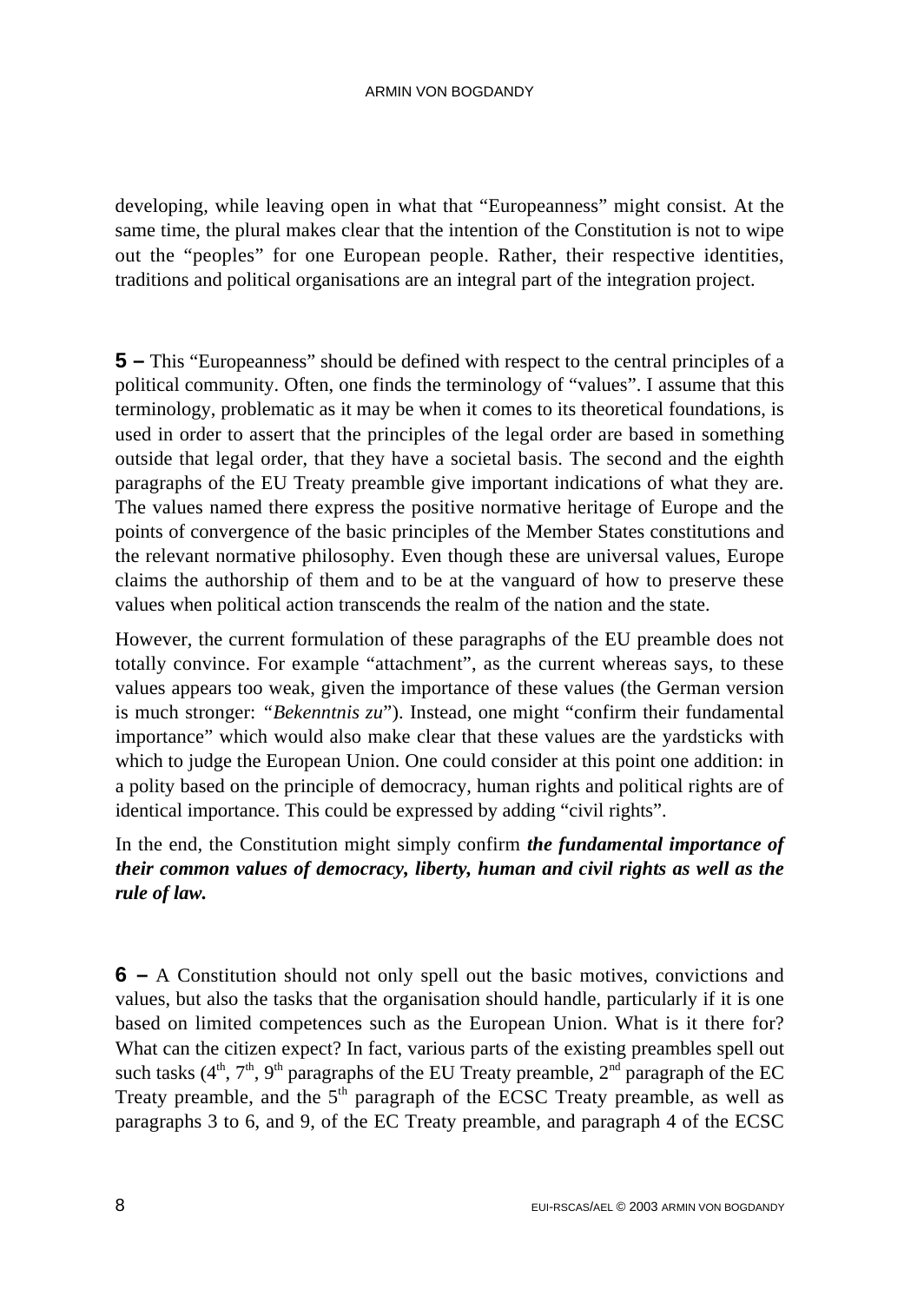preamble). The problem with these paragraphs is that given their sheer number they do not give a clear idea of the aims of the Union.

A close analysis of the aims of the Treaties shows that three aims motivate and justify the European endeavour: security (internal and external), prosperity, and community. They should be spelled out clearly at the outset of the Treaty. In the current treaties, they get lost because their preambles are much too detailed.

The first aim is *"peace and security".* Historically, security (internal and external) is the first good a public authority has to provide; this justifies it being in first place. "Peace", which can be found in various other preambles and paragraphs, is a good qualification to security, because it gives a normative note to it and qualifies thereby the general outlook of the Union. Since peace is the central aim and task of the United Nations, the Union declares that its basic thrust conforms to that of the global Community.

The second aim is *"economic and social progress".* It spells out the central area of activity of the European organisation. It points out that the Union helps the citizens in the satisfaction of their needs and desires. In a homocentric view, protection of the environment is part of social progress, so there is no need to spell it out specifically. The same is true for the advancement of certain disfavoured groups. Moreover, any specific mention of one group or situation might be considered as discrimination against those not mentioned.

The third aspect is *"solidarity and community"* as expressed by the last paragraph of the ECSC preamble. European integration is not just meant to make life safer, easier and more prosperous for European citizens. It is also meant to make them "better". It is meant to create new bonds, to create the social basis for a broader polity in which the individual acts as a responsible *social* being.

One should qualify these aims. It should be pointed out that all efforts and particularly the effort to build a new community is not meant to wipe out the existing bonds and feelings of belonging. This is well expressed in the  $5<sup>th</sup>$  paragraph of the EU Treaty preamble where it states the words *"while respecting their history, their culture and their traditions".* One could consider using these words also as a qualification to the "ever closer union". Thereby, the central line of tension between uniformity and diversity is addressed.

Bringing these aspects together, one might see the European peoples as **resolved to promote peace and security, economic and social progress, solidarity and community while respecting their history, their culture and their traditions.**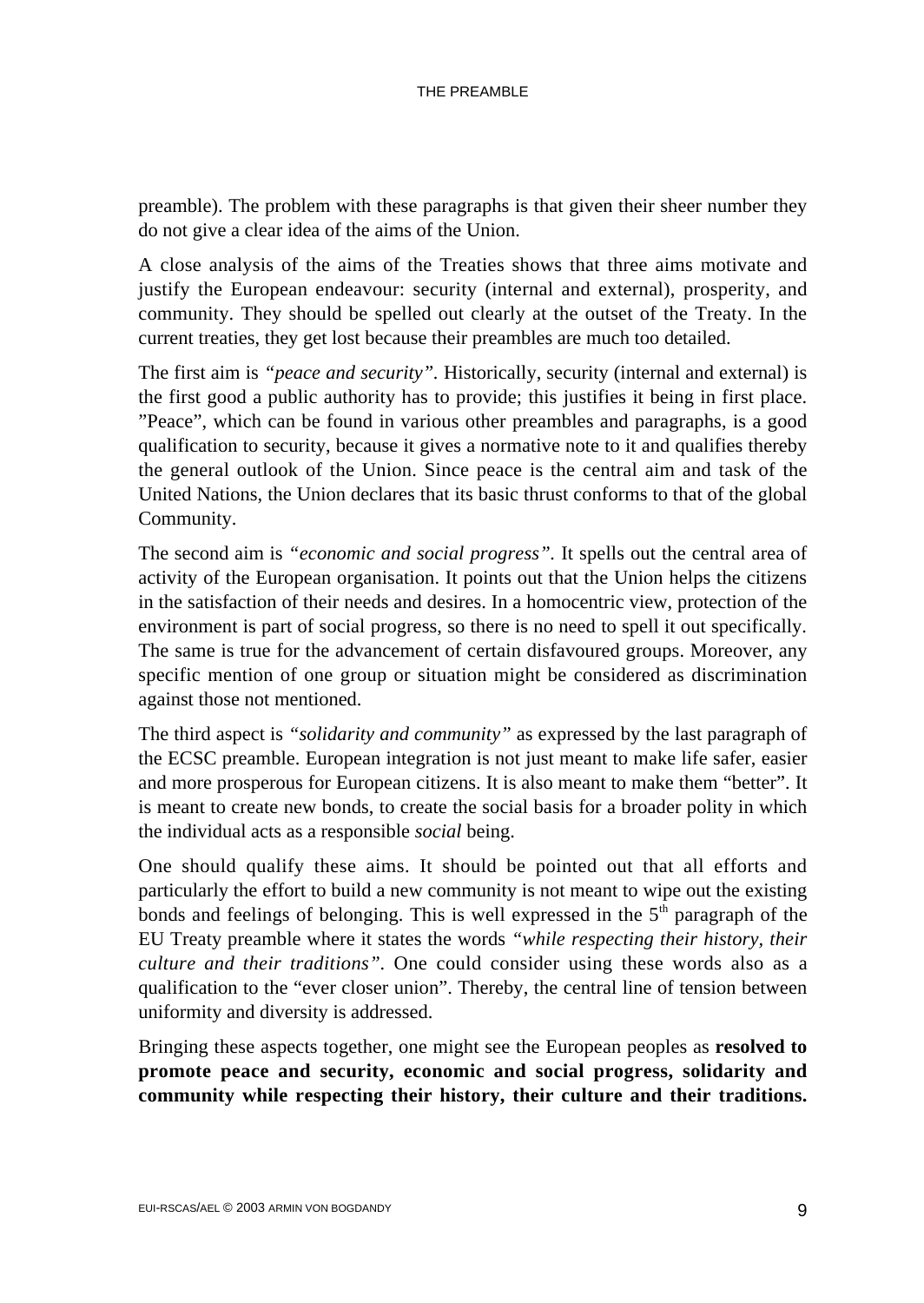That can also be said in a much shorter way: *resolved to promote peace, progress and solidarity while respecting diversity.*

One could consider strengthening at this point the international outlook. One might wish a more explicit declaration that the Union considers itself as part of a global community with respective responsibilities. In that case, one might add at the end: *"while respecting their* history, their culture and their traditions *and the legitimate expectations of the other peoples in the world."*

Further qualifications should not be added given that the preamble should be short.

## **Summing up:**

*'The European peoples in (or of) the countries of Austria, Belgium, Denmark, Germany, Greece, Spain, Finland, France, Ireland, Italy, Luxembourg, Netherlands, Portugal, Sweden and the United Kingdom of Great Britain and Northern Ireland (to be amended after accessions);*

*Recalling their responsibilities towards future generations;*

*Reaffirming the historic importance of ending the division of the European continent, of merging their essential interests, and of making creative efforts to build a firm basis for the future Europe;*

*Determined to lay the foundations of an ever closer union among the peoples of Europe;*

*Confirming the fundamental importance of their common values of democracy, liberty, human and civil rights as well as the rule of law;*

*Resolved to promote peace, progress and solidarity while respecting diversity and the legitimate expectations of the other peoples in the world;*

*Adopt this Treaty on a Constitution for the European Union3, following the proposal of the European Convention.'*

l

<sup>3</sup> It is beyond the task of this contribution to address the issue of the denomination of the constitutional act.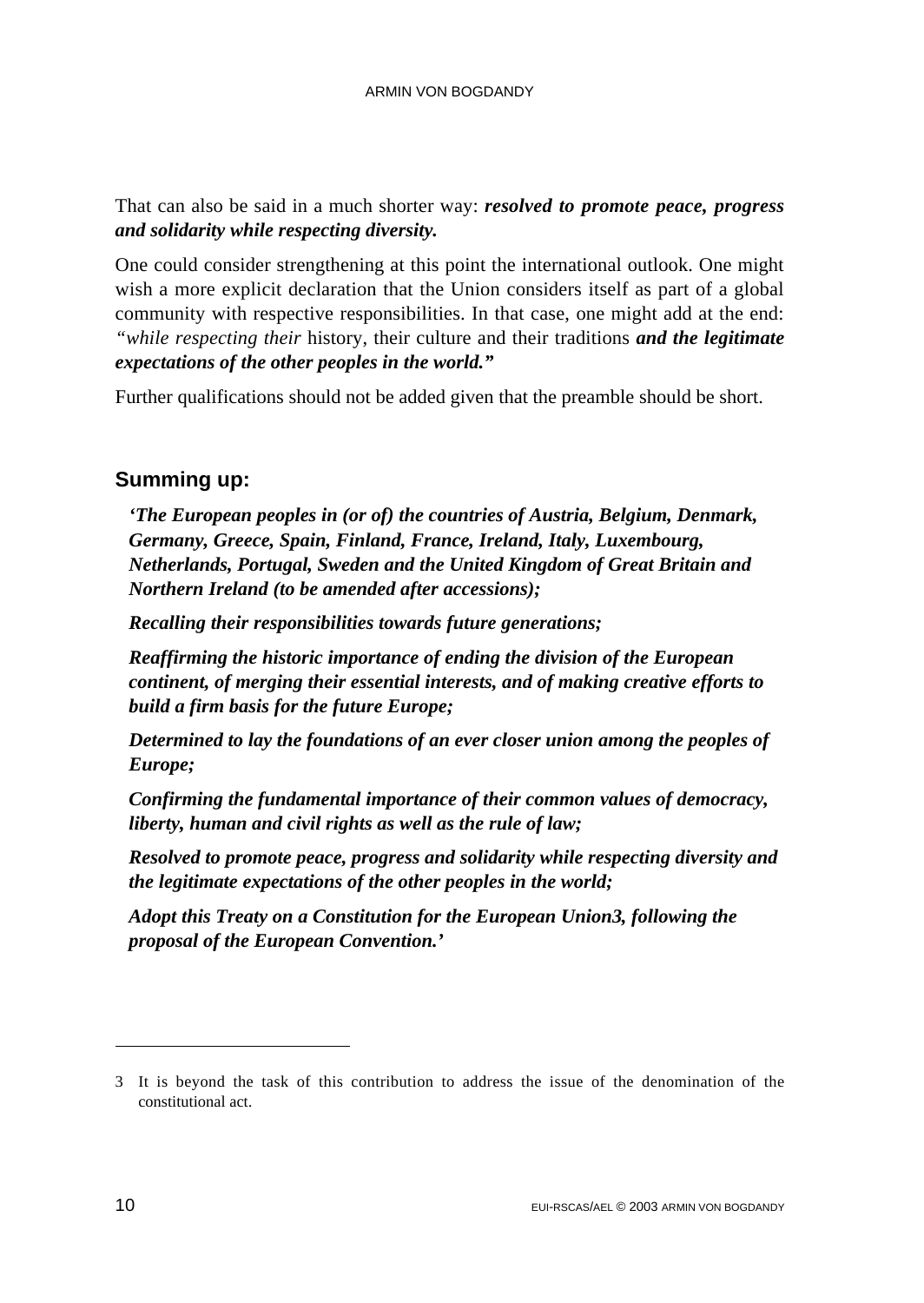## Fundamental Rights and **Citizenship**

Gráinne de Búrca

## **1 – Introduction**

Given the lack of political agreement over its legal status which followed the proclamation of the Charter of Fundamental Rights in  $2000<sup>1</sup>$  and given the deadlock which has persisted for decades in relation to the question of accession by the EC to the ECHR, one of the more striking results to have emerged from the Convention process so far has been the overall support both within the Working Group on the Charter  $(II)^2$  and within the plenary Convention for the legal incorporation of the Charter into the Treaties and for accession of the EU (with single legal personality) to the ECHR. These two issues were considered to be politically difficult, and the broad consensus quickly reached on their resolution has been somewhat surprising.

I will focus in this contribution on what I perceive to be the main issues which now arise in relation to the incorporation of the Charter into the Treaties: first, whether the incorporation of the Charter into a constitutional treaty of this kind could have the effect of altering the 'fundamental rights *acquis*'; secondly, whether it should be integrated in its entirety into the basic treaty or incorporated by reference and annexed in a protocol or otherwise; third, whether the amendments proposed by Working Group II to the horizontal clauses would affect the substance of the Charter,

 $\overline{a}$ 

<sup>1</sup> OJ C 364 of 18.12.2000, 1

<sup>2</sup> See the final report of the Working Group, CONV 354/02.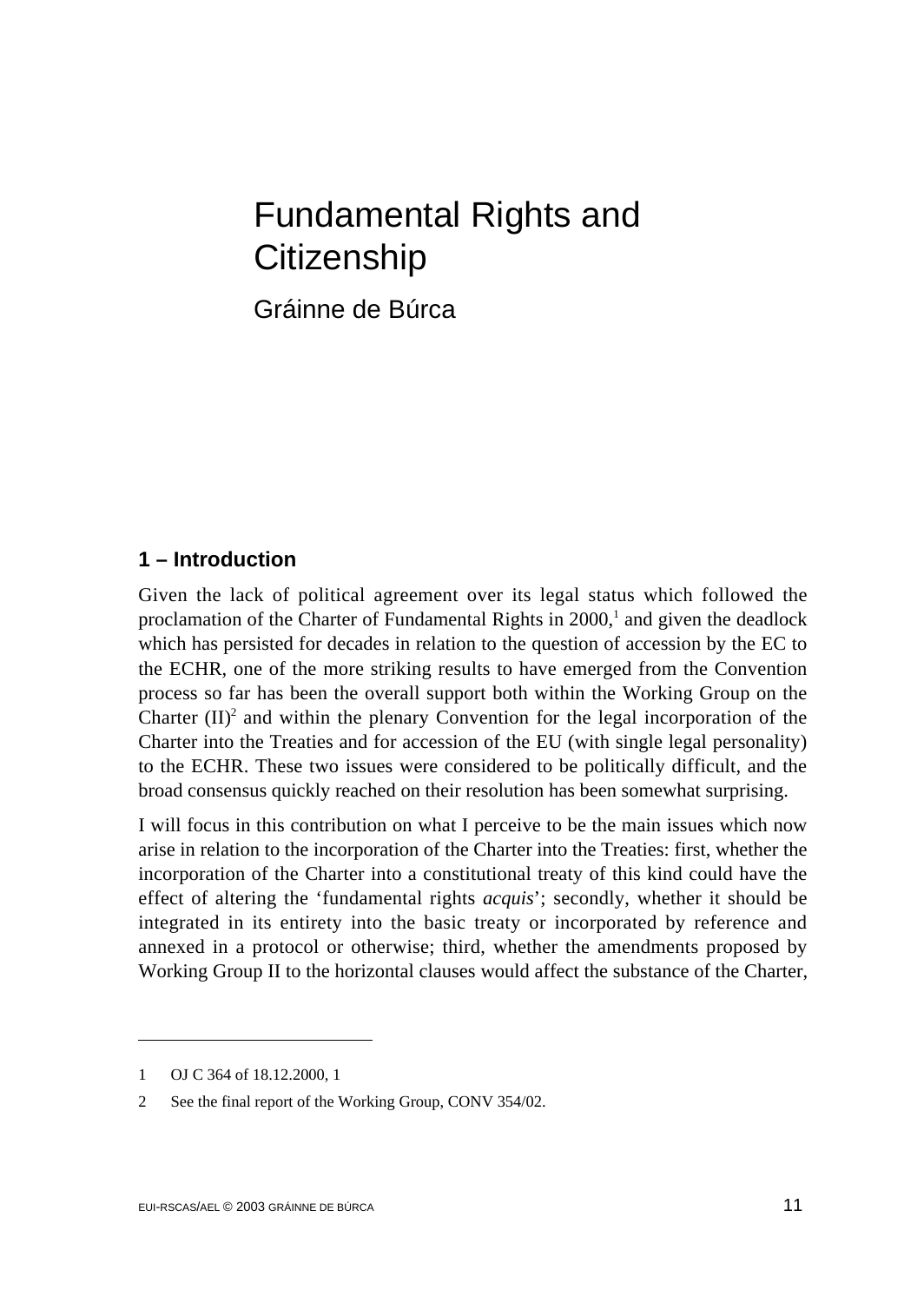contrary to the decision taken by the Group not to re-open any substantive questions which had been agreed by the previous Convention which drafted the Charter; and fourth, a number of residual questions including access to justice, the need for a 'mainstreaming' or 'objectives' clause, and the need for a clause authorising accession to the ECHR will be identified.

Before addressing the topic of the Charter and fundamental rights, the subject of citizenship will briefly be discussed.

## **2 – Citizenship**

At first glance, it seems that the debate on a new constitutional treaty for the Union has not generated any proposals for change in the notion of EU citizenship which has existed for over ten years. No working group dealt specifically with the issue. Presumably this implies that change was not considered vital in this area; or perhaps it simply reflects the more general absence of focus on substantive issues within most of the Convention's working groups: the only four which could be considered to focus on "substantive" matters were those on justice and home affairs, defence, economic governance, and belatedly, social policy, but even several of these have been preoccupied more with institutional than with substantive issues.

As far as citizenship is concerned, however, the basic framework elaborated by the Praesidium in its draft constitutional treaty of October 2002<sup>3</sup> provides essentially that 'Union citizenship' should be incorporated in an early Article (currently article 5) of such a new constitutional text. The existing rights and attributes of EU citizenship under the EC Treaty, namely the rights of movement, residence, voting and standing as a candidate in municipal and European Parliament elections etc, are referred to in the draft outline of Article 5. I will argue below, when discussing the substantive provisions of the Charter, that if the Charter is to be incorporated with its substance unchanged, then Article 5 (or equivalent) of the new constitutional treaty should not repeat all of the rights again, but rather should simply introduce the concept of EU citizenship, and should refer to the Charter articles for enumeration of the rights.

 $\overline{a}$ 

<sup>3</sup> CONV 369/02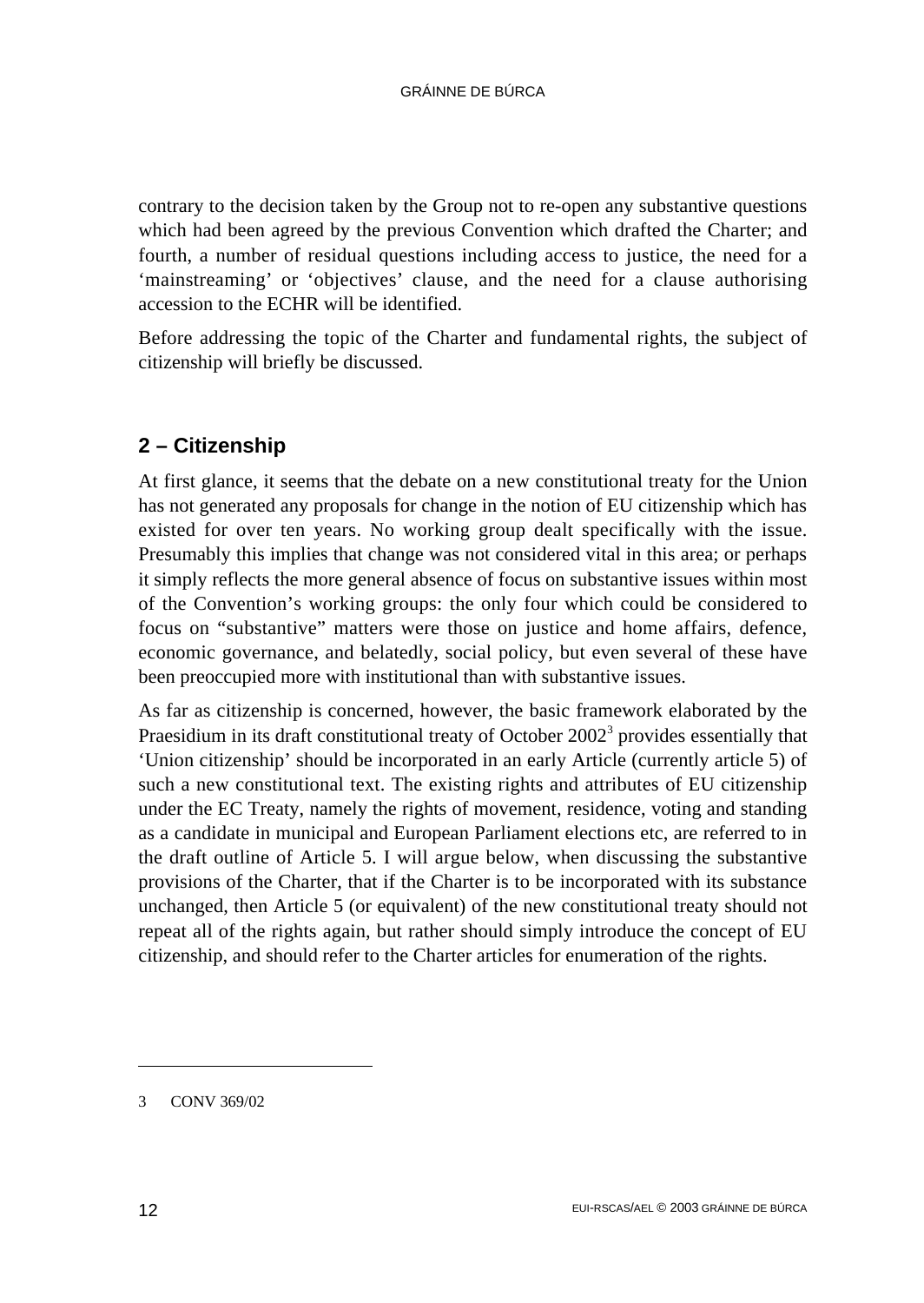One curious and undesirable novelty, however, has been proposed in the Preliminary draft constitutional treaty, and this is that EU citizenship should be reconceptualised as 'dual citizenship', such that a national of any member state may "use either, as he or she chooses". The notion of dual citizenship is an unfortunate way of describing the co-existence of national and EU citizenship. If it is intended as a description of the currently existing relationship between EU and national citizenship it is misleading, and if it is intended to define these categories in a new way for the future, under the basic Constitutional Treaty, then it is a regrettable move. The concept of dual citizenship suggests full and competing loyalties/relationships to two different and entirely separate polities, each of which makes similar claims of allegiance on the individual. This could be an undesirable development in a number of ways.

In the first place, EU and national citizenship, from the time of their introduction by the Maastricht Treaty, have been conceptualised as complementary rather than competing, and as mutually reinforcing rather than as alternatives. Each is seen as encompassing a relationship which is distinct from yet connected with the other (just as the Member States are distinct from yet part of the EU), so that neither status in itself should interfere with or challenge the essence of the other. European citizenship reflects the relationship between a member state national and the EU polity, defining the core legal and political rights pertaining to that relationship, but it is not an entirely separate and alternative status to national citizenship. Further, the 'complementary' nature of the two citizenships has been reflected not only in understanding and practice since the Maastricht Treaty, but also in the legal texts adopted since then. Thus the citizenship provisions of the Amsterdam Treaty were amended precisely in this way, specifying in Article 17(1) that 'citizenship of the Union shall complement and not replace national citizenship'. The sentiment underlying this declaration could well be applied to the proposal to introduce a notion of dual citizenship, in the sense that 'citizenship of the Union should complement and not compete with national citizenship'.

A second criticism of the language of dual citizenship is that it suggests two full and co-equal relationships between citizen and polity, as though the relationship between the individual and the EU were the same as that between the individual and his or her member state of nationality. Yet this is not what is currently represented by EU citizenship. It may reflect an aspiration, a hope that the EU may develop into a fully federal polity, but at present the notion of EU citizenship has neither the same content as, nor is a real alternative to national citizenship, and it does not reflect the substantive relationship of belonging to a full political and social community. Certainly many hope that the notion of EU citizenship will one day evolve into a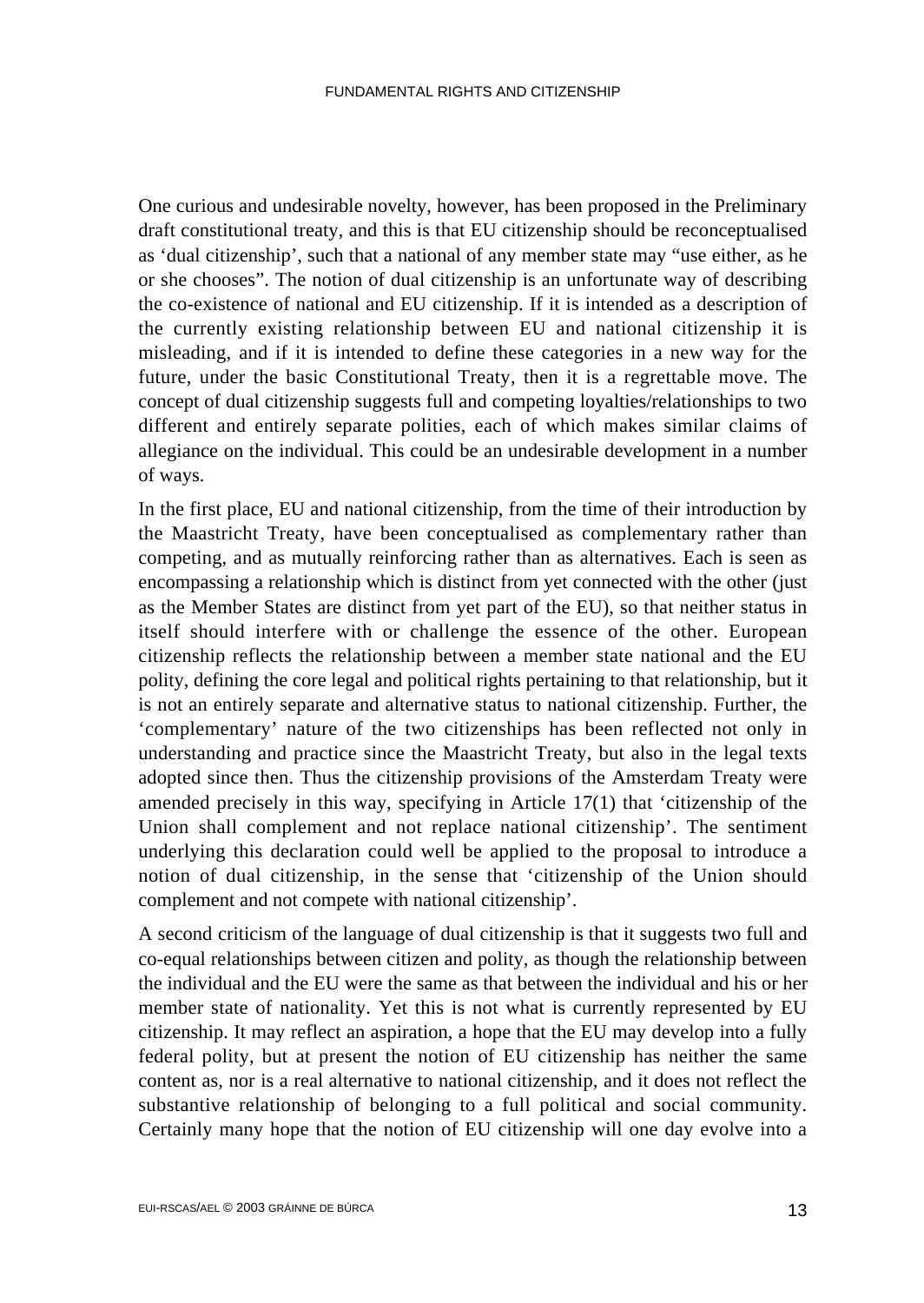more meaningful status of this kind, but to label it as such at present (which the conceit of dual citizenship suggests) risks painting a glossy veneer of constitutional language on something which remains rather empty in content. Indeed, the current opposition of so many Member States to the provision in the Commission's draft proposal on the right of movement and residence of EU citizens which would grant a permanent right of residence to an EU citizen in another Member State after a fiveyear residence period,<sup>4</sup> provides a sharp reminder that EU and national citizenship are far from equal alternatives. And the failure of various Member States and subnational regions in many cases to facilitate the right of non-nationals to vote or to stand in local and European Parliament elections, as the EC Treaty currently requires them to do, also suggests that the practice of EU citizenship in its present form remains rather thin.<sup>5</sup>

**For these reasons, the concept of "dual" citizenship is a problematic one in the context of EU citizenship, and I would recommend against introducing it into the basic constitutional treaty.**

### **3 – The Charter of Fundamental Rights**

#### *A. Maintaining the fundamental rights* **acquis**

A first question to be addressed is whether the Charter will replace all other references to fundamental rights currently contained in the Treaties such as in Article 6 TEU, and whether it will 'crystallise' the fundamental rights jurisprudence of the Court of Justice for the future. While the Charter was drafted on the basis that it would be essentially declaratory of the existing legal situation, and that it would not reduce or restrict the fundamental rights *acquis* built up over the years, it must nevertheless be recognised that the relatively open-ended and non-exhaustive approach adopted by the ECJ could possibly be restricted by the constitutional

l

<sup>4</sup> COM(2001)527.

<sup>5</sup> See the Commission's third report on citizenship of the Union COM(2001)506, and also COM(2000)843.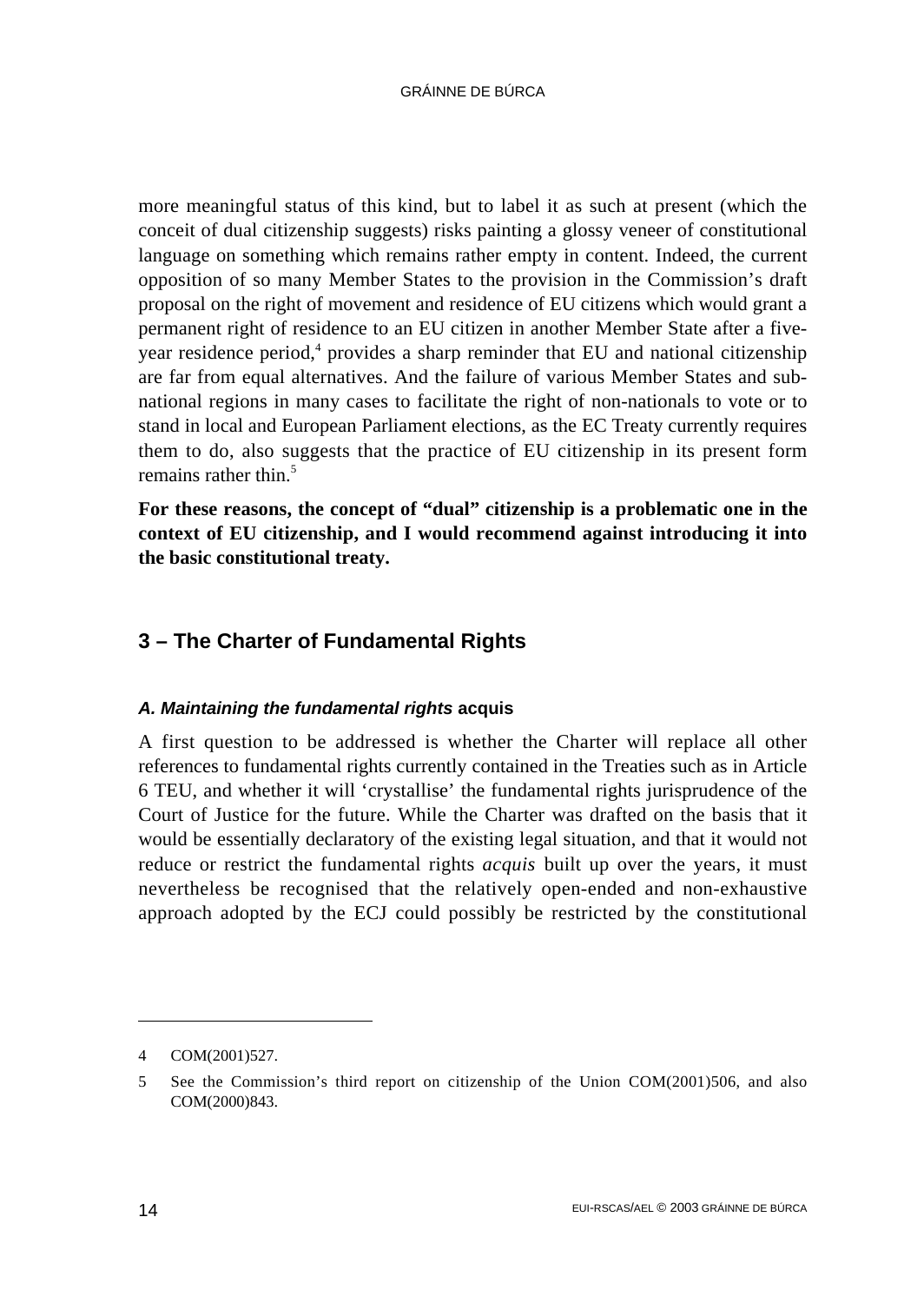enactment of the Charter, if the latter is henceforth to be taken as the definitive and closed list of EU rights and values.

On the one hand, the Preamble to the Charter declares that the Charter "reaffirms … the rights as they result, in particular, from the constitutional traditions and international obligations common to the Member States", including specifically the ECHR and the two Social Charters (of the Council of Europe and the EC respectively). However, this seems merely to suggest that the rights actually specified in the Charter are derived from national constitutions and from these common international obligations, rather than that the EU continues to hold itself bound or at least inspired by international human rights obligations and standards more broadly. Further, while Article 53 of the Charter makes mention of human rights derived from international law and international agreements to which the Member States are party, as well as national constitutions, this is done merely to affirm that the Charter should not be used in such a way as to restrict those rights within their proper sphere of application. What is missing, however, is any equivalent in the Charter or its preamble to the ECJ's often-repeated statement that "fundamental rights form an integral part of the general principles of law … for that purpose, the Court draws inspiration from the constitutional traditions common to the Member States and from the guidelines supplied by international treaties for the protection of human rights on which the Member States have collaborated or to which they are signatories". This assertion of a category of general principles of EU law inspired by international human rights treaties is more fluid and is nonexhaustive (take the example often cited of the rights of minorities, which are protected under the European Framework Convention on the Rights of Minorities and under the ICCPR, but not mentioned in the Charter, although the former are international agreements on which Member States have 'collaborated' in accordance with ECJ case law), by comparison with the enumerated rights approach of the Charter, even if the latter are themselves derived from international law and from ECJ case law.

It is possible, of course, that the ECJ will continue to adopt an open approach to human rights protection, and to make references to the general principles of law and to internationally protected rights which are not specifically mentioned in the Charter, even though the Charter will exist as a first and primary reference point. It was indeed an article of faith during the drafting of the Charter that it was not to *change* the existing state of the law, but rather was designed to showcase the fundamental rights *acquis* of the EU. Nonetheless, if the Charter as it stands is incorporated as one of the first articles in a new constitutional document, then there is a danger that it may become the authoritative reference point for EU fundamental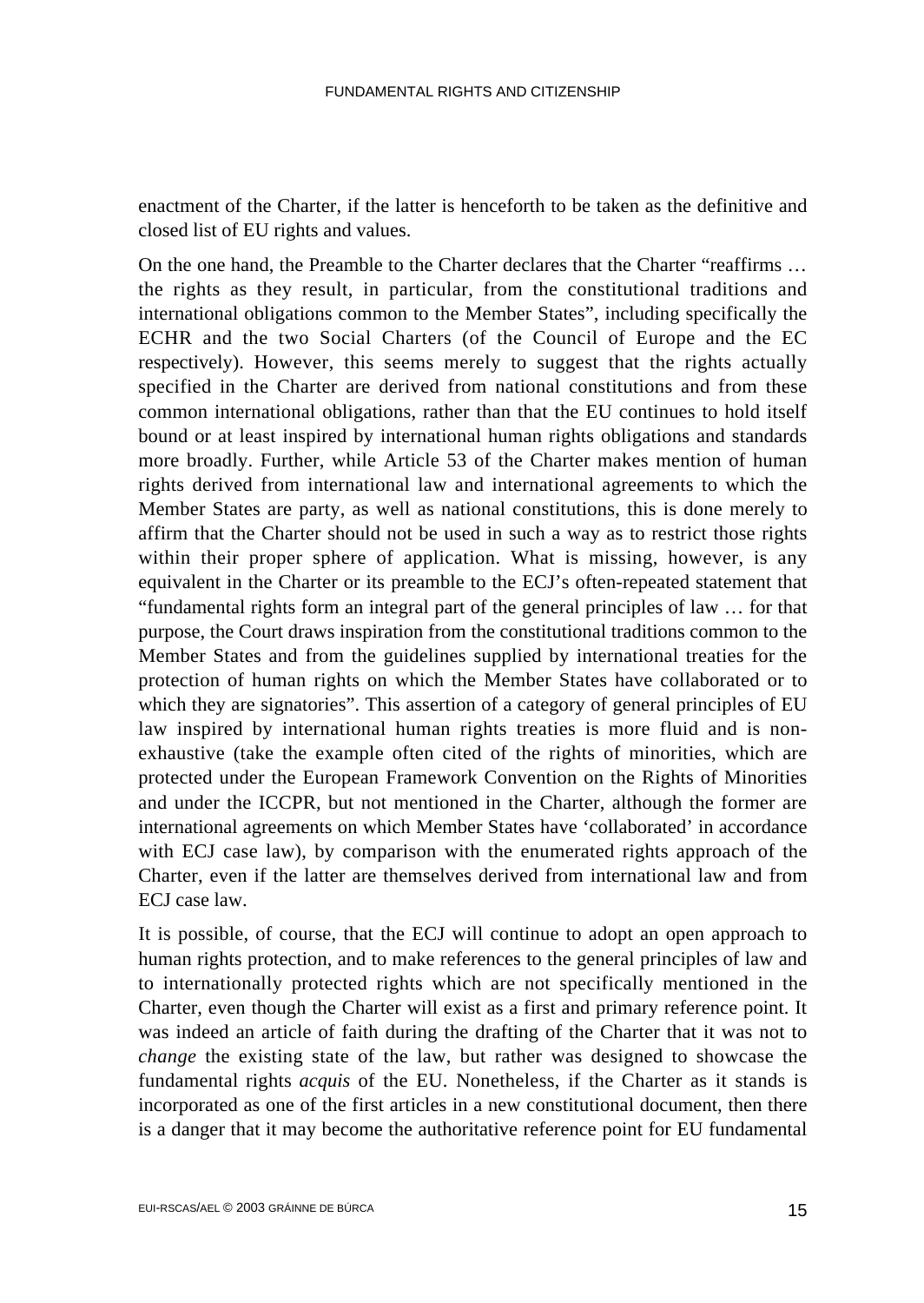rights, to the detriment of international human rights norms which are not specifically included.

**For this reason, in order to make sure that the normatively open** *acquis* **is not 'closed' by the incorporation of the Charter in a basic constitutional treaty, it would be advisable to include in the new treaty—for example in Article 2 of the preliminary draft constitutional treaty—a clause affirming that openness e.g. by mentioning the general principles of EU law which are inspired by international law.**

### *B. Full incorporation of the text of the Charter or incorporation by reference?*

The majority of the Working Group favoured the full incorporation of the text of the Charter articles into the constitutional treaty, rather than incorporating it by reference by one of the other suggested methods. However, the debate in the Convention plenary indicated a range of views, and in the preliminary draft constitutional text, the three main options are set out for consideration: (a) a reference to the Charter (b) a statement of the fact that the Charter is an integral part of the Constitution with the articles of the Charter being set out elsewhere in the treaty or in an annexed protocol (c) full incorporation of all articles of the Charter.

It seems likely that the Working Group favoured the "full incorporation" option (c) primarily for symbolic purposes, in the sense of indicating the central place of these values and principles in the new constitutional text, rather as the Bill of Rights tends to be a central chapter in modern state constitutions. And while this option poses various difficulties due to the way in which the Charter was drafted as a separate and self-standing instrument, yet with complex overlaps and interactions with the existing EC Treaty, it seems nonetheless to be the best way forward for a number of reasons.

### *Option (a) Incorporation by simple reference*

Option (a), to include a reference to the Charter, would presumably be along the lines of the current Article 6 of the EU Treaty, indicating that the Union commits itself to respect fundamental rights as they result from the EU Charter of Fundamental Rights, along with the ECHR and national constitutional traditions. Such a reference would place the Charter outside the constitutional treaty, as a source of inspiration for the fundamental rights recognised by the EU, rather than as an integral part of the new constitutional text, and would identify the Charter as one of the sources of rights alongside others. This would maintain the value of openness of the current position,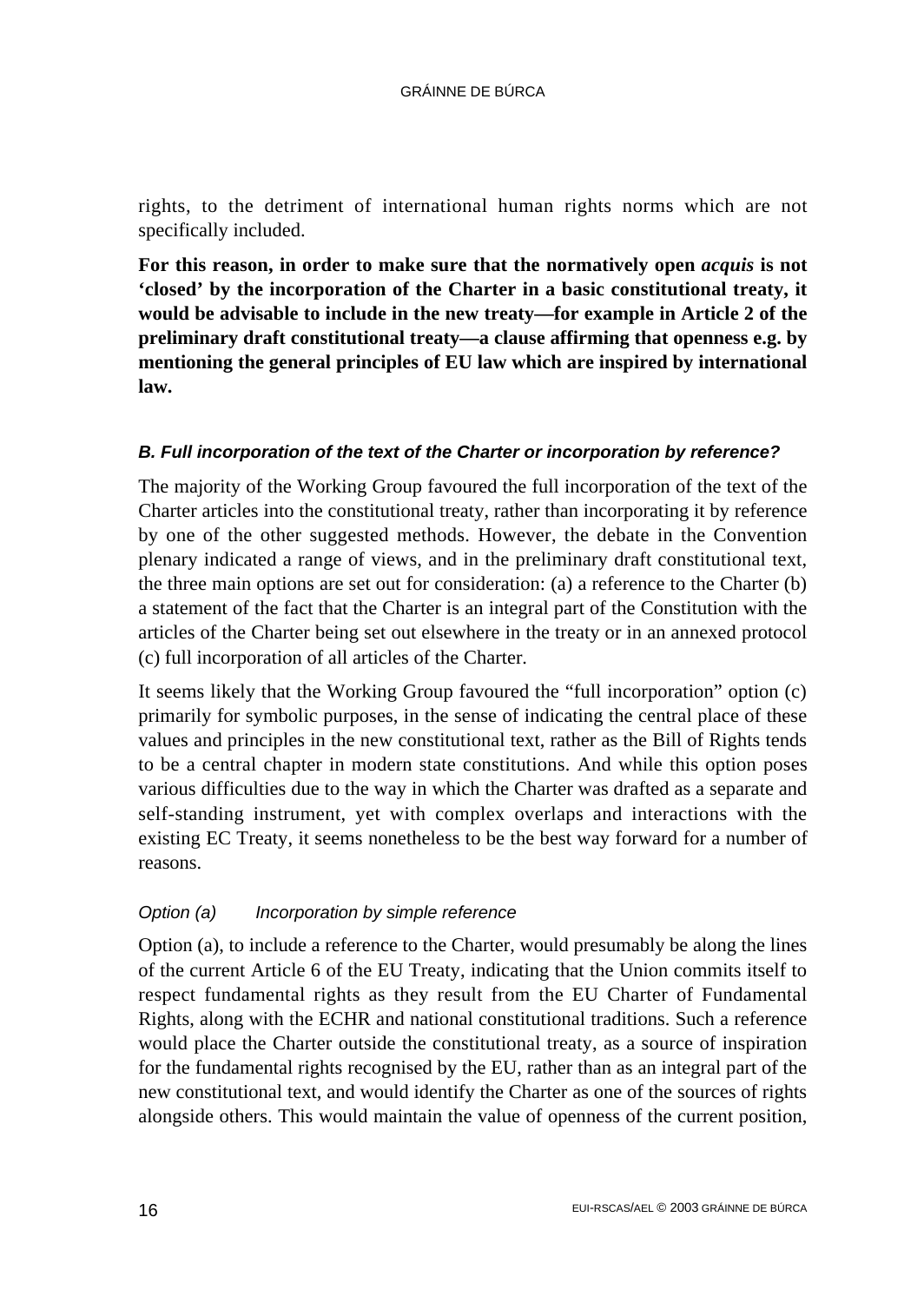but it seems to be the option less favoured both within the Working Group and also within the Convention's plenary debate. Certainly it would not give the prominence or centrality to the EU's commitment to human rights which the actual incorporation of the Charter into a new constitutional treaty would do. Had the question of the Charter's incorporation into the Treaties arisen at a time when there was no serious discussion of an EU constitution, then the option of incorporation by an additional reference in Article 6 of the EU Treaty would possibly have been the best solution. However, the fact that the current process and the 2004 IGC is likely to produce a basic constitutional text for the EU introduces a fundamental symbolic and substantive change, which would make the omission of the Charter from the new constitution a much more significant exclusion.

## **For this reason, option (a) of incorporation by reference would not be the best solution in the current context.**

## *Option (b) Incorporation by reference and by inclusion of the Charter in a protocol to the constitutional treaty*

Option (b) provides an intermediate solution. On the one hand it would achieve the full incorporation of the Charter into the new constitutional text with equal legal status alongside all other provisions of the latter, rather than leaving it as an external source of inspiration only [as under option (a)]. And on the other hand it would achieve this without the awkwardness of inserting a relatively lengthy and selfstanding text such as the Charter, with its own preamble, into the first articles of a new constitutional treaty.

However, this solution has two disadvantages. The first and most important is that it would lack the symbolic commitment of placing the Charter centrally within a new constitutional text, and would seem to relegate it to the less pivotal status of a protocol or annex. Given the importance of the message conveyed by placing the Charter's commitment to human dignity, equality and solidarity at the heart of a new documentary constitution, this would be a very significant loss. Further, while one apparent advantage of the incorporation-by-reference option is that it would seem to avoid some of the problems of duplication and overlap between the provisions of the Charter and those of the existing EC Treaty, that advantage would in fact be one of appearance only. This is because, given the equal legal status of the Charter and the Treaties under option (b), the practical problem of actual legal overlap and duplication would remain, even if the location of the Charter as a separate integral document in an annex or protocol would superficially reduce the degree of textual and visual awkwardness.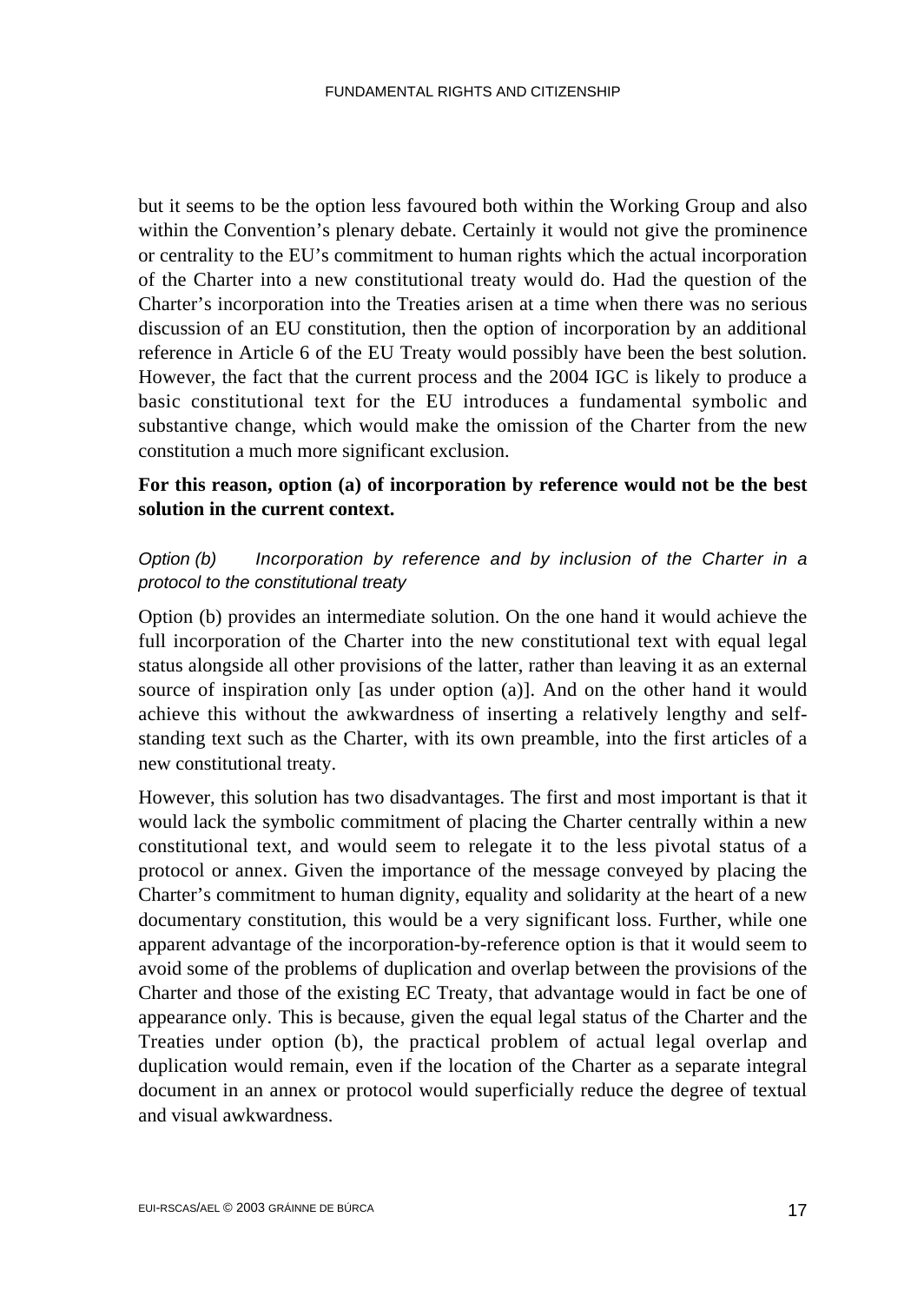## **For this reason, option (b) of incorporation by reference combined with inclusion of the Charter in a protocol or annex to the Treaty, should not be the preferred solution.**

## *Option (c) Full incorporation of all of the Charter provisions*

Option (c), which would incorporate the full text of the Charter into a constitutional treaty was the choice favoured by most of the Convention Working Group members, and has also been proposed in the 'Feasibility Study' draft Constitution recently prepared by the Lamoureux working group for the Commission (published 4 December 2002, and referred to, rather strangely, as Penelope).<sup>6</sup> The essential value and importance of this approach would be the visibility and symbolism of setting out, at an early point in the new constitutional text, what is effectively a constitutional bill of rights. While this approach presents certain practical and legal problems which will be discussed below, it is nonetheless, in my view, the option to be preferred. In particular, the solution proposed in the Penelope draft of having a separate Part II in the basic constitutional treaty containing the full Charter would be preferable to placing it in the middle of something like Part I of the Praesidium's October 2002 draft. The detailed policies and legal bases would then be contained in a separate Part III of the constitutional treaty.

A first problem, however—one which has animated most of the political discussion of a constitutional treaty or a constitution for the EU—is arguably that of simplicity and readability. From this perspective, one might doubt the wisdom of incorporating a document of fifty-four articles into a basic constitutional treaty, which, according to the Praesidium's preliminary draft would contain no more than forty-six articles. However, the prospect of simplifying by reducing the number of articles in the Charter and changing its text in any substantive way (other than by the purely cosmetic change of 'grouping' several current Charter articles together under a smaller number of umbrella articles of the new constitutional treaty, as was mooted during the Convention debate on the Working Group's final draft) would be illadvised, given the almost unchallenged assumption so far that the substance of the Charter should remain unchanged, in deference to the procedure by which it was drafted and proclaimed in 2000.

 $\overline{a}$ 

<sup>6</sup> See [http://europa.eu.int/futurum/documents/offtext/const051202\\_en.pdf](http://europa.eu.int/futurum/documents/offtext/const051202_en.pdf)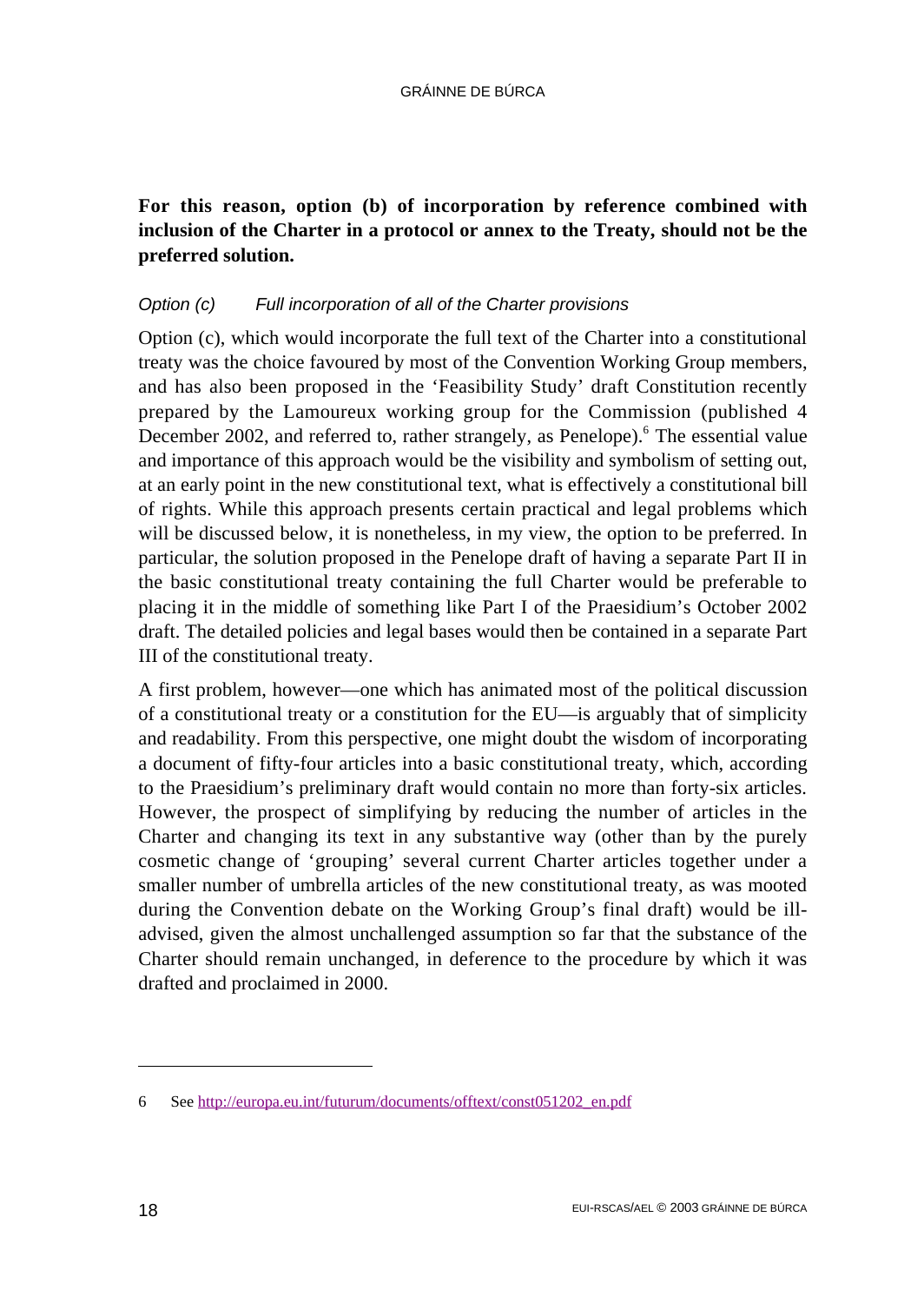Perhaps a more substantial problem in relation to the feasibility of option (c), however, is that the Charter was drafted as a complete and integral instrument with its own preamble, its own internal coherence and with a set of final horizontal clauses, rather than being designed as one part of a larger text. Further, as a consequence of its having been drafted as a separate and complete instrument by the first Convention, the Charter contains many provisions which either duplicate, partially overlap with, repeat in slightly different form, or are somewhat in tension with provisions of the existing EC Treaty. If all of the Charter's provisions are to be incorporated into the new constitutional treaty in their current form it is inevitable that consequential changes to the substance of the existing EC Treaty will need to be made, and it seems likely that some duplication will in any event persist.

On the basis of the Praesidium's preliminary draft, it seems that the fundamental provisions establishing the single market and all of the legislative bases for action would be contained in a separate part of the constitutional text, which obviously raises the question of the relationship between legal bases such as the current Articles

12, 13 and 141 of the EC Treaty and the 'corresponding' rights contained in provisions of the Charter such as Articles 21 and 23. It seems unlikely, despite the opinion of the Working Group to that effect, that the 'referral clause' in Article 52(2) of the Charter is sufficient to deal with the replications and overlaps which are likely to result from its incorporation into the constitutional Treaty containing much of what currently exists in the EC Treaty. It would seem, on the contrary, that a significant 'cleaning-up' job would need to be done on the remaining provisions of the EC Treaty which intersect or overlap with the provisions of the Charter and which are likely to be included in the new constitutional document.

As an initial step in the direction of this task, annexed at the end of this paper is a table illustrating the various articles of the Charter which correspond in different ways with—whether by overlapping with, repeating, or even potentially contradicting—provisions contained in the current EC Treaty. In some of these instances, it is evident that versions of these EC Treaty provisions would have to be included in the remaining Part of the preliminary draft constitutional treaty. The comments in the third column of the table attempt to indicate those cases where it is possible to envisage the EC Treaty provisions being adapted so as to relate more directly to the corresponding provision in the Charter, e.g. to provide the legal basis and mechanism for implementing or fleshing out the right expressed in the Charter.

In other words, for provisions such as Articles 21 and 23 (discrimination and gender equality), or 27, 28, 30 and 31 (workers' rights), which would have corresponding legal bases in the relevant Part of the constitutional treaty, the latter provisions could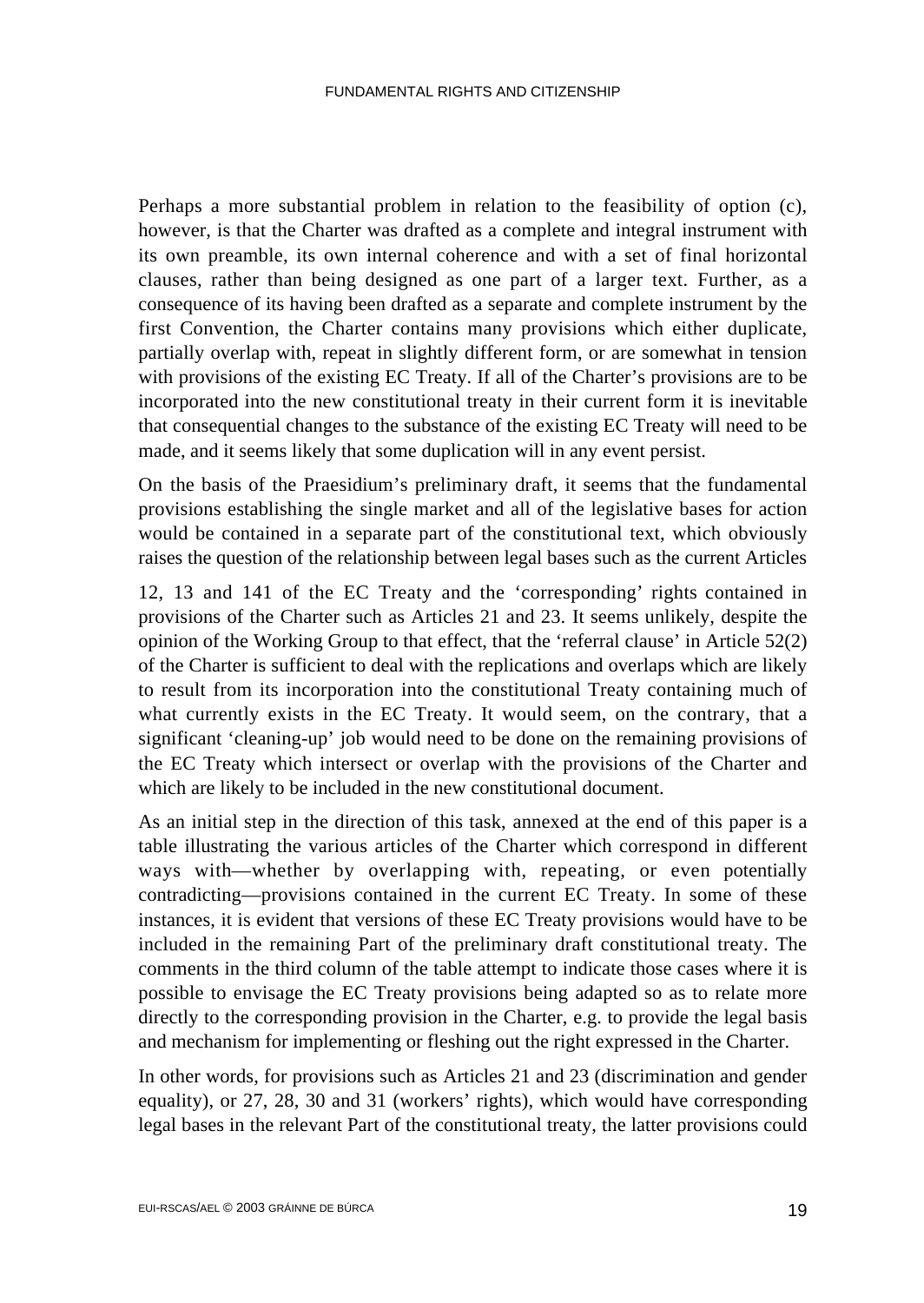make direct reference to the Articles of the Charter. These could be expressed in a form such as: 'the Council, acting under the [co-decision procedure] shall adopt legislation to combat discrimination in accordance with Article [21, 23…] of the Charter of Rights'. A similar and careful coordination of the competence provisions of the constitutional treaty in the field of social policy with the declaration of workers' rights and other social rights contained in the Charter would need to be undertaken. In other instances, for example the exhortatory provisions concerning cultural diversity, consumer protection and health protection, these could be mentioned in the remaining part of the constitutional treaty by means of an express reference to the relevant Charter provision. In the case of the citizenship provisions, as argued above, it would be advisable for the current draft of Article 5 of the preliminary draft constitutional text only to introduce and assert the basic concept of EU citizenship, rather than listing all of the specific rights pertaining to it. Instead, what is now draft Article 5 should refer to the Charter for a listing of the specific rights and incidents of EU citizenship. Finally, a corresponding legal basis providing power to adopt legislation to implement the citizenship rights contained in the Charter would be needed in the remaining part of the constitutional treaty. Indeed, the Penelope draft included an additional article 57 in the text of the Charter itself conferring competence to adopt measures to implement and facilitate the citizenship rights contained therein. This, however, is not recommended, since there are no other competence provisions in the Charter itself, and corresponding competence provisions for many other Charter rights will in any case need to be contained in the remaining part of the constitutional treaty.

**Therefore it is recommended that the Charter (complete with preamble) be incorporated, along the lines indicated in the Penelope draft, in Part II of a three-part Constitutional Treaty, before Part III which would contain the detailed policies and legal bases. It could, if considered necessary, be specified that Part III of the constitutional Treaty should be read in conformity with the more fundamental Parts I and II.**

### *C. Proposed Working Group amendments to the horizontal clauses of the Charter*

#### *Article 51(1) and (2)*

The amendments proposed by the WG are shown in italics:

"51 (1): The provisions of this Charter are addressed to the institutions and bodies of the Union with due regard for the principle of subsidiarity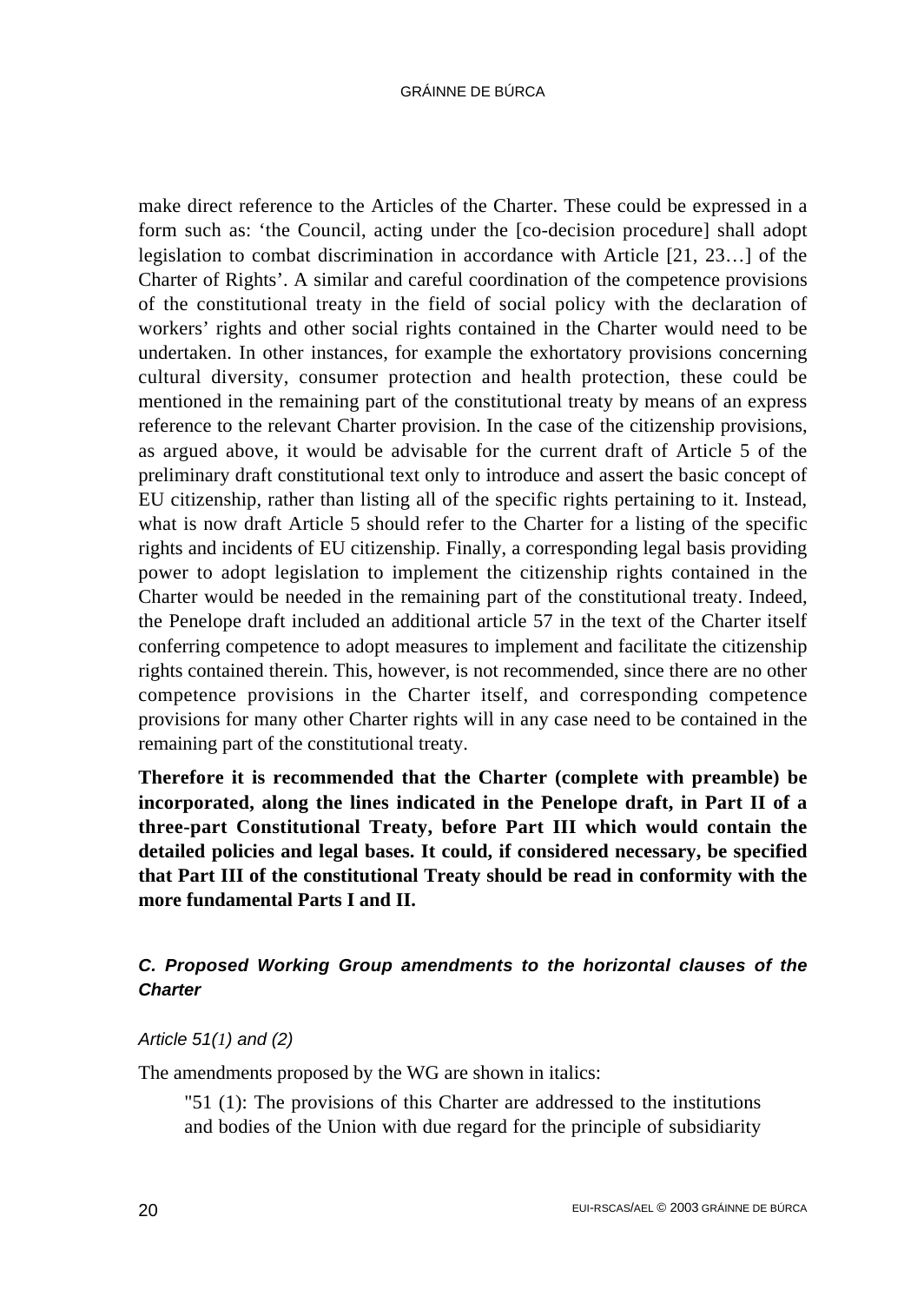and to the Member States only when they are implementing Union law. They shall therefore respect the rights, observe the principles and promote the application thereof in accordance with their respective powers *and respecting the limits of the powers of the Union as conferred on it by other parts of [this Treaty / the Constitutional Treaty].*

51 (2): This Charter does not *extend the scope of application of Union law beyond the powers of the Union or* establish any new power or task for [the Community or] the Union or modify powers and tasks *defined by the other [Chapters / parts] of* [this Treaty / the Constitutional Treaty]."

A number of commentators had earlier pointed out the tension between the obligation in Article 51(1) on the institutions of the EU to 'promote' the application of the rights contained in the Charter and the assertion in Article 51(2) that the Charter does not modify powers or tasks defined by the Treaty. As a consequence of this, the Working Group has proposed something of a 'belt and braces' approach, supplementing both paragraphs (1) and (2) with limiting clauses designed to further underscore the intention not to increase, change or extend any of the existing powers under the EC or EU treaties. Arguably, these additional clauses are superfluous, somewhat ugly to read, and they do not remove the tension in question. It seems simply inevitable (and from the point of view of at least some, desirable) that the existence and incorporation of the Charter will influence the nature and interpretation of EU tasks and powers, although in subtler ways than the bald notion of 'establishing new power' suggests. The explicit articulation for the first time in the basic EU constitutional treaty of an array of fundamental rights seems unlikely not to 'modify' the way other aspects of the EU's powers and tasks are construed, at least by the Court of Justice if not by other actors. The fiction that the Charter of Rights, whether fully legally incorporated or not, 'makes no difference' to anything in the EU legal and political order is not an easy one to maintain, and although no doubt there were strong interests to be appeased within the Working Group which led to the belt and braces approach as a way of maintaining this fiction, the amended Article 51 presents a curious picture. It is of course a feature typical of the way in which the EU operates—in particular at high constitutional moments such as these—that bold and powerful new developments such as the constitutional incorporation of a new Bill of Rights are accompanied by a series of countervailing safeguards and even contradictory limiting provisions. Nevertheless, it seems unlikely that there will be much political opposition to the newly proposed 'double padlock' provision, and on the contrary that there will be clear political support for it as an assertion of the limits of EU competence.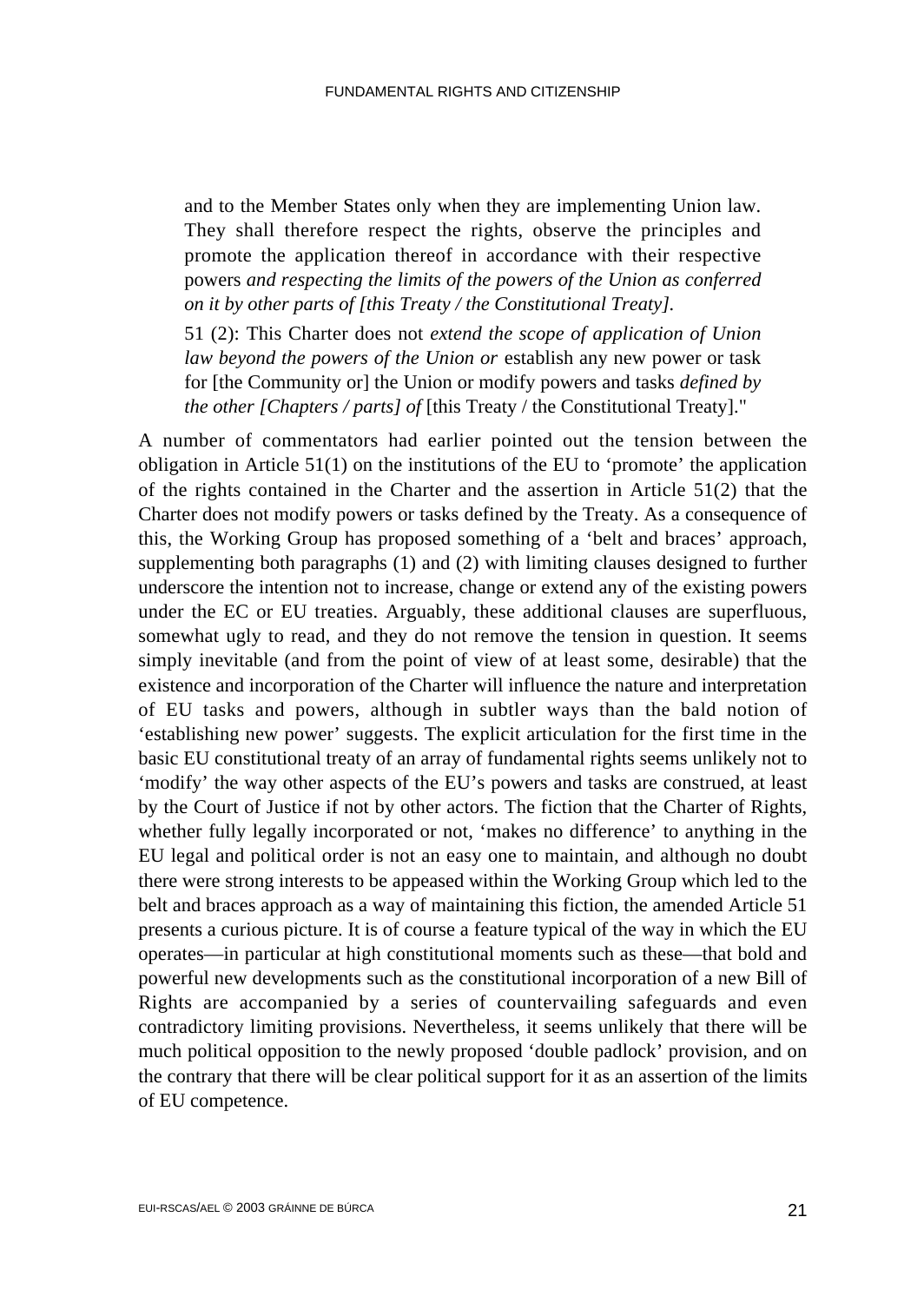## **However, for the reasons just given, it is recommended that the amendments proposed by the Working Group to Article 51 of the Charter be rejected.**

#### *Article 52(4)*

The amendment proposed by the Working Group in adding this new subparagraph is:

"52(4) Insofar as this Charter recognises fundamental rights as they result from the constitutional traditions common to the Member States, those rights shall be interpreted in harmony with those traditions."

This proposal seems a useful one. It reads as a direction to the Court of Justice to interpret the rights contained in the Charter in harmony with national constitutional traditions, in so far as the rights in question are derived from those traditions. This direction to strive for 'soft harmony' between national constitutional rights and the expression of those rights contained in the Charter is a more promising constitutional means of addressing the tension between them rather than positing the supremacy of one over the other—quite apart from the fact that political agreement on such a supremacy clause (of either kind) would be virtually impossible to achieve. Like the provision already contained in Article 52(3) concerning the relationship between the Charter and corresponding provisions of the ECHR, this proposed amendment leaves many questions open, but that seems inevitable and appropriate to the complexity of Europe's legal pluralism.

### **It is recommended that the Working Group's proposed amendment to Article 52(4) of the Charter be accepted.**

#### *Article 52(5)*

The amendment proposed by the Working Group in adding this new subparagraph is:

"52 (5) The provisions of this Charter which contain principles may be implemented by legislative and executive acts taken by institutions and bodies of the Union, and by acts of Member States when they are implementing Union law, in the exercise of their respective powers. They shall be judicially cognisable only in the interpretation of such acts and in the ruling on their legality."

Article 52(5), like the proposed amendments to Article 51 discussed above, seems to be a legally superfluous and fuzzy political compromise. This is the one amendment proposed by the Working Group which seems to be an attempt—or perhaps better described as a compromise proposal in response to such an attempt—to revisit the substance and content of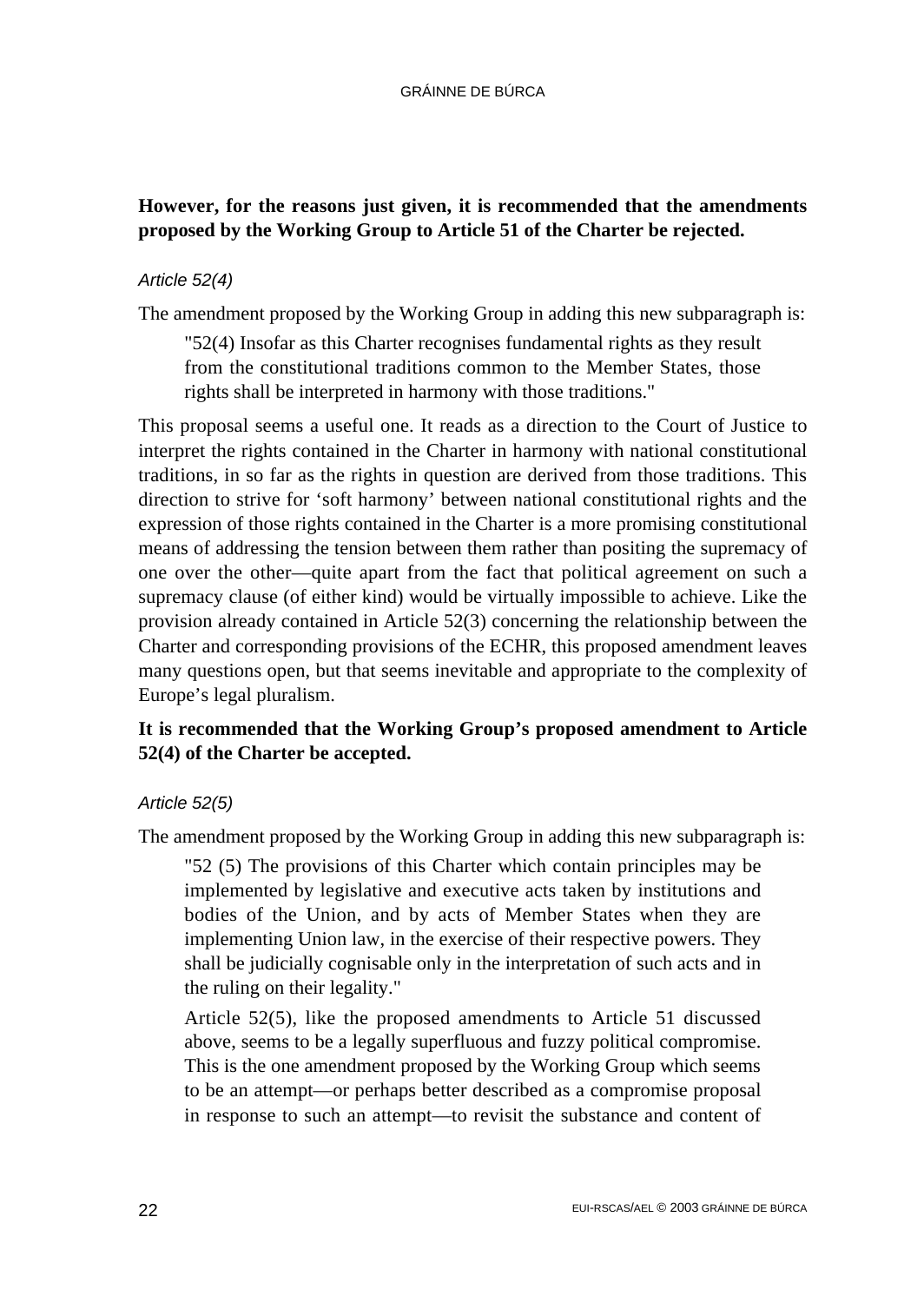the Charter, despite the Group's assertion that it proceeded on the basis that the content of the Charter which had been proclaimed at the Nice European Council should not be re-opened. If the 'integrity' of the Charter as a whole, on account of the mechanism by which it was drafted and proclaimed is to be taken seriously, then this in itself provides a clear argument against including the proposed amendment in Article 52(5).

The amendment seems likely to have been pressed by one of the UK members of the Working Group—although a large majority of the Working Group supported it—in particular since the UK government's previous representative on the Convention which drafted the Charter in 2000, Tony Goldsmith, had fought hard for a distinction between rights and principles to be made in the text, but had been defeated in this attempt at an early stage of the Charter drafting process.7 The main thrust behind this position seems to be the wish not to render many of the so-called economic and social rights (which are considered to require positive action and social expenditure) justiciable, and therefore to reclassify them as 'principles', while maintaining the more traditional and often negatively framed civil and political rights (which are considered to require only non-interference) as justiciable individual rights. According to the proposed amendment, Charter provisions "which contain principles … shall be judicially cognisable only in the interpretation of [acts which implement these principles] and in ruling on their legality".

Without needing to engage in the longstanding academic and policy debate on the distinction between economic/social and civil/political rights, and on their alleged indivisibility under international law, $\frac{8}{3}$  the likelihood of the proposed amendment rendering all 'social rights' contained in the Charter non-justiciable seems in any case extremely slight. This is partly because the distinction which the amendment introduces between 'principles' and 'subjective rights'—to use the language of the Working Group's explanatory note on the proposed amendment<sup>9</sup>—is extremely hazy, and partly because there is no clear division between economic/social and

 $\overline{a}$ 

<sup>7</sup> For an account of the Charter from his perspective, see T. Goldsmith, 'A Charter of Rights, Freedoms and Principles' (2001) 38 *Common Market Law Review* 1201'

<sup>8</sup> See H. Steiner and P. Alston, *International Human Rights in Context* (2<sup>nd</sup> edn., OUP, 2000), Chap. 4; C. Fabre, 'Constitutionalising Social Rights' (1998) 6 *Journal of Political Philosophy* 263.

<sup>9</sup> See WD 023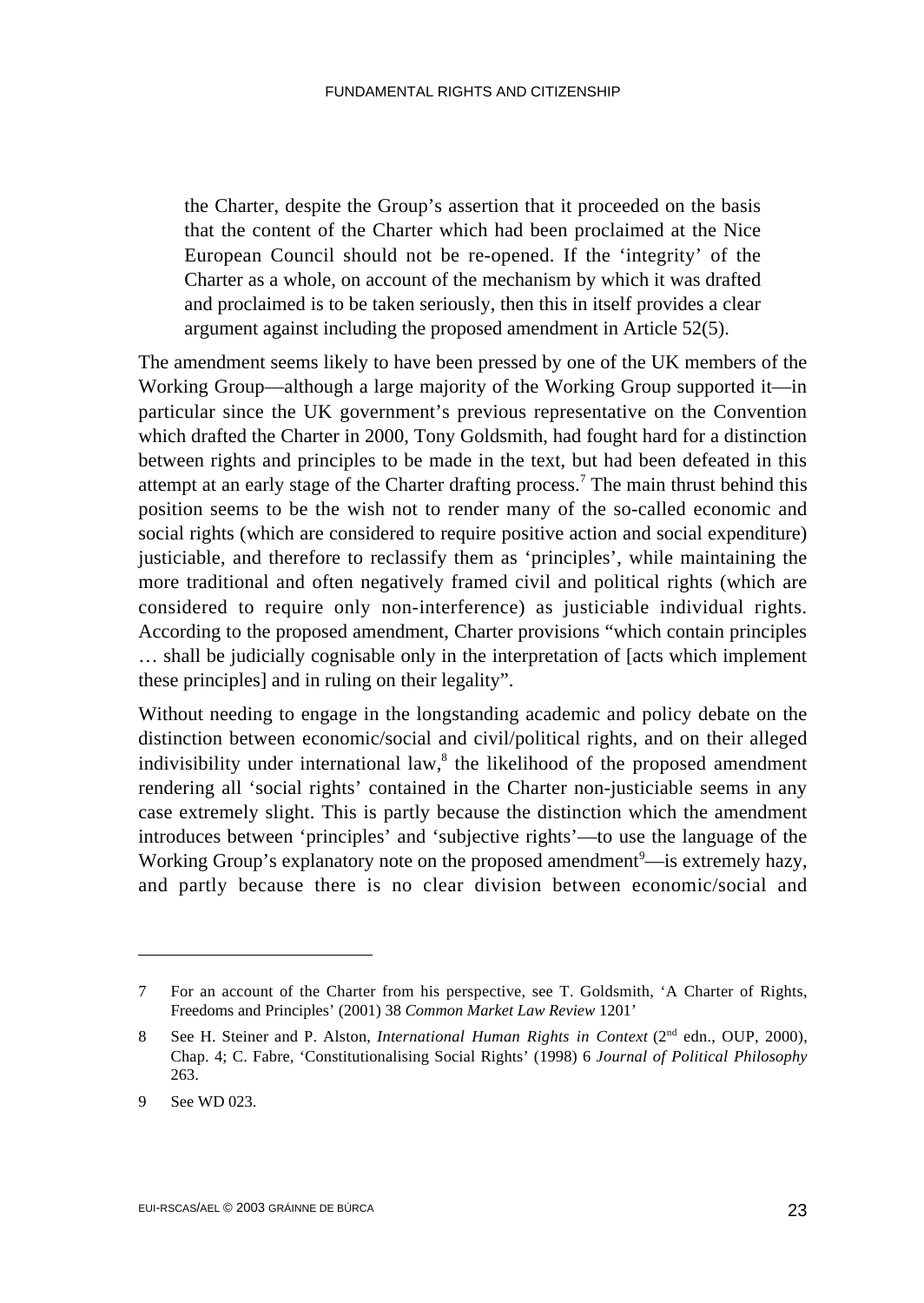civil/political rights in the Charter. The latter division does not in any case map neatly onto a distinction between 'rights requiring positive action or expenditure' and rights which require only non-interference for their protection.

Further, the polarisation of the notions of justiciability and non-justiciability underlying the proposed amendment reflects a simplistic and legally unsophisticated understanding of the function and operation of a Charter of Rights such as this. It is unlikely that the rights and values set out in the Charter will be used in any significantly different way from the way in which fundamental rights and provisions of the ECHR have until now been used in litigation before the ECJ. The legal and constitutional culture within which the ECJ has operated over the past four decades, and the approach it has adopted to fundamental rights adjudication has shown no indicating of following the strong paradigm associated with the US legal system of rights as weapons used to 'trump' legislation. Indeed the complaint has more usually been that the ECJ does not 'take rights seriously' in the sense that it has only extremely rarely struck down any provision of EU law, other than individual administrative or staff actions, for violation of human rights.<sup>10</sup> Instead, the articulation of legal rights in a text such as the ECHR and now the EU Charter is much more likely to continue to function as a source of values and norms other than those set out in the other Treaties, to influence the interpretation of EU legislative and other measures, and to feed into policy-making and into EU activities more generally. And it is unlikely that the ECJ's role and approach in relation to these values and norms will change very much from the approach it has demonstrated to date with other fundamental rights and norms derived from the ECHR and national constitutional law.

There is therefore a range of arguments in favour of abandoning the Working Group's proposed amendment to Article 52(5) (which, incidentally, was accepted in the Penelope draft). It represents an attempt to re-open the substance of the Charter as agreed by the previous Convention by consensus; it is premised on a very unclear distinction between 'principles' and everything else; it is based on a rather crude understanding of the notion of justiciability; and it reflects a lack of awareness of the

-

<sup>10</sup> See J. Coppel and A. O'Neill, 'The European Court of Justice: Taking Rights Seriously?' (1992) 29 *Common Market Law* 669, and the response in J. Weiler and N. Lockhart '"Taking Rights Seriously" Seriously: The European Court and its Fundamental Rights Jurisprudence' (1995) 32 *Common Market Law Review* 51, 579.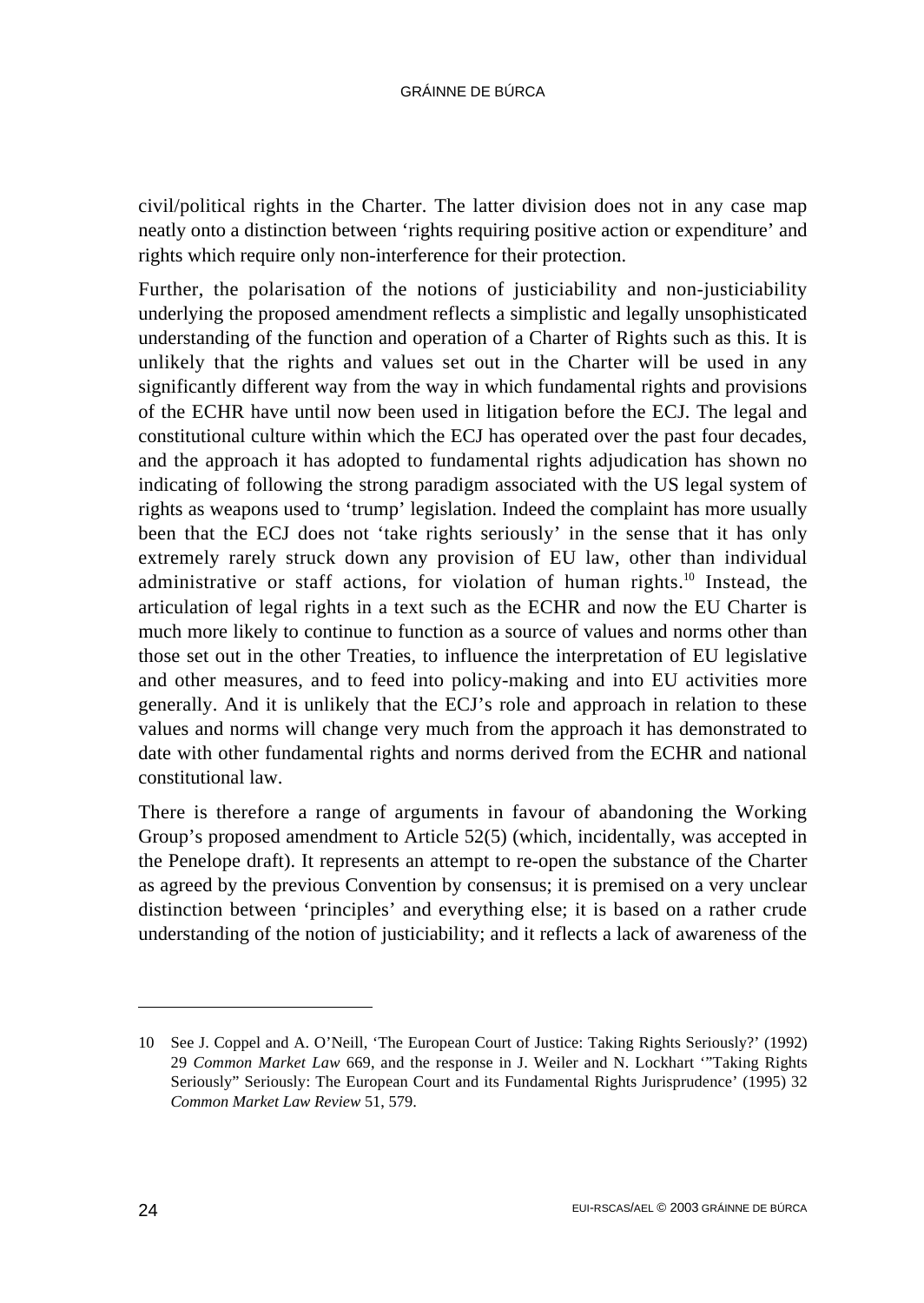role and approach which has over the years been adopted by the ECJ (and CFI) in cases raising fundamental rights issues. The best that can be said about the proposed amendment is that the ECJ can decide for itself what constitutes a 'principle', and that this language is unlikely to restrict it in drawing on the range of values and norms expressed in the Charter in its adjudicative role.

## **It is recommended that the Working Group's proposed amendment to Article 52(5) of the Charter be rejected.**

#### *Article 52(6)*

The amendment proposed by the Working Group in adding this new subparagraph is:

"52 (6) Full account shall be taken of national laws and practices as specified in this Charter."

This seems to be an exhortatory and fairly uncontroversial amendment encouraging those who apply and interpret the Charter to pay full account to national laws and practices when the Charter specifies this.

**It is recommended that the Working Group's proposed amendment to Article 52(6) of the Charter be accepted.**

#### *D. Some remaining questions*

(1) Is there a need, in particular because of Opinion 2/94 of the ECJ, for a special clause to be inserted in the new treaty authorising the EU to accede to the ECHR? Some have argued that, for the sake of legal certainty and clarity, such a clause does need to be included, and this is certainly the view taken by the Working Group. It seems unlikely that such a provision would be legally or constitutionally necessary, however, given that the circumstances in which Opinion 2/94 was written will have radically changed if a new constitutional treaty along the lines which are currently emerging comes into force. In the first place, a Charter of Rights will be incorporated into the treaty; secondly, the EU will have legal personality; and more generally the institutional and constitutional architecture which existed at the time of the 1996 Opinion will have altered in many significant ways. Arguably such a clause is not strictly necessary, but the Working Group recommendation to include a legal basis in the new Treaty may well be sensible for the avoidance of doubt and to help provide political impetus at a later stage to accede. The Penelope draft has included such a clause in a new Article 55(1) of the Charter, which would be incorporated into Part II of a new EU Constitution.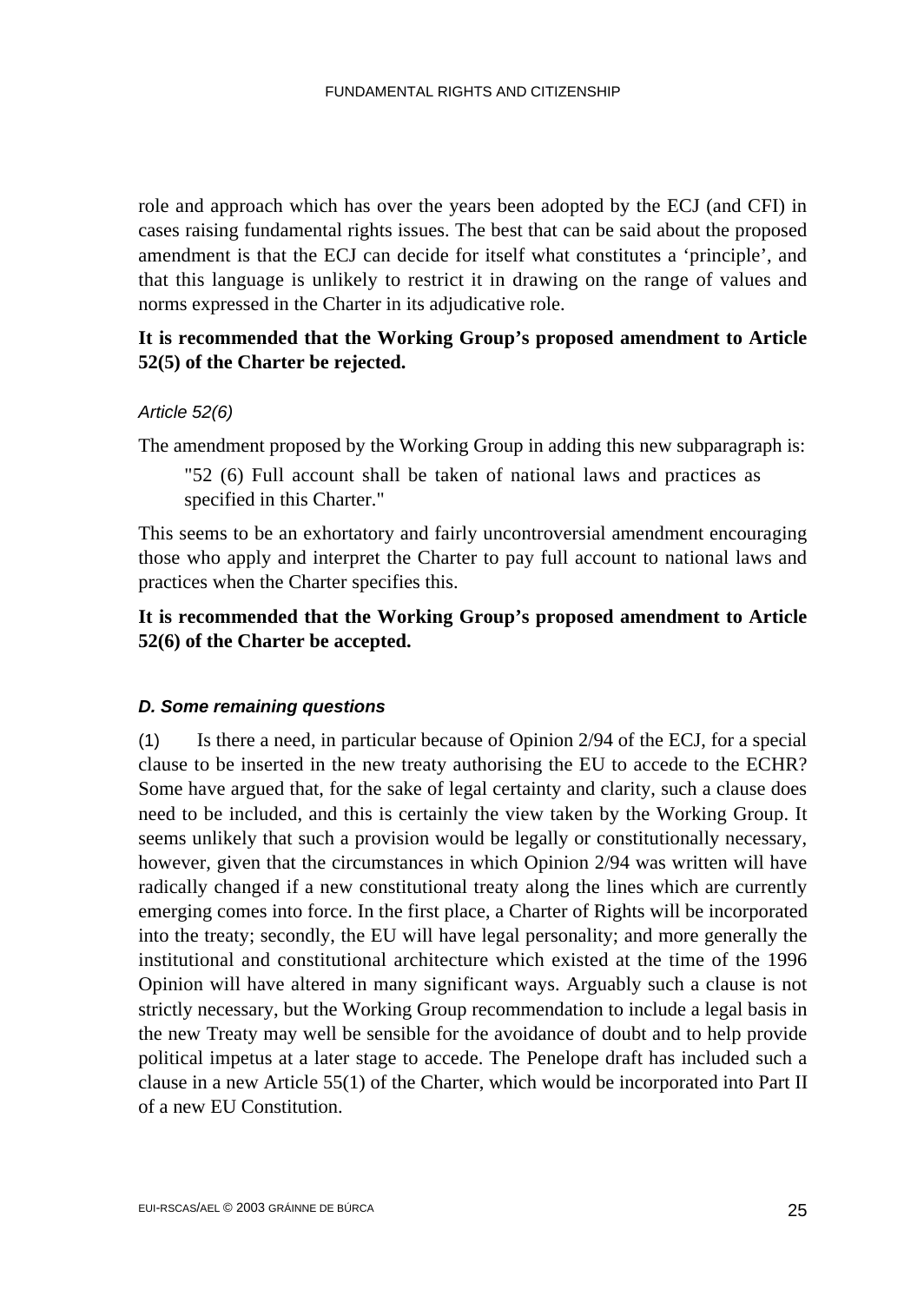## **It is recommended that a provision be included in the constitutional treaty containing an explicit legal basis for accession by the EC/EU to the European Convention on Human Rights.**

(2) Should there be a reform of Article 230 to complement the incorporation of the Charter of Rights? The Charter Working Group did not wish to make a recommendation on this issue, on the basis that it was not properly within their mandate, and that it should be addressed either by the Working Group on Justice and Home Affairs together with other questions of judicial control by the ECJ, or as part of the work on judicial control of subsidiarity. There are few questions on which the EU law academic world (not to mention the CFI and the Advocates General of the ECJ) is so united as that the right of individuals to seek judicial review by the ECJ under Article 230 is excessively restrictive, and that it undermines respect for the principle of access to justice in the EU. The adoption of the Charter of Rights only heightens this sense (and not only because of the content of Article 57 of the Charter itself on access to court), and the response that the ECJ is already overburdened simply cannot provide an answer to the criticisms of *locus standi* under Article 230. The problem of overburdening is a significant one which must be addressed in the reflections on reform of the judicial system after the introduction of the Nice Treaty changes, but it cannot be addressed entirely at the expense of individual access to justice. There are very strong arguments for introducing a reform to Article 230, and the incorporation of the Charter into a new constitutional treaty provides a forceful new reason for doing so.

## **It is recommended that the current Article 230 of the EC Treaty be amended to provide for less restrictive** *locus standi* **for individuals before the Court of Justice.**

(3) Should there be a human rights mainstreaming clause, along the lines of the 'environmental' and 'gender equality' integration clauses of the current EC Treaty? There are strong arguments to be made in favour of such a clause, in particular because the Council has asserted in its Annual Reports on Human Rights in the Union that it is committed to mainstreaming human rights concerns into all EU internal and external policies. However, given the extreme caution displayed in the 'horizontal articles' of the Charter in relation to any possible change in the nature of EU powers, it seems likely that a mainstreaming article would be viewed with political suspicion in various quarters as a possible Trojan horse for smuggling a more positive or proactive human rights dimension into EU policy. Nonetheless, a new constitutional Treaty which places protection for human rights in a central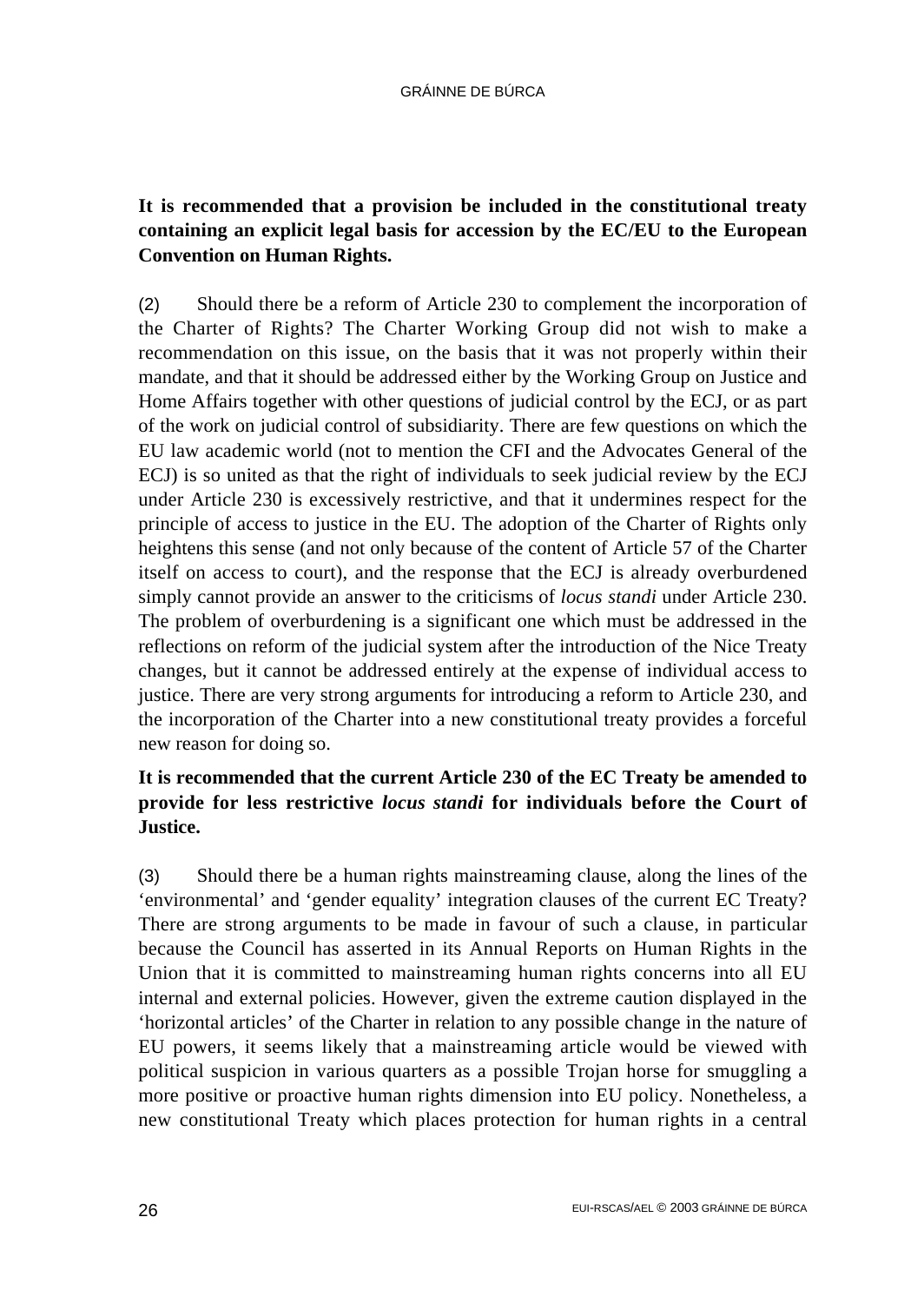position and which incorporates a Charter of Fundamental Rights, would be enhanced by a human rights mainstreaming clause which should not, if the Council's annual reports are to be believed, bring about any major change in current practice.

## **It is recommended that a human rights integration clause, along the lines of the current Articles 3(2) and 6 of the EC Treaty on gender equality and environmental protection, be included in the constitutional treaty.**

(4) Should there be a clause in the constitutional treaty which makes protection of human rights an explicit objective of the Union? Since the ECJ handed down its Opinion  $2/94$  on accession to the ECHR,<sup>11</sup> the question whether the EU legislature could act under Article 308 on the basis that protection of human rights is an objective of the Union has remained unclear. Some have taken the view that the Court's opinion indicated a negative answer, while others have taken the opposite view.12 Joseph Weiler has recently argued, in the context of the current constitutional debate, that the opportunity should be taken now to insert an express objective of this kind into the reformed treaty.<sup>13</sup> This would constitute a positive step in favour of a more proactive human rights policy, but it seems unlikely to have political support in view of the opposite tendency displayed in relation to Article  $51(1)$  and (2) of the Charter.

## **It is recommended that protection for human rights be specified as an objective of the EC/EU.**

(5) Should there be a provision for establishing a mechanism to enforce the 'suspension of rights' provision of the Treaty where there is a 'serious and persistent breach' of fundamental rights by a member state—currently Article 45 of the

-

<sup>11 [1996]</sup> ECR I-1759

<sup>12</sup> See the range of views expressed in the commentaries on the case: J.H.H. Weiler and S. Fries, "A Human Rights Policy for the European Community and Union: the Question of Competences" in P. Alston, M. Bustelo and J. Heenan (eds), *The EU and Human Rights* (OUP, 1999), N. Burrows (1997) 22 *European Law Review* 58; G. Gaja (1996) 33 *Common Market Law Review* 973; S. Peers (1998) 35 *Common Market Law Review* 539; A. Dashwood and A. Arnull in *C.E.L.S. Occasional Paper* no. 1, and C. Vedder, *Europarecht* (1996) 309.

<sup>13 &#</sup>x27;A Constitution for Europe: Some Hard Choices' (2002) 40 *Journal of Common Market Studies* 563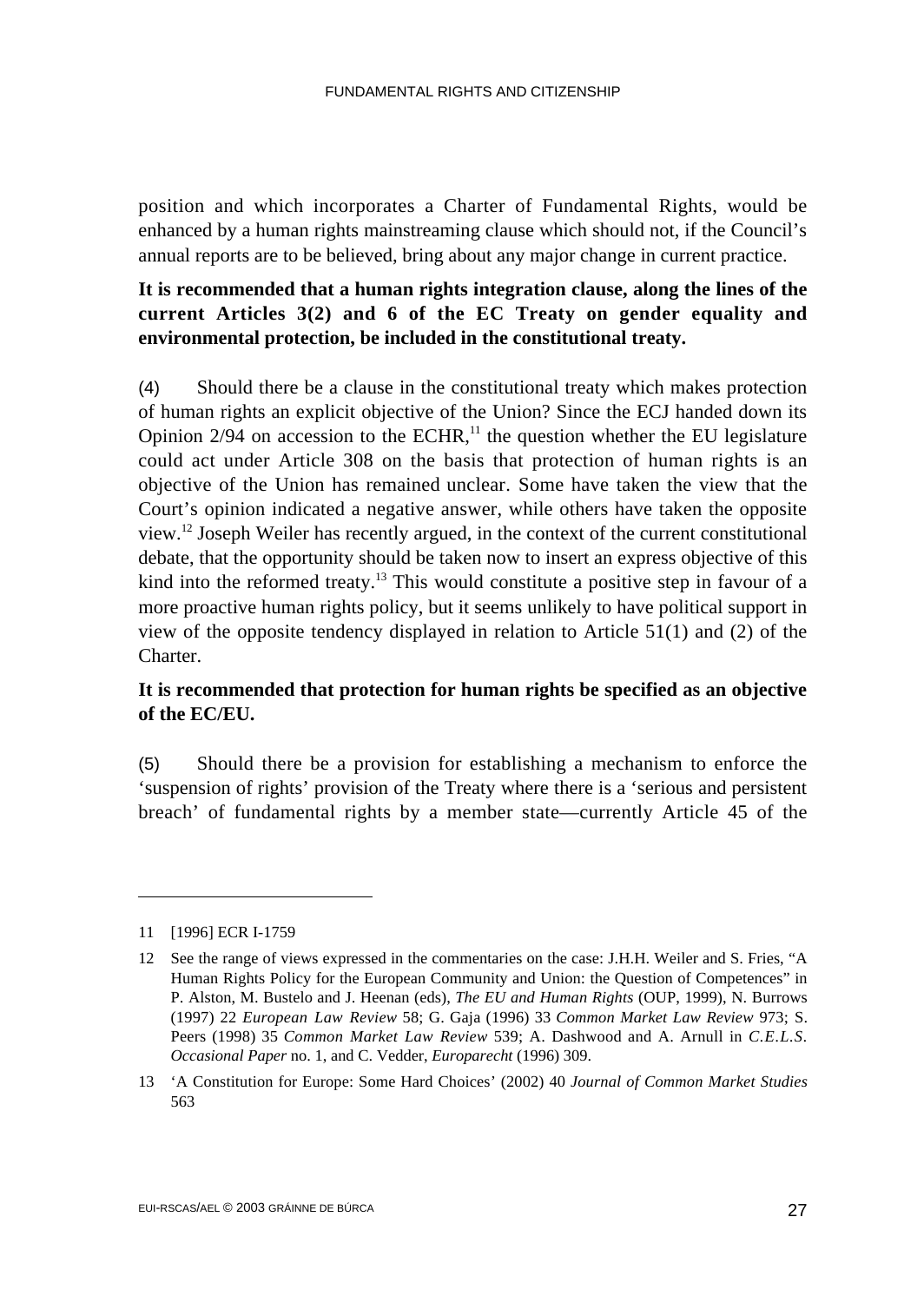preliminary draft constitutional treaty? The absence of such a mechanism is a fact to which a number of commentators have drawn attention, but some would treat it as a matter of implementing detail rather than a central constitutional issue. Further, it is also an issue which would raise the same 'increased competences/powers' fears as demonstrated in Article 51 of the Charter, since an enforcement mechanism would probably entail a monitoring procedure, and hence a degree of supervision of Member State activities. From this perspective, it may be better at least initially to allow a process to evolve in an organic way, as seems to be suggested by the approach adopted in the European Parliament's most recent Annual reports on human rights within the Union. $14$ 

l

<sup>14</sup> See A5-0223/2001 and A5-0451/2002.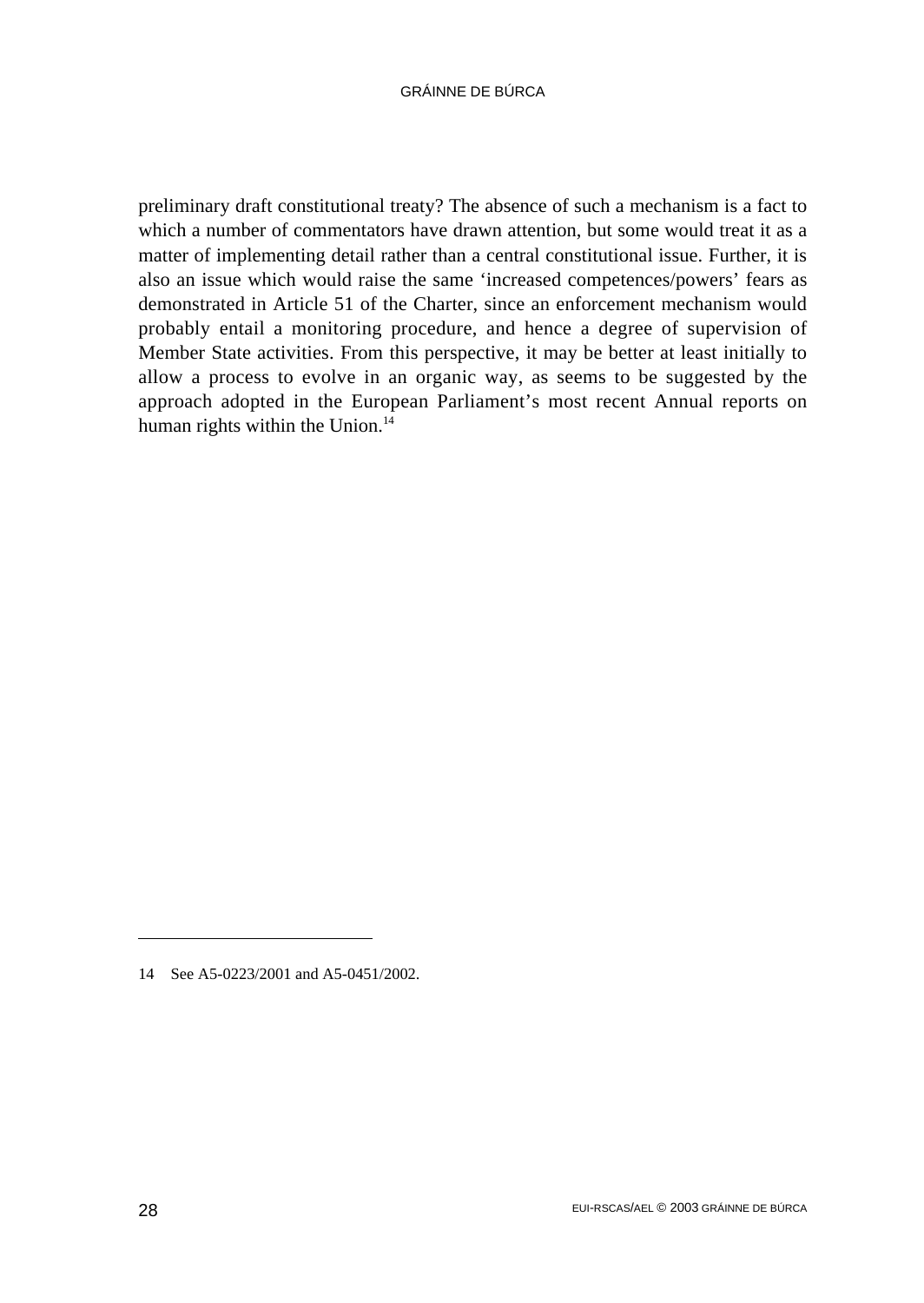## Appendix

## **"Corresponding" Provisions of the Charter and the current EC Treaty**

| <b>Charter</b>                                                                                                                                             | EC                                                                                                                                                                                                                                                                                                                                                                                                                                                                                                                                                                                                                                                                                                                                  | <b>Comment</b>                                                                                                                                                                                                                                                                                                 |
|------------------------------------------------------------------------------------------------------------------------------------------------------------|-------------------------------------------------------------------------------------------------------------------------------------------------------------------------------------------------------------------------------------------------------------------------------------------------------------------------------------------------------------------------------------------------------------------------------------------------------------------------------------------------------------------------------------------------------------------------------------------------------------------------------------------------------------------------------------------------------------------------------------|----------------------------------------------------------------------------------------------------------------------------------------------------------------------------------------------------------------------------------------------------------------------------------------------------------------|
| Article 14<br><b>Right to education</b><br>1. Everyone has the right to education and to have access<br>to vocational and continuing training.<br>$\cdots$ | Article 150 (ex Article 127)<br>$\cdots$<br>2. Community action shall aim to:<br>- facilitate adaptation to industrial changes, in particular<br>through vocational training and retraining;<br>- improve initial and continuing vocational training in<br>order to facilitate vocational integration and reintegration<br>into the labour market:<br>- facilitate access to vocational training and encourage<br>mobility of instructors and trainees and particularly young<br>people;<br>- stimulate cooperation on training between educational or<br>training establishments and firms;<br>- develop exchanges of information and experience on<br>issues common to the training systems of the Member<br>States.<br>$\ddotsc$ | Article 14.1 Charter<br>and Article $150(2)$ EC<br>(access to vocational)<br>training)<br>Likely interaction:<br>٠<br><b>EC</b> Treaty<br>provision could be<br>adapted to provide<br>that Community/<br>Union action shall<br>aim also to<br>implement the right<br>contained in Article<br>14 of the Charter |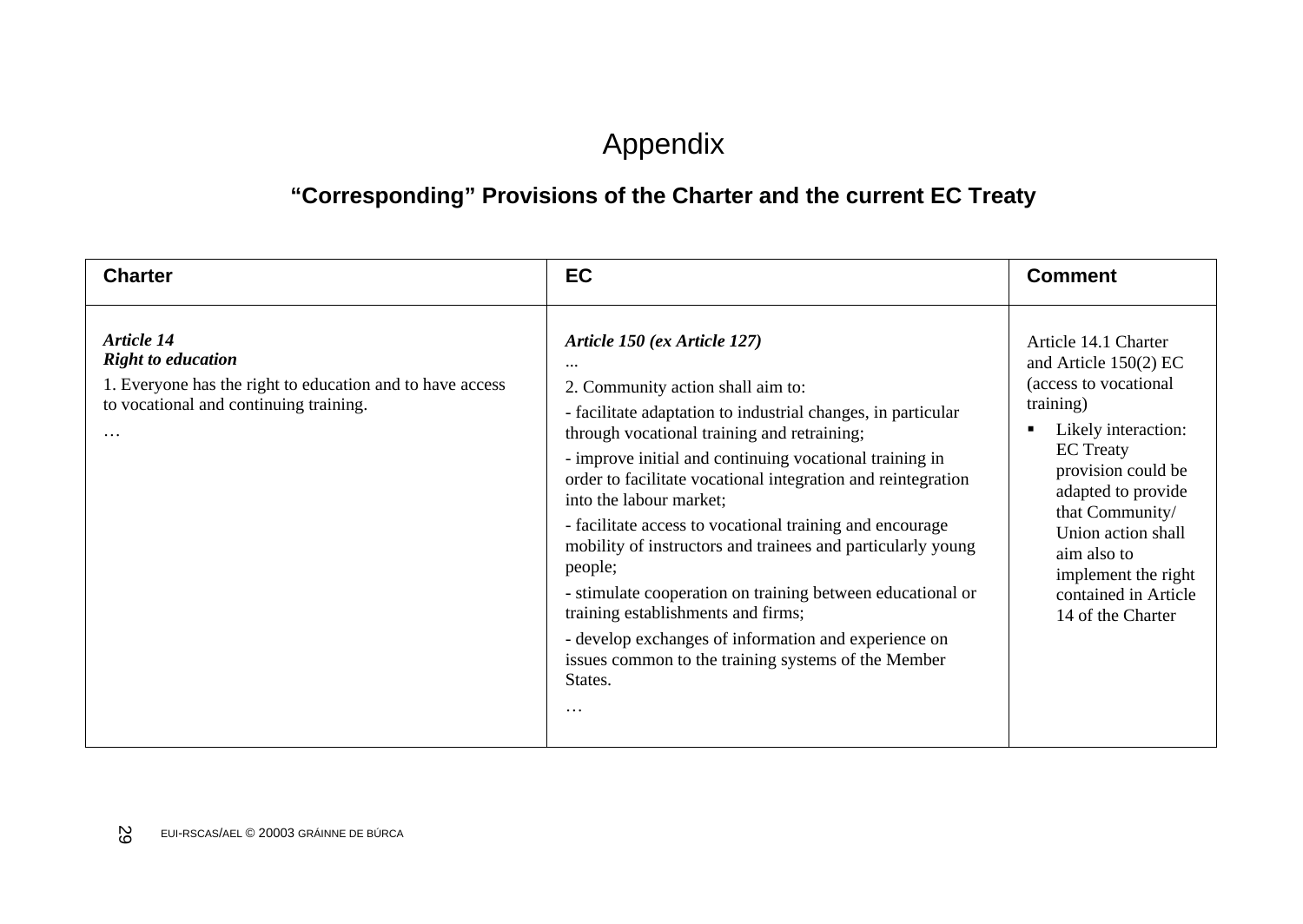#### *Article 15*

*Freedom to choose an occupation and right to engage in work*

2. Every citizen of the Union has the freedom to seek employment, to work, to exercise the right of establishment and to provide services in any Member State.

…

...

#### *Article 16 Freedom to conduct a business*

The freedom to conduct a business in accordance with Community law and national laws and practices is recognised.

#### *Article 39 (ex Article 48)*

…

3. It shall entail the right, subject to limitations justified on grounds of public policy, public security or public health:

(a) to accept offers of employment actually made;

(b) to move freely within the territory of Member States for this purpose;

(c) to stay in a Member State for the purpose of employment in accordance with the provisions governing the employment of nationals of that State laid down by law, regulation or administrative action;

(d) to remain in the territory of a Member State after having been employed in that State, subject to conditions which shall be embodied in implementing regulations to be drawn up by the Commission.

4. …

## *Article 43 (ex Article 52)*

Within the framework of the provisions set out below, restrictions on the freedom of establishment of nationals of a Member State in the territory of another Member State shall be prohibited. Such prohibition shall also apply to restrictions on the setting-up of agencies, branches or subsidiaries by nationals of any Member State established in the territory of any Member State. Freedom of establishment shall include the right to take up and pursue

Articles 15(2) and 16 Charter and Articles 39(3) , 43 and 49 EC Treaty (rights to work, establish, provides services):

 There is some overlap and duplication here; while this is not particularly problematic, greater coherence could be introduced by making reference to the rights contained in Arts 15 & 16 of the Charter in Arts 39, 43 & 49 EC Treaty which elaborate on those rights.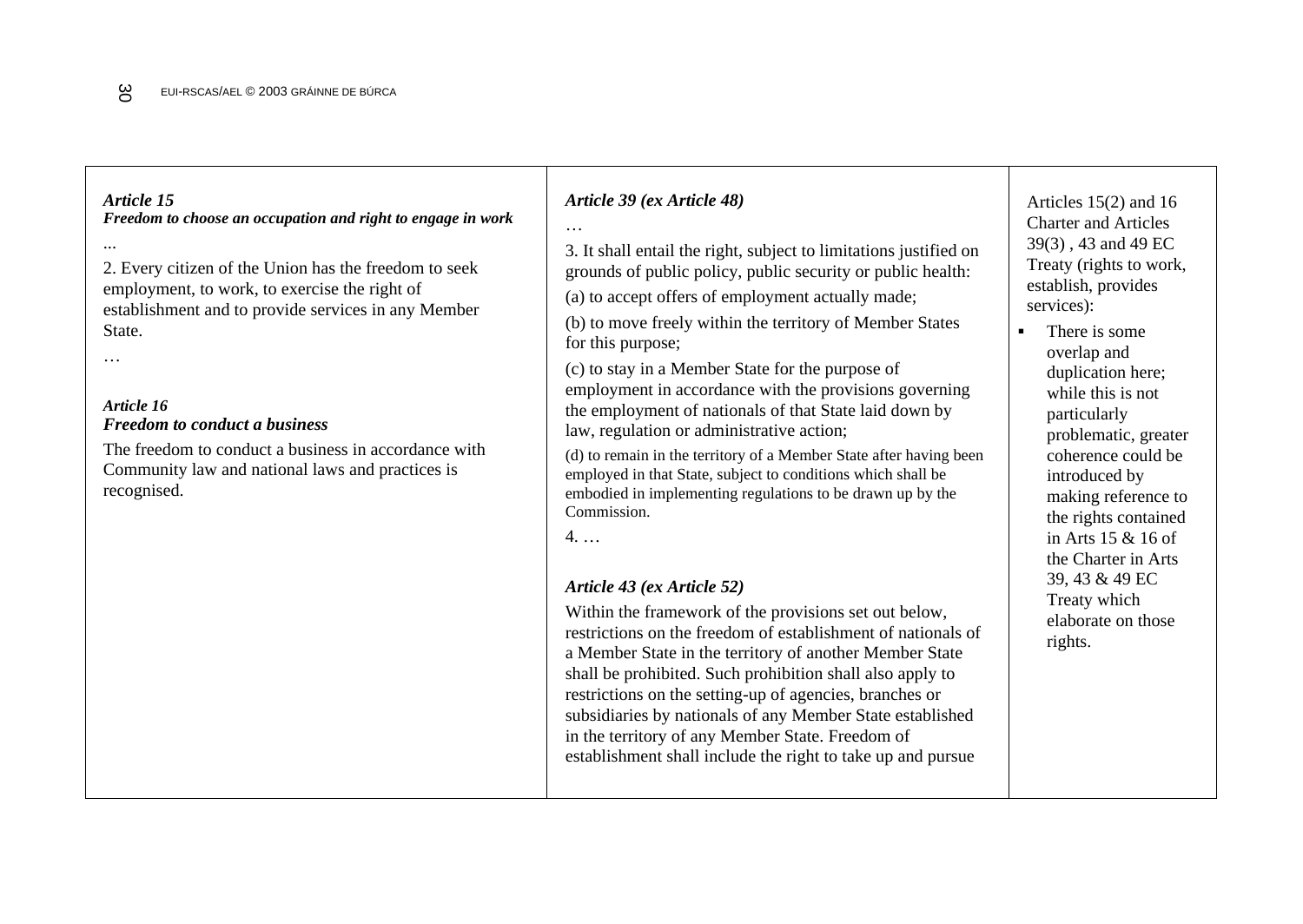| activities as selfemployed persons and to set up and<br>manage undertakings, in particular companies or firms<br>within the meaning of the second paragraph of Article 48,<br>under the conditions laid down for its own nationals by the<br>law of the country where such establishment is effected,<br>subject to the provisions of the Chapter relating to capital.                                                                                                                                                                                                                    |  |
|-------------------------------------------------------------------------------------------------------------------------------------------------------------------------------------------------------------------------------------------------------------------------------------------------------------------------------------------------------------------------------------------------------------------------------------------------------------------------------------------------------------------------------------------------------------------------------------------|--|
| Article 49 (ex Article 59)<br>Within the framework of the provisions set out below,<br>restrictions on freedom to provide services within the<br>Community shall be prohibited in respect of nationals of<br>Member States who are established in a State of the<br>Community other than that of the person for whom the<br>services are intended. The Council may, acting by a<br>qualified majority on a proposal from the Commission,<br>extend the provisions of the Chapter to nationals of a third<br>country who provide services and who are established<br>within the Community. |  |

| Article 21<br>Non-discrimination<br>1. Any discrimination based on any ground such as sex,<br>race, colour, ethnic or social origin, genetic features,<br>language, religion or belief, political or any other opinion,<br>membership of a national minority, property, birth,<br>disability, age or sexual orientation shall be prohibited. | Article 12 (ex Article 6)<br>Within the scope of application of this Treaty, and without<br>prejudice to any special provisions contained therein, any<br>discrimination on grounds of nationality shall be<br>prohibited. The Council, acting in accordance with the<br>procedure referred to in Article 251, may adopt rules<br>designed to prohibit such discrimination. | Article 21 Charter, and<br>Articles 12 and 13 EC<br>(freedom from<br>discrimination):<br>There is<br>considerable<br>overlap here: the<br><b>EC</b> Treaty |
|----------------------------------------------------------------------------------------------------------------------------------------------------------------------------------------------------------------------------------------------------------------------------------------------------------------------------------------------|-----------------------------------------------------------------------------------------------------------------------------------------------------------------------------------------------------------------------------------------------------------------------------------------------------------------------------------------------------------------------------|------------------------------------------------------------------------------------------------------------------------------------------------------------|
|----------------------------------------------------------------------------------------------------------------------------------------------------------------------------------------------------------------------------------------------------------------------------------------------------------------------------------------------|-----------------------------------------------------------------------------------------------------------------------------------------------------------------------------------------------------------------------------------------------------------------------------------------------------------------------------------------------------------------------------|------------------------------------------------------------------------------------------------------------------------------------------------------------|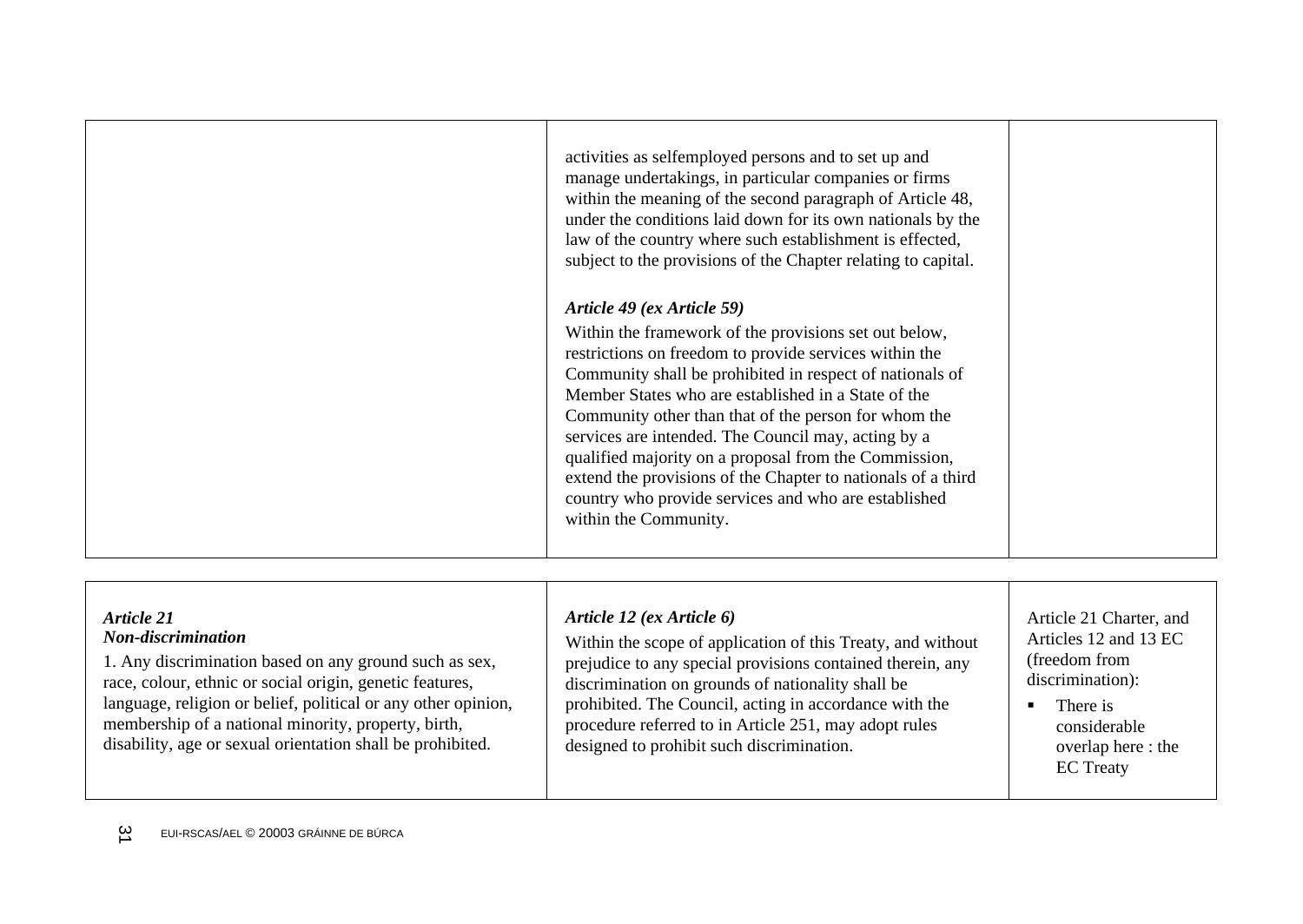| 2. Within the scope of application of the Treaty<br>establishing the European Community and of the Treaty on<br>European Union, and without prejudice to the special<br>provisions of those Treaties, any discrimination on<br>grounds of nationality shall be prohibited. | Article 13 (ex Article 6a)<br>Without prejudice to the other provisions of this Treaty<br>and within the limits of the powers conferred by it upon<br>the Community, the Council, acting unanimously on a<br>proposal from the Commission and after consulting the<br>European Parliament, may take appropriate action to<br>combat discrimination based on sex, racial or ethnic origin,<br>religion or belief, disability, age or sexual orientation.                                                                                                                                                                                                                                                                                                                           | provisions $(12-13)$<br>could refer to the<br>Charter provisions<br>and should provide<br>a legal basis also<br>for the additional<br>grounds of<br>discrimination<br>covered in Art 21.           |
|----------------------------------------------------------------------------------------------------------------------------------------------------------------------------------------------------------------------------------------------------------------------------|-----------------------------------------------------------------------------------------------------------------------------------------------------------------------------------------------------------------------------------------------------------------------------------------------------------------------------------------------------------------------------------------------------------------------------------------------------------------------------------------------------------------------------------------------------------------------------------------------------------------------------------------------------------------------------------------------------------------------------------------------------------------------------------|----------------------------------------------------------------------------------------------------------------------------------------------------------------------------------------------------|
| Article 22<br>Cultural, religious and linguistic diversity<br>The Union shall respect cultural, religious and linguistic<br>diversity.                                                                                                                                     | Article 151 (ex Article 128)<br>1. The Community shall contribute to the flowering of the<br>cultures of the Member States, while respecting their<br>national and regional diversity and at the same time<br>bringing the common cultural heritage to the fore.<br>2. Action by the Community shall be aimed at encouraging<br>cooperation between Member States and, if necessary,<br>supporting and supplementing their action in the following<br>areas:<br>- improvement of the knowledge and dissemination of the<br>culture and history of the European peoples;<br>- conservation and safeguarding of cultural heritage of<br>European significance;<br>- non-commercial cultural exchanges;<br>- artistic and literary creation, including in the audiovisual<br>sector. | Article 22 Charter and<br>Article 151 EC (respect<br>for cultural diversity):<br>Some overlap here:<br>٠<br>reference to the<br>Charter provision<br>could be made in<br>the EC Treaty<br>article. |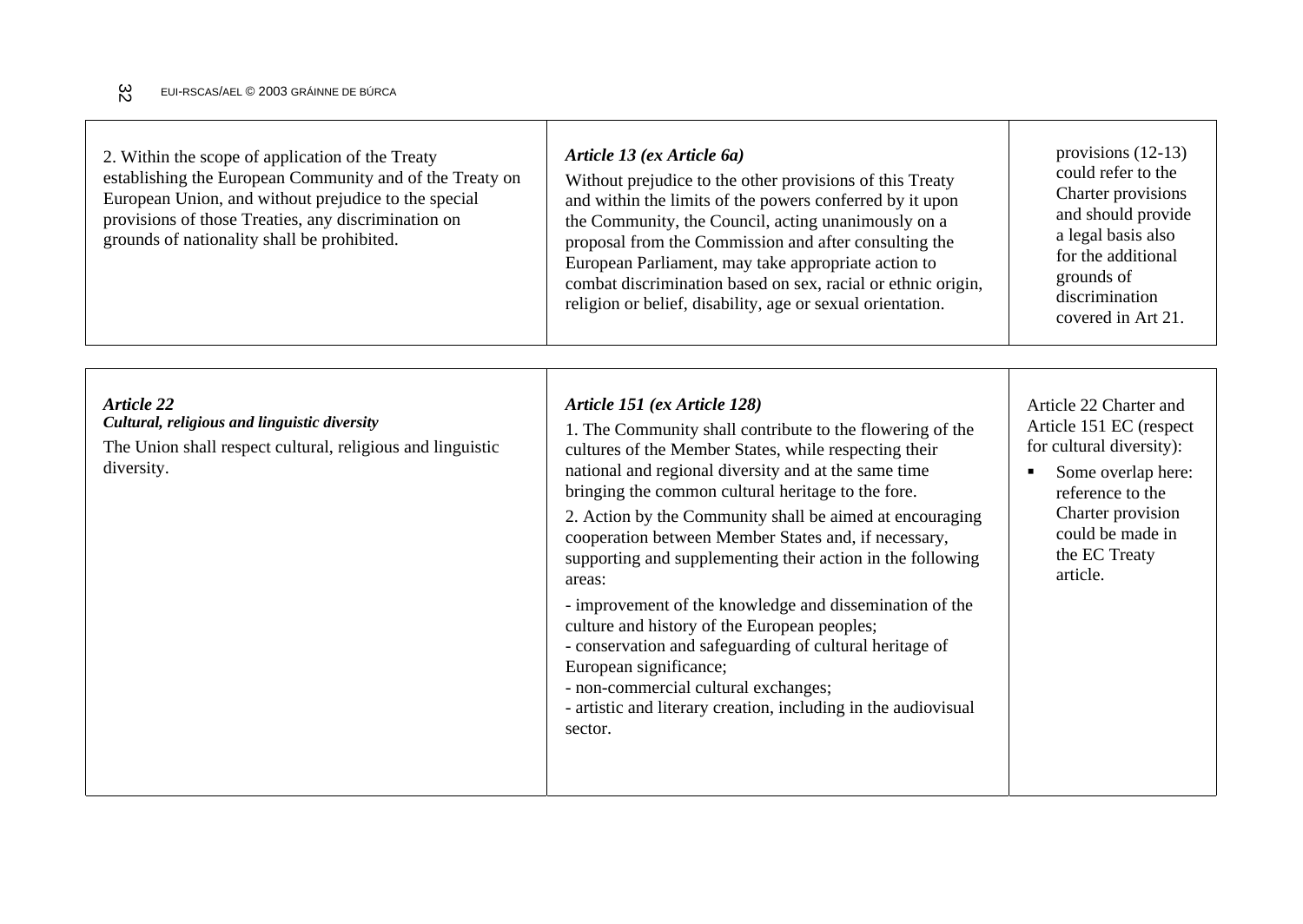| 3. The Community and the Member States shall foster<br>cooperation with third countries and the competent<br>international organisations in the sphere of culture, in<br>particular the Council of Europe.                                                                                                                                  |  |
|---------------------------------------------------------------------------------------------------------------------------------------------------------------------------------------------------------------------------------------------------------------------------------------------------------------------------------------------|--|
| 4. The Community shall take cultural aspects into account<br>in its action under other provisions of this Treaty, in<br>particular in order to respect and to promote the diversity<br>of its cultures.                                                                                                                                     |  |
| 5. In order to contribute to the achievement of the<br>objectives referred to in this Article, the Council:                                                                                                                                                                                                                                 |  |
| - acting in accordance with the procedure referred to in<br>Article 251 and after consulting the Committee of the<br>Regions, shall adopt incentive measures, excluding any<br>harmonisation of the laws and regulations of the Member<br>States. The Council shall act unanimously throughout the<br>procedure referred to in Article 251; |  |
| - acting unanimously on a proposal from the Commission,<br>shall adopt recommendations.                                                                                                                                                                                                                                                     |  |

| Article 23<br><b>Equality between men and women</b><br>Equality between men and women must be ensured in all<br>areas, including employment, work and pay. The principle<br>of equality shall not prevent the maintenance or adoption<br>of measures providing for specific advantages in favour of<br>the under-represented sex. | Article 141 (ex Article 119)<br>1. Each Member State shall ensure that the principle of<br>equal pay for male and female workers for equal work or<br>work of equal value is applied.<br>2. For the purpose of this Article, "pay' means the ordinary<br>basic or minimum wage or salary and any other<br>consideration, whether in cash or in kind, which the | Article 23 Charter and<br>Article 141 EC<br>(equality between men<br>and women):<br>There is<br>considerable<br>overlap here:<br>reference should be |
|-----------------------------------------------------------------------------------------------------------------------------------------------------------------------------------------------------------------------------------------------------------------------------------------------------------------------------------|----------------------------------------------------------------------------------------------------------------------------------------------------------------------------------------------------------------------------------------------------------------------------------------------------------------------------------------------------------------|------------------------------------------------------------------------------------------------------------------------------------------------------|
|-----------------------------------------------------------------------------------------------------------------------------------------------------------------------------------------------------------------------------------------------------------------------------------------------------------------------------------|----------------------------------------------------------------------------------------------------------------------------------------------------------------------------------------------------------------------------------------------------------------------------------------------------------------------------------------------------------------|------------------------------------------------------------------------------------------------------------------------------------------------------|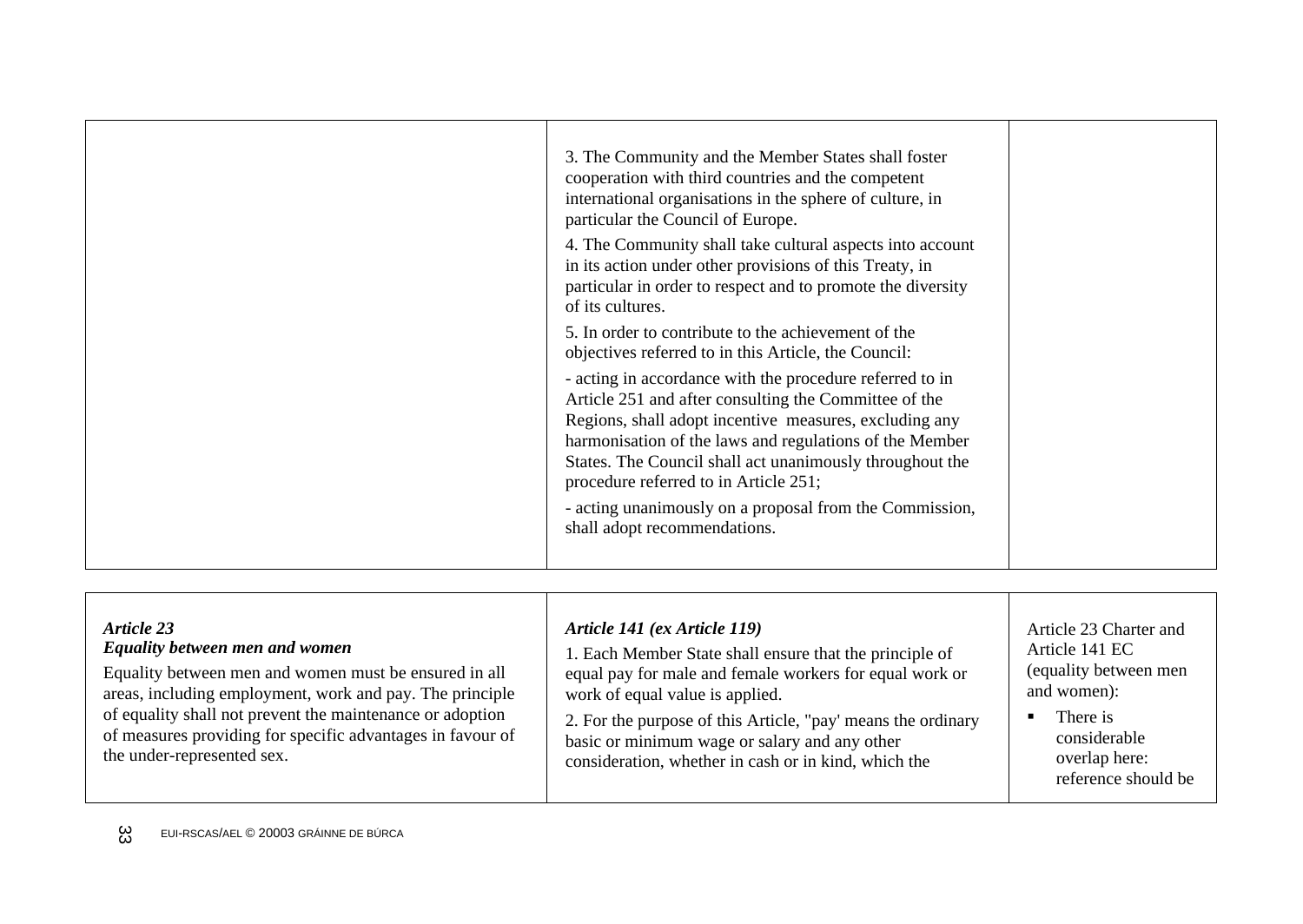| worker receives directly or indirectly, in respect of his<br>employment, from his employer. Equal pay without<br>discrimination based on sex means:<br>(a) that pay for the same work at piece rates shall be<br>calculated on the basis of the same unit of measurement;<br>(b) that pay for work at time rates shall be the same for the<br>same job.<br>3. The Council, acting in accordance with the procedure<br>referred to in Article 251, and after consulting the<br>Economic and Social Committee, shall adopt measures to<br>ensure the application of the principle of equal<br>opportunities and equal treatment of men and women in<br>matters of employment and occupation, including the<br>principle of equal pay for equal work or work of equal<br>value. | made to the Charter<br>provision, esp. in<br>paras 3 and 4 of<br>Art 141. |
|------------------------------------------------------------------------------------------------------------------------------------------------------------------------------------------------------------------------------------------------------------------------------------------------------------------------------------------------------------------------------------------------------------------------------------------------------------------------------------------------------------------------------------------------------------------------------------------------------------------------------------------------------------------------------------------------------------------------------------------------------------------------------|---------------------------------------------------------------------------|
| 4. With a view to ensuring full equality in practice between<br>men and women in working life, the principle of equal<br>treatment shall not prevent any Member State from<br>maintaining or adopting measures providing for specific<br>advantages in order to make it easier for the under-<br>represented sex to pursue a vocational activity or to<br>prevent or compensate for disadvantages in professional<br>careers.                                                                                                                                                                                                                                                                                                                                                |                                                                           |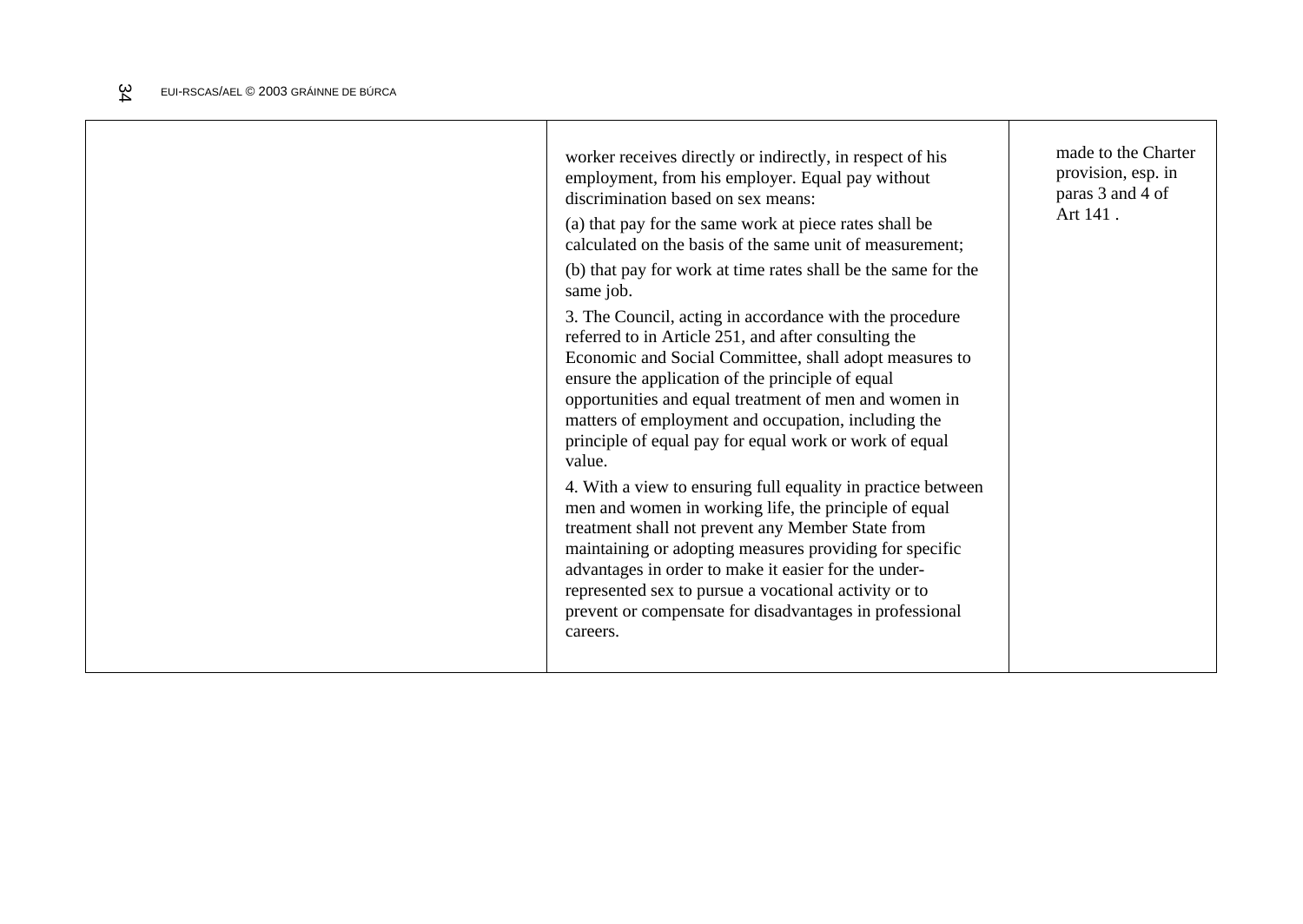#### *Article 27*

#### *Workers' right to information and consultation within the undertaking*

Workers or their representatives must, at the appropriate levels, be guaranteed information and consultation in good time in the cases and under the conditions provided for by Community law and national laws and practices.

#### *Article 28 Right of collective bargaining and action*

Workers and employers, or their respective organisations, have, in accordance with Community law and national laws and practices, the right to negotiate and conclude collective agreements at the appropriate levels and, in cases of conflicts of interest, to take collective action to defend their interests, including strike action.

### *Article 30*

#### *Protection in the event of unjustified dismissal*

Every worker has the right to protection against unjustified dismissal, in accordance with Community law and national laws and practices.

#### *Article 31 Fair and just working conditions*

1. Every worker has the right to working conditions which respect his or her health, safety and dignity.

#### *Article 137 (ex Article 118)*

1. With a view to achieving the objectives of Article 136, the Community shall support and complement the activities of the Member States in the following fields:

- improvement in particular of the working environment to protect workers' health and safety;

- working conditions;
- the information and consultation of workers;
- the integration of persons excluded from the labour market, without prejudice to Article 150;

- equality between men and women with regard to labour market opportunities and treatment at work.

2. To this end, the Council may adopt, by means of directives, minimum requirements for gradual implementation, having regard to the conditions and technical rules obtaining in each of the Member States. Such directives shall avoid imposing administrative, financial and legal constraints in a way which would hold back the creation and development of small and mediumsized undertakings. The Council shall act in accordance with the procedure referred to in Article 251 after consulting the Economic and Social Committee and the Committee of the Regions. The Council, acting in accordance with the same procedure, may adopt measures designed to encourage cooperation between Member States through initiatives aimed at improving knowledge, developing exchanges of information and best practices. promoting innovative approaches and evaluating

Articles 27, 28, 30, 31 Charter and Articles 137 and 140 EC (rights of workers):

!

 There is evidently some overlap here. Appropriate reference to the various Charter rights could be made in the EC Treaty provisions; There is however some tension between Article 28 Charter and Article 137(5), the latter excluding EC legislative competence in the field of strike action while the former recognises the right to engage in strike action as an EU right.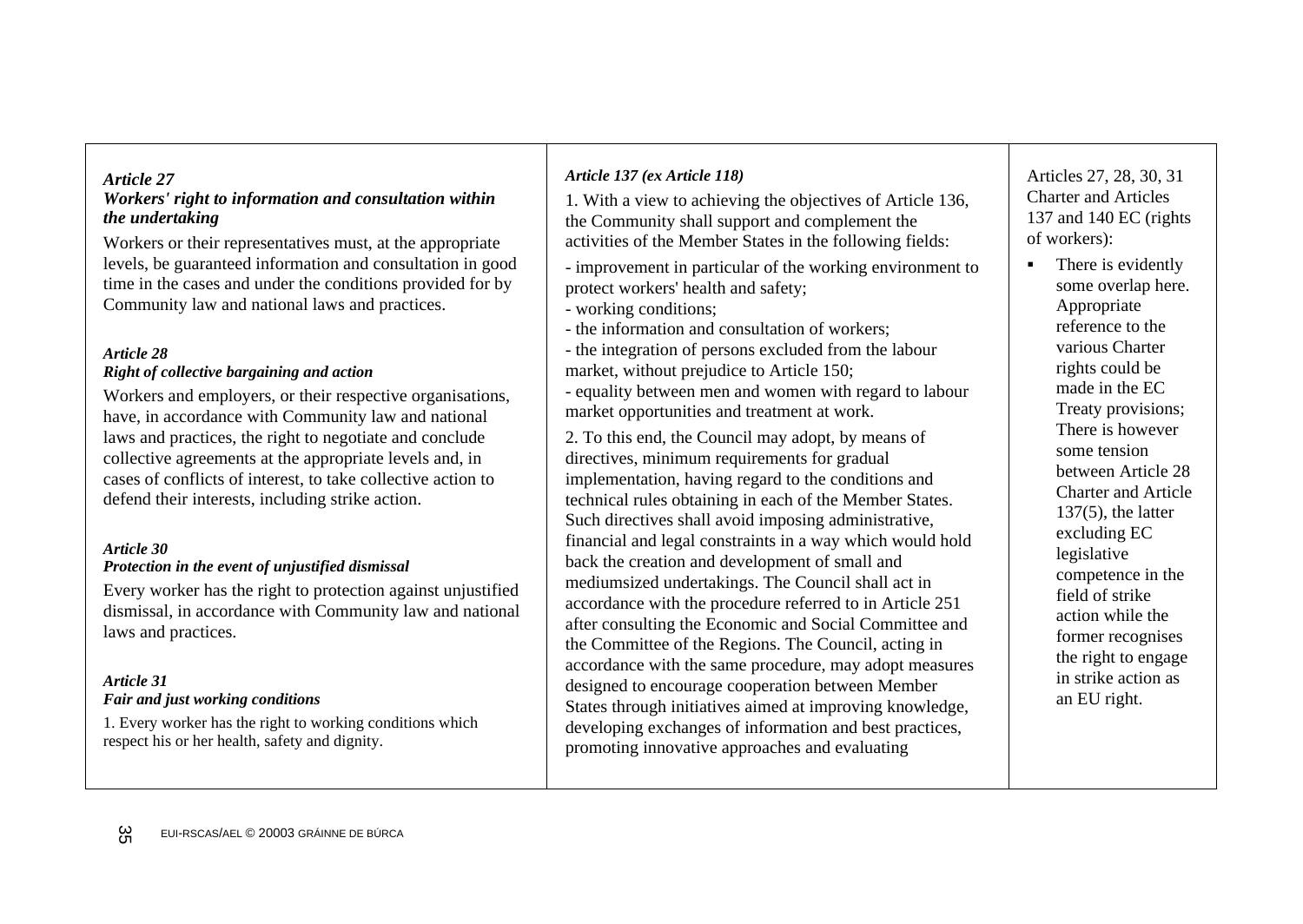#### EUI-RSCAS/AEL © 2003 GRÁINNE DE BÚRCA 36

| 2. Every worker has the right to limitation of maximum<br>working hours, to daily and weekly rest periods and to an<br>annual period of paid leave. | experiences in order to combat social exclusion.<br>3. However, the Council shall act unanimously on a<br>proposal from the Commission, after consulting the<br>European Parliament, the Economic and Social Committee<br>and the Committee of the Regions in the following areas:                                                                                                                                                                                                                                                                                                                                                                                                                                                                                            |  |
|-----------------------------------------------------------------------------------------------------------------------------------------------------|-------------------------------------------------------------------------------------------------------------------------------------------------------------------------------------------------------------------------------------------------------------------------------------------------------------------------------------------------------------------------------------------------------------------------------------------------------------------------------------------------------------------------------------------------------------------------------------------------------------------------------------------------------------------------------------------------------------------------------------------------------------------------------|--|
|                                                                                                                                                     | - social security and social protection of workers;<br>- protection of workers where their employment contract is<br>terminated;<br>- representation and collective defence of the interests of<br>workers and employers, including co-determination,<br>subject to paragraph 6;<br>- conditions of employment for third-country nationals<br>legally residing in Community territory;<br>- financial contributions for promotion of employment and<br>jobcreation, without prejudice to the provisions relating to<br>the Social Fund.                                                                                                                                                                                                                                       |  |
|                                                                                                                                                     | 4. A Member State may entrust management and labour, at<br>their joint request, with the implementation of directives<br>adopted pursuant to paragraphs 2 and 3. In this case, it<br>shall ensure that, no later than the date on which a<br>directive must be transposed in accordance with Article<br>249, management and labour have introduced the<br>necessary measures by agreement, the Member State<br>concerned being required to take any necessary measure<br>enabling it at any time to be in a position to guarantee the<br>results imposed by that directive.<br>5. The provisions adopted pursuant to this Article shall not<br>prevent any Member State from maintaining or introducing<br>more stringent protective measures compatible with this<br>Treaty. |  |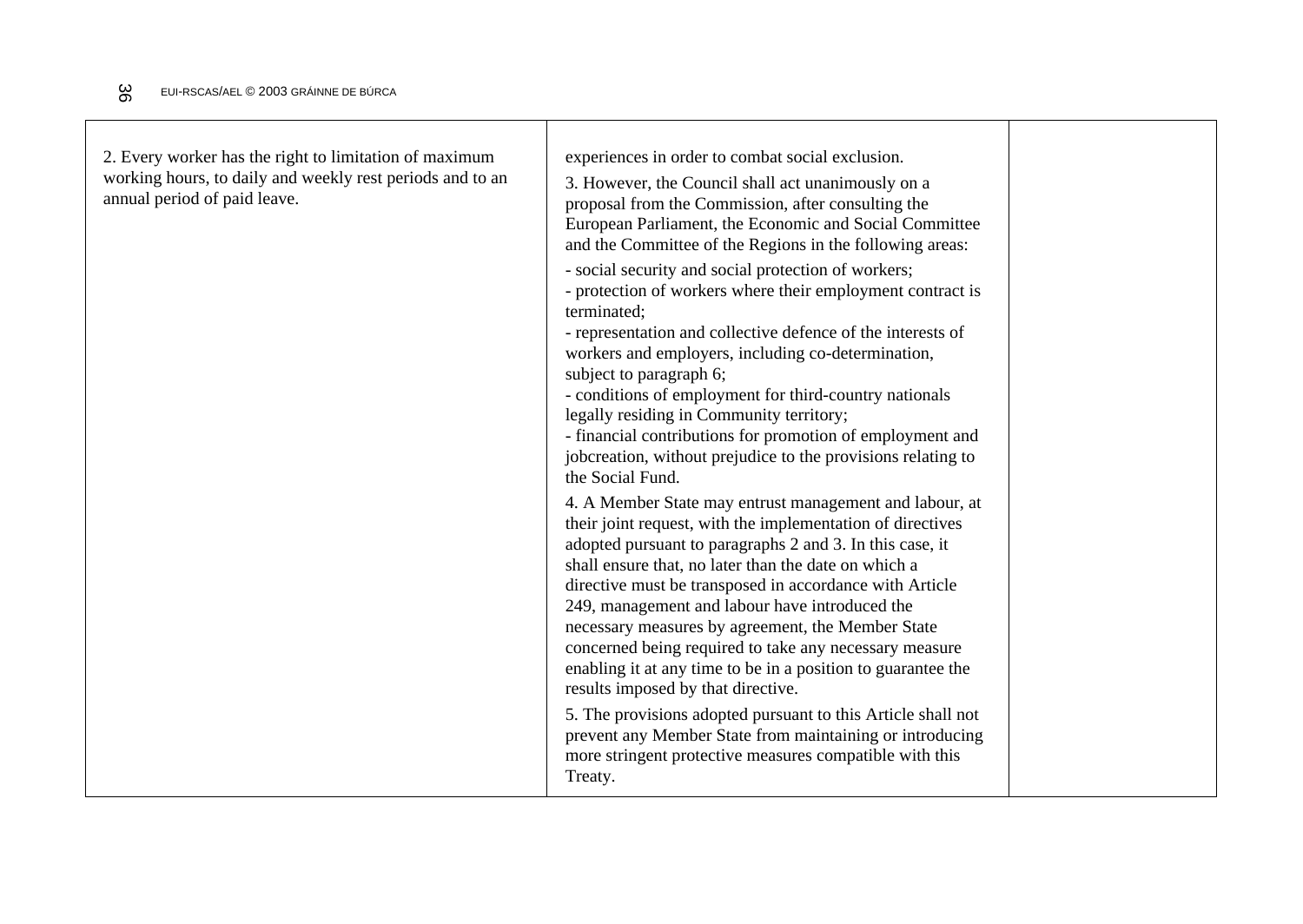| 6. The provisions of this Article shall not apply to pay, the<br>right of association, the right to strike or the right to<br>impose lock-outs.                                                                                                                                                                                                                                                                                                                                                                                                                                                                                                                                                                                                                                                                                                                                                                                                                                                                                                                                           |  |
|-------------------------------------------------------------------------------------------------------------------------------------------------------------------------------------------------------------------------------------------------------------------------------------------------------------------------------------------------------------------------------------------------------------------------------------------------------------------------------------------------------------------------------------------------------------------------------------------------------------------------------------------------------------------------------------------------------------------------------------------------------------------------------------------------------------------------------------------------------------------------------------------------------------------------------------------------------------------------------------------------------------------------------------------------------------------------------------------|--|
| Article 140 (ex Article 118c)<br>With a view to achieving the objectives of Article 136 and<br>without prejudice to the other provisions of this Treaty, the<br>Commission shall encourage cooperation between the<br>Member States and facilitate the coordination of their<br>action in all social policy fields under this chapter,<br>particularly in matters relating to:<br>- employment;<br>- labour law and working conditions;<br>- basic and advanced vocational training;<br>- social security;<br>- prevention of occupational accidents and diseases;<br>- occupational hygiene;<br>- the right of association and collective bargaining between<br>employers and workers.<br>To this end, the Commission shall act in close contact with<br>Member States by making studies, delivering opinions and<br>arranging consultations both on problems arising at<br>national level and on those of concern to international<br>organisations. Before delivering the opinions provided for<br>in this Article, the Commission shall consult the Economic<br>and Social Committee. |  |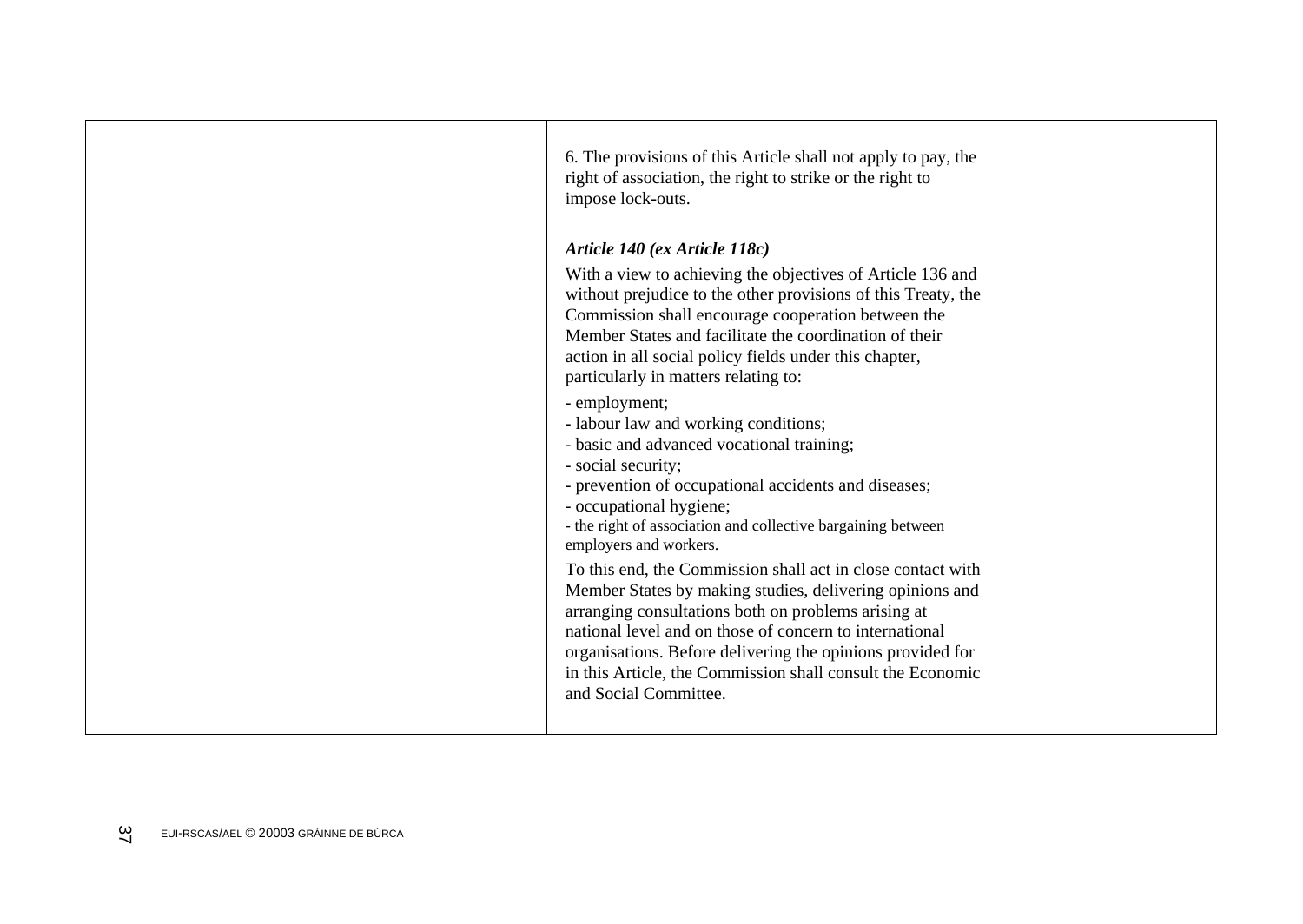| Article 35<br><b>Health</b> care<br>Everyone has the right of access to preventive health care<br>and the right to benefit from medical treatment under the<br>conditions established by national laws and practices. A<br>high level of human health protection shall be ensured in<br>the definition and implementation of all Union policies and<br>activities. | Article 152 (ex Article 129)<br>1. A high level of human health protection shall be ensured in<br>the definition and implementation of all Community policies and<br>activities. Community action, which shall complement national<br>policies, shall be directed towards improving public health,<br>preventing human illness and diseases, and obviating sources of<br>danger to human health. Such action shall cover the fight against<br>the major health scourges, by promoting research into their<br>causes, their transmission and their prevention, as well as health<br>information and education. The Community shall complement<br>the Member States' action in reducing drugs-related health<br>damage, including information and prevention.<br>$\cdots$ | Article 35 Charter and<br>Article $152(1)$ EC<br>(integration of high<br>level of health<br>protection):<br>The duplication<br>$\bullet$<br>here ('high level<br>etc') could be<br>reduced by<br>amending the EC<br>Treaty provision so<br>as to make<br>reference to the<br>Charter's guarantee<br>instead |
|--------------------------------------------------------------------------------------------------------------------------------------------------------------------------------------------------------------------------------------------------------------------------------------------------------------------------------------------------------------------|-------------------------------------------------------------------------------------------------------------------------------------------------------------------------------------------------------------------------------------------------------------------------------------------------------------------------------------------------------------------------------------------------------------------------------------------------------------------------------------------------------------------------------------------------------------------------------------------------------------------------------------------------------------------------------------------------------------------------------------------------------------------------|-------------------------------------------------------------------------------------------------------------------------------------------------------------------------------------------------------------------------------------------------------------------------------------------------------------|
|--------------------------------------------------------------------------------------------------------------------------------------------------------------------------------------------------------------------------------------------------------------------------------------------------------------------------------------------------------------------|-------------------------------------------------------------------------------------------------------------------------------------------------------------------------------------------------------------------------------------------------------------------------------------------------------------------------------------------------------------------------------------------------------------------------------------------------------------------------------------------------------------------------------------------------------------------------------------------------------------------------------------------------------------------------------------------------------------------------------------------------------------------------|-------------------------------------------------------------------------------------------------------------------------------------------------------------------------------------------------------------------------------------------------------------------------------------------------------------|

#### *Article 36*

### *Access to services of general economic interest*

The Union recognises and respects access to services of general economic interest as provided for in national laws and practices, in accordance with the Treaty establishing the European Community, in order to promote the social and territorial cohesion of the Union.

### *Article 16 (ex Article 7d)*

Without prejudice to Articles 73, 86 and 87, and given the place occupied by services of general economic interest in the shared values of the Union as well as their role in promoting social and territorial cohesion, the Community and the Member States, each within their respective powers and within the scope of application of this Treaty, shall take care that such services operate on the basis of principles and conditions which enable them to fulfil their missions.

Article 36 Charter and Article 16 EC (services of general economic interest):

• Same as the previous column: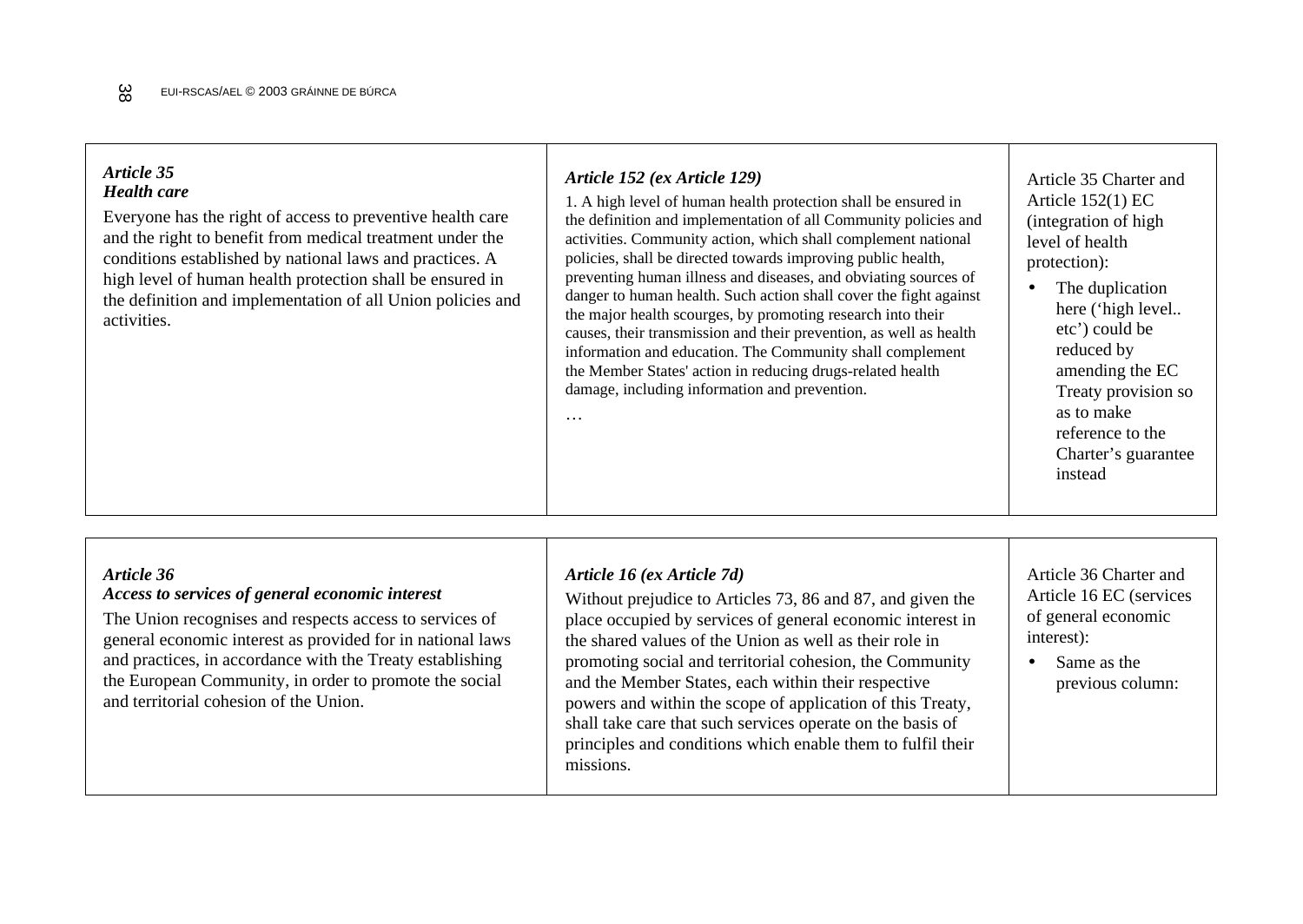| Article 37<br><b>Environmental protection</b><br>A high level of environmental protection and the<br>improvement of the quality of the environment must be<br>integrated into the policies of the Union and ensured in<br>accordance with the principle of sustainable development. | Article 6 (ex Article 3c)<br>Environmental protection requirements must be integrated<br>into the definition and implementation of the Community<br>policies and activities referred to in Article 3, in particular<br>with a view to promoting sustainable development.                                                                                                                                                                                                                                                                                                                                                                                                                                                                                                                                                                                              | Article 37 Charter and<br>Article 6 EC<br>Same as previous<br>column:                            |
|-------------------------------------------------------------------------------------------------------------------------------------------------------------------------------------------------------------------------------------------------------------------------------------|-----------------------------------------------------------------------------------------------------------------------------------------------------------------------------------------------------------------------------------------------------------------------------------------------------------------------------------------------------------------------------------------------------------------------------------------------------------------------------------------------------------------------------------------------------------------------------------------------------------------------------------------------------------------------------------------------------------------------------------------------------------------------------------------------------------------------------------------------------------------------|--------------------------------------------------------------------------------------------------|
|                                                                                                                                                                                                                                                                                     |                                                                                                                                                                                                                                                                                                                                                                                                                                                                                                                                                                                                                                                                                                                                                                                                                                                                       |                                                                                                  |
| Article 38<br><b>Consumer</b> protection<br>Union policies shall ensure a high level of consumer<br>protection.                                                                                                                                                                     | Article 153 (ex Article 129a)<br>1. In order to promote the interests of consumers and to<br>ensure a high level of consumer protection, the<br>Community shall contribute to protecting the health, safety<br>and economic interests of consumers, as well as to<br>promoting their right to information, education and to<br>organise themselves in order to safeguard their interests.<br>2. Consumer protection requirements shall be taken into<br>account in defining and implementing other Community<br>policies and activities.<br>3. The Community shall contribute to the attainment of the<br>objectives referred to in paragraph 1 through:<br>(a) measures adopted pursuant to Article 95 in the context<br>of the completion of the internal market;<br>(b) measures which support, supplement and monitor the<br>policy pursued by the Member States. | Article 38 Charter and<br>Article 153 EC<br>(consumer protection):<br>Same as previous<br>column |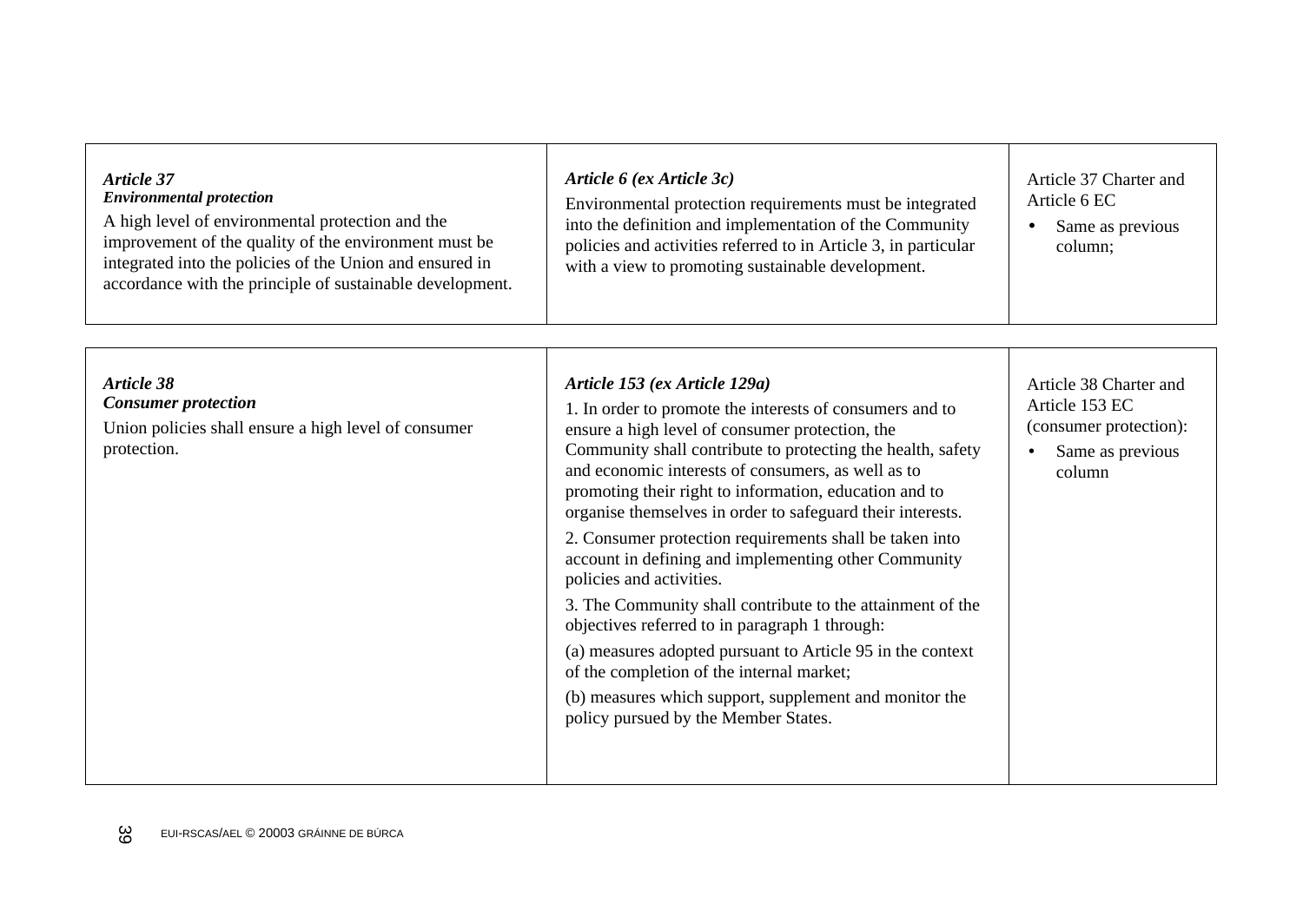| 4. The Council, acting in accordance with the procedure<br>referred to in Article 251 and after consulting the<br>Economic and Social Committee, shall adopt the measures<br>referred to in paragraph 3(b).                                                 |  |
|-------------------------------------------------------------------------------------------------------------------------------------------------------------------------------------------------------------------------------------------------------------|--|
| 5. Measures adopted pursuant to paragraph 4 shall not<br>prevent any Member State from maintaining or introducing<br>more stringent protective measures. Such measures must<br>be compatible with this Treaty. The Commission shall be<br>notified of them. |  |

#### *Article 39 Right to vote and to stand as a candidate at elections to the European Parliament* 1. Every citizen of the Union has the right to vote and to stand as a candidate at elections to the European Parliament in the Member State in which he or she resides, under the same conditions as nationals of that State. 2. Members of the European Parliament shall be elected by direct universal suffrage in a free and secret ballot. *Article 40 Right to vote and to stand as a candidate at municipal elections* Every citizen of the Union has the right to vote and to stand as a candidate at municipal elections in the Member State in which he or she resides under the same conditions as nationals of that State. *Article 18 (ex Article 8a)* 1. Every citizen of the Union shall have the right to move and reside freely within the territory of the Member States, subject to the limitations and conditions laid down in this Treaty and by the measures adopted to give it effect. 2. The Council may adopt provisions with a view to facilitating the exercise of the rights referred to in paragraph 1; save as otherwise provided in this Treaty, the Council shall act in accordance with the procedure referred to in Article 251. The Council shall act unanimously throughout this procedure. *Article 19 (ex Article 8b)* 1. Every citizen of the Union residing in a Member State of which he is not a national shall have the right to vote and to stand as a candidate at municipal elections in the Member State in which he resides, under the same Articles 39, 40, 43, 44, 45, 46 Charter and Articles 18, 19, 20, 21, 190 and 194 EC (citizenship rights): • This extensive duplication could be avoided by introducing only the basic concept of citizenship in the EC Treaty provision and making reference to the Charter provision for a listing of the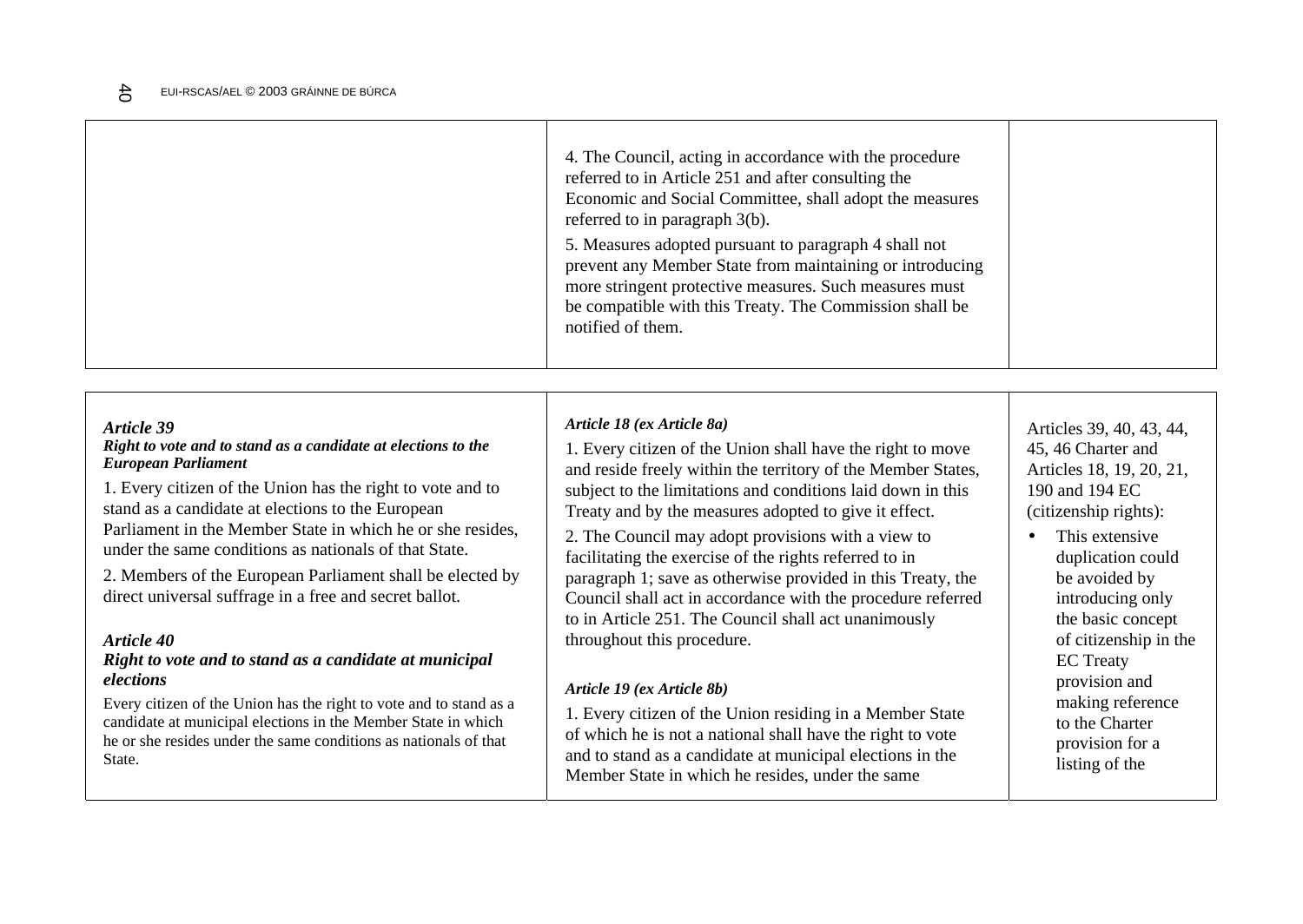#### *Article 43 Ombudsman*

Any citizen of the Union and any natural or legal person residing or having its registered office in a Member State has the right to refer to the Ombudsman of the Union cases of maladministration in the activities of the Community institutions or bodies, with the exception of the Court of Justice and the Court of First Instance acting in their judicial role.

#### *Article 44 Right to petition*

Any citizen of the Union and any natural or legal person residing or having its registered office in a Member State has the right to petition the European Parliament.

### *Article 45*

#### *Freedom of movement and of residence*

1. Every citizen of the Union has the right to move and reside freely within the territory of the Member States.

2. Freedom of movement and residence may be granted, in accordance with the Treaty establishing the European Community, to nationals of third countries legally resident in the territory of a Member State.

### *Article 46*

### *Diplomatic and consular protection*

Every citizen of the Union shall, in the territory of a third country in which the Member State of which he or she is a national is not represented, be entitled to protection by the

conditions as nationals of that State. This right shall be exercised subject to detailed arrangements adopted by the Council, acting unanimously on a proposal from the Commission and after consulting the European Parliament; these arrangements may provide for derogations where warranted by problems specific to a Member State.

2. Without prejudice to Article 190(4) and to the provisions adopted for its implementation, every citizen of the Union residing in a Member State of which he is not a national shall have the right to vote and to stand as a candidate in elections to the European Parliament in the Member State in which he resides, under the same conditions as nationals of that State. This right shall be exercised subject to detailed arrangements adopted by the Council, acting unanimously on a proposal from the Commission and after consulting the European Parliament; these arrangements may provide for derogations where warranted by problems specific to a Member State.

### *Article 20 (ex Article 8c)*

Every citizen of the Union shall, in the territory of a third country in which the Member State of which he is a national is not represented, be entitled to protection by the diplomatic or consular authorities of any Member State, on the same conditions as the nationals of that State. Member States shall establish the necessary rules among themselves and start the international negotiations required to secure this protection.

specific rights; the legal basis provision would also refer to the implementation of the Charter rights.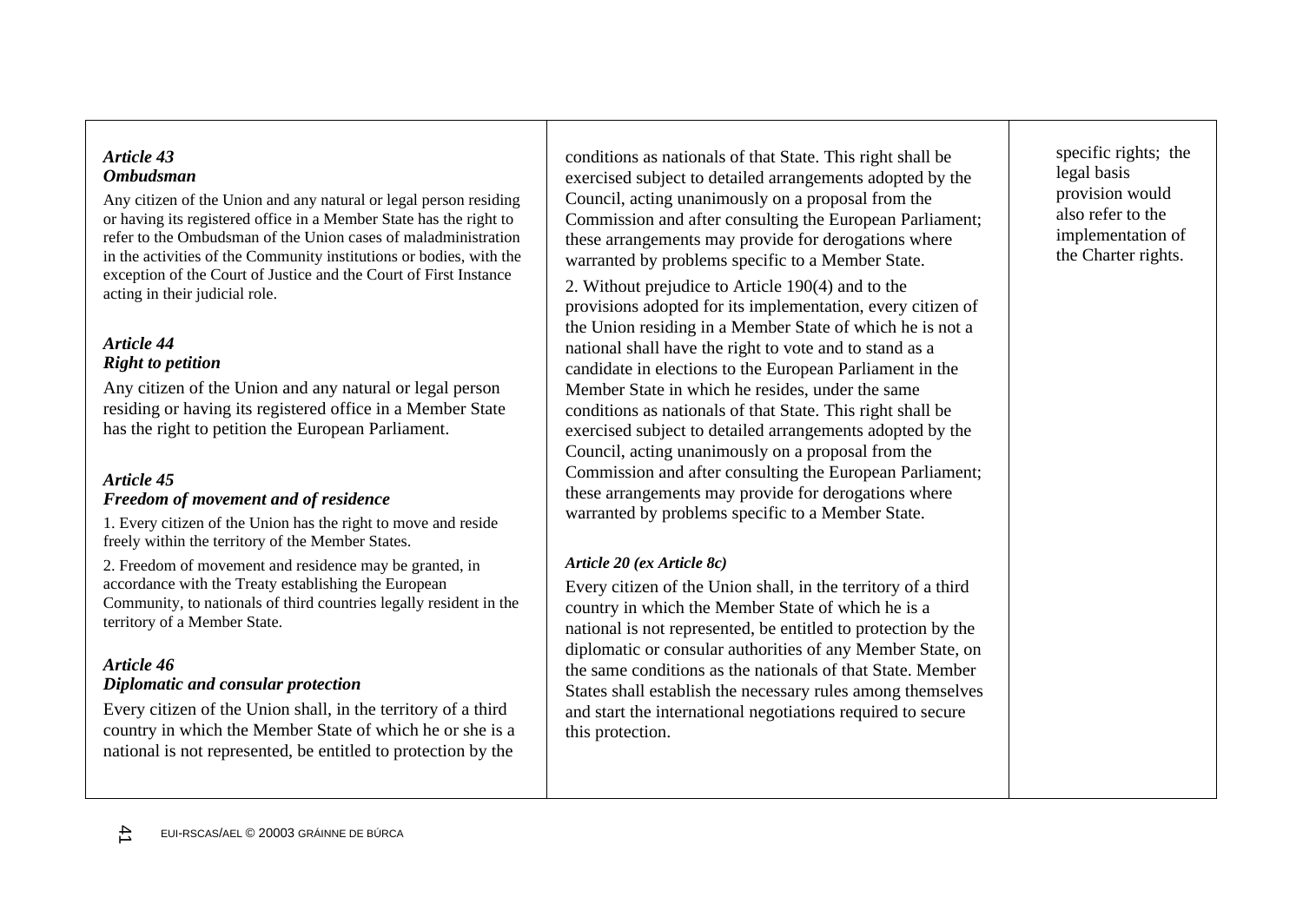| diplomatic or consular authorities of any Member State, on<br>the same conditions as the nationals of that Member State. | Article 21 (ex Article 8d)<br>Every citizen of the Union shall have the right to petition<br>the European Parliament in accordance with Article 194.<br>Every citizen of the Union may apply to the Ombudsman<br>established in accordance with Article 195. Every citizen<br>of the Union may write to any of the institutions or bodies<br>referred to in this Article or in Article 7 in one of the<br>languages mentioned in Article 314 and have an answer in<br>the same language. |  |
|--------------------------------------------------------------------------------------------------------------------------|------------------------------------------------------------------------------------------------------------------------------------------------------------------------------------------------------------------------------------------------------------------------------------------------------------------------------------------------------------------------------------------------------------------------------------------------------------------------------------------|--|
|                                                                                                                          | Article 190 (ex Article 138)                                                                                                                                                                                                                                                                                                                                                                                                                                                             |  |
|                                                                                                                          | 1. The representatives in the European Parliament of the<br>peoples of the States brought together in the Community<br>shall be elected by direct universal suffrage.                                                                                                                                                                                                                                                                                                                    |  |
|                                                                                                                          | 2. The number of representatives elected in each Member<br>State shall be as follows:                                                                                                                                                                                                                                                                                                                                                                                                    |  |
|                                                                                                                          | Belgium 25<br>Denmark 16                                                                                                                                                                                                                                                                                                                                                                                                                                                                 |  |
|                                                                                                                          | Germany 99                                                                                                                                                                                                                                                                                                                                                                                                                                                                               |  |
|                                                                                                                          | Greece 25                                                                                                                                                                                                                                                                                                                                                                                                                                                                                |  |
|                                                                                                                          | Spain 64<br>France 87                                                                                                                                                                                                                                                                                                                                                                                                                                                                    |  |
|                                                                                                                          | Ireland 15                                                                                                                                                                                                                                                                                                                                                                                                                                                                               |  |
|                                                                                                                          | Italy 87<br>Luxembourg 6                                                                                                                                                                                                                                                                                                                                                                                                                                                                 |  |
|                                                                                                                          | Netherlands 31                                                                                                                                                                                                                                                                                                                                                                                                                                                                           |  |
|                                                                                                                          | Austria 21                                                                                                                                                                                                                                                                                                                                                                                                                                                                               |  |
|                                                                                                                          | Portugal 25<br>Finland 16                                                                                                                                                                                                                                                                                                                                                                                                                                                                |  |
|                                                                                                                          |                                                                                                                                                                                                                                                                                                                                                                                                                                                                                          |  |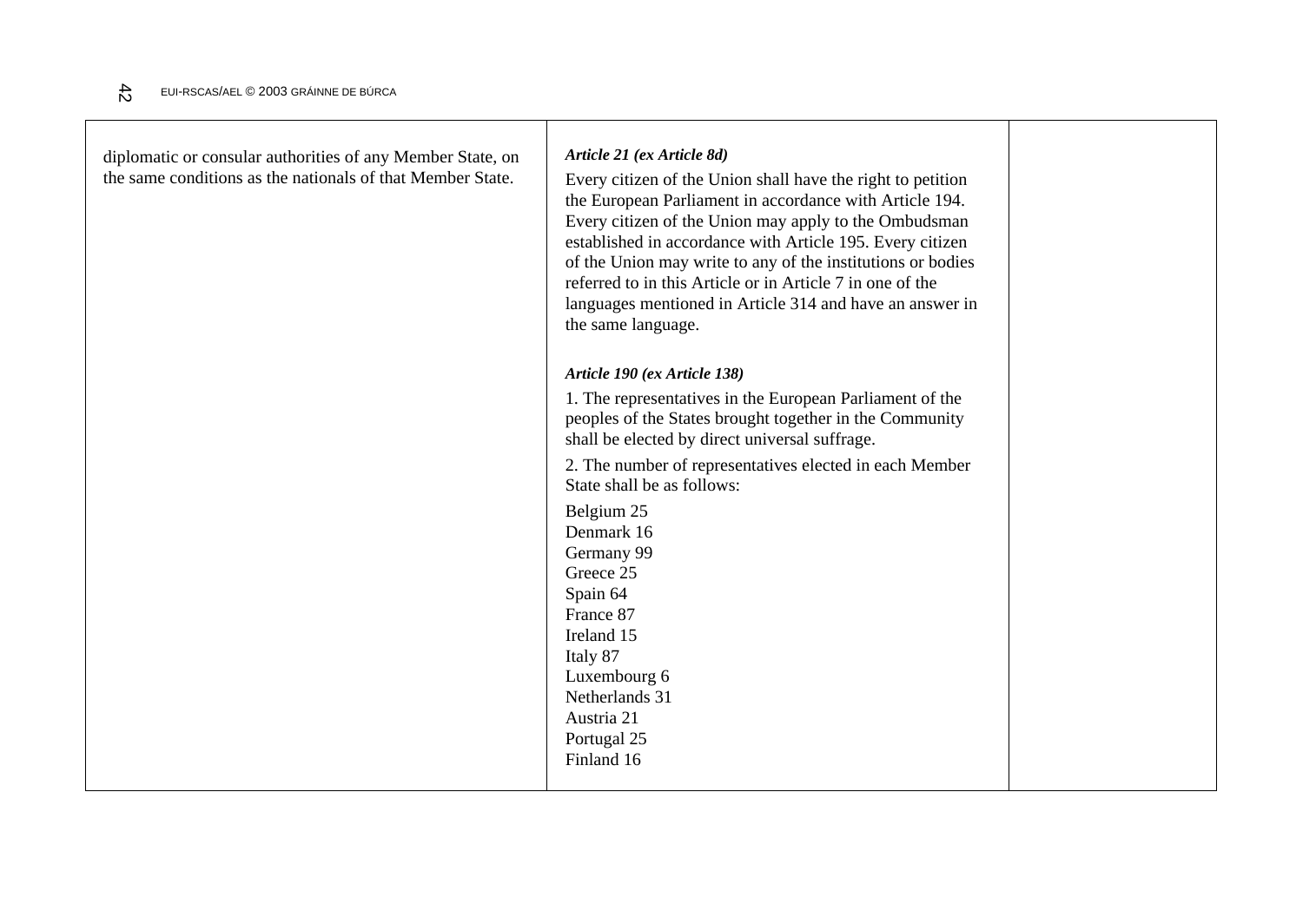| Sweden 22<br>United Kingdom 87.<br>In the event of amendments to this paragraph, the number<br>of representatives elected in each Member State must<br>ensure appropriate representation of the peoples of the<br>States brought together in the Community.<br>3. Representatives shall be elected for a term of five years.<br>4. The European Parliament shall draw up a proposal for<br>elections by direct universal suffrage in accordance with a<br>uniform procedure in all Member States or in accordance<br>with principles common to all Member States. The Council<br>shall, acting unanimously after obtaining the assent of the<br>European Parliament, which shall act by a majority of its<br>component members, lay down the appropriate provisions,<br>which it shall recommend to Member States for adoption<br>in accordance with their respective constitutional<br>requirements.<br>5. The European Parliament shall, after seeking an opinion<br>from the Commission and with the approval of the Council<br>acting unanimously, lay down the regulations and general<br>conditions governing the performance of the duties of its |  |
|----------------------------------------------------------------------------------------------------------------------------------------------------------------------------------------------------------------------------------------------------------------------------------------------------------------------------------------------------------------------------------------------------------------------------------------------------------------------------------------------------------------------------------------------------------------------------------------------------------------------------------------------------------------------------------------------------------------------------------------------------------------------------------------------------------------------------------------------------------------------------------------------------------------------------------------------------------------------------------------------------------------------------------------------------------------------------------------------------------------------------------------------------------|--|
| Members.                                                                                                                                                                                                                                                                                                                                                                                                                                                                                                                                                                                                                                                                                                                                                                                                                                                                                                                                                                                                                                                                                                                                                 |  |
| Article 194 (ex Article 138d)                                                                                                                                                                                                                                                                                                                                                                                                                                                                                                                                                                                                                                                                                                                                                                                                                                                                                                                                                                                                                                                                                                                            |  |
| Any citizen of the Union, and any natural or legal person<br>residing or having its registered office in a Member State,<br>shall have the right to address, individually or in<br>association with other citizens or persons, a petition to the<br>European Parliament on a matter which comes within the                                                                                                                                                                                                                                                                                                                                                                                                                                                                                                                                                                                                                                                                                                                                                                                                                                               |  |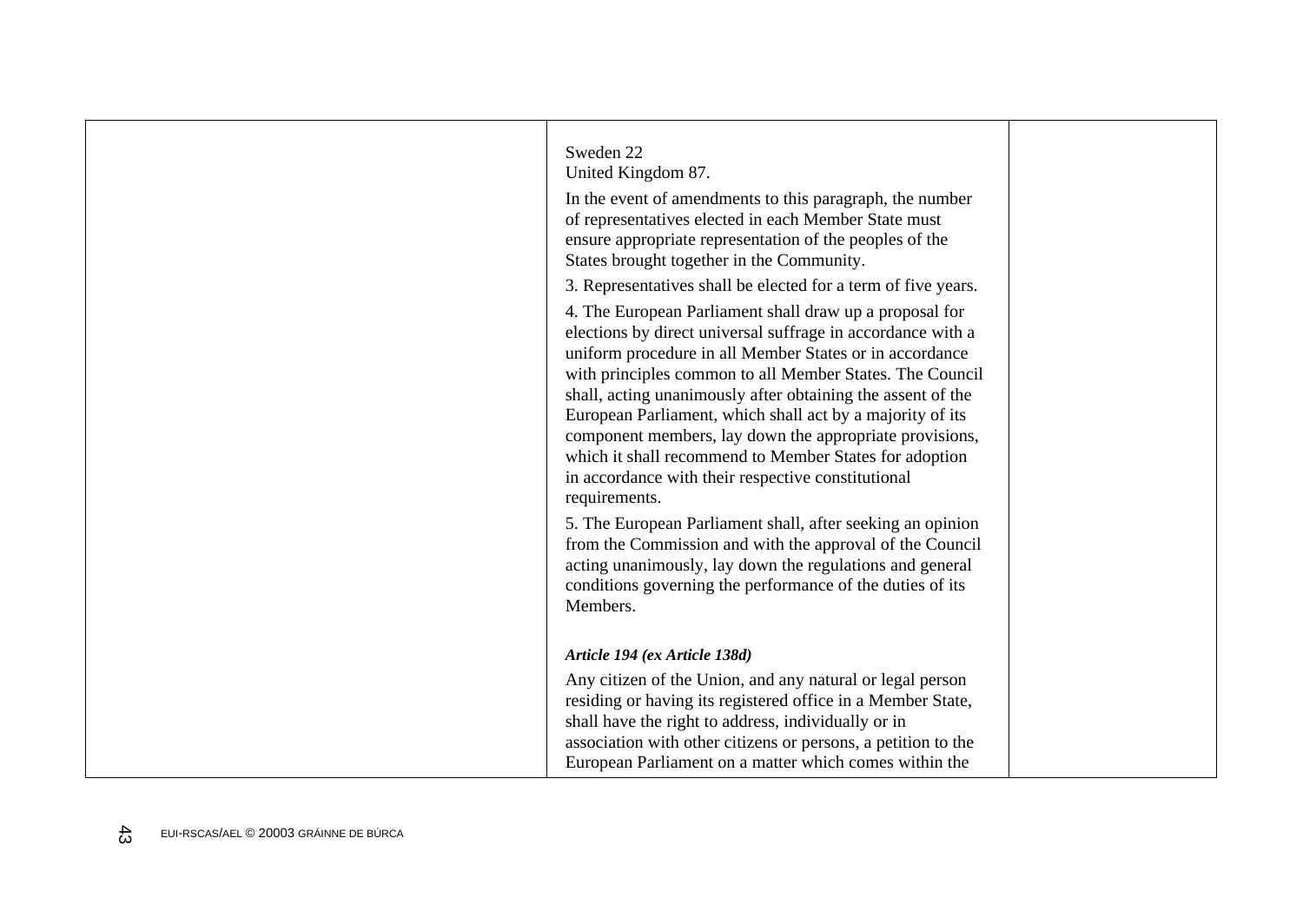|                                                                                                                                                                                                                                                                     | Community's fields of activity and which affects him, her<br>or it directly.                                                                                                                                                                                                                                                                                                                                                                                                                                                                                                                                                                                                                                                                                                                                                           |                                                                                                                                                    |
|---------------------------------------------------------------------------------------------------------------------------------------------------------------------------------------------------------------------------------------------------------------------|----------------------------------------------------------------------------------------------------------------------------------------------------------------------------------------------------------------------------------------------------------------------------------------------------------------------------------------------------------------------------------------------------------------------------------------------------------------------------------------------------------------------------------------------------------------------------------------------------------------------------------------------------------------------------------------------------------------------------------------------------------------------------------------------------------------------------------------|----------------------------------------------------------------------------------------------------------------------------------------------------|
| Article 42<br><b>Right of access to documents</b><br>Any citizen of the Union, and any natural or legal person<br>residing or having its registered office in a Member State,<br>has a right of access to European Parliament, Council and<br>Commission documents. | Article 255 (ex Article 191a)<br>1. Any citizen of the Union, and any natural or legal<br>person residing or having its registered office in a Member<br>State, shall have a right of access to European Parliament,<br>Council and Commission documents, subject to the<br>principles and the conditions to be defined in accordance<br>with paragraphs 2 and 3.<br>2. General principles and limits on grounds of public or<br>private interest governing this right of access to documents<br>shall be determined by the Council, acting in accordance<br>with the procedure referred to in Article 251 within two<br>years of the entry into force of the Treaty of Amsterdam.<br>3. Each institution referred to above shall elaborate in its<br>own Rules of Procedure specific provisions regarding<br>access to its documents. | Article 42 Charter and<br>Article 255 EC (access<br>to documents):<br>The EC Treaty<br>provision should<br>make reference to<br>the Charter right. |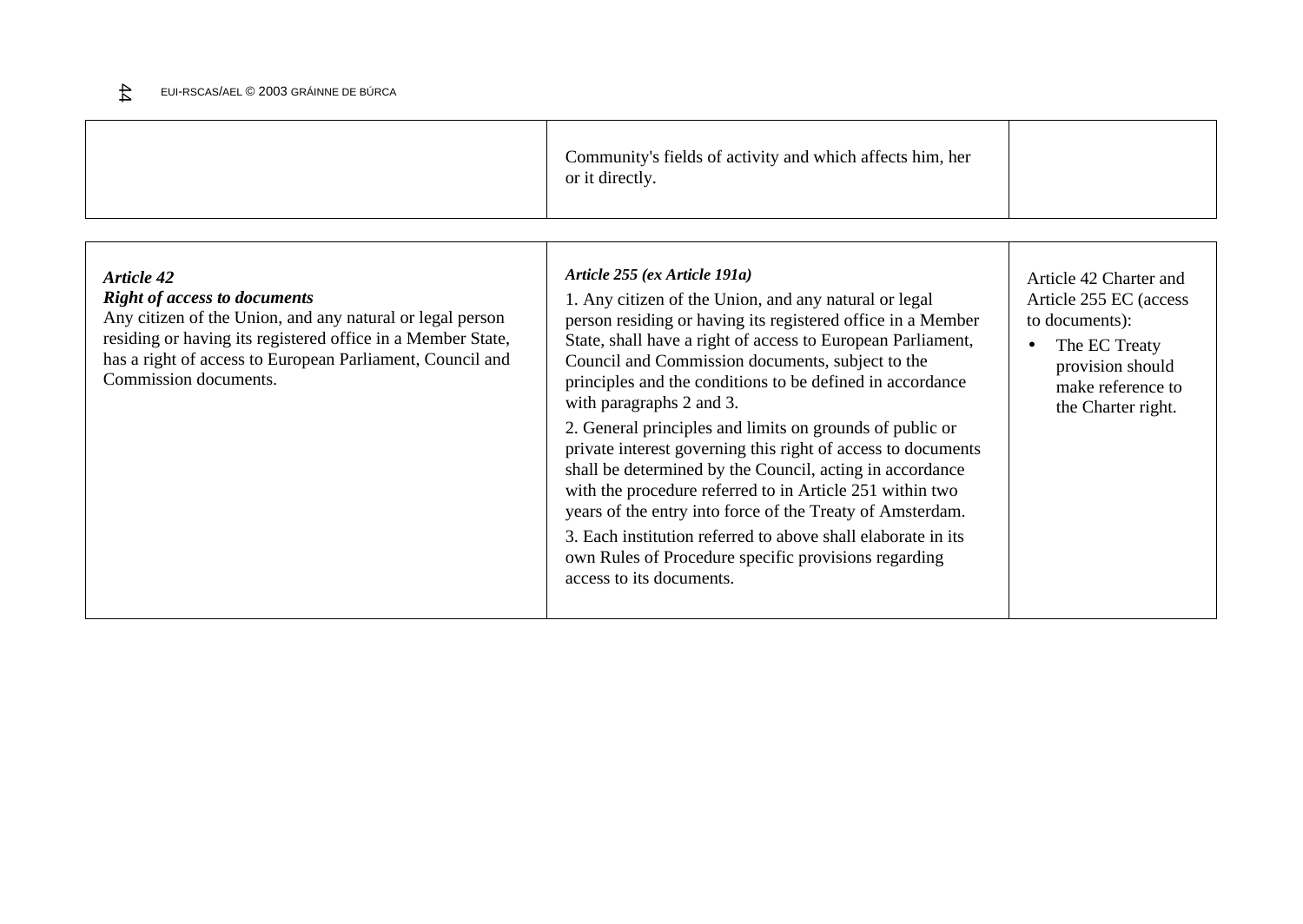# **Competence**

Stephen Weatherill

### **Introductory Remarks**

There is much to admire in the Laeken Declaration. Under the sub-title "A better division and definition of competence in the European Union", it sets out three series of questions. They are (1) How to make the division of competence more transparent; (2) Does there need to be a reorganisation of competence?; and (3) How to ensure that a redefined division of competence does not lead to a creeping expansion of EU competence, while at the same time ensuring the European dynamic does not come to a halt. Question (3) is happily and properly well-balanced. Both concerns are important, though tension is evidently created by the quest to meet both. It is hard to avoid the impression that the first aspect—restraint—appears to be higher on the Laeken priority list and the subsequent political agenda than the second—dynamic growth. Perhaps, if this is the moment at which the first cycle of European (quasi-) federalism is coming to an end, and past practice of shift from State-level to European-level is being replaced by a second cycle characterised by a much harder look at the value of such one-way traffic, then that choice of emphasis is inevitable, or at least predictable. All federal systems are cyclical in the weight attached to competing preferences for allocation of competence. But a major anxiety is that the process of clarifying the division of competence (question (1), above) and of, if appropriate, reorganising competence (question (2), above) should not be seen simply and crudely as a matter of defending State prerogatives from interference by the EU. Rather, the EU supports and supplements the Member States and vice versa. Both are better off with each other than without. In thinking about the scope of EU competence and its relationship with the competence of the Member States, the issue is finding how best to take forward that mutually beneficially relationship, while also advertising better the benefits of transnational co-operation.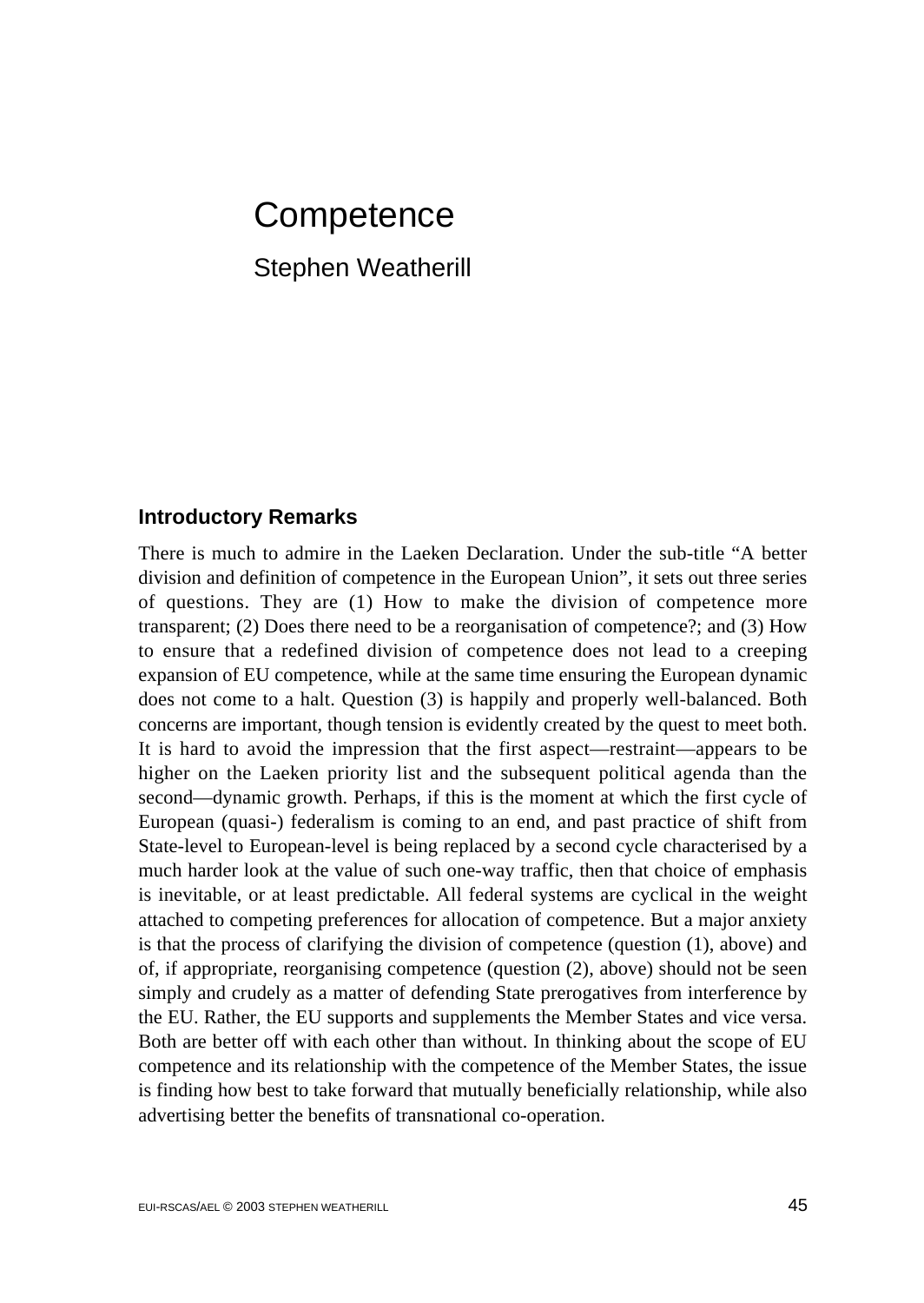The proposals advanced in this paper are guided by three perspectives on the law and practice governing the question of the scope of the European Union's competence.

**1. Attempts to impose a rigid division between Union and State competences are likely to prove damaging. They will rob the system of its necessary capacity for dynamism and adaptability. Moreover, they will misleadingly portray the relationship between Union and State as confrontational rather than cooperative.**

**2. Attempts to provide a division between Union and State competences that is wholly predictable ex ante are likely to prove damaging. They will promise more than can actually or desirably be delivered. "Golden formulae" cannot capture the complexity of the issues at stake, except by providing at a general level for an understanding of the issues that need to be taken into account in making specific decisions.**

**3. Inadequate respect for existing devices designed to balance the allocation of competences between Union and States will deepen the perceived problem rather than contribute to its cure. In fact, current practice reveals a number of worthwhile devices for, in short, controlling the outward creep of Union competence, albeit that the pattern is unsystematic.**

A few brief comments, designed to elucidate the relevant anxieties, are appropriate before a more focussed examination of particular Treaty provisions is offered, below.

### **1. Attempts to impose a rigid division between Union and State competences are likely to prove damaging. They will rob the system of its necessary capacity for dynamism and adaptability. Moreover, they will misleadingly portray the relationship between Union and State as confrontational rather than cooperative.**

It is important to avoid perpetuating the mistaken assumption that power is held either by the EU or by the Member States and that arguments about power are arguments about who wins and who loses. And it is quite erroneous to enter the debate about allocation of competence by treating the vice to be a long-term powergrab by the EU and the virtue an entrenchment of State power. Rather, the mutually reinforcing virtues of EU- and State-level governance must be appreciated. Power is increased to mutual benefit by the very fact of action in common. It is timely to be fearful that an elaborate system of competence-demarcation that is presented as a basis for deciding who does what tends to reinforce the misguided and damaging picture of "them or us" which poisons the debate about European integration. As a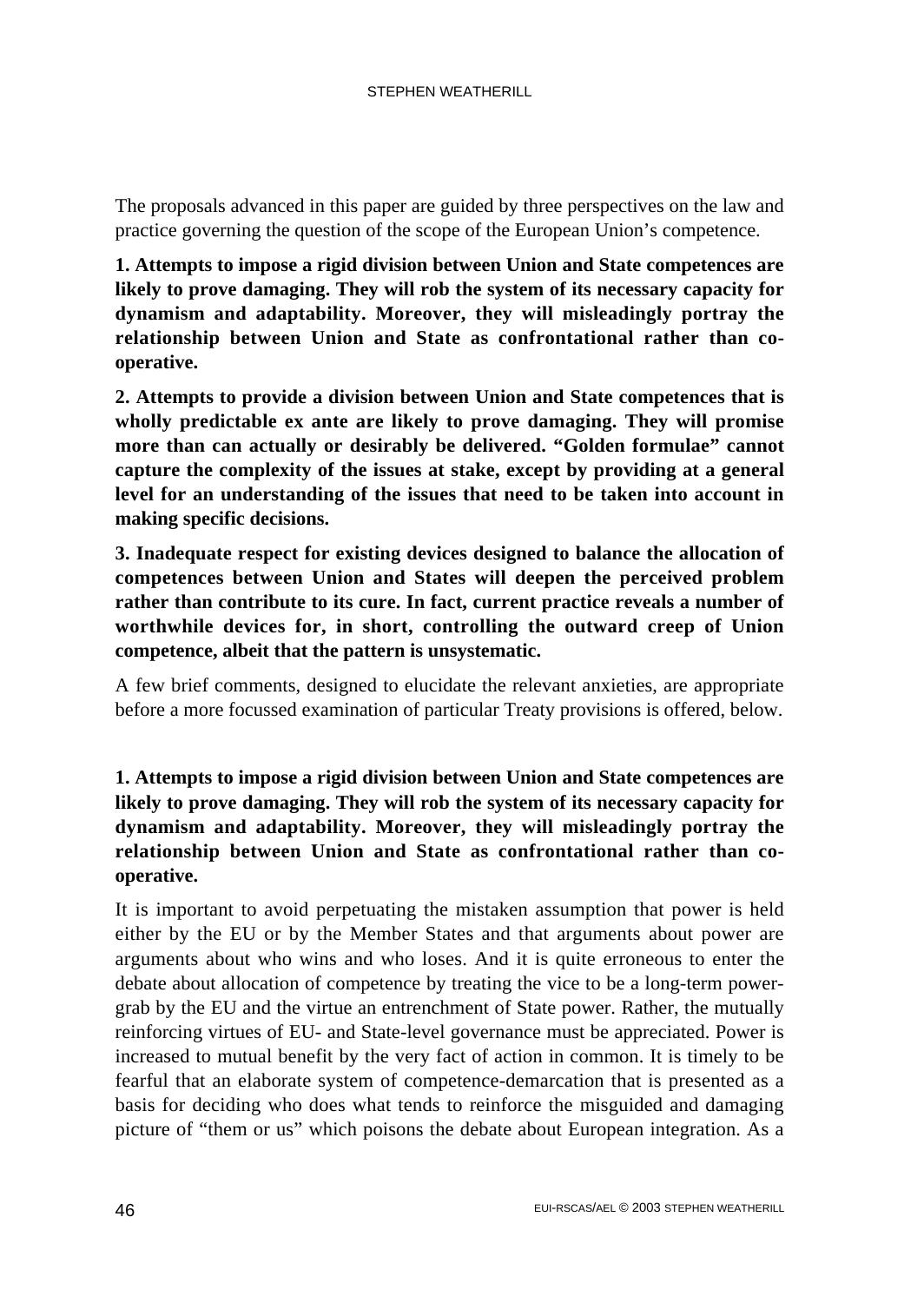#### **COMPETENCE**

general observation there is much to be said in favour of a relatively flexible formula governing competence allocation, which will be capable of a detailed application that will allow proper account to be taken of the demands for effective and representative decision-making in particular sectors (which in any event may vary over time). This does not imply a simple "yes or no" approach to which level of governance possesses a particular competence, but rather implies a sharing of competence as the norm. The required emphasis on transparency then attaches less to an ability to provide a clear statement in advance of who is competent to act in a particular matter and more to the need to improve citizen understanding of how decisions have been reached, by whom, and why.

In particular, an attempt to construct a "hard list" of competences that are reserved to the Member States and/or a "hard list" of Union competences is ill-advised. A hard list of competences is, in a historical perspective, unlikely to succeed in solving the problems currently perceived to dog the question of competence demarcation in the EU. This is simply not how systems of governance based on divided power work, or ever have worked. Of particular pertinence to the current quest to defeat popular scepticism (or at best apathy) about the contribution of the EU to "Europe", a hard list suggests there are activities that "belong" to the Community and activities that "belong" to the Member States, which is a separation that would tend to reinforce the damaging view that the question of locating power in Europe asks us to choose between the Union or the Member States.

### **2. Attempts to provide a division between Union and State competences that is predictable ex ante are likely to prove damaging. They will promise more than can actually or desirably be delivered. "Golden formulae" cannot capture the complexity of the issues at stake, except by providing at a general level for an understanding of the issues that need to be taken into account in making specific decisions.**

Once the "hard list" of EU competences is abandoned as an appealing or even feasible solution, as is argued above, a more realistic and constructive approach asks us instead to realise that the Community strengthens the States, and the States strengthen the Community - it is a win-win situation of mutually reinforcing engagement. Naturally the awkward question asks how to convert that into a transparent formula governing the allocation of competence. This is fiendishly difficult to convey to citizens who want to know who is in charge.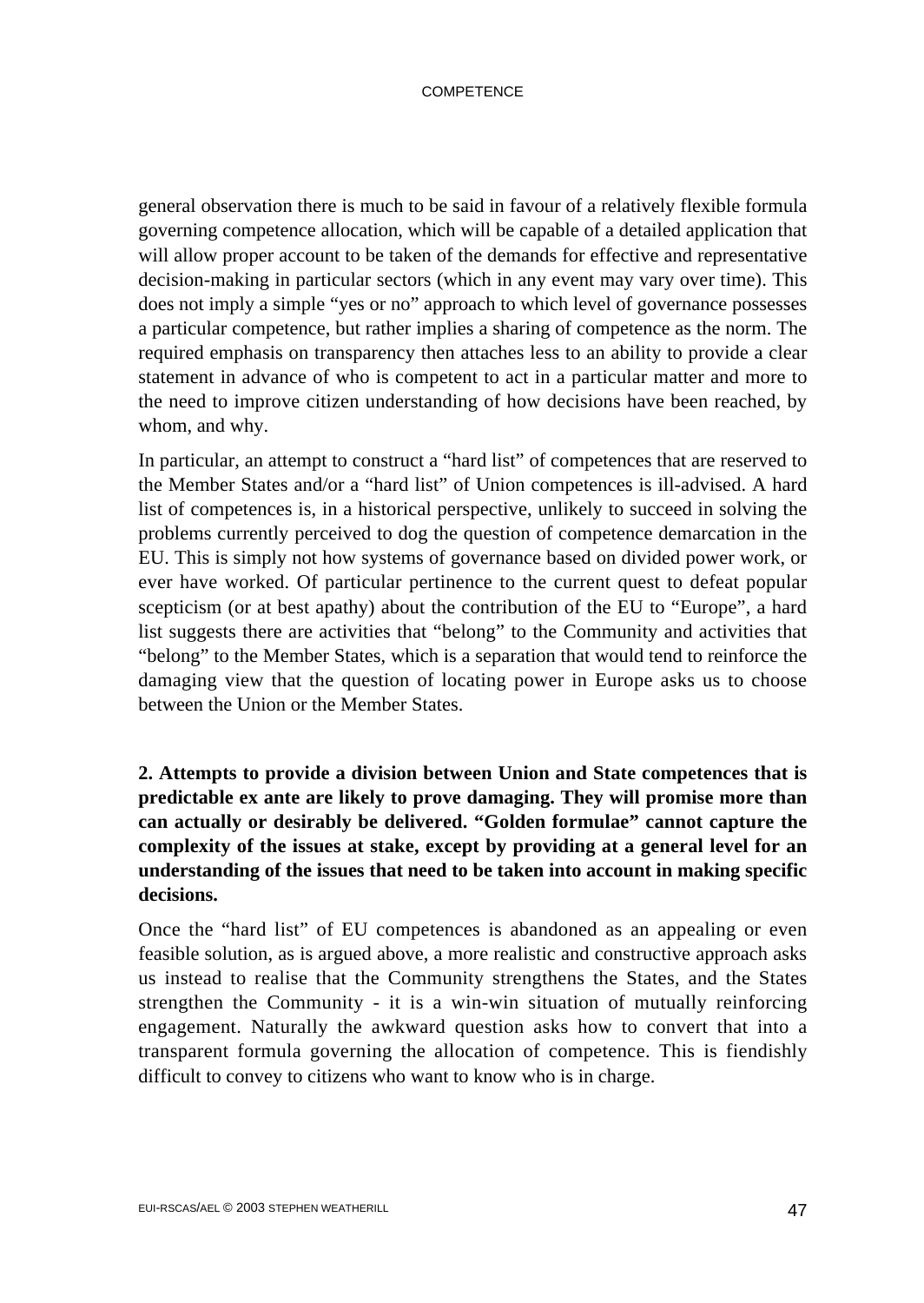The sub-title "A better division and definition of competence in the European Union" is immediately followed in the Laeken Declaration by the observation that "Citizens often hold expectations of the European Union that are not always fulfilled". In that vein, one aim in the "competence debate" is to bring the citizen "closer to Europe"—but only in areas that are properly governed with a European dimension. It is disturbingly tempting to argue the apparently unimpeachable case for decisionmaking "close to the citizen" without recognising that in some circumstances, made more common by transnational economic integration, a decision taken by one bloc of citizens may have serious negative consequences for another, politically more remote bloc of citizens. So localised decision-making may be neglectful of the full constituency of interests affected by those decisions. It is right to concede the value of decision-making below the European level - but it is equally important to expose the limitations of decision-making below the European level. The principle of subsidiarity currently found in Article 5(2) EC includes an assumption of national level decision-making over European-level decision-making in so far as all things are equal, but in fact subsidiarity has been widely presented as a much more aggressive protection of State power than its text should actually allow. This is a tendency that is perilous in so far as it may lead to under-appreciation of the capacity of States to inflict harm on parties un- or under-represented in their orthodox political processes.

In any event, the EU should be presented in more positive vein, as *inter alia* an arena through which States can better fulfil responsibilities to citizens. So the EU is not taking away State power but rather the EU, working with its States, is improving their capacity to deliver effective governance. This suggests a formula for allocating competence that will be based on ability to deliver the most efficient and most representative (of all affected interests) decisions. The argument must be taken seriously that we truly require a relatively flexible "rule" governing the allocation of competence which is apt to allow account to be taken of what is required in particular sectors. The demands of European integration vary sector-by-sector, and they vary over time too. This implies that although one may not accept the value of a hard list of EC competences, it is nevertheless important to develop some clearer basis for understanding and explaining the scope of, and values underpinning, Community competence than is presently available. That may or may not involve a change to the current pattern of allocation of competences—in fact, clarifying the basis for allocation of competences may usefully be seen as essentially preliminary to debating whether to change what is done at present.

**3. Inadequate respect for existing devices designed to balance the allocation of competences between Union and States will deepen the perceived problem rather than contribute to its cure. In fact, current practice reveals a number of**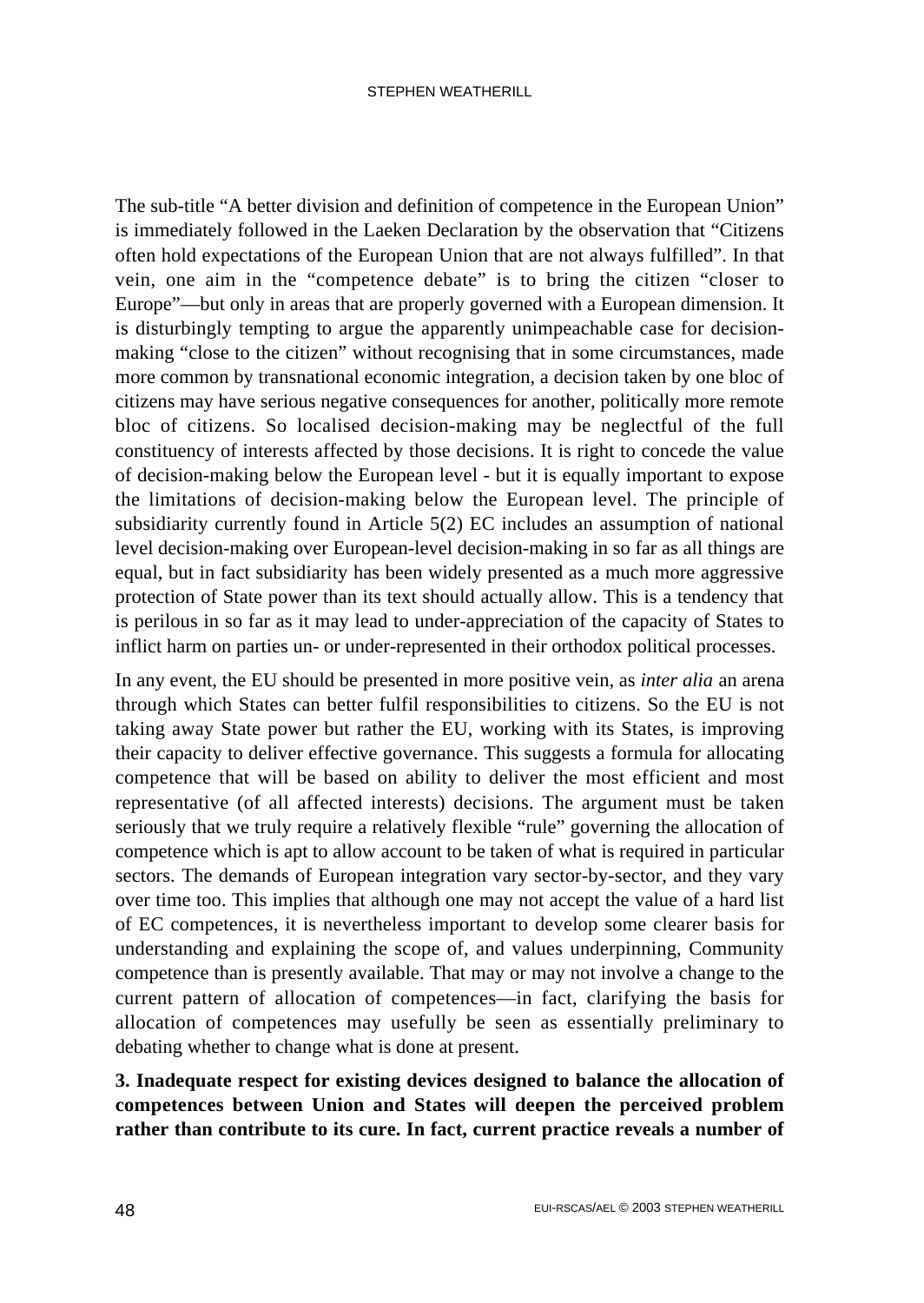### **devices for, in short, controlling the outward creep of Union competence, albeit that the pattern is unsystematic.**

Many of the perceived problems associated with the growth of EC competence may be traced to the days when unanimous voting was the norm in Council. A good example is supplied by the readiness to use the Treaty-conferred competence to harmonise laws as a cover for the (unanimously-agreed) political preference to develop a form of consumer protection and environmental protection policy at EC level, despite the absence of any adequate Treaty support for such extended policymaking. Competence became a largely political, not constitutional, matter. Many of the problems associated with the outward competence creep pursued by the Community legislature have been addressed, albeit not necessarily entirely satisfactorily, since Qualified Majority Voting in Council became more widely available, initially as a result of the amendments made with effect from 1987 by the Single European Act and later extended into new areas of legislative activity of the EC by the subsequent Treaties of Maastricht, Amsterdam and Nice, and, moreover, even into the non-EC EU. Geographical and functional expansion demands Qualified Majority Voting in place of a cumbersome rule of unanimity in order to make the integration process viable, but the rise of "QMV" in the legislative procedure ruptures the direct link between Community law as a vigorous system susceptible to deep penetration into national legal and political systems and the ability of the Member States to use veto power as a means of guarding the gate through which rules must pass before becoming invested with that force. To be clear: even in a world of QMV it is *not* the case that States are outvoted day in day out, nor even that the preferences of an "outvotable" state are routinely ignored. But a regime of QMV, in place of unanimity, generates a quite distinct and sharper appreciation among political elites of the importance of defining the limits of Community competence from that which prevailed in times when an anxious State knew the Council acted only if every State was in agreement and that therefore ultimately it could refuse to budge.

So the rise of Qualified Majority Voting in Council has altered the dynamics of the system. It re-generated a concern among Member States to devise methods for exerting control over the trajectory of European decision-making that were more subtle than the crude but (in many sectors) abandoned veto in Council. Features of the system that bear witness to such concern include:

The development of the principle of subsidiarity, which is properly taken as part of a mood of devoting closer attention to the merit of Community intervention.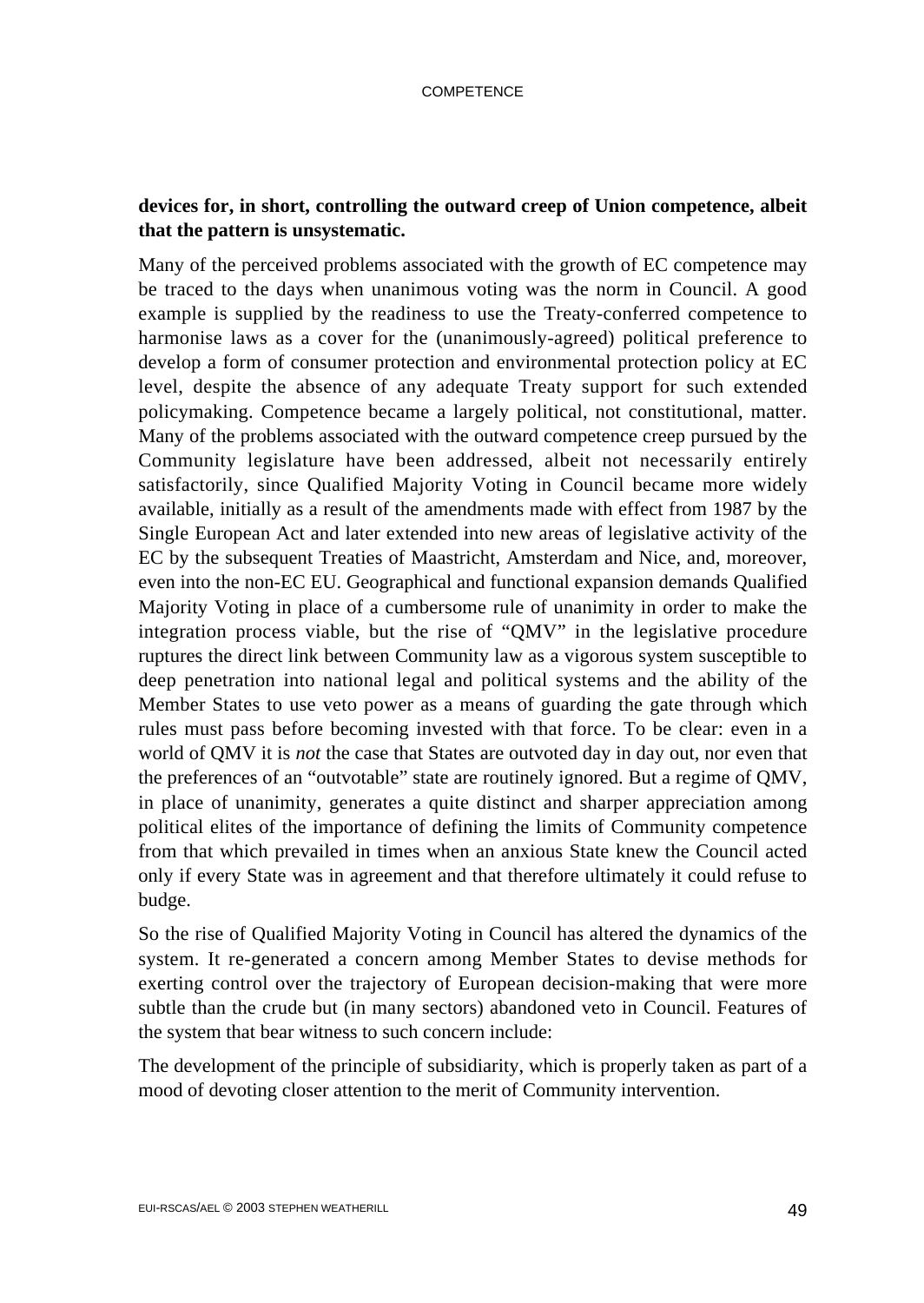- $\checkmark$  Periodic Treaty revision has expanded Community competence, but one should also be aware how carefully defined the new competences have tended to be. For example, the Community has lately been allowed competence to act in the fields of public health, consumer protection and culture. But it is not a broad competence. It is a competence defined as essentially supplementary to that of the Member States.
- $\checkmark$  Even where harmonisation is permitted, recently introduced Treaty provisions commonly provide only for minimum harmonisation. Articles 176, 137 and 153 EC, governing competence to legislate in the fields of environmental protection, social policy and consumer protection respectively, stipulate that national measures that are stricter than the agreed Community standard are permitted, provided they are compatible with the Treaty.
- $\checkmark$  "Flexibility" is a many-headed beast, but loosely it involves the development of collaborative inter-State endeavour which does not necessarily involve orthodox *communautaire* method nor the participation of all the Member States. Room is left for the expression of local preference; the Community does not simply swallow up the sector. Scope for opting out, the provisions on enhanced co-operation invented at Amsterdam and adjusted at Nice and the open method of co-ordination all fit on this agenda.
- $\checkmark$  Judicial control is more prominent today than in the past. In its "Tobacco" Advertising" judgement the European Court itself joined the cause of insisting on the seriousness with which the limits of the Community's attributed competence must be taken when it annulled Directive 98/34 on application by Germany, which had been outvoted in Council<sup>1</sup>. It is submitted that especially (but not only) in a regime of "QMV" it is appropriate that the Court should police the constitutional bounds of valid Community action, and refuse to accept that a political majority can, in effect, assume responsibility for fixing the reach of the Treaty.

These may be regarded as (admittedly diverse and fuzzy-edged) forms of "constitutional safeguards": as part of the bargain according to which enhanced power is allocated to the EU level where it may be exercised by majority vote, States

 $\overline{a}$ 

<sup>1</sup> Case C-376/98 *Germany* v *Council and Parliament* [2000] ECR I-8419.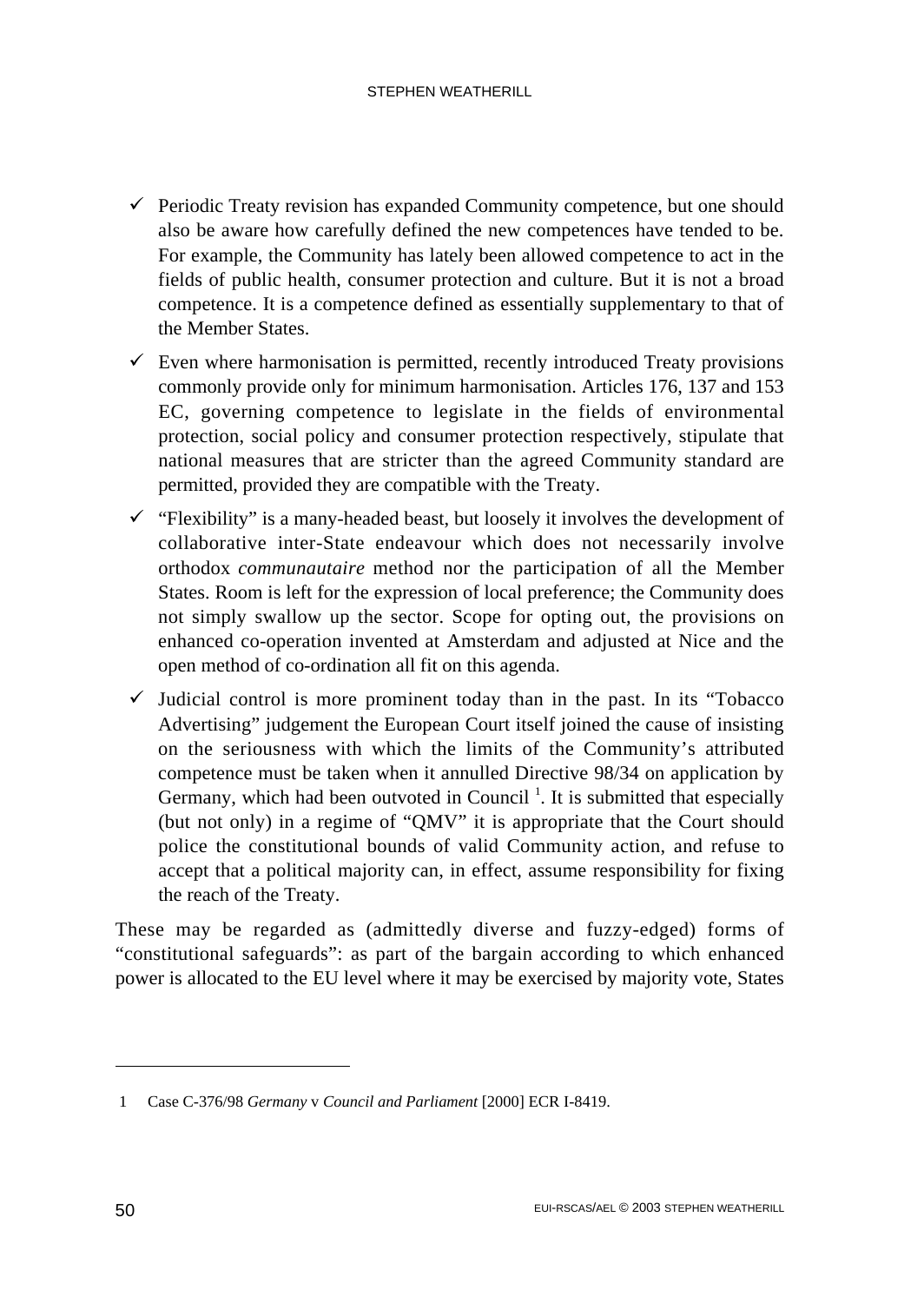#### **COMPETENCE**

have put in place mechanisms for protecting local preference from over-ride by majority wishes. So far, one could persuasively argue that the EU has collected rather an odd bag of devices—and that it is time for a more systematic overall basis for determining competence allocation. And this, of course, is a major stimulus to the current Laeken and post-Laeken debate, taking shape in particular in the setting of the Convention. But one might question whether the vitality of the existing array of devices as means for tackling the "problem of competence" has been underestimated. This might lead one to look with some scepticism at the more radical proposals for reform that have been advanced. This is not to argue complacently that the relationship between the competence of the EC and that of the Member States is unproblematic. It is instead to argue that such problems are currently under interrogation.

To specific matters—nine specific matters, in fact. What might be contained in a section dealing with competences in a model constitutional Treaty?

## **1 – That the Union Has only the Competence Attributed to It by Its Treaty**

Article 5(1) EC currently provides that "The Community shall act within the limits of the powers conferred upon it by this Treaty and of the objectives assigned to it therein." Assuming the adoption of an approach based on a single Union Treaty, then "Community" should be replaced by "Union" but otherwise there seems no reason not to adopt the essence of this formula. So:

*"The Union possesses only the competences conferred on it by this Treaty. It shall act within the limits of the competences conferred upon it by this Treaty and of the objectives assigned to it therein."*

### **2 – What of the Competence Not Attributed to the Union by the Treaty?**

It rests with the Member States. That is (perfectly obviously) the legal position, and no explicit statement to this effect is formally required. Currently the EC Treaty includes no provision making plain that powers not transferred to the Union rest with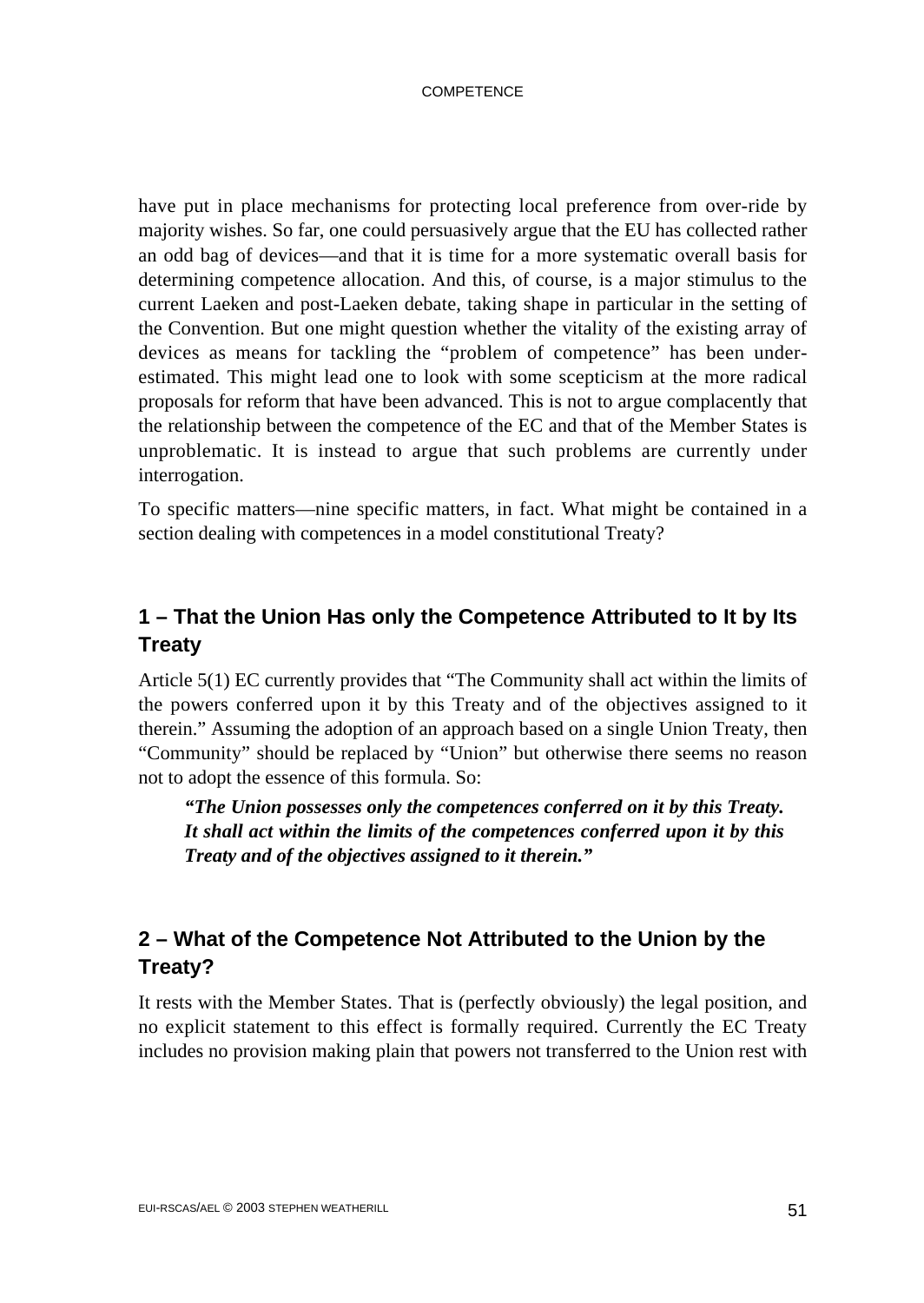the Member States. However, in the cause of clarification such a provision may be helpful:

### *"Competences that are not conferred on the Union by this Treaty belong with the Member States."*

But, for the reasons explained above in the introductory overview, there are powerful considerations that militate against going any further than this. There should not be any "hard list" of competences that are reserved to the Member States.

## **3 – The Nature of the Competence Conferred on the Union**

This provision is centrally important in the quest to put a reader of the Treaty on notice that competence is not an antagonistic "either/ or" matter but rather a more constructive process of co-operation between different but mutually reinforcing levels of governance. Power is not being won and lost but rather (in most instances) shared. Given the depth of sectoral inter-dependence between different layers of governance in modern Europe, there will be few competences that are exclusive to the Union (and few that are exclusive to the Member States).

*"The competence enjoyed by the Union shall be either an exclusive competence or a competence that is shared with the Member States.*

*The Union enjoys an exclusive competence only in exceptional circumstances where the achievement of effective decision-making dictates that it is necessary to allocate the competence to regulate a particular activity to the Union and to preclude action by the Member States.*

*Where competence is shared between the Union and the Member States, it remains in principle open to the Member States to act subject only to a requirement of compliance with the rules of this Treaty. Action taken by the Union in areas of competence shared with the Member States may exceptionally preclude Member State action where this is necessary to achieve effective decision-making (concurrent competence), or it may coexist with Member State action (parallel competence), or it may serve to support Member State action (complementary competence)."*

This package is not designed to be so very different from the current position, although of course this formula is currently not set out in the Treaty nor has the European Court ever sought to elaborate any principled statement about the nature of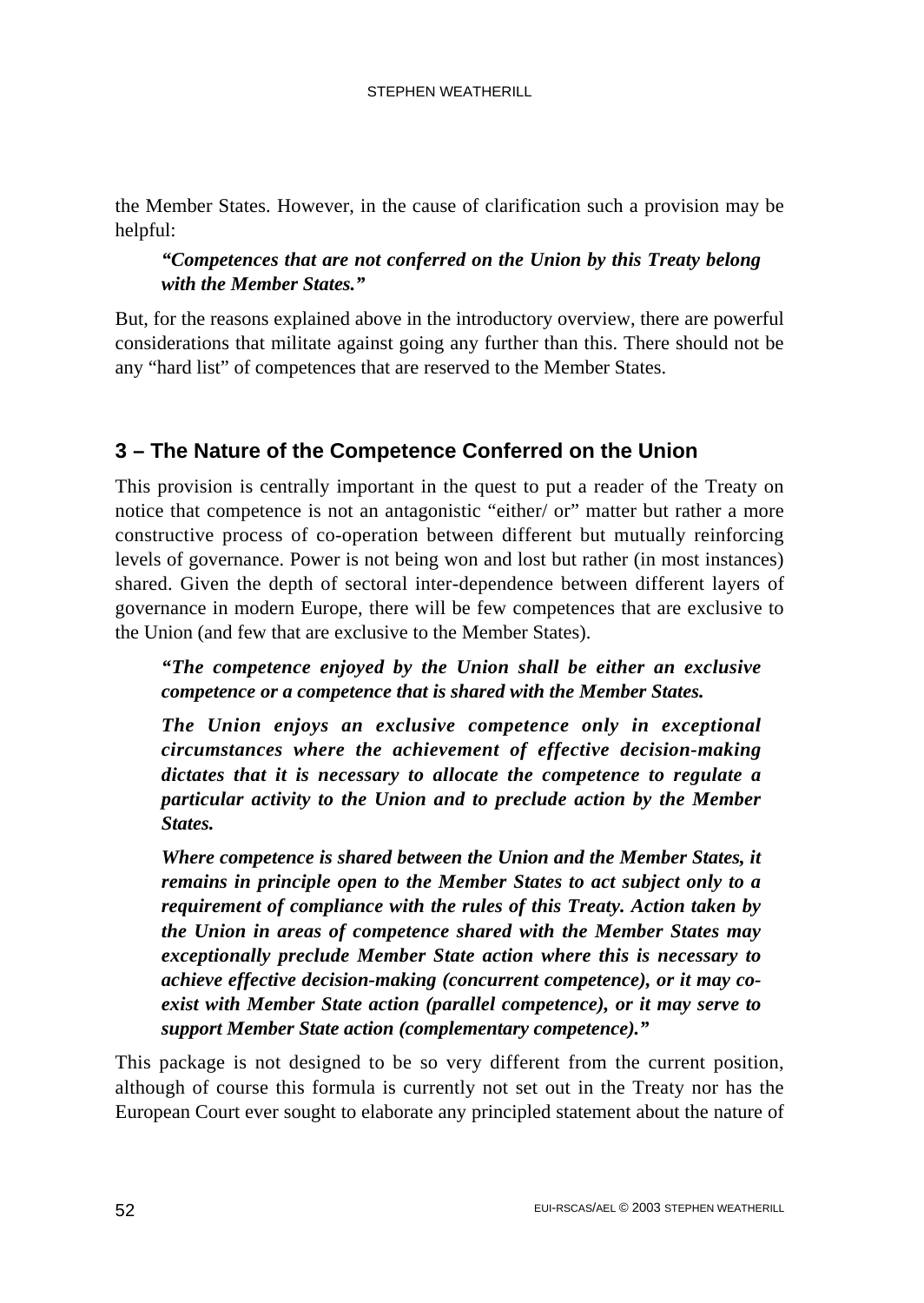#### **COMPETENCE**

available competences. Moreover, although the Treaty, as applied by the political institutions and interpreted by the Court, recognisably contains the three different versions of shared competence, it does not treat them in a systematic fashion.

#### *A. To explain the chosen approach to exclusive Union competence*

"The Union enjoys an exclusive competence only in exceptional circumstances where the achievement of effective decision-making dictates that it is necessary to allocate the competence to regulate a particular activity to the Union and to preclude action by the Member States."

This provision is designed to convey both the reason why, in some circumstances, Union exclusivity is necessary and the appreciation that it is very rare. It insists that the achievement of effective decision-making is the key<sup>2</sup>.

It is not here proposed to list the areas of exclusive competence, either exhaustively or illustratively. There is no agreement on what currently constitutes an exclusive competence (although, admittedly, an illustrative though not an exhaustive list could currently be drawn up). Even if consensus could be reached, whether descriptive of the current position or as a normative choice, a list would be static and hostile to the need for a dynamic and adaptable system. So, as part of an overall desire to maintain a workable system of governance for the Union, it is proposed to match up particular areas of material competence to the applicable type of competence only in Part Two of a constitutional treaty, and to leave the matter open in Part One.

#### *B. Competence that is shared, rather than exclusive to the Union*

"Where competence is shared between the Union and the Member States, it remains in principle open to the Member States to act subject only to a requirement of compliance with the rules of this Treaty. Action taken by the Union in areas of competence shared with the Member States may exceptionally preclude Member State action where this is necessary to

-

<sup>2</sup> This suggestion is designed to be more helpful than that of the Working Group on Complementary Competencies which advocates that areas of exclusive and shared competence should be defined in accordance with the criteria developed by the Court but neglects to state what it considers those criteria to be.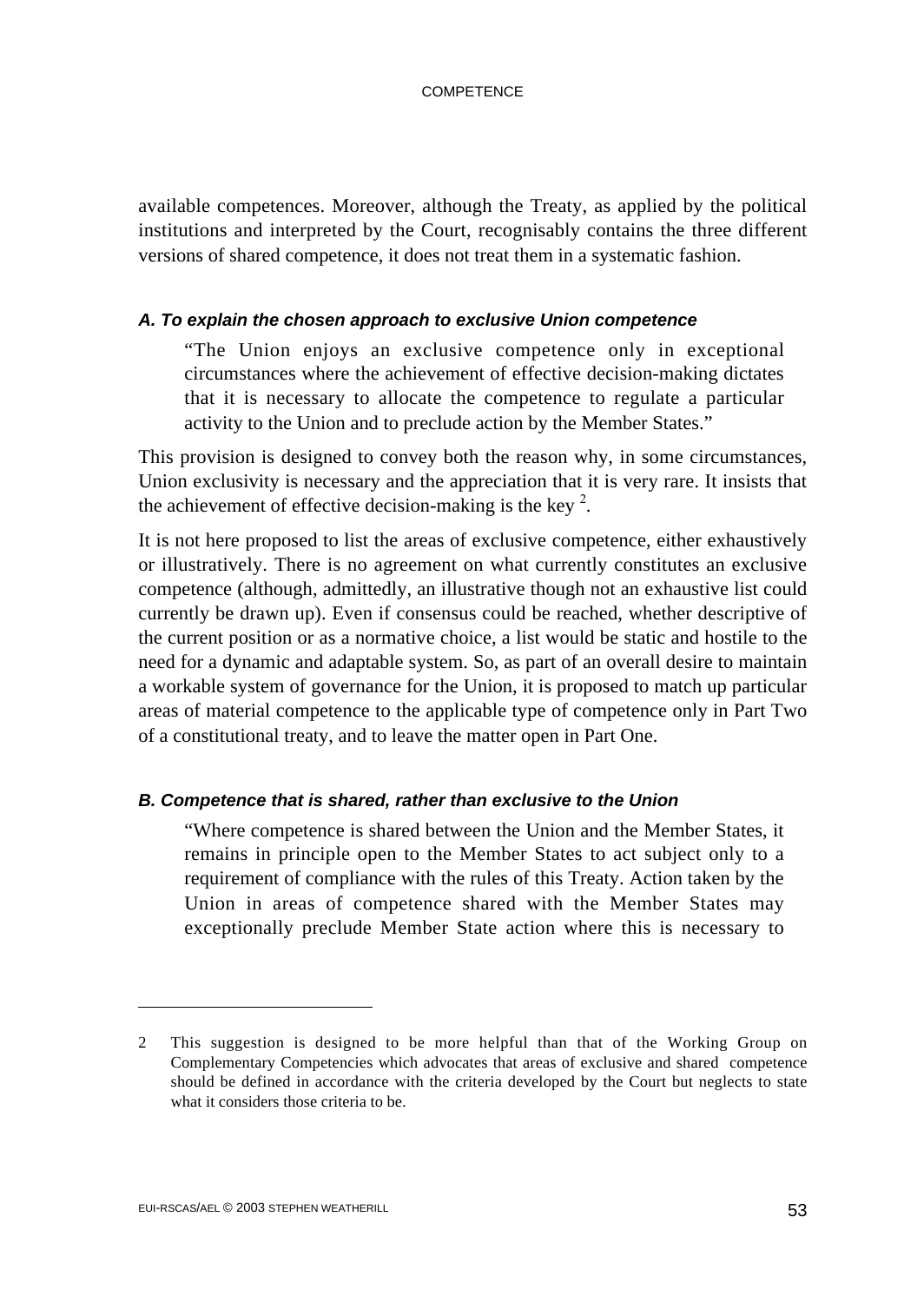achieve effective decision-making (concurrent competence), or it may coexist with Member State action (parallel competence), or it may serve to support Member State action (complementary competence)."

Concurrent, parallel and complementary are here presented as distinct versions of shared competence.

A concurrent Union competence leads to acquisition of exclusive Union competence over limited areas when it is exercised. This is stated in the formulation presented above to be subject to the same rationalisation as that which governs exclusive Union competence generally, i.e. a criterion based on effective decision-making. Secondary legislation concerning agriculture and the making of the internal market provide current examples of this phenomenon of "pre-emption", but particular sectors do not need to be spelled out here.

A parallel Union competence is one which confers competence on the Union in areas also subject to the regulatory competence of the Member States. There is no preconception about the appropriate actor. It will depend on the circumstances. Many competences are currently of a parallel nature, in this sense. However, it should not be made explicit here what falls within this category. Such an approach would contradict the dynamic approach to questions of competence allocation which seems to provide the most satisfying basis for shaping a mutually supportive relationship between the Union and the Member States into the future.

A Union competence that is complementary operates in an area in which the assumption is that the predominant role as regulator is performed by the Member States. The Union merely acts to support or complement State action<sup>3</sup>. Examples under the current arrangements include the provisions governing industry and culture (leaving aside the possibility of harmonisation under Article 95 EC impinging on these areas).

-

<sup>3</sup> This classification may also be found in the report of the Working Group on Complementary Competencies under the label "supporting measures". It is here argued that, in the quest to maintain flexibility, one should prefer to avoid writing in references to specific competences that are to be treated as complementary (or "supporting"). See also Article 12 of the Preliminary draft Constitutional Treaty.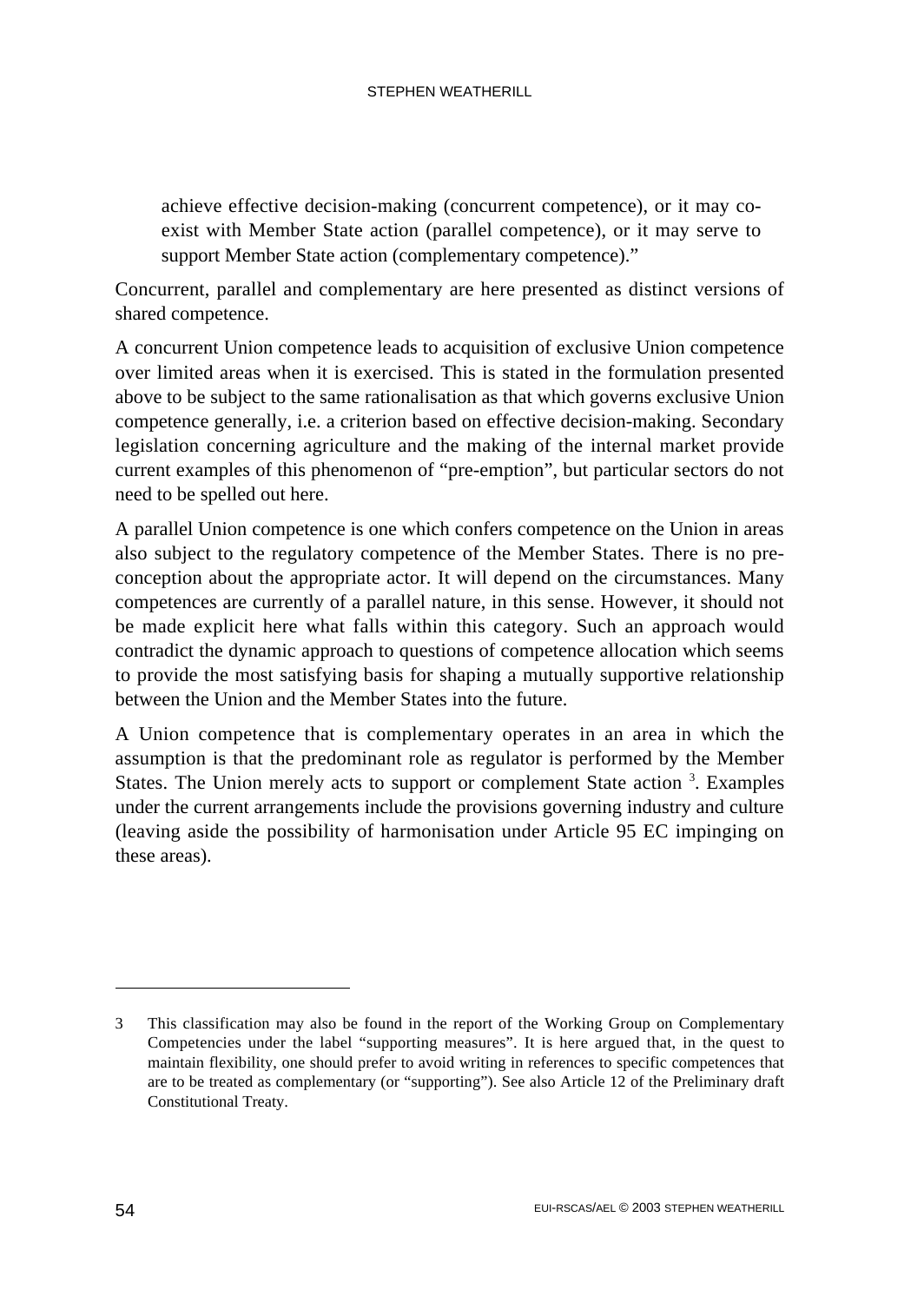### *C. The proposed relationship between Parts One and Two of a Constitutional Treaty*

The Preliminary draft Constitutional Treaty locates provisions specifying the type of competence applicable to each area in Part Two of a Constitutional Treaty, "Union Policies and their Implementation". In Part One Article 9 of the Preliminary draft would list the categories of Union competence—this is also here proposed. The Preliminary draft proceeds to state that Articles 10 - 13 of Part One shall *indicate* areas falling within the different categories of competence. The use of the relatively soft verb "indicate" in all four draft Articles suggests a tentative stance on what, if anything, should really be specified here. But it may be unwise to place too much weight on the point of language: *indiquer* is used in the French text, but the stronger *angeben* appears in the German text, while the Spanish version uses the verbs *indicar* (twice), *señalar* and *enumerar.* The question of precisely what should be included seems open. The argument advanced in this paper is that unhelpful controversy and unwelcome rigidity would be introduced by an attempt to attach particular areas of competence to particular types of competence, and that accordingly the matter be better left for treatment in Part Two of a Constitutional Treaty.

### **4 – The Co-operation Principle**

In the light of an enduring general concern to emphasise and even to celebrate the mutually re-inforcing functions of different levels of governance in the Union, this provision becomes very important to the vision of what should be announced in a constitutional Treaty.

Article 10 EC currently provides that: "(1) Member States shall take all appropriate measures, whether general or particular, to ensure fulfilment of the obligations arising out of this Treaty or resulting from action taken by the institutions of the Community. They shall facilitate the achievement of the Community's tasks. (2) They shall abstain from any measure which could jeopardise the attainment of the objectives of this Treaty."

"Community" should be replaced by "Union". Radical change to the language might generate unwanted and unintended arguments that the Court's case law under Article 10 EC is to be regarded as abandoned or adjusted. A degree of textual conservatism makes good sense in the light of this anxiety. So:

*"(1) Member States shall take all appropriate measures, whether general or particular, to ensure fulfilment of the obligations arising out of this*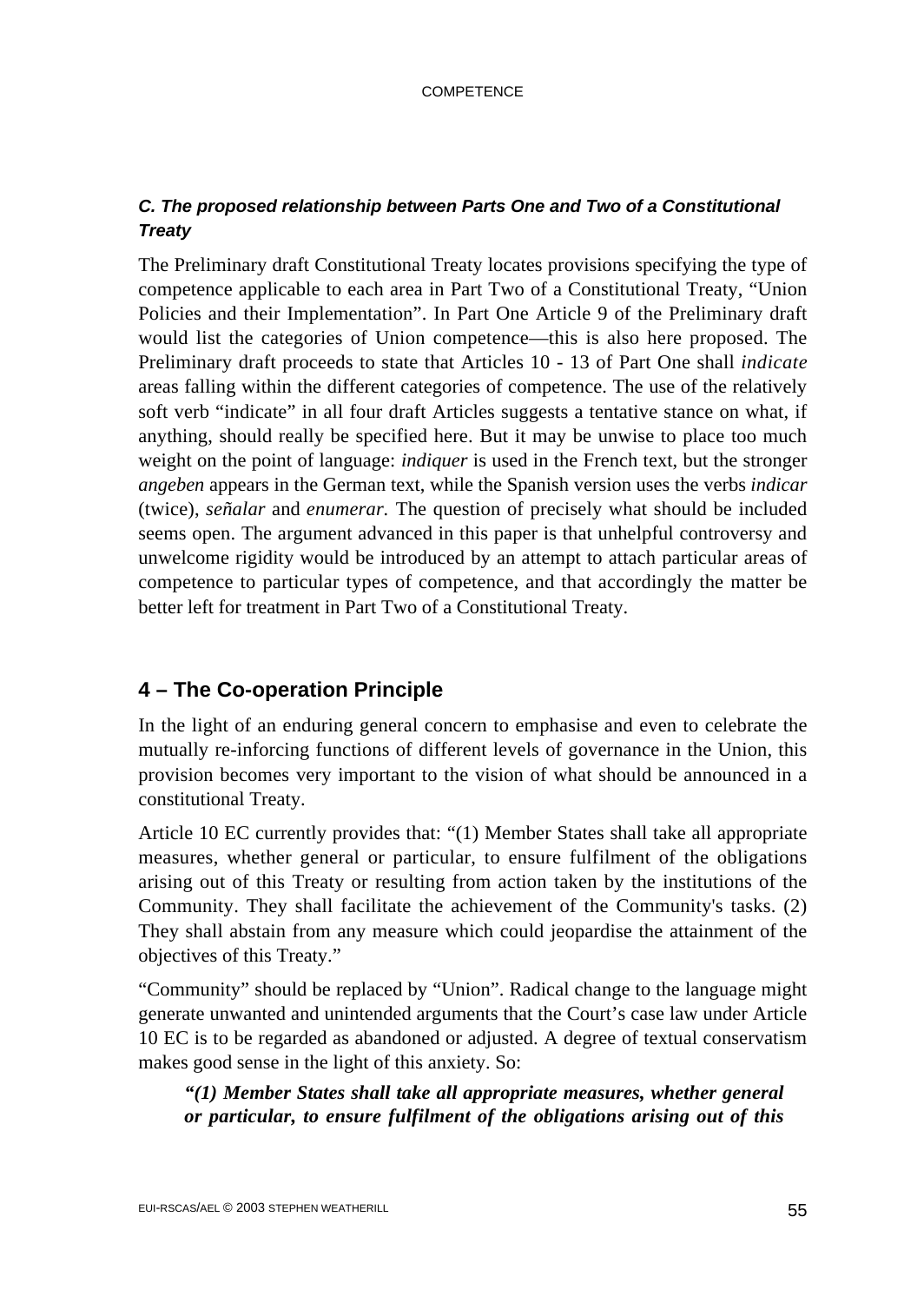### *Treaty or resulting from action taken pursuant to it. They shall facilitate the achievement of the Union's tasks.*

*(2) They shall abstain from any measure which could jeopardise the attainment of the objectives of this Treaty."*

The main failing is not what is included, but rather what is excluded. The Court has confidently extended the reach of Article 10 EC to cover not only obligations of the Member States owed to the Community but also obligations owed by the institutions of the Community to actors in the Member States. This richer version of the duty of co-operation should be written into the Treaty not simply in the cause of completeness but also because it helpfully emphasises the mutually re-inforcing and mutually beneficial ties between different levels of governance in the Union. So to emphasise the broader context of mutually supportive endeavour it is proposed to include a new supplementary provision, which is designed to convey the flavour of each level of governance being inextricably entwined with the others in the quest to deliver to citizens what they want/need;

*"The Union and the Member States shall support and co-operate with each other in the fulfilment of their activities undertaken on behalf of their citizens. The Union shall show respect for the constitutional and political structures within the Member States. Member States shall take account of the effects of their actions on the Union and on other Member States".*

In short, this is a solidarity principle. Referring to "constitutional and political structures within the Member States" rather than "of" the Member States is intended to provide that respect is due not merely to national capitals but also to regional units of governance. But to spell that out more fully is unwise, not least because the matter has different resonances in different Member States. It is not proposed to include a reference to respect for "identities" of the Member States, which is an alarmingly slippery notion.

### **5 – The Material Scope of Union Competence**

This needs to be, roughly, an amalgamation of what is currently found in Articles 2, 3 and 4 EC plus Article 2 EU. Clearly something cleaner and better-organised than currently exists is desirable here. What is to be found in the Treaty at present is a ragbag of material that has been accumulated over cycles of periodic Treaty revision. Article 3 EC, in particular, is a dull shopping list, making no distinction between the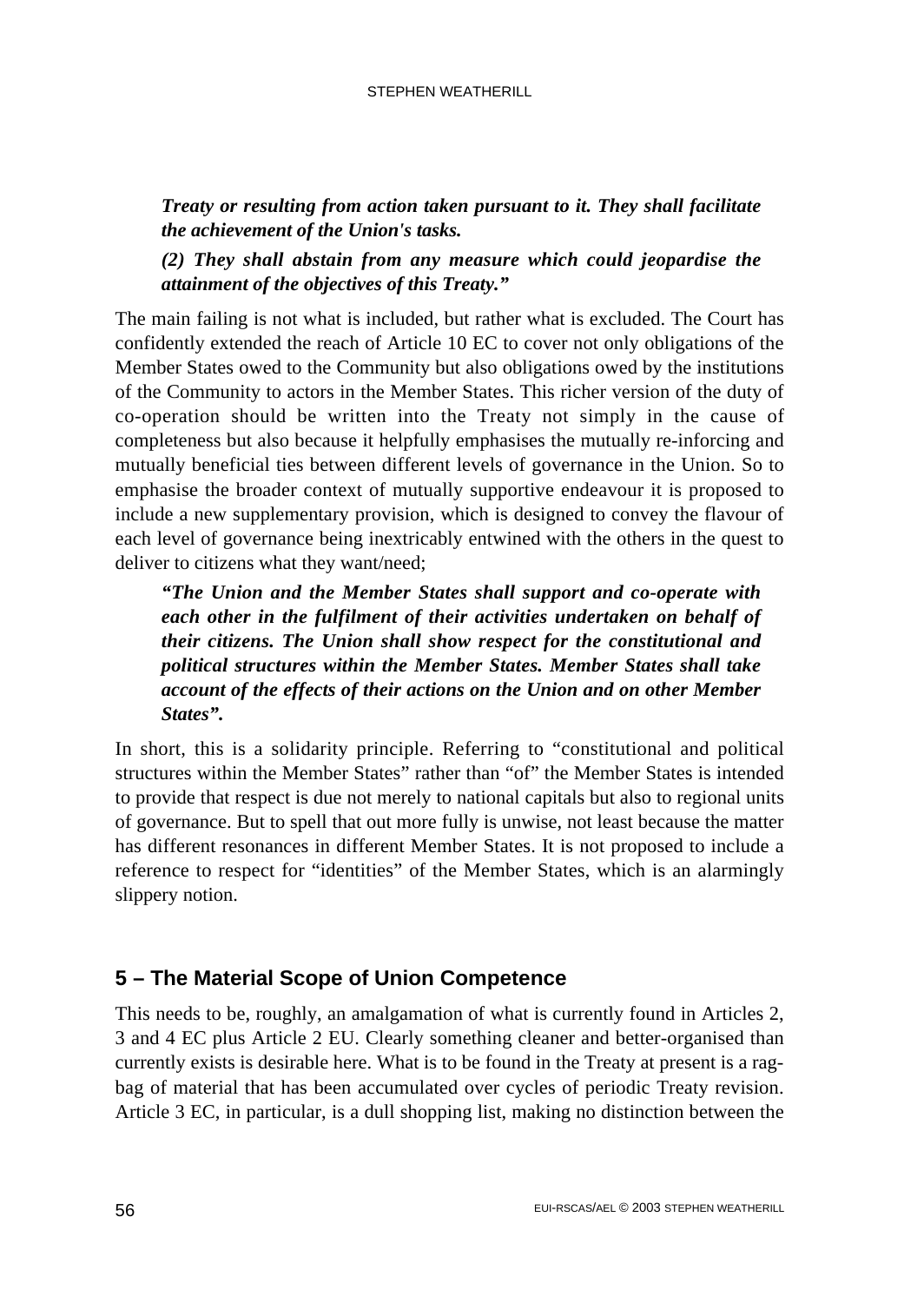#### **COMPETENCE**

intensity and importance of EC activity in the field of, for example, competition policy and tourism. Moreover, tasks, objectives and activities are muddled together, although in fact it may be over-ambitious to suppose that everything can be neatly and uncontroversially re-categorised for the purposes of Treaty revision.

In reorganising this material, there are some difficult choices to be made. However, it is not proposed to include detailed provisions governing each area of EU activity; that is, this would not be the place to stipulate, for example, that activity in the field of public health is pursued by a particular defined form of legislative procedure or that harmonisation of public health policy is not within EU competence or that action by the EU in the field of public health does not preclude the adoption of higher standards of protection by the Member States. Such elaboration would belong in Part Two of a constitutional treaty. Here would merely be the place to acknowledge that public health is a competence of the EU. The broad function of this provision or provisions is to allow a reasonably well-informed observer to grasp the nature, purpose and—broadly—the extent of EU activity.

One provision should aim at setting out the objectives of the Union, and then another at setting out its competences.

The first might look something like this:

*"The Union shall have as its objectives to promote throughout the Union a harmonious, balanced and sustainable development of economic activities, a high level of employment and of social protection, social inclusion and equality, lasting and non-inflationary growth, a high level of protection and improvement of the quality of the environment, the raising of the standard of living and quality of life, solidarity among Member States, respect for the fundamental rights and freedoms of all human beings and the effective discharge of international responsibilities to secure a peaceful, just and prosperous future for the world."*

This started life as the current Article 2 EC. Beyond altering "Community" to "Union", also deleted is the phrase "by establishing a common market and an economic and monetary union and by implementing common policies or activities referred to in Articles 3 and 4" in the first sentence of the current Article 2. It is not helpful to refer to some activities explicitly but not to others. This is mere historical bias and better abandoned. Then further adjustments to the current text of Article 2 are advocated, in part to broaden it (simply "equality" not just gender equality; also "social inclusion") but also to cure some repetition (e.g. the second "sustainable" now becomes "lasting" – the German text uses different words, so why leave the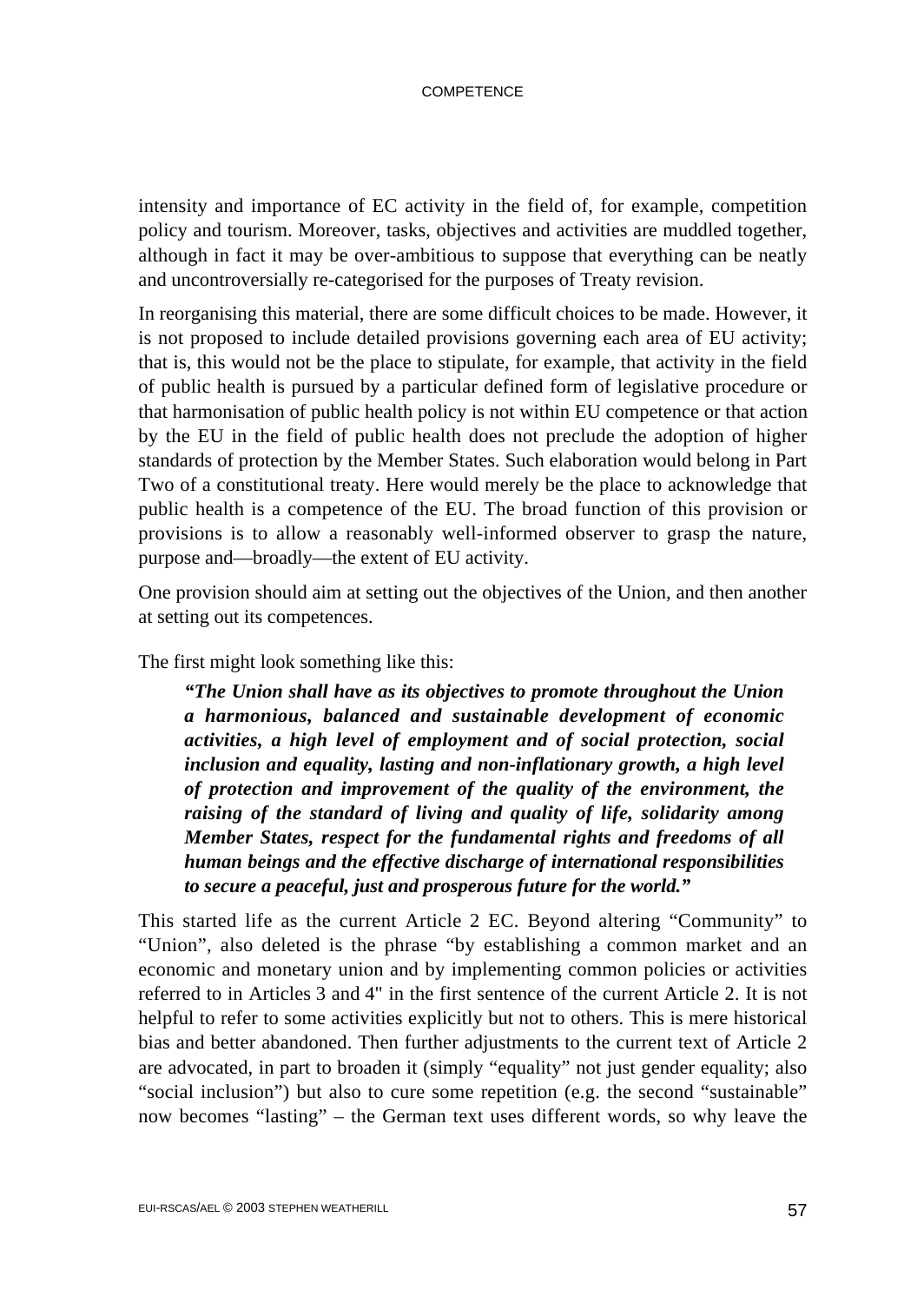English text with two "sustainables"?); and the reference to "economic and social cohesion" which was, of course part of the Single European Act's bargain, is deleted for it does not now seem to add anything significant. And then "the effective discharge of international responsibilities to secure a peaceful and prosperous future for the world" represents an attempt to summarise material currently found in Article 2 EU.

The principal purpose of this provision is to set the scene. The detailed wording is of secondary importance. A much shorter alternative version could read:

*"The Union shall have as its objectives to raise the standard of living and quality of life in its Member States and to secure a peaceful, just and prosperous future for the world."*

Then, a provision setting out the Union's competences:

*In pursuit of its objectives set out in Article [...] the Union shall have competence to act in order to:*

*Maintain an internal market characterised by the abolition, as between Member States, of obstacles to the free movement of goods, persons, services and capital and the abolition of competitive distortions;*

*Promote coordination between employment policies of the Member States with a view to enhancing their effectiveness by developing a coordinated strategy for employment;*

*Pursue an economic policy which is based on the close coordination of Member States' economic policies;*

*Define and conduct a single monetary policy, the primary objective of which shall be to maintain price stability;*

*Pursue a common policy in the field of visas, asylum and immigration and other matters related to the free movement of persons within the Union;*

*Pursue a common foreign policy; and a policy in the sphere of development cooperation; and a common commercial policy;*

*Develop policies in the spheres of agriculture and fisheries; transport; social protection; health protection; consumer protection; environment; education and training; culture; energy, civil protection and tourism; and combating crime;*

*Strengthen economic and social cohesion and promote equality and eliminate discrimination;*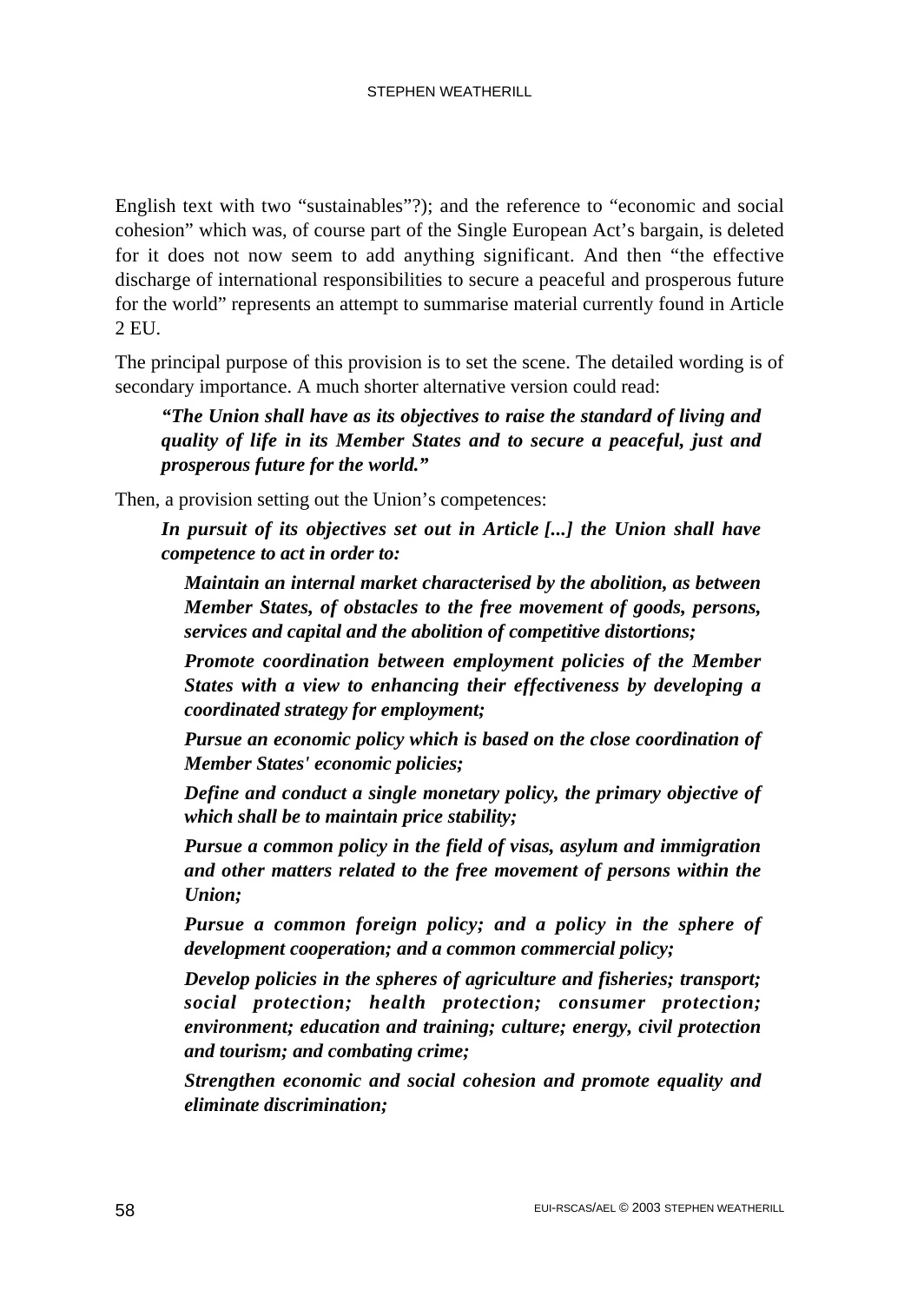### *Strengthen the competitiveness of Community industry and promote research and technological development;*

### *Encourage the establishment and development of trans-European networks.*

The current Article 3(2) EC, "In all the activities referred to in this Article, the Community shall aim to eliminate inequalities, and to promote equality, between men and women", has been omitted. The Treaty's *Querschnittsklausel* are best grouped together. At the very least, it seems odd to have a single such provision standing alone in the general provision governing Union activities/ competences.

Generally, however, this provision remains vulnerable to the criticism that it amounts to a rather dull collection because it fails to provide any hint of what really matters and what is peripheral. However, the chief alternative to a rather colourless list of this nature is to combine it with an explicit allocation to each policy sector of the nature of envisaged Union competence—exclusive, shared/ concurrent, shared/ parallel, shared/ complementary. That is not unattractive. It might make the provision(s) more tangible. But, on balance, it is preferred not to deal with that matter here, for fear that it would be capable of damaging the adaptability of the Union's system of governance. Rather, the connection between an area of material competence and the nature of the applicable Union competence should be settled in a Part Two that is more readily susceptible to amendment than Part One of a constitutional Treaty. This also has the advantage that it allows the current text to remain lean and easier for the reader to digest.

### **6 – The Residual Provision – Retaining a Version of Article 308 EC**

Should there be preserved a provision that fulfils a role that is similar to that currently performed by Article 308 EC?

The strongest argument *in favour* is that it would supply a valuable injection of flexibility. Without the possibility of recourse to a residual enabling provision to act in pursuit of Union objectives, new demands would be capable of being met only by revision of the Treaty. This would imperil the capacity of the Union to act in a dynamic manner as a problem-solver. The strongest argument *against* is that it would confer significant power on the executives of the Member States to advance the reach of the Union while subverting the proper constitutional controls associated with formal Treaty revision. One might indeed argue that much of the current anxieties about the creeping outward drift in EC competence has been generated by abusively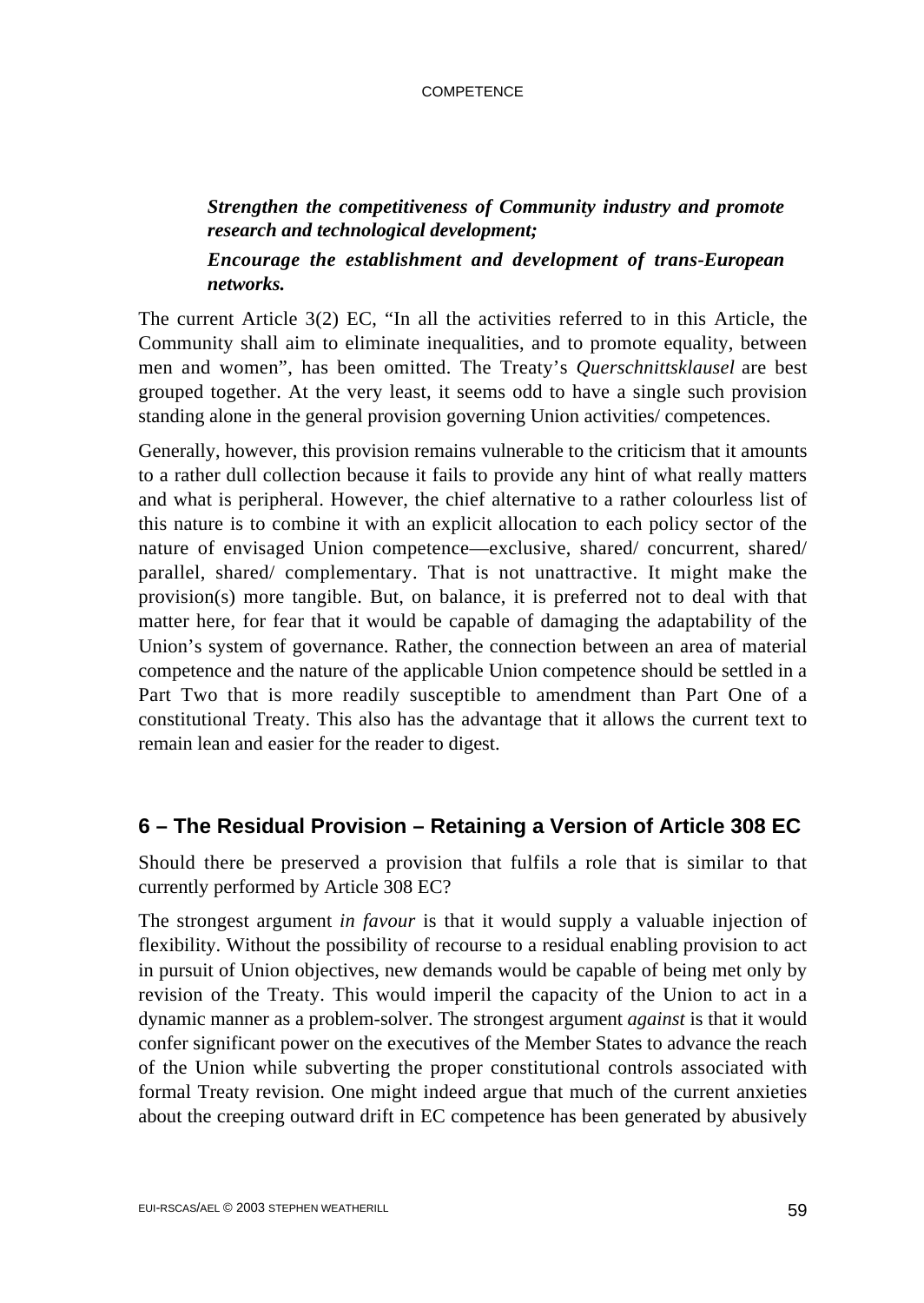broad reading of the power to act in Council by unanimity under Article 308 (ex 235 - and also in the past under Article 94 (ex 100)), and that to reaffirm the value of a general residual provision is to evade the very core of the concerns expressed in the Laeken Declaration<sup>4</sup>. From this perspective, one may feel the need to sacrifice some of the system's flexibility in order to uphold the principle of attributed competence as something with (relatively) sharply defined edges on which national Parliaments and courts (in particular) can rely.

The balance is a fine one, but the retention of the flexibility provided by such a provision is of sufficient weight to win the day<sup>5</sup>.

But some protection against over-generous use of such a broad competence is appropriate.

This could rest in an insistence on unanimity in Council. However, that is not enough. Merely to insist on a unanimity requirement in Council as the basis for the exercise of any such residual competence is an insufficient guarantee of due constitutional restraint under the Union's legislative system. It does not adequately protect the principle of attributed competence; it confers too much power on State executives. Although enlargement seems to make the assembly of unanimity ever more awkward, that is simply not the point. The risk is (persisting) executivedominated expansion of Union activity. This calls for the elaboration of a special system of constitutional safeguards, which will constitute a more reliable method of control than that available via the orthodox system of institutional involvement in the Union's legislative process backed up by orthodox judicial control. So a residual provision could look something like this:

*"If action by the Union should prove necessary to attain one of the objectives of the Union and this Treaty does not provide the Union with the necessary competence, action shall exceptionally be permitted according to [a legislative procedure involving Parliamentary approval plus unanimity in Council]."*

l

<sup>4</sup> And by the Bundesverfassungsgericht in its *Maastricht* judgement, BVerfGE 89, 155; English translation at [1994] 1 CMLR 57.

<sup>5</sup> This conforms to the majority preference expressed in the report of the Working Group on Complementary Competencies; and see also Article 8 of the Preliminary draft Constitutional Treaty.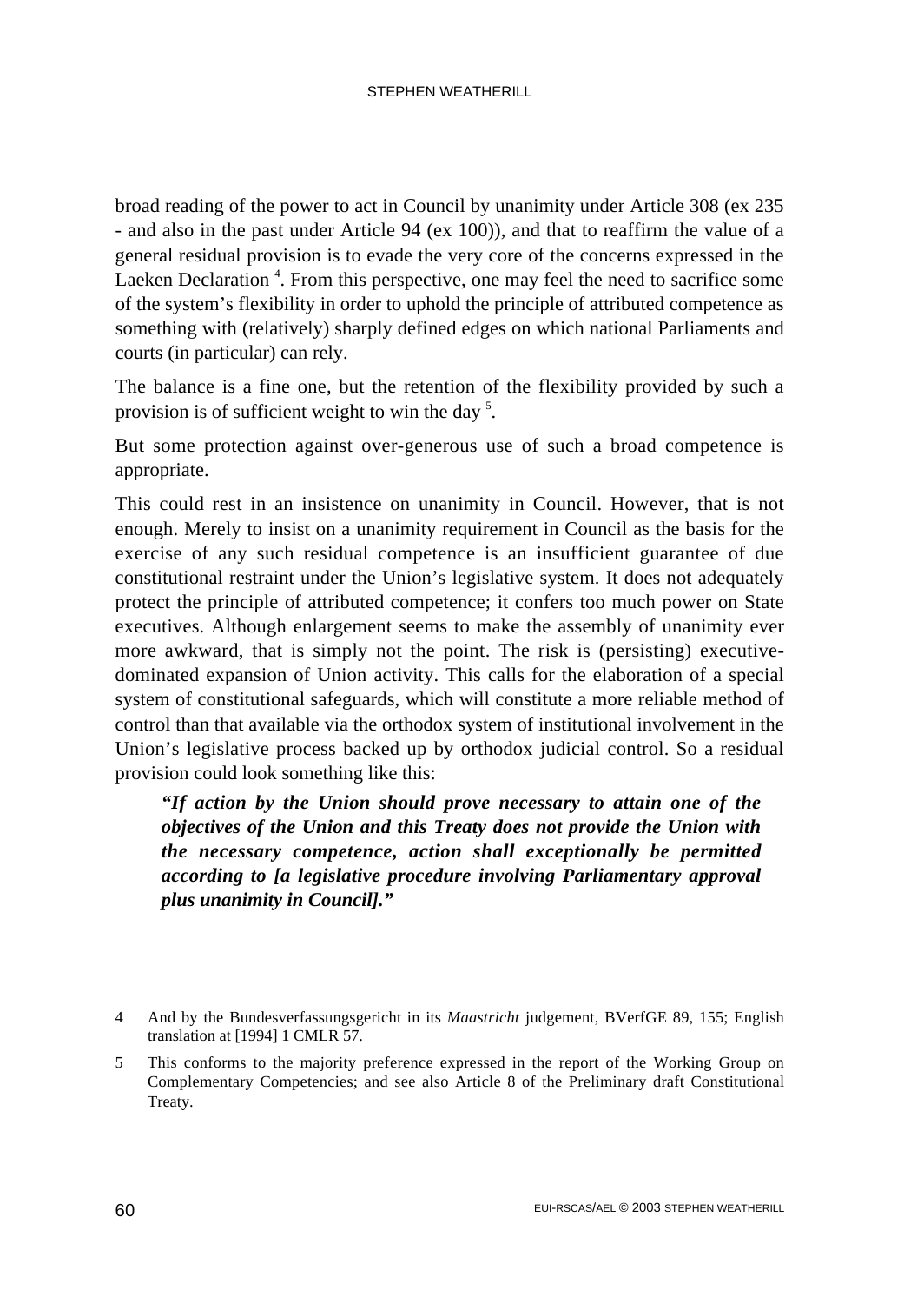The reference to the common market, still to be found in the current Article 308 EC, has been deleted—as is remarked above in relation to a re-modelling of what is now Article 2 EC this explicit economic focus seems dated. Moreover, proper Parliamentary involvement, incongruously confined to the consultation procedure under Article 308 EC, should be added.

But this formula needs to be supplemented by a new form of institutional supervision. This new form of institutional supervision should be the same one as stands guard generally over perceived over-reaching of Union competence. This is explained below, as issue 9, and involves "early-warning" of perceived problems about legislative proposals from the perspective of attributed competence and subsidiarity. But an extra twist is required in dealing with proposals advanced under this residual provision. Exceptionally, when relying on this provision, the Commission would be required to make explicit inquiry of recognised bodies (see below, issue 9) whether they identify "competence problems" in the proposal.

### **7 – Subsidiarity**

A lengthy formula is ill-advised in so far as it is likely to be read as a false promise that mere words can provide a reliable and predictable basis for deciding in advance who does what. And a rigid formula is ill-advised in so far as it is likely to increase the perception that European integration imposes an "either/or" approach to the ownership and exercise of political power. So the inclusion of the subsidiarity principle should be regarded as a nod to the general idea of the need to pay attention to locating the best level for effective governance for Europe but it should not be invested with any undeserved weight as a sector-specific answer to "whose does what" questions. This suggests a cautious transplant of the existing formula.

Replacing "Community" with "Union" in the current Article 5(2) offers:

*"In areas which do not fall within its exclusive competence, the Union shall take action, in accordance with the principle of subsidiarity, only if and insofar as the objectives of the proposed action cannot be sufficiently achieved by the Member States and can therefore, by reason of the scale or effects of the proposed action, be better achieved by the Union."*

Given that, as proposed above, there will be included, as is not currently included, some explanation of what constitutes an exclusive Union competence, or at least some Treaty-based recognition that there is such a thing as exclusive Union competence, it is appropriate to maintain the exclusion of matters of exclusive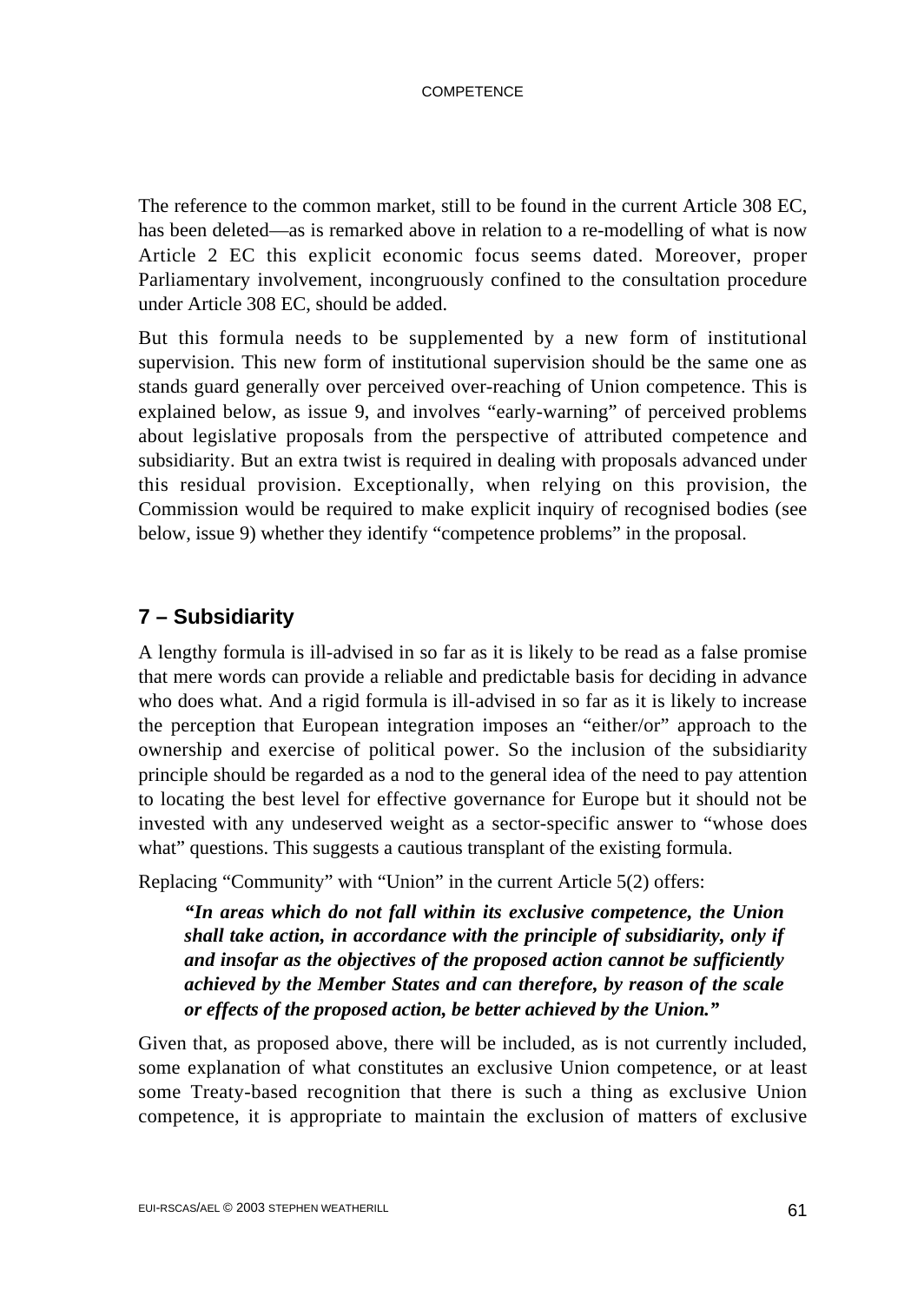competence from the ambit of the subsidiarity principle (though they are, of course, subject to the proportionality principle, below.)

This provision remains open to criticism on the basis that it is abstract. Admittedly much will depend on how the test is elaborated and on the institutional settings for controlling its application (see issue 9, below). But this is exactly in line with the thesis advanced in this paper that a clean-cut rule that also has a concrete separation of Union competences and State competences is neither desirable nor workable. It is the institutional setting within which the rule is applied that really matters. So this proposal constitutes a refusal to be lured by the strong hints made in the Laeken Declaration that formulae providing firmer controls over the expansion in Union competence need to be devised.

### **8 – Proportionality**

### *"Any action by the Union shall not go beyond what is necessary to achieve the objectives of this Treaty."*

That is the perfectly satisfactory current Article 5(3) EC, amended to use "Union" rather than "Community".

### **9 – Institutional Control**

Even though, as explained in the Introductory Remarks above, it is here submitted that the causes, nature and gravity of the "problem of competence" tend to be misrepresented in contemporary debate, nevertheless it is accepted that there is a need for a new form of institutional control, applying both to general challenges to the competence of the Union to adopt particular acts, to the application of the subsidiarity principle and to supervision of the potentially untrustworthy residual provision that will serve as a successor to Article 308 EC. A degree of innovation in this matter is capable of contributing to shaping a more satisfying and durable basis for the further development of multi-level governance in Europe.

Who applies the criteria governing competence allocation? At stake here is both the question of involvement in the decision-making process that generates EU measures and the question of the methods for scrutinising the validity of those measures. Devices may be imagined for ensuring that the "competence question" is taken (more) seriously both *ex ante* and/or *ex post.*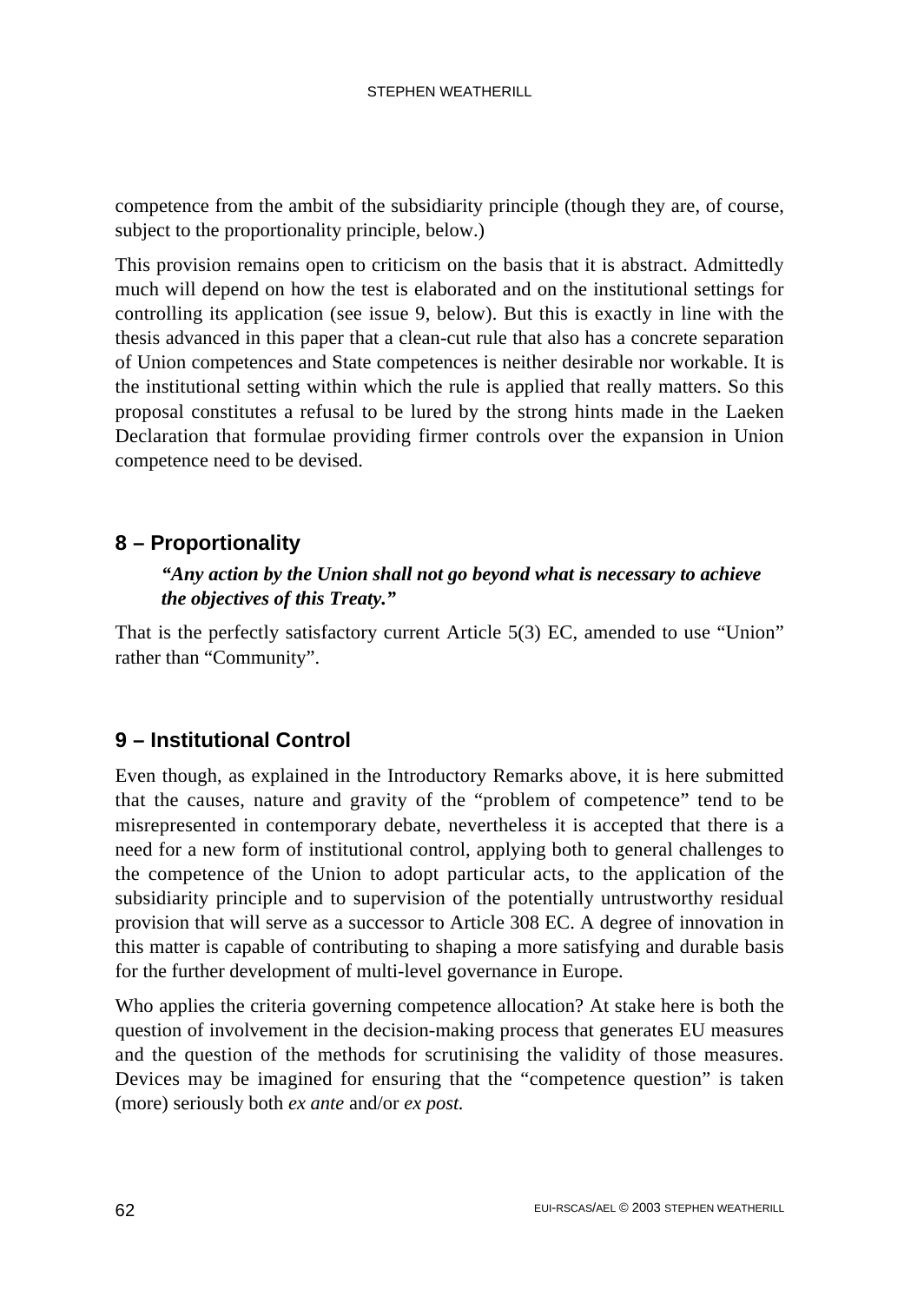It is here submitted that two points deserve general attention. First, the problem is not as great as it is sometimes painted, not least because of relatively recent "post-QMV" adjustments of the variety discussed above in the general introduction. Second, one must be aware of the risk that the costs of an over-elaborate new system might exceed any benefits.

This dictates a preference for modest, not to say minimalist, solutions.

Plans which improve the possibilities for "early-warning" of sensitivity about questions of competence are especially appealing. Ex ante scrutiny of drafts by national and sub-national Parliaments is currently notoriously patchy. There are a number of reasons for this. Ministers may be guilty of calculated or merely illorganised failure to transmit relevant drafts in good time to allow effective debate by those bodies. The depth of this problem will vary State by State, and the ease with which it can be remedied will also depend heavily on local constitutional arrangements. Curing the relatively poor participation of national and sub-national Parliaments in discussions about EC legislative proposals, both at the level of substance and of available competence, is accordingly not a job sensibly addressed "top down"—at least, not exclusively or even predominantly so. The principle of subsidiarity dictates that the impediments to effective Parliamentary involvement, which differ State by State, should be dealt with State by State, where understanding about local problems and preferences is most fully developed. The Union should be confined to inducing improvement<sup>6</sup>.

In this vein, it is true that potential Parliamentary supervisors need more information. But procedures involving transmission of all legislative proposals to relevant actors, asking for "competence scrutiny", would submerge everyone in paperwork and, because they would be for these reason impractical, they would tend to amount to mere show. After all most legislative proposals simply do not throw up competence problems. In this electronic age, a wider dissemination of legislative proposals by the Commission to, in particular, national and nominated sub-national Parliaments is feasible and desirable, but on its own it will not help much. Potential supervisors need more information but, more significantly, they also need a better incentive to

l

<sup>6</sup> The view of the Working Group on National Parliaments that the Council should normally legislate with "open doors" deserves endorsement; so too its preference for benchmarking best practice concerning Parliamentary scrutiny.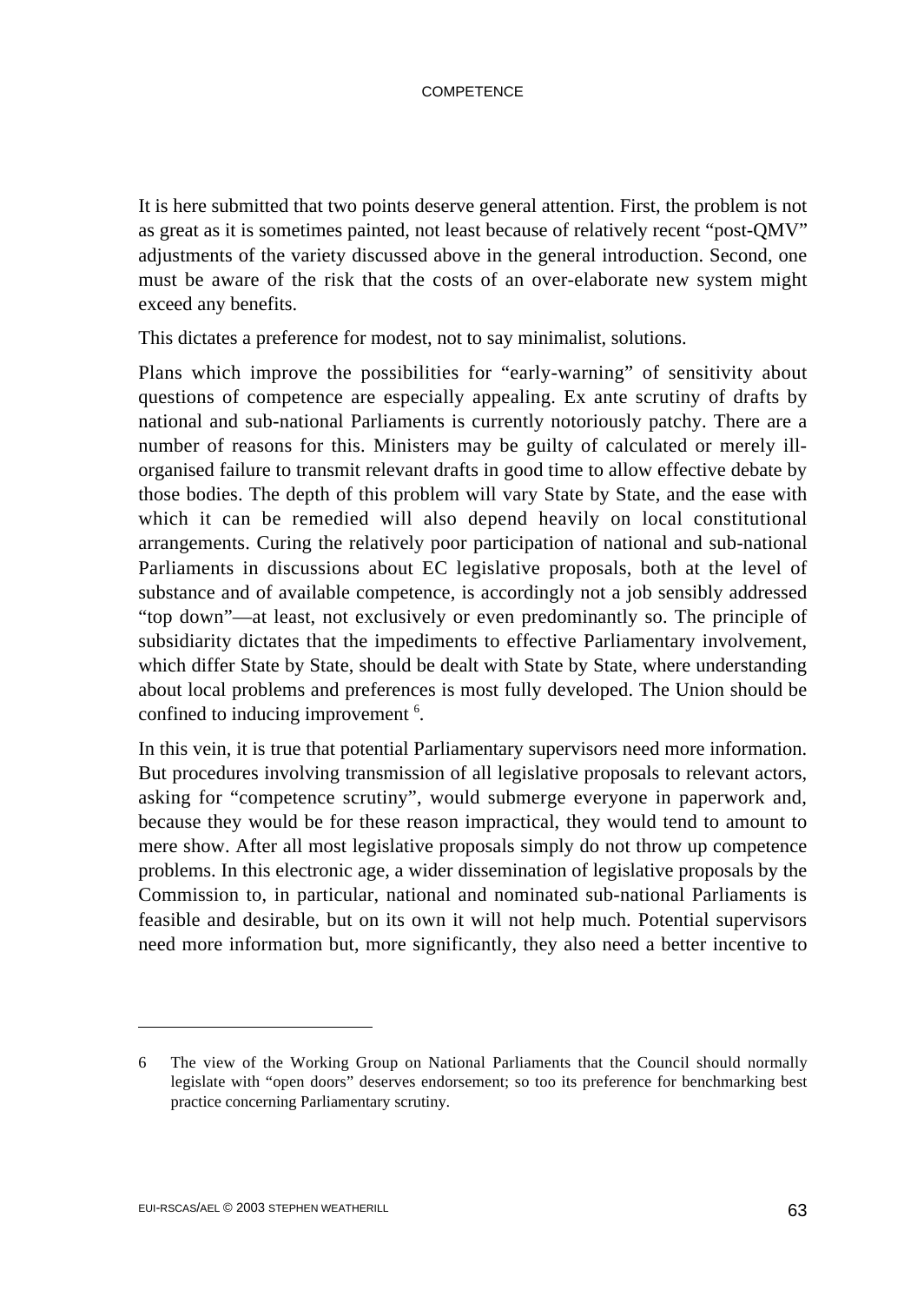#### STEPHEN WEATHERILL

scrutinise proposals and, in turn, to create a fuss if local constitutional arrangements preclude their effective involvement in the pre-legislative debate. So the Committee of the Regions, the Economic and Social Committee and national Parliaments plus also any sub-national "Parliaments" nominated for these purposes by a Member State should be able to raise a "red flag" if they find anything in a legislative proposal which they consider questionable from the perspective of the principle of attributed competence or the principle of subsidiarity. The Commission, in submitting proposals, is not obliged to ask a particular question of these bodies from the perspective of competence. Rather it is up to those bodies to scan proposals. The ability to raise the red flag would be their incentive. The sole exception is proposals advanced under the residual provision (issue 6, above), which the Commission would be required to notify to these bodies with an explicit invitation to consider the draft from the perspective of competence; one might also apply this requirement of an explicit invitation to be issued by the Commission to draft measures of harmonisation, which would pick up the Laeken Declaration's identification of Articles 95 and 308 as requiring special attention by establishing a scrutiny procedure unique to them.

The "red flag", which would have to be raised within a defined period expiring well before formal adoption of the legislation, would take the form of the submission of a statement of objections, setting out the reasons for doubting the compliance of the proposal with the Treaty. The Commission would be required to circulate the paper to all the supervisory bodies, who would be able to submit their own comments. The Commission would be required to respond in detail and it would be required to justify its decision to make the proposal. Once it has done so, the proposal continues through the legislative process in the normal way unless, of course, the Commission has chosen to withdraw it.

This procedure could provide constructive deliberation about what is truly needed at supra-State level, at least in part insulated from the normal inter- and intrainstitutional hurly-burly of the Community's legislative process, and made richer by the input of national and sub-national Parliamentary actors. It would supplement action taken by national Parliaments to control "their" Ministers' behaviour in Council within a purely local setting <sup>7</sup>. A formal veto power is not proposed as part

-

<sup>7</sup> The Working Group on National Parliaments is correct to emphasise the central importance of this function.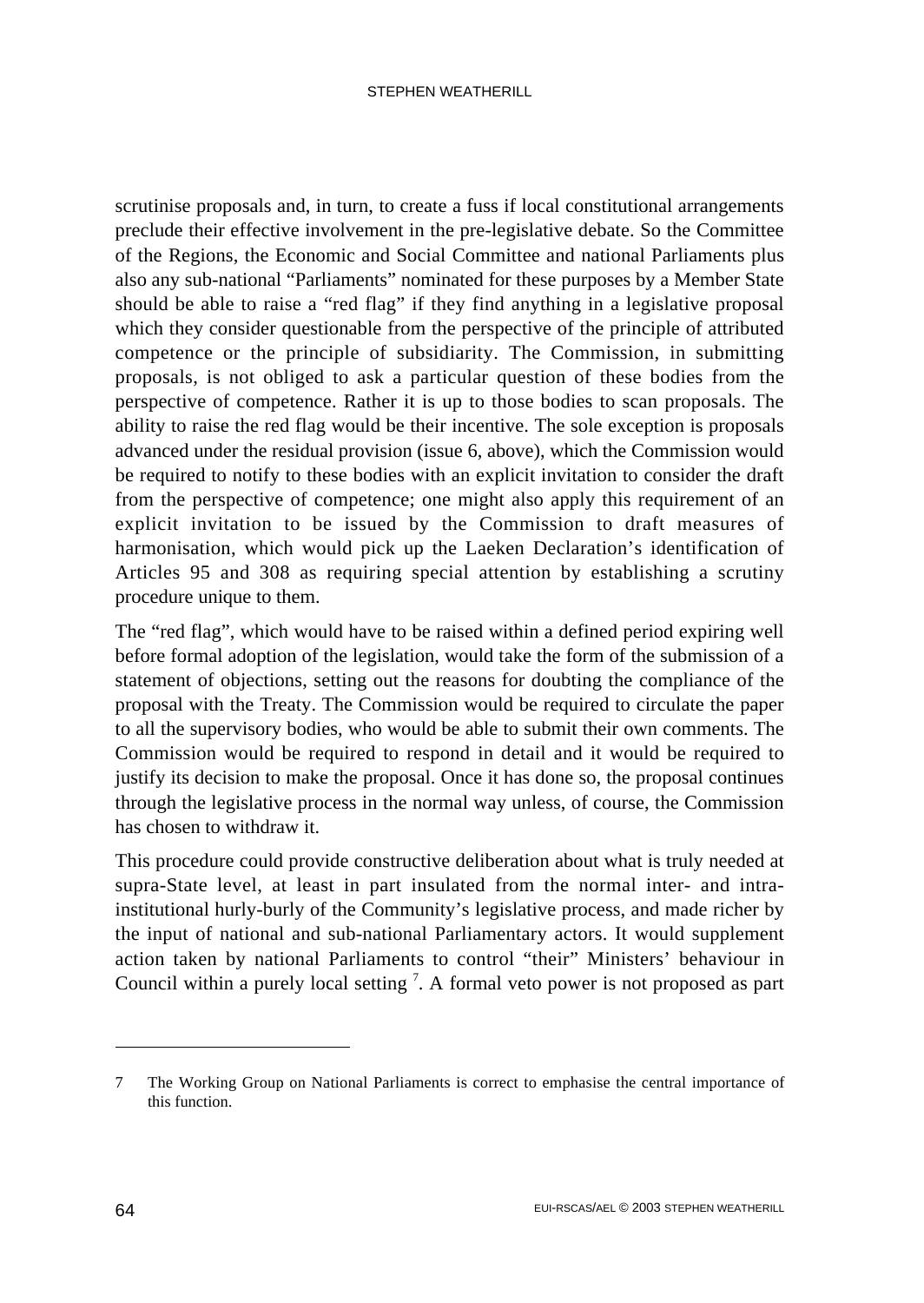#### **COMPETENCE**

of the red flag process. It is assumed that, in the current and probably enduring climate of "competence sensitivity", the Commission would be politically obliged to take this process of explanation and persuasion seriously. It is aware too that *ex post facto* review by the Court is feasible. To turn to this:

*Ex post* - the current system should be maintained. Control of matters of competence by a judicial or even a non-judicial body that is separate from the European Court would land a severe blow to the Court's prestige as an independent institution and would be far too costly to the credibility of the whole system. So the European Court should be, and deserves to be, trusted. Special generous standing rules introduced explicitly in favour of sub-State units in "competence cases" are not proposed. Interested non-privileged actors will have been allowed involvement under the envisaged ex ante procedure, and this is probably enough not only to secure their voice in the debate but also to allow them standing to challenge any subsequentlyadopted act under the normal approach taken under Article 230 EC.

 This system is designed to avoid high costs and delay to the legislative process and to trust much of the existing apparatus, while also aiming to maintain subsidiarity review as a predominantly political process of dialogue, with judicial intervention confined to ex post facto review according to normal *communautaire* institutional assumptions. The system proposed—in particular, in the special treatment of "Article 308 measures", harmonisation initiatives, and in the "red flag"—is intended to offer the prospect of a more focused and procedurally imaginative means of addressing problems associated with competence and subsidiarity than is likely under alternative systems which advocate indiscriminate transmission of all proposals and policy documents. Such arrangements promise an explosion of transparency but are vulnerable to criticism as likely to submerge national Parliaments in such a vast volume of drafts and documents that sight of the truly controversial minority of proposals may be lost  $8$ .

-

<sup>8</sup> This anxiety attaches to the system advocated in the report of the Working Group on National Parliaments, which, though certainly well-intentioned and properly eager to avoid new cumbersome procedures, would risk hiding the minority of proposals that are likely to cause concern under a blanket of proposals that are uncontroversial in competence terms.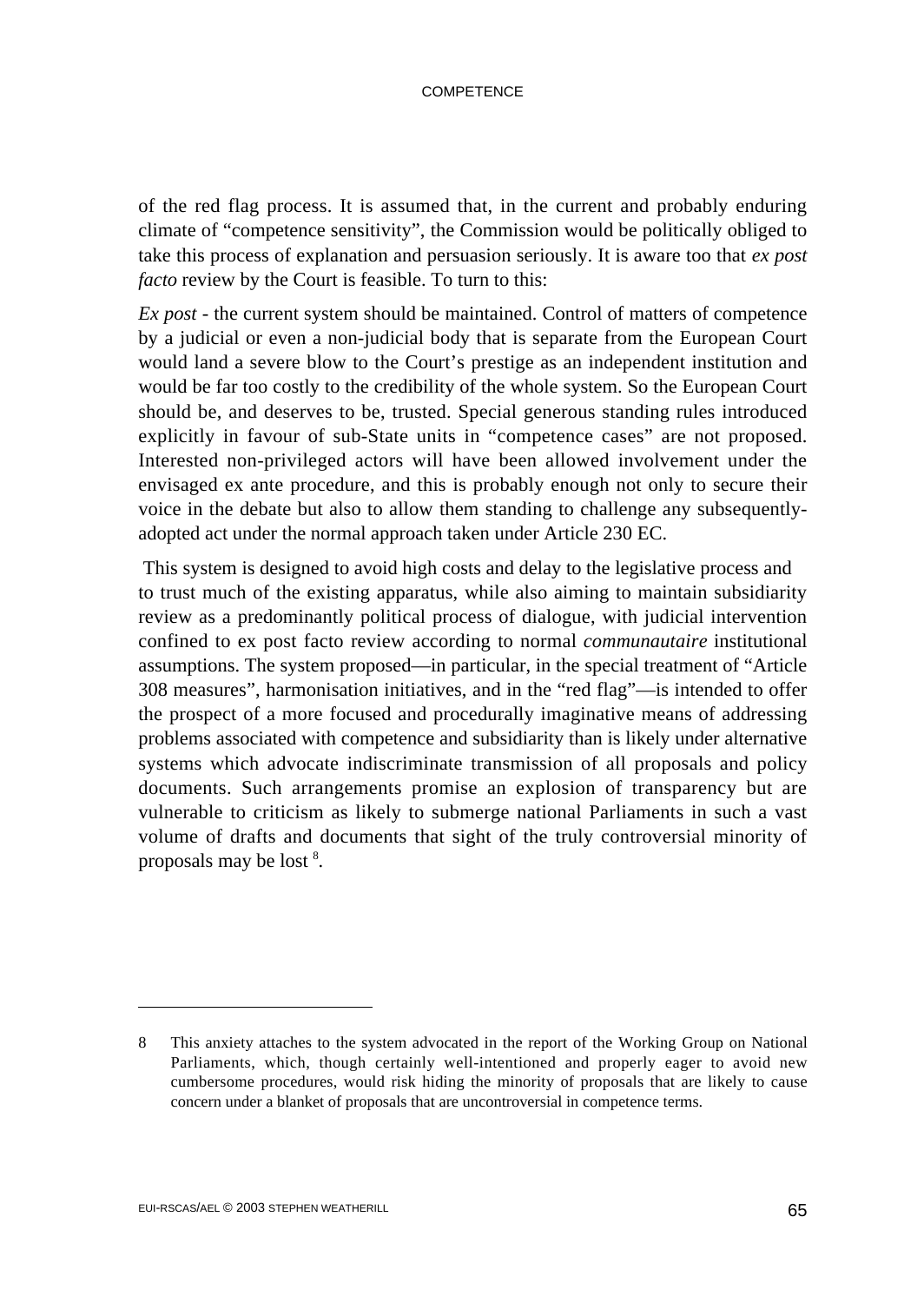### **Concluding Comment**

A final caution would be to accept that it is highly unlikely that a fully satisfying solution will be or can be provided. The relationship between different levels of governance typically fluctuates over time in all divided-power systems that currently exist or have existed. This is because of changing functional need but also because of varying political fashion. There is no reason to suppose the EU is, or should be, any different in this respect. The Convention should not aspire to "finalise" the process.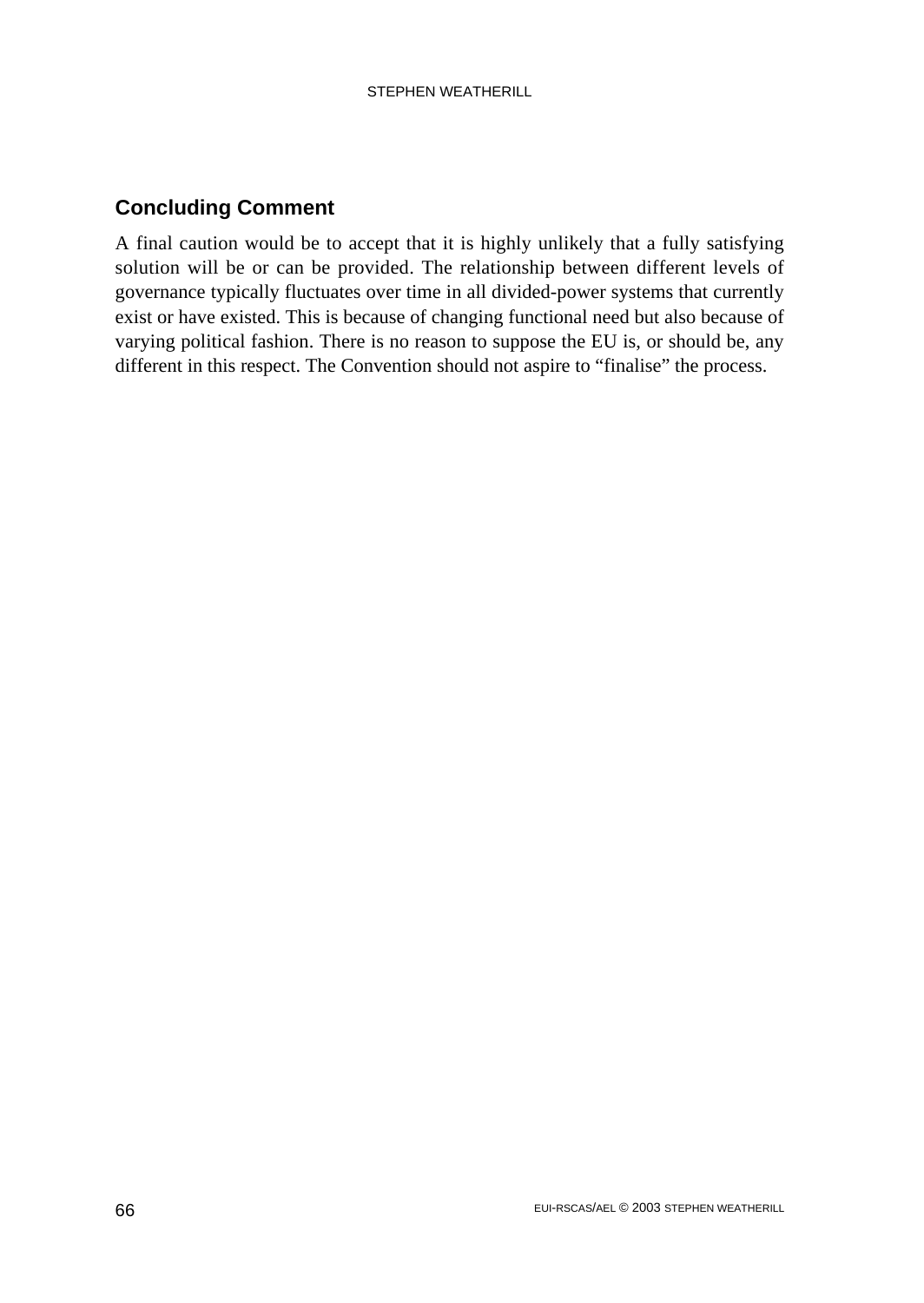# Institutions et organes judiciaires

Jacques Ziller et Jaroslaw Lotarski

### **Introduction**

Le présent chapitre a pour objet de regrouper toutes les dispositions concernant le « pouvoir judiciaire » dans l'Union dans un ensemble d'articles unique.

Les dispositions relatives au pouvoir judiciaire de l'Union peuvent difficilement être réduites à un seul article du traité constitutionnel. A notre sens, un (court) chapitre devrait être consacré aux institutions judiciaires de l'Union, en raison du caractère particulier des juridictions qui fonctionnent selon des modalités et des procédures propres, différentes de celles régissant le fonctionnement des institutions « politiques » de l'Union (Parlement, Conseil, Commission).

L'ensemble du présent projet a la vocation d'être inclus dans la première partie du traité constitutionnel, les dispositions résiduelles trouvant leur place dans le statut de la Cour de justice. En effet, il n'est pas souhaitable d'inclure des dispositions concernant les institutions judiciaires dans une autre « partie » de la constitution. Une telle dispersion entre les différentes « parties » de la constitution, les actes « attachés » ou protocoles ainsi que les statuts des juridictions provoquerait une complexité et une illisibilité substantielles. De surcroît, des problèmes juridiques pourraient apparaître du fait que ces différents textes entretiendraient entre eux des rapports hiérarchiques complexes.

Dans la rédaction de ce projet, nous avons examiné les dispositions pertinentes tant des traités communautaires que des statuts de la Cour de justice afin de déterminer quelles dispositions devraient figurer dans un texte à caractère constitutionnel. En effet, certaines dispositions des traités en vigueur ont la vocation d'être intégrées dans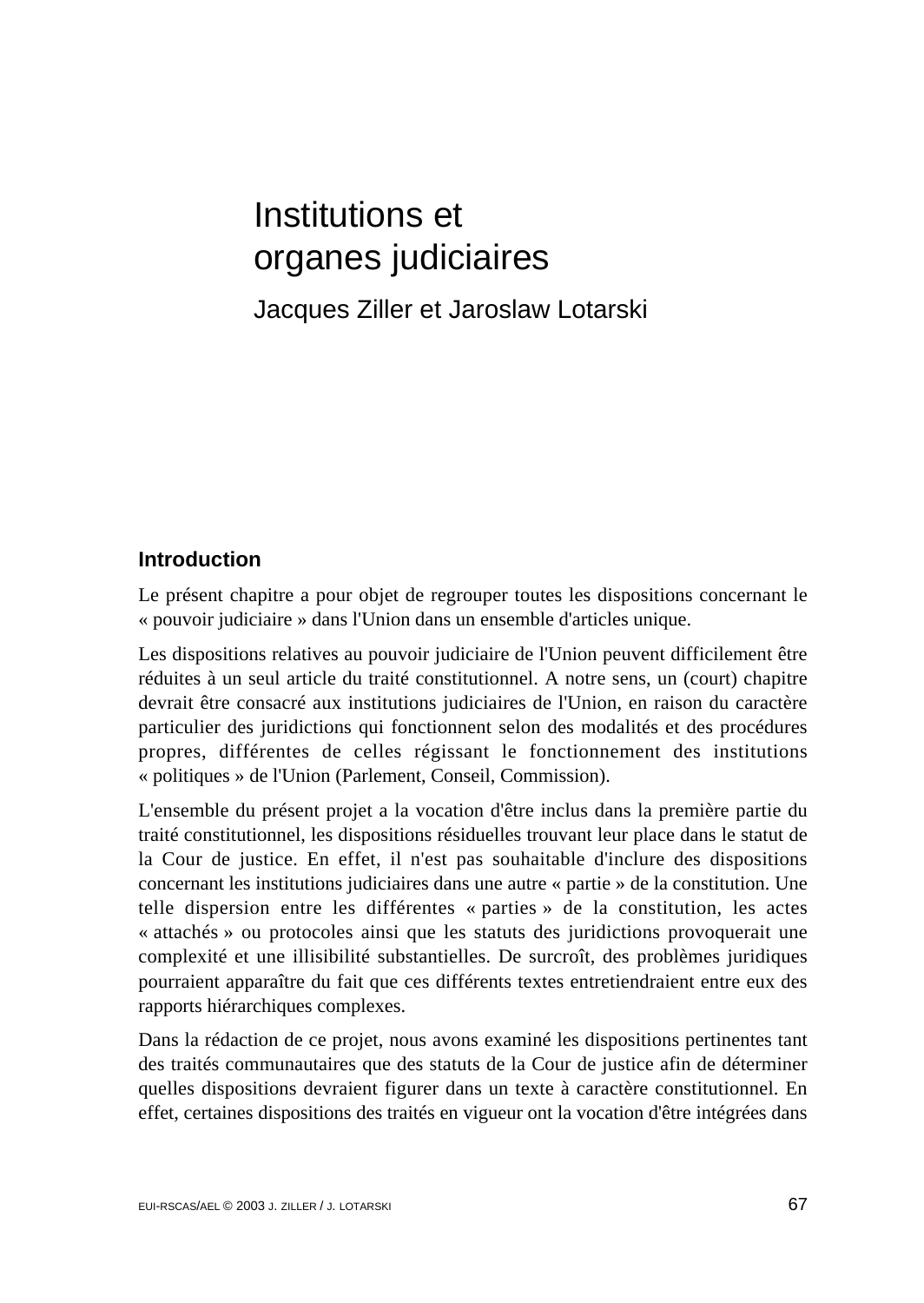les statuts de la Cour de justice. En outre, certaines dispositions des statuts, notamment de son titre I, méritent d'être incluses dans le traité constitutionnel. Nous avons donc inclus dans le traité constitutionnel toutes les dispositions fondamentales pour assurer le bon fonctionnement des autorités judiciaires de l'Union. Ainsi, étant donné le caractère particulier de l'Union, l'indépendance du juge de tout autre pouvoir de l'Union ou des États membres est primordiale. En revanche, les questions de procédure ou de recevabilité des différentes voies de droit doivent garder une certaine flexibilité, même si elles sont d'une grande importance pour garantir au quotidien le respect de la règle de droit. Leur place relève ainsi du statut de la Cour de justice qui, peu importe sa forme juridique (protocole joint au traité constitutionnel, loi organique…), devrait pouvoir être modifié plus facilement que le traité constitutionnel lui-même.

Ainsi, nous proposons d'inclure dans le traité constitutionnel quatre articles distincts, consacrés à :

- $\checkmark$  la définition de la mission des juridictions de l'Union et des juridictions des États membres qui appliquent le droit de l'Union ainsi que les relations entre ces juridictions [article (1)]
- $\checkmark$  la composition des juridictions de l'Union, les modalités de la nomination des leurs membres ainsi que leurs règles de fonctionnement [article (2)]
- $\checkmark$  les compétences des juridictions de l'Union [article (3)]
- $\checkmark$  la procédure d'adoption des statuts des juridictions de l'Union et de leur règlement de procédure [article (4)].

Quant au fond, l'essentiel des dispositions du présent projet correspond aux dispositions actuelles des traités constitutifs et du statut de la Cour de justice. Toutefois, nous ne les avons pas reprises dans leur formulation actuelle. Les changements proposés ne prétendent pas, en règle générale, modifier les textes en vigueur sur le fond. Les nouvelles formulations ont été choisies essentiellement pour deux raisons. Premièrement, il s'agit de rendre le texte du traité constitutionnel conforme à la pratique actuelle du droit de l'Union et notamment aux développements de la jurisprudence de la Cour de justice. Deuxièmement, la réécriture de certaines dispositions s'impose afin de les rendre intelligibles pour les non spécialistes.

En ce qui concerne la terminologie utilisée, nous avons employé les termes « constitution » et « traité constitutionnel » pour designer la future « constitution » européenne. De même, nous avons retenu le nom « Union » comme l'appellation de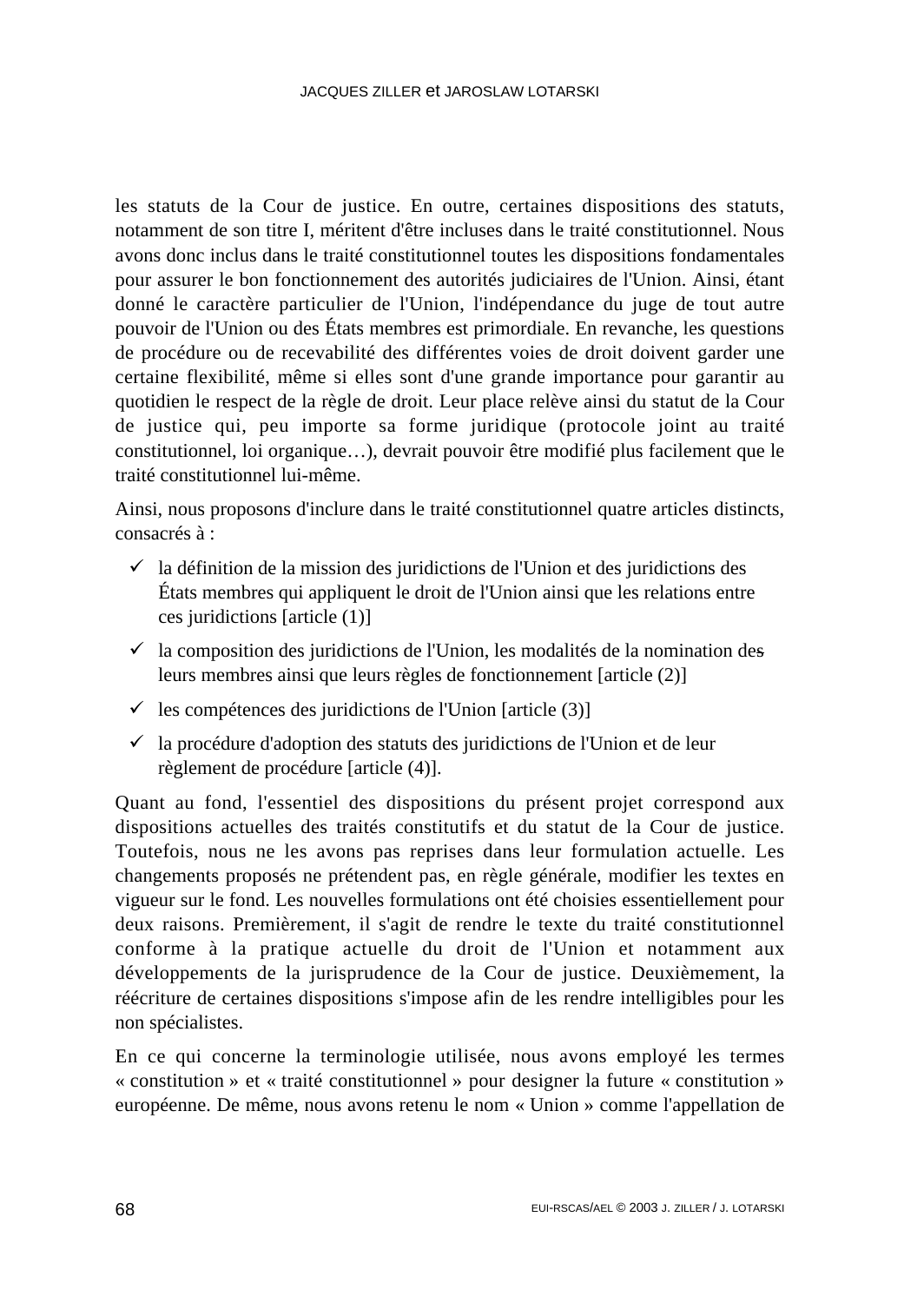l'entité européenne. Le choix de ces termes est purement instrumental et n'influence pas le contenu de ce projet quant au fond.

# **1 – Mission et organisation**

Le traité constitutionnel fonde les institutions et organes judiciaires de l'Union et définit la mission qui leur est assignée dans le système institutionnel. Dans les traités en vigueur, c'est essentiellement l'article 220  $CE<sup>1</sup>$  qui remplit cette fonction. Il définit de manière générale la mission assignée à la Cour de justice et, dans sa rédaction issue du Traité de Nice, au Tribunal de première instance (TPI). Les dispositions des traités en vigueur concernant les institutions et organes judiciaires ne permettent pas d'ailleurs de définir avec certitude ce qu'on entend par « Cour de justice ». Depuis la création du TPI, certaines dispositions des traités distinguent la « Cour de justice » du « Tribunal de première instance ». D'autres en revanche impliquent que les termes « Cour de justice » se réfèrent tant à la Cour de justice elle-même qu'au Tribunal de première instance. Pour éviter cette confusion, une distinction entre les différentes juridictions de l'Union s'impose dans la rédaction des dispositions spécifiques. L'introduction d'un concept englobant toutes les institutions et organes judiciaires ne nous paraît pas souhaitable. Dans cette hypothèse, on créerait une juridiction « virtuelle » qui « existerait » seulement dans le texte du traité. Il est douteux qu'une telle solution contribue à la qualité rédactionnelle du traité constitutionnel.

Ainsi, il nous paraît opportun d'affirmer uniquement la mission de la « Cour de justice » sans évoquer les autres juridictions qui connaissent le droit de l'Union, dont le TPI. Ainsi la référence à la seule Cour de justice consacre son rôle de juridiction « suprême » du système juridique de l'Union. La référence expresse au TPI impliquerait d'ailleurs la nécessité de se référer également aux chambres juridictionnelles, voire aux juridictions nationales des États membres qui peuvent connaître le droit de l'Union. L'introduction d'un alinéa spécifique, qui consacre d'autres juridictions de l'Union qui « assistent » la Cour de justice dans sa mission, constitue à notre avis une solution plus pertinente.

-

<sup>1</sup> Pour des raisons de clarté nous avons volontairement omis les références aux articles correspondants du traité CEEA (EURATOM).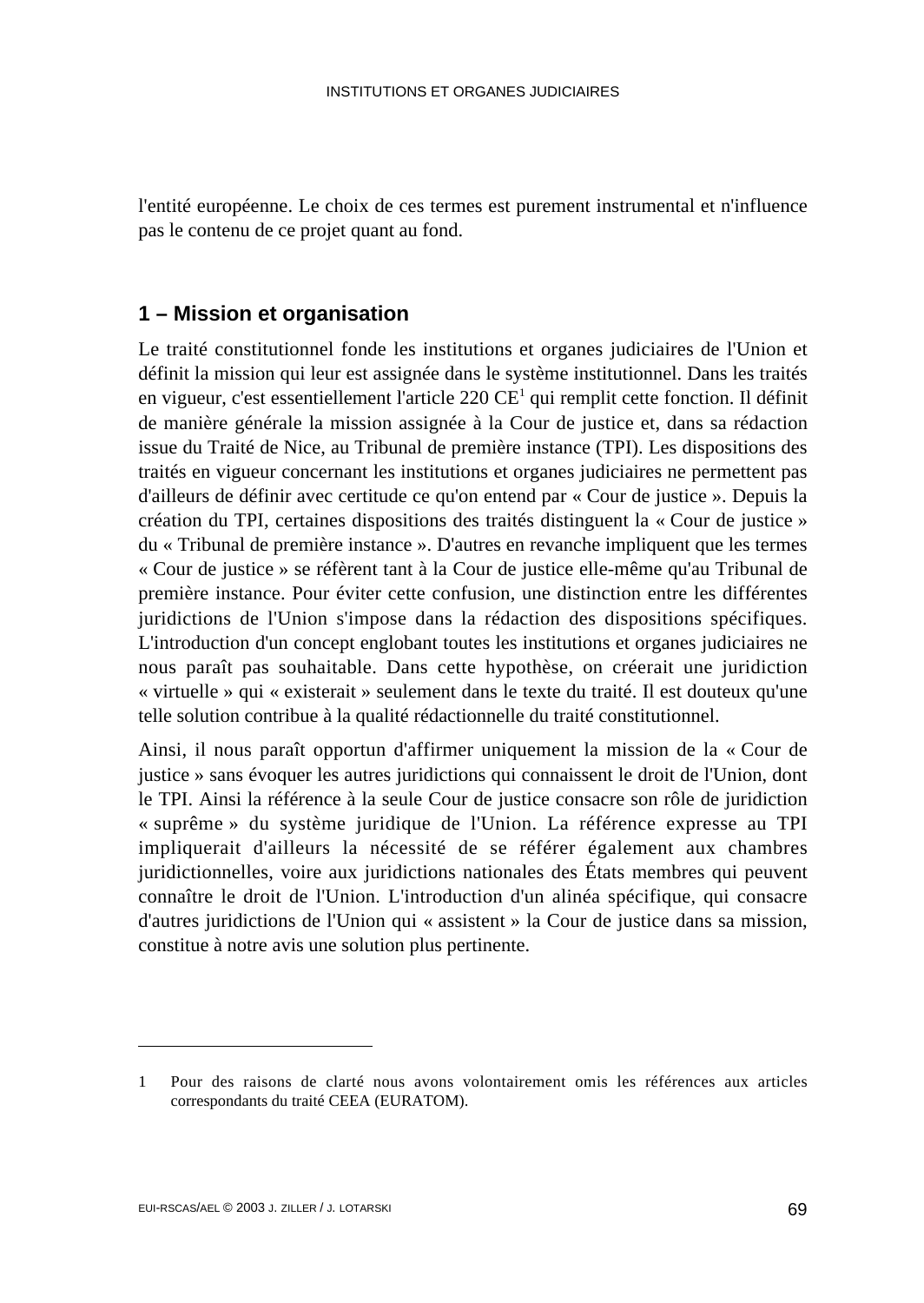En ce qui concerne l'objet de la mission de la Cour, la formulation *« assure le respect du droit de l'Union »* nous semble plus pertinente que la formulation issue du traité de Rome *« assure le respect du droit dans l'interprétation et l'application du présent traité ».* En effet, la référence à l'*« interprétation »* et à l'*« application »,* semble indiquer une limitation qui ne correspond à rien dans la vie juridique de l'Union. La référence au seul *« présent traité »* peut également induire en erreur les nonspécialistes quant à l'étendue de la compétence de la Cour. La mission de la Cour de justice pourrait donc être formulée ainsi :

# *La Cour de justice assure le respect du droit de l'Union.*

Cette formulation qui se limite à la seule Cour de justice implique la mention d'autres juridictions de l'Union. Il convient de consacrer l'existence du Tribunal de première instance et des chambres juridictionnelles, dont la création est prévue par le Traité de Nice. Une telle disposition correspond aux articles 224 CE, paragraphe 1 (version abrogée par le Traité de Nice) et 220 CE, alinéa 2 (introduit par le Traité de Nice). Ces dispositions ont été regroupées et simplifiées :

# *La Cour de justice est assistée dans sa mission par le Tribunal de première instance et par les chambres juridictionnelles.*

Après avoir consacré l'existence des juridictions de l'Union, nous proposons d'introduire une disposition nouvelle qui évoque le rôle des autorités juridictionnelles des États membres. Les juridictions nationales sont, *de facto,* des juridictions de droit commun de l'Union et le silence du traité constitutionnel à leur égard peut difficilement être justifié. A notre sens, les juridictions nationales *« sont associées » « dans le cadre de leurs compétences respectives »* à la mission d'assurer le respect du droit de l'Union. Elles n'*« assistent »* pas la Cour de justice, comme le TPI et les chambres juridictionnelles, cette dernière formulation impliquant une relation hiérarchique. Un troisième alinéa pourrait donc être rédigé dans les termes suivants :

# *Dans le cadre de leurs compétences respectives, les autorités juridictionnelles des États membres sont associées à la mission de la Cour de justice.*

Après avoir mentionné les différentes juridictions compétentes *« dans le cadre de leurs compétences respectives »* à connaître le droit de l'Union et à en assurer le respect, il convient d'introduire une disposition générale les contraignant à appliquer le droit positif. Une telle disposition, connue de certaines constitutions nationales, constitue une nouveauté dans le droit constitutionnel de l'Union, pour le moins sur le plan formel. Elle consacre une certaine « séparation des pouvoirs » au sein de l'Union, fondée sur le concept de « l'État de droit ». En effet il existe un risque, plus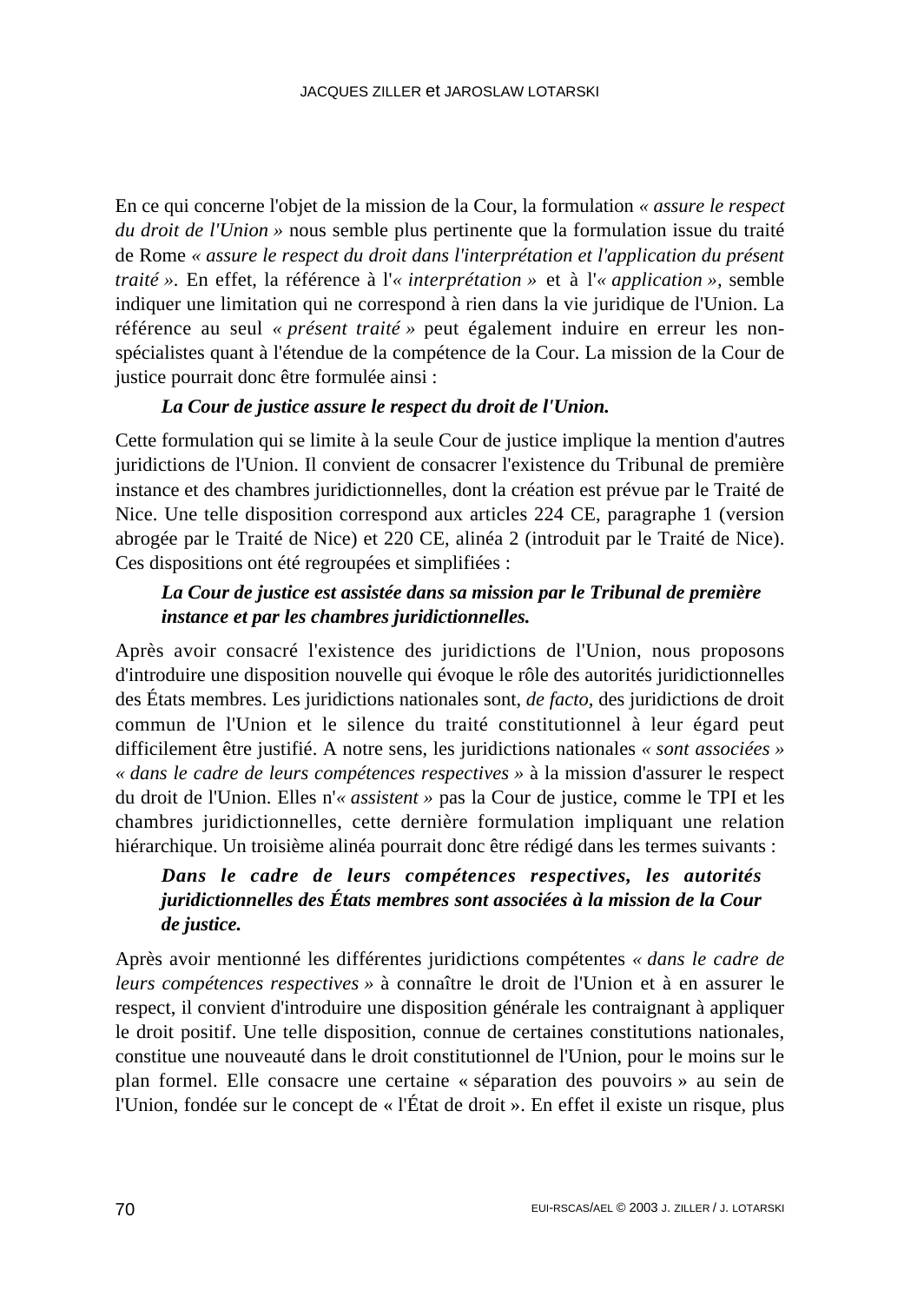au moins réel, que les juridictions refusent d'appliquer le droit positif issu des institutions « politiques » de l'Union ainsi que les règles du droit international que les institutions « politiques » de l'Union ont accepté de respecter<sup>2</sup>. On notera que cette disposition ne préjuge pas de « l'effet direct » des règles particulières que les juridictions sont censées appliquer. Quant aux autorités juridictionnelles des États membres, il convient de mentionner que le droit de l'Union n'est pas pour elles un droit « étranger » et qu'il doit être appliqué au même titre que le droit interne sans une attribution de compétence spécifique. Ainsi, nous proposons d'inclure dans le traité la disposition suivante :

*La Cour de justice, le Tribunal de première instance, les chambres juridictionnelles ainsi que les autorités juridictionnelles des États membres sont tenus d'appliquer, dans le cadre de leurs compétences respectives, le droit de l'Union, y compris le droit international qui lie l'Union.*

Les dispositions relatives à la mission des institutions et organes judiciaires doivent être complétées par des règles portant sur les relations entre les différentes juridictions de l'Union. D'une part il convient d'énoncer les relations entre la Cour de justice et le Tribunal de première instance, d'autre part de prévoir une base juridique pour créer des chambres juridictionnelles.

Ainsi, concernant le Tribunal de première instance, nous proposons de reprendre ici les dispositions de l'article 225 CE, paragraphe 1, alinéa 2 et de l'article 225 CE, paragraphe 3, alinéa 2 tel que modifiés par le Traité de Nice. D'une part, ces dispositions permettent de contester les décisions du TPI devant la Cour de justice et, d'autre part, elles autorisent le TPI à se dessaisir d'une affaire d'une importance particulière et à la renvoyer devant la Cour de justice.

*Les décisions rendues par le Tribunal de première instance peuvent faire l'objet d'un pourvoi devant la Cour de justice, limité aux questions de droit, dans les conditions et limites prévues par le statut.*

*Lorsque le Tribunal de première instance estime que l'affaire appelle une décision de principe susceptible d'affecter l'unité ou la cohérence du droit*

 $\overline{a}$ 

<sup>2</sup> Dans l'état actuel du droit, on peut déduire l'obligation faite à la Cour de justice, en tant qu'institution de l'Union, d'appliquer les accords internationaux conclus en vertu de l'article 300 CE (Article 300 CE, paragraphe 7).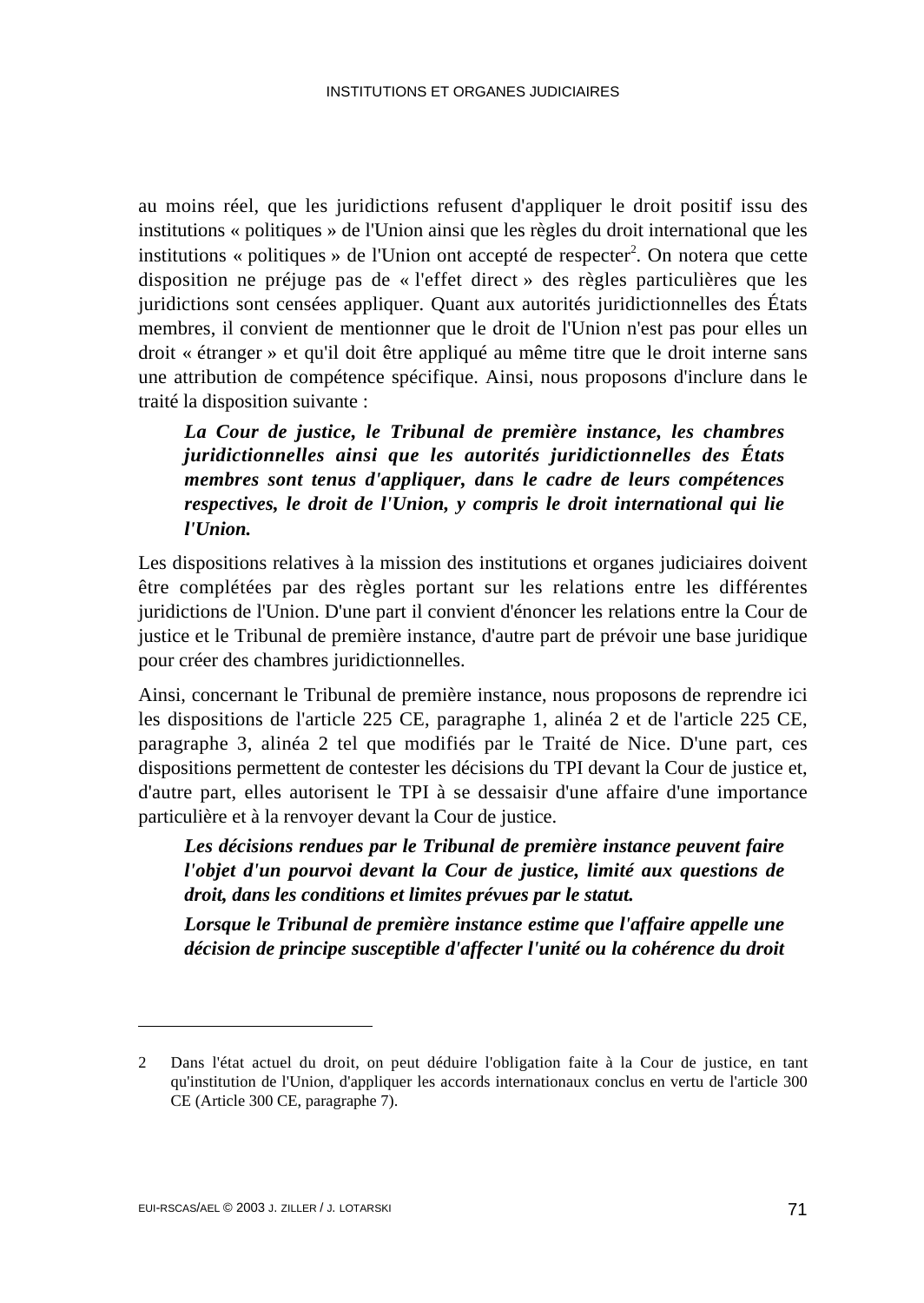## *de l'Union, il peut renvoyer l'affaire devant la Cour de justice afin qu'elle statue.*

Finalement, quant aux chambres juridictionnelles, on reprendra l'article 225 bis CE tel qu'il a été introduit par le Traité de Nice, en adaptant la procédure de création des chambres juridictionnelles aux nouvelles procédures prévues par le traité constitutionnel.

*La loi [organique?] peut créer des chambres juridictionnelles chargées de connaître en première instance de certaines catégories de recours formés dans des matières spécifiques.*

*L'acte portant création d'une chambre juridictionnelle fixe les règles relatives à la composition de cette chambre et précise l'étendue des compétences qui lui sont conférées.*

*Les décisions des chambres juridictionnelles peuvent faire l'objet d'un pourvoi limité aux questions de droit ou d'un appel portant également sur les questions de fait, devant le Tribunal de première instance.*

## **2 – Composition, nomination, fonctionnement**

Comme pour toute autre institution de l'Union, il convient d'inclure dans le traité constitutionnel des dispositions relatives à la composition, nomination et fonctionnement des juridictions de l'Union.

Dans le traité actuel, la composition de la Cour de justice est régie par l'article 221 CE, alinéa 1 ainsi que par l'article 222 CE. La composition de la Cour de justice doit d'une part, refléter les différentes traditions juridiques présentes dans l'Union et d'autre part, rester relativement flexible. Contrairement à la solution actuelle (un juge par État membre), nous proposons de ne pas indiquer le nombre de juges et d'avocats généraux dans un texte constitutionnel. Pour être plus facilement modifiable en fonction des évolutions, ce point relève du statut. Toutefois, pour assurer la représentation de tous les systèmes juridiques des États membres de l'Union, nous avons introduit la formule : *« Le choix des membres de la Cour de justice doit, dans la mesure du possible, refléter la diversité des traditions juridiques de l'Union ».* A notre sens, elle devrait être interprétée comme impliquant qu'un juge au moins, devrait représenter chaque système juridique national. La composition de la Cour de justice pourrait ainsi se résumer à la disposition suivante :

*La Cour de justice est composée des juges et des avocats généraux.*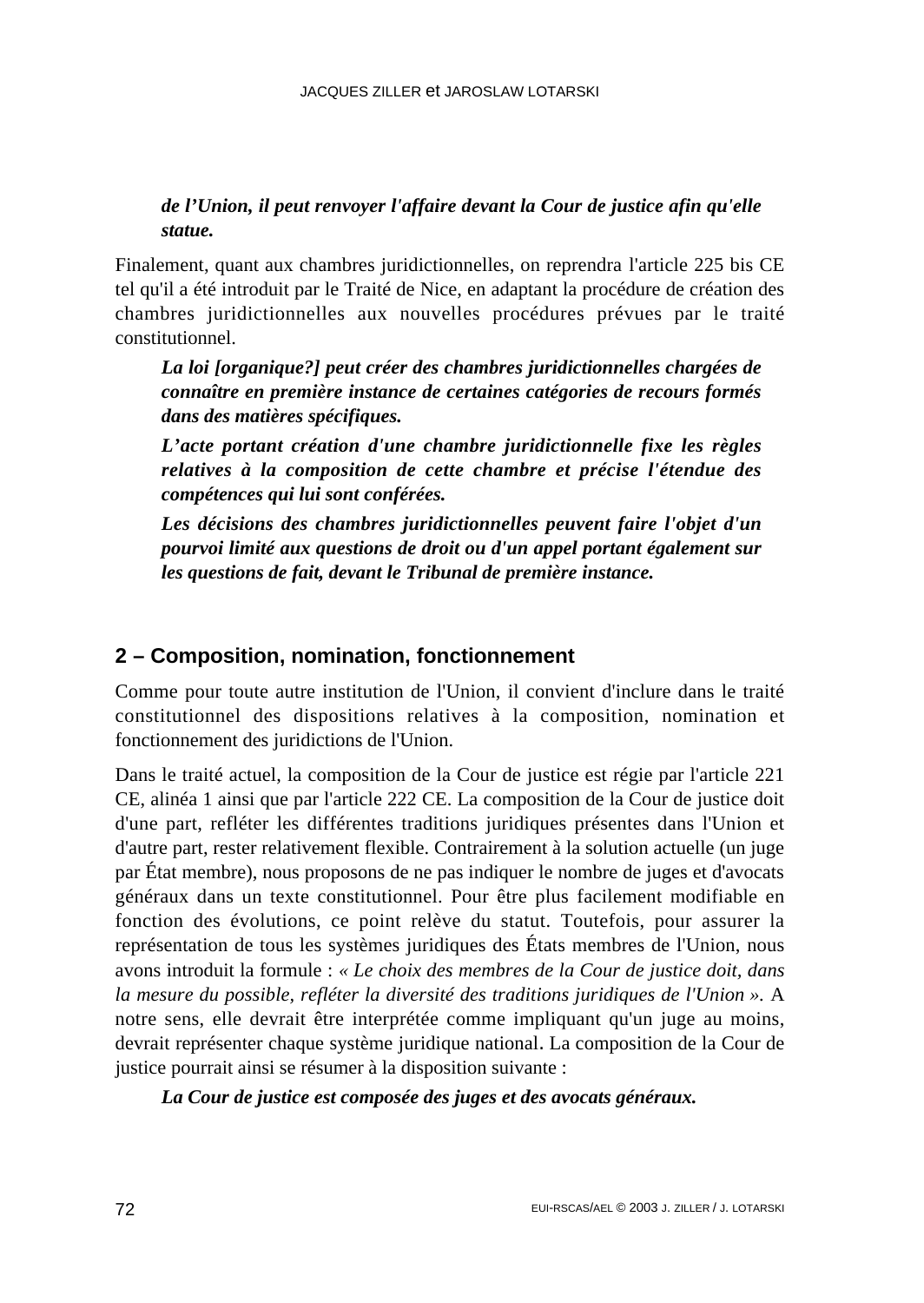# *Le nombre de juges et d'avocats généraux ainsi que leurs rôles respectifs sont fixés par le statut. Le choix des membres de la Cour de justice doit, dans la mesure du possible, refléter la diversité des traditions juridiques de l'Union.*

Le traité constitutionnel peut difficilement se limiter à mentionner la simple composition de la Cour de justice sans s'efforcer de garantir l'indépendance des membres de la Cour vis-à-vis des autres institutions de l'Union ou des États membres. Ainsi, certains dispositions qui relèvent actuellement du titre  $I<sup>er</sup>$  du statut doivent, selon nous, figurer dans le traité constitutionnel. Un alinéa supplémentaire peut être ainsi ajouté :

# *Les membres de la Cour de justice sont indépendants et ne sont soumis qu'au droit. Ils sont inamovibles. Ils ne peuvent être révoqués, pour les motifs et dans les conditions prévues par le statut, que par la Cour de justice elle-même.*

Les conditions requises pour exercer la fonction de juge ou d'avocat général font actuellement l'objet de l'article 223 CE, alinéa 1 et de l'article 4 du statut. Nous proposons de simplifier la formulation de ces conditions sans que ce changement affecte ces dispositions sur le fond. Par ailleurs, dans le souci de garantir l'indépendance des membres de la Cour de justice, nous avons renforcé les règles de non cumul des fonctions par les membres de la Cour de justice, qui n'est pas suffisamment assurée par le droit positif. Ainsi,

*Les juges et les avocats généraux sont choisis parmi des personnalités offrant toutes garanties d'indépendance et d'impartialité et possédant des compétences notoires. Pendant la durée de leur mandat ainsi que durant les trois années précédant leur entrée en fonction, ils ne peuvent appartenir ni au Parlement européen, ni à la Commission, ni aux Parlements et aux Gouvernements des États membres.*

La procédure de nomination des membres de la Cour de justice et du TPI qui figure actuellement aux articles 223 CE et 225 CE est d'une importance fondamentale pour la légitimité des institutions judiciaires et de ses décisions. La procédure de nomination actuelle conduit à un ensemble de procédures purement nationales qui, dans certains États membres, sont totalement dépourvues de transparence. La procédure actuelle conduit également à une situation de dépendance potentielle des membres de la Cour par rapport à l'autorité qui les désigne, en l'occurrence le gouvernements des États membres dont ils sont ressortissants. En conséquence, nous proposons que les membres de la Cour et du TPI soient nommés par le Parlement européen sur proposition du Conseil, ce qui pourrait constituer une solution de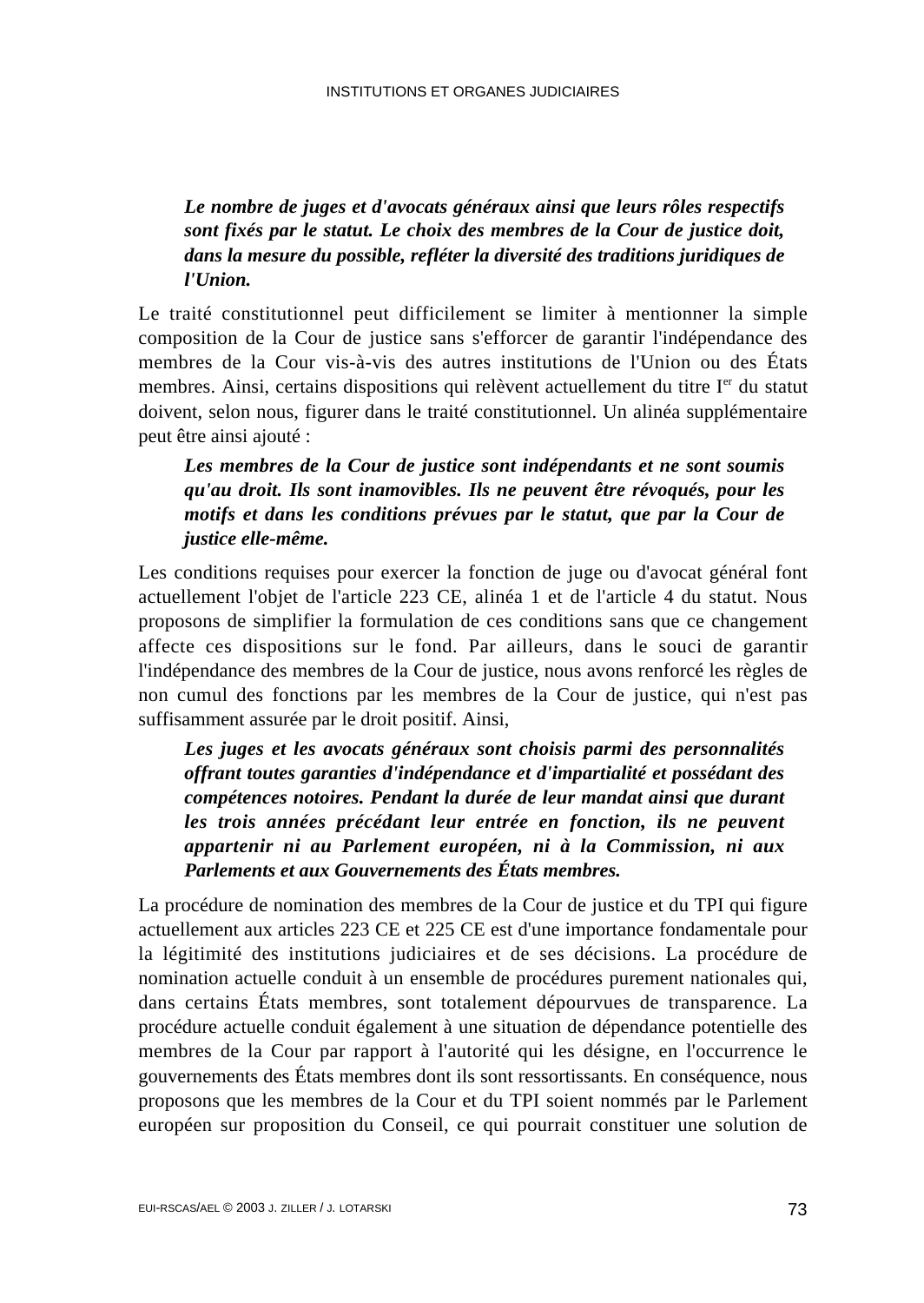compromis entre l'exigence de légitimité démocratique d'une part et les intérêts des gouvernements des États membres d'autre part. Ainsi, la participation du Parlement permettrait de rendre la procédure plus transparente que celle existant actuellement et la légitimité de la Cour de justice et du TPI s'en trouverait renforcée. Toutefois, les gouvernements des États membres, à travers le Conseil, garderaient une certaine influence sur le choix des candidats. On pourrait également imaginer que le Parlement européen nomme les membres de la Cour sur proposition non pas du Conseil, mais directement des gouvernements des États membres. En revanche, la nomination des membres de la Cour par le Conseil ou par le Conseil européen ne présente *de facto* guère de différences par rapport à la procédure actuelle et en présente les mêmes inconvénients.

Quant à la durée de fonction des membres de la Cour et les modalités de leur renouvellement, nous avons repris, telles quelles, les solutions prévues aux articles 223 CE et 225 CE. Cependant, on aurait pu envisager de porter le mandat des membres de la Cour à une durée plus longue (9 ans par exemple) et/ou d'opter pour un mandat non renouvelable. Ces options pourraient contribuer à renforcer l'indépendance des membres de la Cour vis-à-vis des institutions/autorités chargées de leur nomination.

La version finale de la disposition relative à la nomination des membres de la Cour est la suivante :

*Le Parlement européen nomme les juges et les avocats généraux sur proposition du Conseil pour un mandat de six ans. Les juges et les avocats généraux sortants peuvent être nommés à nouveau. Un renouvellement partiel des juges et des avocats généraux a lieu tous les trois ans dans les conditions prévues par le statut.*

Les dispositions relatives à la composition et à la nomination des membres de la Cour de justice et du TPI doivent être complétées par certaines règles fondamentales concernant le fonctionnement des juridictions de l'Union. Ces règles, qui figurent actuellement soit dans le traité, soit dans le statut, doivent trouver leur place dans le traité constitutionnel.

En premier lieu, il s'agit de garantir la collégialité dans la prise de décision de la Cour qu'on retrouve à l'article 221 CE, alinéas 2 et 3 et que nous proposons de formuler de manière suivante :

*La Cour de justice siège en formation collégiale, en conformité avec les règles prévues par le statut.*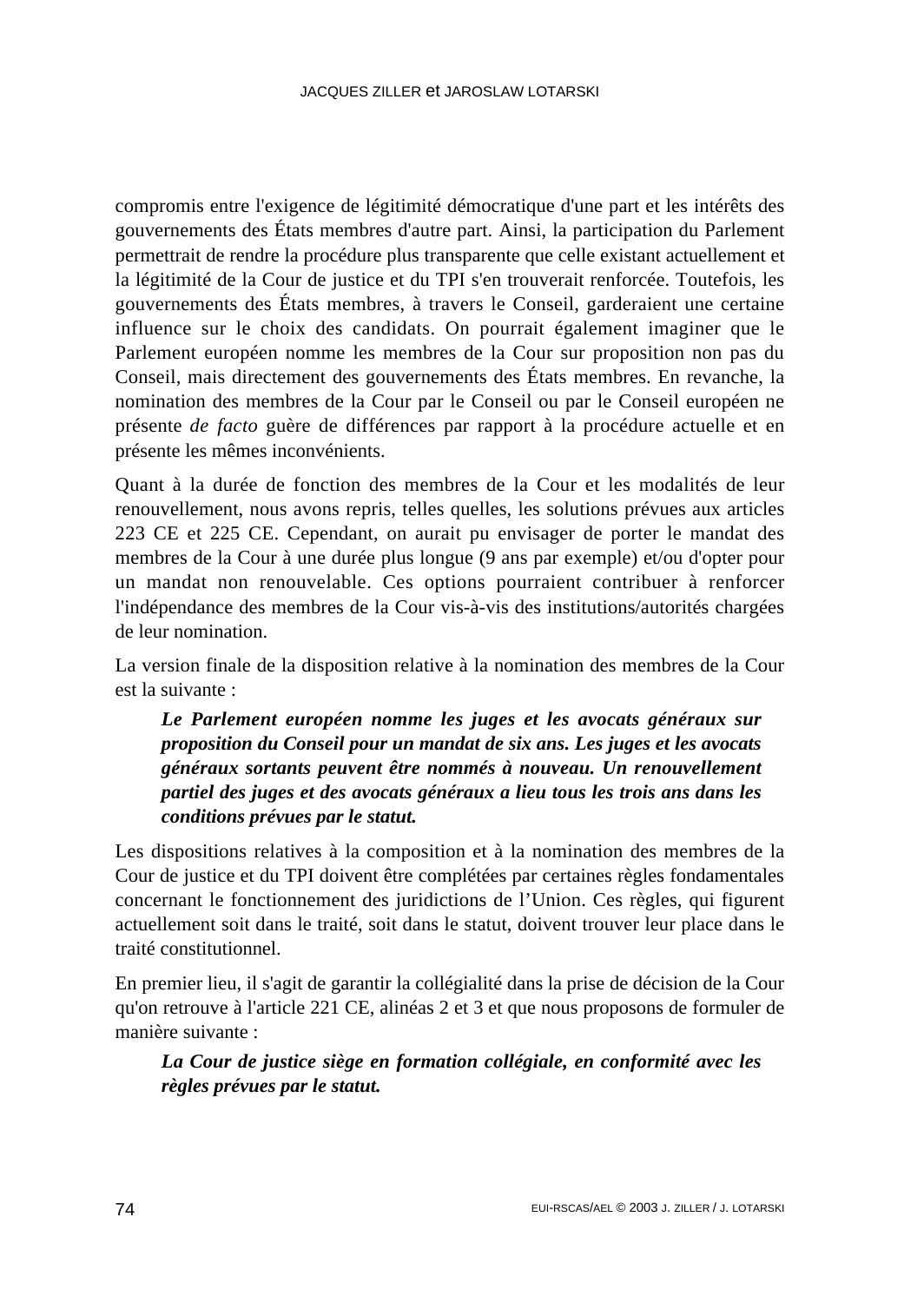En second lieu, il convient de « constitutionnaliser » le caractère secret des délibérations de la Cour ainsi que l'obligation de motiver les décisions. Les dispositions correspondantes font actuellement partie du statut de la Cour de justice<sup>3</sup> :

## *Les délibérations de la Cour de justice sont et restent secrètes. Ses décisions sont écrites et motivées.*

Ces deux dispositions étant étroitement interdépendantes, elles devraient être lues comme un ensemble. La composition collégiale de la formation du jugement et le secret des délibérations sont primordiales pour garantir d'une part, l'indépendance des membres de la Cour et, d'autre part, la légitimité de ses décisions. En effet, il ne faut pas oublier qu'aux yeux d'une partie des justiciables, les décisions prises par un juge sont associées à sa nationalité. Ainsi, la « constitutionnalisation » de ces dispositions qui, à l'heure actuelle, relèvent du statut de la Cour, s'impose.

Finalement, il convient de préciser l'applicabilité des dispositions de cet article au Tribunal de première instance et aux chambres juridictionnelles. Quant à sa composition, la nomination de ses membres et son fonctionnement, le TPI est soumis aux mêmes règles que la Cour de justice, ce qui correspond au droit en vigueur. La seule exception concerne la forme collégiale du jugement. Cette exception vise à permettre au TPI de statuer en formation de juge unique. Les règles propres aux chambres juridictionnelles sont fixées par les actes relatifs à leur création.

*Les dispositions du présent article, à l'exception du paragraphe 3, alinéa 1, s'appliquent au Tribunal de première instance.*

*L'acte portant création d'une chambre juridictionnelle fixe les règles relatives à la composition de cette chambre et précise l'étendue des compétences qui lui sont conférées*

# **3 – Compétences**

Le troisième article énumère les différentes compétences des juridictions de l'Union. Volontairement, nous avons décidé de ne pas inclure dans le traité constitutionnel les conditions de recevabilité et les procédures relatives à chaque type de recours. Ces

l

<sup>3</sup> Articles 32 et 33.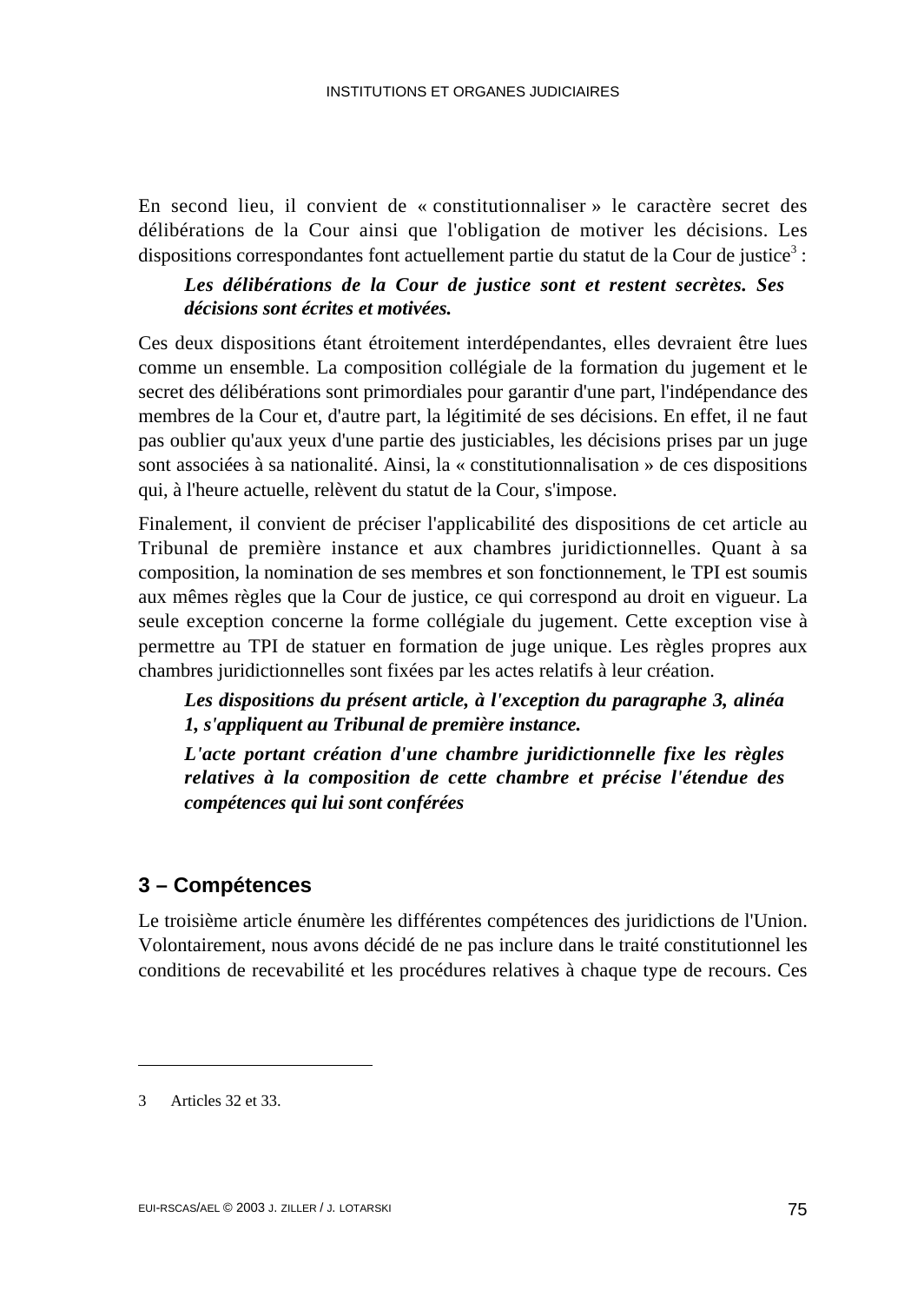questions – à défaut d'être laissées à la discrétion de la Cour - doivent être réglées dans le statut, et cela essentiellement pour garantir leur flexibilité.

Une difficulté certaine apparaît quant au recours qui permet le contrôle direct de la constitutionnalité/légalité des actes pris par les institutions, organes ou autres organismes de l'Union. Il correspond à l'actuel recours en annulation, prévu aux articles 230 CE et 231 CE. En effet, on pourrait être tenté d'instaurer plusieurs recours spécifiques au lieu d'un seul recours « général » en annulation. Le critère de différentiation serait l'argument soulevé par le requérant à l'encontre de l'acte attaqué. L'introduction de recours spécifiques permettrait de formuler des conditions de recevabilité et/ou de procédure différentes de celles d'un recours « général ». On pourrait ainsi imaginer un recours spécifique « en droits fondamentaux » visant à sanctionner les actes de l'Union qui violent les droits fondamentaux garantis par le traité constitutionnel, inspiré de la *Verfassungsbeschwerde* allemande ou du recours en *Amparo* espagnol. Étant donné la gravité de la violation, les conditions de recevabilité de cette voie de droit pourraient être plus ouvertes que les conditions « générales ». De même un recours « en subsidiarité » relatif à la répartition des compétences entre l'Union et ses États membres pourrait être instauré dans l'hypothèse d'un contrôle judiciaire spécifique du respect du « principe de subsidiarité ».

Toutefois, on peut imaginer que les conditions de recevabilité et de procédure spécifiques peuvent être prévues, dans des situations juridiques particulières, dans le cadre d'une seule voie de droit. On peut prévoir ainsi un recours en annulation unique. Les éventuelles dispositions spécifiques relèveraient, pour les raisons d'une plus grande flexibilité, du statut.

L'alinéa instaurant le recours en annulation pourrait ainsi être rédigé de la manière suivante :

# *La Cour de justice est compétente pour statuer, selon les conditions prévues par le statut*

*a) Sur la légalité des actes adoptés par les institutions, organes ou autres organismes publics de l'Union et visant à produire des effets juridiques vis-à-vis des tiers.*

Nous ne nous prononçons pas ici sur la question de l'accès à ce recours par des institutions et des organes « non-privilégiés » ainsi que par des personnes physiques et morales. Nous sommes toutefois convaincus que cette voie de droit doit être plus accessible qu'elle ne l'est actuellement et cela tant pour les autorités publiques de l'Union (institutions et organes « non-privilégiés ») et les États membres (autorités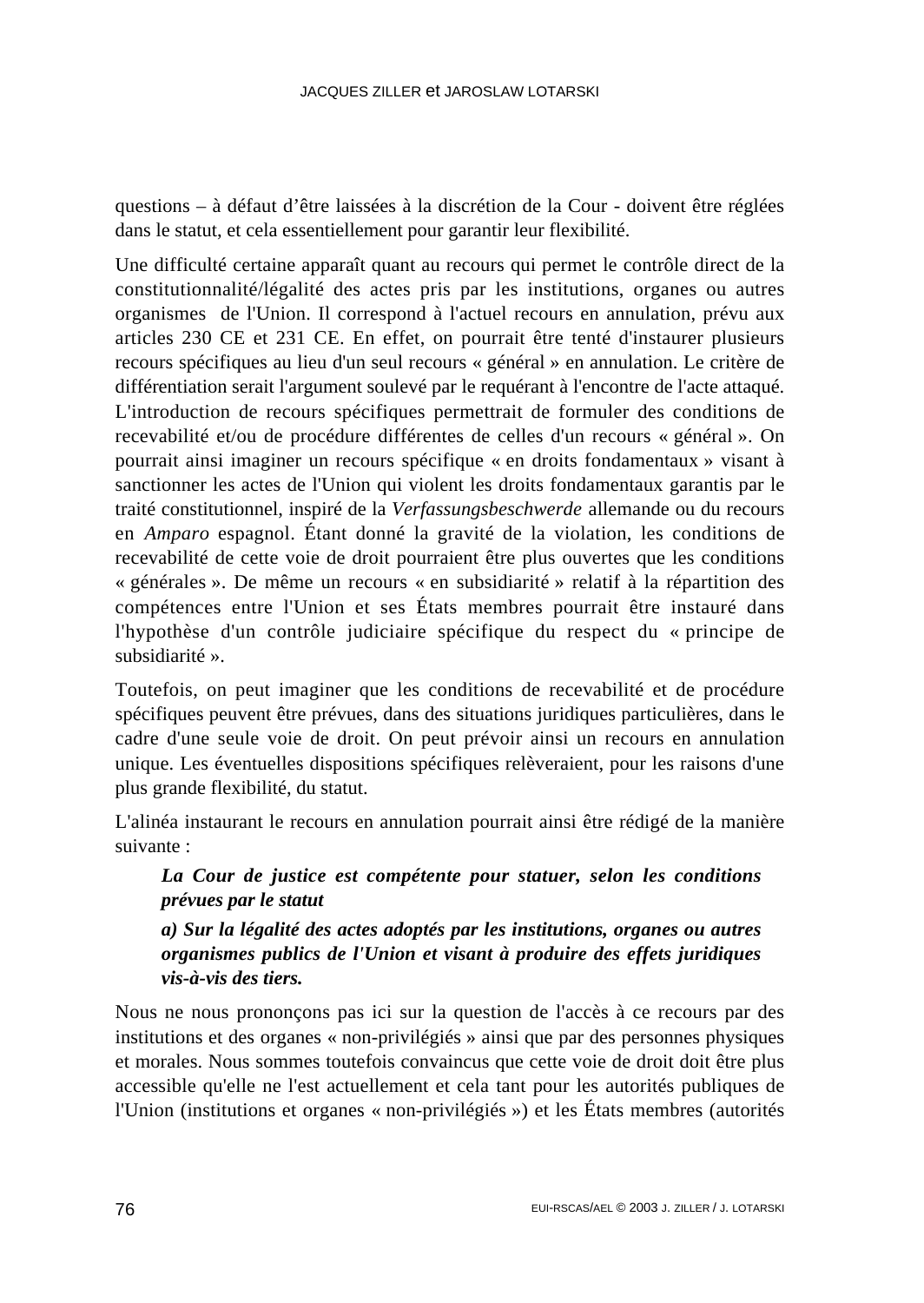sub-étatiques) que pour des opérateurs privés<sup>4</sup>. A notre avis, le texte du traité constitutionnel n'est pas un endroit approprié pour résoudre ce problème. Sa solution sera certainement complexe et devrait être relativement flexible, elle devrait par conséquent relever du statut. En revanche il convient de reconnaître ici l'ouverture de recours en annulation contre tout acte visant à produire des effets juridiques vis-à-vis des tiers, ce qui résulte de la jurisprudence constante de la Cour.

L'on peut également prévoir les recours spécifiques en protection des droits fondamentaux et de la subsidiarité, plus par souci de lisibilité que par nécessité de logique juridique.

*a bis) Sur le respect des droits fondamentaux garantis par la présente constitution dans l'action des institutions, organes ou autres organismes publics de l'Union.*

*a ter) Sur le respect du principe de subsidiarité par les institutions, organes ou autres organismes publics de l'Union.*

D'autres voies de droit, qui correspondent aux voies de droit existantes sont prévues sous forme d'une liste :

 $\checkmark$  le recours en carence prévu aux articles 232 CE et 233 CE

*La Cour de justice est compétente pour statuer, selon les conditions prévues par le statut*

*b) Sur le manquement d'une institution, organe ou autre organisme public de l'Union à son obligation d'adopter les actes qu'elle est tenue de prendre.*

 $\checkmark$  le recours en manquement prévu aux articles 226 CE à 228 CE. La nouvelle formulation qui établit l'origine du manquement dans la violation du *droit de l'Union* et non seulement du *présent traité* est plus conforme à la réalité de cette voie de droit.

*(…) c) Sur le manquement d'un État membre à une des obligations qui lui incombent en vertu du droit de l'Union.*

-

<sup>4</sup> La Cour de justice elle-même a soulevé ce point (CJCE, 21 mars 2001, *Unión de Pequeños Agricultores c/Conseil,* aff. C-50/00 P)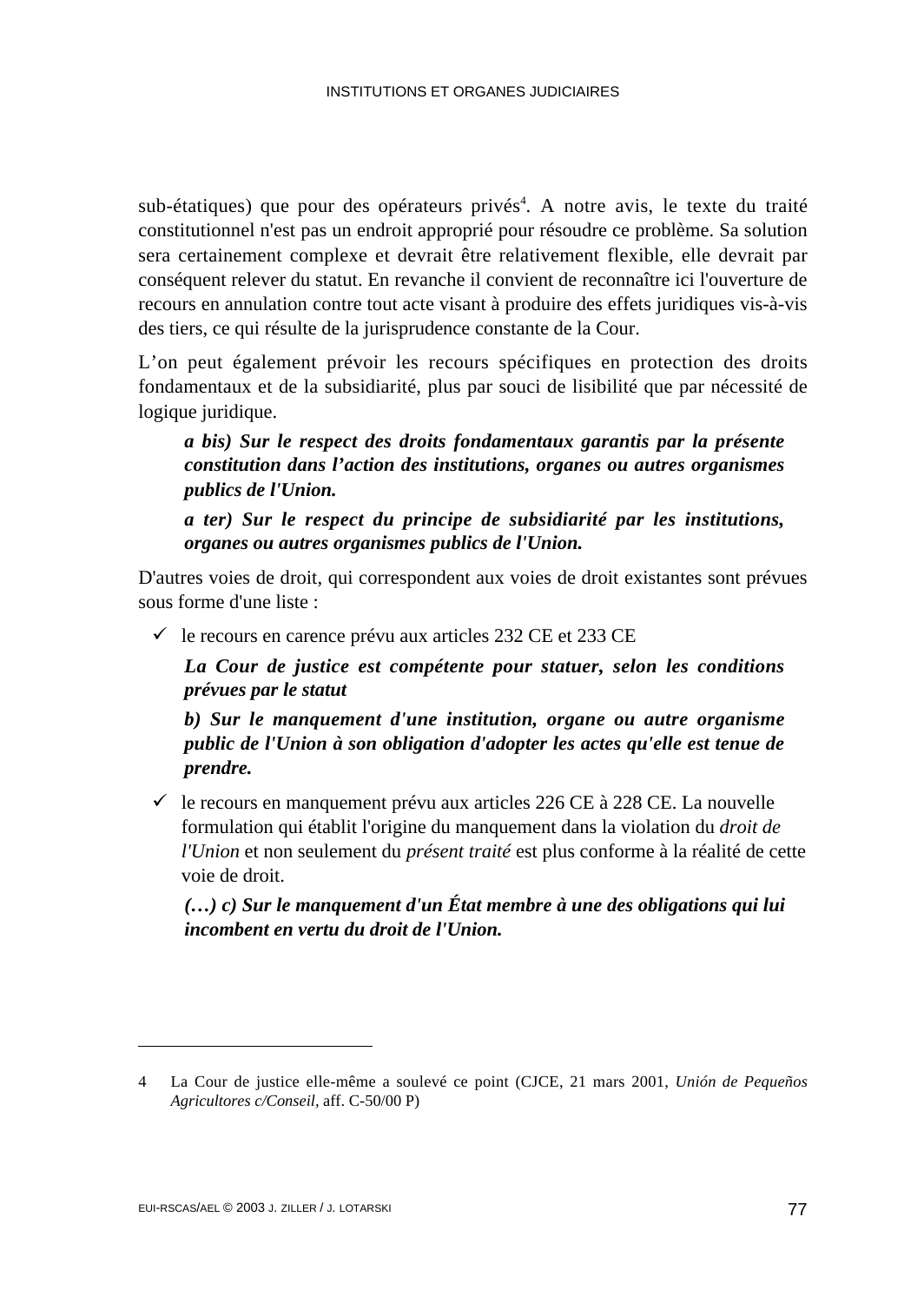$\checkmark$  le recours en manquement prévu aux articles 227 CE et 228 CE, la procédure prévue à l'article 239 CE est lue à la lumière de l'article 292 CE.

# *(…) d) Sur les différends entre les États membres relatifs à l'objet de la présente constitution.*

 $\checkmark$  la procédure d'avis prévue à l'article 300 CE, paragraphe 6. Cette disposition d'une importance certaine a été reformulée. En particulier, le terme « compatibilité » est remplacé par celui de « conformité » qui indique une relation hiérarchique entre le traité constitutionnel et le projet d'accord. Le terme « accord envisagé » a été substitué par « projet d'accord », sans implications sur le fond.

# *(…) e) Sur la conformité des projets d'accords internationaux avec la présente constitution.*

 $\checkmark$  le recours en « responsabilité contractuelle » de l'article 238 CE. Toutefois, la règle devient la compétence de la Cour, l'exception devient la compétence d'une autre juridiction selon l'accord des parties, à l'inverse de la formulation actuelle du traité.

# *(…) f) Sur les litiges résultant d'un contrat passé par l'Union ou pour son compte sauf si le contrat en cause s'y oppose.*

 $\checkmark$  le recours en « responsabilité non-contractuelle » prévu aux articles 235 CE et 288 CE.

*(…) g) Sur les litiges relatifs à la réparation des dommages causés par les autorités publiques de l'Union ou par ses agents dans l'exercice de leurs fonctions.*

 $\checkmark$  le recours entre l'Union et ses agents qui correspond à l'article 236 CE.

*(…) h) Sur les litiges entre l'Union et ses agents.*

Nous avons introduit une disposition permettant d'attribuer de nouvelles compétences à la Cour de justice. Cette disposition correspond également à certaines voies de droit spécifiques, prévues aux articles 229 CE, 229A CE (introduit par le Traité de Nice) et 237 CE. La référence aux accords internationaux concerne tant les accords conclus par l'Union elle-même que les accords conclus par les États membres seuls, notamment ceux qui résultent de l'application de l'article 293 CE.

# *(…) i) Dans tous les autres cas où une loi de l'Union ou un accord international lui attribue compétence.*

Une disposition spécifique est consacrée à la procédure de renvoi préjudiciel qui contribue à garantir l'application uniforme du droit de l'Union par les juridictions des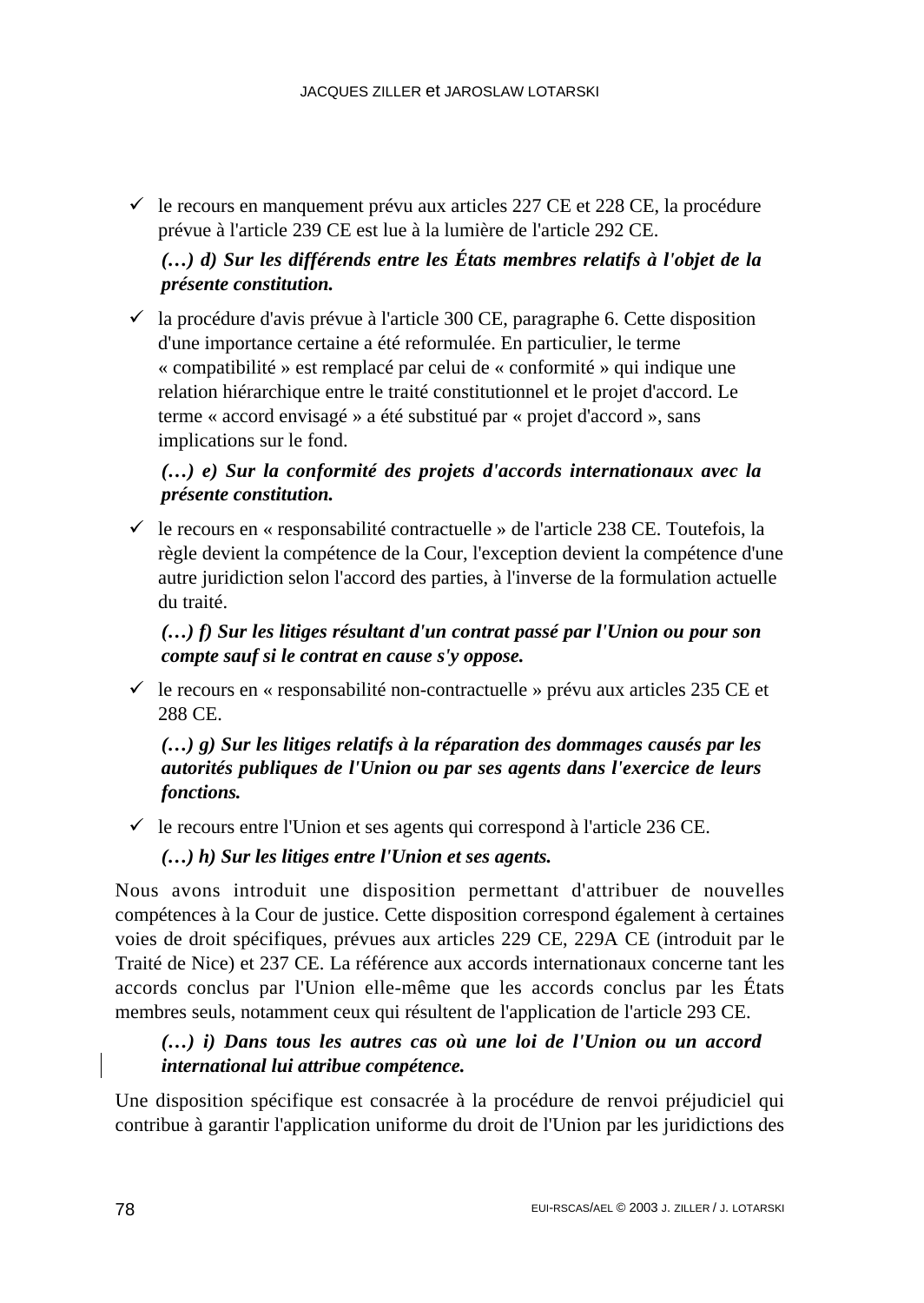différents États membres. Nous proposons de l'articuler en deux alinéas qui correspondent respectivement au renvoi en « appréciation de validité » et au renvoi en « interprétation » prévus à l'article 234 CE. Sans changements sur le fond, l'article 234 CE a été reformulé pour le rendre plus intelligible. Ainsi, au lieu de fonder sa formulation sur le caractère « suprême » ou non de la juridiction nationale de renvoi, nous avons préféré une distinction, plus pertinente dans la pratique, entre le renvoi en « appréciation de validité » et celui en « interprétation ». Pour adapter le texte actuel à la pratique de cette voie de droit, il convient de reconnaître dans le traité constitutionnel que le renvoi préjudiciel peut concerner tout le droit de l'Union sans reprendre la distinction qui est faite à l'article 234 points a), b) et c).

Le  $1<sup>er</sup>$  alinéa rend ainsi obligatoire le renvoi en « appréciation de validité » ce qui constitue la reprise d'un acquis jurisprudentiel bien établi<sup>5</sup>.

*Lorsqu'une juridiction d'un des États membres estime qu'une disposition du droit de l'Union est invalide elle est tenue de surseoir à statuer et de demander à la Cour de justice de se prononcer sur cette question.*

Le paragraphe 2 préserve la solution existante en droit positif (article 234 CE) concernant le renvoi en « interprétation » :

*Lorsqu'une juridiction d'un des États membres estime qu'une disposition du droit de l'Union nécessite une interprétation, elle peut surseoir à statuer et demander à la Cour de justice de se prononcer sur cette question. Lorsqu'une telle question est soulevée dans une affaire pendante devant une juridiction nationale dont les décisions ne sont pas susceptibles d'un recours juridictionnel de droit interne, cette juridiction est tenue de saisir la Cour de justice.*

La liste des compétences de la Cour de justice ne préjuge pas de la répartition de compétences entre les différentes juridictions de l'Union. Ainsi, le Tribunal de première instance, voire les chambres juridictionnelles, peuvent connaître des voies de droit en première instance, la Cour de justice pouvant être saisie d'un éventuel pourvoi. A notre avis, une limitation des compétences du TPI à certains types de recours ou de renvois ne s'impose pas dans le texte du traité constitutionnel.

l

<sup>5</sup> CJCE, 22 octobre 1987, *Fotofrost,* aff. 314/95, Rec. 4199.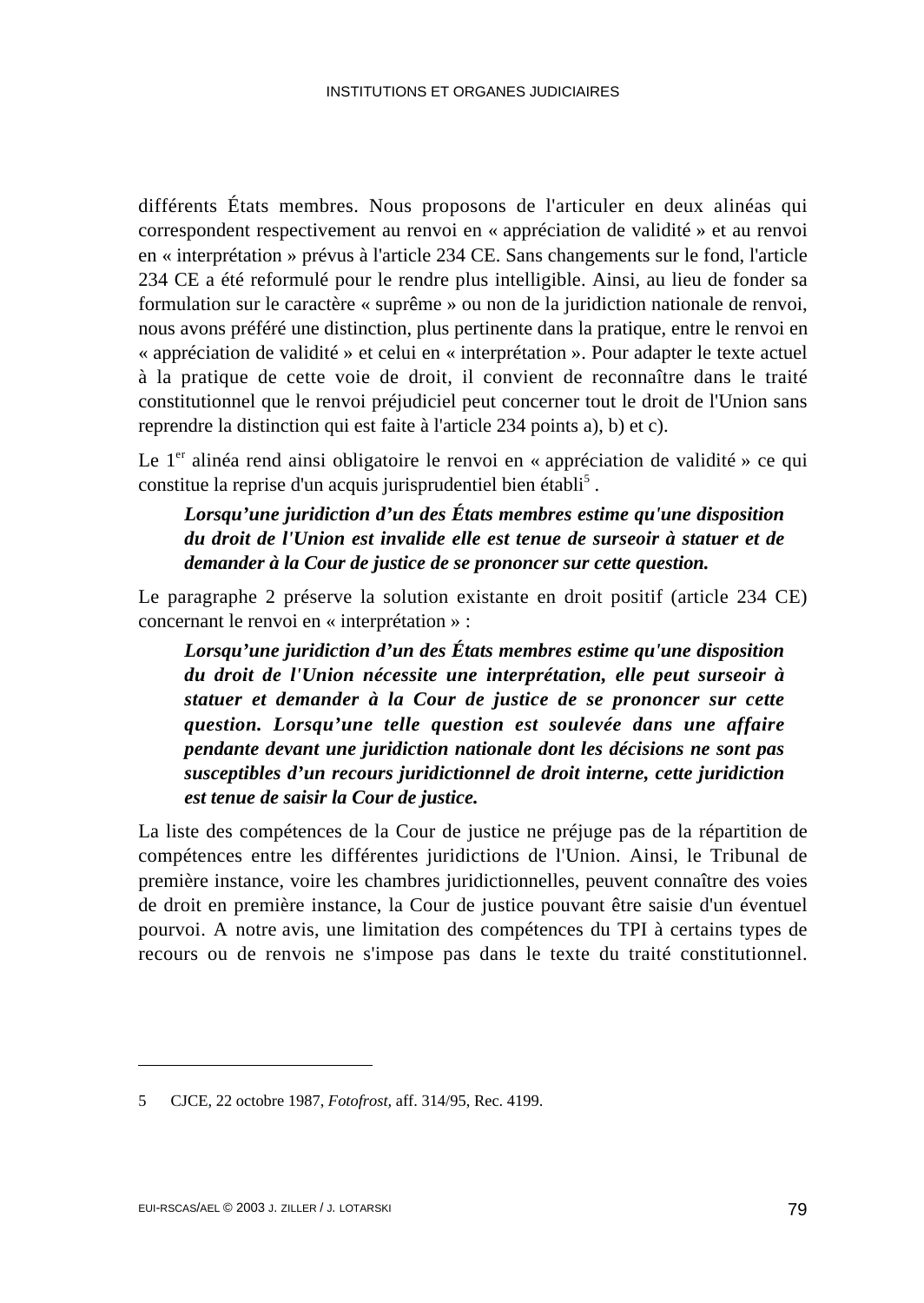L'expérience démontre qu'une flexibilité certaine est nécessaire pour trouver un équilibre entre les compétences réciproques de la Cour et du TPI. Ainsi,

*Certaines compétences de la Cour de justice prévues au présent article peuvent être exercées par le Tribunal de première instance ou par une chambre juridictionnelle. Les compétences respectives de la Cour de justice et du Tribunal de première instance sont fixées par le statut.*

L'efficacité des décisions judiciaires dépend bien évidemment de leur autorité. Pour remplir sa mission, les décisions de la Cour et des autres juridictions de l'Union doivent être contraignantes à l'égard des autres institutions et organes de l'Union ainsi qu'à l'égard des autorités nationales des États membres. Les traités et le statut de la Cour actuels comportent des dispositions correspondantes dans le cadre des différentes voies de droit. L'introduction d'une disposition générale de ce type peut être justifiée en l'absence de clause générale visant à assurer la primauté du droit de l'Union sur les droits nationaux des États membres. Ainsi, nous proposons la clause suivante :

*Les décisions de la Cour de justice, du Tribunal de première instance et des chambres juridictionnelles s'imposent aux pouvoirs publics et à toutes les autorités juridictionnelles et administratives de l'Union et de ses États membres.*

# **4 – Statut et règlement de procédure**

Un article à caractère accessoire complète l'ensemble des dispositions consacrées aux autorités judiciaires. Il définit la forme du statut des juridictions de l'Union et de leur règlement de procédure. Il correspond à l'actuel article 245 CE. La forme juridique des statuts reste à déterminer en fonction des instruments mis à disposition par le traité constitutionnel. Ce qui importe est la possibilité de les modifier sans utiliser la procédure de révision du traité constitutionnel. A la différence du texte actuel, nous proposons d'inclure le Parlement européen dans la procédure de révision des statuts ainsi que dans la procédure d'approbation des règlements des procédures de la Cour.

**\*\*\*\***

L'ensemble des articles consacrés aux institutions et organes judiciaires comprendrait donc quatre articles :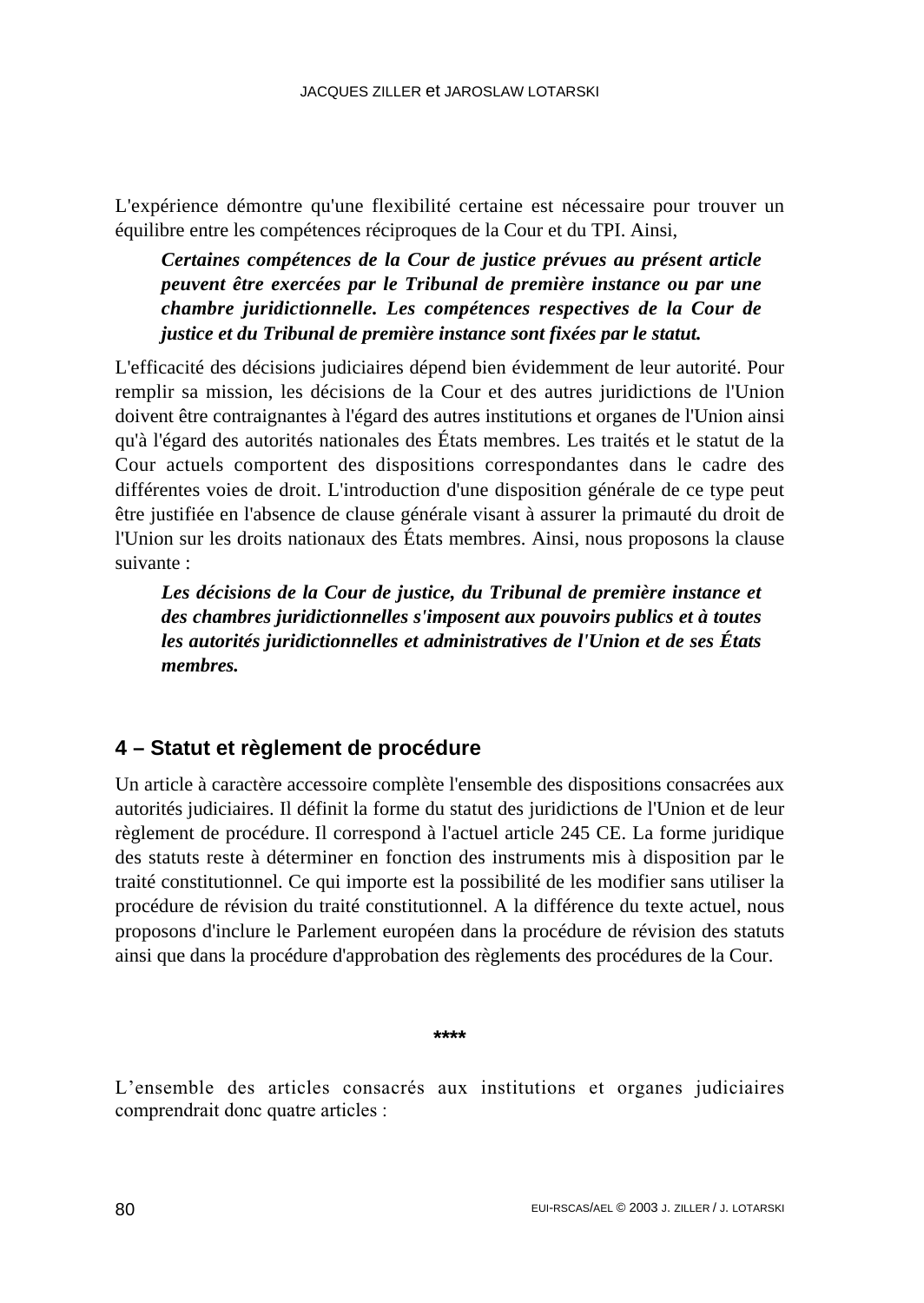# *Article (1) INSTITUTIONS ET ORGANES JUDICIAIRES : MISSION, ORGANISATION*

*1. La Cour de justice assure le respect du droit de l'Union.*

*La Cour de justice est assistée dans sa mission par le Tribunal de première instance et par les chambres juridictionnelles.*

*Dans le cadre de leurs compétences respectives, les juridictions nationales des États membres sont associées à la mission de la Cour de justice.*

*La Cour de justice, le Tribunal de première instance, les chambres juridictionnelles ainsi que les juridictions nationales des États membres sont tenus d'appliquer, dans le cadre de leurs compétences respectives, le droit de l'Union, y compris le droit international qui lie l'Union.*

*2. Les décisions rendues par le Tribunal de première instance peuvent faire l'objet d'un pourvoi devant la Cour de justice, limité aux questions de droit, dans les conditions et limites prévues par le statut.*

*Lorsque le Tribunal de première instance estime que l'affaire appelle une décision de principe susceptible d'affecter l'unité ou la cohérence du droit de l'Union, il peut renvoyer l'affaire devant la Cour de justice afin qu'elle statue.*

*3. La loi [organique?] peut créer des chambres juridictionnelles chargées de connaître en première instance de certaines catégories de recours formés dans des matières spécifiques6 .*

*L'acte portant création d'une chambre juridictionnelle fixe les règles relatives à la composition de cette chambre et précise l'étendue des compétences qui lui sont conférées.*

-

<sup>6</sup> Ce paragraphe pourrait être formulé en décrivant la procédure de manière plus complète :

*<sup>«</sup> Le Parlement européen conjointement avec le Conseil statuant conformément à l'article XX (codécision) sur proposition de la Cour de justice et après consultation de la Commission, ou sur proposition de la Commission et après consultation de la Cour de justice, peuvent créer des chambres juridictionnelles chargées de connaître en première instance de certaines catégories de recours formés dans des matières spécifiques ».*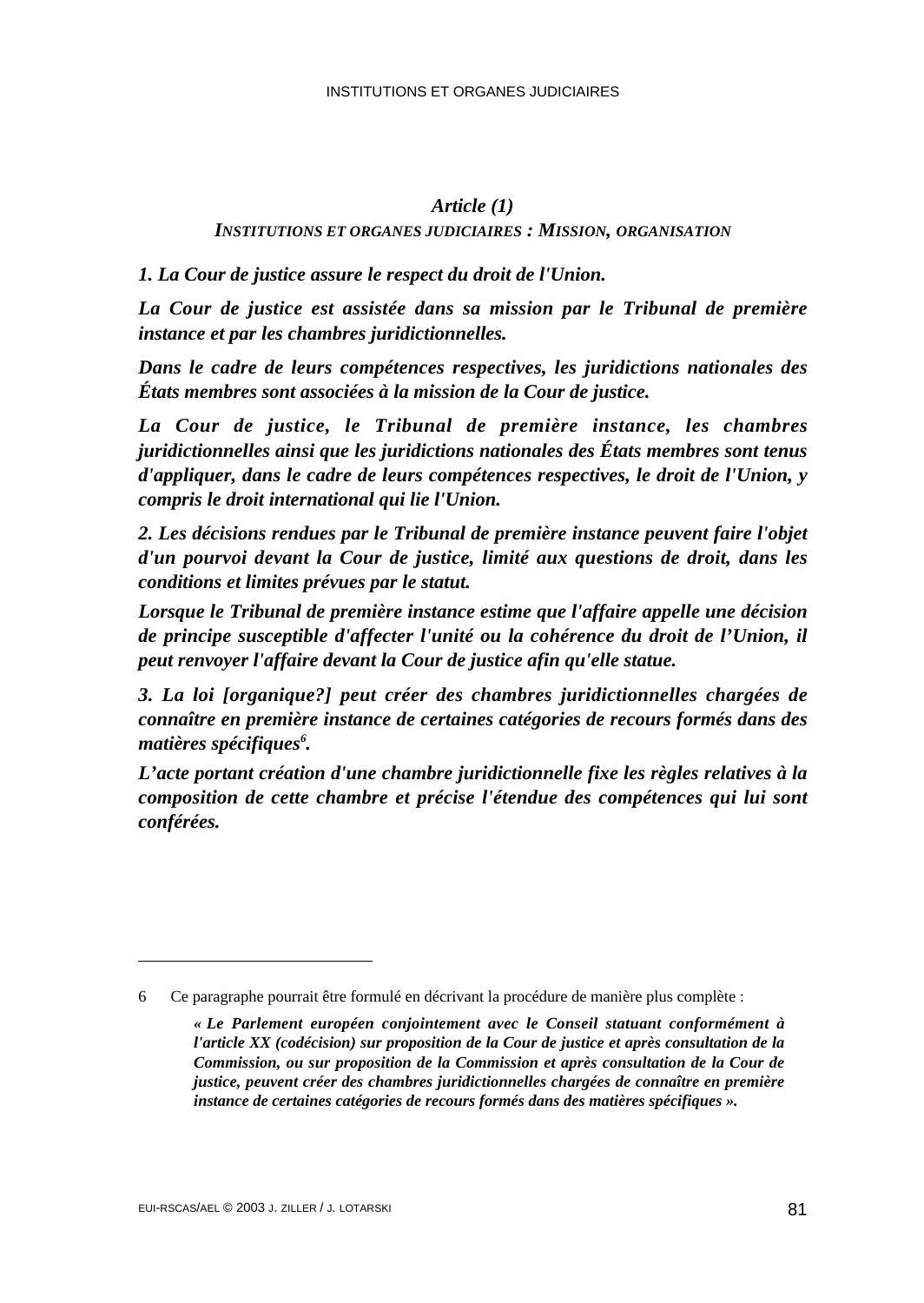*Les décisions des chambres juridictionnelles peuvent faire l'objet d'un pourvoi limité aux questions de droit ou d'un appel portant également sur les questions de fait, devant le Tribunal de première instance.*

## *Article (2)*

*INSTITUTIONS ET ORGANES JUDICIAIRES : COMPOSITION, NOMINATION, FONCTIONNEMENT*

*1. La Cour de justice est composée des juges et des avocats généraux.*

*Le nombre de juges et d'avocats généraux ainsi que leurs rôles respectifs sont fixés par le statut. Le choix des membres de la Cour de justice doit, dans la mesure du possible, refléter la diversité des traditions juridiques de l'Union.*

*Les membres de la Cour de justice sont indépendants et ne sont soumis qu'au droit. Ils sont inamovibles. Ils ne peuvent être révoqués, pour les motifs et dans les conditions prévues par le statut, que par la Cour de justice elle-même.*

*2. Les juges et les avocats généraux sont choisis parmi des personnalités offrant toutes garanties d'indépendance et d'impartialité et possédant des compétences notoires. Pendant la durée de leur mandat ainsi que durant les trois années précédant leur entrée en fonction, ils ne peuvent appartenir ni au Parlement européen, ni à la Commission, ni aux Parlements et aux Gouvernements des États membres.*

*Le Parlement européen nomme les juges et les avocats généraux sur proposition du Conseil pour un mandat de six ans. Les juges et les avocats généraux sortants peuvent être nommés à nouveau. Un renouvellement partiel des juges et des avocats généraux a lieu tous les trois ans dans les conditions prévues par le statut.*

*3. La Cour de justice siège en formation collégiale, en conformité avec les règles prévues par le statut.*

*Les délibérations de la Cour de justice sont et restent secrètes. Ses décisions sont écrites et motivées.*

*4. Les dispositions du présent article, à l'exception du paragraphe 3, alinéa 1, s'appliquent au Tribunal de première instance.*

*5. L'acte portant création d'une chambre juridictionnelle fixe les règles relatives à la composition de cette chambre et précise l'étendue des compétences qui lui sont conférées.*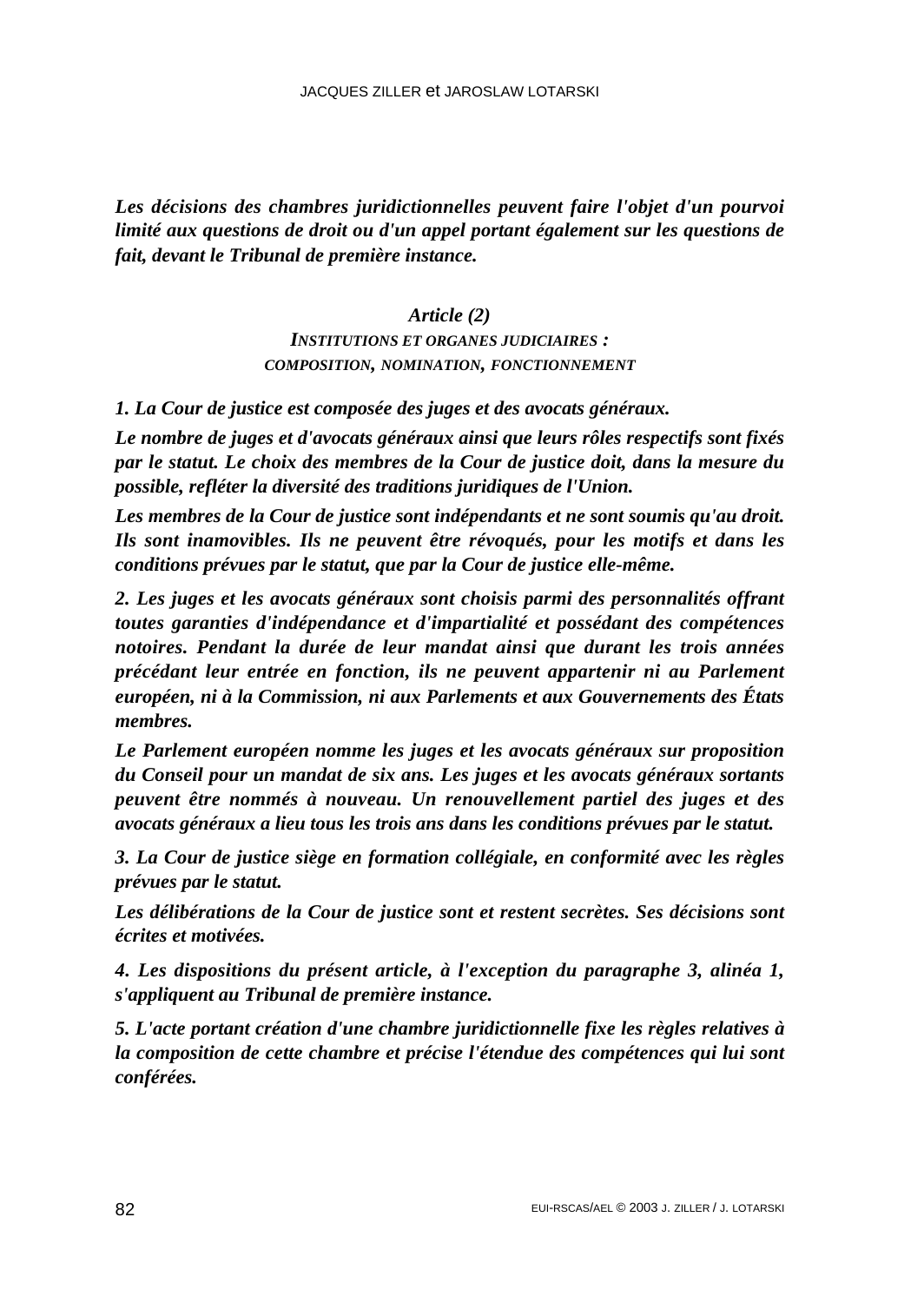#### *Article (3)*

#### *INSTITUTIONS ET ORGANES JUDICIAIRES : COMPÉTENCES*

*1. La Cour de justice est compétente pour statuer, selon les conditions prévues par le statut :*

*a) Sur la légalité des actes adoptés par les institutions, organes ou autres organismes publics de l'Union et visant à produire des effets juridiques vis-à-vis des tiers.*

*[a bis) Sur le respect des droits fondamentaux garantis par la présente constitution dans l'action des institutions, organes ou autres organismes publics de l'Union.*

*a ter) Sur le respect du principe de subsidiarité par les institutions, organes ou autres organismes publics de l'Union.]*

*b) Sur le manquement d'une institution, organe ou autre organisme public de l'Union à son obligation d'adopter les actes qu'elle est tenue de prendre.*

*c) Sur le manquement d'un État membre à une des obligations qui lui incombent en vertu du droit de l'Union.*

*d) Sur les différends entre les États membres relatifs à l'objet de la présente constitution.*

*e) Sur la conformité des projets d'accords internationaux avec la présente constitution.*

*f) Sur les litiges résultant d'un contrat passé par l'Union ou pour son compte sauf si le contrat en cause s'y oppose.*

*g) Sur les litiges relatifs à la réparation des dommages causés par les autorités publiques de l'Union ou par ses agents dans l'exercice de leurs fonctions.*

*h) Sur les litiges entre l'Union et ses agents.*

*i) Dans tous les autres cas où une loi de l'Union ou un accord international lui attribue compétence.*

*2. Lorsqu'une juridiction d'un des États membres estime qu'une disposition du droit de l'Union est invalide elle est tenue de surseoir à statuer et de demander à la Cour de justice de se prononcer sur cette question.*

*Lorsqu'une juridiction d'un des États membres estime qu'une disposition du droit de l'Union nécessite une interprétation, elle peut surseoir à statuer et demander à la Cour de justice de se prononcer sur cette question. Lorsqu'une telle question est soulevée dans une affaire pendante devant une juridiction nationale dont les décisions ne sont pas susceptibles d'un recours juridictionnel de droit interne, cette juridiction est tenue de saisir la Cour de justice.*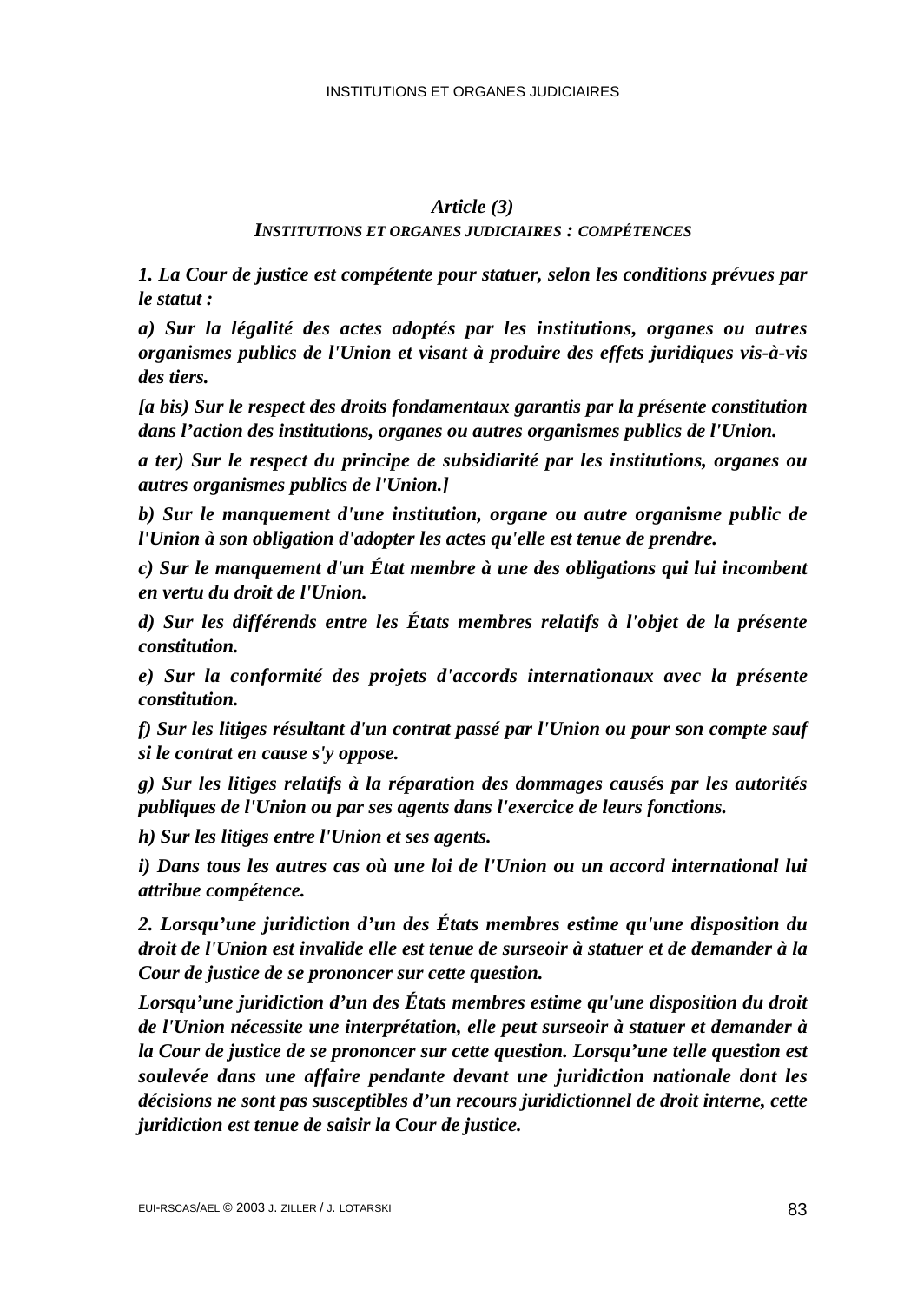*3. Certaines compétences de la Cour de justice prévues au présent article peuvent être exercées par le Tribunal de première instance ou par une chambre juridictionnelle. Les compétences respectives de la Cour de justice et du Tribunal de première instance sont fixées par le statut.*

*4. Les décisions de la Cour de justice, du Tribunal de première instance et des chambres juridictionnelles s'imposent aux pouvoirs publics et à toutes les autorités juridictionnelles et administratives de l'Union et de ses États membres.*

#### *Article (4)*

*INSTITUTIONS ET ORGANES JUDICIAIRES : STATUTS ET RÈGLEMENTS DE PROCÉDURE*

*Les statuts de la Cour de justice, du Tribunal de première instance et des chambres juridictionnelles sont fixés par un protocole séparé [ou par une loi organique].*

*La loi [organique?] peut modifier les dispositions du statut7 .*

*La Cour de justice, le Tribunal de première instance et les chambres juridictionnelles établissent leur règlement de procédure. Ces règlements sont soumis à l'approbation du Parlement européen et du Conseil statuant conformément à l'article XX* **(codécision).**

-

<sup>7</sup> Cet alinéa pourrait être formulé en décrivant la procédure de manière plus complète :

*<sup>«</sup> Le Parlement européen conjointement avec le Conseil statuant conformément à l'article XX (codécision) sur proposition de la Cour de justice et après consultation de la Commission, ou sur proposition de la Commission et après consultation de la Cour de justice, peuvent modifier les dispositions du statut ».*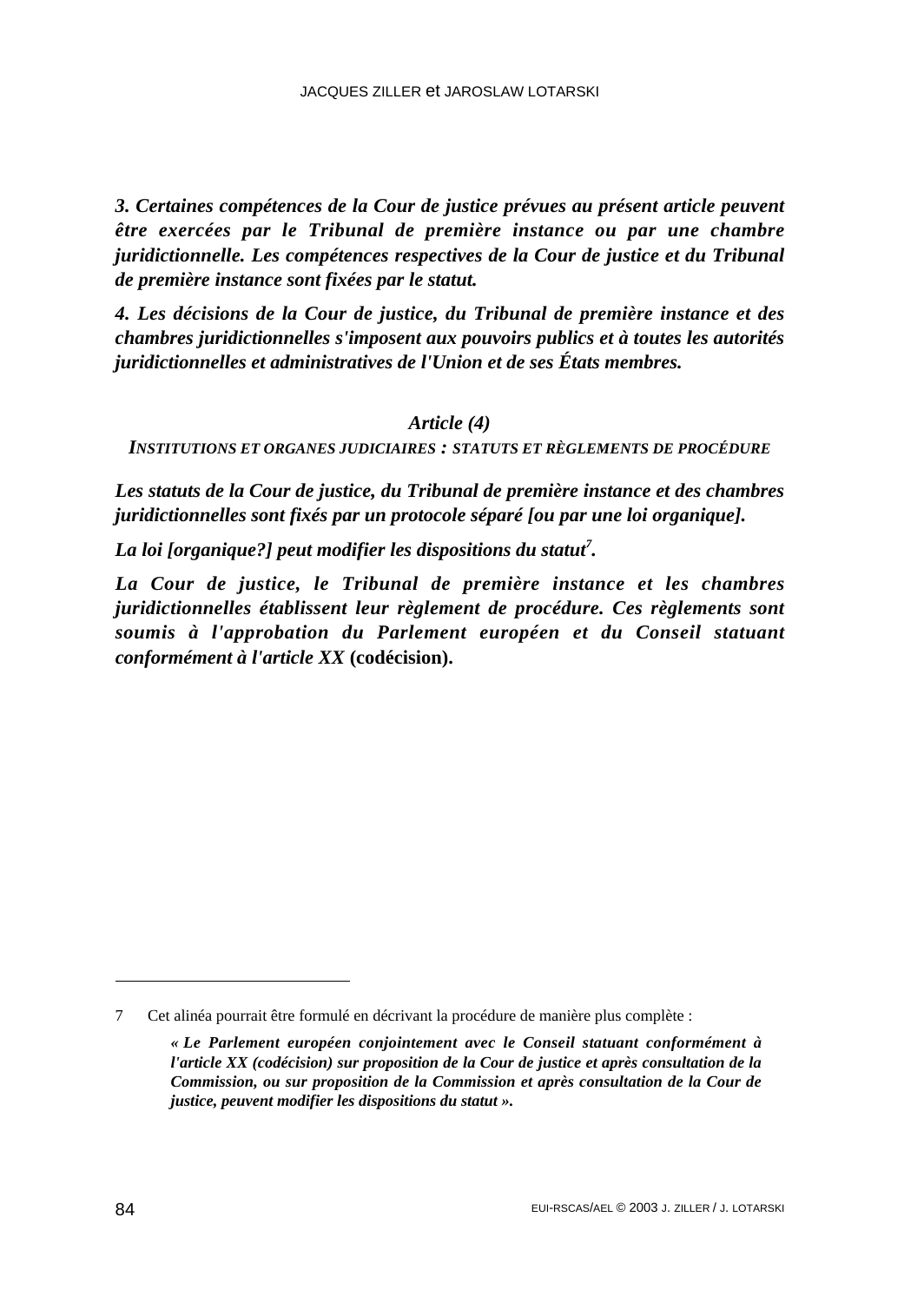# Designing Institutions for an Enlarging European Union

Helen Wallace

Firm agreement on a clear design for the institutions of the European Union (EU) is an attractive target for those keen on reform, and especially if the reform is to have a constitutional character. At a moment when the EU, designed originally for only six countries and in a very different context, is set to enlarge from 15 to 25 members, the notion that the institutional architecture should be reconfigured and consolidated around a stable and coherent set of principles has become a compelling focus of attention. In previous years reform has been incremental, zig-zag, and based on politically feasible compromises in diplomatic negotiations. The summoning of a more broadly based and more public Convention has increased expectations that this moment of reform should be much more ambitious. This time, it is argued, citizens can be rewarded with a set of institutions that are much easier to understand, much more susceptible to systematic scrutiny, and much more effective in their performance. This time the result might even be something that could be described as a 'European government'.

But is this target achievable? And if it is, would it be desirable? Would it lay to rest the controversies that have surrounded the political construction of the EU over the past 50 years? Would it deliver to the 'old' member states the reassurance that enlargement will not prejudice a fragile edifice? Would it also reassure those from the 'new' member states, set to join the Union in May 2004, that their interests and concerns will be guaranteed as full partners? These are difficult questions to answer, difficult partly because not all of the options for institutional reform have yet been fully articulated, but difficult also because the EU institutions are the objects of criticism for their uneven performance in dealing with their responsibilities under the existing institutional rules.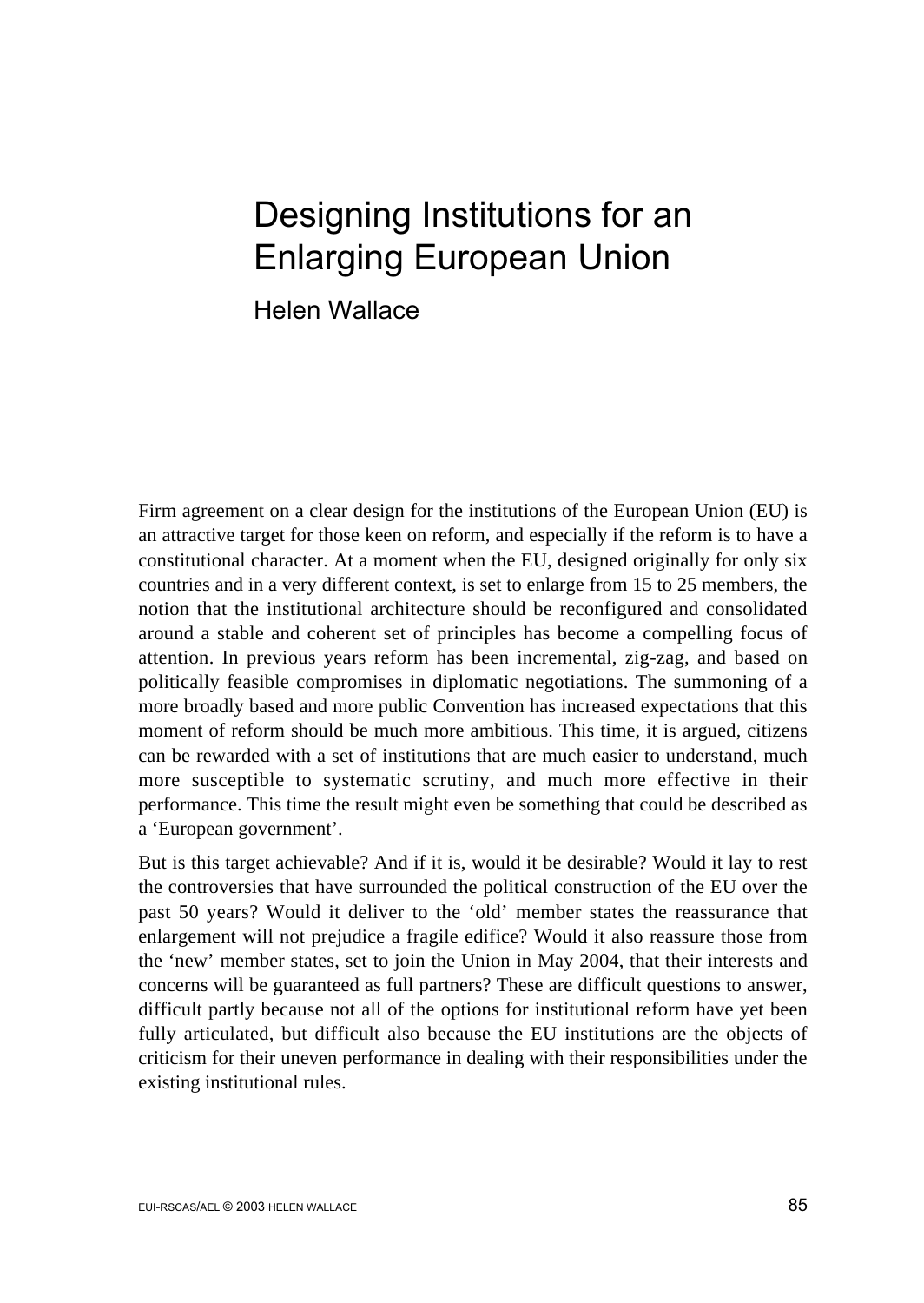#### HELEN WALLACE

This essay explores the debate on institutional reform and on the possible options facing the Convention, as it assembles a series of propositions for the next Intergovernmental Conference (IGC), which will be charged with the negotiation of the definitive texts. This process of reform takes place against a background of factors that have influenced the institutional development of the EU thus far. Reformers seek to equip the EU better to address the challenges of enlargement and of policy reform, as well as to clarify the distribution of political responsibilities. Reformers also have to navigate in difficult waters between the tides of national politics in a diverse range of European countries, each with its own distinctive political model and political practices.

A couple of notes of caution are needed at the outset. First, this author at least does not subscribe to the view (widely propagated) that the enlarging EU faces gridlock unless radical institutional changes are introduced. The current system works, although it would certainly benefit from improvements to the ways that the institutions function. Indeed it may not help the cause of constructive reform to exaggerate the deficiencies in the current system; thus 'could do better' may be a more useful message about the starting point for reformers than the suggestion that the system may collapse in the absence of reform. Second, the notion that a clear institutional design can be settled once and for all may be a dangerous illusion. Most democratic political systems are actually quite complicated and subject to evolution over time. They appear simple and straightforward to the extent that a few clear principles convey the essence of what guides the system, and to the extent that the relevant body of citizens comprehends and endorses the guiding principles. Tidy designs on paper will not necessarily deliver this understanding in a context where the European process is itself a kind of experiment in transnational politics, and in which the policy activities of the Union are still predominantly in technical and economic domains.

# **1 – Some Background Factors**

Some fifty years of developing the EU since the original experiment of the European Coal and Steel Community have produced an accretion of experience which conditions and frames the institutional choices.

#### *(1) Continuous contest*

European political integration has been characterised by an often sharp contest between alternative designs for the institutional architecture of the EU. The best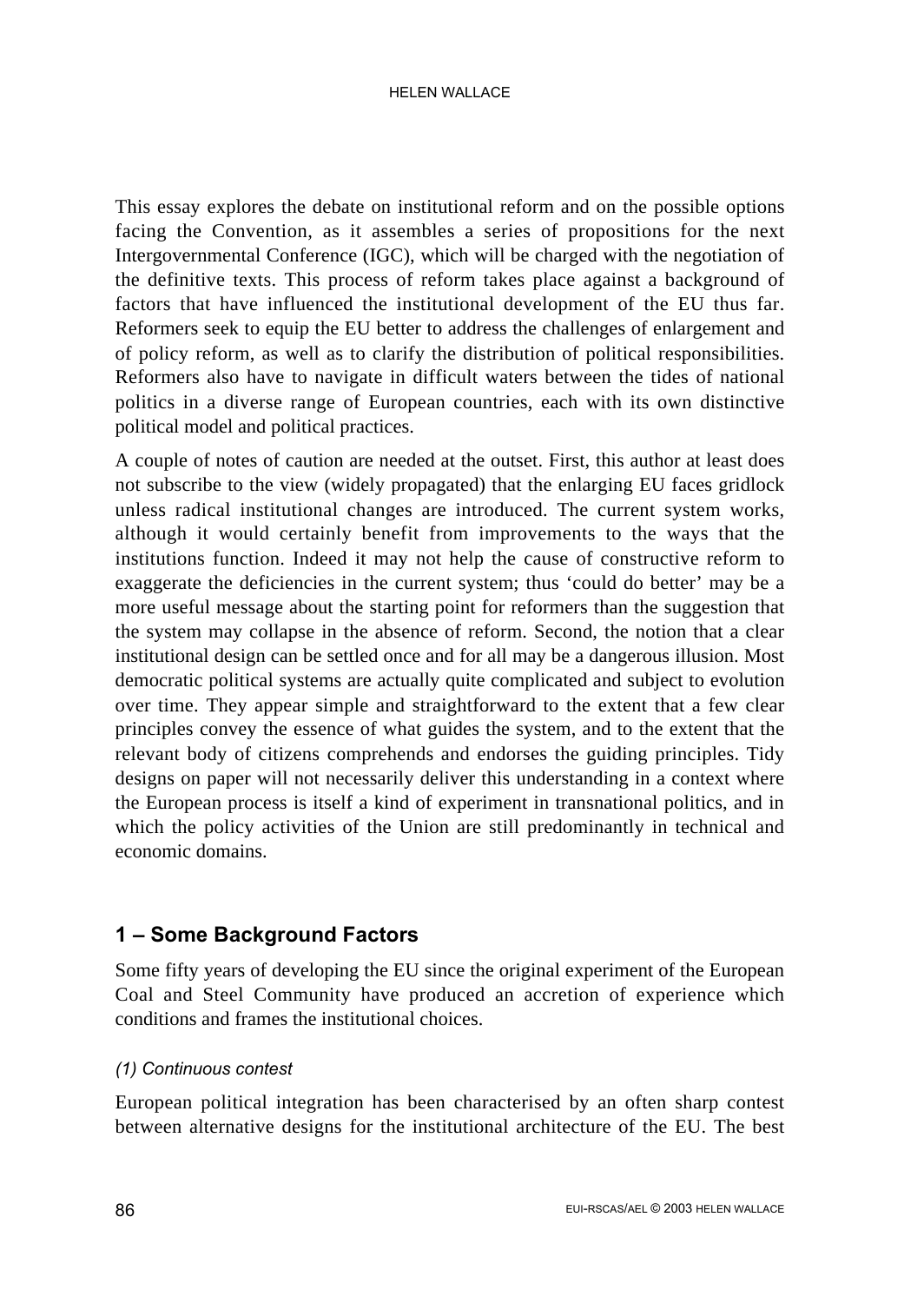known dimension of this contest has been about where to locate the political character of the EU on a spectrum between a loosely intergovernmental system, enabling member states to cooperate as a consortium, and tight supranationalism, based on autonomous European institutions. Currently different institutional arrangements operate for different policy domains at different points across this spectrum. This variegated pattern does make the EU somewhat complex, since it is the product of compromises negotiated at different historical moments.

A second dimension of contestation has to do with the fact that individual European countries do not share a single political model. On the contrary the continent includes an array of different variants of liberal democracy: some unitary, some federal; some with active parliamentarianism, some less so; some with alternating single party governments, others accustomed to more complex coalitions; some with more sophisticated bureaucracies, others less so; and so on. There is no single shared paradigm from which to deduce a shared template of institutional design for a European government.

#### *(2) Different ways of achieving reform*

The way that the EU has developed institutionally has been the product of quite different ways of achieving reform. Ostensibly the most familiar has been through periodic IGCs, exercises in diplomatic negotiation among the representatives of member governments acting on behalf of member states, striking compromises and adding protocols and declarations to reassure doubters at home. For the most part the results of their work have been ratified by national parliaments, and in a few member states also dependent on assenting referenda, in the Danish and Irish cases sometimes with negative results. Referenda may be a necessary hurdle in more member states in the future, especially to endorse reforms presented as 'constitutional' in character.

In practice, however, many institutional developments have emerged by a quite different route, namely by evolution, by practice, and by experiments, in other words by a more organic process. The European legal system and the authority of the Court of Justice developed through jurisprudence and case law. The considerable authority of the European Commission was won through skilful policy entrepreneurship in some sectors, notably operating the competition rules, negotiating trade agreements, and regulating the single market. The Council acquired standing to act in some areas where treaty powers had not yet been formally attributed to the EU by steady attention to specific policy concerns, as in the case of environmental protection. Formal treaty changes have often followed organic evolution.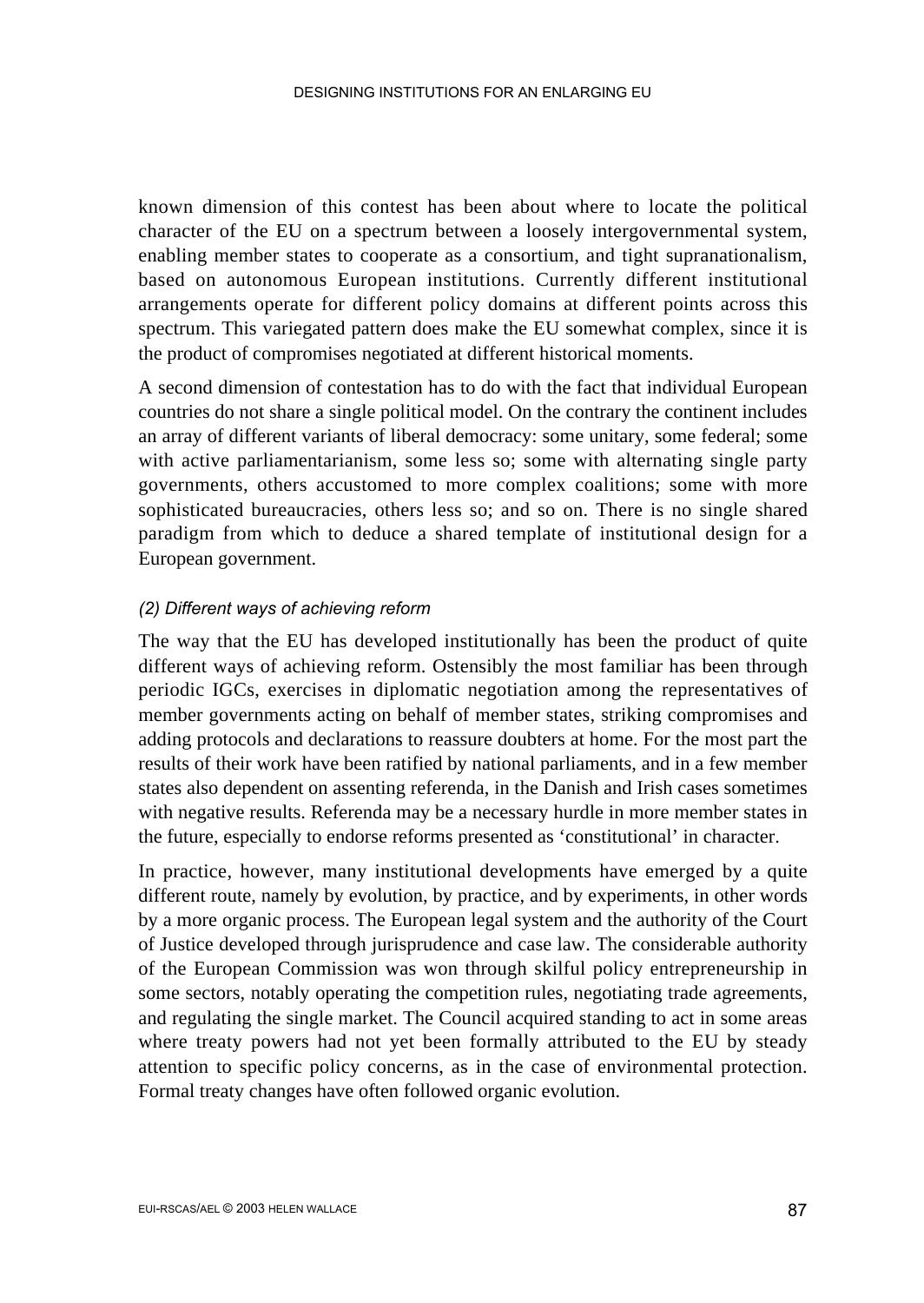Moreover, the patterns of organic evolution and of explicit experimentation have pushed the EU institutions to operate in quite different ways across policy domains. Notable in this regard are two somewhat contrary developments. On the one hand, there has been something of a trend towards function-specific quasi-autonomous agencies—the European Central Bank, Europol, Eurojust, the European Medicines Evaluation Agency and so forth, each with a distinctive character. Member governments have indeed been willing to delegate significant policy or regulatory powers to a European body, but they have not done so by cumulative delegation to a single agency in the form of the Commission. On the other hand, we can see a more recent trend towards the development of institutional networks linking together national agencies and regulators, often now involving stakeholders from the private sector, with quite varied links to the formal institutional system. Thus if one maps the inherited and evolving institutional practice, this does not yield a single and uniform institutional template, not even in the area of collective market regulation, let alone in other policy areas where the competences of the Union are less clearly established.

#### *(3) Multiple criteria for assessing institutional performance*

Many different criteria are present in the discussion of institutional performance in the EU. Apart from the varied preferences as to the overall model (see 1.i above) other criteria are present in the debate. Formally on the table are criteria relating to improving transparency, effectiveness and accountability, easy words to write into a declaration, but much harder to turn into operating criteria, particularly for an institutional system that has to straddle the national and the transnational.

One route to systematic assessment is to use the techniques of institutional audit that have been developed as a tool for wider comparisons across political systems. Such techniques seek to escape from the idea that the EU is a unique construction and to submit it to similar tests that might be applied to other national, subnational or international institutions. This kind of approach finds considerable resonance with the business community where benchmarking techniques have become a pervasive tool. Indeed some European business leaders have already sought to inject this idea into the debate in the Convention, somewhat to the puzzlement of many of its members.

Another important contribution has come from political science analysis and studies of legitimacy. This literature makes a firm distinction between 'input legitimacy', as concerning who is involved or represented in an institutional system, and 'output legitimacy', derived from the outcomes or results of an institutional system in terms of their appropriateness or acceptability. It should be noted that most proposals for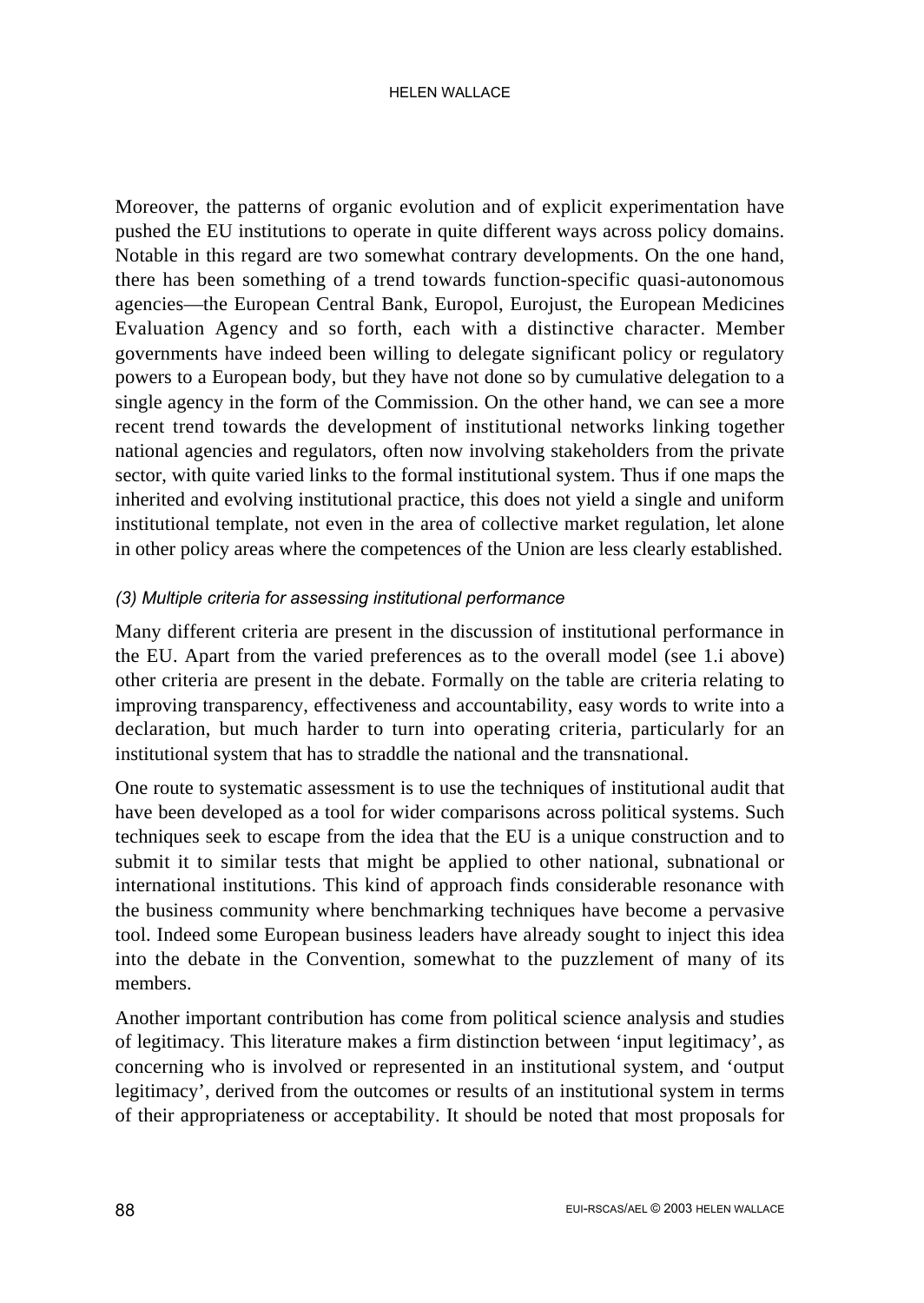treaty reform in the EU concern input legitimacy, while suggestions for 'non-treaty reform' and organic developments are more focused on the output side.

Analytical techniques and approaches notwithstanding, we should also bear in mind the relevance of how the EU impacts in a practical way on those who are directly touched by the workings of the institutions. Opinion surveys tell us that the EU institutional system is poorly understood and sometimes poorly esteemed by the public. Qualitative studies tell us that the outcomes of EU policy are often attributed not to the EU but to the local agency or employer through which the outcome is delivered (e.g. on gender equality employment practices). Anecdotal evidence provides a rather worrying picture of increasing criticism of programme and project management and delivery by EU institutions and agencies. Such criticisms make it harder to develop confidence in the institutions or to build support for investing more powers in a European government.

#### *(4) Policy agreements and institutional innovation*

The Convention is charged with making proposals both about the overall treaty framework and about the specifics of institutional reform. It has no remit to discuss policy content. Yet the history of institutional development in the EU has been one in which agreements on specific policy goals have provided the main leverage for institutional innovation. It was the desire to tackle international business behaviour, especially collusion, that allowed strong competition policy powers to be invested in the Commission. It was the goal of developing common legislation for the single market that enabled qualified majority voting rules in the Council to be routinised. It was the agreement to create a single currency that produced the decision to delegate to the European Central Bank. It was concerns about transnational crime that led to the formation of Europol. In the current context there is no obvious big new policy proposal on the table that looks likely in itself to leverage specific institutional innovation at the macro level, although there are strong policy-led pressures to consolidate the institutional arrangements for justice and home affairs. In addition there are many policy desiderata that might give rise to incremental adaptation of the institutions at the meso or micro levels. One such example is an apparently emerging willingness to extend the budgetary powers of the European Parliament to so-called 'compulsory expenditure' (mainly related in the past to guarantees for agricultural prices), and perhaps even some role as regards the revenue side of the budget.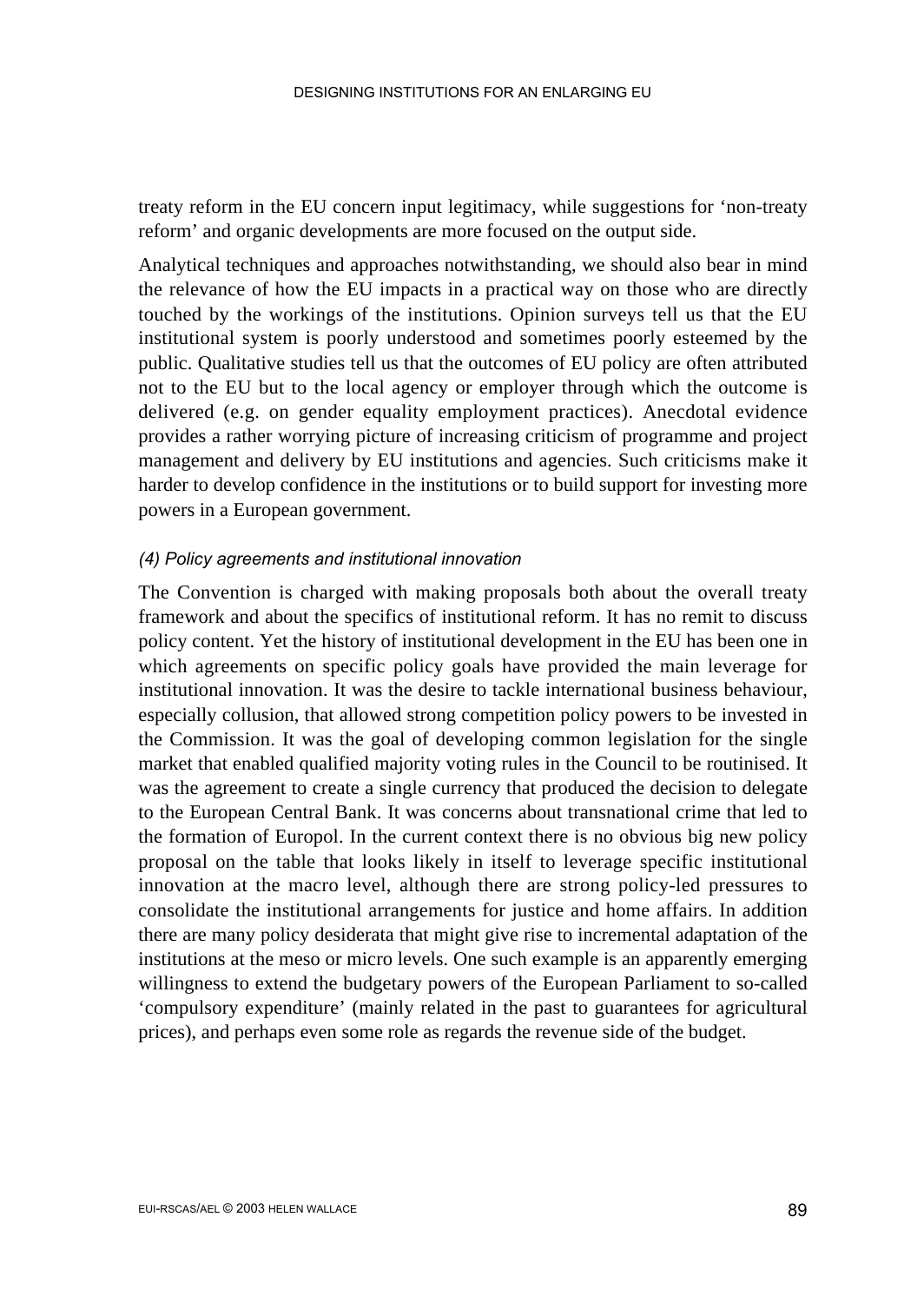## *(5) The illusion of institutional balance*

'Institutional balance' is one of those phrases that has become embedded in the vocabulary of political and legal commentary on the EU. Giving the phrase clear meaning is another matter, especially in an institutional system that does not rest on a clear separation of powers. Broadly the phrase is intended to convey the impression that there is a reassuring symmetry among the respective powers and roles of the three main political institutions: the Council; the Commission; and the European Parliament. Each institution has its functions, although very different according to policy domains, and specified procedural rules for interacting with the other two. 'Balance' in practice rests on a kind of trilogue, in which the European Parliament has gained considerable ground over the past couple of decades, and in which neither the Council nor the Commission has been assigned primacy. Historically the phrase 'institutional balance' has been the first recourse of would-be reformers who hasten to reassure that their specific proposals would not radically transform institutional relationships and practices.

The phrase overlooks, or distracts from, some important changes that have taken place over the years. To take perhaps the clearest example – the European Council according to the existing treaties is somewhat outside the formal institutional architecture and not part of the 'institutional balance'. Yet the interventions of the European Council in the work and the direction of the EU have become more and more pertinent and indeed the source of some of the most important policy innovations for handling both 'domestic' business and 'foreign affairs'. Interestingly many of the reform propositions on the table currently recognise the extent to which the European Council has, by organic evolution, become a central element in the institutional system. Some proposals seek explicitly to strengthen the European Council, which surely would alter the institutional balance, while others seek to reduce its role in an effort to revert to a more classical view of the institutional trilogue.

# **2 – The Challenges Facing the EU**

Critical to the case for adopting a new institutional design for the EU is the argument that it faces a particular constellation of challenges for which the inherited institutional arrangements are inadequate. These challenges revolve around four focuses of attention: enlargement; the requirements of policy reform; the performance of the European economy, given also monetary union; and claims for a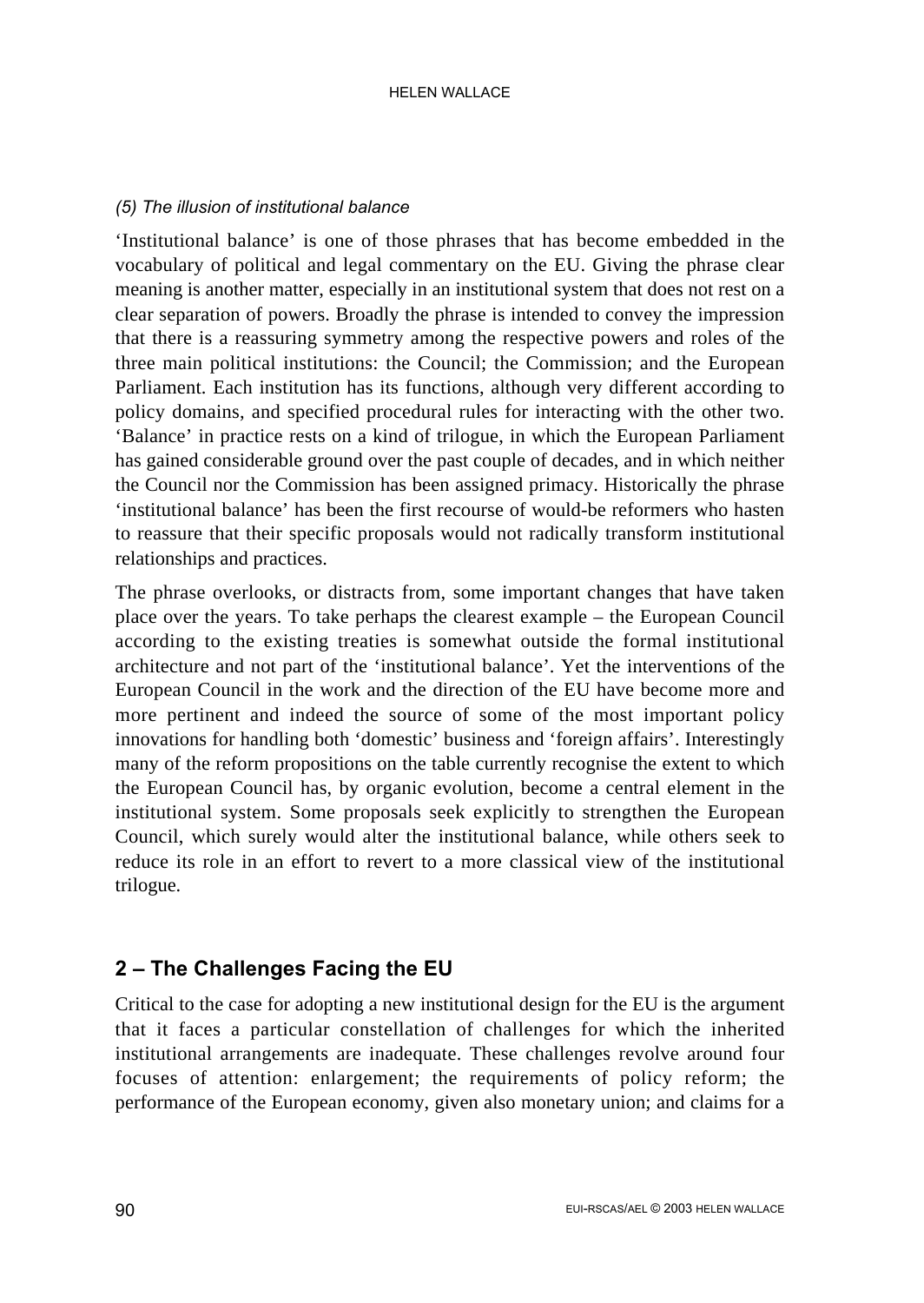stronger EU role in foreign and security affairs, on the one hand, and justice and home affairs, on the other.

## *(1) Enlargement*

This is generally the first reason cited for reviewing the institutions. More member states, more diverse member states, and more small (even micro) member states are widely viewed as in themselves both a necessary and a sufficient reason for upgrading the institutions to provide firmer collective decision rules. Here the central preoccupation seem to be fear of paralysis with more participants involved in each decision and especially fear of disproportionate influence being exercised by smaller countries and by 'immature' members. Some would therefore prefer to move away from a largely consensual process of decision-making towards a more majoritarian process, emphasising less the formal parity of member states and giving more weight to relative influence. The current controversies about the Iraqi situation can only fuel this concern.

Worries of this kind were the predominant concern of the IGC that led to the Treaty of Nice, which made some adjustments to the decision rules, while leaving some unfinished business. That debate already exposed considerable tensions around the big/small country issue, tensions that continue to be present and to be accentuated by fears among the older members of new and unpredictable new member states, as well as by fears among the new members that they risk being given some kind of second class status under a new constitutional settlement that would precede their accession to the EU. Such concerns give pride of place to early stages of decision-making and tend to neglect the relevance of the choice between consensual and majoritarian decision-making as quite different means of promoting compliance with the decisions taken. Consent to, or ownership of, decisions may be a critical factor in leveraging subsequent good behaviour and in promoting respect within countries for decisions that emerge from EU institutions.

A more practical dimension of enlargement has to do with where the day-to-day workload of enlarged membership will fall – here it seems rather clear that it will be the Courts and the Commission that will have exponential increases in workloads as a result of a larger membership, for which the relevant expanded resourcing will need to be found if these two institutions' performance is not to suffer.

## *(2) Policy reform*

Many debates in the EU revolve around the arguments for and against reform of existing policies and policy instruments. In particular it is widely argued that the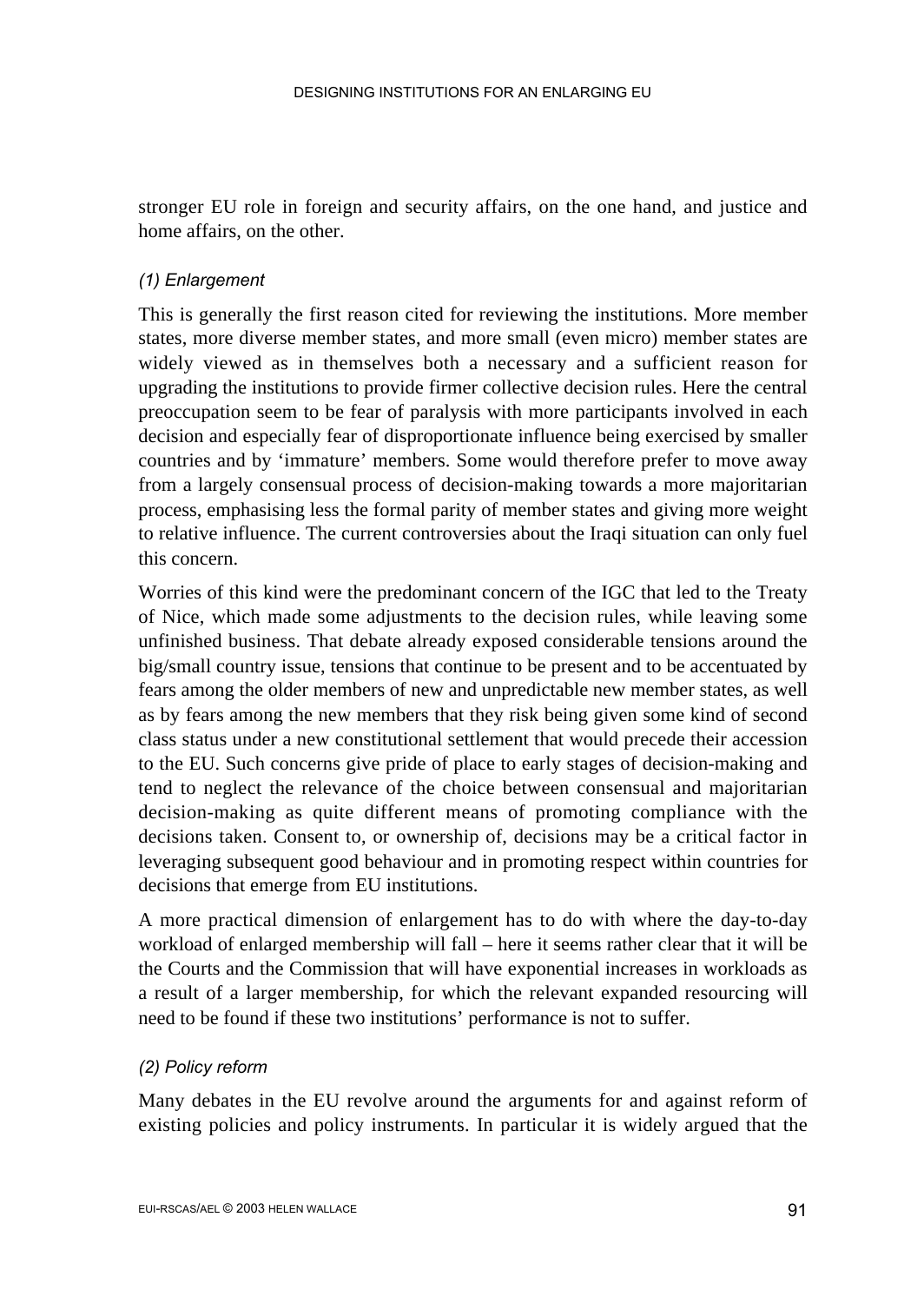common agricultural policy is in need of further and radical reform, although there is resistance also to this proposition. Similarly it is widely argued that there is a need to review the structural policies and spending programmes of the EU. A further and related concern is about what the policy capacity of the EU will or should be faced with more and poorer member states. In distributional policy areas such as these it is well documented that decision rules and decision practices have a big influence on outcomes. More claimants for constrained resources, combined with more countries reluctant to contribute revenue to the Union's budget, could make decision-making even more difficult than it already is on these kinds of policies. Thus here the issue is one of sequencing – policy reform first or different decision rules? Or both in tandem? The Convention method as such provides no handle on this issue.

## *(3) The performance of the European economy and of monetary union*

More broadly there is rising concern about the performance of the EU as a system of governance (rather than government) and the capacity of the EU to deliver both a stable monetary regime and a growth dynamic for the European economy. While many of the factors that are relevant to this are to do with the economy itself and the behaviour of economic agents, institutions and the processes of governance also play a part. At least three different sets of issues arise.

First is the question of how to sustain monetary union and the surrounding envelope of macroeconomic and fiscal policies, in terms of both policy rules and regime membership. One complication is that not all EU members (even more after enlargement) are within the euro regime. It is in this field that the EU already has the elements of 'closer cooperation', thus a regime for monetary policy which separates one group of member states in the informal Eurogroup from other member states. There are strong pressures to make this informal separation more systematic and thus to formalise the inner Eurogroup Council with clear powers distinct from the role and powers of the Council which includes all member governments. The proposals from the ECB itself about how to adapt its own governing arrangements to enlargement are an indication of the issues to be resolved.

Another dimension has to do with whether and how the macroeconomic and fiscal policies of member states (especially those within the euro) might be more closely aligned. Here too proposals are circulating for institutional changes which in the Convention are labelled as relating to 'economic governance', but where the term 'economic government' is also present under especially French pressure. Much of this discussion is about how far the competences of the Union should extend into the macroeconomic and fiscal policy spheres to complement the single monetary policy.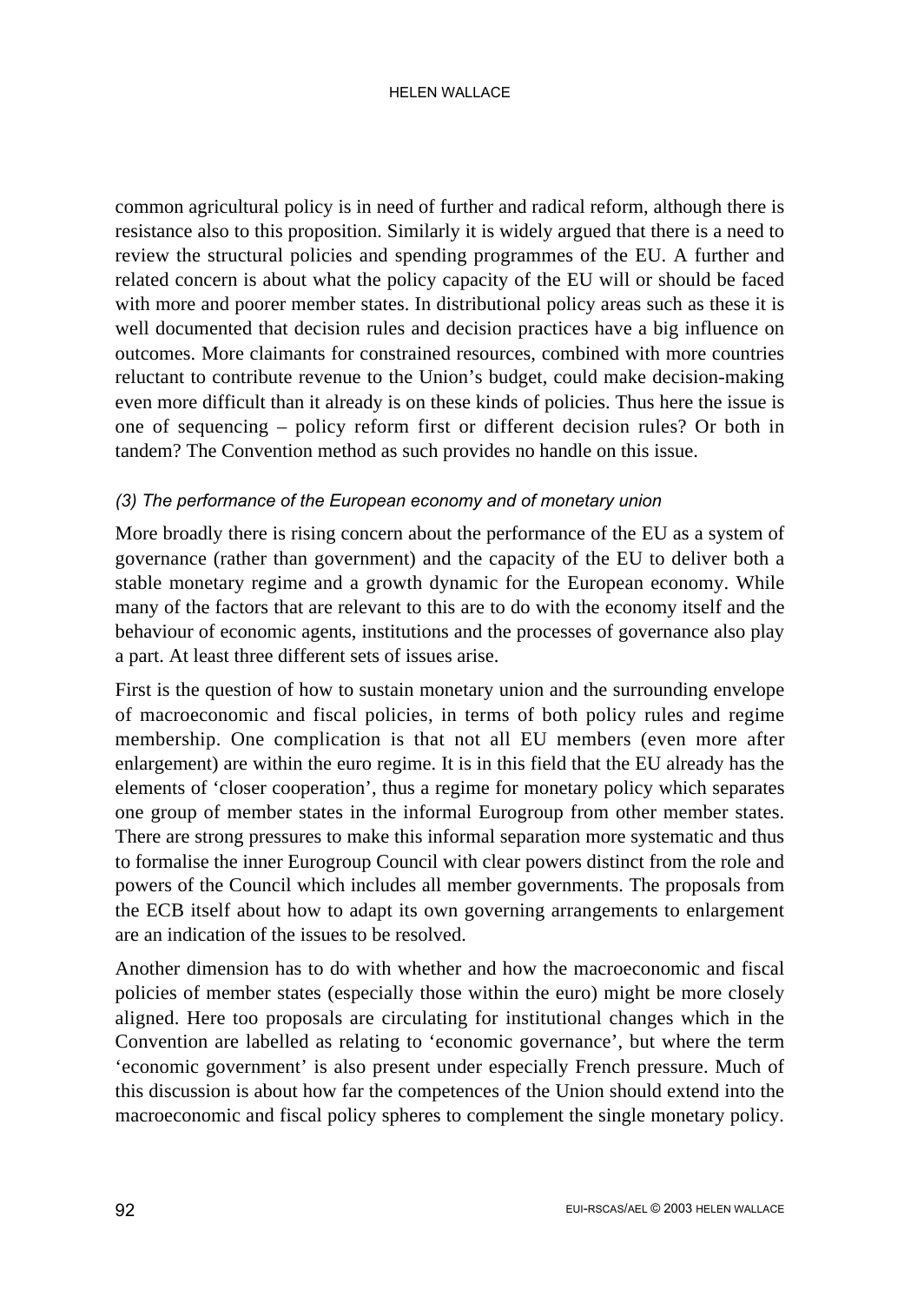But in addition there is an issue about which organ should be the political interlocutor of the European Central Bank as regards the setting and adapting of relevant policy guidelines to frame the implementation of the single monetary policy. Some would prefer this to be the Ecofin—or a revamped Eurogroup—formation of the Council, others would prefer it to be the Commission. Any resolution of this issue begs the prior question of whether and how the competences of the Union might be extended in these policy areas.

A second question is how to adapt the regulatory system of the EU for managing the single market to improve its effectiveness and reach (for example into financial services). In this context one concern is about how to improve the implementation and bite of collective regulation. Another concern is what is the most appropriate institutional methodology for regulation more broadly. One strong strand in the debate is the view that economic regulation is best done by clearly independent agencies, distanced as far as possible from capture by either economic agents or protectionist governments. This view rests its case partly on the experience of regulatory agencies in the US system of government. Here lies a very important set of issues relating to the profile and powers of the European Commission. A political and politicised Commission may not provide the most appropriate base for independent regulation. A choice in favour of making the Commission more political in terms of how the College is selected (an elected president and/or a slide towards members of a large College being seen as in some sense 'representatives' of member states) might damage the potential for the Commission to operate as an independent regulator. Hence one logical corollary could be to hive off the regulatory functions and the operation of competition policy by delegation to function-specific regulatory agencies, an independent European Competition Authority and so forth.

A third question is how most appropriately to address those European challenges in microeconomic and socioeconomic policy areas where powers remain primarily with the member states, but where various forms of cooperation, comparison and benchmarking across member states are supposed to be underway, notably under the Lisbon Strategy and the 'open method of coordination'. Two very different views are present in the debate. One holds that the limited progress with the Lisbon Strategy suggests that the institutional envelope should be revisited to provide firmer decision rules and harder policy instruments. This might suggest a strong formalisation of the open method of coordination, in effect by introducing a tighter and hence less 'open' version, with more defined disciplines. The other view holds that the key to success with the Lisbon strategy is whether or not organic development can generate changes in behaviour by both public authorities and economic agents, using soft methods of persuasion and experimenting with different forms of cooperation and policy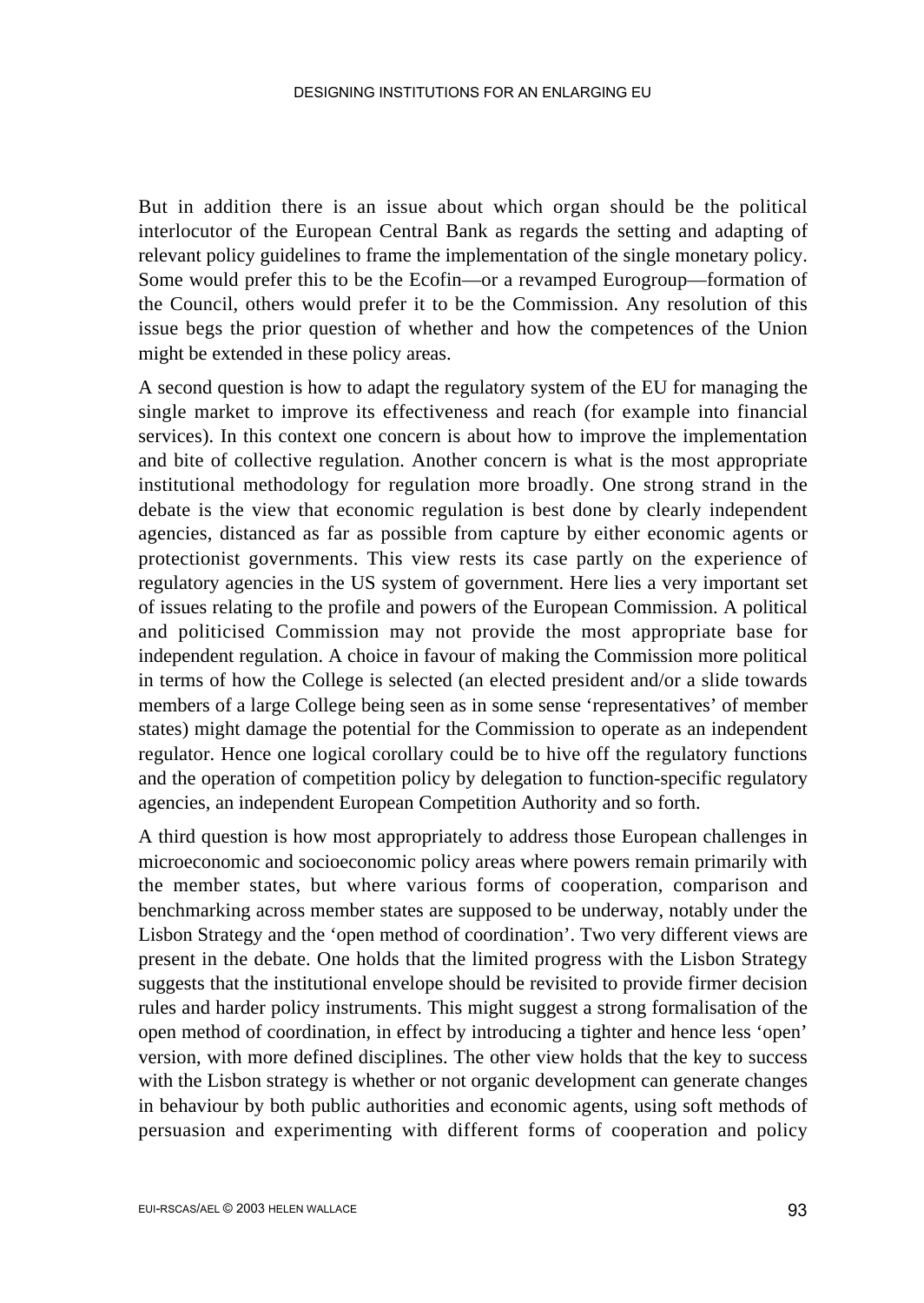innovation. This view implies only a light reference to the open method of coordination in the new treaty. The logic here would be that what should be promoted is a form of virtuous systems competition, with incentives for countries, or regions, or other stakeholders to 'race to the top'.

More broadly as regards the performance of the European economy there is an underlying question about how far greater effectiveness requires stronger, tighter and more 'centralised' rules across the range from monetary and macroeconomic policies to microeconomic and socio-economic policies. In a period in which greater flexibility and adaptiveness are being advocated as sensible responses to the economic challenges, it is not obvious that centralised policies and uniform templates for a range of very diverse countries will provide appropriate solutions. A further dimension here is the way in which the relationships between public and private actors in the economy are in any case altering under the pressures of market liberalisation and globalisation, making public authority led policies and instruments less predominant, less sufficient or less effective, and as more diffuse patterns of market regulation become more common. The implication is that for functional reasons and in order to promote real compliance by both private and public actors new modes of governance are needed, and ones that can adapt flexibly to evolving contexts and requirements.

#### *(4) New policy challenges*

In two important policy areas there are calls currently for much stronger EU policies: namely, in foreign, security and defence policies, and in the field of justice and home affairs. In both cases the development of more active and strategic policies is often argued to depend on changes in decision rules and institutional arrangements. Within the Convention an important contribution has been made by efforts to replace the three pillar arrangements inherited from the Maastricht Treaty of European Union, and thereby to seek to bring these two areas within a unified and simplified set of institutional arrangements. The two policy areas are, however, somewhat different in character, both as regards the degrees of willingness of member states to operate more collectively, and as regards the kinds of decisions and potential instruments that would be appropriate.

Broadly as far as justice and home affairs are concerned there is a growing consensus that a good deal of the work of justice and home affairs should be brought within a more orthodox institutional structure, even potentially including systematic roles for the European Parliament and the Court of Justice, alongside the Council and the Commission. This has a clear logic in so far as the detailed execution of policy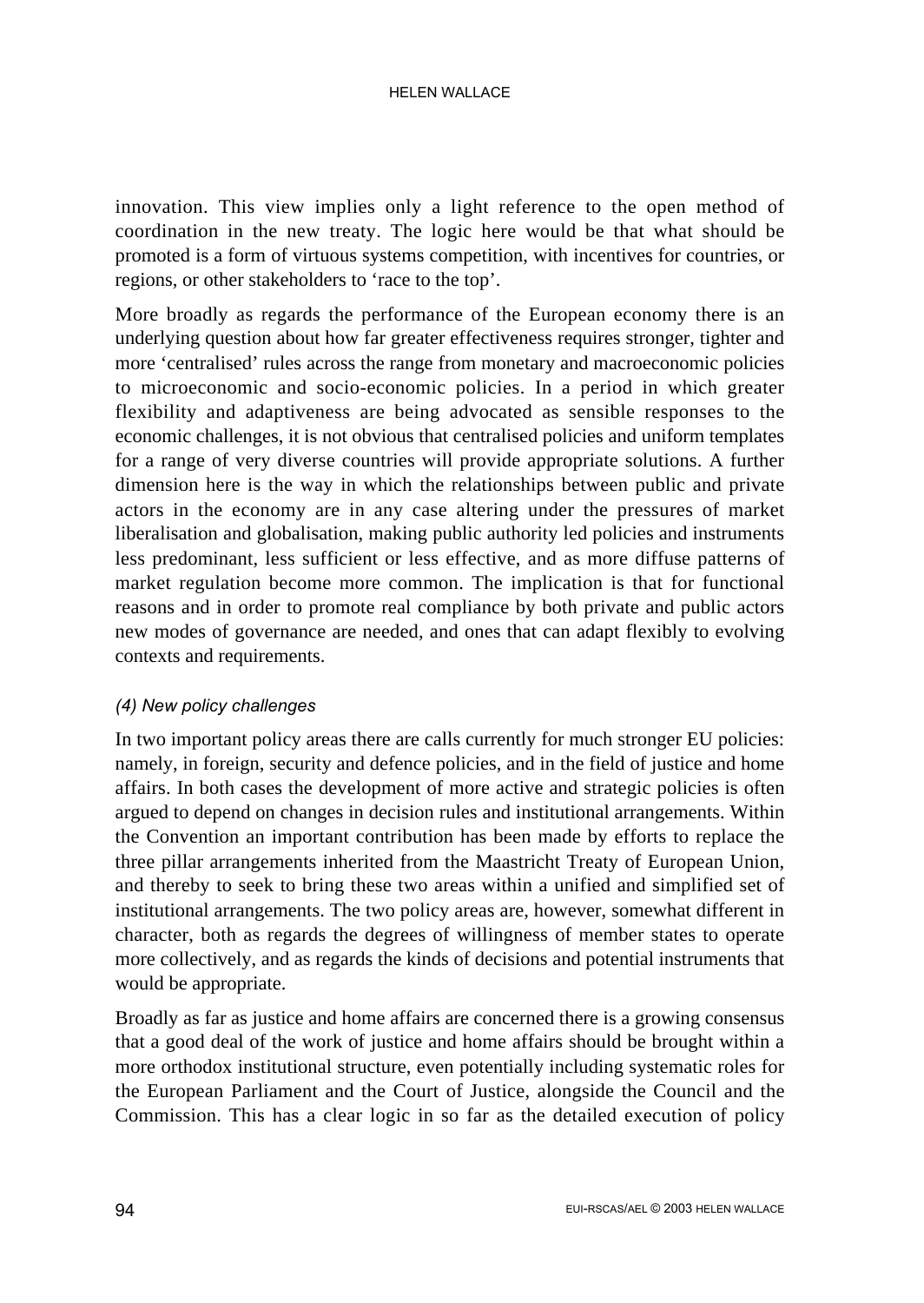would require rules-based and often legislative instruments, alongside some softer measures. There remain some differences of views among member states about how far Community competence should be extended and to which parts of the justice and home affairs agenda. The simplified structure might well provide a useful framework for resolving these differences and for allowing a pragmatic evolution over time which might overcome the arguments of the past about competing institutional approaches. Note that, if this is achieved, it will in part be the result of experience—and problems—with the current institutional practices and their limitations, thus institutional reform driven by changing policy preferences.

The case of foreign, security and defence policies is somewhat different. In this area there remain considerable differences of view among member states about how far and in which respects responsibilities should or could be collectivised. Some EU member states are also members of Nato, and, as the sharply contrasting reactions to the Iraqi situation have shown, the limits to European cohesion on strategic foreign policy issues are clearly evident. In these circumstances it is not easy to see the basis for a consensus on institutional changes as such for addressing the policy challenges facing Europeans. Nonetheless there is already an array of propositions in front of the Convention which seek to use institutional changes to leverage a more common set of policies.

# **3 – The Convention and Its Impact**

The decision to pursue reform through the means of an experimental Convention has already changed the parameters of the discussion of the institutional issues in important ways. Necessarily, however, this experimental character makes it hard to predict the eventual outcomes. Some issues seem to have been settled by the Convention, while on others the hard debate has yet to come.

#### *(1) The language of a constitution*

One clear impact of the Convention has been to shift the language from 'treaty reform' to 'constitutionalism'. The document being prepared by the Convention is widely accepted as the skeleton of a 'constitutional treaty'. This has pushed the debate towards the language and ambitions of institutional design and away from organic evolution and experimentation. It has raised expectations that the outcome could be a settled institutional architecture which would resolve many of the old contests between competing models. It has brought into sharper focus the potential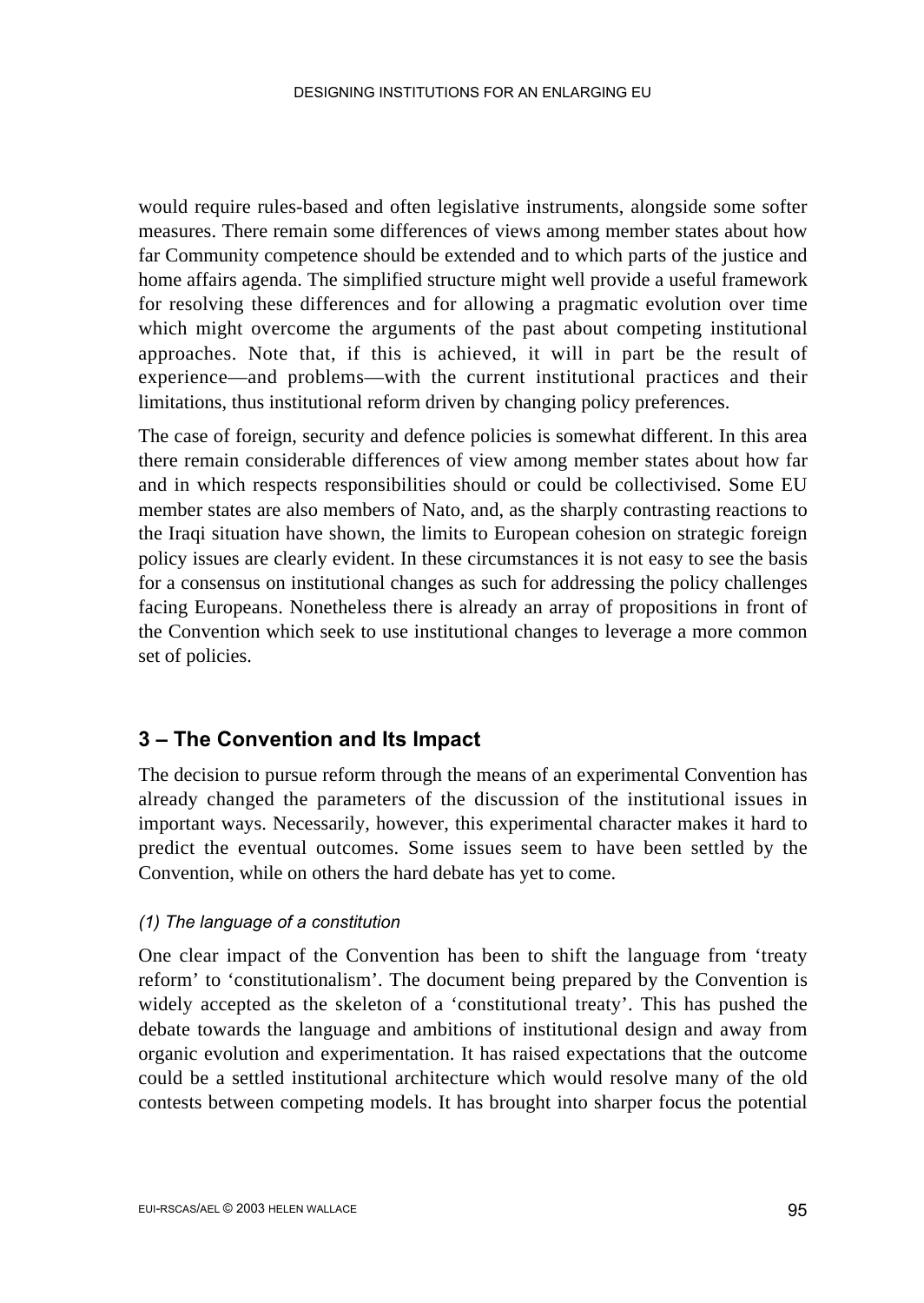goal of defining the basis for a 'European government' within a coherent and consistent framework.

## *(2) Simplification*

The managers of the Convention have through the work of the Presidium and some of the key working groups made credible the idea of a much simplified treaty structure. On the one hand, there would be an overall set of institutional arrangements for the EU to apply in a broad sense across all the policy domains subject to EU competences. The confusions of the three pillar structure of Maastricht would be replaced by a unified framework. On the other hand, the more detailed procedures and instruments would be recategorised into a more straightforward series of options within a common and consistent terminology across policy domains. These would replace the inherited confusion of terms and arrangements, making the system more 'readable' for the citizen and the practitioner, and making clearer the choices of when and how to move from looser to tighter common disciplines in developing the policies of the Union. This exercise in simplification owes a great deal to the skilled and skilful work of Convention members and officials. In principle it should also lead to a clearer identification of the options for macro institutional change. The risk remains that this tidying up of procedures may in some instances close off the scope for valuable organic evolution.

## *(3) Uncertainties and constraints*

However, some issues have not (yet) been resolved by the Convention. It has, as noted earlier, no remit to discuss policy reform or policy content as such, and hence it is unlikely to be a forum through which key policy choices can be resolved as a prelude to establishing clear institutional responsibilities. The sphere of common foreign, security and defence policies looks still to be one in which persistent divergences of view among governments (aggravated by the Iraqi issue) are likely to make it difficult to agree a clear institutional template.

These are also still early days for judging how far the next IGC will be bound by the conclusions of the Convention. Some of the protagonists in the Convention are likely also to be protagonists in the IGC, although only to the extent that the electoral cycles and domestic political circumstances in individual member states keep constant the incumbents. Moreover, as the Convention has come closer to addressing the difficult institutional issues, so we have seen some positions beginning to be more sharply articulated. We have yet to see fully articulated positions from the future member states on some of the core institutional issues and must expect that the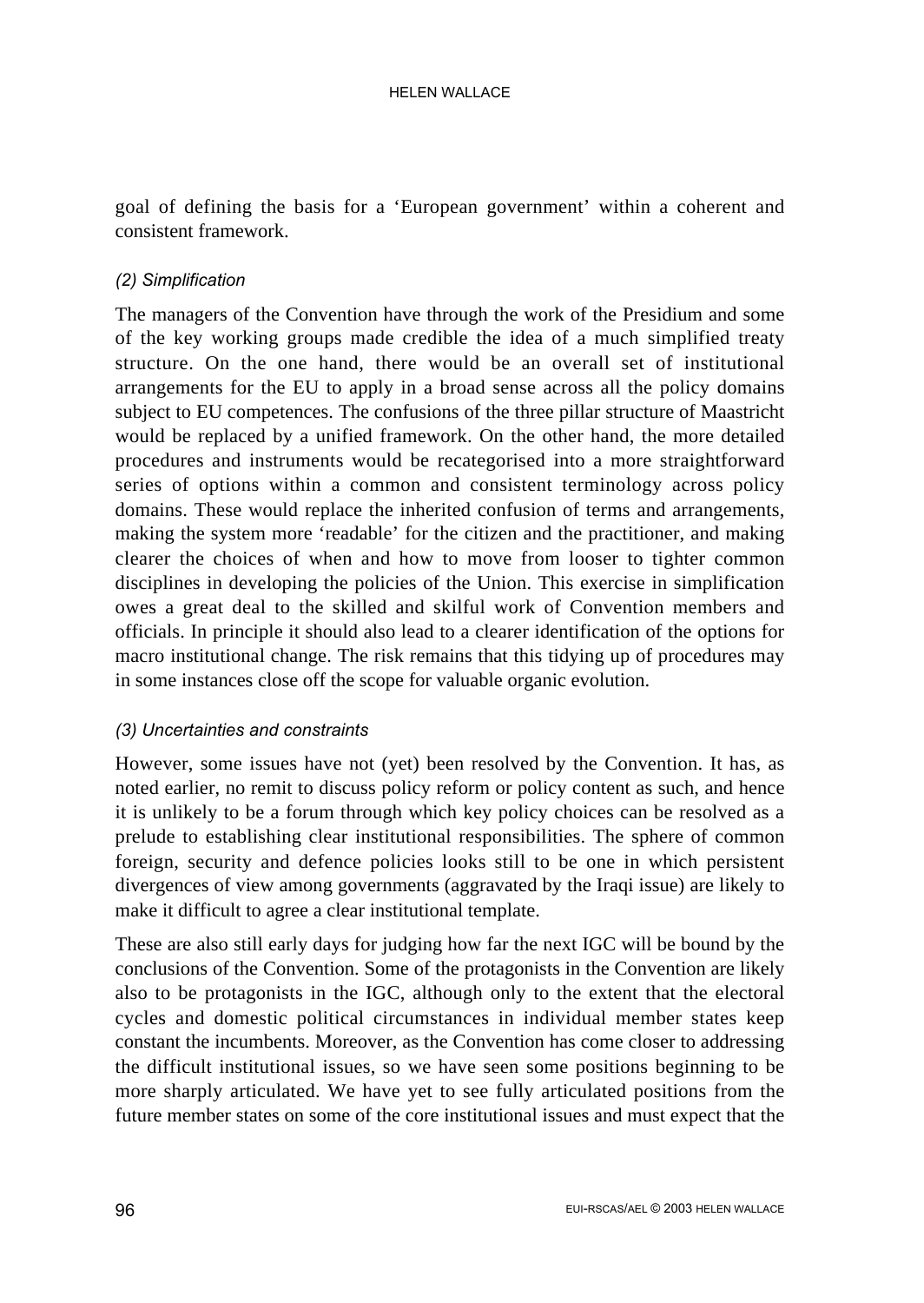referenda to take place on their accession may have some spillovers into the eventual IGC. Thus, although the Convention has evidently shaped some parameters for reform, it has not yet elicited a consensus on key issues about where and how political authority should be allocated among the Union's institutions or between these and the institutions of the member states.

## **4 – The Institutional Options – Real and Imagined**

The central goal of institutional designers is to produce a stable basis for what might then be called a 'European government', and to preempt the incrementalism and ambiguities that have marked the development of the Union so far. What does this imply? It suggests a clear definition of the executive and legislative branches of the system, to complement the already rather well defined legislative branch. It implies rather well specified principles to identify the respective powers of the Union's institutions, the connections between them, and the relative distribution of powers between Union and member state institutions. Two contrasting propositions are present in the debate, which echo the classical contest between a more supranational model and more of a consortium model (so-called intergovernmental). A new feature in the current discussion is the emphasis on 'presidentialism', somehow linked to the notion that a form of presidentialism offers some kind of combination of leadership capacity and clear political responsibility.

#### *A. Proposition one – a Commission-led executive*

Under this proposition the Commission would become the core executive of the Union, with two legislative interlocutors: on the one hand, the Council; and on the other, the European Parliament. The critical changes would be: an elected president of the Commission, most usually suggested as election by the European Parliament, although some make suggestions for forms of electoral college; some real autonomy of decision for the President over the membership of the college of commissioners; maybe a smaller college, with deliberately fewer members than the number of member states; maybe a stronger role for the European Parliament as the source of political authority for the Commission President; strong Commission powers across all policy domains, including, for example, in the field of economic and monetary union and that of foreign, security and defence policies, and logically a 'Secretary of the Union (Mrs CFSP)' based in the college; and with perhaps some streamlining of the work of the Council as a legislature, although nb the rotating presidency of the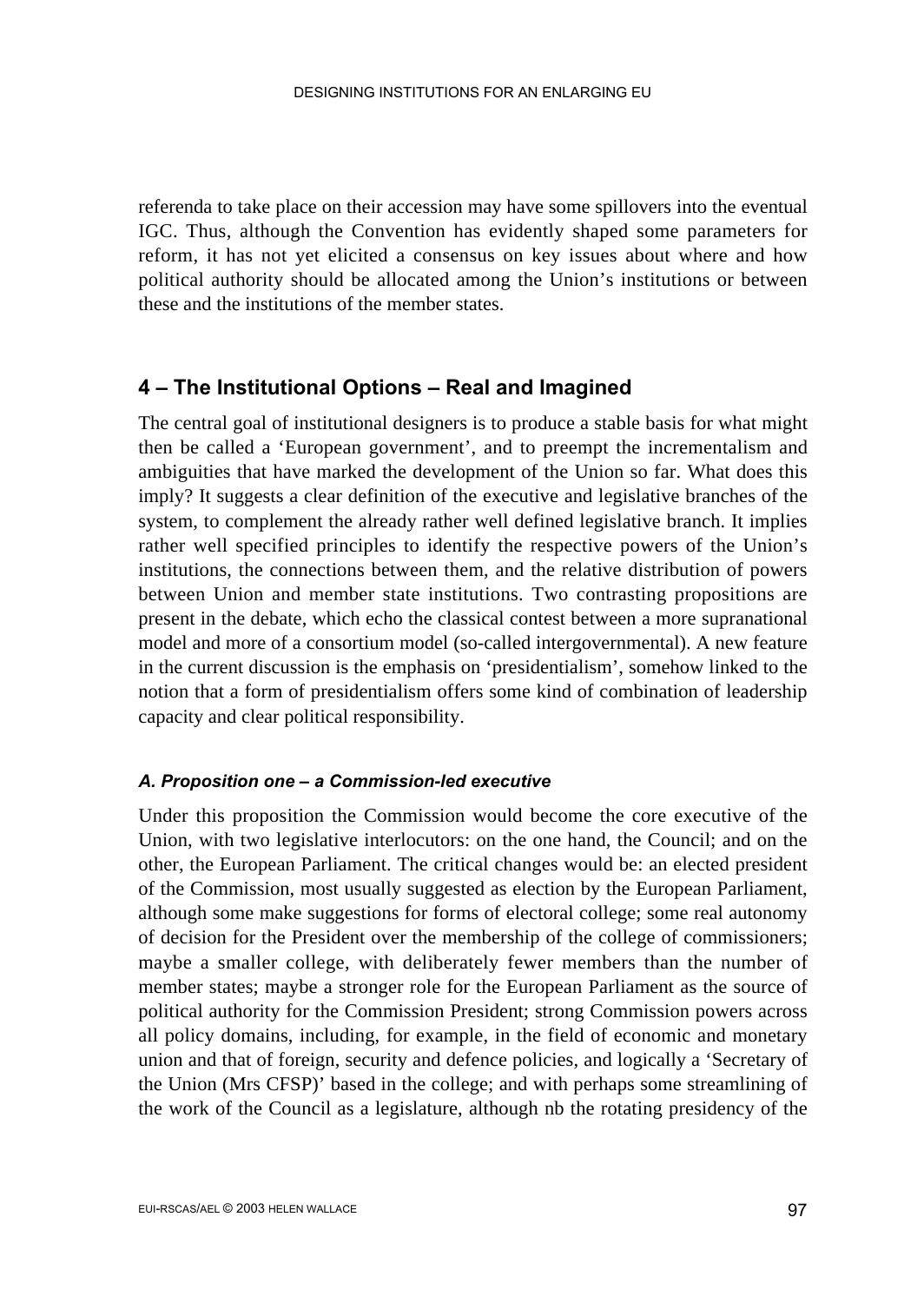Council could rather easily be retained. This model represents the intended thrust of the Penelope text produced informally by the Commission. A schematic version of this proposition is shown in Figure A.



#### *B. Proposition two: a (European) Council-led executive*

The Council and the European Council would in combination form the core executive, with the European Council playing a more explicit and systematic role of collective leadership. The critical changes would be: some way of electing the president of the European Council; changes away from the current six-monthly rotation of the Council presidency to one or other of the several alternatives on the table designed to provide more continuity of management; a strengthening of the role of the High Representative of the Union (Mrs CFSP), but based in one or other way in the Council; logically a radical reform of the Council in order to give it more coherence and better coordination; but this proposal could coexist with a larger Commission college, containing 'nominees' from all member states. One version of this model is implied in particular in the 'ABC' proposal from José Aznar, Tony Blair and Jacques Chirac, advocating a five-year elected President of the European Council. The consequences for the Commission have not been fully spelled out, but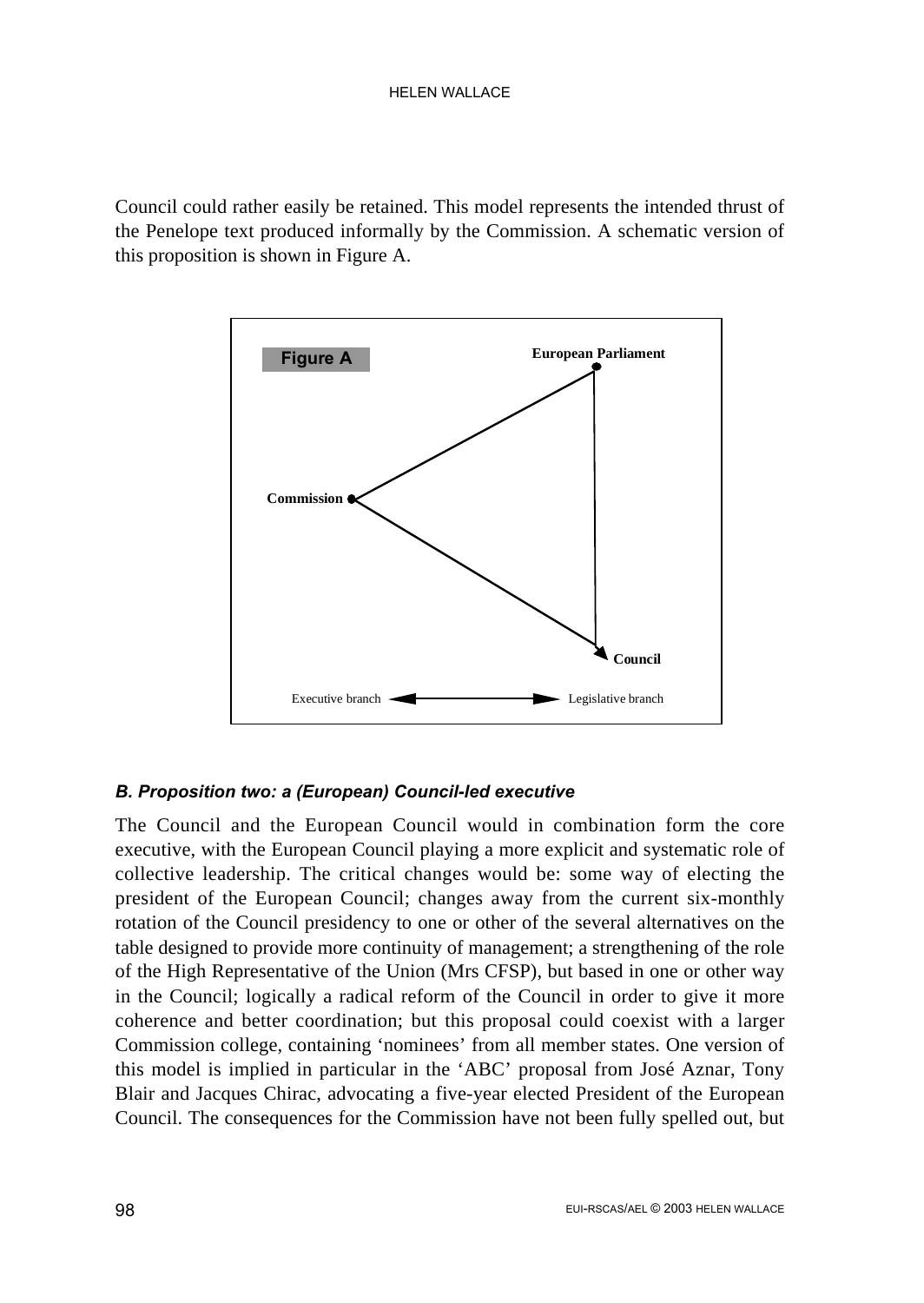the implication is that it would have a follower rather than a leader role, the repository of delegated but not autonomous powers. The European Parliament would be one legislative branch with quite strong co-legislative powers but with weak accountability mechanisms. National parliaments would be weakly associated with Union legislation, but—on a diffuse basis, country by country—have potentially strong accountability mechanisms vis-à-vis their own governments. A schematic version of this proposition appears in Figure B.



As the rough figures above indicate, each of these propositions produces a very different version of the institutional trilogue, and a different 'institutional balance'. Each has the merit of clarity. But neither will easily be able to command a widely based consensus. Hence many other variants hover in the debate and either combine elements of these two propositions or concentrate on medium range rather than overarching proposals.

#### *C. Proposition three – a bicephalous executive*

Currently the Union has in some senses a bicephalous executive, or at least a tandem between the Council and the Commission, with one institution more in the lead on some policy issues and the other on other issues. In other words, the inheritance is a mixed system, but one which allows for some movement to take place in the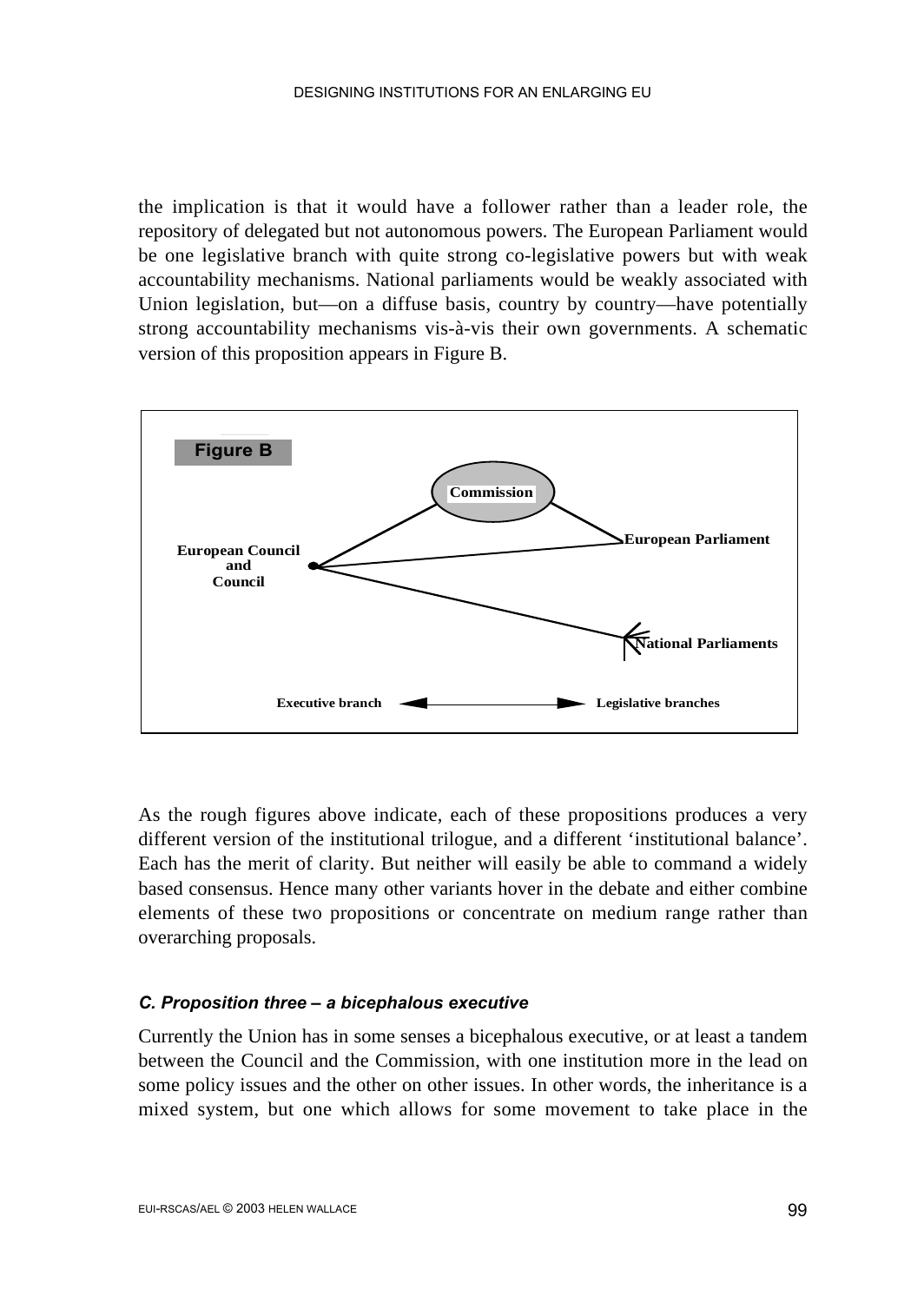#### HELEN WALLACE

allocation of primacy between these two institutions, either by evolution or by explicit decisions, and either at the level of overarching choices or at the level of practical functioning. In contrast the Franco-German proposal of January 2003 turns this pragmatic arrangement into a more formalised version, by claiming to 'strengthen' both the Commission and the European/Council, in particular by making both in some senses more presidential. Thus the Commission president would be elected by the European Parliament and the President of the European Council would be chosen by her peers probably for the same five-year term (although the European Council Presidency might be for two terms of two and a half years). In addition the Council of Ministers would be 'strengthened' to deal more effectively with foreign, security and defence policies, and for justice and home affairs, and a 'European Minister' would sit in both the Council and the Commission college to deal with the external policies of the Union. Also as a bridge between the double-headed executive there might be some 'cross-chairing' of Council meetings by relevant Commissioners, combined with perhaps elected chairs for some formations of the Council.

This proposition has two seductive features. First, it appears to give something significant to the advocates of both proposition one and proposition two. Second, it looks like a reassuring extension of the current tandem relationship between the Commission and the Council, albeit also reinforcing the strategic role of the European Council vis-à-vis the Council itself in its many specialist formations. However, the bicephalous proposition does not resolve the contest between the two more clear cut models—on the contrary a more presidential version of the contest might well make the tensions more acute. The proposition does not make clear to the citizen or the practitioner where the ultimate political authority lies, and hence neither 'readability' nor clear accountability is achieved. One further point – the presidentialism inherent in all three of these propositions not only requires talented and available individuals but also implies a kind of electoral competition and partisanship as an underpinning, but in the absence of well developed transnational parties. Some advocates indeed hope that this opportunity to elect might further spur the development of transnational parties beyond what has already been achieved within the European Parliament. So far so good perhaps, if there is only one elected president as under propositions one and two; maybe not so good if there are competing presidents as under proposition three.

In sum, this proposition does not produce a clear design, as Figure C below seeks to indicate. It is not obvious how either the European Parliament or national parliaments can exercise systematic scrutiny either of legislation or for accountability purposes. In spite of the attempt to include some bridging mechanisms, it is not evident how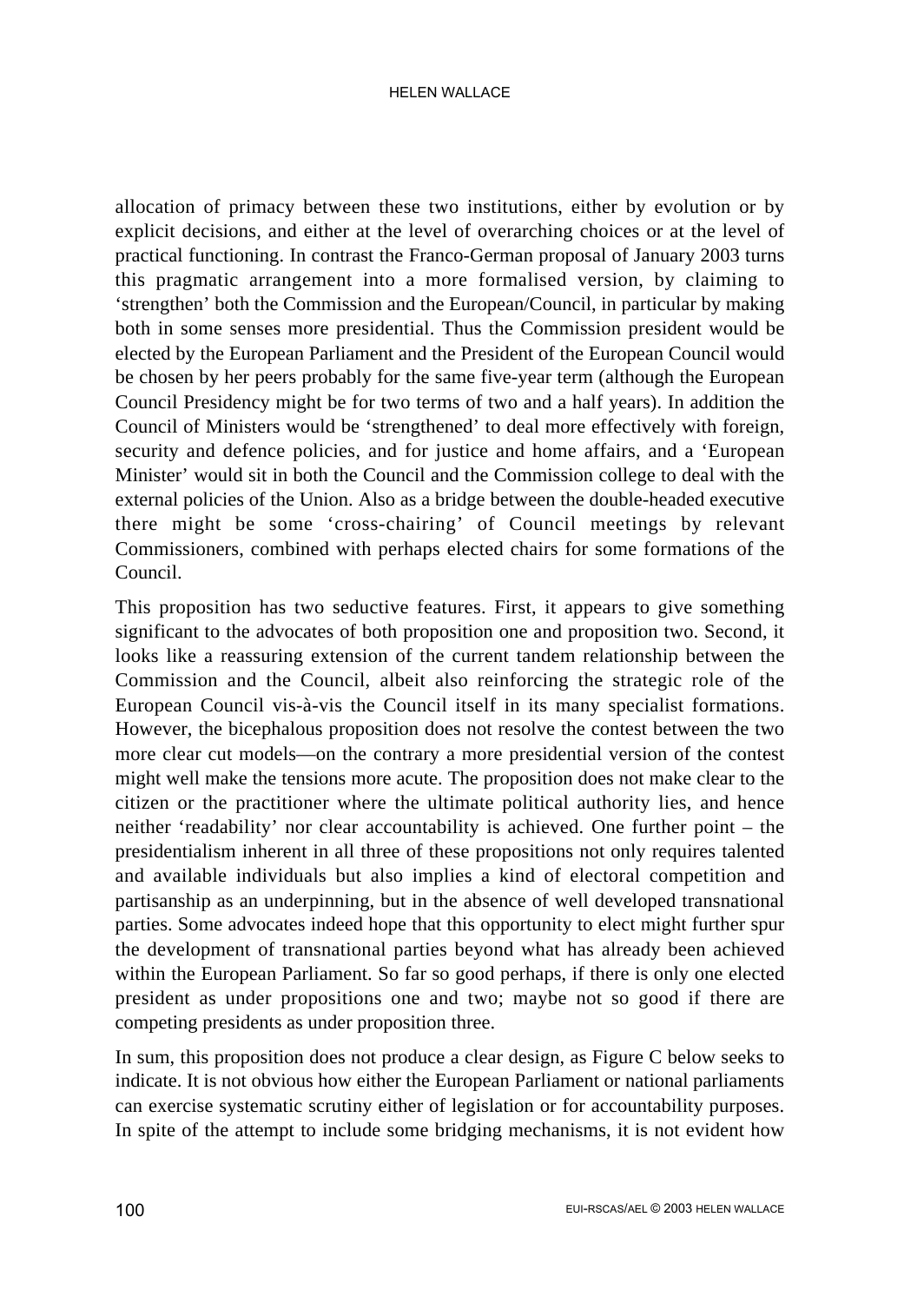this bicephalous approach would facilitate decisions about the reallocation of predominance between the two institutions, unless the decision were in effect reached to make a two (rather than three) pillar system, in which one executive body would predominate in some policy domains and the other for the rest.



#### *D. In addition*

The outline above of these three propositions concentrates on the alternative models for the executive branch of the Union. These are essentially based on different models for exercising political and policy leadership. To complete the picture one needs to add the parliamentary dimension and the functional implications. As far as the parliamentary dimension is concerned under all propositions we might well see a reinforcement of the powers of the European Parliament in terms of not only legislative powers but also as regards its roles in providing accountability at least visà-vis the Commission. Rather less clear is how the Parliament's standing might alter vis-à-vis the Council under any of the three propositions. One note of warning to give a more legislative character to some of the regulatory powers of the Union (by changes to comitology and extensions of co-decision) might make the regulatory process heavier and at an unhelpful distance from both national regulators and stakeholders. As far as national parliaments are concerned, on which there has been lengthy discussion in the Convention, it still seems hard to see a single template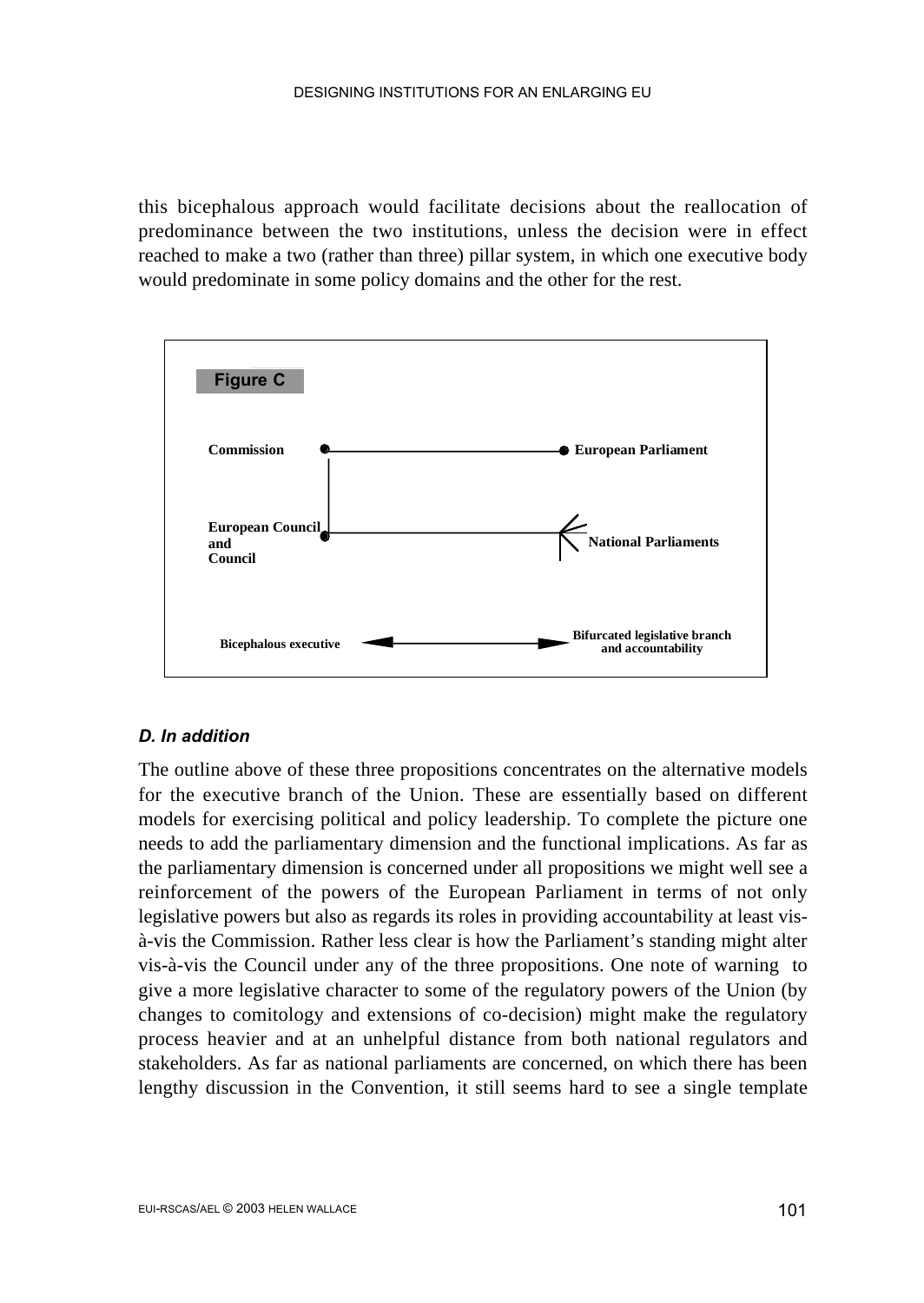working for all member states in such a way as to provide an even pattern of national accountability for—or interventions in—Union decision-making.

# **5 – Governance rather than Government?**

If we move away from the idea that the role of the Convention is to provide a blueprint for a European government towards a focus on improving European 'governance', then the requirements for institutional reform change. The key questions become much more about how to achieve better performance, greater effectiveness, and more stringent accountability. Hence the questions also shift more to the output side and away from the input side of how the institutions operate. There is wide agreement that the performance of the system needs to be—and could be—enhanced, and also that many of the reforms that need to be made depend much less on treaty reform than on practical and management changes to enhance the capacities of all the Union's institutions to carry out their tasks more effectively. It needs also to be borne in mind that as far as both citizens and practitioners are concerned the system as a whole is judged not only by its formal design but by its demonstrated and tangible results, i.e. output legitimacy. Moreover, to produce a beautiful design but not to produce better performance would be to risk troublesome disillusionment. In addition the evident tensions between larger and smaller member states and between older and newer member states need at all costs to be reduced and not accentuated.

The agenda for possible reforms of this kind includes both radical changes and more incremental options. Areas that need special attention include:

## *(1) Commission*

One big prize would be radical overhaul of the College, in particular to reduce the size of the College, to prevent Commissioners from drifting into becoming proxy 'representatives' of the countries from which they come, and giving the College the responsibility and the opportunity to operate more cohesively and strategically. Below the level of the College the reform process needs to be driven forwards with real determination and with wide support, including from the member states. Among other things, for example, the Commission has much to contribute by sharpening up its approach to the Lisbon Strategy and by adapting the regulatory mechanisms for which it is responsible. It needs to build capacity for dealing with enlargement and for handling the many areas of external policy in which it is involved so that the Commission can indeed provide consistent and effective partnership for third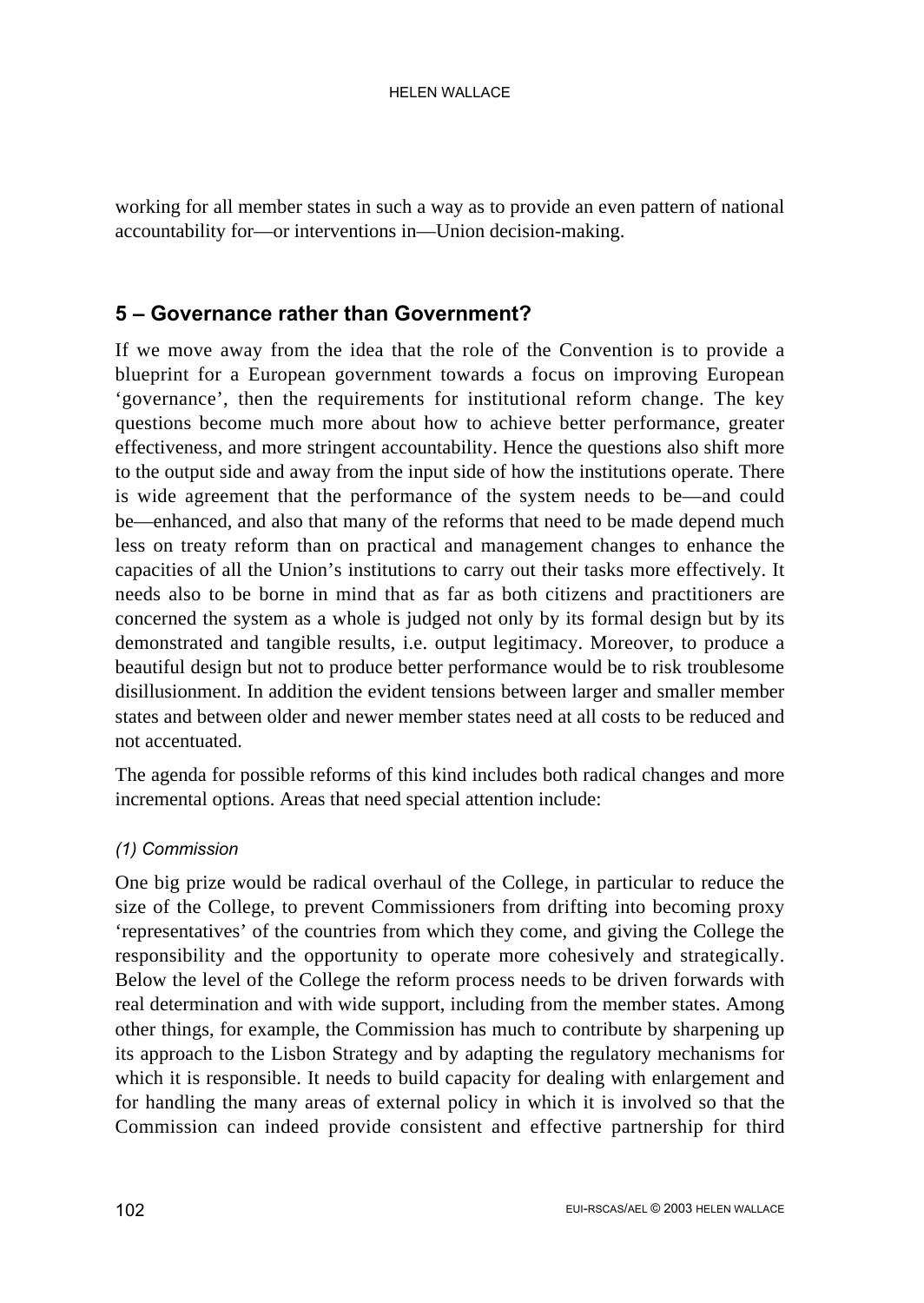countries. To put it simply the Commission needs to be an absolutely best practice institution in all of the policy domains in which it works. This would surely be an outcome that would improve the Commission's chances of winning greater political and policy authority in the future.

## *(2) Council*

The Council also needs radical overhaul. Far too many competing formations of the Council currently deal with Union policies and debates. This is also a subject of discussion, and indeed the Seville European Council of June 2002 has made some moves towards improvements. But these plans for a radical reduction in the number of Council formations need also to be driven forwards with determination. This author has long preferred a reduction to, say, five formations: External Affairs; Ecofin (with for monetary purposes a smaller Eurogroup); Competitiveness (internal market and Lisbon); another for dealing with issues relating to the individual (social affairs and justice and home affairs), and another for dealing with physical infrastructures and so forth (agriculture/rural, energy, transport etc). These need to be complemented by a coordinating Council, that would be put under real pressure to deliver greater coherence to the work of the Union. Within such a streamlined system there is a good deal of room for experimentation with different ways of organising the presidency. Absolutely critical is the need for other Councils to learn from the great relative success of Ecofin in gaining a coherent grip of its fields of policy. Generally the Council needs to be able to act more strategically and with clearer priorities, and with a much more disciplined approach to managing the legislative agenda.

## *(3) European Council*

 $\overline{a}$ 

One answer to the evident need for more strategic management and a clearer setting of priorities is to improve the functioning of the European Council. Much can be done to improve the way that it works, to prepare meetings more sensibly, to take away from its agenda work that should go elsewhere, to engage heads of state or government more constructively in taking forward the work of the Union, and to connect the European Council better to the rest of the institutional system.<sup>1</sup> The

<sup>1</sup> de Schoutheete, Phillippe, and Wallace, Helen, 'The European Council', *Research and European Issues* No. 19, Notre Europe, Paris, September 2002.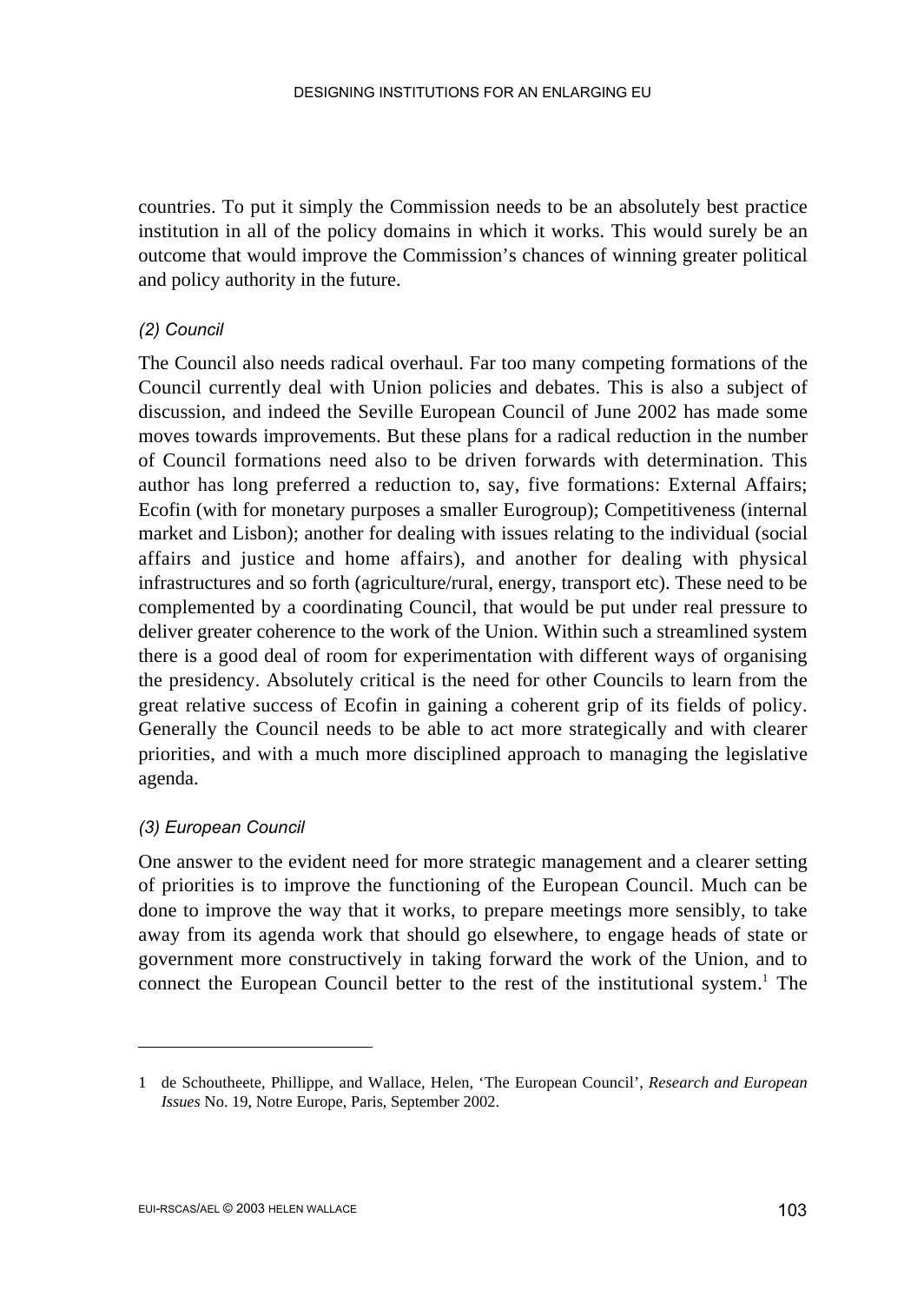record suggests that such improvements need not be seen as an encroachment of 'intergovernmentalism' into the system, since one of the most important contributions of the European Council in the past has been to set the pathways for the development of important new Union policies. The difficulty is making the follow through work—i.e. again a question of performance.

# **6 – In Conclusion**

Here then are very different approaches to institutional reform. The 'designer' approach aims to provide an overarching and durable constitutional settlement, together with a clear allocation of responsibilities and roles to the political institutions of the Union. In the designer camp we can find both advocates of a strong supranational model and some advocates of a consortium model, which would leave more explicit responsibility to the member states, and with options as to what functions might periodically be allocated to Union agencies. The contrasting 'evolutionary' approach keeps more of the options open, and is more concerned with the governance and the performance of the Union's institutional system. This would leave more to depend on the arguments for stronger Union powers to be won by results achieved and by the ingenuity of practice, just as it would keep flexibility for responding to changing policy demands and policy contexts, as well as alterations in the membership of the Union. These are real alternatives and should not be seen as 'first best' versus 'second best', but rather as contrasting pathways for the integration process in Europe. Essential to both approaches, however, is that the governing constitutional principles should be agreed, in order for the Union's institutional system to be well anchored. Thus the simplified constitutional treaty proposed in the Convention can serve well both the designer and the evolutionary approach, as can the effort to find a single terminology for the procedures and the instruments of the Union.

Similarly both approaches would probably be served well if agreement could be reached on how to distinguish fundamental constitutional rules from more operational rules in terms of what kind of agreement would be needed to modify rules in the future, i.e. which would need unanimity and which could be settled by some form of majority decision. Two closing remarks, however, on this last point. First, the Union is unusual among transnational frameworks in already allowing forms of majority decision to occur and forms of supranationalism to prevail. Yet it does not follow that even more majoritarianism would be 'progress', given that the hybrid form of polity that the Union is still depends on active assent from the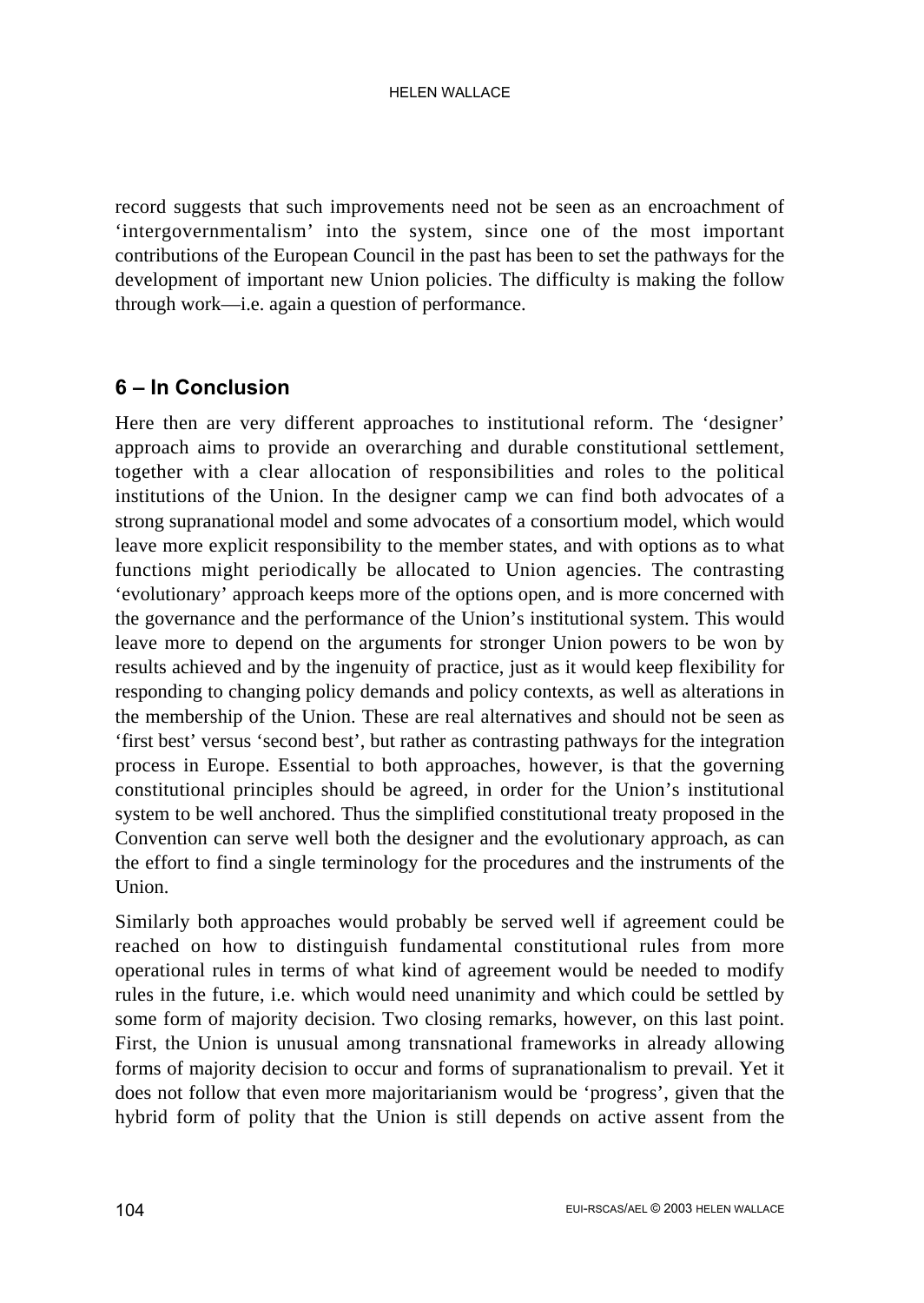member states in order to deliver both decisions to do things together and actions separately to implement those decisions. There is a delicate balance to be struck between, on the one hand, enough consensus and mutual tolerance to deliver continuing assent and, on the other hand, enough peer pressure to overcome recalcitrant minority views or counterproductive competition. Second, one of the successes of the old Union has been its achievement in providing an institutional framework which − most of the time and on most policy issues addressed in common − has kept all of the participating member states within a single and shared framework. This will be much harder in a larger Union, yet it is an achievement worth hanging on to if a core objective of enlargement is to increase the incentives for all member states, old and new, to exercise a form of joint ownership of the integration process.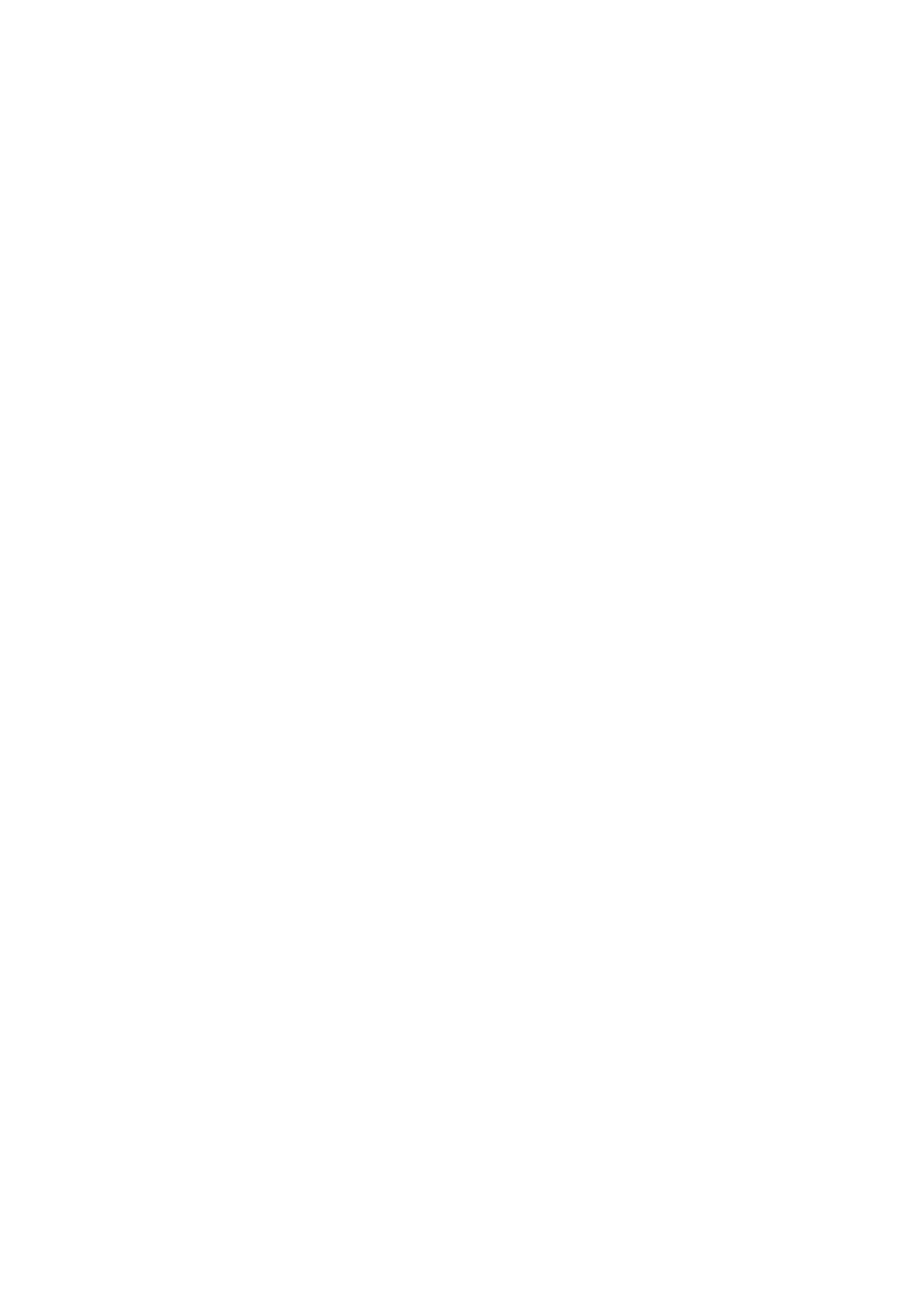# Simplification of the Union's Instruments

Koen Lenaerts and Marlies Desomer<sup>\*</sup>

## **1 – Introduction**

-

A rather underexposed issue in the debate on the future of the Union is the influence on different aspects of the perceived *democratic deficit* of the use made by the Union's institutions of the legal instruments at their disposal. In the course of several Treaty revisions and in daily practice new types of instruments have emerged, allowing the Union to react to new challenges in a flexible way. Many of these

<sup>\*</sup> The first author is Judge of the Court of First Instance of the European Communities, and Professor of European Law, K.U. Leuven. The second author is Assistant at the Institute of European Law, K.U. Leuven. All views expressed are personal. This contribution is based on K. Lenaerts, "La déclaration de Laeken: premier jalon d'une Constitution européenne" (2002) *Journal des Tribunaux – Droit européen* 29-42, in particular points 56 to 76; K. Lenaerts and M. Desomer, "Bricks for a Constitutional Treaty of the European Union: values, objectives and means" (2002) 27 *European Law Review* 377-407, in particular section D; and K. Lenaerts, "How to simplify the instruments of the Union?", Note for the hearing by Convention Working Group IX "Simplification of procedures and instruments", October 17, 2002, Working Document 7. It has further drawn on K. Lenaerts and A. Verhoeven, "Towards a Legal Framework for Executive Rule-Making in the E.U.? The Contribution of the New Comitology Decision" (2000) 37 *Common Market Law Review* 645-686; and K. Lenaerts and A. Verhoeven, "Institutional Balance as a Guarantee for Democracy in EU Governance", in C. Joerges and R. Dehousse (ed.), *Good Governance in Europe's Integrated Market* (2002) Oxford, Oxford University Press, 35-88.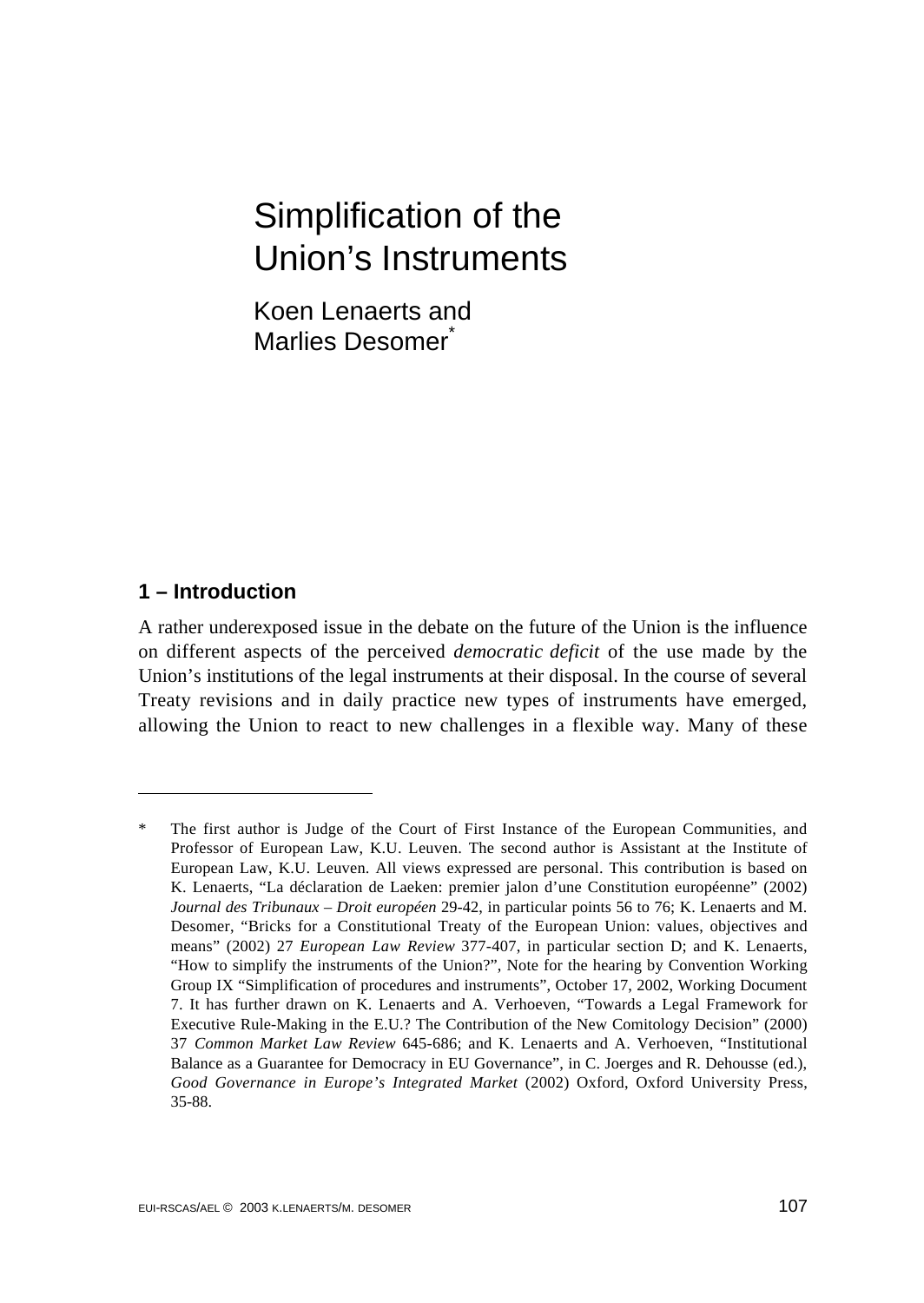instruments are not defined in the Treaties in terms of their normative scope and judicial enforceability. Also, currently, there seems to be no link between the choice of legal instrument and the intensity of action by the Union. This situation has contributed to the perceived lack of *transparency* and *legal certainty* in the functioning of the Union. The lack of *democratic legitimacy* has further been criticised with respect to acts that are adopted and presented as "executive acts" although they reflect veritable basic policy choices. All this has nourished the feeling among the Member States and local entities, as well as among citizens, that, on the basis of certain Treaty provisions that permit the use of any instrument to exercise its competence, the Union has acquired *"carte blanche"* in several policy areas.

This perception clearly demonstrates the close ties between the question of a more precise delimitation of powers between the Union and the Member States and the concern for a constitutional specification of the instruments that the Union has at its disposal to exercise its powers. If a reorganisation of policy responsibilities between the Union and the Member States aims to align these with the expectations cherished by the citizens, this should, in our view, to a large extent take place at the level of the policy instruments put at the disposal—or not—of the Union. A well-considered choice by the authors of a Constitutional Treaty—and, within its framework, by the political institutions of the Union—of the appropriate policy instruments in each of the Union's areas of competence could be a principal way for the institutions to enforce the ideas of *subsidiarity* and *proportionality* in the everyday operation of the Union. Meanwhile, enough *autonomy* and *flexibility* should be left for the Union's institutions to determine freely the appropriate form of action to tackle the policy question at stake.

*Democratic legitimacy* and *transparency* require, in our view, the introduction of a clear hierarchy of norms, based on both the *content of the act* and the *type of procedure for adopting the act.* The debate on simplification of the Union's instruments is therefore also particularly relevant for the horizontal division of policy responsibilities—the institutional balance—among the political institutions involved in day-to-day policy-making (European Parliament, Council and Commission). For that reason, reforming the Union's set of legal instruments has to go hand in hand with a thorough reflection on the desired weight of the various institutions in the Union's various decision-making settings, taking into account the interests they represent (e.g. the interests of the Member States, of the peoples of the Union) and the specific legitimacy they therefore deliver to the overall constitutional system.

It is clear that the task of simplification of the Union's legal instruments is not politically neutral and is thus not an easy exercise, since it may affect both the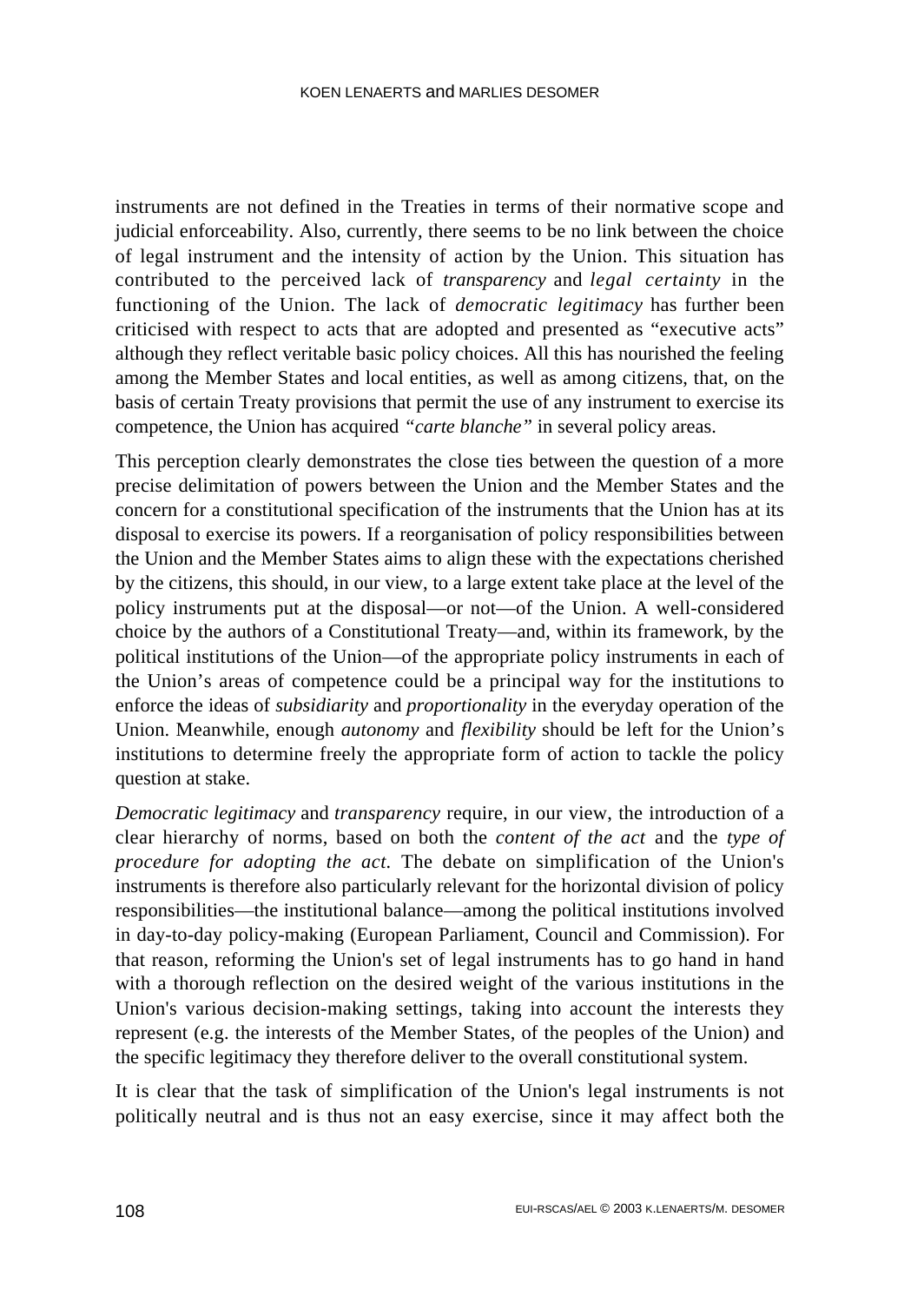vertical and the horizontal distribution of policy responsibilities. Four ideas with respect to rationalising and simplifying the instruments<sup>1</sup> available to the Union will be developed in four sections of this paper, whereby different values and legal principles that come into play will be balanced against each other. **Firstly,** *democratic legitimacy* **and** *transparency* **require the introduction of a clear-cut distinction between legislative and executive acts. Secondly, a simplification and rationalisation of the instruments by reference to the newly established categories of legislative and executive acts must further improve** *transparency* **and** *legal certainty.* **Thirdly, the relationship between the instruments and powers of the Union must be characterised by** *flexibility.* **Lastly,** *proportionality and subsidiarity* **must continue to be the guiding principle in the Union's day-today choice of policy instruments.**

## **2 – Democratic Legitimacy and Transparency Require the Introduction of a Clear-cut Distinction between Legislative and Executive Acts**

#### *A. Issues at stake*

l

Currently, the founding Treaties of the Union do not contain any indications for checking whether a measure adopted by the Union in the shape of one or another instrument is of a legislative or an executive nature. Neither the *type of instrument* (regulation, directive, decision, framework decision, etc.), nor the *identity of the author* of the measure (the Council acting alone, the Council and the European Parliament acting together, the Commission), nor the *level of detail* of the measure is a decisive criterion in this respect. The proposal to introduce an unambiguous distinction between legislative and executive acts is concerned with the necessity to identify, in a transparent way, the *procedure* that corresponds best—in terms of legitimacy and efficiency—to the legislative and executive functions of the

<sup>1</sup> his contribution only deals with legally binding instruments. It does not cover parallel reflections concerning soft-law instruments. In our view, a reflection is however needed on the appropriate ways to better express the non-binding character of the norms belonging to this category and to indicate their intended effect.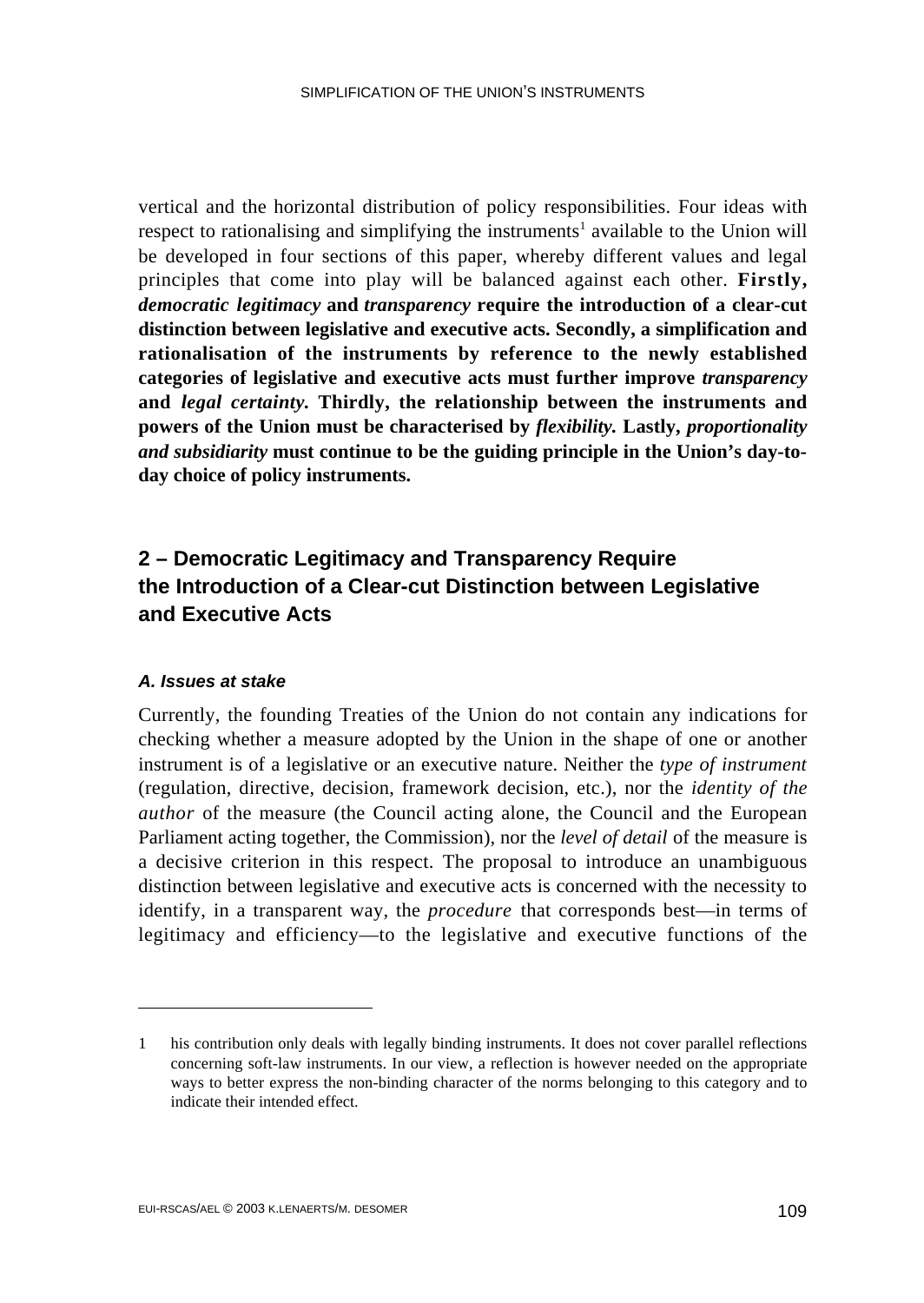institutions in the Union. In our view, such a cardinal distinction should therefore be the starting point of the debate on the simplification of the Union's legal instruments.<sup>2</sup>

## *B. Legislative acts: basic policy choices and co-decision between European Parliament and Council*

The distinction between legislative and executive acts should, in our opinion, be based, not on the identity of the author of the act, but on the *type of procedure* for adopting the act and on the *content of the act.* The adoption procedure that corresponds best to the legislative function in the Union is the *co-decision procedure,* for it reflects best the democratic ideal of self-governance in the Union's multilevel polity: the interests of the Member States are being upheld in the Council, while the peoples of the Union are represented in the European Parliament. A second, contentbased, criterion aims at guaranteeing that the legislative procedure is reserved for the adoption of those acts implying *basic policy choices<sup>3</sup>*. On the one hand, this requirement functions as a constitutional constraint on the delegation of rule-making activity to the executive—the Commission—and thus aims at the protection of the ideal of self-governance. On the other hand, this requirement corresponds to the need to preserve the time-consuming co-decision procedure for decisions with true political implications, encouraging the legislator to leave it to the executive to elaborate mere technical details or amend non-essential elements of legislation in fast-changing policy fields, like, for instance, the common agricultural policy. The "basic policy choice"-demarcation line between legislation and implementation is to be considered as a political principle guiding the Union legislator (European

-

<sup>2</sup> For a radically different approach, see J.-C. Piris: "The "classic" instruments (regulation, directive, decision) would probably have to be retained so that they could continue to be used for regulatory and executive powers as well as for implementing powers. (…) [G]iven this complexity and the institutional balances underlying it, it is hard to argue that a given form of legal instrument should be associated always and exclusively with a particular adoption procedure." J.-C. Piris, "Simplification of legislative procedures and instruments", Working Document 6 of Convention Working Group IX, November 6, 2002, 23. According to Convention Member M. Vanhanen, legislative acts should only be defined by their content, and not by their adoption procedure (no exclusive link between legislative acts and the co-decision procedure: Working Document 24 of Convention Working Group IX, November 15, 2002, 4-6).

<sup>3</sup> ECJ, December 17, 1970, *Köster,* 25/70, *E.C.R.* 1161, paragraph 6.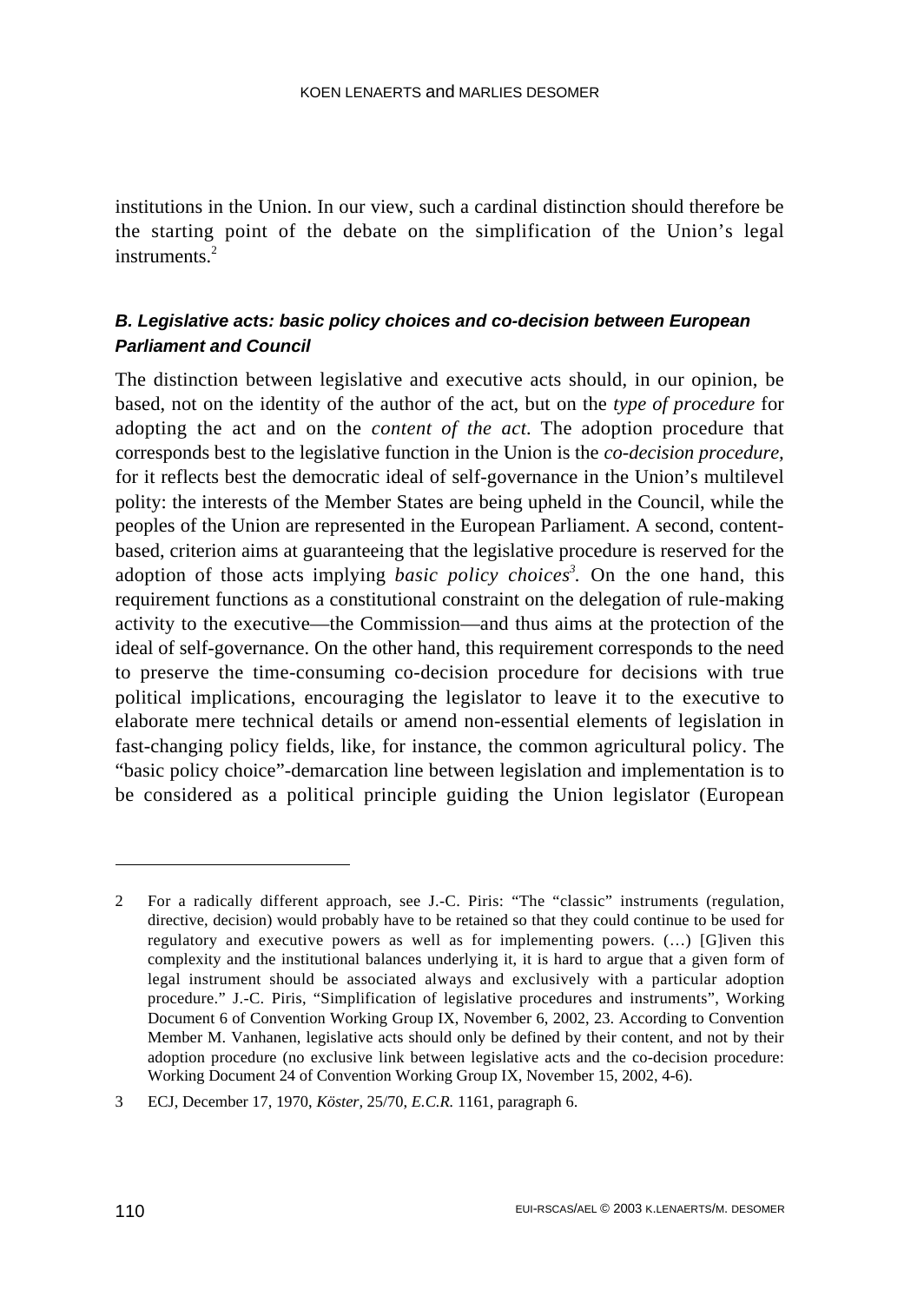Parliament and Council) in its behaviour.<sup>4</sup> As such, it can only be marginally scrutinised by the Court of Justice, in order to prevent excesses which harm the institutional balance.

**Following these parameters,** *a legislative act* **is any act** *directly based on a Treaty provision,* **adopted in compliance with the** *co-decision procedure* **[Article 251 TEC] and expressing a** *basic policy choice.* **All acts adopted according to a different procedure are kinds of executive acts.** For reasons of transparency, this definition should be inserted into a Constitutional Treaty.

To make it feasible at the IGC to successfully extend co-decision with the European Parliament to the adoption of all legislative acts by the Union<sup>5</sup>, the authors of the Treaty could decide to clarify in the Constitutional Treaty, (for instance in politically sensitive policy fields), what constitutes, in terms of material content, a basic policy choice (for instance, in the field of common agricultural policy), and what does not. This option should nevertheless be considered as only second best, since it opens up the possibility again to blur the newly established distinction for reasons that are not driven by concerns of democratic legitimacy and transparency. The exercise will moreover be encumbered by national sensitivities resulting from the fact that, in some Member States, certain matters concerned by the exercise are entrusted to the executive power, notwithstanding the fact that they require basic policy choices (for instance, in the field of common commercial policy).

<sup>4</sup> The "Penelope" Contribution to a Preliminary Draft Constitution of the European Union of 4 December 2002 ordered by Commission President R. Prodi contains an interesting attempt to specify what constitutes a basic policy choice. According to the draft, "[legislative acts] shall determine the fundamental principles, general orientation and essential aspects of the measures to be taken to that end. They shall determine the rights and obligations of persons and undertakings and the nature of the guarantees which they are to enjoy in all Member States" (Article 77(2) of the Draft). This document can be retrieved at the Union's Futurum-website: <[http://europa.eu.int/futurum/index\\_en.htm](http://europa.eu.int/futurum/index_en.htm)>.

<sup>5</sup> For the same reason, the authors of the Treaty could consider subjecting certain particularly sensitive legislative matters to the requirement of obtaining, within the framework of the codecision procedure, super-qualified majorities in both the Council and the European Parliament, for instance, for the use of the subsidiary competence provision Article 308 TEC.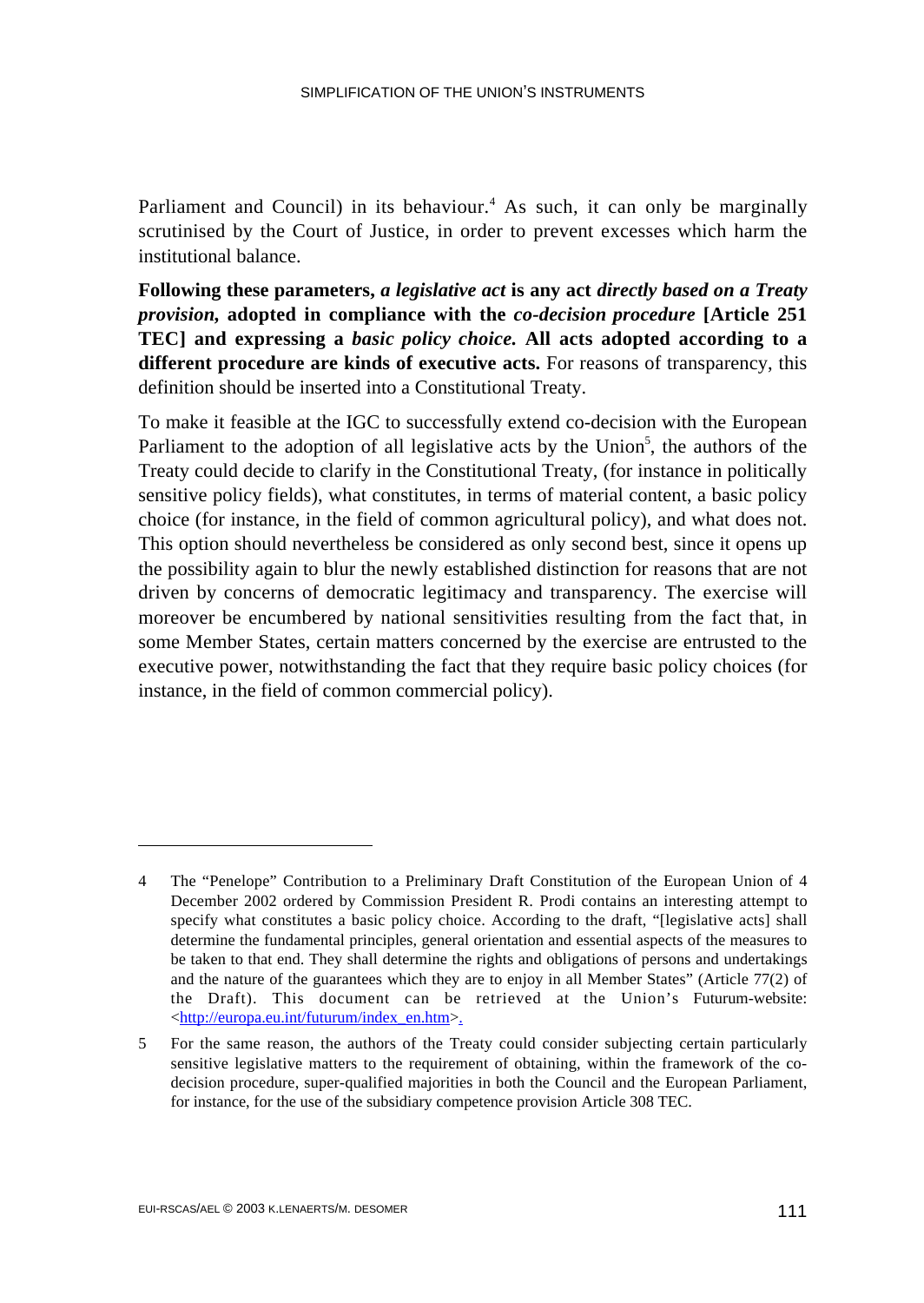### *C. Eliminating what are currently called "autonomous regulations"*

Moreover, the authors of the Treaty are free to decide already to imply certain *basic policy—and thus "legislative"—choices in the Treaty itself* (so-called *"Traité-loi provisions"*), delegating the *execution* of these choices directly to the executive power. This technique should, however, be reserved for exceptional cases, since, again, misusing it to—in fact—allocate certain veritable political choices to the executive instead of the legislator for reasons that are not driven by concerns of democratic legitimacy and transparency would seriously put at risk the whole reform proposed earlier which aims exactly at enhancing these values.

The Chairman of the Convention's Working Group IX on "Simplification", Mr. G. Amato, has identified numerous cases of so-called *"autonomous regulations"* in the present Treaties, mandatory acts of general application that are adopted by the executive directly on the basis of a Treaty provision.<sup>6</sup> These acts are often adopted by the Council alone (for instance, basic anti-dumping acts pursuant to Article 133(4) TEC) or by the Council after the consultation of the European Parliament (for instance, acts establishing common market organisations for certain agricultural products pursuant to Article 37(2) and (3) TEC), and sometimes by the Commission (for instance, certain directives as regards the position of public undertakings vis-àvis European competition rules pursuant to Article 86(3) TEC).

As we have indicated above, it is undeniable that several such autonomous regulations still require *basic policy choices* to be made, justifying their subjection to the *co-decision procedure* and their classification in the category of *legislative acts.* As a result, it is necessary to identify, on the one hand, the autonomous regulations that involve such basic policy choices (for numerous examples of "autonomous regulations" which should, in our view, become legislation, see the Annex of this Chapter). These acts, which need to enjoy representative democratic legitimacy, should be adopted by the legislative power (European Parliament and Council) on the basis of the co-decision procedure and thus belong to the category of *legislative acts.* On the other hand, the autonomous regulations of a more technical nature do

<sup>6</sup> Mr. Amato uses the notion "autonomous *legislation*". See Working Document 10 of Convention Working Group IX on "Simplification" of October 24, 2002, "Examples relating to acts adopted directly on the basis of the Treaties by the Council, the Commission or the European Central Bank".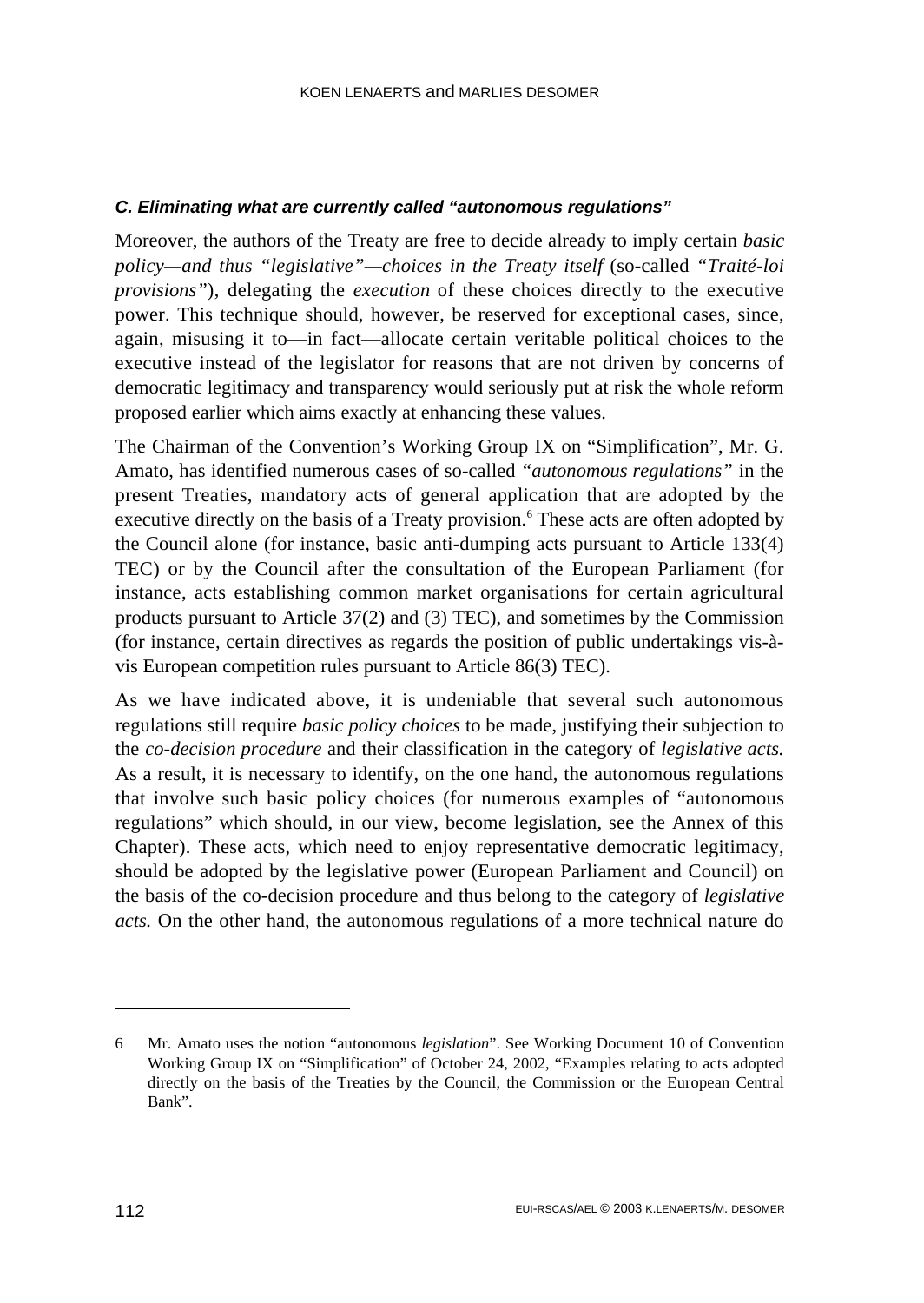not justify a direct intervention of the legislator (since this would overload the codecision procedure). This may be so because the authors of the Treaty have decided to imply certain basic policy choices directly in specific Treaty provisions, only leaving room for mere implementation of these "legislative" choices. All these acts, which should also be identified, could thus suffice with an executive legitimacy and should clearly be subsumed under the category of *executive acts,* taking the form either of "delegated rule-making" or of "genuine" executive acts (see the Annex).

**In short,** *all* **acts adopted directly on the basis of a Treaty provision, which imply** *basic policy choices* **and which are thus, in other words,** *legislative in nature* **should in the end be adopted by way of the** *co-decision procedure* **and be subsumed under the category of** *legislative acts.* Exceptions, if considered at all, should be given a temporary status only.

## *D. Executive acts: introducing a distinction between "delegated rule-making" and "genuine executive acts"*

#### *Introduction*

According to the principal distinction between legislative and executive acts established above, executive acts are all mandatory acts, whether general or individual in scope, that are adopted in accordance with a procedure other than the co-decision procedure. Executive acts have their legal basis in legislative acts or executive acts, or even directly in Treaty provisions, insofar as these already contain certain basic policy choices and directly confer implementing powers to the executive. It is evident that executive acts at all time need to comply with the—constitutional, legislative or executive—provisions they implement. Monitoring procedures are required that allow the legislator (European Parliament and Council) to effectuate control of such compliance and thus, ultimately, to put into practice the institutional balance as intended by the authors of the Treaty.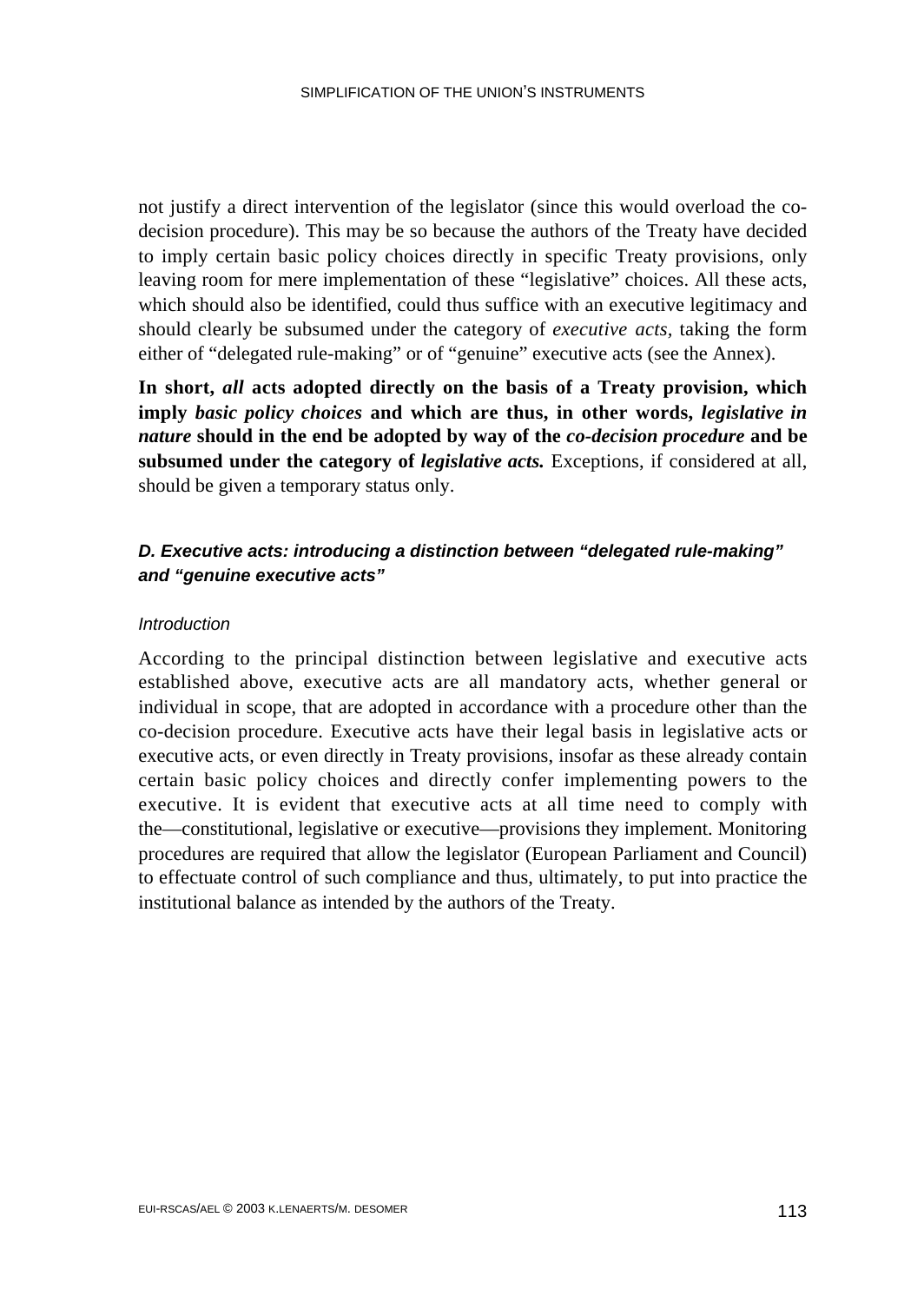#### *Assessment of the current implementation schemes at Union level*

According to the third indent of Article 202 of the EC Treaty, the Council is to "confer on the *Commission*<sup>7</sup>, in the acts which the Council adopts, powers for the implementation of the rules which the Council lays down<sup>8</sup> [and] may impose certain requirements in respect of the exercise of these powers". The procedures in question must be "consonant with principles and rules to be laid down in advance by the Council". In general, the Council imposes requirements on the Commission with a view to it carrying out its implementation function by means of a particular form of collaboration with a committee set up by the Council. Further, the *Council* may also, *in specific cases,* reserve the right to exercise implementing powers to *itself* [Article 202, third indent, TEC]. 9 Lastly, implementation is sometimes entrusted to *agencies.*

The picture that emerges from the current organisation of implementation procedures at Union level is, firstly, one of *fragmentation* and *opaqueness.* The Comitology Decision may have been a great step forward, in this respect, limiting the Council's freedom to establish committees for controlling the Commission's implementing role to three types of procedures—depending on whether the committees concerned have advisory, management or regulatory powers—and introducing (non-binding) substantive criteria for the choice of committee procedure.<sup>10</sup> Still, what is currently lacking is a coherent and transparent constitutional framework for implementing procedures. The Comitology Decision is not concerned with the question *when, at all,* should the Commission have recourse to committee procedures, nor does it shed light on the *"specific cases"* in which the *Council,* pursuant to Article 202, third indent, TEC, may decide to implement legislative acts *itself.* What is more, a similar

<sup>7</sup> It falls to the Community institutions to implement Community law only when that task has been expressly conferred upon them. Following Article 10 TEC, "Member States shall take all appropriate measures, whether general or particular, to ensure fulfilment of the obligations arising out of this Treaty or resulting from action taken by the institutions of the Community".

<sup>8</sup> See as well Article 211, fourth indent, TEC.

<sup>9</sup> Moreover, in some instances, the *Treaties* expressly reserve implementing powers to the Council (for instance, to implement through specific programmes the Union's multiannual framework programme for research and technological development [Article 166(4) TEC], to implement agreements concluded between management and labour [Article 139(2) TEC] and numerous cases throughout the second and third pillar).

<sup>10</sup> See Council Decision 1999/468 [1999] O.J. L184/23 laying down the procedures for the exercise of implementing powers conferred on the Commission.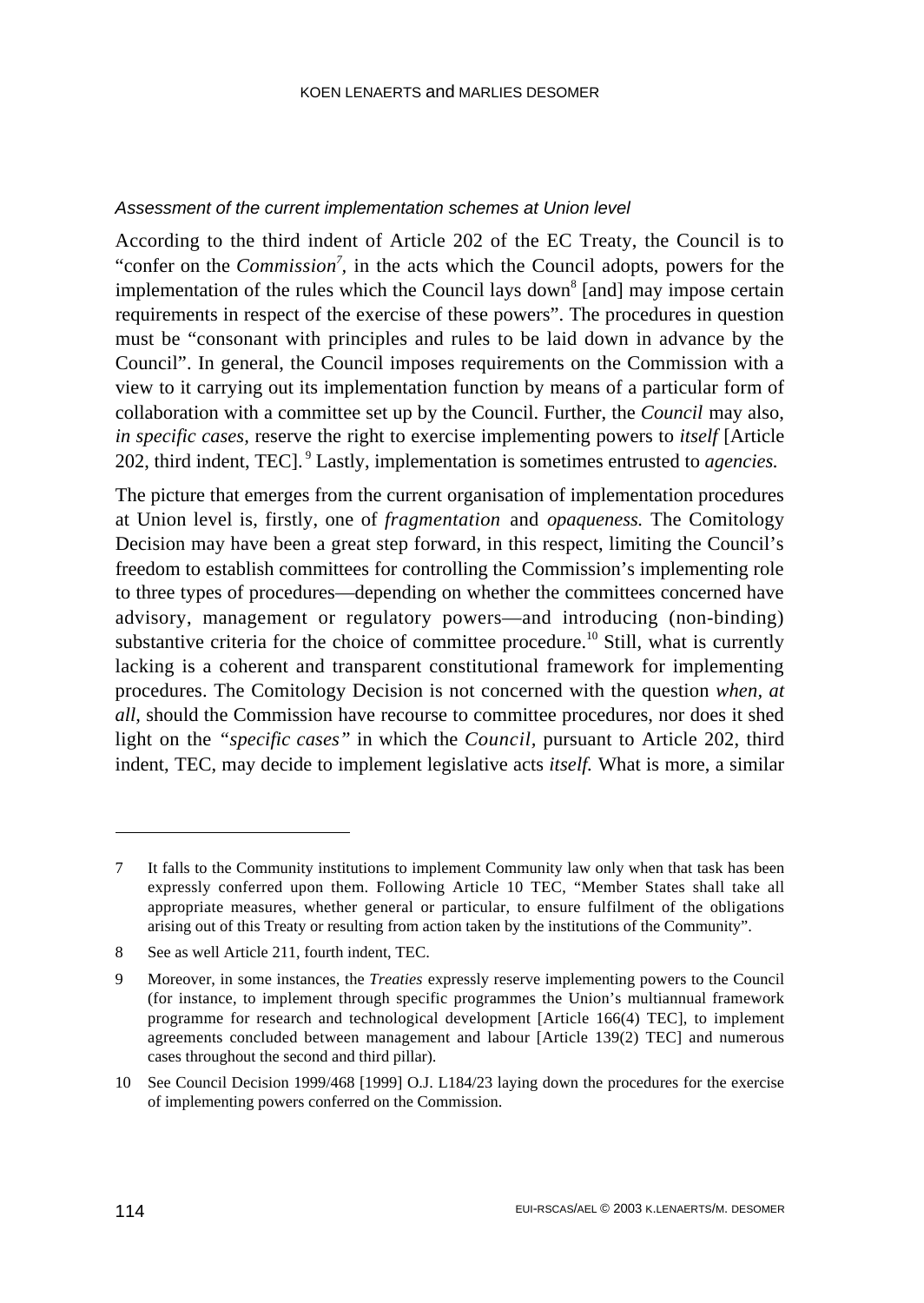framework establishing procedural guarantees and principles in case implementation is left to *agencies* is totally lacking.

In our view, **the authors of the Treaty should, first of all, establish in the Constitutional Treaty a** *systematic set of procedural rules* **regarding transparency, access to documents, hearing of scientific and technical expert committees, admissibility conditions for actions for annulment lodged against executive acts, etc. applicable to** *all* **implementing authorities. Further,** *a standard implementation procedure* **should be inscribed in the Constitutional Treaty11, deviation from which would only be possible if a clear exception is foreseen in a specific legal basis provided in the Constitutional Treaty.**

Secondly, one notices an overall *preponderance of the Council* in the current implementation scheme(s), while this stands at odds with the fact that it is the Council itself—albeit often together with the European Parliament—which is the institution that defines and entrusts the implementing powers. Even though the comitology system is generally perceived as a control system permitting *the legislator* to check *ex ante* the compliance of executive acts with the legislative acts implementation of which they have envisaged<sup>12</sup>, a substantive role for the European Parliament, the Council's co-legislator, is by and large denied. Indeed, where the Council itself undertakes implementation or makes it subject to a comitology procedure which may result in the power of implementation reverting to it (i.e. in the case of regulatory or management procedures), it is not possible for the European Parliament to exercise political control to the same extent. **The task of implementation should therefore be left as much as possible to the Commission,**

-

<sup>11</sup> Alternatively, such standard implementation procedure could be adopted, possibly in the shape of a so-called "organic" or "institutional" act, by the Union legislator (European Parliament and Council) deciding in accordance with the co-decision procedure (possibly with super-qualified majorities), pursuant to a legal basis created to this end in the Constitutional Treaty.

<sup>12</sup> For an opposing view, see the contribution by Convention Member G. Cisneros:

*<sup>&</sup>quot;Le Traité confère donc ces compétences au Conseil, non tant en sa qualité d'organe législatif mais en tant qu'institution au sein de laquelle les États membres sont directement représentés en qualité de responsables de 1'application du droit communautaire. (…) Ce sont donc les États membres et non pas 1'organe législatif qui, par le biais de leur participation aux Comités et au Conseil, contrôlent 1'exercice de ces compétences."*

Working Document 5 of Convention Working Group IX, October 15, 2002, 2.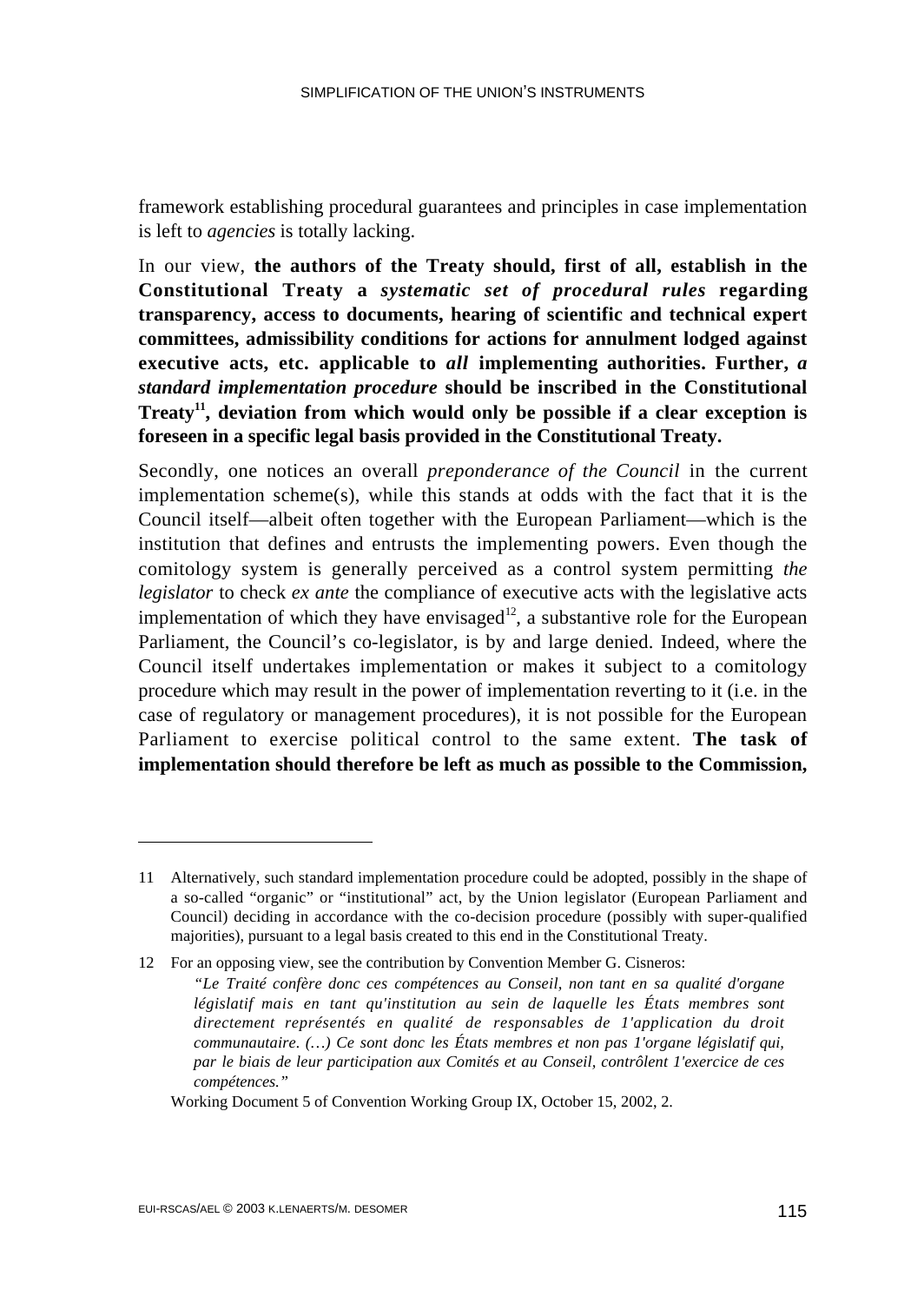## **with both branches of the legislator playing an equal role in monitoring the executive.13**

## *Proposal: a subdivision between acts of delegated rule-making and genuine executive acts*

In our view, the exigencies of democratic legitimacy and accountability necessitate a subdivision within the broad category of executive acts between acts of "delegated rule-making" on the one hand, and "genuine" executive acts on the other.<sup>14</sup> The distinction is based on the *content* of the act and has implications for the *legislative monitoring procedure.15*

Acts of "*delegated rule-making*" (or, more elegantly, "*delegated acts*")<sup>16</sup> would **be executive acts adopted by the Commission on the basis of a broad implementing power, granted either in a legislative act or directly in a precise Treaty provision.** Delegated acts substantively resemble legislative acts in that they often (but not always) *adapt to technical progress non-basic provisions* of legislative

<sup>13</sup> The European Parliament sees *no* future role for the Council in implementation. See European Parliament Resolution A5-0425/2002 of December 17, 2002 on the typology of acts and the hierarchy of legislation in the European Union (Report by J.-L. Bourlanges, 2002/2140(INI)). In our view, if in the future the Council is still assigned a role in the implementation of legislation, which seems quite likely, an effective system of checks and balances requires clearly identifying when the Council acts in its legislative and when in its executive capacity. See, for instance, the address of Belgian Prime Minister G. Verhofstadt at the College of Europe, "Montesquieu and the European Union", November 18, 2002, retrievable at the Union's Futurum-website: <[http://europa.eu.int/futurum/index\\_en.htm](http://europa.eu.int/futurum/index_en.htm)>.

For a more radical federal conception of the "European Executive Council" as a true European Government, see the Draft Treaty embodying the Statute of the European Community, retrievable at: [<http://www.let.leidenuniv.nl/history/rtg/res1/drafttreaty.htm](http://www.let.leidenuniv.nl/history/rtg/res1/drafttreaty.htm)>.

<sup>14</sup> For a highly similar distinction between three categories of acts—legislative acts, delegated acts and executive acts "proper"—on the basis of both content-related and procedural criteria, see Working Document 11 of Convention Working Group IX on "Simplification", October 29, 2002, as well as CONV 424/02/REV1, Final Report of Convention Working Group IX on "Simplification", November 29, 2002.

<sup>15</sup> It is regrettable that Convention Working Group IX on "Simplification of instruments and procedures" has interpreted its mandate as not comprising the organisation of implementing procedures. See its Final Report, CONV 424/02, November 29, 2002, 12.

<sup>16</sup> *Ibid.,* 10.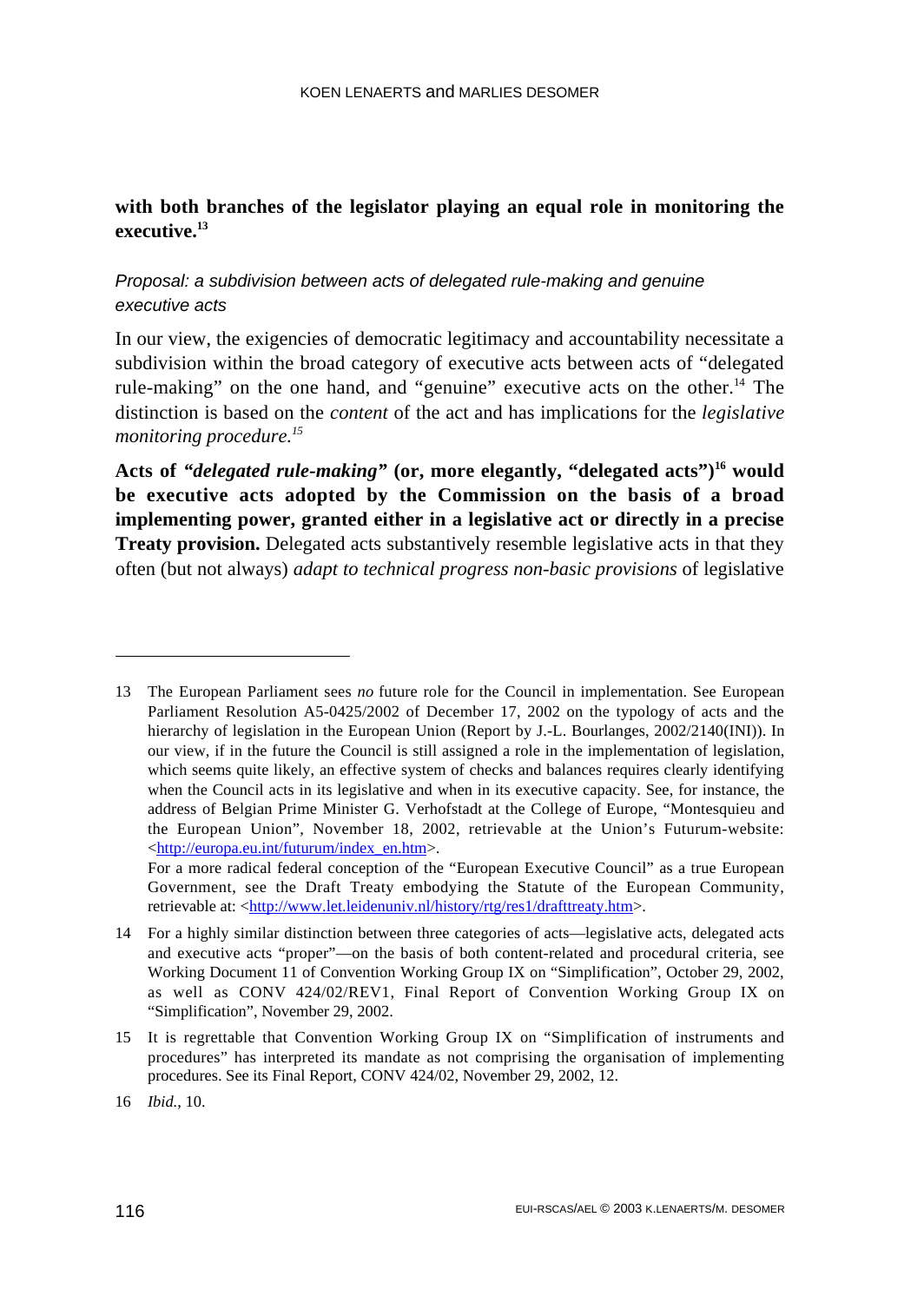acts.17 At present, a mechanism allowing the legislator to delegate the power to modify a legislative act in certain technical or detailed respects, *while retaining a real power of control*, is lacking in the Union. It is, however, undesirable to imply the legislative power directly in the adoption of such acts, since this causes an overburdening of the co-decision procedure and prevents above all the European Parliament from concentrating on its primary constitutional function, namely the making of basic policy choices (the legislative function). Nor is it desirable, from the viewpoint of the European Parliament, to leave the power to adopt delegated acts to a regulatory or management procedure, which may result in *de facto* implementation by the Council.<sup>18</sup> In our view, a 'simple' and balanced legislative call-back system<sup>19</sup>, as opposed to the complicated and biased comitology system, is required here.<sup>20</sup> In such a system, each branch of the legislator—or the legislator as a whole—would have a right to retrieve the power to legislate on the subject, to be exercised within a certain time limit, in case it considers that a Commission draft delegated act exceeds the delegation provided in the legislative act or touches upon major political sensitivities.<sup>21</sup> Consequently, the Commission could be given a time span for adaptation of the proposed delegated act, or the legislator could decide to settle the matter itself by way of the co-decision procedure.<sup>22</sup>

<sup>17</sup> See as well Article 77(4) of the "Penelope" Contribution to a Preliminary Draft Constitution of the European Union of December 4, 2002 ordered by Commission President R. Prodi.

<sup>18</sup> If it were decided to maintain a 'heavy' comitology system for delegated acts, this should at least be complemented with a strict control by the European Parliament, which could then take the form of a right of call-back.

<sup>19</sup> The idea is that one who gives a mandate can withdraw that mandate. See, in that regard, the proposals for simplification of the adoption procedure for the European legal framework for financial services, better known as the "Lamfalussy method". See as well CONV 424/02, Final Document of Convention Working Group IX on Simplification, November 29, 2002, 11.

<sup>20</sup> The absence of comitology for this type of executive measure does not, of course, alter the Commission's practice of consulting national administrations, experts and interested parties, often organised in the form of committees, before adopting its executive acts.

<sup>21</sup> The European Parliament should be given an individual right of call-back when the implementation task is conferred upon the *executive* Council.

<sup>22</sup> Alternatively, for instance, in policy fields where technical aspects of legislation need to be adapted very quickly to keep up with technological changes or the exigencies of fast-changing markets, a system could be envisaged whereby an unsuccessful call-back (since no agreement is reached in co-decision between the Council and the European Parliament on an alternative act) would have as effect that, after all, the Commission adopts the delegated act it had planned.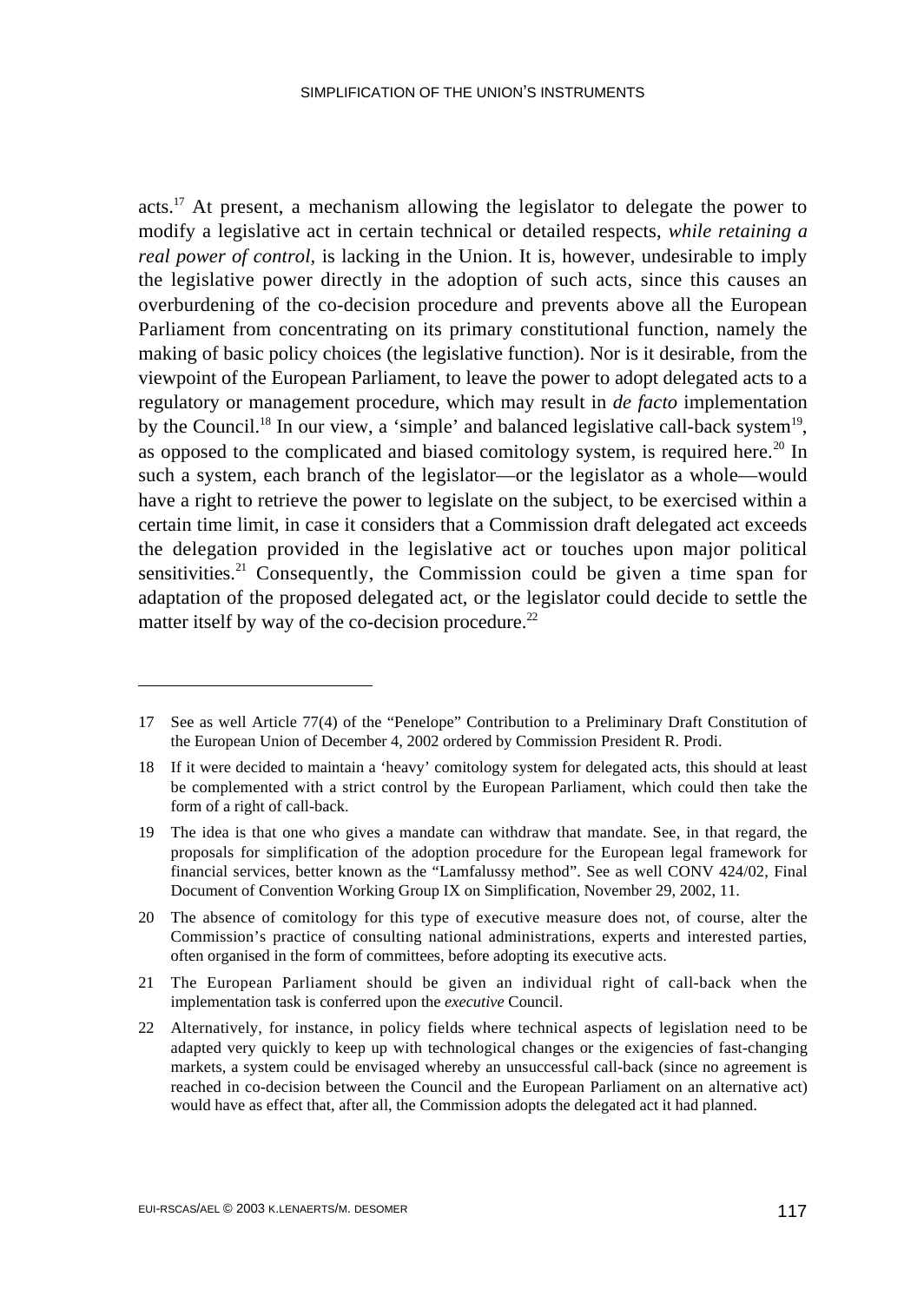Where delegated rule-making powers are conferred upon the executive directly on the basis of a "legislative" Treaty provision, no monitoring procedures exist to allow for political control of the implementing activity.<sup>23</sup> This is a prominent reason to limit the number of such cases. A framework intervention of the legislator could be foreseen, which would reaffirm the conferring of the necessary implementing powers on the executive. The aim of this legislative intervention would be to establish the legislative right of call-back suggested above, allowing for political control over the conformity of these delegated acts with the Treaty provisions they seek to implement, and thus, ultimately, for preserving the institutional balance.

**The residual category of** *"genuine" executive acts24* **comprises acts adopted by the executive on the basis of a provision of the Treaty, of a legislative act or of a delegated act.25 They can be normative acts of a general scope that further shape the basic policy choices set out in the basic act, or "just" binding acts, whether addressed to a specific party<sup>26</sup> or not**<sup>27</sup>. Ouite often, these executive acts will have a rather limited political impact and thus produce limited risk of disturbance of the institutional balance. In this case, these acts can be safely entrusted to the Commission alone<sup>28</sup>, the Commission acting on the basis of a light comitology

<sup>23</sup> This is considered less of a problem for the European Central Bank, which seems to enjoy a legitimacy of expertise.

<sup>24</sup> "Implementing acts" in the wording of CONV 424/02, Final Document of Convention Working Group IX on Simplification, November 29, 2002 11.

<sup>25</sup> For examples, see the annex to this text.

<sup>26</sup> For instance, measures addressed to individual companies adopted by the Commission in the area of competition or control of state aid (see annex).

<sup>27</sup> For instance, the setting up by the Council of high-level political committees composed of representatives of the Member States, which have to assist the legislator or the Council in sensitive policy fields by giving opinions and preparing discussions ( the Political Committee in the field of the common foreign and security policy [Article 25 TEU], the Coordinating Committee in the field of police and judicial co-operation in criminal matters [Article 36 TEU], the Employment Committee [Article 130 TEC], etc.).

<sup>28</sup> The Commission is generally held to account politically vis-à-vis the European Parliament for the way in which it fulfils its executive role. According to Mr. Panzano, Commission representative in Convention Working Group IX, a regular control of the Commission (or the Member States) by the legislature does not therefore appear justified to the extent that the implementation in question is of a purely executive nature and only applies the basic political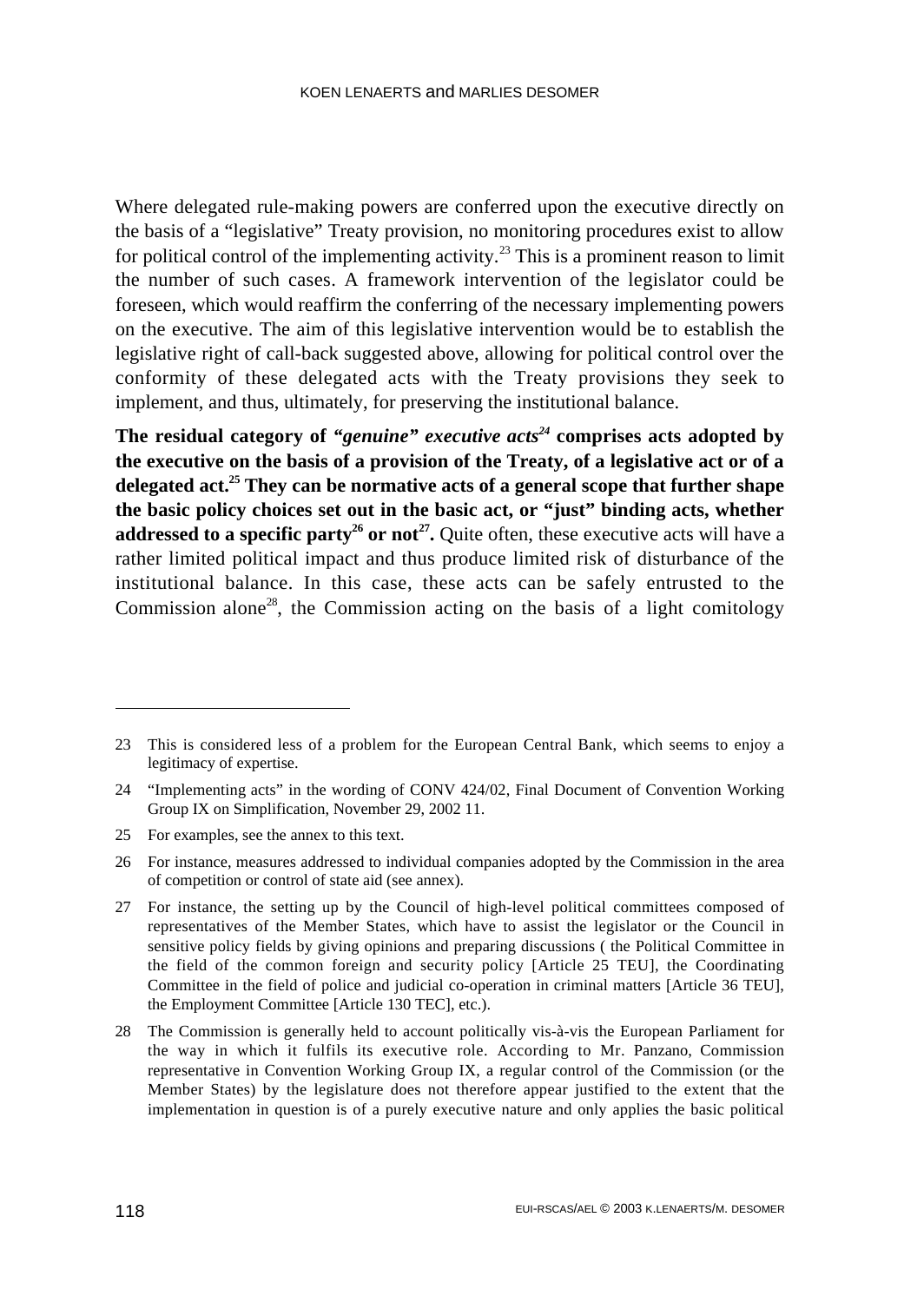procedure (assistance by an advisory committee), the Council, the European Central Bank or (regulatory) agencies. Obviously, there may also be cases where the adoption of genuine executive acts does require some degree of political assessment—be it not of a "basic", hence legislative, nature (for instance, in the sphere of common agricultural and common fisheries policy). In such cases, the current comitology system is still relevant, as is the possibility that the Council, in specific cases, reserves implementation to itself.<sup>29</sup>

## **3 – A Simplification and Rationalisation of the Union's Instruments by Reference to the Newly Established Categories of Legislative and Executive Acts Should further Improve Transparency and Legal Certainty**

#### *A. Issues at stake*

For reasons of transparency and legal certainty, in accordance with the suggestion contained in the Laeken Declaration, the number of legislative and executive instruments available to the Union should be *reduced.* In the light of the fundamental distinction between legislative and executive acts established above, a *simplification and rationalisation* of the instruments of the Union of both the first pillar (Community pillar) and the third pillar (police and judicial co-operation in criminal matters)<sup>30</sup> by reference to the two categories of acts is to be carried out. In this way,

*… continued*

choices already made at legislative level (Working Document 16 of Convention Working Group IX, November 7, 2002, 2).

<sup>29</sup> The chance of the Council reserving the adoption of such executive acts to itself would however seriously decrease, since these acts will more often than is currently the case be based on a legislative act, adopted in co-decision, and it is not very likely that the European Parliament would agree with this scenario.

<sup>30</sup> We will not deal with the Union's external action instruments. See S. Griller's chapter on external relations. We support his view that the Union requires *a specific set of instruments* for its future *common foreign and security policy,* in line with the current common positions and strategies and joint actions, to guarantee the visibility of the Union's policies vis-à-vis third countries. Opposite to what is presently the case, the Constitutional Treaty should expressly lay down the *binding nature* of these instruments, and subject them to *full judicial scrutiny.*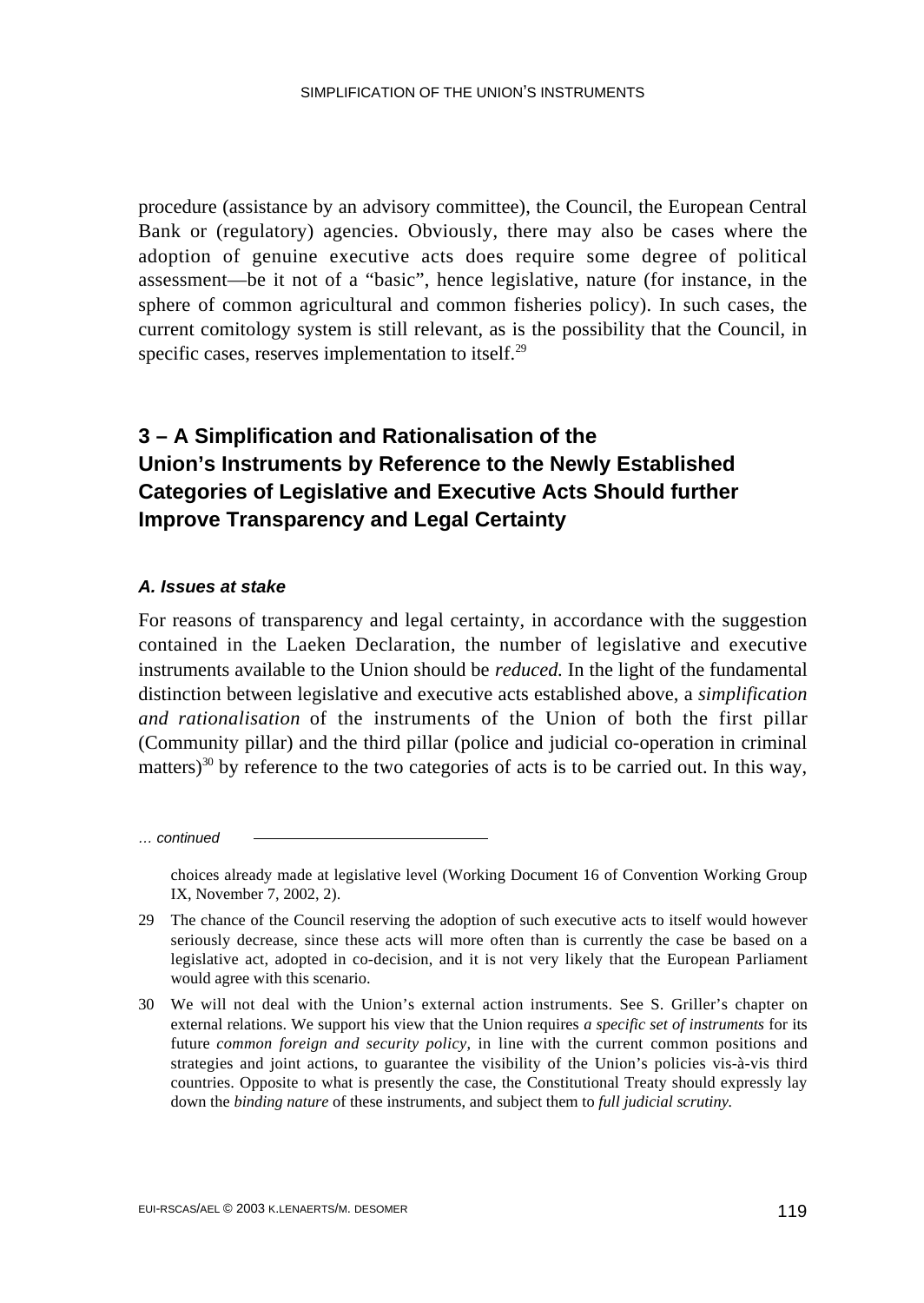the permissible intensity of action by the Union in each (sub)matter in which it enjoys any competence could be specified. Furthermore, the remaining instruments should be carefully *defined* in the Constitutional Treaty as to their legal scope and judicial enforceability.<sup>31</sup> Recourse to a variety of notions such as "measures", "rules", "provisions", should thereby be avoided. Instead, the authors of the Treaty should confine themselves to a single notion—for instance, "measures"—when they want to give the Union's institutions a freedom of choice in deciding the appropriate policy instrument. Lastly, the names of the instruments should expressly set out their legislative or executive nature.

Finally, the relationship between the various sources of Union law is not currently laid down expressly in the Treaties. It would be beneficial to transparency and legal certainty to establish clearly a hierarchy of norms in the Constitutional Treaty. The cardinal distinction between legislative and executive acts brings this within reach. This exercise may moreover lead to a reconsideration of the admissibility conditions for access to the Union judiciary.

## *B. Simplification and rationalisation of the Union's first and third pillar instruments in the light of the fundamental distinction between legislation and implementation*

### *Legislative acts*

The category of "legislative acts" contains all acts which are directly based on a Treaty provision, express a basic policy choice and are adopted in co-decision by the Council and the European Parliament on a proposal from the Commission. **This first category can be further subdivided by reference to the** *effects* **of the measure in the** *internal legal orders* **of the Member States.**

A first subdivision of the legislative instruments would therefore consist of *"EU laws".* **An** *"EU law"* **would be a** *Union act which is binding in its entirety and directly applicable in all Member States.* The current equivalents are "regulations",

<sup>31</sup> Furthermore, certain legal principles and notions that are fundamental in European law and that are crucial to individuals for the determination of their legal position could be explained in the Treaty, like "primacy of Community law" or "direct effect".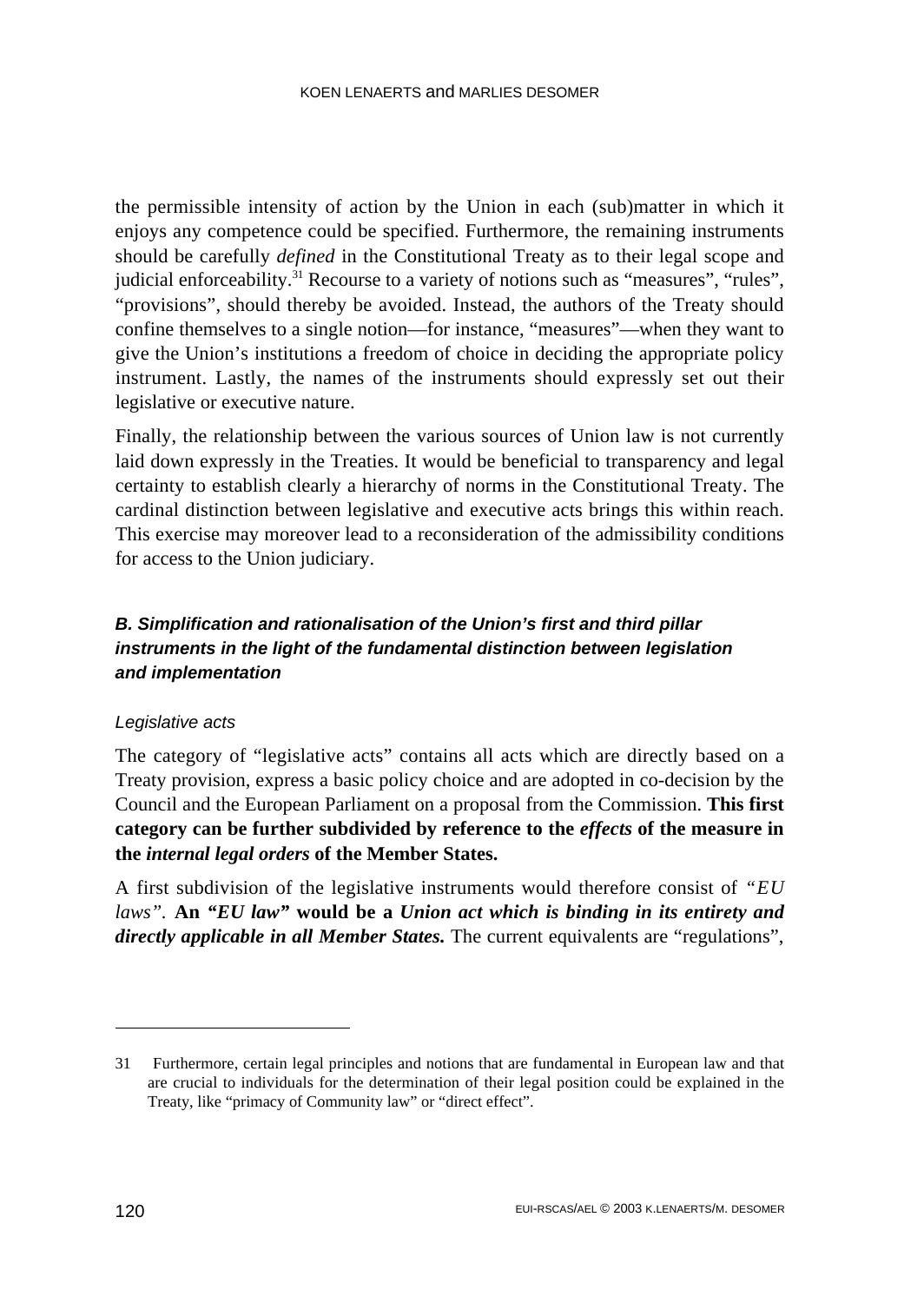"*sui generis* decisions"<sup>32</sup> and third pillar "decisions"<sup>33</sup>, to the extent that these acts contain basic policy choices. Indeed, also in the future, the Union should be able to adopt detailed rules that are directly applicable in the legal orders of the Member States, including in areas belonging to the Union's non-exclusive powers (see *infra*).

As with Article 75 of the German Constitution, the exercise by the Union of certain non-exclusive powers could be subjected in the Constitutional Treaty to the restriction that the Union could only enact *"EU framework laws".34* **The second subdivision of legislative instruments would then consist of** *Union acts that have general application and are binding upon the Member States as to the result to be achieved, while they leave to the Member States the choice of form and methods to achieve that result.* The efficiency of these norms relies on a legislative coresponsibility of the Union and the Member States. This approach is federalist in its essence, since it rests on the principle of loyal co-operation between the Union and its Member States, under supervision of the Commission and, in case of dispute, the Court of Justice. Both Community directives [Article 249 TEC] and third pillar framework decisions [Article 34 TEU]<sup>35</sup> fit the definition of "framework legislation" established above.

-

<sup>32</sup> The Council often uses "decisions" (termed *"Beschluß"* in German and hence differing from the decision with individual scope meant in Article 249 TEC, which is termed *"Entscheidung"* in German) where it adopts an act on the basis of a Treaty provision which does not prescribe any particular instrument. Many of these *sui generis* decisions imply basis policy choices and are thus legislative in nature, justifying their subjection to the co-decision procedure. In the future, these acts should take the shape of an EU law (for instance, Council Decision 94/819/EC of December 6, 1994 establishing an action programme for the implementation of a European Community vocational training policy, [1994] O.J. L340/8, based on Article 150 TEC).

<sup>33</sup> Article 34 TEU. In its Final Report of December 2, 2002, Convention Working Group X on "Freedom, Security and Justice" urges for a communautarisation of the "legislative" provisions of the third pillar and for a replacement of the current framework decisions, *decisions* and common positions "by regulations, directives and decisions (as currently foreseen in the EC Treaty) or their respective successors to be proposed by WG IX" (CONV 426/02, 2-8).

<sup>34</sup> Since it would be very hard to give a uniform definition of the notion "framework legislation" that could be applied in diverse fields of non-exclusive competence where this is deemed desirable, the substantive scope of the Union's power to enact framework legislation could be specified in the Constitutional Treaty as to each of these fields, as well as the scope of issues that are left to the Member States as executors of the framework legislation adopted by the Union.

<sup>35</sup> See footnote 33.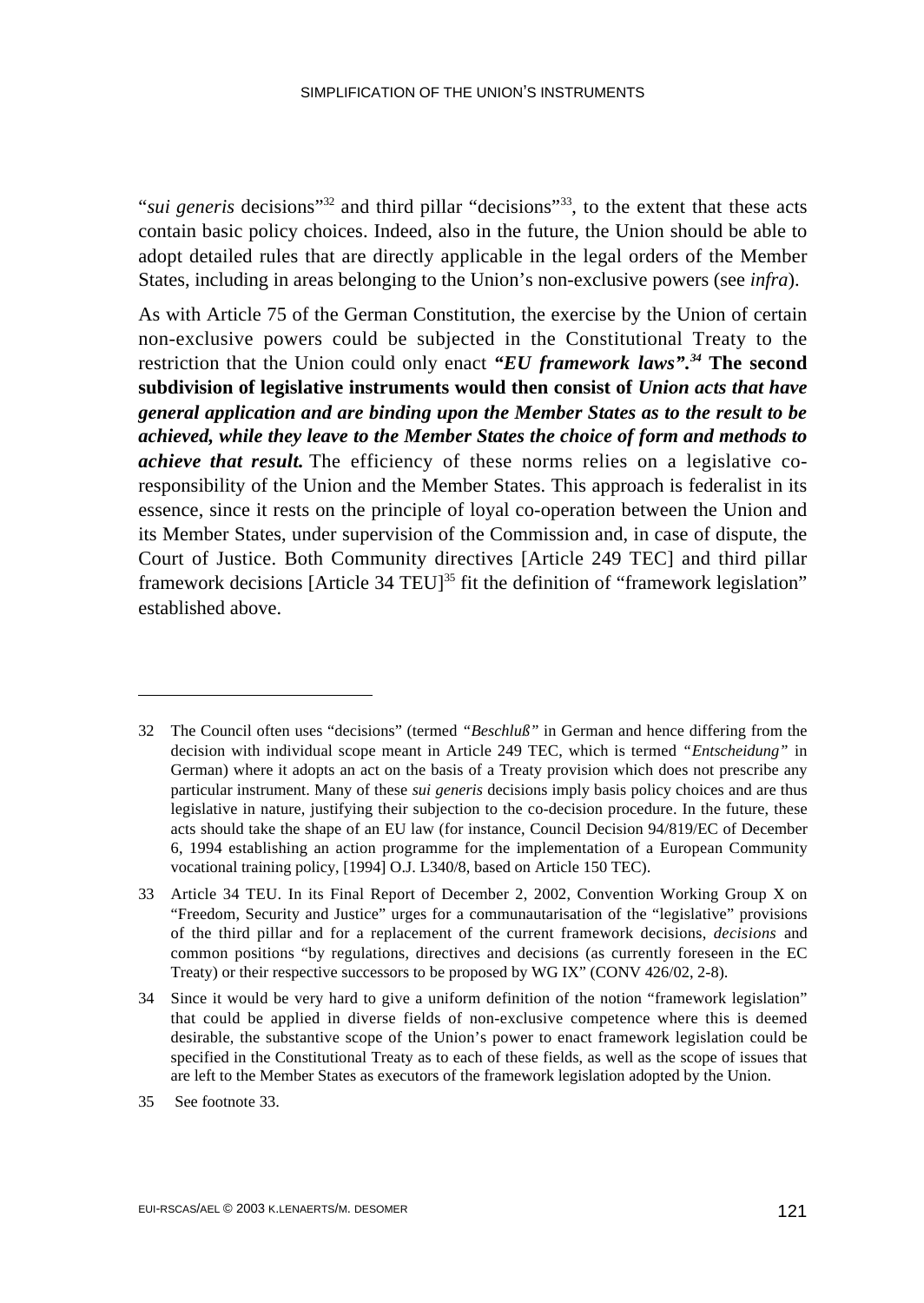In our view, the subdivision of "laws" and "framework laws" is sufficient. The proposal by some commentators to distinguish further, within the category of legislative acts, between "uniform laws", "(minimal) harmonisation laws", "programme laws", "finance laws", would add little to the suggested subdivision. It is further up to the legislator itself to specify, on a case by case basis, the subjectmatter of the law or framework law concerned (for instance, "EU framework law on the harmonisation of…", "EU law establishing a multi-annual framework programme in the field of…").

#### *Executive acts*

It would be beneficial in terms of transparency if all executive acts, irrespective of whether they were adopted by the Commission, the Council or a (regulatory) agency, could be identified "at a single glance", by their name. **As a designation for executive acts with a general scope of application the notion of "EU regulation"36 could be reintroduced. The name of these norms could be specified further according to their delegated or "genuine" executive nature, thus becoming "EU delegated regulations" or "EU executive regulations"37. The rest** category, whether addressed to a specific party or not<sup>38</sup>, could be designated **"EU executive decisions".39**

<sup>36</sup> This would conform to the national understanding of the notion "regulation". However, this could give rise to confusion with the present use of the notion in Article 249 TEC since it is evident that the current "regulations" will survive for many years to come, as valid legal instruments adopted in the past, in legal literature and in the case-law of the Court of Justice. Therefore, the alternative term "decree" could be suggested.

<sup>37</sup> "Implementing regulations" in the Final Report of Convention Working Group IX on "Simplification", CONV 424/02 of November 29, 2002, 11-12.

<sup>38</sup> "EU executive decisions" differ in this respect from the more limited definition of "addressed" decisions laid down in Article 249 TEC (*Entscheidung-*type). They cover some of the current *sui generis* decisions originated in practice (*Beschluß-*type), but to the extent that the latter are currently also used for acts that have a legislative nature, these should, in our view, in the future be subjected to the co-decision procedure and become EU (organic) laws (e.g. the Comitology Decision, the Own Resources Decision, etc.) (cf. *supra*). For an even wider concept of "decision", see J.-C. Piris, "Simplification of legislative procedures and instruments", Working Document 6 of Convention Working Group IX, November 6, 2002, 10.

<sup>39</sup> For examples, see footnotes 26 and 27 and see annex.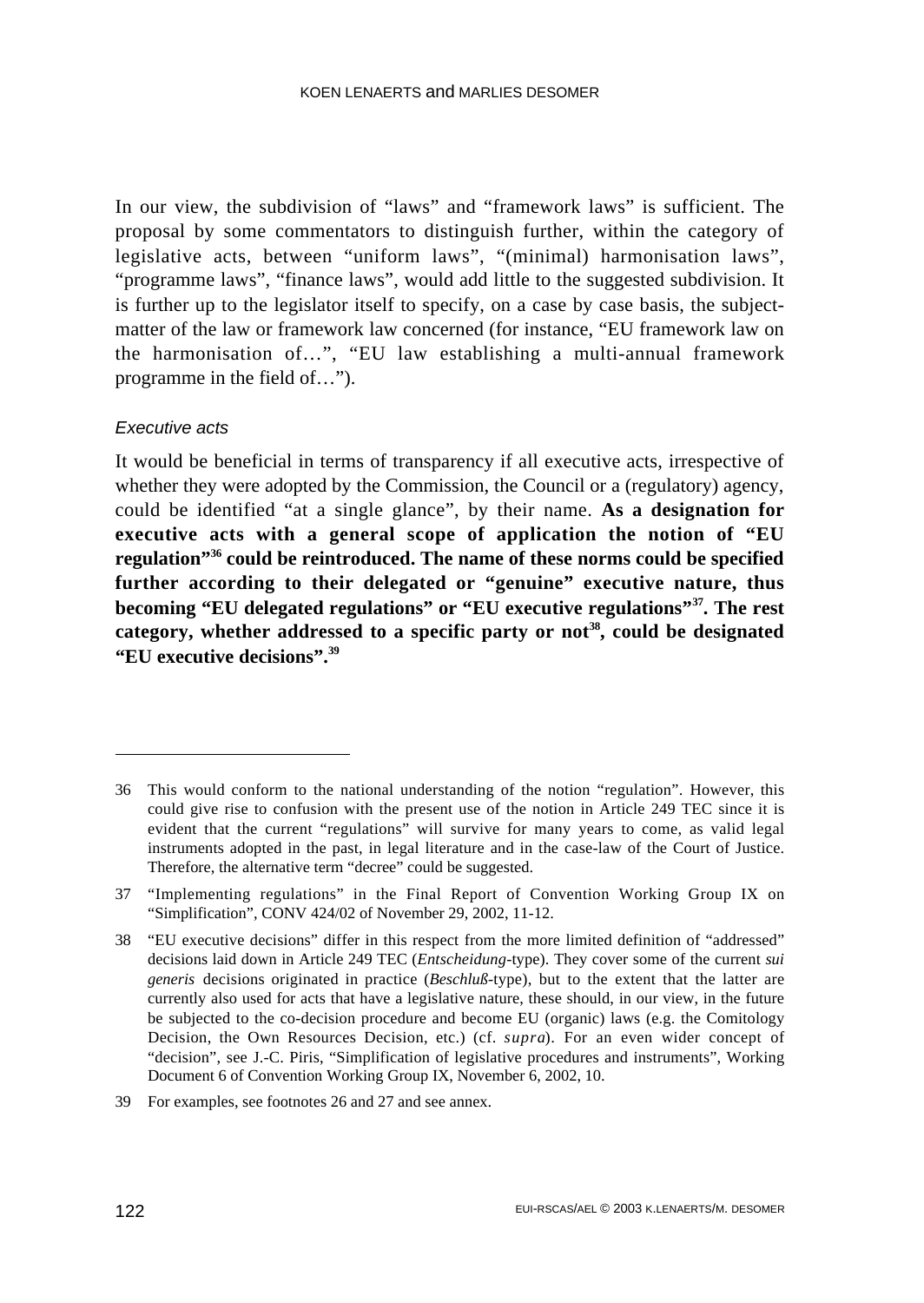#### *C. A hierarchy of EU legal instruments and access to the Union judge*

### *A hierarchy of EU legal instruments based on the degree of democratic legitimacy of the acts concerned*

Currently, no express hierarchy of Community instruments is laid down in the EC Treaty. In practice this situation is a source of opacity and legal insecurity. **The content-based distinction between legislative and executive acts and the identification of legislative acts with the co-decision method allow us now to establish a clear hierarchy of Union instruments, based on the political impact and the degree of democratic legitimacy of the instruments concerned. In addition, the renaming of the instruments in accordance with the cardinal distinction between legislative and executive acts makes this newly established hierarchy transparent and comprehensible.** Consequently, at the top of the hierarchy there are the provisions of a constitutional nature (provisions of the Constitutional Treaty and so-called "EU organic laws"). Legislative acts (EU laws and framework laws), involving basic policy choices and adopted according to the co-decision procedure, take precedence over implementing measures (EU delegated regulations, executive regulations and executive decisions) based on them. Within the category of executive acts, acts of delegated rule-making (EU delegated regulations) take precedence over genuine executive acts, and among the genuine executive acts, EU executive regulations prevail over EU executive decisions. In addition, the principle common to all European legal orders as regards the relationship between similar provisions applies, namely that a later provision *(lex posterior)* prevails over an earlier one and a specific provision *(lex specialis)* over a more general one. At the bottom of the hierarchy, finally, the instruments lacking legally binding force are situated (e.g. recommendations, resolutions, communications).

### *A system of access to the Union judiciary based on the degree of democratic legitimacy of the challenged acts*

The question arises whether the conditions for access to the Union judiciary for private parties should not be linked with the degree of democratic foundation of the contested Union act. In other words, **should the rigour of the admissibility conditions for actions for annulment lodged against a Union act with general scope of application not decrease depending on whether the act falls under the category of legislative acts or under one of the subcategories of executive acts?** The present jurisprudential distinction between, on the one hand, acts of a general scope and, on the other hand, acts that directly and individually concern the applicant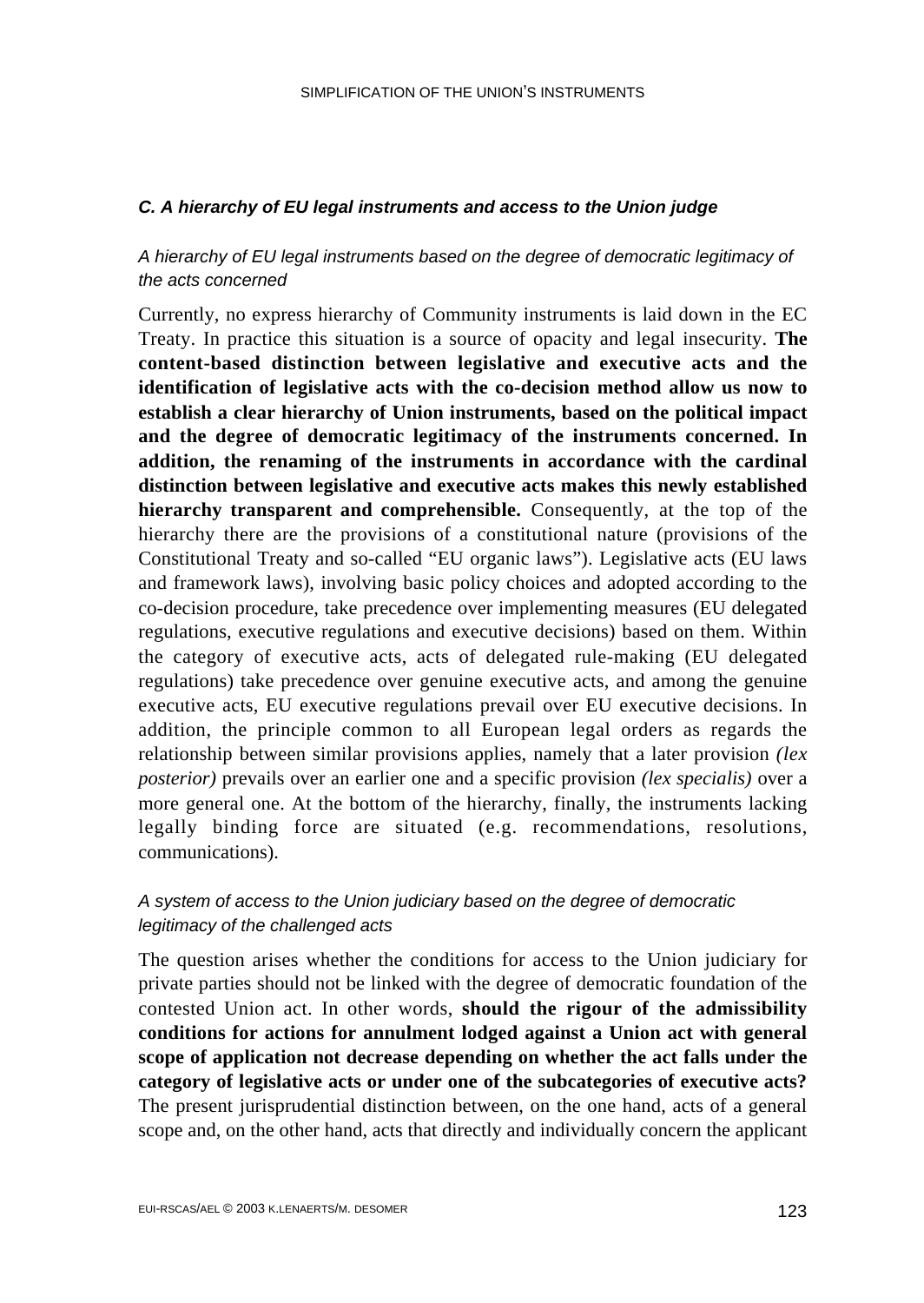seems to be inspired by a concern not to overburden the European Courts, rather than by considerations of access to justice to challenge arbitrary or otherwise unlawful rule-making.

## **4 – The Relationship between the Powers and the Instruments of the Union Should Be Characterised by Flexibility**

#### *A. Issues at stake*

For reasons of simplicity, some commentators have considered the establishment of a rigid connection between the types of Union powers (exclusive, shared and complementary powers) and the types of instruments at the disposal of the Union. In our view, this objective does not counterbalance the necessity not to put at risk the dynamism that has characterised the European integration process so far.40 Therefore**, the establishment of overly stringent ties between the powers and the instruments of the Union should be avoided.**

#### *B. Proposal*

**In the exercise of the powers it shares with the Member States, the Union should not be systematically confined to defining the general principles, leaving the adoption of all detailed legislation to the Member States.41** It is undeniable, for instance, that the Union is in the best position to regulate in detail—by means of EU laws, delegated regulations or executive regulations—the operation of the financial markets or the modes of control regarding concentrations with a Community dimension, since in these matters uniform application and legal certainty across the

-

<sup>40</sup> This concern is also expressed in the Laeken Declaration.

<sup>41</sup> For a different opinion, see W. Clement, Minister President of the German Land of North Rhine-Westphalia, "Shaping—not administering—a new Europe. Allocation of competences within the European Union after Nice." Speech given at the Walter Hallstein-Institute for European Constitutional Law of the Humboldt University, Berlin, February 12, 2001; [http://europa.eu.int/futurum/index\\_en.htm](http://europa.eu.int/futurum/index_en.htm)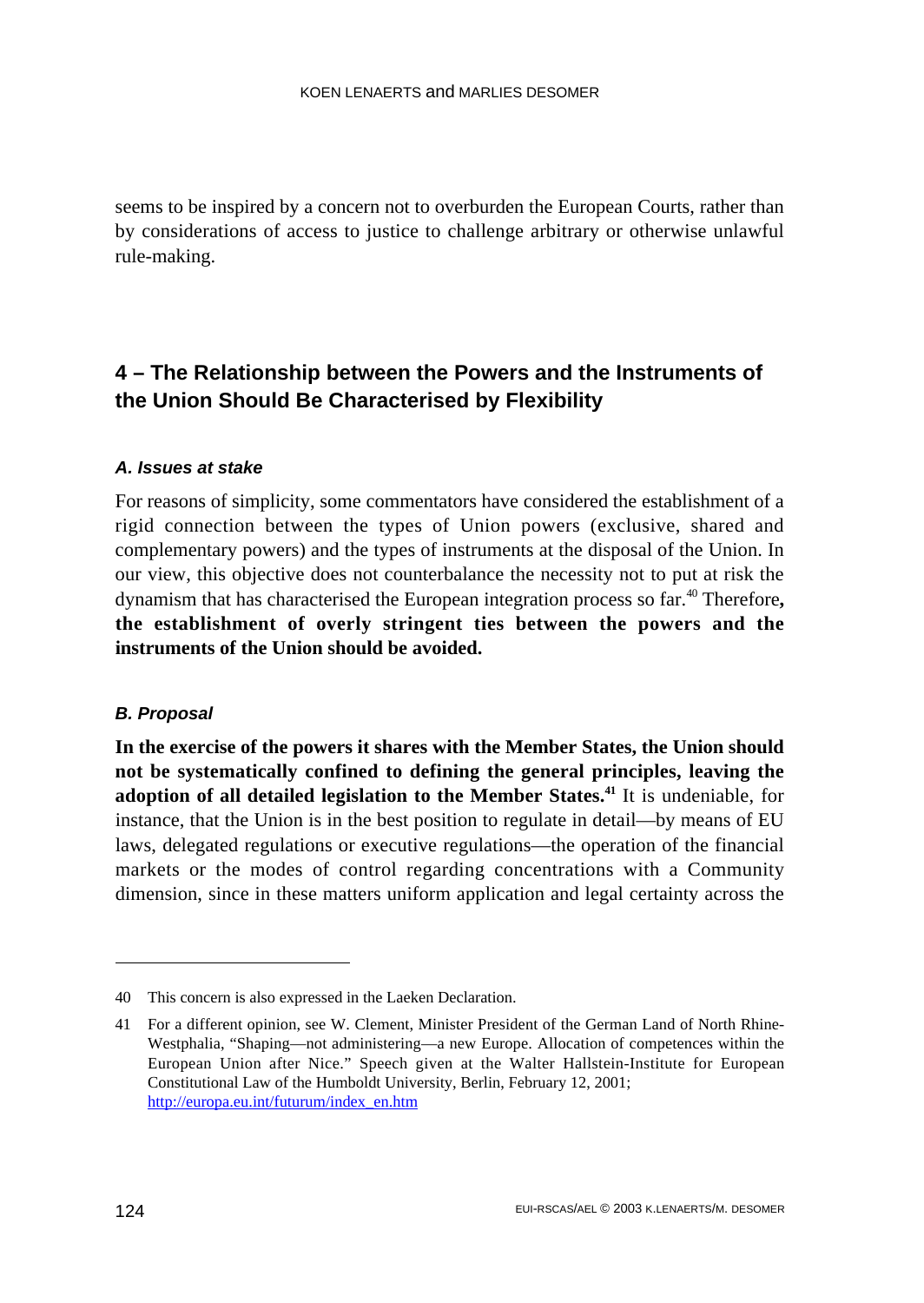Union are essential. Also **when pursuing objectives which reserve a mere supportive, complementary role for the Union, the Union should continue to be able to adopt binding instruments,** like, for instance, an EU law establishing a multi-annual framework programme in the field of research and technological development or an action scheme encouraging the mobility of students in the framework of the Socrates/Erasmus programme.<sup>42</sup> Certain cases in which only EU framework laws should be permissible could, however, be specified in the Constitutional Treaty. Finally, **the exclusive nature of a Union power should not exclude the adoption of non-binding instruments if these appear sufficient to attain the determined objective.**

## **5 – Proportionality and Subsidiarity Should Continue to Be the Guiding Principles in the Union's Choice of Policy Instruments**

#### *A. Issues at stake*

-

The specific nature of the Union's action may have a considerable broadening or limiting effect on the scope of the exercise by the Union of its powers and the impact thereof in the legal orders of the Member States. Recourse to non-binding recommendations where the enactment of an EU law or framework law would have been desirable—in policy areas where identical or sufficiently homogeneous rules in all Member States are deemed necessary—can foster the idea of an abstract European construction not capable of transcending national disparities. Conversely, the option for a binding instrument in a matter where a mere indicative "soft law" tool could have sufficed or the issuing of very detailed rules where framework rules would have been sufficient may further the impression of a technocratic Union, exceeding its powers to the detriment of the national or regional powers.<sup>43</sup>

<sup>42</sup> For a seemingly different view, see European Parliament Resolution A5-0133/2002 of May 16, 2002 on the division of powers between the European Union and the Member States, point 29 (Report by A. Lamassoure (2001/2024(INI)).

<sup>43</sup> This is acknowledged in the Commission's White Paper on European Governance adopted on July 25, 2001 (COM (2001) 428) (retrievable at the EU website: [http://europa.eu.int/comm/governance/white\\_paper/index\\_en.htm](http://europa.eu.int/comm/governance/white_paper/index_en.htm)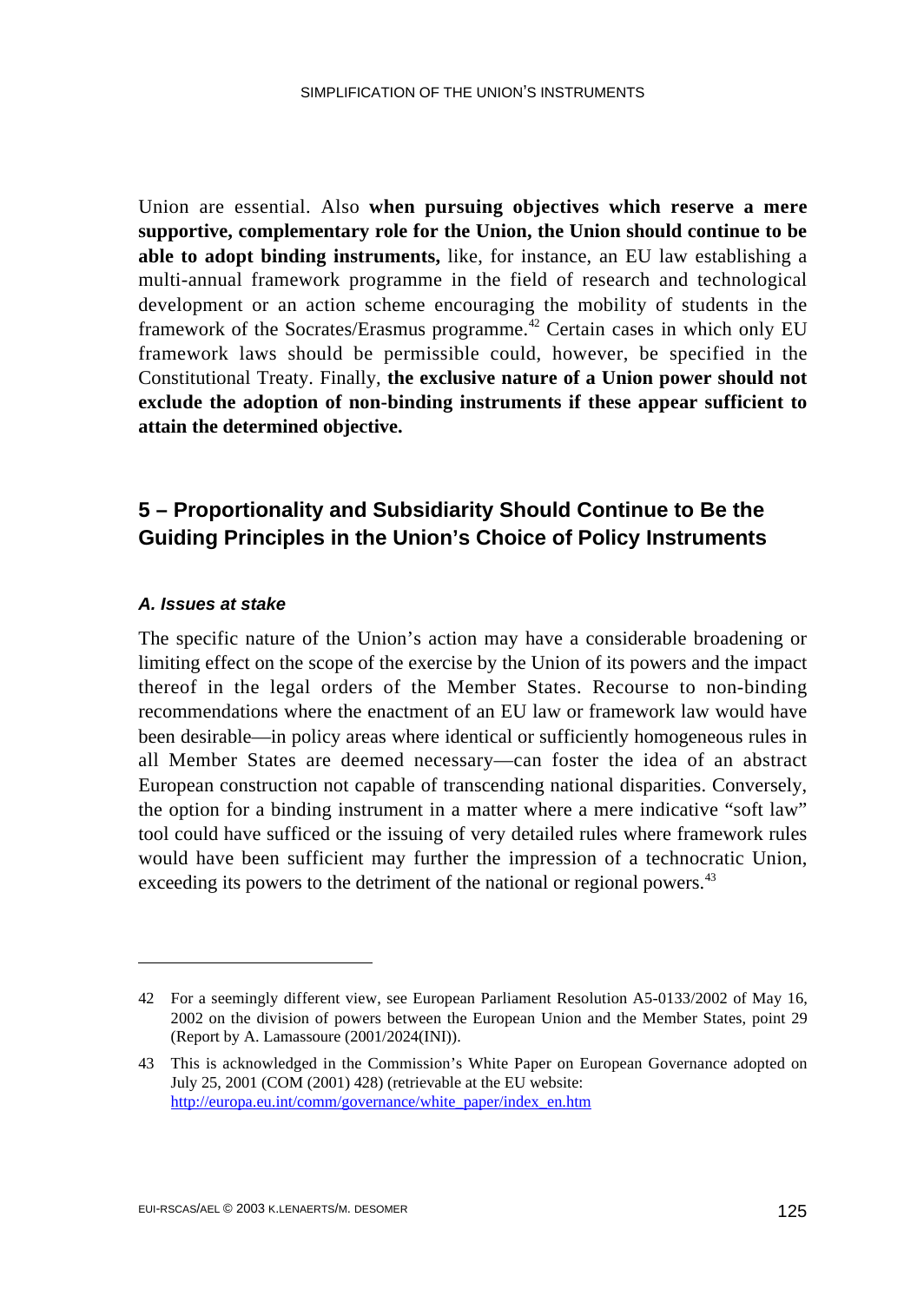#### *B. Proposal*

**In conformity with** *the principle of subsidiarity,* **the efficiency of the envisaged action should be the fundamental criterion when choosing the appropriate legislative instrument for action by the Union. Hence, this could require that, in certain fields belonging to the Union's core activities, the Union could have recourse to more coercive instruments than presently at its disposal with a view to realising, in line with citizen's expectations, the tasks assigned to it.** For instance, in the field of the Union's common policies, a generalised possibility to adopt "EU laws" seems appropriate. **Conversely, in other fields the efficiency of action by the Union could be served by a less systematic recourse to binding instruments and the reservation of a more prominent place for "soft law" instruments,** like recommendations, and alternative forms of governance, like the (open) method of co-ordination<sup>44</sup>, and co-regulation<sup>45</sup>. Also, **the introduction of the notion of "EU framework laws" in the Constitutional Treaty could shape a strategy of possible reorganisation of competence in the light of the subsidiarity principle,** for instance in the policy matters flanking the integration of the internal market, such as social, environmental and cohesion policy. This would have the effect of guaranteeing the national parliaments the possibility of a veritable legislative contribution in these matters.

Further, *the principle of proportionality* has to guide the Union in giving preference, in all circumstances, to the least coercive and peremptory instrument sufficient to attain the pursued objective. In other words, **the instrument prescribed in a specific area of competence should be considered as reflecting the maximum intensity of**

<sup>44</sup> Except for the forms of co-ordination currently laid down in the EC Treaty in the fields of economic policy and employment policy, the *(open)* method of co-ordination is applied in practice in relation to various aspects of social policy (pensions, public health, combating of poverty). See the Extraordinary European Council held in Lisbon on March 23-24, 2000 (Bull. EU 3-2000, I.1). Convention Working Group XI has investigated "what role could be given to the open method of coordination and what would be its place in the Constitutional Treaty" (CONV 421/02 of November 22, 2002, 2).

<sup>45</sup> According to the Commission's definition, co-regulation combines binding legislative and regulatory action with actions taken by the actors most concerned, drawing on their practical expertise. The result aimed at is "wider ownership of the policies in question by involving those most affected by implementing rules in their preparation and enforcement". See the Commission's White Paper on European Governance, cited in footnote 43, 21.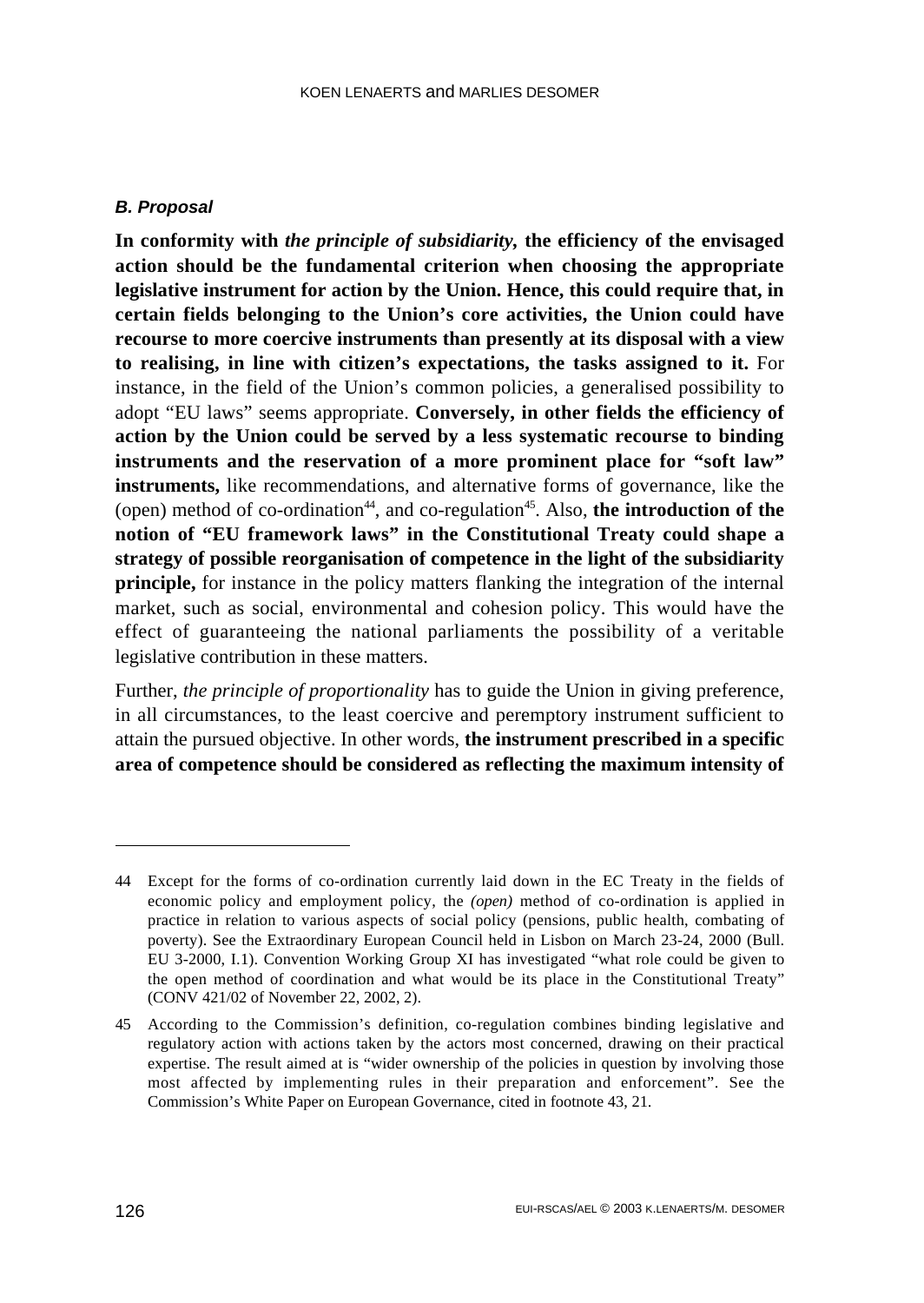**the exercise by the Union of its attributed powers—disregarding the qualification of that power as exclusive or non-exclusive—and as not excluding** the adoption of less stringent modes of action.<sup>46</sup> Thus, the principle of proportionality offers Member States, regional and local authorities, economic sectors and citizens protection against the imposition by the Union of all sorts of requirements and obligations disproportionate to the objective invoked to sustain the action concerned.

<sup>46</sup> In accordance with Protocol (No. 7) on the application of the principles of subsidiarity and proportionality, annexed by the Treaty of Amsterdam to the EC Treaty, [1997] *O.J.* C340/105.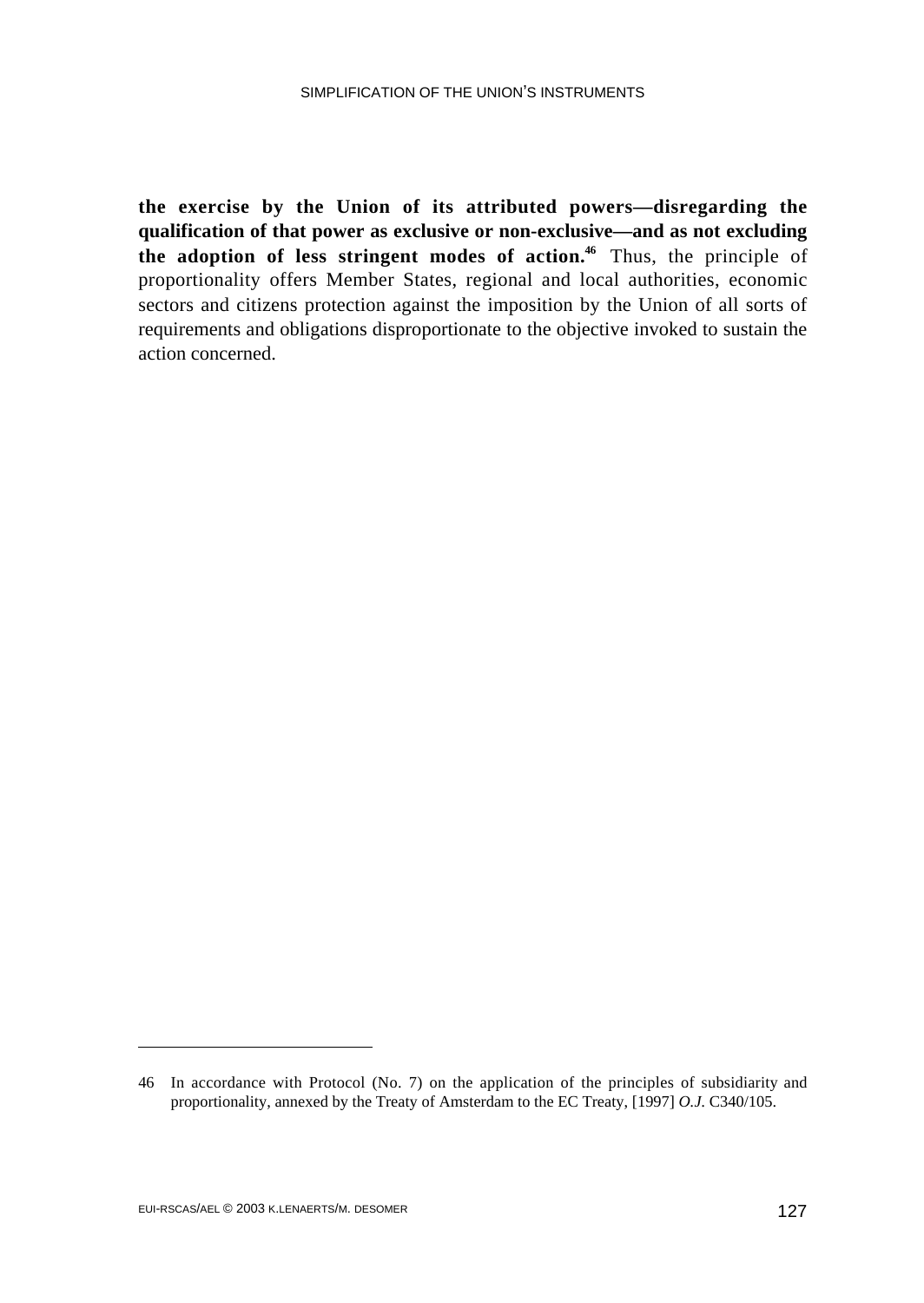## **ANNEX:**

## **Some Illustrations of the Proposal to Introduce a Clear-cut Distinction between Legislative and Executive Acts Based on the Content and the Democratic Legitimacy of the Act Concerned**<sup>47</sup>

#### *Competition and state aid*

Article 83 TEC serves as a legal basis for the adoption by the Council, acting by qualified majority on a proposal from the Commission and after consulting the European Parliament, of acts that are to give effect to the principles and rules on competition set out in Articles 81 and 82 TEC.<sup>48</sup> The regulation by which the Council empowers the Commission to adopt a block exemption regulation in the field of competition law is such an  $act^{49}$  In the future, this act could either be considered as *"legislative"* and be adopted in compliance with the co-decision procedure (taking the form of an EU law), or be regarded as *"delegated"* (taking the form of a delegated regulation) since it only puts into effect the "legislative" options expressed in the Treaty itself. As we have explained above, the first option is preferable from the viewpoint of democratic legitimacy and accountability, since such intervention by the legislator would allow for a legislative call-back in case the executive exceeds the substantive competition rules laid down in Articles 81 and 82 TEC. In both cases, however, the implementing act determining the block exemption adopted by the Commission would be a *"delegated act"* (taking the form of a delegated regulation), and the acts with individual application, for instance withdrawing the benefit of a block exemption, would be *"genuine" executive acts* (executive decisions).

<sup>47</sup> The inspiration for these illustrations is derived from the list of "Examples relating to acts adopted directly on the basis of the Treaties by the Council, the Commission or the European Central Bank", Working Document 10 of Convention Working Group IX on "Simplification", October 24, 2002.

<sup>48</sup> For instance, Regulation 17: First Regulation implementing Articles 85 and 86 (now Articles 81 and 82) of the EC Treaty, [1959-1962] O.J. Spec. Ed. 87; Council Regulation (EC) No 1/2003 of December 16, 2002 on the implementation of the rules on competition laid down in Articles 81 and 82 of the Treaty, [2003] O.J. L1/1.

<sup>49</sup> See, amongst others, Regulation 19/65 [1965-1966] O.J. Spec. Ed. 36 on application of Article 85(3) (now Article 81(3)) of the EC Treaty to certain categories of agreements and concerted practices.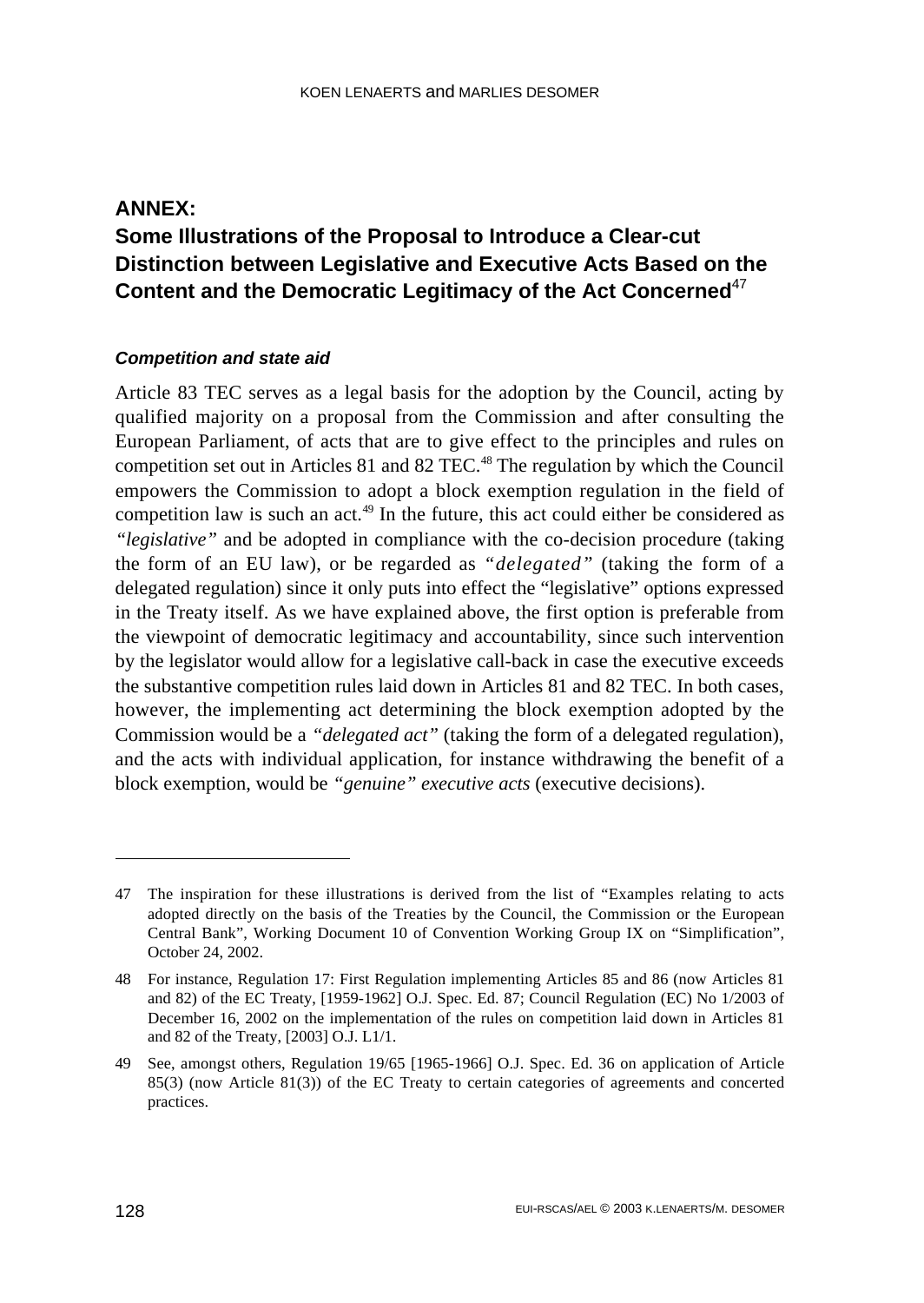A similar cascade reasoning applies to the acts adopted by the Council directly on the basis of Article 89 TEC concerning the application of the substantive rules on state aid laid down in Articles 87 and 88 TEC (which should in the future be subjected to the *co-decision procedure* and take the form of *EU laws*) 50, which authorise the Commission to adopt acts (in the future, *delegated regulations*) granting block exemptions, which in turn may contain a legal basis for further Commission action in individual cases (in the future, *executive decisions*).

#### *Common agricultural policy*

At the 2000 Nice Intergovernmental Conference, the Commission launched an interesting proposal to submit, in the field of the common agricultural policy, those rules currently adopted by the Council (on a proposal from the Commission and after consulting the European Parliament) on the basis of Article 37(2) TEC that concern *"fundamental policy choices"* to the *co-decision procedure* (these rules would then become EU laws or framework laws). To distinguish fundamental from nonfundamental policy choices, the Commission looks at the general political importance of the measure for the overall approach of the policy field, its budgetary implications and its multiannual character.<sup>51</sup> The thousands of agricultural acts that are presently adopted by the Commission or the Council on the basis of a limited number of acts containing the fundamental policy choices would get the status of *"delegated acts"* or *"genuine" executive acts,* depending on the degree of political discretion they involve.

### *Combating discrimination and citizens' right to vote and to stand as a candidate at municipal and European Parliament elections*

On the basis of Article 13 TEC, the Council (acting unanimously on a proposal from the Commission and after consulting the European Parliament) may take action to

<sup>50</sup> Council Regulation 994/98 [1998] O.J. L142/1 on the application of Articles 92 and 93 (now Articles 87 and 88) of the EC Treaty to certain categories of horizontal state aid.

<sup>51</sup> See Working Document 10 of Convention Working Group IX on "Simplification" of October 24, 2002, "Examples relating to acts adopted directly on the basis of the Treaties by the Council, the Commission or the European Central Bank", 3-4.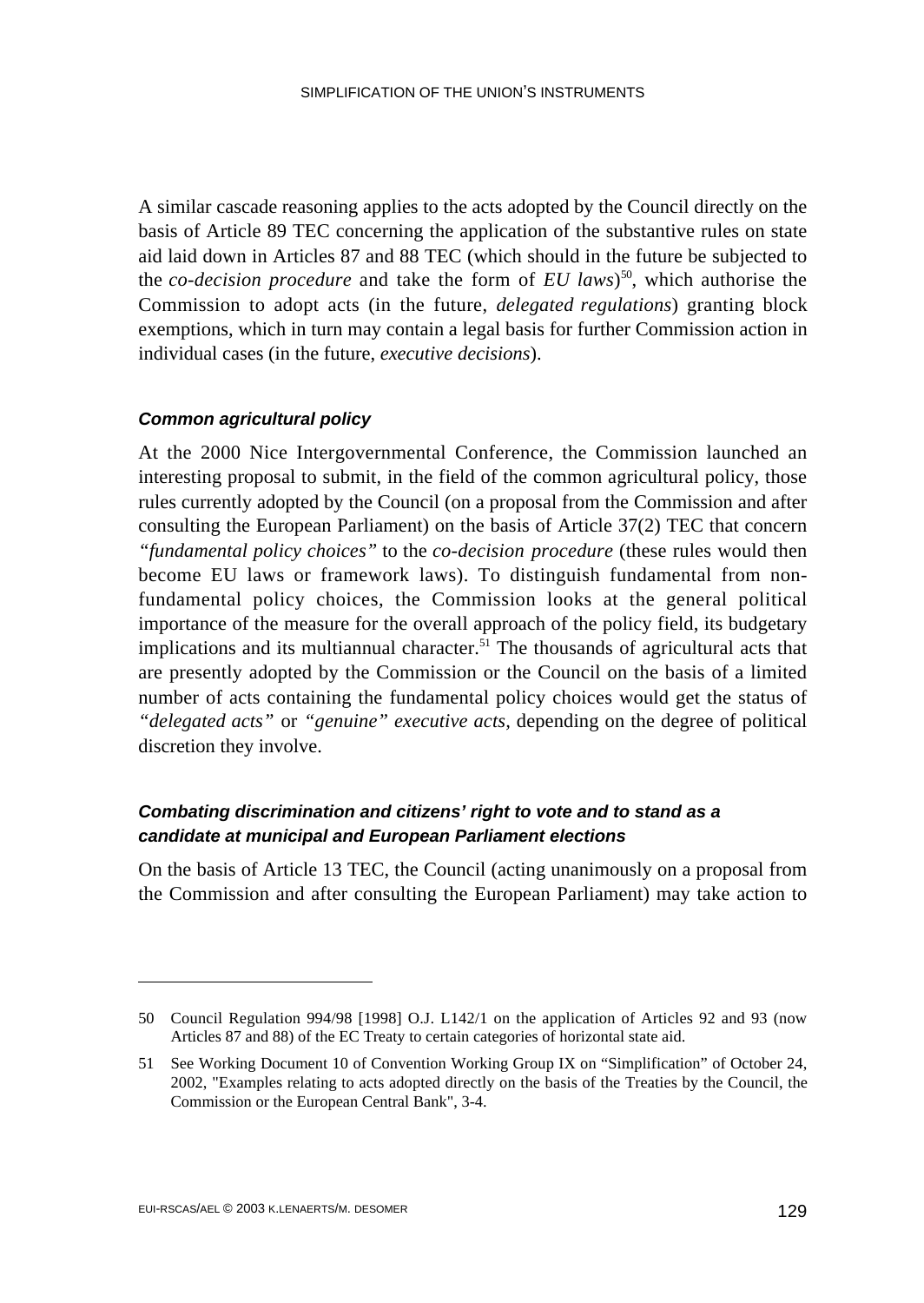combat discrimination based on sex, racial or ethnic origin, religion or belief, disability, age or sexual orientation. This is a plain example of autonomous regulation which should unambiguously become *legislation* (EU framework laws) and should thus be subjected to the co-decision procedure, since taking such action involves veritable basic policy choices. Since this policy field is sensitive to the Member States, which is clear from the unanimity voting requirement in the Council, it could be considered to impose special voting requirements on the Council and/or the European Parliament (super-qualified majority voting). A similar reasoning applies to Article  $19(1)$  TEC on the adoption by the Council of arrangements organising Union citizens' right to vote and to stand at municipal and European Parliament elections.

#### *Structural Funds and Cohesion Fund*

Today, it is the Council who decides, acting unanimously on a proposal from the Commission and after obtaining the assent of the European Parliament<sup>52</sup>, on the setting up of Structural Funds and a Cohesion Fund and on their tasks, priority objectives and organisation. Yet, this is a typical *legislative matter,* since these Funds may highly influence political priorities in the field of the Union's common agricultural policy, social policy, environmental policy and transport policy and have large budgetary implications. The institutional balance requirement necessitates the subordination of this matter to the co-decision procedure.

#### *Application of competition rules to public undertakings*

On the basis of Article 86(3), the Commission currently adopts directives addressed to all the Member States and individual decisions addressed to the Member States individually, for example on the transparency of financial relations between the Member States and their public undertakings. The directives are to a large extent concerned with true legislative matters, for instance in the case of the liberalisation of the telecommunication market, and should therefore be subjected to the *co-*

<sup>52</sup> Ironically, some of what the Treaty calls "*implementing* decisions" related to specific Funds are currently adopted by co-decision (see Articles 148 and 162 TEC, respectively on the European Social Fund and the European Regional Development Fund).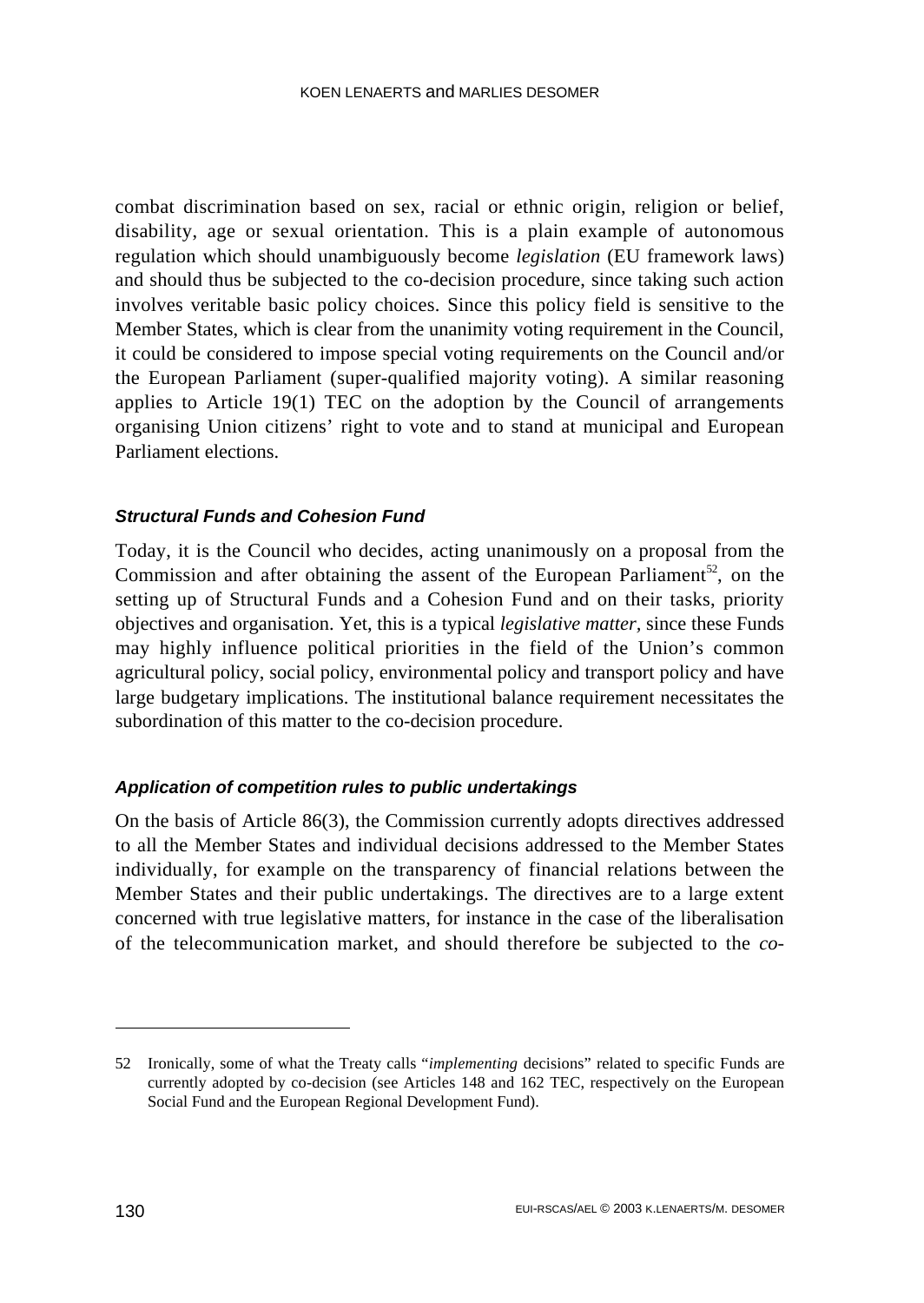*decision procedure* (and take the shape of EU framework laws). For the more technical and financial aspects of the subject, the legislator could decide to delegate certain matters to the Commission, which then adopts *"delegated regulations".* The decisions addressed to the Member States individually, which currently find their legal basis directly in the EC Treaty, should in the future be based on the basic legislative acts and the delegated regulations mentioned above, in order to allow for the necessary accountability (and would be called *executive decisions*).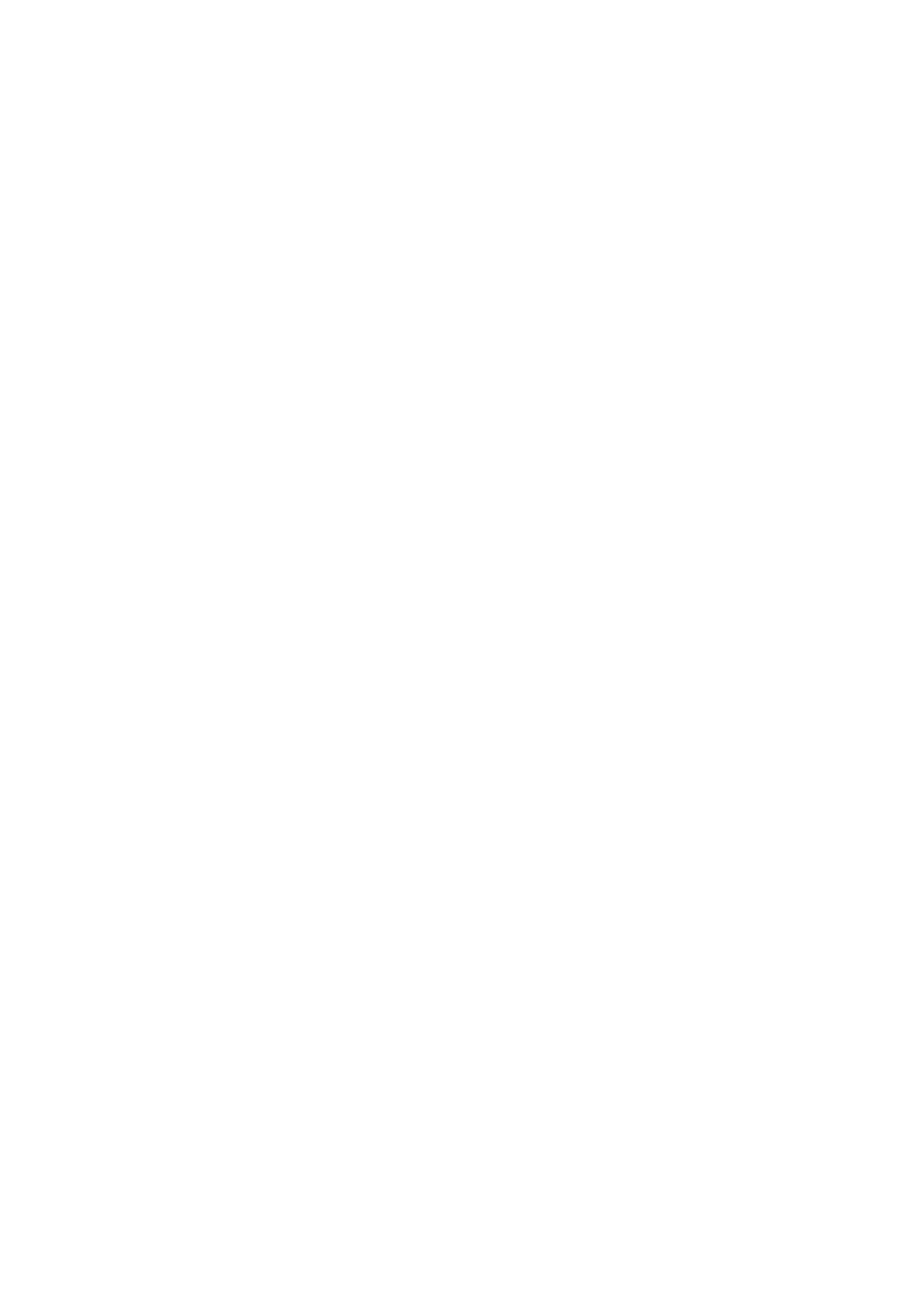# External Relations

Stefan Griller

## **1 – Premises and Introductory Remarks**

The purpose of this contribution is to consider broadly the current European debate on the future Constitution of the European Union, and eventually to provide a critique and offer possible solutions, rather than to develop a genuine concept of external relations modelled on solutions imaginable in an ideal world.

The discussion is based on the assumption that there will be a merger of the EU and the Communities, and consequently one legal personality: the EU. Yet specific provisions for Foreign Policy are likely to be maintained, depending on the scope of the (desirable) integration of what is now the second pillar into the first pillar.

Wherever appropriate, this contribution tries to reflect on and to respond to the developments in the European Convention until February 2003, especially as expressed in the proposals of the Praesidium on a Preliminary draft Constitutional Treaty (CONV 369/02) and on Draft Articles  $1 - 16$  of the Constitutional Treaty (CONV 528/03), as well as in the results of the Working Groups, most notably those of WG III on Legal Personality (CONV 305/02), WG V on Complementary Competences (CONV 375/02), WG VII on External Action (CONV 459/02), WG VIII on Defence (CONV 461/02), and WG IX on Simplification (CONV 424/02). It goes without saying that other documents are also considered, such as the contribution of the Commission "For the European Union. Peace, Freedom, Security" (COM (2002) 728 final), even if references are scarce. The goal of providing for a short and readable contribution inevitably entails refraining from a comprehensive analysis of any of these proposals or of the academic debate on the subject.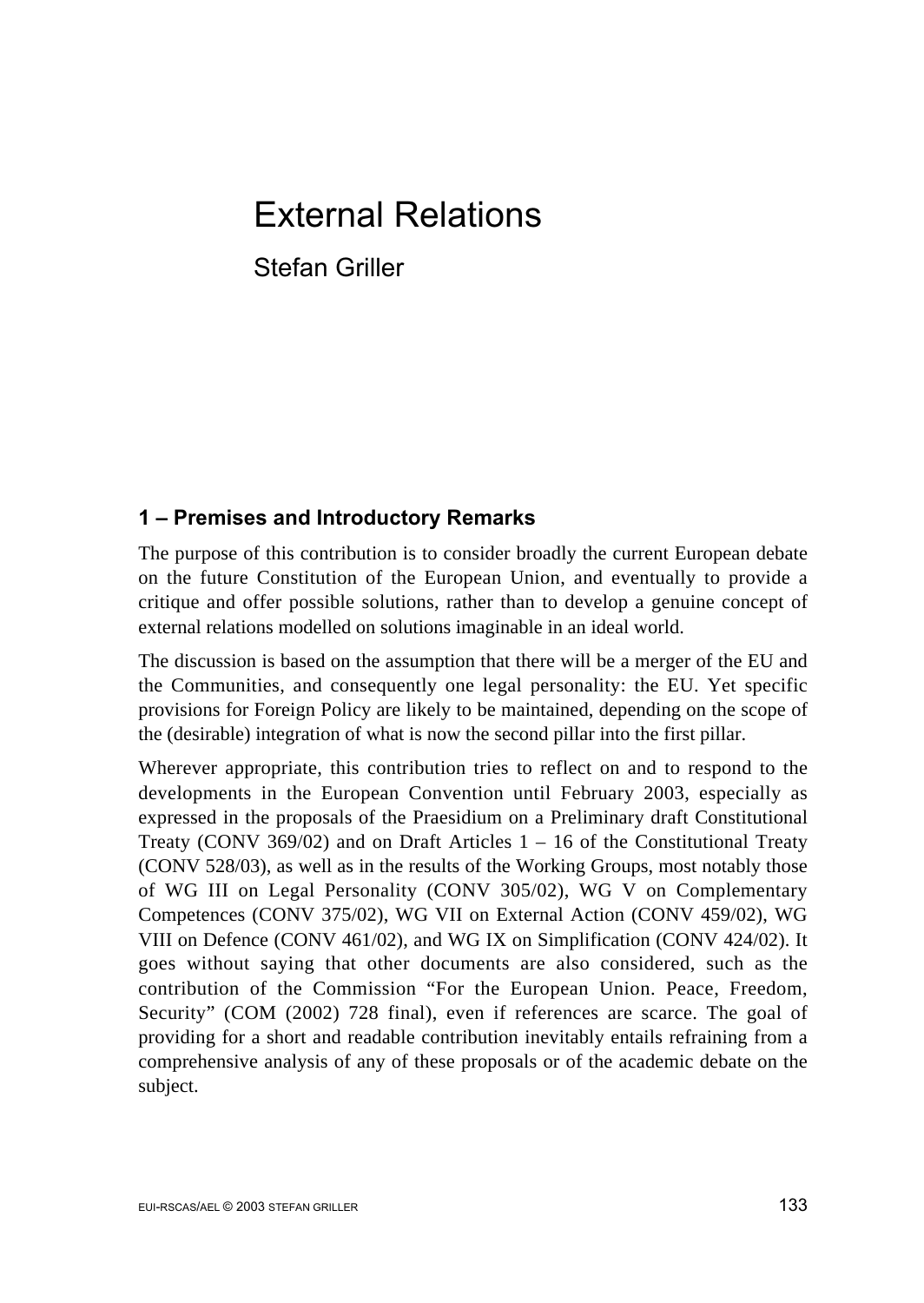## **2 –- Competences and Consistency**

## *A. Starting point*

The scope of external EC competences is controversial, mostly on the grounds of the jurisprudence developed over the decades. Furthermore, the status of the CFSP in terms of competences is an open question, as is the relation between external EC and EU competences respectively.

## *B. Reform options and proposals*

(1) External competences should be consolidated, in principle according to the jurisprudence of the ECJ. At the same time, the level of complexity should be reduced as far as possible. This could be achieved by differentiating between exclusive, concurring<sup>1</sup> and supporting competence.

*Exclusive competence* would exist for trade in goods,<sup>2</sup> monetary policy within the EMU, and economic sanctions.<sup>3</sup> It is submitted that it would be consistent to clarify already at this stage—and not (only) in Part Two of the Treaty—that all these competences include the conclusion of international agreements. In addition, and in principle in accordance with the proposal of the Convention Praesidium, the so-

<sup>1</sup> This term is preferred in this contribution to that of "shared" competence, mainly for reasons of clarity; the term "shared competence" is currently used in Article 133(6) ECT, capturing a different situation, namely where a joint effort between the Member States and the Community is obligatory in order to take action.

<sup>2</sup> Encompassing all aspects currently coming under the Common Commercial Policy (CCP), and including Customs Union. The only difference would be for those small portions of trade in services and intellectual property rights which, according to the ECJ, are currently also covered by the CCP – see Opinion 1/94, *WTO,* [1994] ECR, I-5267, paras. 43-47 and 71; these portions would fall under concurring competence.

<sup>3</sup> This clause is necessary since sanctions on the ground of *exclusive* competence should, for the sake of consolidation, not only be possible (as today) in the fields of goods *and services,* but also with regard to capital movement (currently Article 60 ECT) and the movement of persons (currently divided between the first and the third pillar).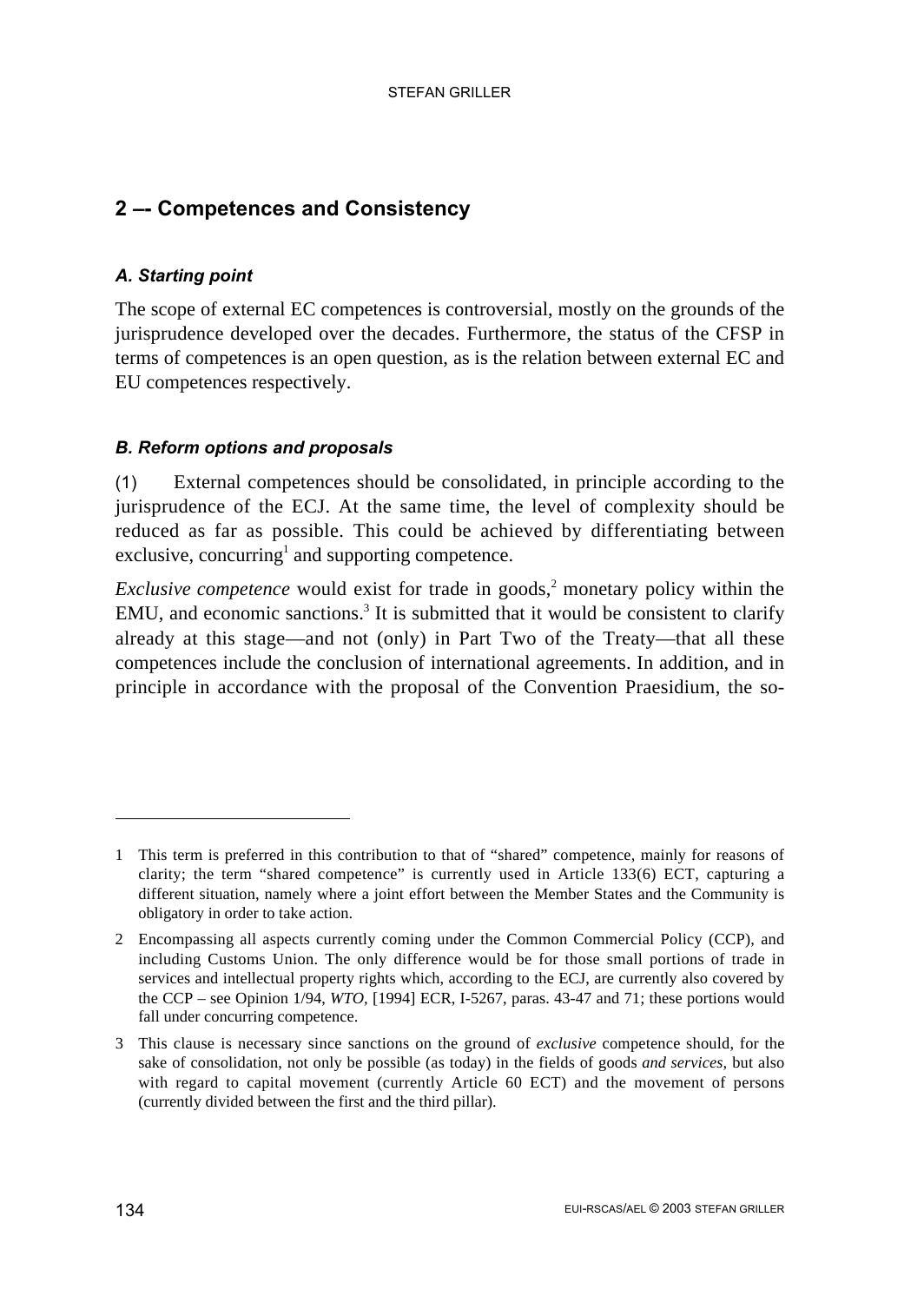called ERTA-principle as developed by the ECJ should be made explicit.<sup>4</sup> *Concurring competences* would capture measures facilitating the attainment of one of the (primarily internal) objectives of other competences of the Union.<sup>5</sup> This would comprise not only the disputed fields of trade in services and trade related aspects of intellectual property rights, but in principle all external aspects of internal competences, including both autonomous measures and the conclusion of international agreements. It would not, however, constitute a competence, $\delta$  since its existence would be contingent on the promotion of the objectives of other competences. Competences would cover customs cooperation and development cooperation as well as respective international agreements.

<sup>4</sup> See Article 11(2) of CONV 528/03. The premise is that the ERTA-principle—including the notion of pre-emption of Member States' action—could be coined in a clause on exclusive competence; argued e.g. also in *Weiler,* The Constitution of Europe (1999) 172-174. Compare in this respect also the latest rulings on the so-called open skies agreements concluded between the USA and Austria, Belgium, Denmark, Finland, Germany, Luxembourg, Sweden, and the UK, respectively. According to the Court—all of these cases date from 5 Nov 2002, see e.g. Case C-475/98, *Commission/Austria ('open skies' agreement),* nyr, para 90-101 –, exclusive EC competence arises, "where the international commitments fall within the scope of the common rules (*AETR* judgment, paragraph 30), or in any event within an area which is already largely covered by such rules (Opinion 2/91, paragraph 25). In the latter case, the Court has held that Member States may not enter into international commitments outside the framework of the Community institutions, even if there is no contradiction between those commitments and the common rules (Opinion 2/91, paragraphs 25 and 26)" (para 97); "whenever the Community has included in its internal legislative acts provisions relating to the treatment of nationals of nonmember countries or expressly conferred on its institutions powers to negotiate with non-member countries" (para 98); "where the Community has achieved complete harmonisation in a given

area" (para 99). "On the other hand, any distortions in the flow of services in the internal market which might arise from bilateral 'open skies' agreements concluded by Member States with nonmember countries do not in themselves affect the common rules adopted in that area and are thus not capable of establishing an external competence of the Community." (para 100).

<sup>5</sup> The latter could be done in orientation towards *Dashwood's* so called "true construction principle" – compare *Dashwood, A.,* The Attribution of External Relations Competence, in *Dashwood, A./Hillion, C.* (eds.) The General Law of E.C. External Relations, London 2000, 115-138, at 136- 138; see also *Griller/Gamharter,* External Trade: Is There a Path Through the Maze of Comptences?, in *Griller/Weidel* (eds), External Economic Relations and Foreign Policy in the European Union, Vienna – New York 2002, 65-112, at 78-81.

<sup>6</sup> By contrast, this is probably what WG VII, CONV 459/02, at p. 4 had in mind when it proposed that the Union should be competent "to conclude agreements dealing with issues falling under its internal competences". Politically, such a parallel competence has always been controversial.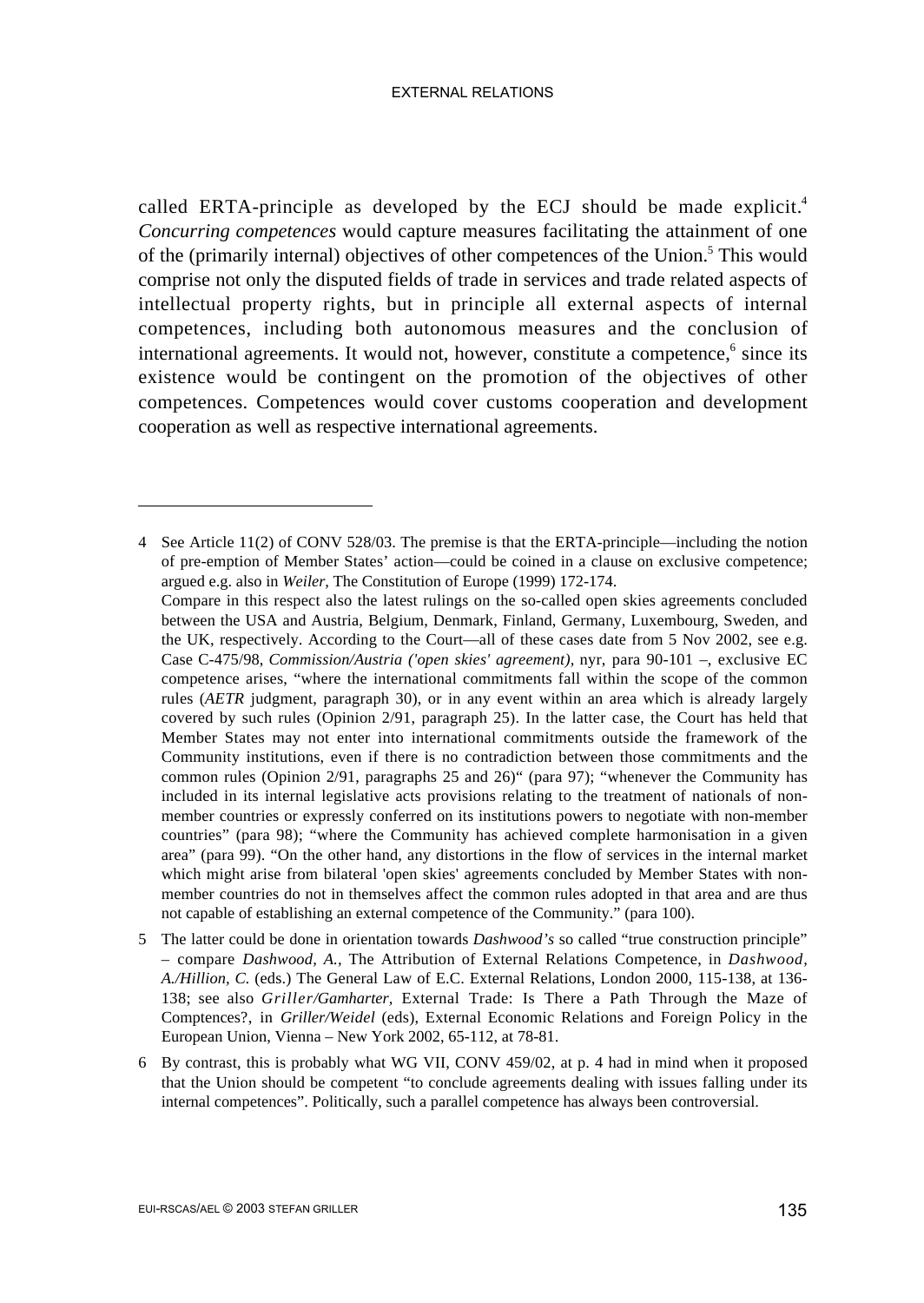#### STEFAN GRILLER

For reasons of consolidation and consistency the proposal is to make CFSP a concurring (shared) competence of the  $EU^7$ . This would reflect the fact that both the Union and the Member States have the power to act, but that the Member States would be bound by measures adopted by the Union.<sup>8</sup> That would not obstruct the determination of specific features of CFSP - in terms of substance, instruments, procedures, or organs - to be spelt out in details elsewhere in the Treaty. One of these specificities might be an exclusion of direct effect and supremacy of CFSP measures, if this should be desired. CFSP measures might thus not be applicable in, but be binding upon each Member State, while direct effect would be excluded.<sup>9</sup> Nevertheless, the Union would have the competence to enact law binding on the Member States.

The competence clauses resulting from these proposals are comparably short and are presented at the end of this paper.

(2) What is currently the overlap between the CFSP and external competences based on provisions in the "first pillar" would become even more evident than today, if the Union and the Community were to be merged into one legal personality. Consequently, a provision securing the "primacy" of what is now Community law—today spread over the TEU<sup>10</sup>—is indispensable, as long as organs, procedures and legal instruments differ between the more supranational external policies of the future Union and the more intergovernmental CFSP. To omit such a provision would enhance the imminent danger that intergovernmental mechanisms would be favoured instead of supranational ones, thereby undermining the problem solving capacity of the latter. Such a "primacy provision" should also reflect the primarily instrumental

<sup>7</sup> The same could be done regarding PJC. In this case, external aspects would be captured by draft Article ER 1(2)(c) at the end of this paper.

<sup>8</sup> There is no categorical difference to the notion of shared competence as expressed in Article 10(2) of CONV 528/03.

<sup>9</sup> Quite similar to framework decisions under the current Article 34(2)(c) TEU.

<sup>10</sup> In the provisions on consistency of external activities and on safeguarding the *acquis communautaire,* esp. Articles 1, 2, 3 and 47 TEU. Compare for this and the following *Weidel,* Regulation or Common Position – The Impact of the Pillar Construction on the Union's External Policy, in *Griller/Weidel* (eds), External Economic Relations and Foreign Policy in the European Union, Vienna – New York 2002, 24-64.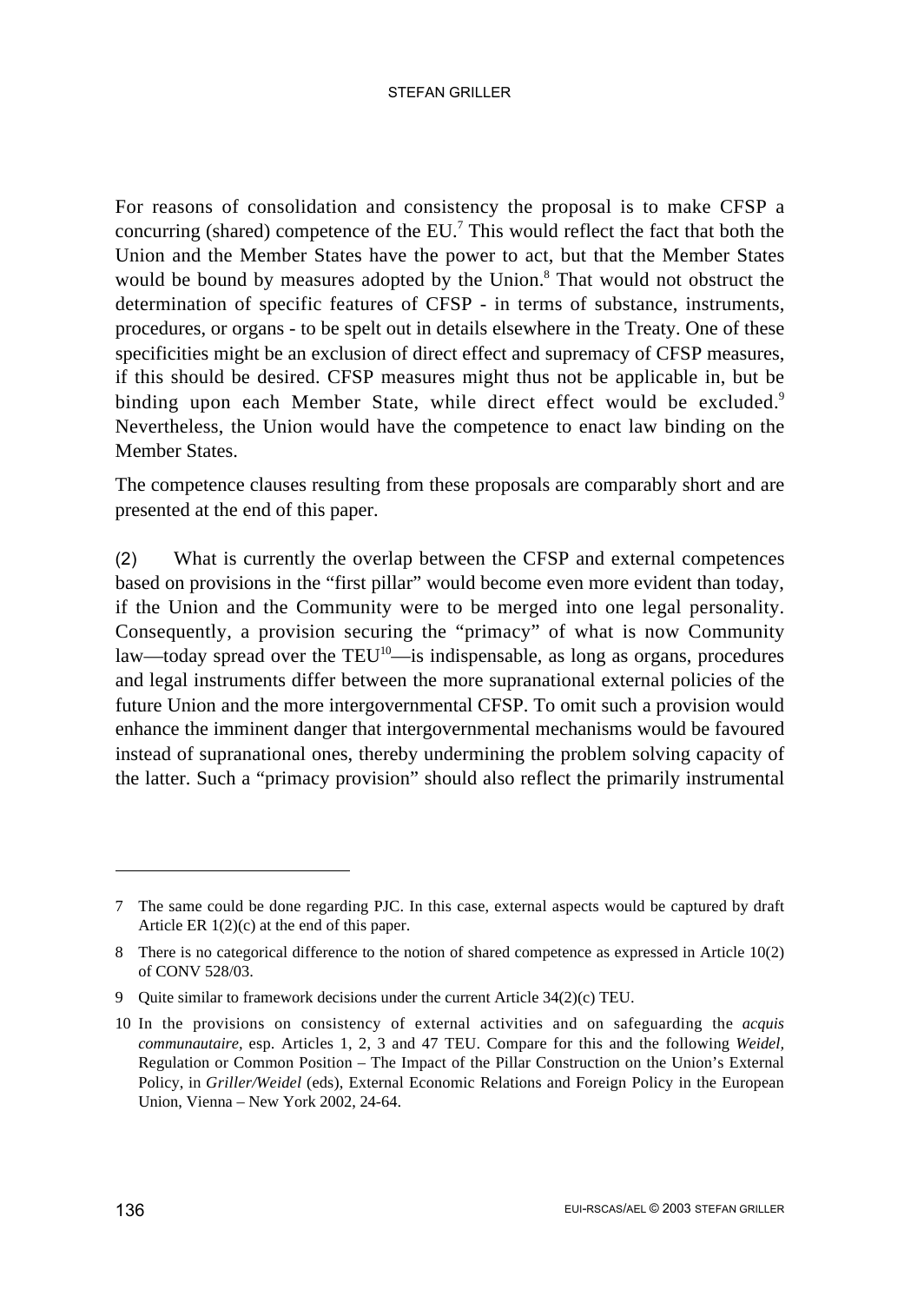approach of the ECJ regarding the delimitation of CFSP and CCP, $<sup>11</sup>$  according to</sup> which the political dimension of a measure does not bring it outside the CCP. This could be done in the way proposed at the end of this paper.

(3) The proposal of the Praesidium of the European Convention is to bring the entire Common Commercial Policy including services and intellectual property rights under competence.<sup>12</sup> This idea is likely to reactivate all reservations against a more or less tacit expansion of exclusive EU competences to services and intellectual property rights. The point of such concerns is that as a result of expanding the CCP in this manner, Member States would no longer be competent to regulate services and intellectual property rights with regard to nationals of third countries. In this respect, national legislation would only be allowed on the basis of a specific EU authorization. This would seriously curtail Member States' competences in those fields. Moreover, it is most likely that the Union would have to use its internal concurring competence regarding services or intellectual property whenever it

-

<sup>11</sup> See Case C-83/94, *Leifer,* [1995] ECR, I-3231; Case C-70/94, *Werner,* [1995] ECR, I-3189, para 10: "a measure … whose effect is to prevent or restrict the export of certain products, cannot be treated as falling outside the scope of the common commercial policy on the ground that it has foreign and security objectives"; Case C-124/95, *Centro-Com,* [1997] ECR, I-81, para 30: "even where measures ... have been adopted in the exercise of national competence in matters of foreign and security policy, they must respect the Community rules adopted under the common commercial policy."

<sup>12</sup> Article 11(1) CONV 528/03. It is reported that according to "the conclusions of Mr Dehaene's Group" Article 133(6) ECT "should be deleted" (at p. 17). However, somewhat in contrast to this report and especially to the proposed Article 11(1), what can be found in CONV 459/02 is "a high degree of support … in favour of the use of QMV in all areas of commercial policy, including services and intellectual property…" (at p. 26). There is no proposal to bring services and intellectual property under the *exclusive* competence of the Union. It must be stressed that after Nice the conclusion of agreements (autonomous measures are not covered) in the fields of trade in services and trade related aspects of intellectual property rights has more than one aspect. First, such agreements come under the CCP, albeit on the basis of *concurring competence* (see Article 133(5) last subpara.). Second, there is partly a requirement of unanimity (Article 133(5) second subpara.). Third, several areas come under "shared competence" meaning that such agreements have to be concluded jointly by the Community and the Member States (Article 133(6)), which entails an exceptional notion of "shared competence", and may be seen as a specific requirement of "unanimity". Bringing services and intellectual property under QMV would require termination of the second and the third peculiarity (unanimity and the mentioned "shared" competence). It would not necessarily mean bringing those fields under *exclusive* competence.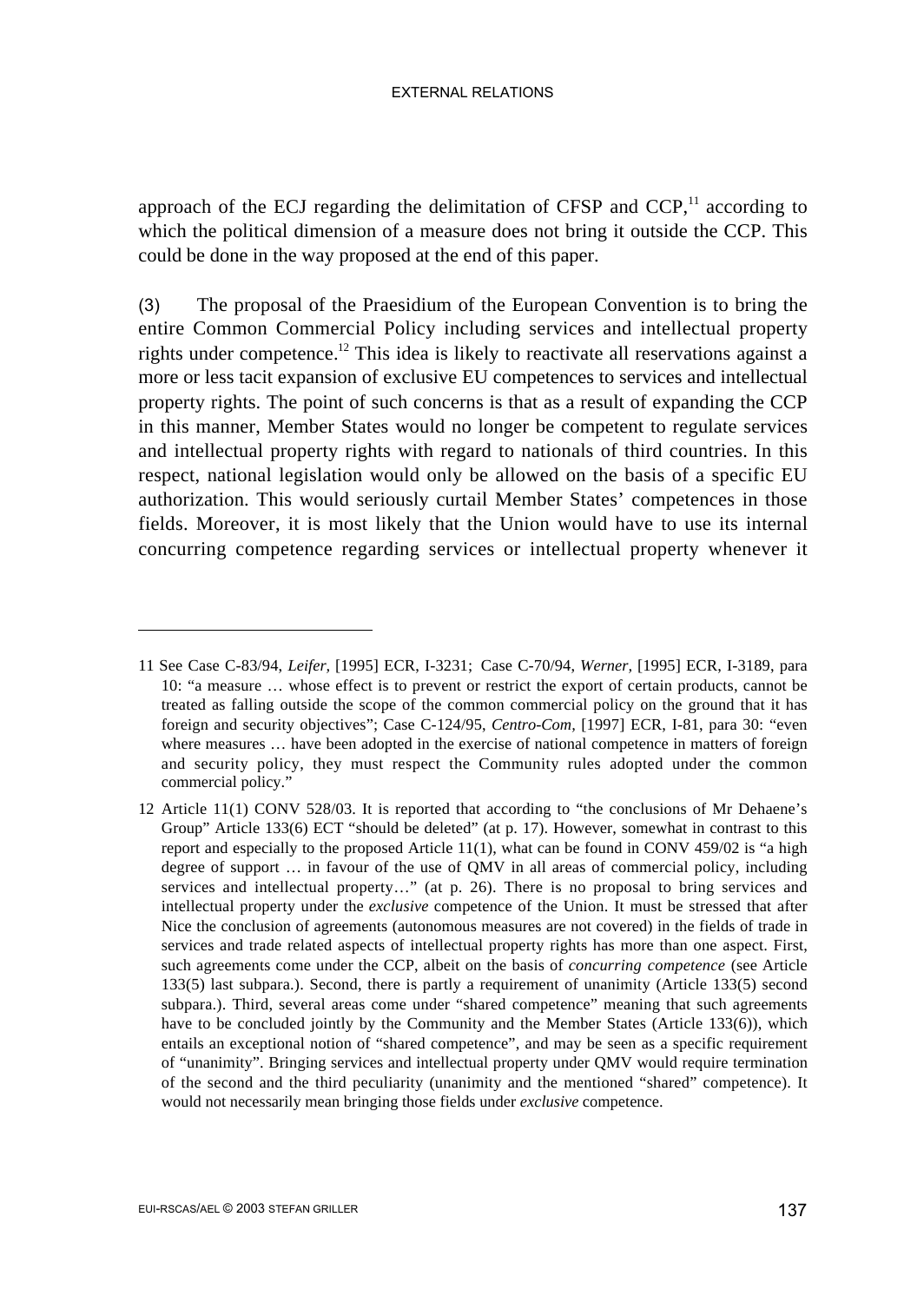#### STEFAN GRILLER

regulated external aspects on the grounds of its exclusive competence. For it would not make much sense to regulate external trade in services and trade related aspects of intellectual property rights, but leave the matter internally, i.e. from the perspective of the internal market, for the Member States. Currently, by contrast, and in the absence of secondary legislation, Member States remain in principle free to legislate with regard to third country nationals. It must also be observed that the divergence between internal and external competences resulting from the Praesidium's proposal is puzzling, not to say imbalanced: while internally, services and intellectual property as a part of the internal market come under Article 12(4) and consequently under concurring competence (what is now called "shared" competence)13, externally they would come under exclusive competence.

The proposal is furthermore problematic insofar as it leaves the question open whether the expansion of the CCP should embrace services in general and intellectual property rights only, or should also cover direct investments, or other external aspects of the internal market, e.g. environmental protection, or specific services such as transport services.<sup>14</sup> Moreover, it has to be said that the scope of the proposed Article 11(2) trying to coin the ERTA-jurisprudence of the ECJ would be rather limited, since the conclusion of most international agreements would come under the exclusive competence of Article 11(1).

Against this background, it is submitted that a comprehensive but external competence in all fields except external trade in goods, monetary policy within the EMU and economic sanctions would not only avoid triggering the aforementioned concerns but would at the same time fit better into the overall concept of exclusive,

<sup>13</sup> However, it has to be said that this would, to a certain extent, be different with regard to the *exclusive (!)* competence to "ensure the free movement of persons, goods, services and capital, and establish competition rules, within the internal market" – Article 11(1) of CONV 528/03. This highly problematic proposal would bring *at least* the harmonization of national laws under the exclusive competence of the Union, and would consequently entail a massive expansion of this competence category. Although not the focus of this contribution, it shall be stated that no convincing reasons for this proposal are in sight. It would even entail the absurd consequence that the legality of agreements on double taxation between the Member States as well as the (coordinated) repeal of national legislation restricting the four freedoms could be questioned.

<sup>14</sup> It is unclear whether the enumeration of specific fields of services in Article 12(4)—esp. transport, social policy, environment, public health—is meant to exclude also the *trade related aspects* of these services from exclusive competence under Article 11(1).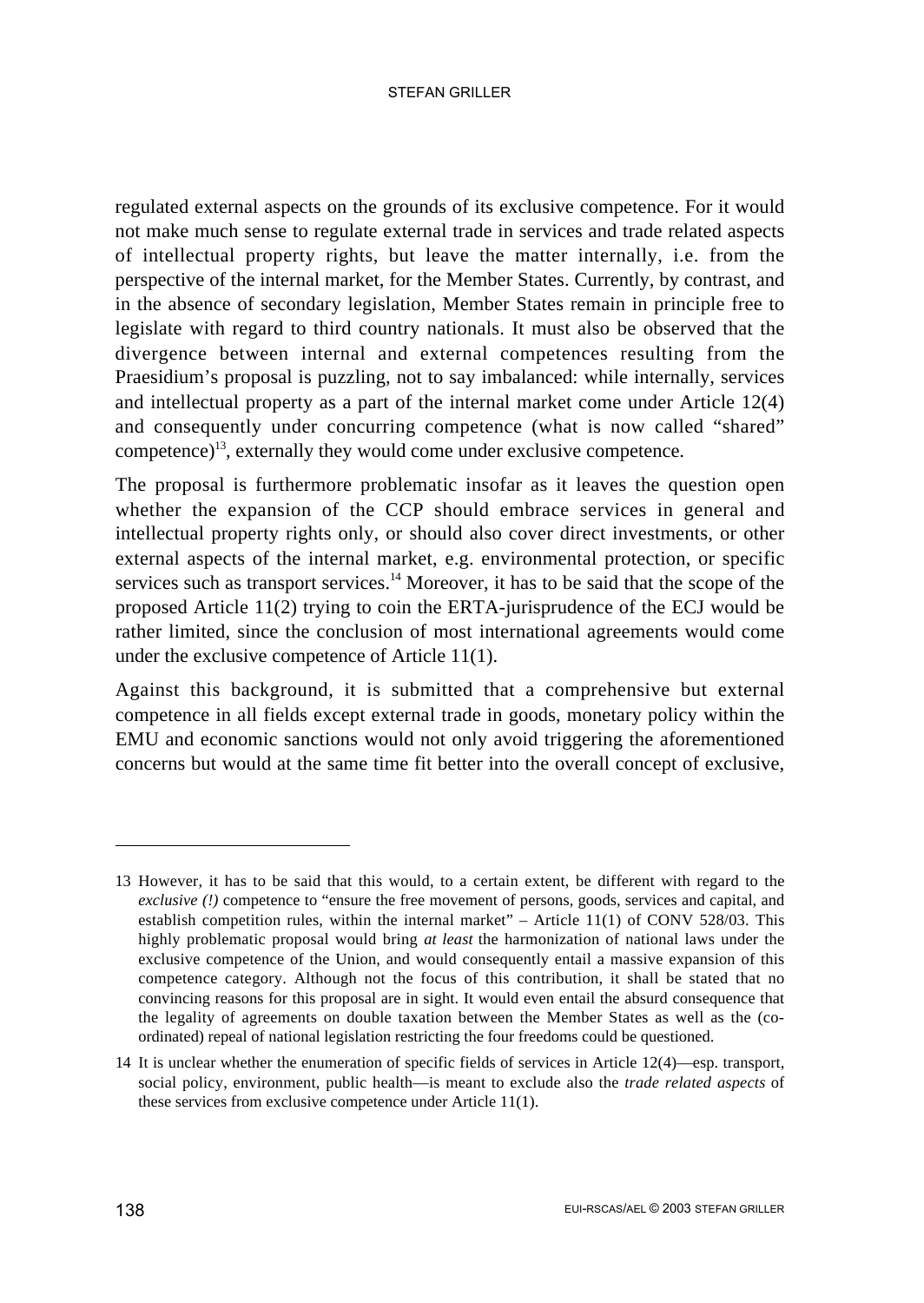concurring (shared) and supporting competences as proposed by the Praesidium and the Working Groups. It would provide for a flexible use of such a competence according to the actual needs, e.g. with regard to the negotiations of the GATS in the WTO, especially if it is combined with the establishment of QMV as a general rule. At the same time, it would respect the concerns of several Member States that the transfer of services and intellectual property rights to exclusive competence would threaten their capacity to act in the international arena, and thus undermine an essential element of their position as states under international law.

(4) The Convention Praesidium proposes not to include the CFSP in the category of concurring (shared) competences, but to create a distinct competence category "to define and implement a common foreign and security policy, including the progressive framing of a common defence policy"15. A reason for this irregularity is not provided. It is only stated that the separate paragraphs given to CFSP and to the coordination of Member States' economic policies "reflect the specific nature of the Union's competences in those areas"<sup>16</sup>. Specific features of the CFSP in terms of organs, substance, instruments and procedures shall not be denied. However, this is in itself no convincing reason to leave the *category* of the competence in the dark. Since the Praesidium nevertheless enumerates the CFSP within title III of the draft ("The Union's competences") and in Article 10 ("Categories of competence"), the insinuation is that the CFSP is, in terms of competences, categorically different from what is, in the same article, defined as exclusive, shared, coordinating or supporting competence. Nevertheless it would still be a competence. It is submitted that this is a flawed concept. If the characteristic of shared competence—which in this piece is called "concurring" competence—is that the Union and the Member States "shall have the power to legislate and adopt legally binding acts", and that the "Member States shall exercise their competence only if and to the extent that the Union has not exercised its"<sup>17</sup>, this is what would be the situation for the CFSP as well. Once again, this would by no means preclude specifying, as for other concurring competences,

<sup>15</sup> Article 10(4) of CONV 528/03.

<sup>16</sup> Explanatory Note to CONV 528/03, at p. 16. WG VII, CONV 495/02, at p. 15 was of the opinion "that there is no need to set down a list which powers the Union should have in the field of CFSP".

<sup>17</sup> This is the definition provided for in Article 10(2) of CONV 528/03.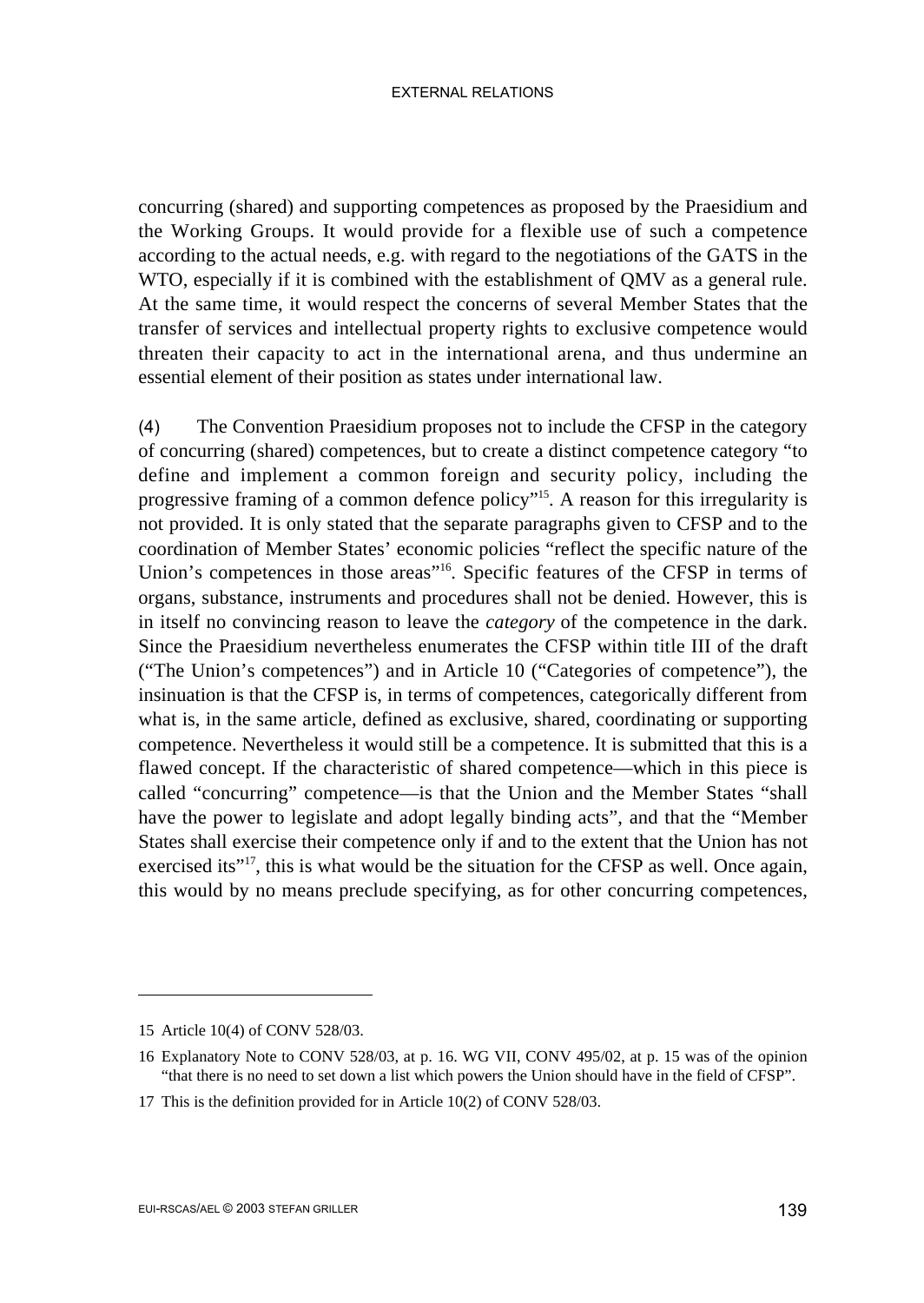peculiarities for the CFSP which could to a certain extent preserve its intergovernmental character, if this should be desired.

Leaving open the competence category of the CFSP would be deficient in more than one respect. First, it would not meet the guiding principle of the competence reform: "greater transparency and a higher level of clarity".<sup>18</sup> Second, this would be an open invitation for the ECJ and for academia to invent a categorical difference in the nature of the competence compared to all the other competences, a difference which has so far not been revealed, whose existence would yet be imperative if the proposed differentiation is not abandoned.

(5) In the proposal submitted by the Convention Praesidium, no specific external competences are enumerated among the *supporting measures.19* This is to be understood in the light of the Praesidium's view that supporting measures should not "entail harmonisation of Member States' laws or regulations"20 or, to use the words of Working Group V, that supporting measures should be of "low intensity" without the transfer of "legislative competence to the Union"21. As a consequence, the proposal is to shift customs cooperation and development cooperation, currently seen as complementary competences, and undoubtedly including the right to enact directives and regulations, over to concurring competences (currently called shared competences). $22$ 

The author is not fully convinced by that proposal. To entrust the Union in the fields of supporting measures with the right to pass "(l)egally binding acts"<sup>23</sup>, but to prohibit at the same time the harmonisation of Member States' laws or regulations might entail serious difficulties. If a decision<sup>24</sup> is binding it might very well entail the necessity, in one or the other Member State, to amend national legislation. The dividing line between binding decisions and harmonising legislation might thus be

<sup>18</sup> WG V, 375/03, at p. 2.

<sup>19</sup> Article 15 of CONV 528/03.

<sup>20</sup> Article 15(4) of CONV 528/03.

<sup>21</sup> WG V, CONV 357/02, at p. 3.

<sup>22</sup> WG V, CONV 375/02, at p. 9.

<sup>23</sup> Article 15(4) CONV 528/03.

<sup>24</sup> This is the binding act envisaged by WG V, CONV 375/02, at p. 4.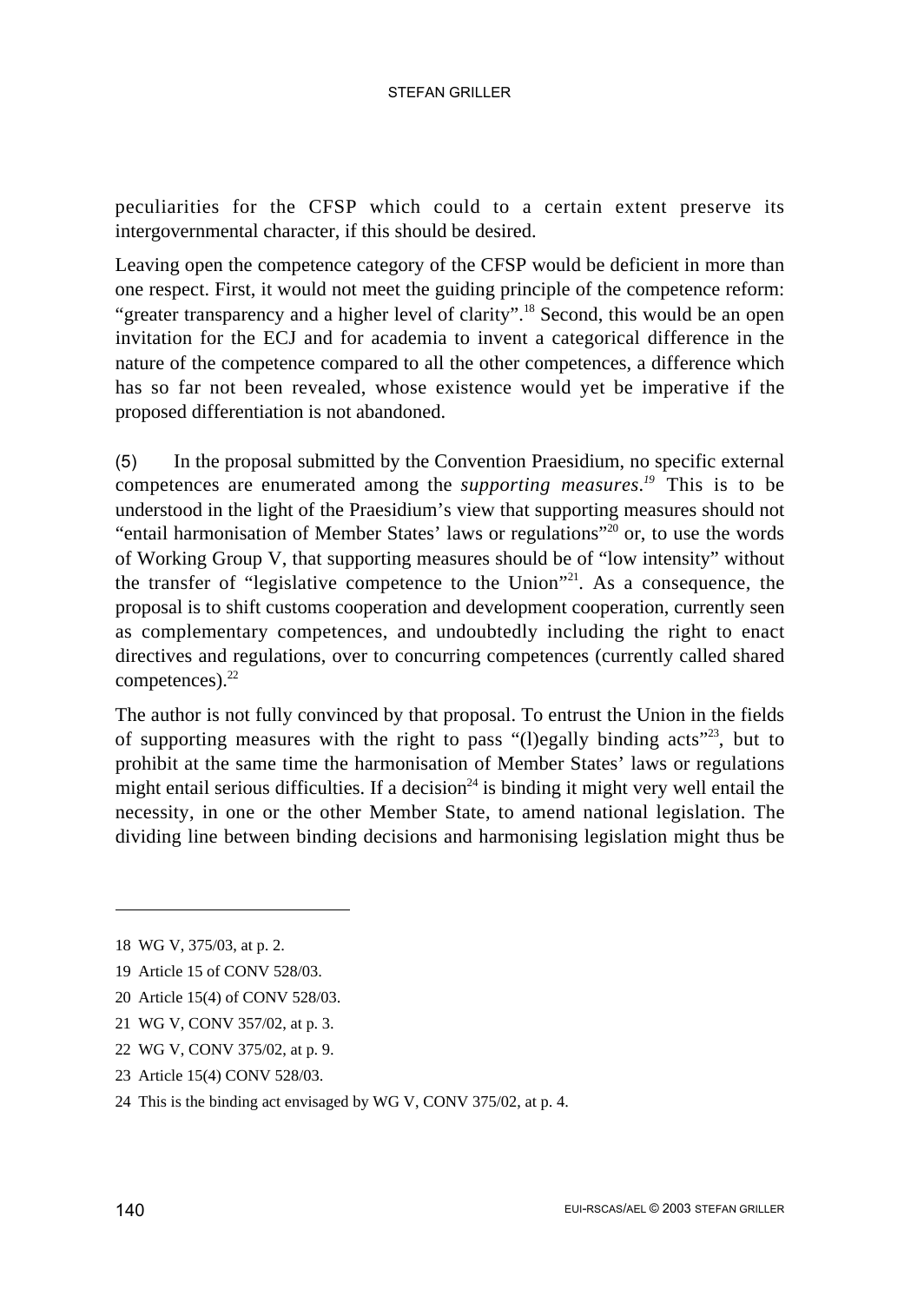more than blurred. An alternative could be not principally to exclude harmonising measures—of course this could still be stipulated with regard to specific cases –, but to impose a specific constraint: In addition to the respect of the general principles of subsidiarity and proportionality, supporting measures harmonising national laws and regulations would only be allowed if national legislative competence is respected to the fullest extent possible. The principle of as included in that of loyal cooperation<sup>25</sup> would, with regard to supporting measures, require ensuring that the main portion of legislative discretion remains with the Member States. Thus categorisation as a supporting measure might be seen as an ex-ante specification of the principles of subsidiarity, proportionality and loyalty with regard to the respective fields. It is to be admitted, though, that such a concept entails another problem: that the dividing line between concurring (shared) and supporting competences remains blurred.

In this alternative view, customs cooperation, development cooperation as well as the respective treaty making capacity could remain among the supporting competences, as is proposed at the end of this paper. If the sketched concept of supporting measures is rejected in favour of the exclusion of harmonisation capacity, then the shift of the aforementioned field to concurring (shared) competences, as proposed by the Praesidium, appears to be consistent. However, it has to be added that in this case consistency would also require excluding, in all areas of supporting competence, the conclusion of international agreements entailing the harmonisation of laws.

# **3 – Foreign and Security Policy – Substance, Instruments, Procedures, Organs**

## *A. Starting point*

l

"The Union's external policy … goes beyond the traditional diplomatic and military aspects and stretches to areas such as justice and police matters, the environment, trade and customs affairs, development and external representation of the euro zone. Our aim must be to integrate these different areas and make all the resources

<sup>25</sup> Article 8(5) of CONV 528/03.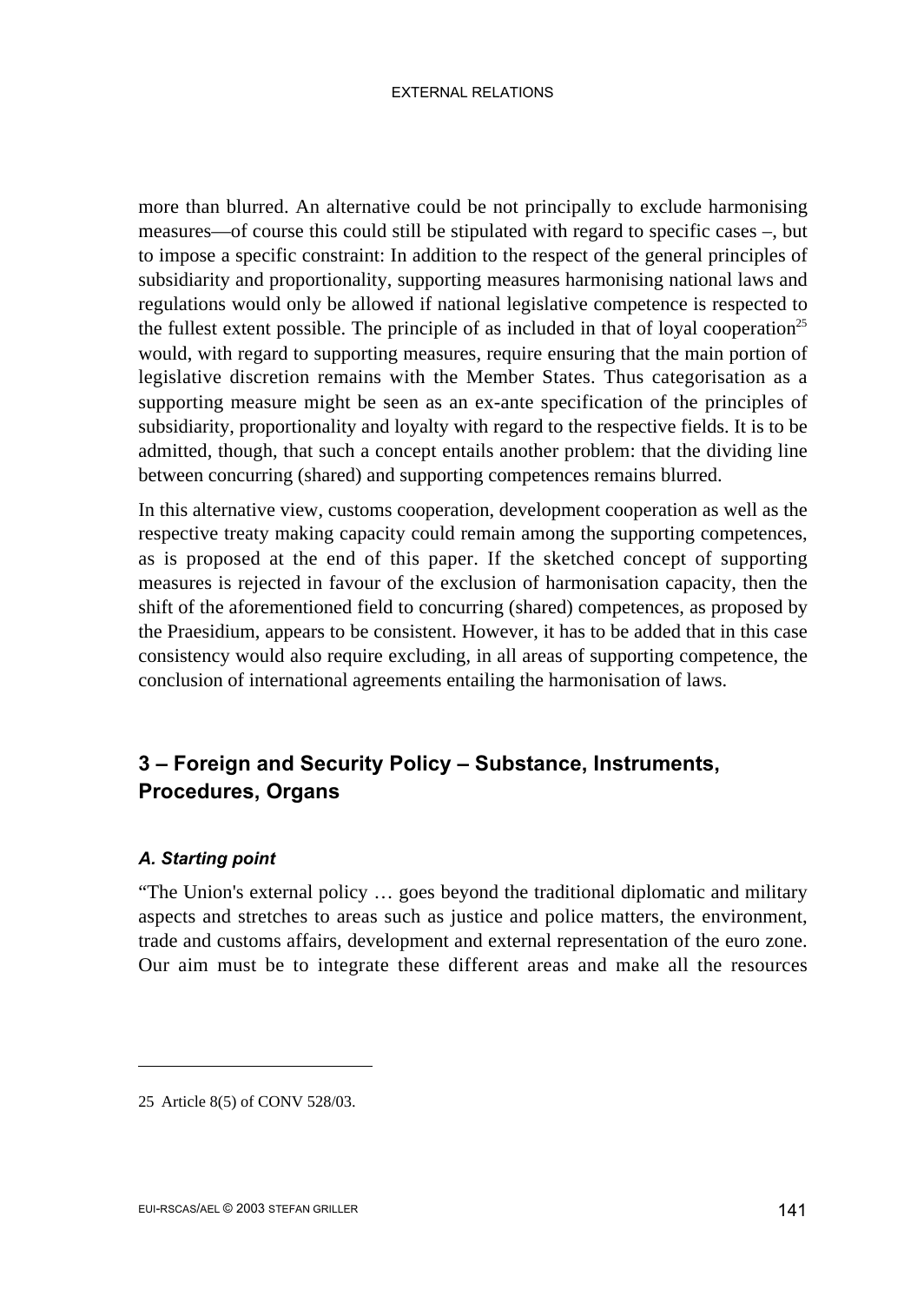available work together well."26 Even if it is agreed upon that the CFSP objectives of a measure do not preclude its adoption under EC policies (above), the goal of consistency<sup>27</sup> is more or less jeopardized by the divergence of actors, instruments and procedures.

# *B. Reform options and proposals*

(1) A radical step to improve consistency would be the not only of the pillar structure, but also *of the differences between the pillars in terms of organs, instruments and procedures.* In this case, there would no longer be any need for specific CFSP provisions. This option is being left aside as utopian in the short run. Nevertheless, it must be stressed that as long as "respecting and building upon the *acquis communautaire*" (Article 3 TEU) is accepted not only as existing law but also as a guiding principle for future reforms, such reforms should at least point in the direction of *integrating CFSP and PJC into the first pillar structures,* meaning an extension of supranational mechanisms—especially including qualified majority voting—at the expense of intergovernmentalism, but not vice versa. Relatively timid steps in this direction have already been taken in Amsterdam and in Nice. At the same time, the decision making procedures *within* the CFSP could be made more efficient, thereby realising an old objective. $^{28}$ 

It must be underlined that an eventual principal objection, drawing on the claim of a categorical difference between economic and political aspects of external policy, appears to be untenable. Experience shows that both dimensions of external policy are inextricably linked. This makes the current division artificial and burdensome.<sup>29</sup>

<sup>26</sup> Communication from the Commission, A Project for the European Union, COM(2002) 247 final, 22 May 2002, at p. 12. See also, COM(2002) 728 final, at p. 11 seq. To the same end, see the discussion paper provided by the Praesidium of the European Convention of 3 July 2002, EU External Action, CONV 161/02, and WG VII, CONV 459/02, at p. 4 et seqq.

<sup>27</sup> Article 3 TEU.

<sup>28</sup> See only European Council, Turin 29 March 1996, SN 100/96, no. 2; European Parliament, Resolution from 17 May 1995, PE 190.441, no. 29.

<sup>29</sup> For this and the following compare *Griller/Weidel,* External Economic Relations and Foreign Policy in the European Union, in *Griller/Weidel* (eds), External Economic Relations and Foreign Policy in the European Union, Vienna – New York 2002, 5-22.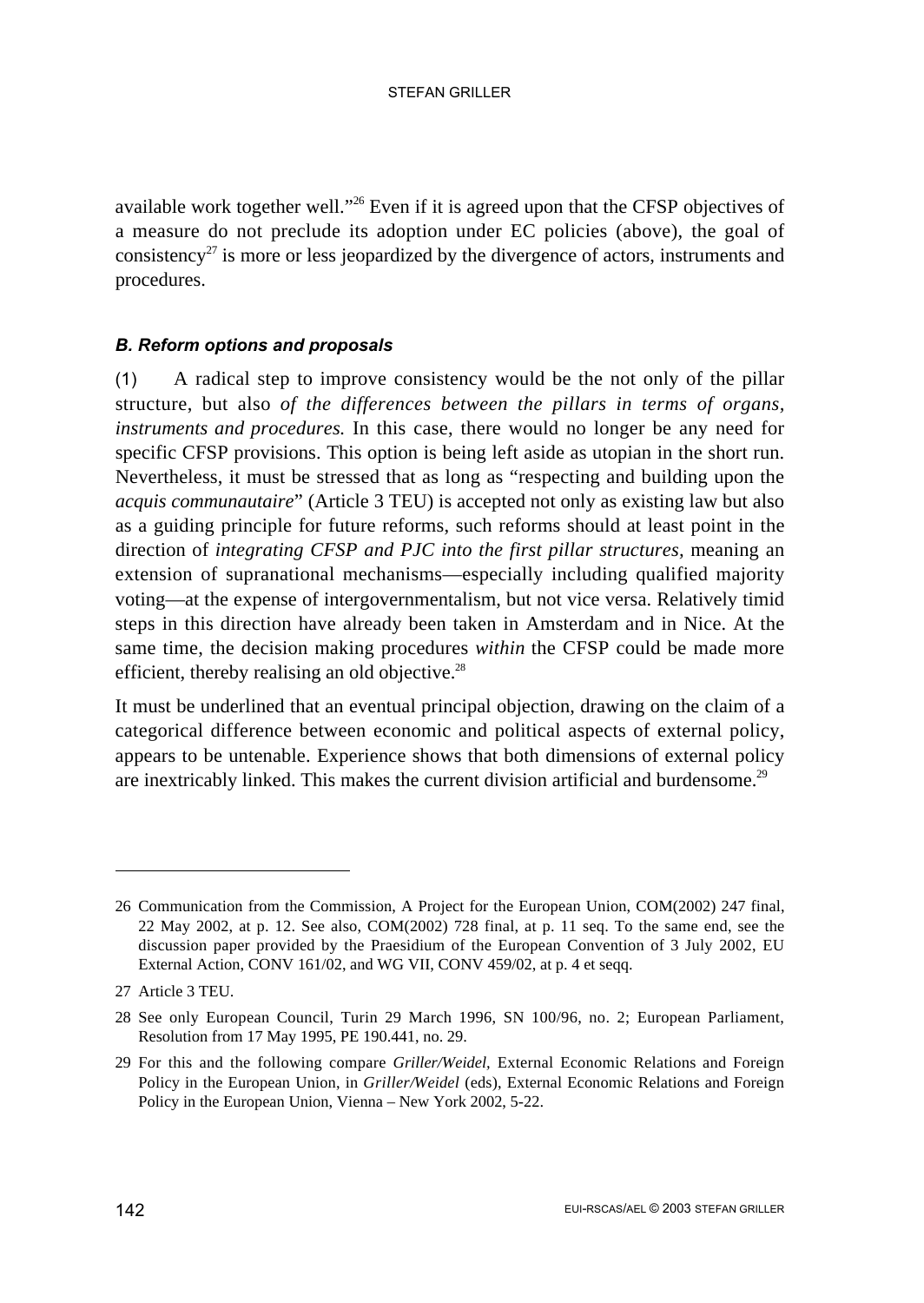#### EXTERNAL RELATIONS

(2) How could the integration of CFSP mechanisms and the so-called Community method be promoted in the medium and long run? A recent proposal suggests a three-stage plan similar to the approach taken with regard to European Monetary Union (EMU). The final stage would include the establishment of a "genuine specific political authority", a far-reaching political Union.<sup>30</sup>

The radical nature of such a concept could of course be reduced by upholding, not only at a transitory but even at a final stage, differences (within the Union) of the organs and procedures involved, admitting at the same time that every such difference may again be the cause for incoherence. The search is for a *better* balance between the need for consistency and the need for differentiation. The following deliberations point to some selected options for such a differentiation, even if the author tends to favour the harmonisation of organs, instruments and procedures for all external future Union policies in the long run. It should also be stated at the outset that for the limited purposes of this contribution emphasis is put on those aspects which would have to be primarily included in the First Part of an eventual Constitutional Treaty. Therefore, a more detailed discussion of policy objectives for the CFSP or for external action in general<sup>31</sup> or of "updating" the Petersberg tasks,  $32$  is omitted, even if the possibility cannot be completely excluded that these issues will partly be dealt with in the First Part of the Constitutional Treaty.<sup>33</sup>

(3) *Decision taking* in the field of CFSP is expected to be made more efficient, as well as more consistent with other Union policies. $34$  The text-book answer to the question of how this could be achieved to the fullest extent possible is to introduce

<sup>30</sup> Contribution from *Alain Lamassoure* to the European Convention, CONV 46/02 of 14 May 2002. Compare also the more cautious contribution by *Elmar Brok* to the Convention, WG VII on External Action, Wdoc 2, 24 Sept 2002. See also Article 45 of the "Constitution of the European Union" by the EPC (17 Sept 2002).

<sup>31</sup> As proposed by WG VII, CONV 459/02, at p. 2 et seq.

<sup>32</sup> As proposed by WG IX, CONV 461/02, at p. 16.

<sup>33</sup> Arguable Articles 29 and 30 of the Praesidium draft Constitutional Treaty, CONV 369/02, could be the place for these aspects. However, according to the Praesidium draft Articles 1-16, CONV 528/03, the specific objectives pursued by the various policies of the Union are to be found in Part Two of the Treaty (p. 12), as will be the case for the exact definition, and the extent of each area (p. 15).

<sup>34</sup> WG VII, CONV 459/02, at p. 23.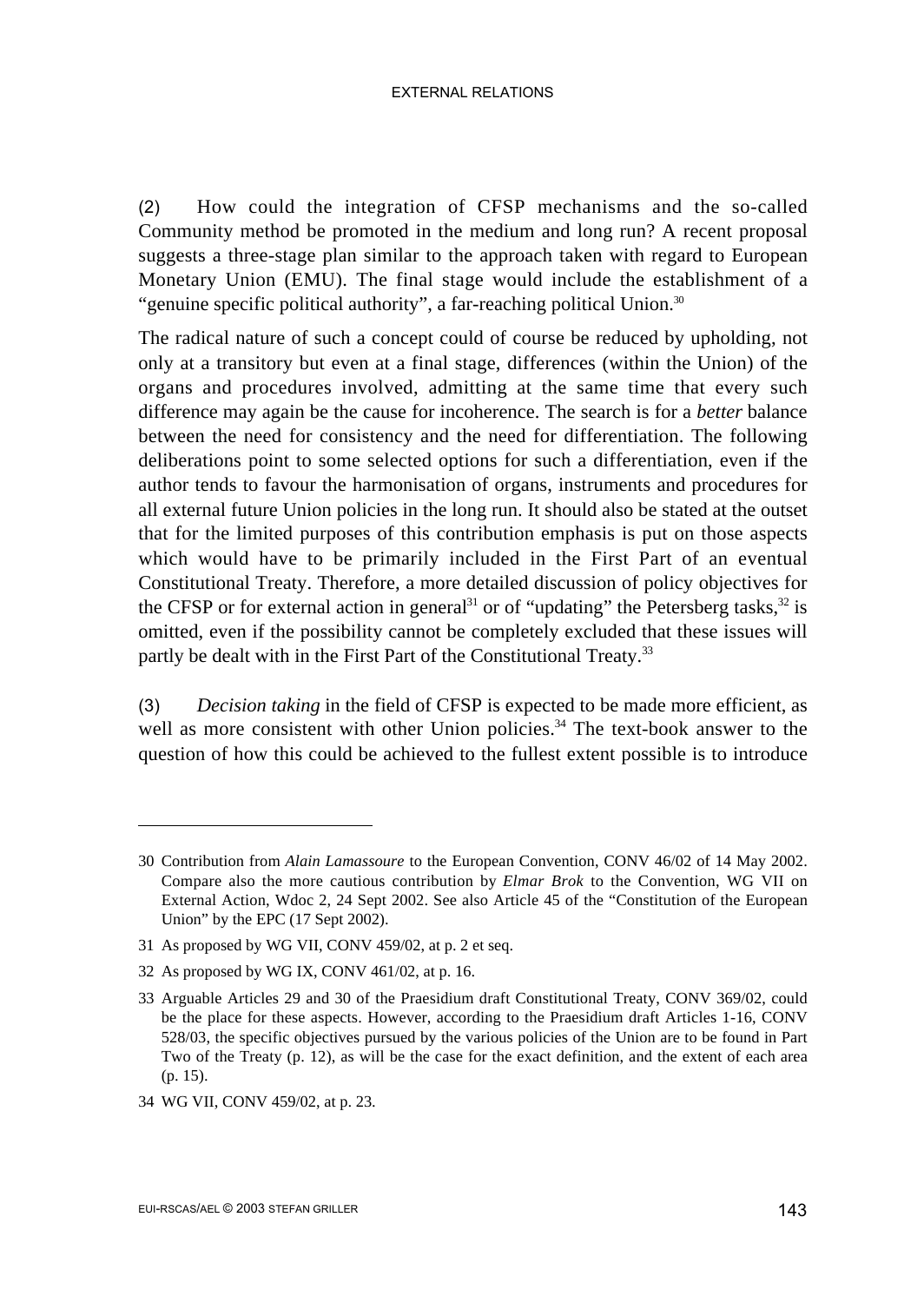QMV as a rule and to harmonise procedures and organs between the various external policy fields. This answer is short and yet crucial: Since the divergence of views on international politics will not fade away in the near or in the distant future, unanimity will more or less inevitably from time to time cause inactivity of the Union resulting from the veto right of each Member State, and consequently lead to the deplorable picture of conflicting and competing individual foreign policies. Examples from the recent past can be provided in abundance. As a result, QMV is imperative in order significantly to promote efficient decision taking.<sup>35</sup> Similarly, the more decision making procedures and organs differ between various Union policy fields, the more likely is a situation of incoherence and quarrels about the choice of the correct legal basis to be used in a concrete instance.

What should be avoided, by contrast, is to feed the illusion that the efficiency and consistency of external activities could be sufficiently enhanced by a purely organisational reform as envisaged by the proposed merger of the Commissioner for external relations and the High Representative for the foreign and security policy  $(HR)^{36}$ .

Yet, given the reluctance of several Member States to accept further curtailment of their political sovereignty in the field of external relations, among the intergovernmental features of the future CFSP that would uphold it and distinguish it from other external policies might be the following:

 $\checkmark$  QMV as a rule for the enactment of CFSP measures including international agreements, but eventually combined with the option of constructive abstention, $37$  leaving the abstaining Member State unbound; $38$ 

<sup>35</sup> It is, with due respect, a weak argument to point to the fact that QMV had been established for policy areas based on legislation and harmonisation of laws, if intended to support the view that CFSP efficiency could very well emerge without the introduction of QMV – see WG VII, CONV 459/02, at p. 24.

<sup>36</sup> To be discussed below.

<sup>37</sup> Currently Article 23(1) TEU, but only available for unanimous decision taking. Technically speaking, constructive abstention in the case of QMV would mean a negative vote combined with a formal declaration of the reasons; the result would be that the outvoted Member State would not be obliged to apply the decision.

<sup>38</sup> It could even be contemplated to combine this, or alternatively: to combine "regular" QMV with the right to refer a controversial matter to the European Council to be decided upon unanimously –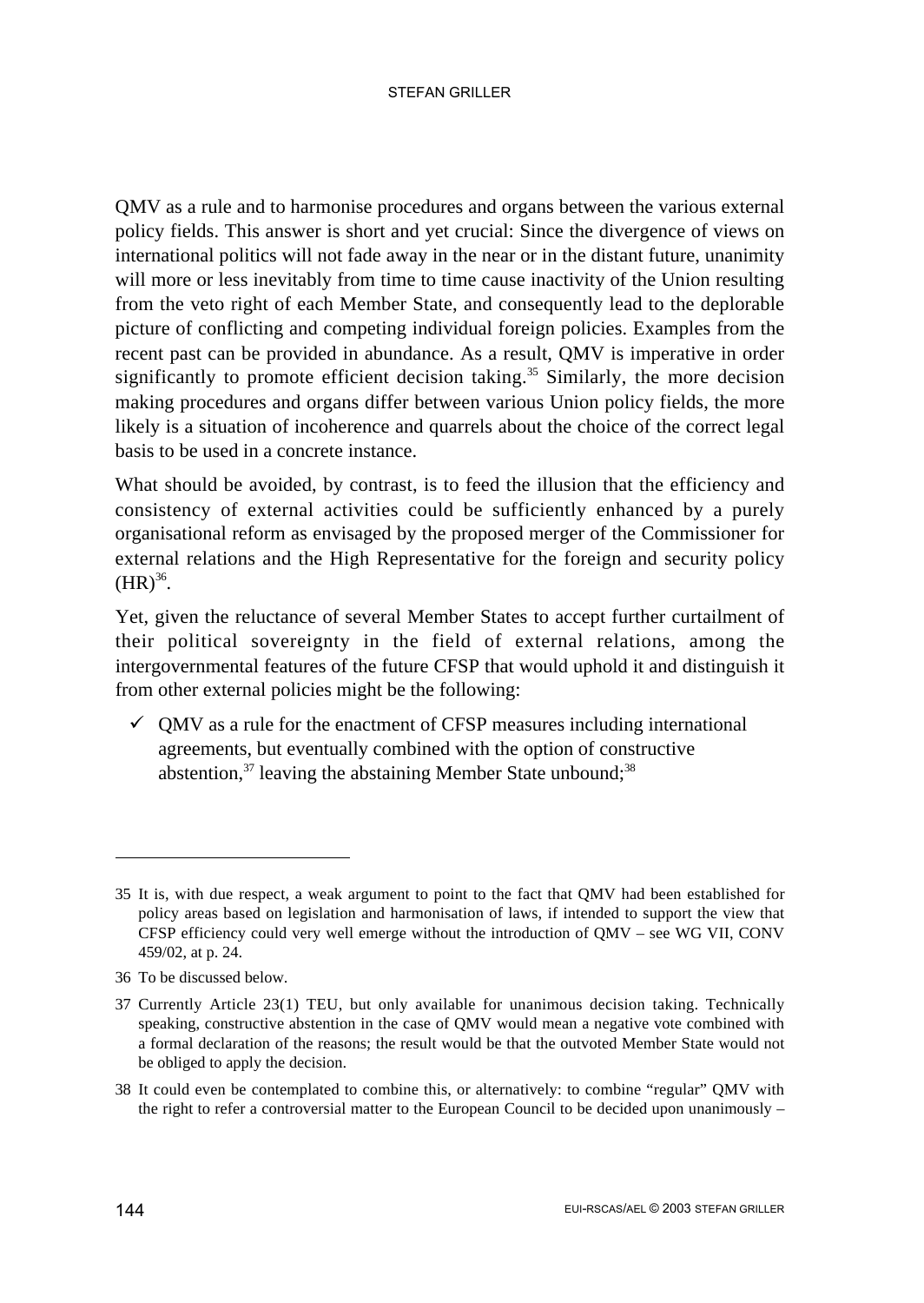- $\checkmark$  Unanimity for the introduction of a common defence policy;<sup>39</sup> eventually also for all decisions having military or defence implications; $40$
- $\checkmark$  The European Parliament could be fully involved—i.e. the co-decision procedure would apply—in the enactment of general guidelines and common strategies, and in the conclusion of international agreements with a comparable legislative function. Common positions, joint actions and decisions could be made subject to parliamentary review ex-post: The measure could be repealed by parliamentary decision and consequently only be replaced by a measure adopted under the co-decision procedure;<sup>41</sup>
- $\checkmark$  The creation of a joint initiative to be put forward by the Commission and the High Representative could indeed enhance coherence;<sup>42</sup> in general, sharing the right of initiative between the Commission and the Member States might be considered.

This enumeration is not meant to be exhaustive. However, the implicit conclusion that the author regards further exceptions as even more difficult to argue - is intended. This is true e.g. for the current restriction of excluding matters which have military and defence implications from enhanced cooperation.<sup>43</sup> While it might be premature to include a general collective defence clause in the Treaty, it was rightly observed that this could be imaginable in the framework of enhanced cooperation between several of the Member States.<sup>44</sup> Another example is the legal scrutiny of CFSP measures by the ECJ. Accepting the rule of law as a fundamental principle in this field as well can only mean that judicial review of CFSP measures should be possible.45

*… continued*

- 39 Currently Article 17(1) TEU.
- 40 Currently Article 23(2) TEU.
- 41 This would to a certain extent resemble what WG IX is proposing as the "right of call-back" regarding delegated acts (CONV 424/02, at p. 11).
- 42 WG VII, CONV 459/02, at p. 25.
- 43 Article 27b TEU. Compare also the criticism reported in WG VIII, CONV 461/02, at p. 19.
- 44 WG VIII, CONV 461/02, at p. 21 et seq.
- 45 To the same end: WG III, CONV 305/02, at p. 12 et seq.

currently Article 23(2) TEU; the idea to uphold this mechanism is mentioned in WG VII, CONV 305/02, at p. 24.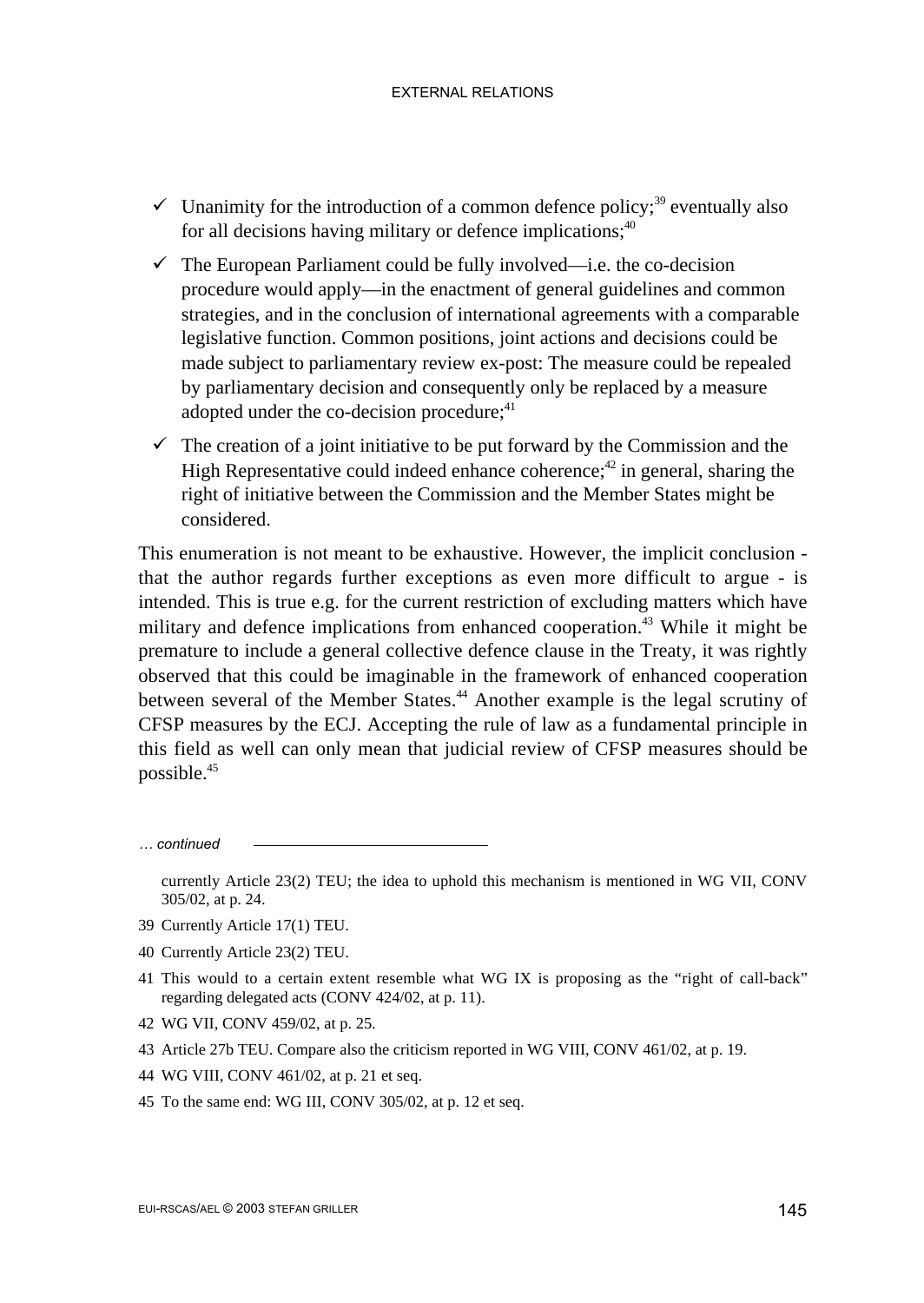#### STEFAN GRILLER

(4) The merger of *organisational structures* between what are now the first and the second pillars, especially the proposed merger of the function of the Commissioner for External Relations and of the High Representative for the foreign and security policy, $46$ - i.e. by eventually creating a personal union between the two different posts in the form of a "European External Representative"<sup>47</sup> or a "European Minister for Foreign Affairs",<sup>48</sup>- only makes sense on the grounds of a far-reaching approximation of the substantive provisions on powers and procedures. As long as this element is lacking, the proposal is, in essence, a purely organizational reform without touching on the aforementioned, more difficult, issues.

It is contended that the "double hat solution" without any approximation and clarification of decision taking in "economic" and "foreign policy" matters would increase the confusion, rather than bring it to an end.<sup>49</sup> A sound and workable solution in the field of external relations cannot be achieved by merging functions or posts, while leaving the underlying concepts untouched.

To illustrate this: A "sanction" against a third country can be introduced in several ways. One would be to adopt a CFSP instrument and implement it under what is now Article 301 TEC. This would require—in principle—unanimous decision taking under Article 15 TEU. Another option would be to suspend an existing (e.g. free trade) agreement, in principle by qualified majority under Article 300 TEC. Let us

<sup>46</sup> Discussed in WG VII, CONV 459/02, at p. 16-23. Compare also COM(2002) 247 final, at 14; *Everts,* Shaping a credible EU foreign policy (2002) 7, 52. Clearly the discussed proposal has to be evaluated against the greater background of institutional reform in general. The above text only aims at highlighting several of its important facets more or less in isolation.

<sup>47</sup> WG VII, CONV 459/02, at p. 20 et seq. The representative "would receive direct mandates from and be accountable to the Council for issues relating to CFSP, and at the same time be a full member of the Commission …"

<sup>48</sup> WG VII, CONV 459/02, at p. 22; also mentioned in the Convention Plenary, CONV 508/03, at p. 4. The proposal runs to place this minister "under the direct authority of the President of the European Council" and to "combine the functions for HR and Relex Commissioner". "He/she would chair the external action Council."

<sup>49</sup> A similar objection is to be raised against the proposal to simply establish a new Foreign Affairs Council—among others also proposed by *Everts* (2002) at 53. As long as the varying competences are not clarified, an organisational reform alone will bring no progress. Suffice it to say that even today it is the same Council which is acting on the grounds of the TEC and of the TEU.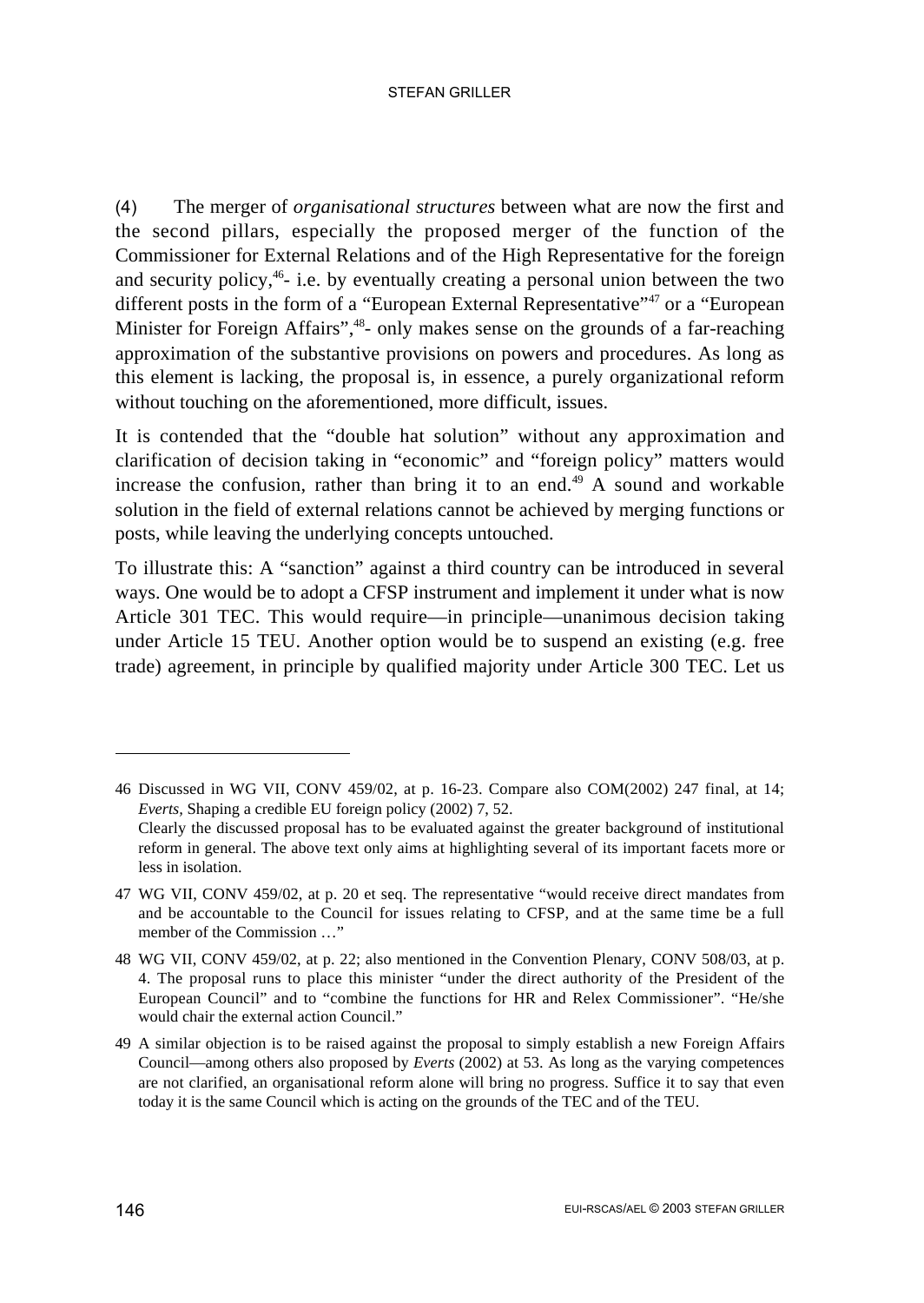assume that a qualified majority of Member States would support sanctions, a strong minority would oppose. A Commissioner who is at the same time the High Representative for CFSP would have the choice, but also the burden of differing responsibilities. Consequently, the "double hat solution" would merely produce "fair weather consistency". In cases of conflict, the Commissioner/HR would be torn apart between the different procedures and instruments. It would be easy to add a whole bunch of similar examples.

Moreover, it also has to be said—and this would hold true even if the approximation of procedures and instruments took place—that the merger at issue would imply an unprecedented fusion of policy determination and policy execution at EU level. If the new Commissioner/High Representative were to unify all powers currently divided between the two posts, this would amount to bringing policy determination and execution partly into one hand.<sup>50</sup> Accountability would be blurred if the concrete person is to be chosen by joint agreement by the President designate of the Commission and by the Council at Heads of State and Government level, but should at the same time perform its tasks under the authority of the President of the Commission.<sup>51</sup> If it is true that the Union currently and in the future should respect the principle of the separation of powers,<sup>52</sup> this fusion of powers raises grave concerns.

Consequences would be even more staggering if the new functionary were to "run" EU external policy and be "answerable" to the Council. The role of the foreign ministers would thus be changed from policy determination to policy control, while policy determination would be a matter for the new organ. This would, in effect, create an additional layer in remoteness from and accountability to the electorate.

Weighing the desired advantages against the disadvantages the overall conclusion is that this merger should be avoided. Instead, reflections on a better division of

<sup>50</sup> The High Representative is an *assistant* to the Council (Article 26 TEU) and not a special executive organ with a different status compared to that of the Commission.

<sup>51</sup> This is what the Commission is proposing: COM(2002) 247 final, at 14. But the situation is similar with regard to the "European External Relations Representative" (WG VII, CONV 459/02, at p. 20 et seq.).

<sup>52</sup> Currently this can be inferred to a certain extent from the ECJ's jurisprudence on the institutional balance within the Community, starting with Case 70/88, *European Parliament/Council,* [1990] ECR, I-2041, esp. para. 25.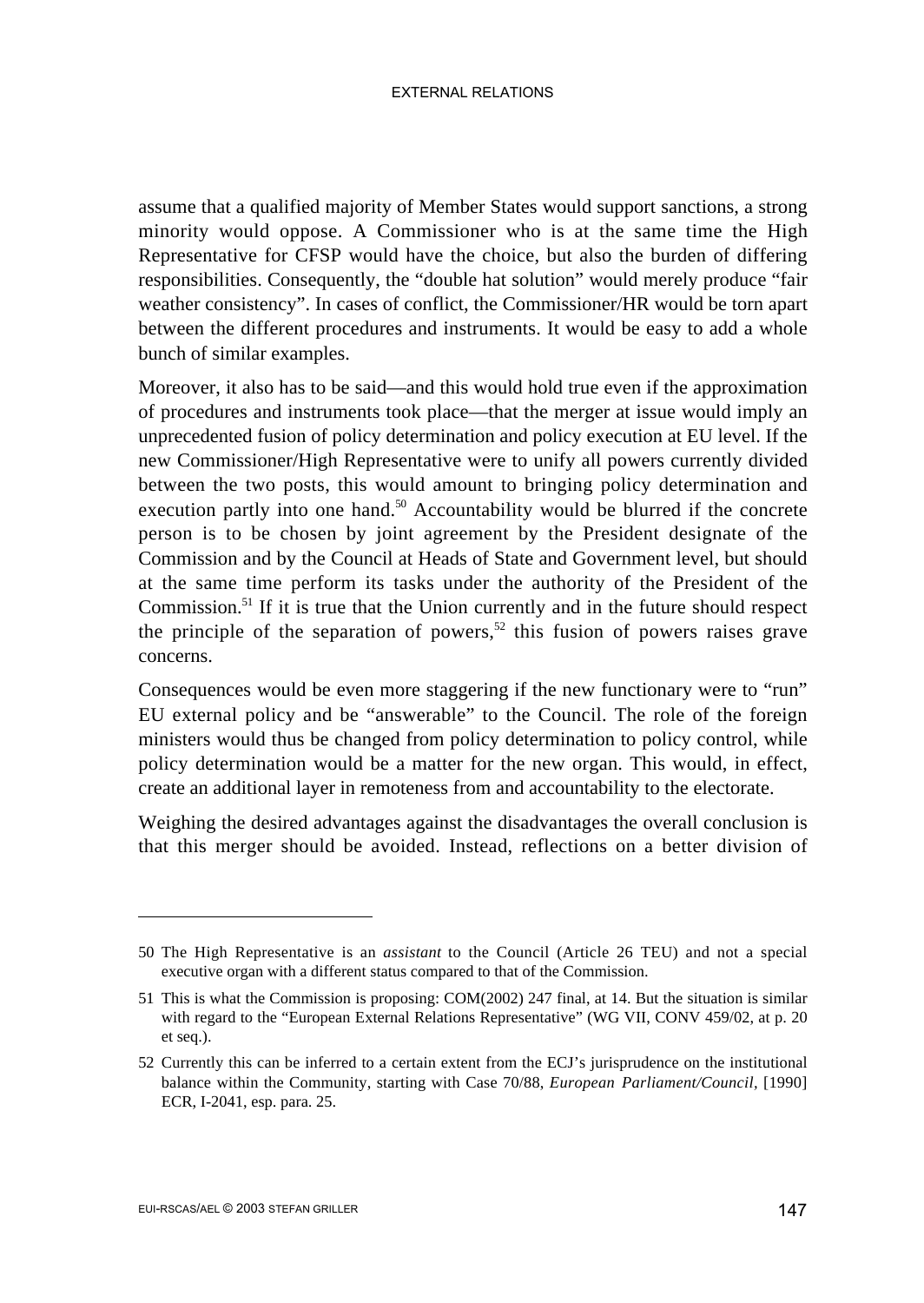competences for policy determination, policy execution and policy control between the EC, the EU, and the Member States should be the primary task of a reform, and it should be addressed explicitly, and in terms of scope of competences. The direction should be to (gradually) bring foreign policy further under supranational structures, accepting the safeguard of the *acquis communautaire,* including the functioning of the Community method as the guiding principle.

If this were to happen, then one could make the Commissioner for external relations responsible to initiate and to implement foreign and security policy action, but on the grounds of guidance (policy determination) to be decided upon by the Council and the EP. In the long run, this would rather suggest the elimination of the post of the High Representative.<sup>53</sup>

(5) The reform of legal instruments in the CFSP has to be integrated into the more general effort of restructuring in this field.<sup>54</sup>

It might be controversial whether the specific second pillar instruments should be maintained. This is not self evident on the premise that in principle instruments under Articles 13 and 14 TEU are also *binding decisions under Union law* on the Member States; even more so if legal scrutiny by the ECJ were extended to CFSP measures. Consequently it would, after a merger of the pillars, be imaginable to "open" up traditional first pillar instruments (especially directives and decisions) to the enactment of CFSP-instruments. The proposal of WG  $IX<sup>55</sup>$  to limit the legally binding instruments of the Union to EU laws, EU framework laws, and decisions and to replace common strategies, joint actions and common positions by "CFSP decision" follows this way of thinking.

CFSP measures often have a double nature: They are binding on the Member States, but are at the same time also addressed to third countries. In order to make this

<sup>53</sup> This would come near the proposal of a "full merger of the function of the HR into the Commission" (WG VII, CONV 459/02, at p. 20). However, it has to be stressed that this would be on the grounds of policy determination to be decided upon by the Council and the EP.

<sup>54</sup> Compare WG IX, CONV 424/02. For the following see also *Lenaerts/Desormer,* Bricks for a Constitutional Treaty of the European Union: values, objectives and means, ELRev 2002, 377 (397-306), *von Bogdandy/Bast/Arndt,* Handlungsformen im Unionsrecht, ZaöRV 62 (2002) 77 (esp. at 113 f, 155 f).

<sup>55</sup> CONV 424/02, at p. 5 et seq.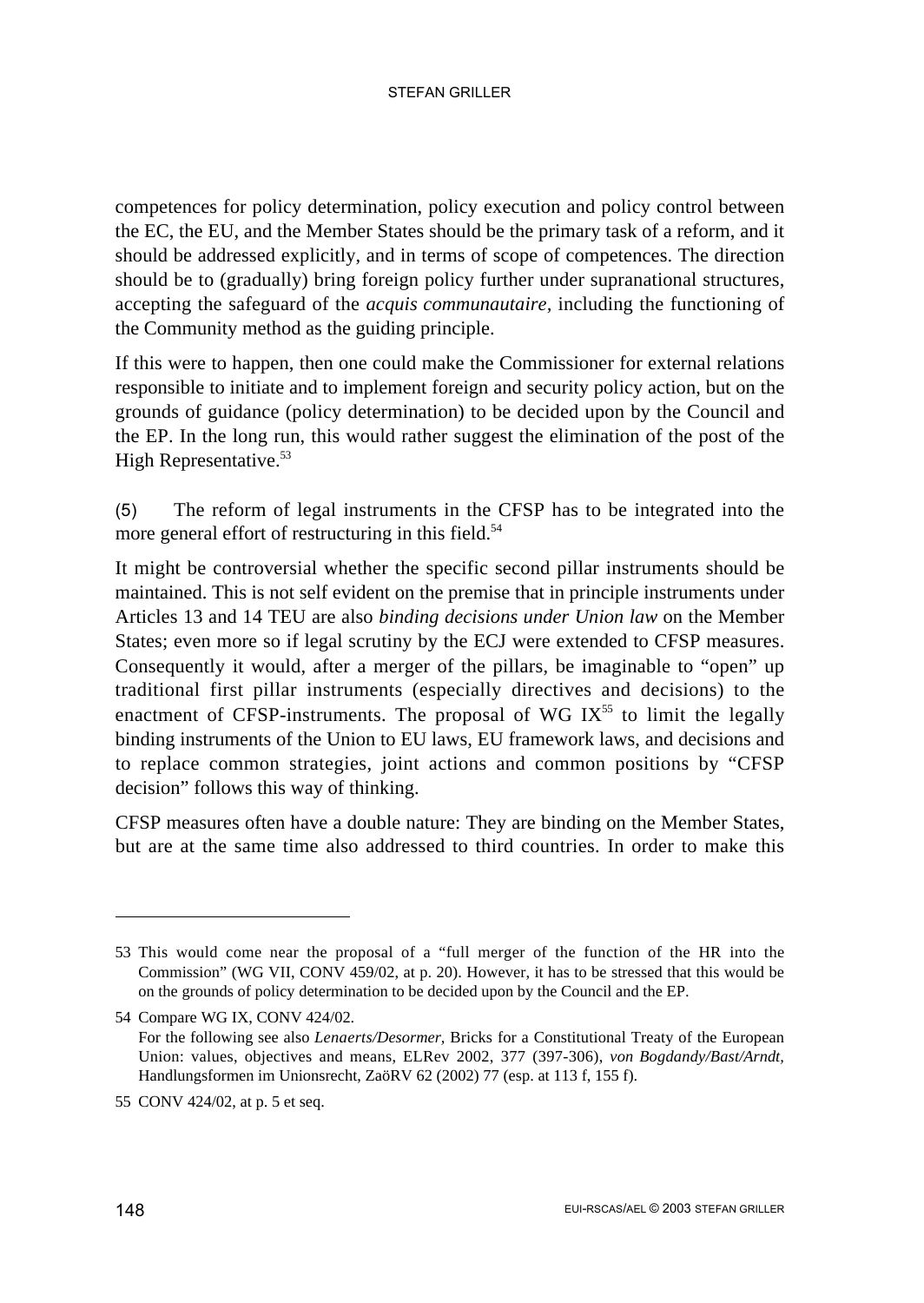#### EXTERNAL RELATIONS

specific feature more visible, one might contemplate embedding, e.g., a common position or a common strategy in a directive (a future EU framework law). The Council could, e.g., enact an EU framework law on a common position. Thereby, the double nature of such acts would probably be more transparent. In substance, this would not be very different from the proposal put forward by WG VII to enact CFSP decisions, which might be further specified.

It is furthermore true that CFSP measures are often under the constraint of prompt response to international developments, and that CFSP is not a policy area that is advanced primarily by legislation.<sup>56</sup> However, this cannot be accepted as a fundamental argument against any legislation in the field. It can only support the plea for a cautious use of legislative instruments. Apart from this, one might contemplate accepting a wider margin of discretion than in other policy areas for the Council and the Commission to act even in the absence of a fundamental policy choice being laid down in advance by the "legislator"—which should in principle be the Council together with the European Parliament. A limiting (control) mechanism could be combined with a "right of call-back" for the EP<sup>57</sup>. It is to be reminded in this context that even now the Council may authorise the Political and Security Committee to "take the lead" in a crisis management operation.<sup>58</sup> It might be appropriate in this context and in order to enhance flexibility to empower the HR, as has been proposed, to take the necessary decisions under the authority of the Council.<sup>59</sup>

(6) Financing the CFSP comes under the general budget of the Communities.<sup>60</sup> While CFSP administrative expenditure is charged to the EC budget for the institution to which such expenditure falls, CFSP budget was established to finance operational activities. Management of CFSP expenditure is the responsibility of the Commission. The CFSP budget is on average some 30-40 million euros per year (less than 1% of the total external relations budget). Obviously this is totally insufficient and should be revised. This issue, which could be settled without a treaty

- 59 WG VIII, CONV 461/02, at p. 17.
- 60 Compare the note provided by the Praesidium of the European Convention of 3 July 2002, EU External Action, CONV 161/02, para 24; and also WG VII, CONV 459/02, at p. 28 et seq.

<sup>56</sup> WG VII, CONV 459/02, at p. 23 et seq.

<sup>57</sup> See above near fn 41.

<sup>58</sup> Article 25 TEU.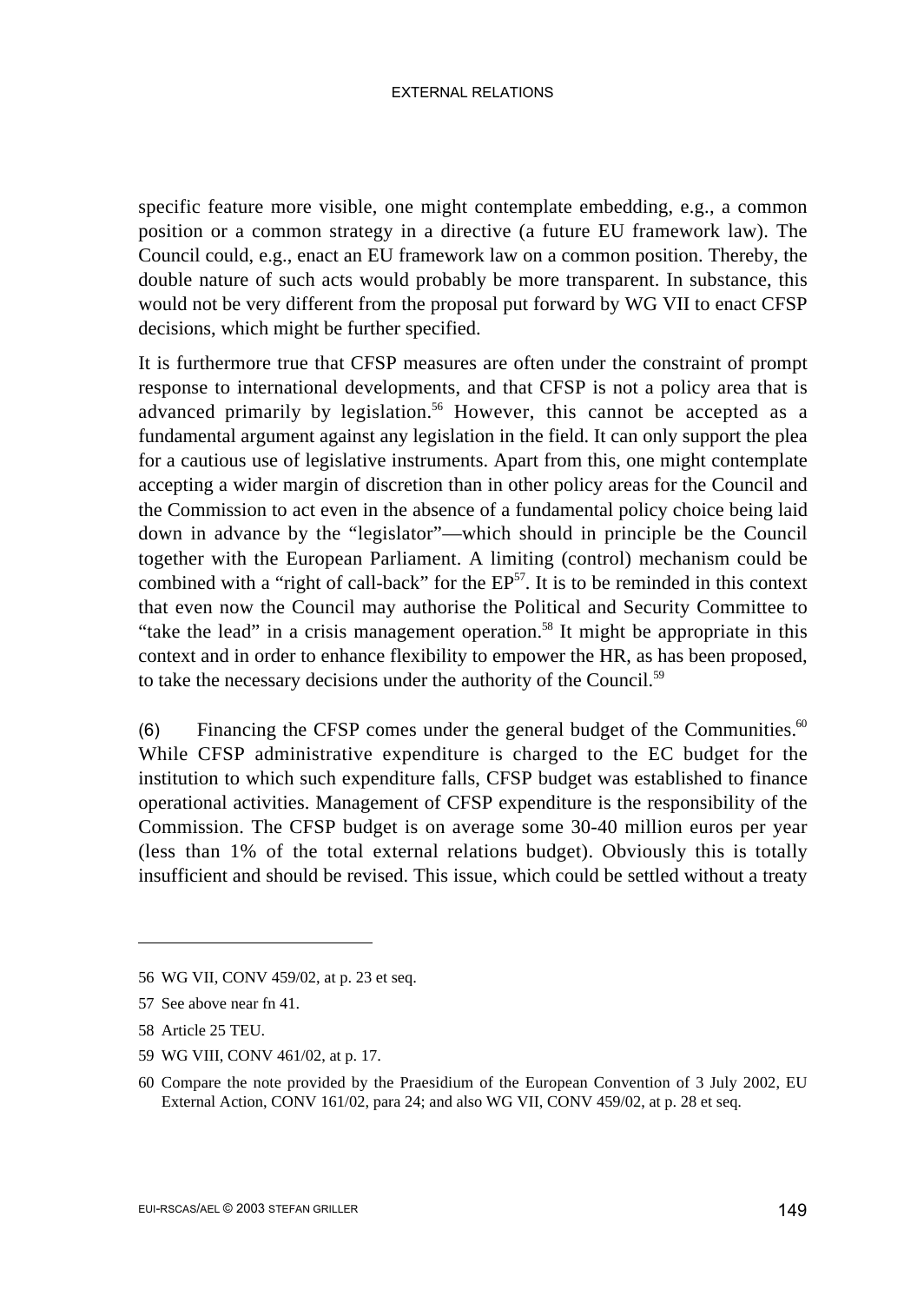reform, is closely linked to that of the exclusion of operations having military or defence implications from the mechanism referred to; the related expenditures are charged to the Member States in accordance with the gross national product scale.<sup>61</sup> A stronger congruence between decision making capacity and financial responsibility would be desirable, also from the point of view of accountability. $62$  Consequently, the Treaty should provide for the option to finance all CFSP activities from the Union budget. Clearly, rapid action requires rapid availability of resources, which should be foreseen by the Treaty.

# **4 – Conclusion of International Agreements and Representation in International Organisations**

# *A. Starting point*

Article 300 TEC on the conclusion of international agreements is complex and fragmented. It also includes specific restrictions on the involvement of the EP (CCP, cases which internally come under co-decision or co-operation).

Article 24 TEU provides for specific provisions for the conclusion of agreements in the CSFP and PJC.

The representation in International Organisations differs between the Union and the Communities (Articles 18 and 19 TEU, Articles 302 – 304 TEC).

# *B. Reform options and proposals*

(1) Article 300 TEC should be simplified. The stated exceptions within the first pillar (esp. for the CCP) should be eliminated.<sup>63</sup> The European Parliament should

 $\overline{a}$ 

<sup>61</sup> Article 28 TEU.

<sup>62</sup> This is also what the EP is proposing: see Report on the progress in implementing the Common Foreign and Security Policy (2002/2010(INI), A5-0296/2002, 11 Sept 2002, (rapporteur: *Elmar Brok*) para 23.

<sup>63</sup> As contemplated by WG VII, CONV 459/02, at p. 30.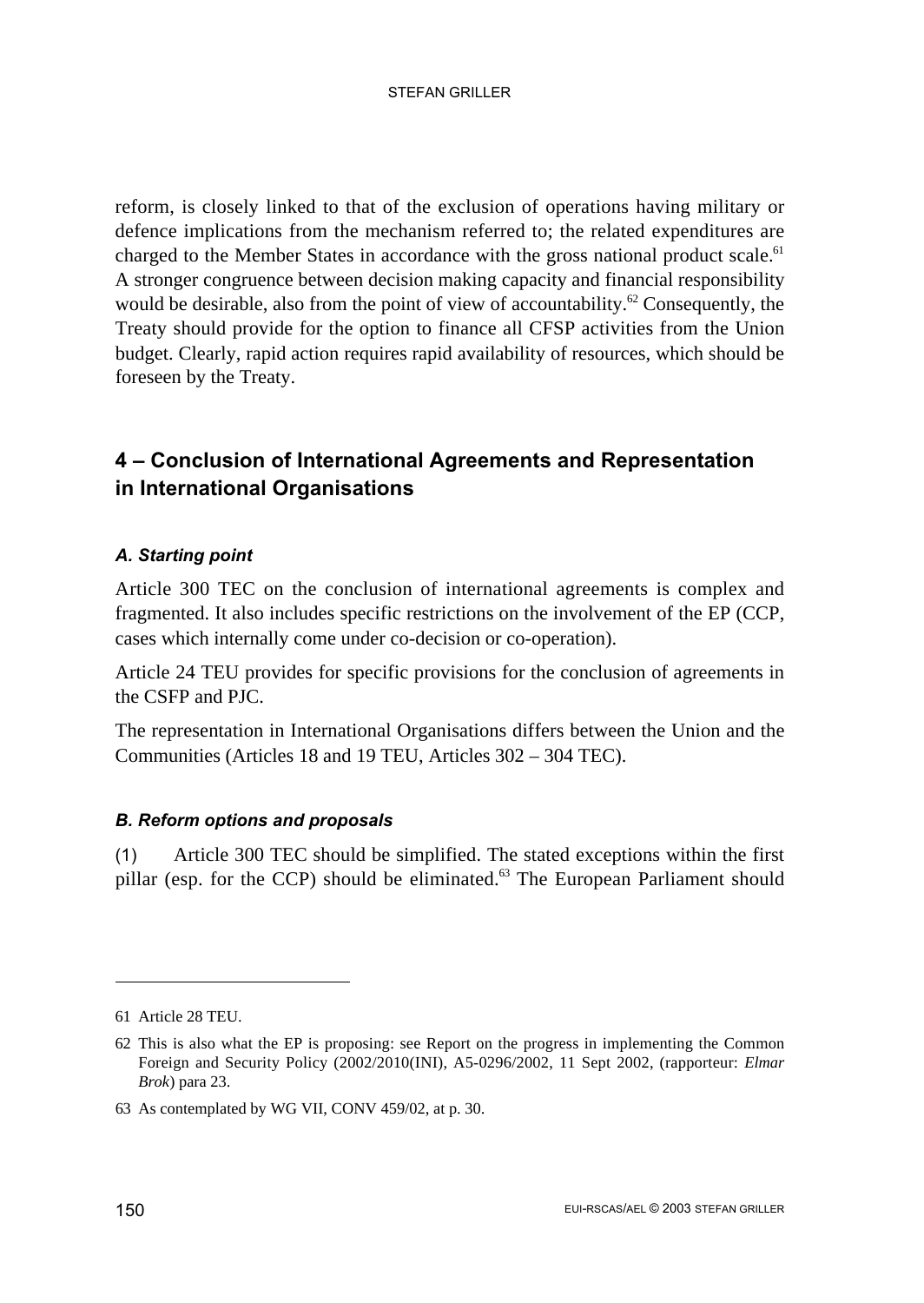fully participate in the conclusion of agreements in all those fields where it has to give its assent for the adoption of internal legislation, as well as for an eventual transfer of decision-making capacity to international bodies. Association agreements can be included in what is now Article 300. The same is valid for agreements in the fields of CFSP and PJC. Eventual specificities for the latter—not being proposed here<sup>64</sup>—should be spelt out in this Article.

(2) A single provision for the conclusion of international agreements would avoid aggravating the difficulties resulting from eventually differing voting requirements in different policy fields. However, such difficulties could not be completely avoided, as long as such differences continue to exist. With regard to agreements falling within both the CFSP (or PJC) and other Union competences—what is currently called "cross-pillar-mixity"<sup>65</sup>—it must be said first that this should not prevent, according to what can now be called the "primacy" of EC law over CFSP law, their conclusion solely under "non CFSP competences"<sup>66</sup>, and consequently application of the voting requirements established for these policies. Entrusting the Council with the task of deciding on the legal basis to be chosen according to the "main object of the agreement"<sup>67</sup> would not help very much: Should it decide according to the voting requirements of the "non CFSP" or the

65 Compare WG VII, CONV 459/02, at p. 30.

67 WG VII, CONV 459/02, at p. 30.

*<sup>…</sup> continued*

The specific situation for the EMU (Article 111 TEC) is not addressed here. Suffice it to say that specific arrangements for the EMU appear to be justified – compare *Dutzler,* EMU and the Representation of the Community in International Organisations, in *Griller/Weidel* (eds), External Economic Relations and Foreign Policy in the European Union, Vienna – New York 2002, 445- 484.

<sup>64</sup> A single provision is obviously also preferred by WG VII, CONV 459/02, at p. 30. Somewhat contrasting is the final report of WG III on Legal Personality, WG III 16, CONV 305/02, 1 Oct 2002, paras. 22-34.

It should be clear that specificities could result from the material CFSP provisions, insofar as the reformed Article 300 differentiates between cases according to voting requirements and involvement of the EP in decision taking.

<sup>66</sup> See above near fn 11. Arguably, this could even allow for the adoption of a "non CFSP provision" in cases where foreign policy elements prevail, and even if conflicting with an earlier CFSP measure. The obligation of consistency would in such a situation rather require the rectification of the CFSP measure.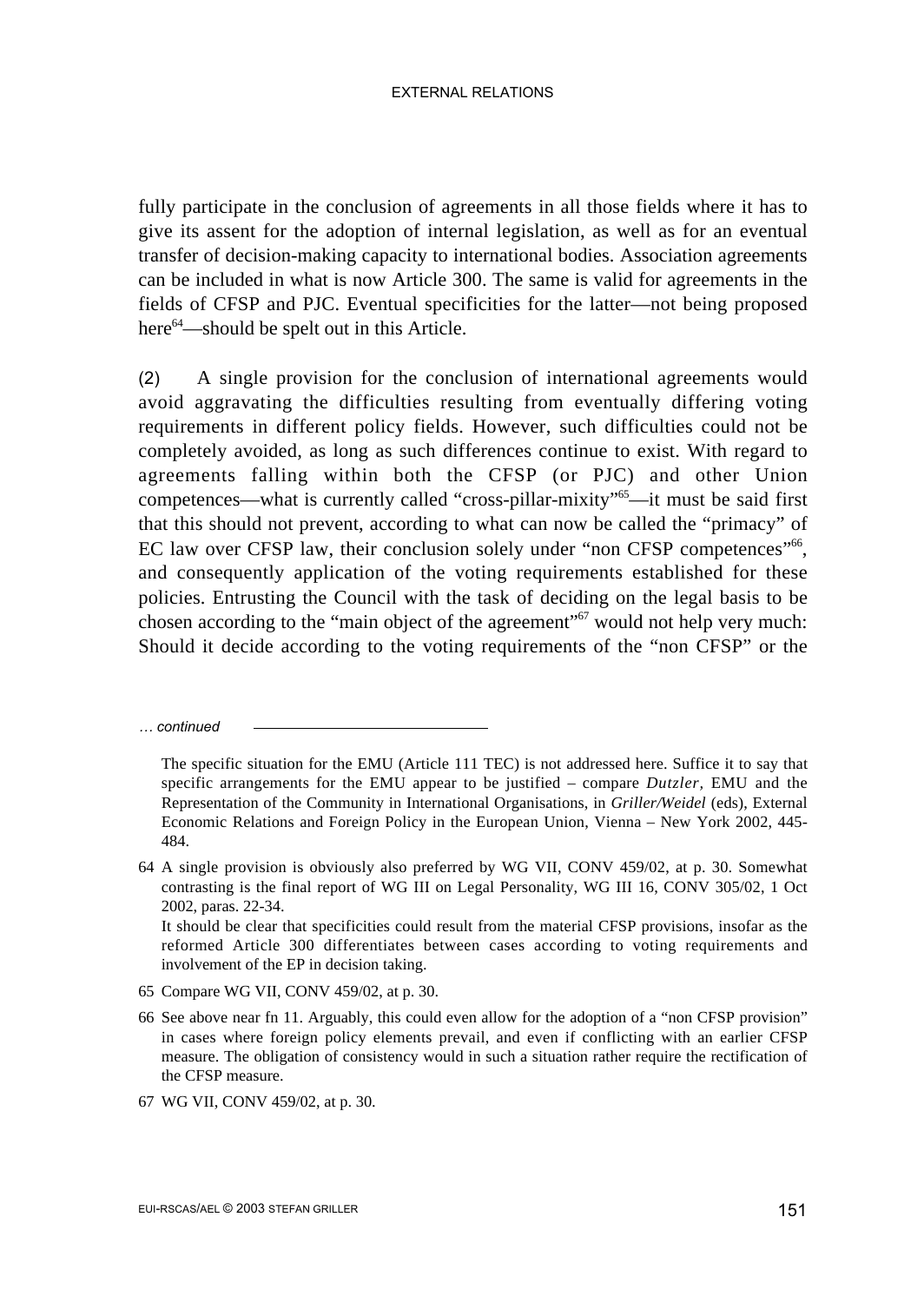#### STEFAN GRILLER

CFSP provision? It should be added that, given the inextricable link between economic and political aspects of a matter, such a provision would also entail the danger of bringing what are now Community policies under the (assumedly) more intergovernmental mechanisms of the CFSP. It goes without saying that eventually and additionally upholding important procedural differences for the conclusion of CFSP agreements would bring a further step away from the "Community method" all those matters currently coming under Community competence, as soon as the Council decided to conclude a CFSP agreement. Furthermore, it should be kept in mind that within the Union the legal force of such CFSP agreements would be similar to that of CFSP instruments in general, which would again entail a tendency away from direct effect and supremacy. As a consequence, upholding the "primacy" of the *acquis communautaire—*including the Community method for further developments—appears to be a much more promising route in order to avoid insurmountable "pillar" conflicts than the proposed competence decision clause for the Council.

Second and notwithstanding the aforementioned "primacy issue", the Council would still be entitled to act on the grounds of the CFSP provisions as long as it respected existing Union legislation based on other competences.<sup>68</sup> However, the merger of the pillars could in this respect activate the jurisprudence of the ECJ on the correct use of competence clauses within what is now the first pillar. This means—not only, but *also* for the conclusion of agreements—that every overlap exceeding incidental features would in principle necessitate basing the measure at issue on all of the relevant competence clauses. $\frac{69}{11}$  If this would—mainly for contradictory procedural requirements (e.g. excluding the approval of the EP in the field of CFSP, but not in other fields)—not be possible, the measure would have to be based on the provision it is primarily related to.<sup>70</sup> Thus the result could eventually be that merging the pillars

<sup>68</sup> This would only be different if one would, in accordance with some commentators, interpret the ECJ in Case C-170/96, *Airport Transit,* [1998] ECR, I-2763 to the end that EC competences are "exclusive" in relation to EU competences—and/or if the Court would (through respective drafting) be invited to draw such a conclusion for the relation between future "CFSP law" and other provisions—compare above fn 66.

<sup>69</sup> Case 300/89, *Titanium Dioxide,* [1991] ECR, I-2867, para. 17.

<sup>70</sup> Esp. Case C-155/91, *Commission of the European Communities v Council of the European Communities (Waste Directive),* [1993] ECR, I-939, para. 20.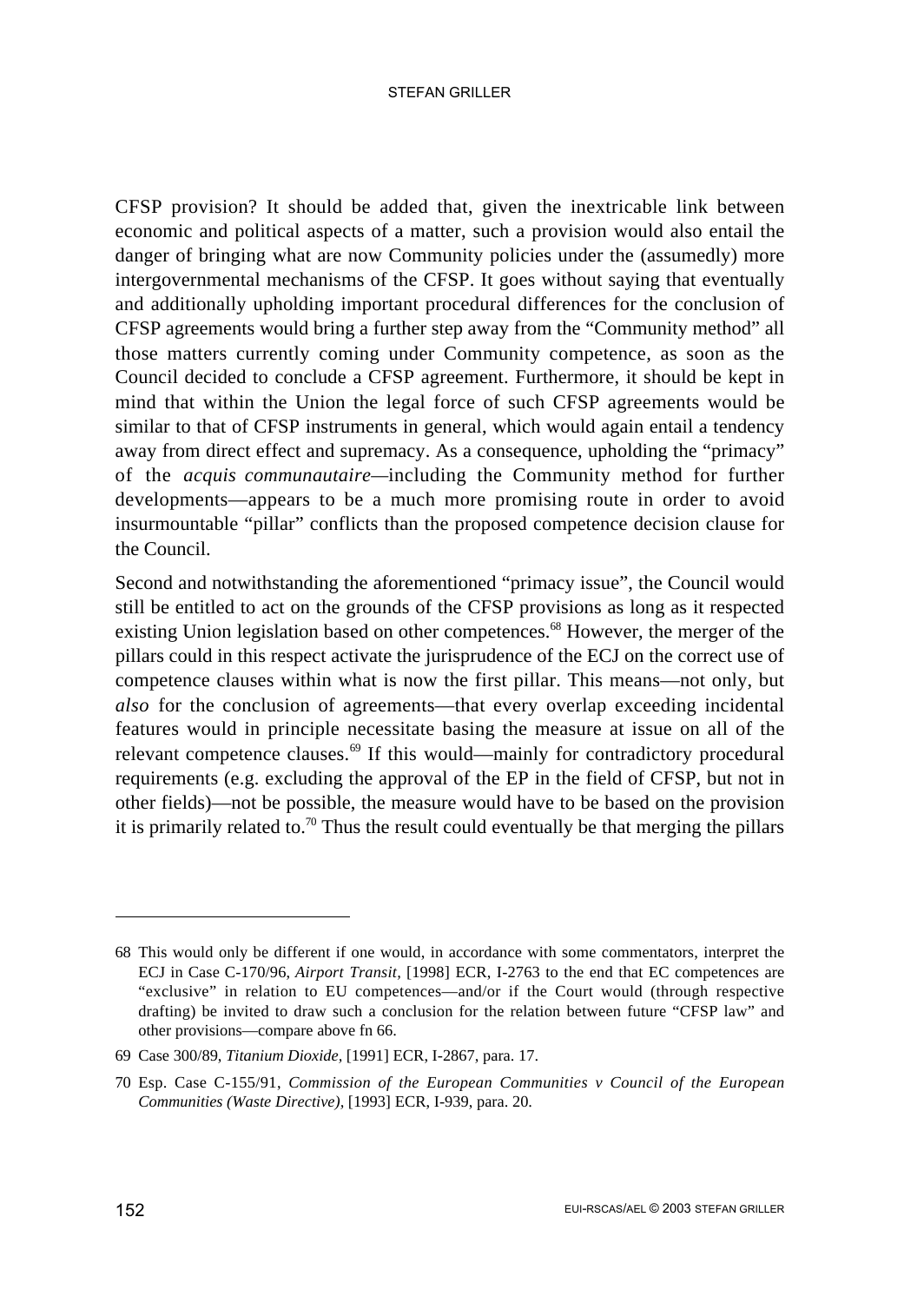would impede using CFSP instruments including specific CFSP agreements for measures with a prevailing affinity to other Union competences.

A proposal for a revised version of Article 300 ECT reflecting the above discussion—opting for a uniform provision encompassing CFSP and other policies—is submitted at the end of this contribution.

(3) Regarding the representation in International Organisations, the Treaty should explicitly provide for the option to speak with one voice.<sup>71</sup> This should *ex lege* be the case whenever a matter comes under the Union's exclusive competence, as is the current practice within the CCP. However, it should also be possible in cases where the Union has concurring or supporting competence to take external action, according to the respective procedural conditions. Consequently, whenever it comes to representation (including decision taking) in International Organisations, it would be possible to authorise the Commission—or exceptionally, with regard to political organisations in the field of CFSP like the UN, a Member State—to express the opinion of the Union, including the eventual casting of a vote in the course of decision taking. Such an authorisation could be combined with certain conditions to be adopted under the same procedural rules.<sup>72</sup>

In many instances, the Union competence is unlikely to cover the entire scope of competences of the International Organisation in question. In such a situation, it would be necessary that the Member States remain represented side by side with the Union. In these cases an obligation to coordinate would also apply.<sup>73</sup> But even where the Union is or can be accepted as a member of another International Organisation, the question of whether or not the Member States' membership should then be replaced by a single Union membership is not automatically to be answered in the

<sup>71</sup> Compare also WG III CONV 305/02, 1 Oct 2002, at p. 11 et seq; WG VII, CONV 459/02, at p. 31 et seq. See for the following also *Dutzler,* The Representation of the EU and the Member States in International Organisations – General Aspects, in *Griller/Weidel* (eds), External Economic Relations and Foreign Policy in the European Union, Vienna – New York 2002, 151-190. Again, the arrangement for the EMU is not treated in this piece. Compare in this respect *Dutzler* (above fn 63).

<sup>72</sup> Compare for the limited issue of Treaty amendments the current Article 300(4) TEU.

<sup>73</sup> Compare esp. Opinion 1/94, *WTO,* [1994] ECR, I-5267, paras. 106-109. However, this obligation presumably would not include a categorical obligation to reach a common position, but rather a duty to undertake serious efforts to that end.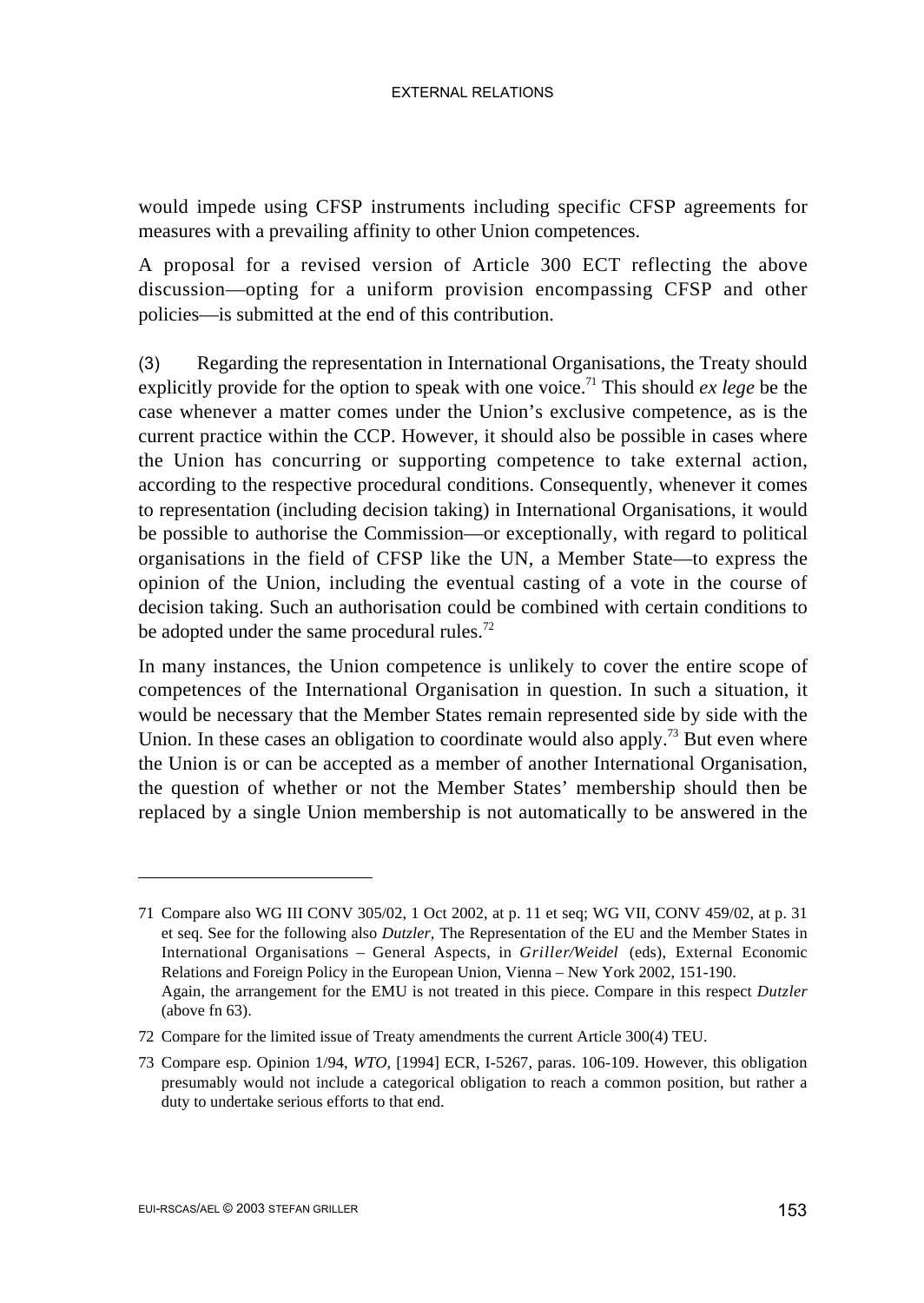affirmative.<sup>74</sup> As long as the competences of the International Organisation accepting the Union as a member are not fully covered by *exclusive* competences of the Union, membership of the Union Member States would have to be secured at least for those cases where the effort to reach a coordinated position should fail. A more pragmatic aspect is that it might not be in the interest of the Union as a whole to press for a single vote as long as internal coordination can lead to a single voice.

Moreover, membership in several International Organisations is open solely for states, not for International Organisations. Correspondingly, in all of these cases, it would be for the Member States to represent the Union and themselves. With regard to such instances, e.g. in CFSP matters but also beyond, the Member States should be explicitly obliged to act on behalf of the Union. Their conduct on the international stage could nevertheless be bound by coordinating decisions according to the internal division of competences within the Union.

# **5 – Draft Treaty Provisions75**

## *A. Union competences*

The following passages would have to be inserted into the respective articles in an eventual chapter on competences.<sup>76</sup>

*Article ER (= External Relations) 1 "1. The EU has exclusive competence in … (a) external trade in goods,***<sup>77</sup>**

<sup>74</sup> See also WG VII, CONV 459/02, at p. 32.

<sup>75</sup> Proposals are submitted only in those cases where the author felt that a draft text might add value to the "prose discussion" of the different issues. All proposals are mentioned and explained in the above text. However, limited space led to the decision not to explicitly comment on every legally important textual detail of the drafts.

<sup>76</sup> Compare e.g. Articles 11, 12, 14 and 15 CONV 528/03.

<sup>77</sup> Trans-frontier supply of services and the prohibition of the release into free circulation of counterfeit goods—which according to the ECJ currently come under Article 133 TEC (Opinion 1/94, *WTO,* 1994 ECR, I-5267)—would be captured by the concurring competence of Article ER  $1(2)(c)$ .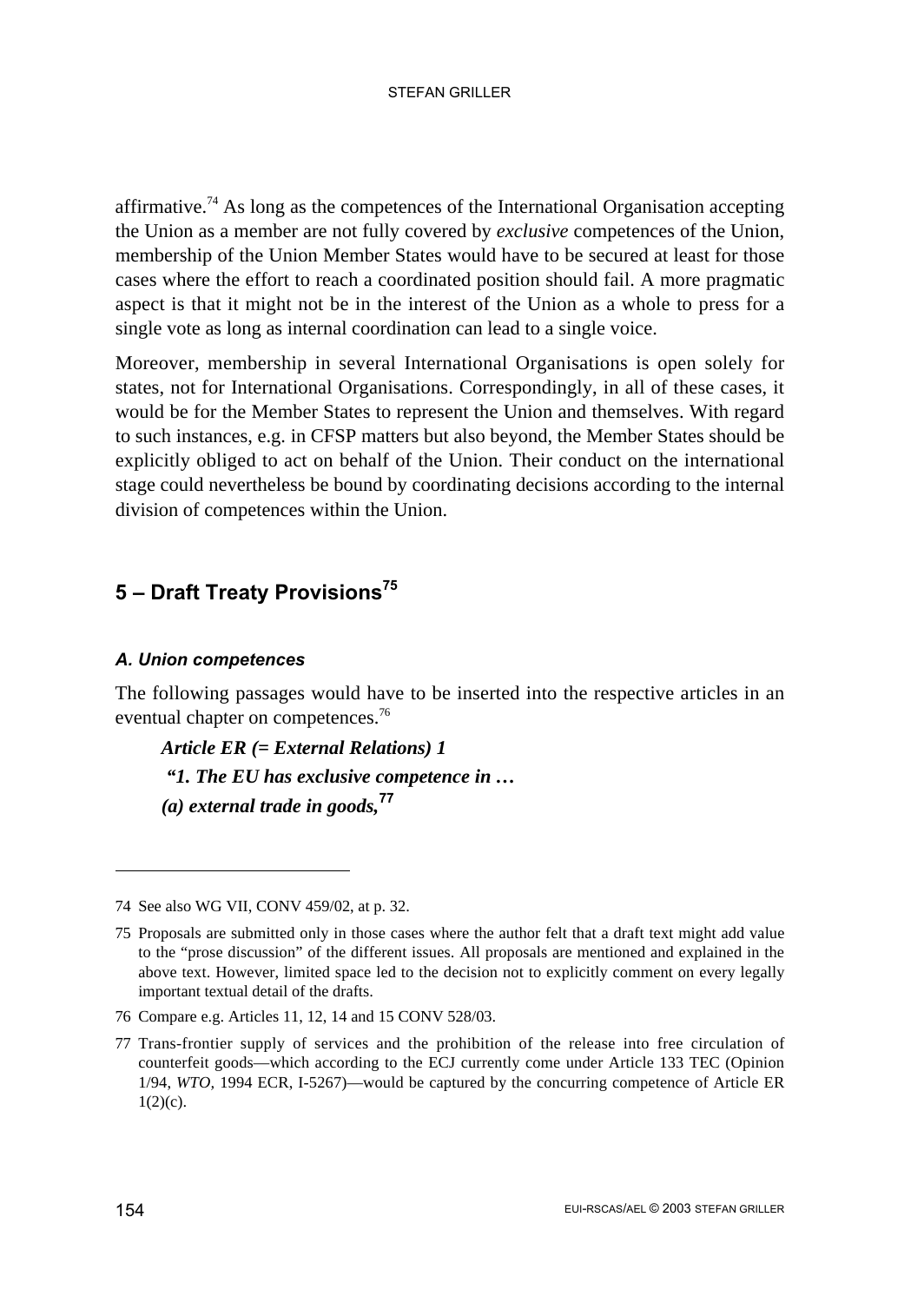*(b) monetary policy with regard to members of the EMU,*

*(c) urgent actions to interrupt or reduce economic relations with third countries,*

*(d) the conclusion of agreements in the fields mentioned under lit a – c,*

*(e) external measures including the conclusion of agreements which might affect common rules other than those mentioned under lit a – c, or are, in the absence of such rules, indispensable for the attainment of one of the objectives of the Union.*

*2. The EU has concurring competence in …*

*(a) common foreign and security policy,*

*(b) international transport,*

*(c) external measures including the conclusion of agreements facilitating the attainment of the objectives of concurring competences of the Union.***<sup>78</sup>**

*…*

*3. The EU has supporting competence in...*

*(a) development cooperation,*

*(b) economic, financial and technical cooperation with third countries,*

 *(c) customs cooperation,*

*(d) external measures including the conclusion of agreements facilitating the attainment of the objectives of supporting competences of the Union."*

*Article ER 2:*

l

*"Foreign and security policy objectives of a measure do not affect its adoption in the framework of other Union policies. By way of derogation, economic sanctions have to be adopted on the grounds of a common foreign and security measure.*

78 If such a provision is inserted it could at the same time be contemplated to repeal provision currently explicitly providing for external action—esp Art 174 para 4 TEC (environment)—under the assumption that these would become superfluous.

Furthermore, such a provision could make superfluous the complicated Article 133 paras 5-7 TEC as inserted by the Treaty of Nice.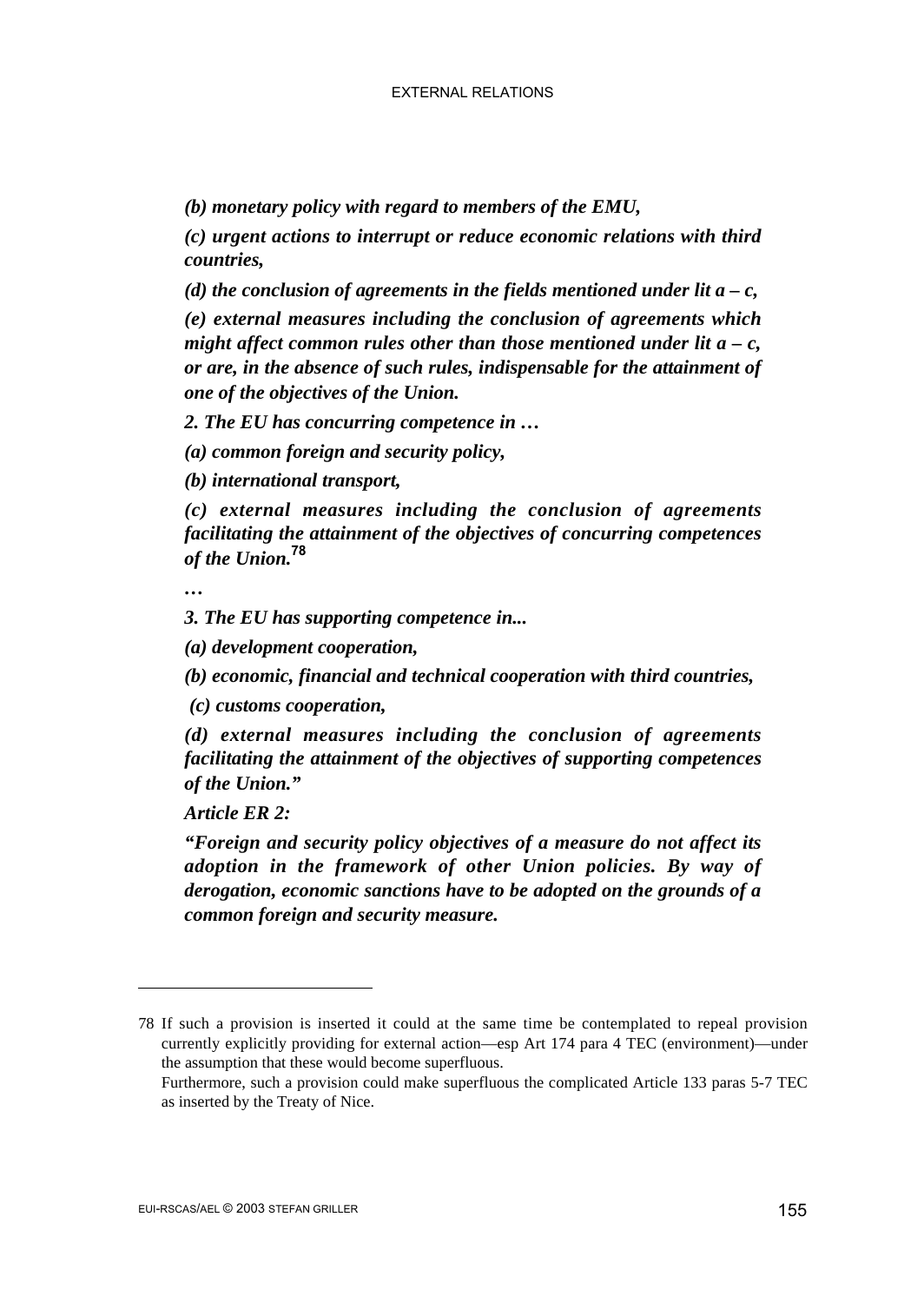*The Union shall ensure the consistency of its external activities as a whole in the context of its external relations including its common foreign and security policy. The Council and the Commission shall be responsible for ensuring such consistency and shall cooperate to this end. They shall ensure the implementation of these policies, each in accordance with its respective powers."*

# *B. Conclusion of agreements*

This provision would have to be included in a chapter on the Union's legal instruments.<sup>79</sup>

# *Article ER 3: Conclusion of Agreements*

 *"1. The conclusion of agreements between the Union and one or more States or international organisations, the authorization for negotiations, and the signing, which may be accompanied by a decision on provisional application before entry into force, shall be decided on by the Council, acting by a qualified majority on a proposal from the Commission. The Council shall act unanimously when the agreement covers a field for which unanimity is required for the adoption of internal rules including autonomous external measures.*

*The Commission shall conduct negotiations in consultation with special committees appointed by the Council to assist it in this task and within the framework of such directives as the Council may issue to it.*

*2. Agreements establishing a specific institutional framework including association agreements, agreements having important budgetary implications for the Union and agreements covering a field where internal rules (including autonomous external measures) require the approval of the European Parliament shall be concluded after the approval of the European Parliament has been obtained. The same procedure applies for the suspension of such agreements.*

<sup>79</sup> Compare e.g. Title V of CONV 369/02 (where international agreements are currently not mentioned).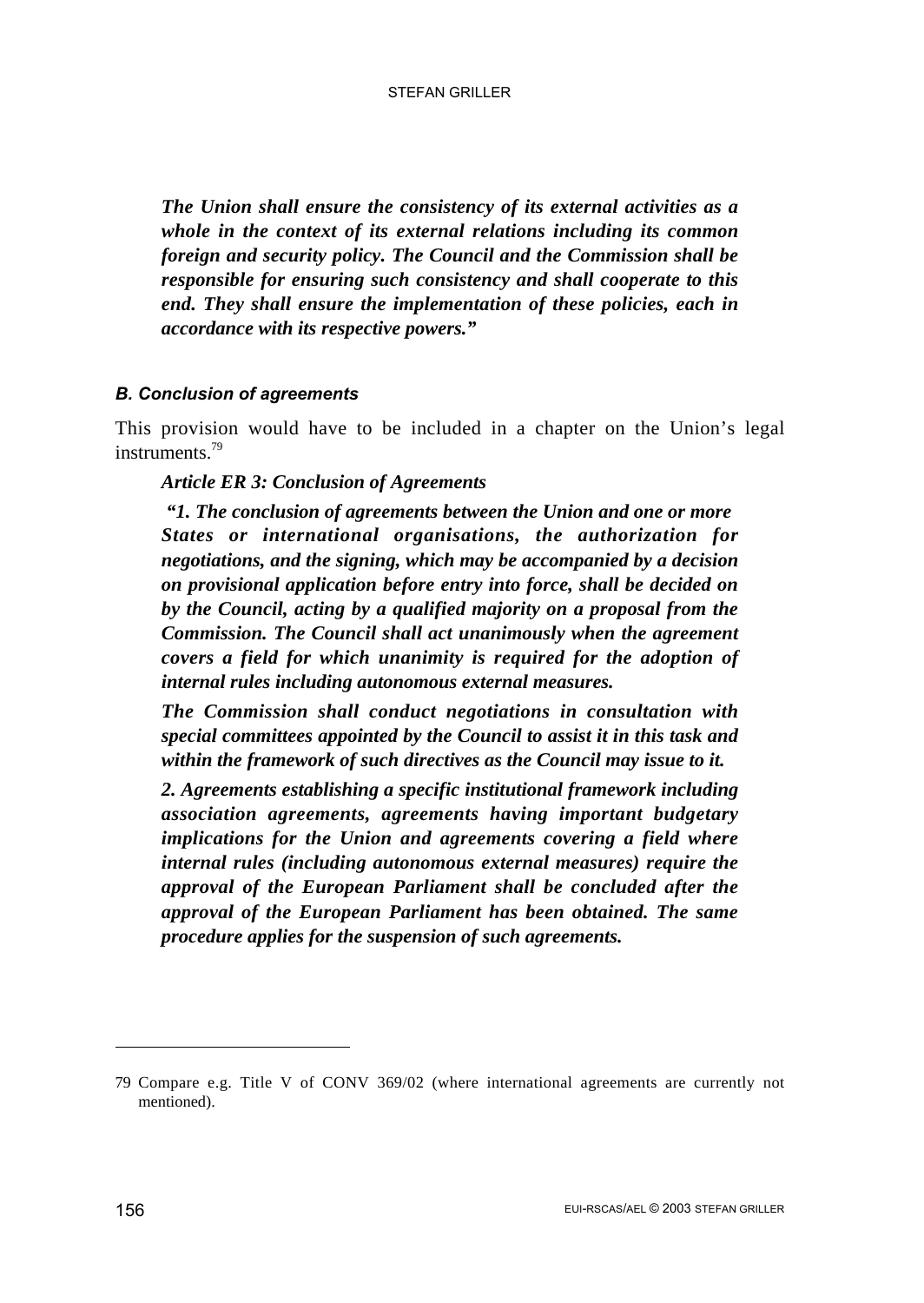*The Council shall conclude and suspend all other agreements not covered by the previous subparagraph after consulting the European Parliament.*

*The Council and the European Parliament may, in an urgent situation, agree upon a time-limit for the approval and for the opinion.*

*3. When concluding an agreement, the Council or the Council and the European Parliament respectively may, by way of derogation from paragraph 2, authorise the Commission to approve modifications on behalf of the Community where the agreement provides for them to be adopted by a simplified procedure or by a body set up by the agreement; it may attach specific conditions to such authorisation.*

*4. When the Council envisages concluding an agreement which calls for amendments to this Treaty, the amendments must first be adopted in accordance with the procedure laid down in (Article xy of this Treaty [on Treaty amendments]).*

*5. The European Parliament, the Council, the Commission or a Member State may obtain the opinion of the Court of Justice as to whether an agreement envisaged is compatible with the provisions of this Treaty. Where the opinion of the Court of Justice is adverse, the agreement may enter into force only in accordance with [Article xy of this Treaty (on Treaty amendments)].*

*6. Agreements concluded under the conditions set out in this Article shall be binding on the institutions of the Community and on Member States."*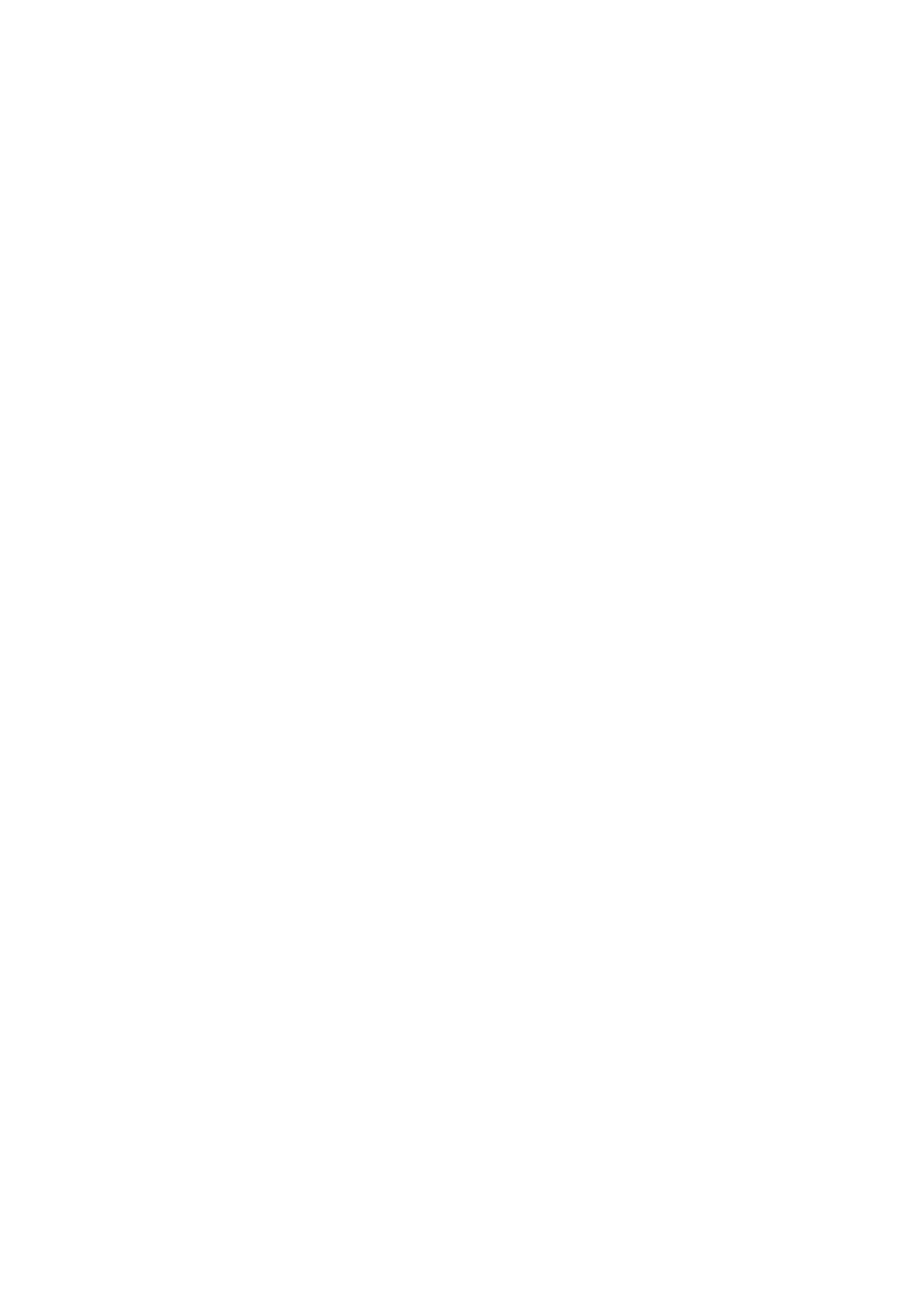# Freedom, Security and Justice

Neil Walker

# **1 – Introduction**

It is a background theme of this contribution that in the domain of Freedom, Security and Justice (FSJ)—embracing both Title IV of the EC Treaty and Title VI of the EU Treaty—policy questions and constitutional questions are particularly closely linked. The reasons for this are explored in due course, but the existence of such a close linkage poses problems for anyone seeking to engage in a 'constitutional' debate in this area. It is, in short, difficult to make or to evaluate constitutional proposals without also taking a strong stance on the direction and content of the policy debate. Yet it is still a task worth attempting, since precisely because policy questions are so much to the fore in this area, there is a danger that the constitutional values which are implicated in particular policy choices are lost sight of or relegated to secondary considerations. Accordingly, in contextualizing and addressing the options for the future development of the Area of Freedom, Security and Justice (FSJ) under consideration in the Convention on the Future of Europe, this contribution seeks to stress the importance of core constitutional questions and of the values which guide our answers to these questions, and the necessity of understanding different policy options in the light of these questions and values.**<sup>1</sup>**

 $\overline{a}$ 

<sup>1</sup> The present contribution does not deal with matters such as flexibility and international agreements which, although relevant to FSJ and dealt with in the Working Party Report, have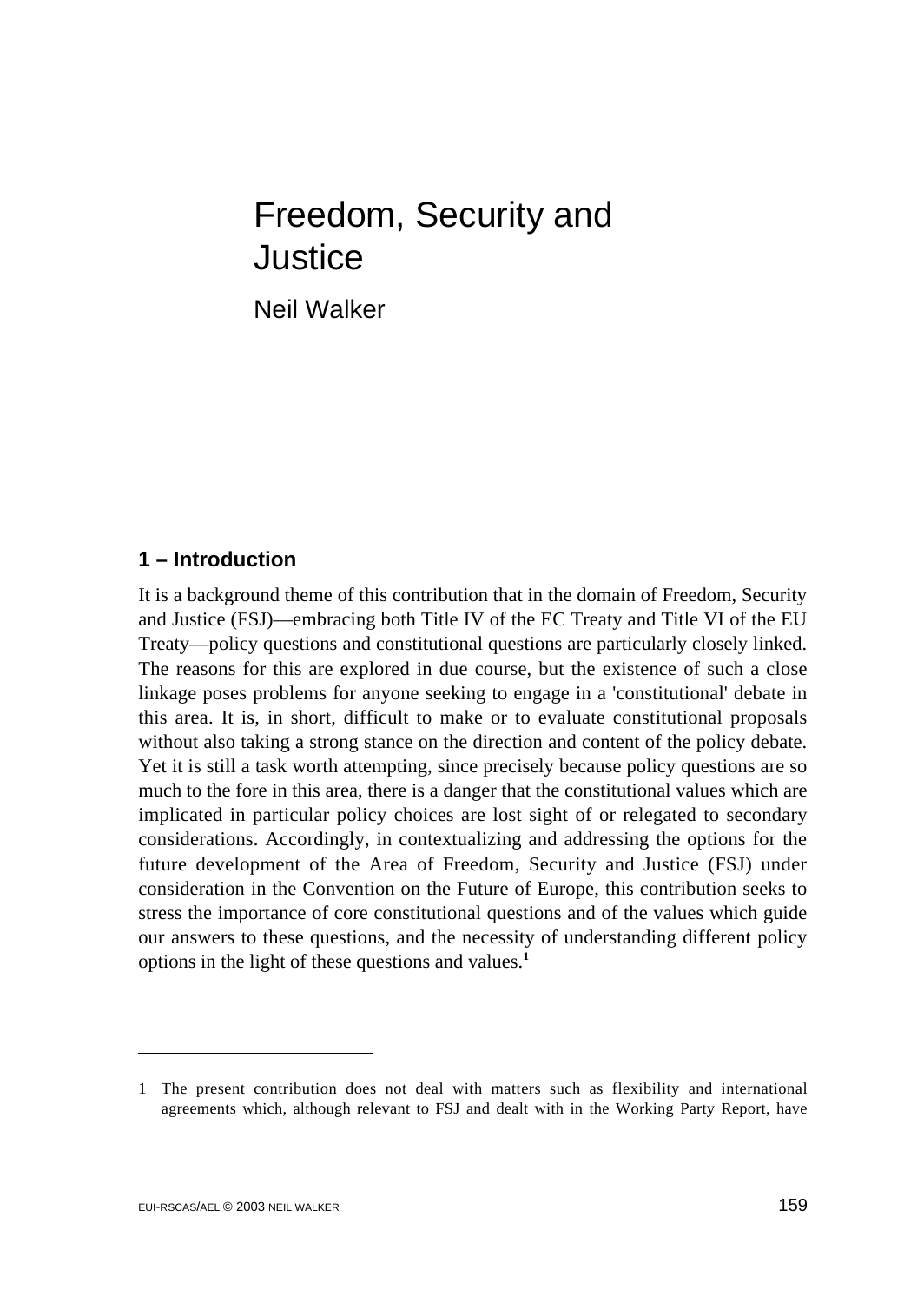The contribution begins by setting the constitutional context—looking at the underlying issues and tensions which have framed the current debate. It then proceeds to offer an evaluation of some of the proposal presently on the table—in particular those made by Working Group X on 'Freedom, Security and Justice' in December 2002,**<sup>2</sup>** and to suggest some guidelines and to make a modest number of concrete suggestions for any final constitutional text.

# **2 – Setting the Constitutional Context**

One way of illuminating the present debate is to outline a number of oppositions, or at least tensions, between different tendencies that have characterized the development of FSJ to date, and which remain manifest in the issues before the Convention today. While they are introduced separately, it should become clear that the oppositions or tensions in question are in some respects closely related, and that the broadest tension—between policy effectiveness and efficiency on the one hand and accountability on the other—is in a sense a cumulation of all the others.

#### *A. Proactive or reactive?*

One striking characteristic of the development of Justice and Home Affairs (JHA) has been the extent to which it has taken the form of a *reaction* to current events or to secular trends, *or at least has been presented in these terms.* If we look at the fragmented history of developments in police and criminal justice co-operation and in co-operation in immigration and related matters before the Treaty of Maastricht, we see a series of developments that respond to or purport to respond to external threats or dangers. To name but a few of the more prominent strands; from 1976 onwards the Trevi policing network was justified as a response to developments in international terrorism and, later, in transnational organized crime in drugs and elsewhere; from 1986 onwards the Working Group on Immigration was justified as a response to migration trends from a politically destabilizing East and an

*<sup>…</sup> continued*

broader implications for the constitutional project and are addressed in other contributions to this volume.

<sup>2</sup> Final Report, Brussels, 2 December 2002, CONV 426/02.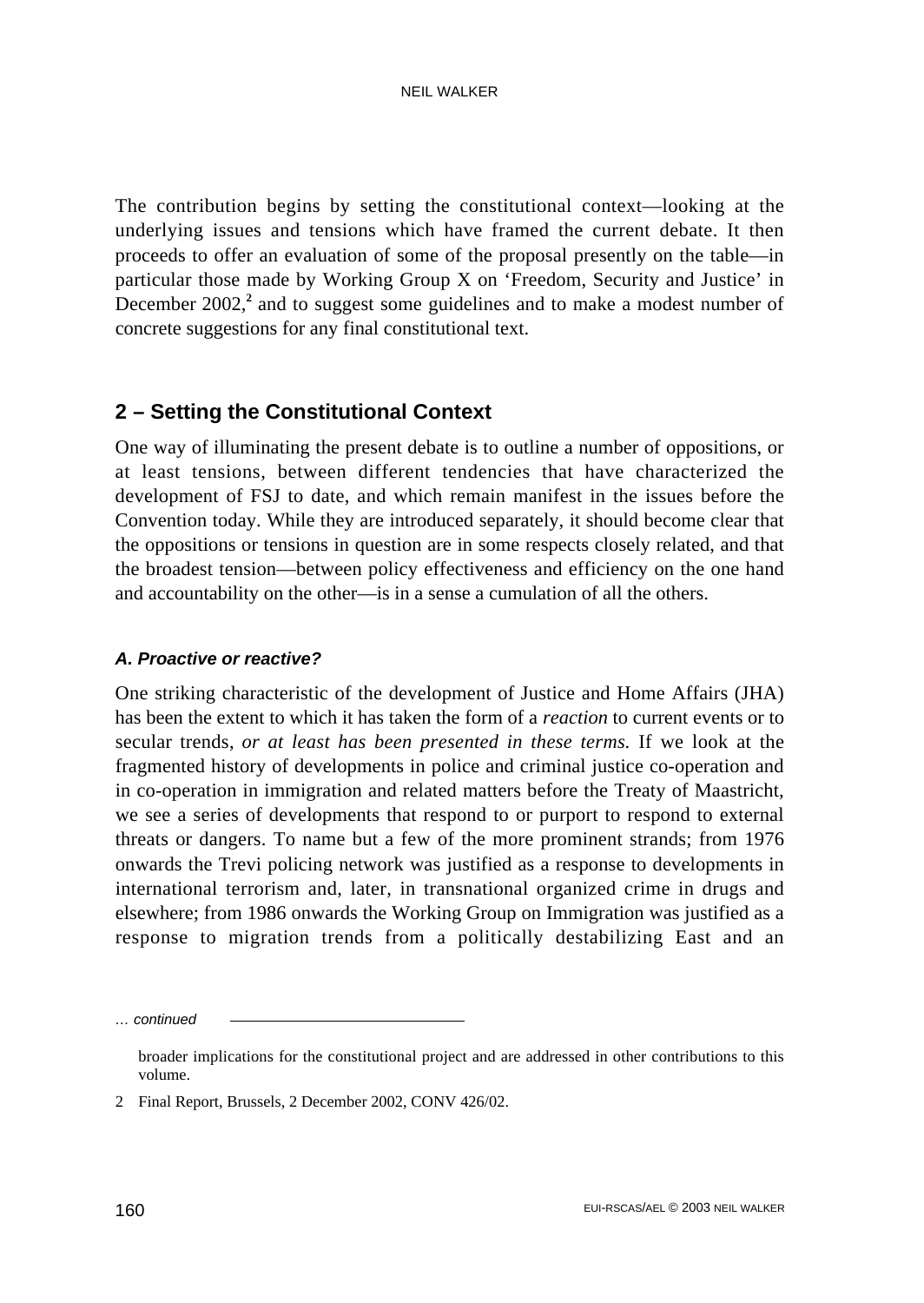economically impoverished South; and from 1989 onwards a Co-ordinator's Group of civil servants began to prepare an integrated programme of JHA 'compensatory measures' in response to the more immediate 'threat' posed by the dismantling of border restrictions under the 1992 Single Market Programme. One can see a similar pattern of threat and response in the major institutional developments of the 1990s. – the development of a Third Pillar bringing JHA matters under the official embrace of the European Treaty structure in 1991; the important developments 'communitarizing' aspects of the Third Pillar at Amsterdam in 1997; the launching of the ambitious Tampere policy programme in the Area of Freedom, Security and Justice in 1999; even the more modest institutional changes of Nice in 2001. In each case, the development of institutional strength and policy capacity in FSJ was preceded, accompanied and endorsed by a policy attitude and language that sought to address or contain threats to the security of the European Union. The latest and largest security threat to mobilize development in FSJ is of course, the destruction of the Twin Towers at the World Trade Center, New York on September 11<sup>th</sup> 2001, but the policy response to this must be seen as merely the most vivid example of a trend rather than as a radical departure.

Of course, the language of threat and reaction to some extent has an objectively valid basis in FSJ. The very idea of internal security as a public good implies the containment within acceptable limits of risks and threats generated in the wider social environment. Its concern with the wider social environment and the diverse range of dangers which it might produce means that security policy is bound to deal with matters which are in significant respects (although by no means entirely) beyond the control and prediction of the policy-maker—much more so, indeed, than in any other areas of EU policy with the exception of defence (which, of course, is also concerned with security, in this case from *external* rather than *internal* threats). Security policy, then, must be sensitive to 'events', and no sensible security policy can be blind to gradual or sudden environmental changes. Yet reaction is not the whole story. Security policy is not *compelled* by external events, even if the representation of certain events through a security framework can create or reinforce a sense that these events pose such a fundamental and urgent challenge to the existing social and political fabric that they must be responded to immediately and decisively and in a manner that is 'self-evident'.

Choices must, nevertheless, be made and many factors inform these choices. These should include not only instrumental considerations—the best means to produce an agreed set of 'security' objectives, but also the proper balance between security and other objectives, in particular 'freedom' and 'justice'—since as we shall see, while it would be wrong to assume that a zero-sum trade-off has to be made between these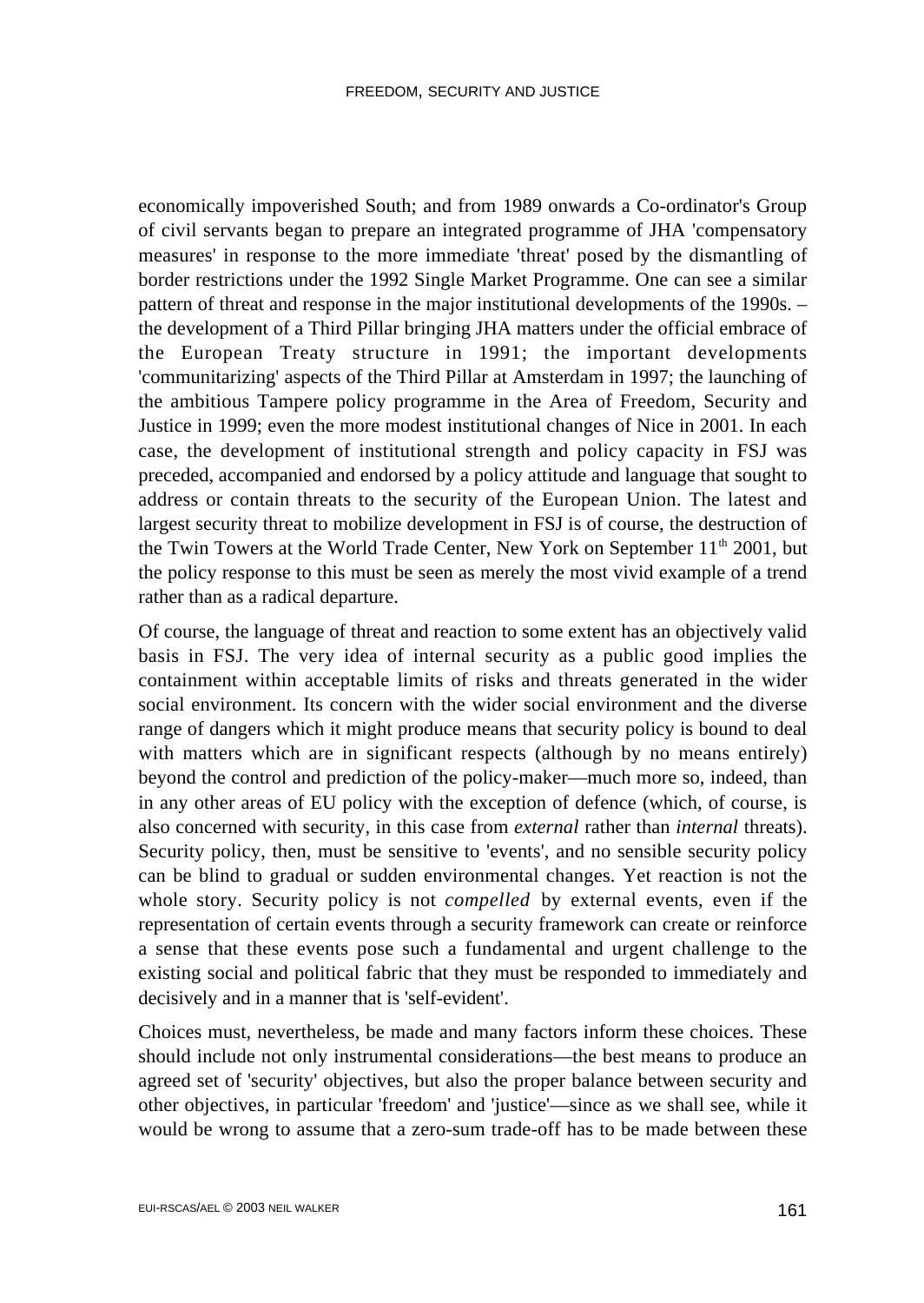various values, it would be equally wrong to assume the opposite position that these objective are always necessarily cumulative and mutually supporting. Yet, as a matter of observation, the making of the choices in question has by no means always been a matter of the sober assessment of the relative utility of different instruments, still less of the considered appraisal of the relative priority of different values. Partly, this has to do with the (already noted) tendency of the 'security' imperative to dominate the agenda. In addition, other factors have come into play, such as national and supranational professional and bureaucratic interests, the opportunism of national politicians in playing on popular fears and priorities, and, perhaps of greatest prominence, the broader polity-building agenda and debate within the EU.

These broader considerations can lead to developments which have a significantly *proactive* quality, where the policy and institutional agenda associated with internal security is mobilized in a quite novel way as part of a broader strategy. For example, Chancellor Kohl's strong sponsorship of the Europol idea prior to the Maastricht Treaty was not unconnected to the desire of one of the most Europhile members to develop an audaciously 'state-like' conception of the EU at the pre-Maastricht highpoint of integrationist self-confidence. Equally, we cannot understand the extensive scale and ambitious claims of the Tampere initiative apart from an appreciation of the growing desire in many EU policy circles to find a new 'big idea' to mobilize support for the European Union at a point when the founding ideals of the Union—peace and prosperity—had lost some of their earlier freshness (if not their relevance) and public opinion was becoming increasingly ambivalent about the legitimacy of increasing integration.

## *B. Dynamic or blocked?*

Both the pressure to react to events and the way in which FSJ has been invoked within proactive initiatives help to account for the highly dynamic nature of the development of the area of FSJ since its origins at Maastricht. The cement embedding the Maastricht Third Pillar had barely solidified when the foundations were dug up again at Amsterdam and "Visa, Asylum, Immigration and other Policies Related to Free Movement of Persons" was resituated in the First Pillar (Arts. 61-69 EC), leaving only a title on 'Provisions on Police and Judicial Co-operation in Criminal Matters' in a streamlined and itself much 'communitarized' Third Pillar (Arts. 29-42 TEU). Nice, too, saw significant changes, notably in the launching of Eurojust, only months after Amsterdam had been implemented, and as we shall see, this restless institutional dynamic shows no signs of abating in the present constitutional debate.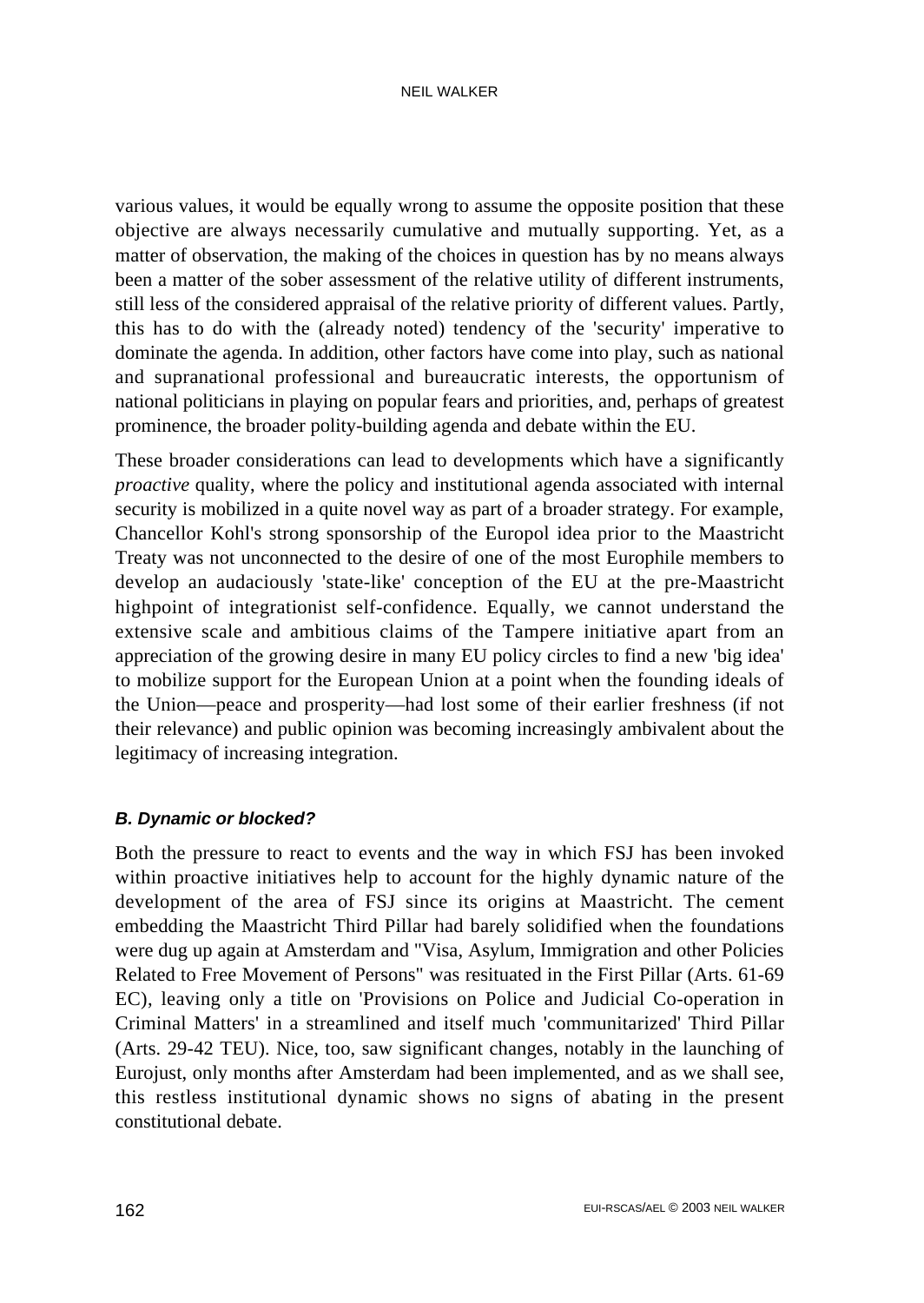Beneath the institutional dynamic, we may observe an equally urgent policy dynamic, an "abundant incrementalism"**<sup>3</sup>** which by the late 1990s meant that Justice and Home Affairs had become one of the busiest areas of policy initiative, even before the new impetus provided at Tampere. For example, by 1997 Justice and Home Affairs had become easily the largest single area for which the Council Secretariat serviced meetings, amounting to a third of the meetings convened and over 40 per cent of the papers circulated,**<sup>4</sup>** and the figures for legislative or quasilegislative initiatives and for institutional modification and proliferation have been just as remarkable.

One consequence of this has been precisely the close interlinking of the policy and the institutional, the instrumental and the structural, commented on in the introduction, and the tendency for constitutional questions to be driven by, even obscured by, short-term political agendas. Indeed, the very fact that the present Convention picked out FSJ as one of only four (alongside defence, economic governance and social Europe) Working Groups focussing upon a policy area rather than a general legal or institutional question (as with the other seven Working Groups) suggests its awareness of the 'constitutional deficit' in this area. The danger remains, however, that the cure simply compounds the illness. For all that its Final Report does take constitutional questions seriously, much of the debate within and around the Working Group, and indeed the tone of many of its conclusions, suggest that for many the Convention has merely provided another opportunity to adapt the institutional framework to the burgeoning needs of the policy agenda rather than an occasion to reflect on what a lasting constitutional structure for FSJ might look like. Clearly, this is a delicate and complex question. Even more pronouncedly than in other areas, in the still relatively new area of FSJ the EU remains a polity-in progress rather than a mature structure, and it is unavoidable that much of the building of the constitutional ship should take place while it is sailing in fast-flowing policy waters. Nevertheless, the appropriate balance between policy dynamism and constitutional reflection remains a concern, and the need to stress the latter a continuing priority for the Convention.

<sup>3</sup> See M. Den Boer, "The European Convention and Its Implications for Justice and Home Affairs Co-operation" (unpublished paper, 2003).

<sup>4</sup> M. Den Boer and W. Wallace, "Justice and Home Affairs" in H. Wallace and W. Wallace *Policy-Making in the European Union* (Oxford: OUP, 2000) 493, at 503.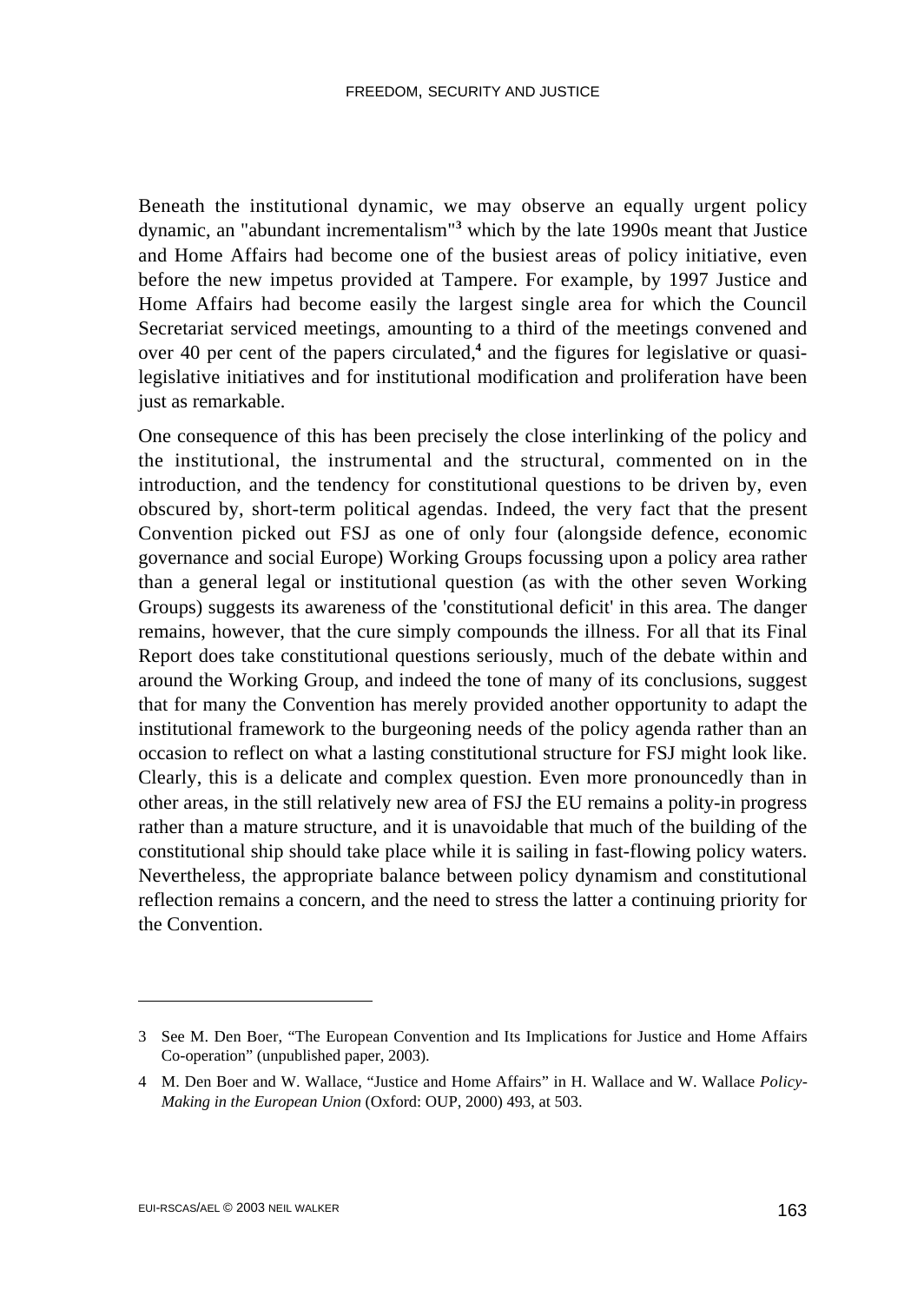However, it would be inaccurate to see the history of FSJ as one of remorseless integration. Alongside the record of expansion, there have been many examples of frustration and blocked ambition. Each institutional initiative has left some parties disappointed with its modesty, each new initiative (as in Amsterdam) has been preceded by a critique of the ineffectiveness of the old, and each *résumé* of progress (as in the Tampere mid-term report by the Belgian presidency in 2001),**<sup>5</sup>** has produced an indictment of the conditions impeding progress. Why has this been the case?

# *C. Supranational or intergovernmental?*

The history, and indeed pre-history, of recognition of FSJ within the Treaty structure has been marked by an ideological faultline between intergovernmental and supranational positions. In the most basic terms, adherents of an intergovernmental approach have stressed the continuing priority of national authority within the FSJ structure, while adherents of a supranational approach have stressed the importance of transferring a significant measure of authority to the European supranational framework itself. The basic reason for this division is straightforward. The longstanding macro-political distinction between those who are more or less reluctant to cede 'sovereign' authority to the European level tends to be reinforced and highlighted in a policy area—internal security—which is a traditional preserve of the state, and, indeed, which many would see as part of the core and indispensable *raison d'être* of the state.

Of course, the reality is much more complicated than this simple opposition would suggest. First, some of the more Eurosceptic states, such as the United Kingdom, have been amongst the most enthusiastic sponsors of JHA co-operation, even if such enthusiasm tends to be couched in terms of the *defence* rather than the *pooling* of national sovereignty, and have been prepared to countenance a fairly extensive measure of institutional integration on that basis. Secondly, what counts as 'intergovernmental' rather than 'supranational' in institutional terms cannot be reduced to a single metric. Rather, it is a multi-faceted affair, and we must look to a number of different indices or measures to gain an overall picture of the degree of

<sup>5</sup> European Council, 6 December 2001, Council Doc. 14926/01. Discussed in J. Monar, "Justice and Home Affairs" (2002) 40 *Journal of Common Market Studies* 121.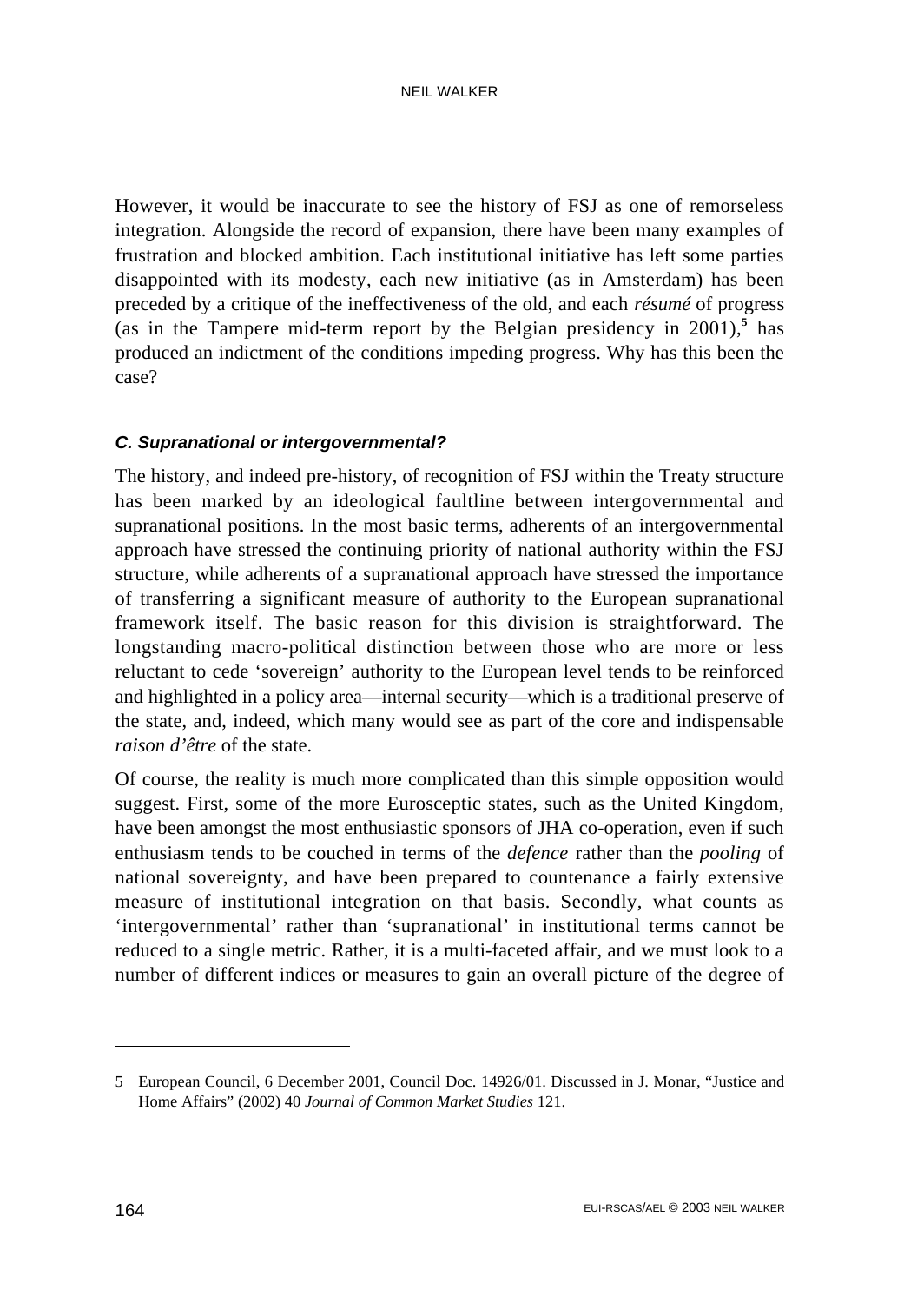integration of any particular policy sector. These indices cover the whole range of incidents of the exercise of legal authority, including right of initiative (national or Commission), procedure for adoption (with or without significant input from the more 'European' institutions of Commission or Parliament; with or without the unanimous consent of national executive representatives; with or without the influence of national Parliaments), location of competence (extent of European lawmaking or policy-making jurisdiction, exclusive or otherwise), intensity of measures adopted (whether compulsory or advisory, facilitative or prescriptive, directly or indirectly effective in national law), mode of implementation (whether through national or supranational administrative channels) justiciability (susceptibility to adjudication by the European Court of Justice) and forms of *post factum* oversight (monitoring, evaluation or even quasi-adjudication by national or supranational bodies—such as the European Parliament and the European Ombudsman). Given this multi-faceted picture, there is much scope for an uneven institutional pattern, more or less intergovernmental or supranational depending upon the index in question. Thirdly, and reflecting both the complexities of national bargaining positions and the broad scope for variation within and between different indices, the fairly sharp distinction between 'intergovernmental' and 'supranational' Pillars did not in any event survive the reform of the Maastricht Treaty at Amsterdam, and all aspects of FSJ are now more or less 'communitarized'.

Yet the intergovernmental/supranational opposition remains a defining characteristic of this policy field, even it is better viewed in terms of variable points on a spectrum rather than a simple dichotomy. The intergovernmental 'purity' of the original Maastricht settlement with its association of predominantly national initiative, restricted supranational competence, soft(er) law, state-centred implementation, absence of justiciability and paucity of European oversight may be long gone, but the fault-line, however blurred and jagged, is still present. It is this variable intergovernmental brake indeed, that in significant measure accounts for the uneven development of FSJ and for the conviction of some participants and commentators that, notwithstanding the remarkable early vigour of this policy domain, the development of a properly rounded supranational capacity has been repeatedly blocked. That this tension remains palpable may be seen in some of the compromises and disagreements emerging from the Final Report of the Working Group. It may be seen in the complex compromise over the right of initiative, and in the balancing of an enhanced role for the Commission in the current Third Pillar with the endorsement of the Council's role in the adoption of multi-annual strategic programmes; in the fine distinctions drawn over which areas of police and criminal justice co-operation should or should not move to the qualified majority and co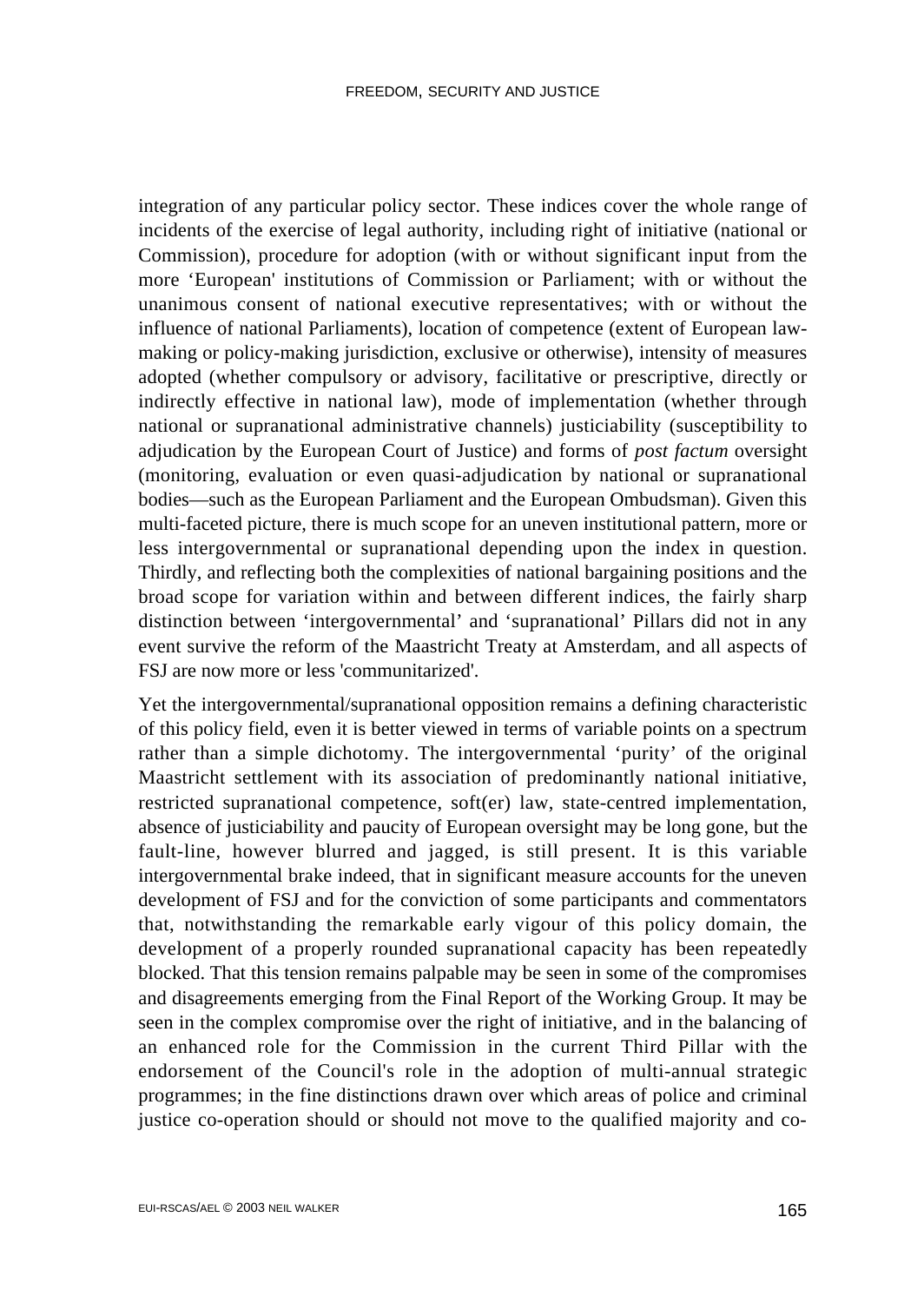decision procedure; in continuing sensitivities about the extent of supranational competence, notably over the question of the creation of a European Public Prosecutor; in the proviso that, even within the context of the adoption of a uniform framework of legal instruments, some matters which bear directly on the rights of the individual such as approximation of substantive criminal law should nevertheless remain incapable of adoption by the only instrument (the 'regulation' or its successor) which would ensure uniform and direct applicability; in the complex double-strategy for improving implementation, both by rationalizing and enhancing operational collaboration in the Council and through the nationally staffed bodies of Europol and Eurojust, and by strengthening the Commission's hand in the context of mutual evaluation procedures and the extension of Art. 211 EC implementing measures to the Third Pillar; in the continuing reluctance of some to extend the jurisdiction of the Court of Justice to the question of the validity or proportionality of law enforcement operations (which remain state-centred at the point of delivery), even though such operations may threaten important individual freedoms; and in the increased involvement of both national and European Parliaments in oversight.

Some of these proposals are looked at in more detail in due course. The immediate point, however, is to stress the resilience of tension between competing visions of the role of the states and the European centre in the development of FSJ as a factor conditioning its constitutionalization.

## *D. Legislative or executive?*

Like any polity, the European Union requires and possesses both legislative and executive capacity, even if its division of powers is more complex than most national polities—a feature exacerbated by the fact that in the overall European system of 'multi-level governance' legislative and executive dimensions of the one policy process often take place at different sites and levels of governance. It remains the case, however, that, as typically in national systems, the way in which the overall constitutional order of the EU is conceived—by insiders and outsiders alike, and, indeed, built into the reflexive constitutional logic of the system itself—remains *legislation-centred.* The key measure of Union competence, for example, is legislative. The key basis for the demarcation and discussion of the relationship between EU 'supremacy' and national 'sovereignty' is legislative power. The key trigger for identifying and elaborating different legal frameworks to channel and regulate the various stages of the policy cycle (both policy-making and policy accountability) in different policy sectors—and, so it follows, the key axis around which the ideological debate between intergovernmental and supranational positions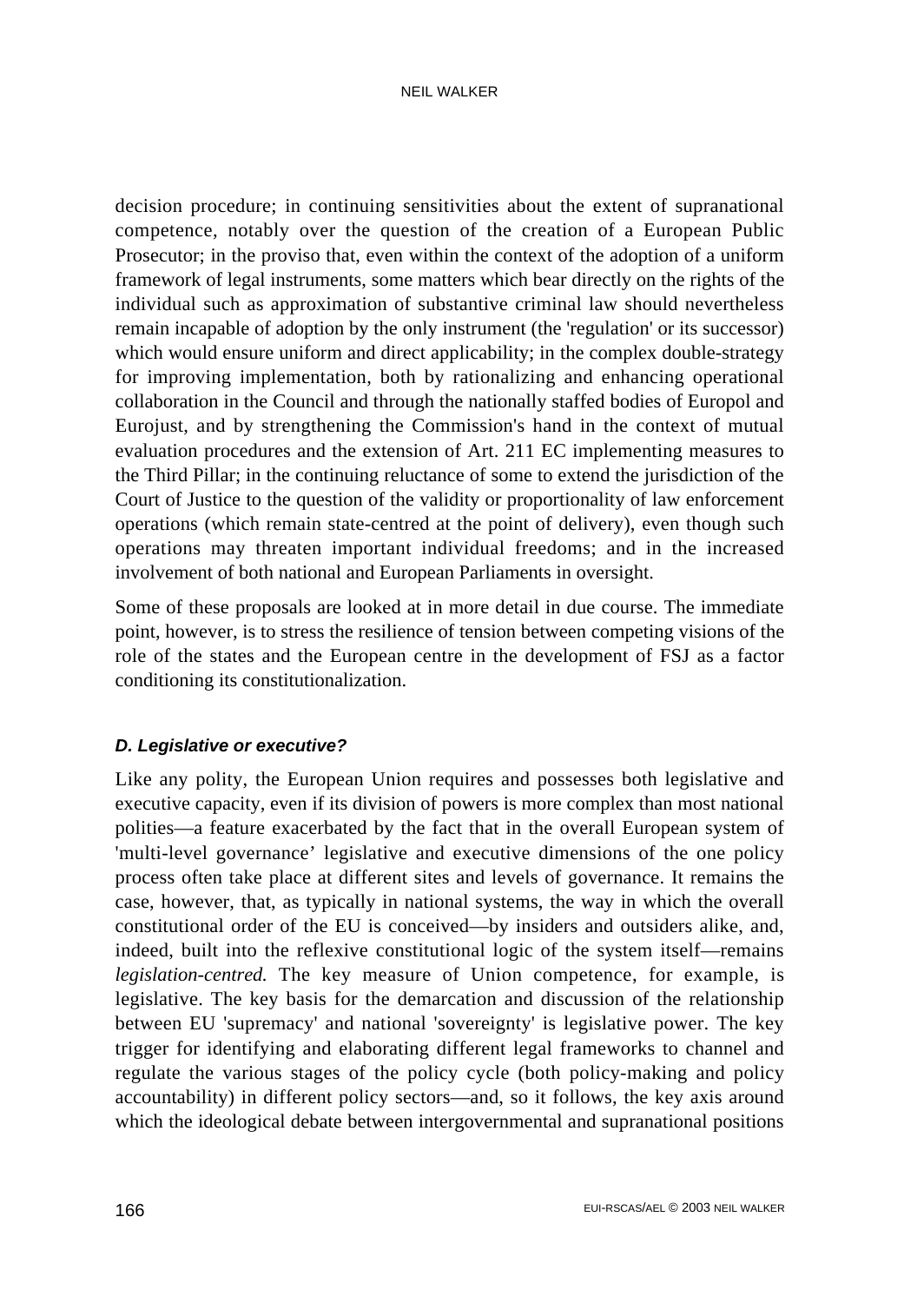is played out—is the *legislative* act. Indeed, and of most immediate relevance, this is mirrored in the organizing premise of the Pillar structure itself, with its distinction between a central edifice in which the various legal incidents of *legislation* are more maturely communitarized than in the two outside columns.

The diagnosis of the EU legal order as legislation-centred is not meant as a general criticism. It is difficult to imagine how a constitutional logic firmly embedded in the idea of the rule of *law* could operate otherwise. However, it does mean that to the extent that a particular area of policy departs from the legislation-centred norm, there is a danger that the constitutional treatment of that area may not be fully appreciative of its distinctive texture.

While there are many areas of FSJ in which legislation is at the centre of the policy agenda, particularly in Title IV of the EC Treaty, $6$  in police and criminal justice cooperation this is less evidently the case. Clearly, the provisions for approximation of substantive criminal law and compatibility of procedural measures are legislationcentred, but just as if not more significant a thrust in the residual Third Pillar is towards executive action, whether co-operation between existing national executive and operational7 agencies or the development of new Europe-wide agencies such as Europol and Eurojust. The reasons for this distinctive policy texture are complex.

<sup>6</sup> Which, therefore, fits well in constitutional terms with the legislation-centred logic of the First Pillar EC Treaty. Indeed, the structural similarity of policy-making in this area to other EC matters is one of the reasons why its incorporation did not meet strong resistance at the time of the Treaty of Amsterdam.

<sup>7</sup> For theses purposes i.e. (distinction from legislation) 'executive' and 'operational' do not themselves require to be distinguished, both referring to the post-legislative (or in some cases nonlegislation-based) phase of policy application and implementation. In fact, it is difficult to develop any meaningful distinction between 'executive' and 'operational', and the use of this terminology often obscures rather than illuminates. On the one hand, 'executive' is often used to characterize the phase of 'high' governmental activity, and 'operational' to characterize the phase of 'low' bureaucratic or policy-professional activity. On the other hand, 'executive' may be used to denote the availability of coercive legal instruments, as in the idea that the 'executive powers' of the police are those of search, seizure, detention and arrest, and this clearly refers not to high political activity, but to the final point of application of 'operational' powers. In this regard, it is somewhat unfortunate that the Working Group chose as one of its "golden rules" the distinction between 'legislative' and 'operational' tasks without close definition of what was meant by 'operational', although, as noted in the main text, the general thinking behind this distinction is constitutionally helpful.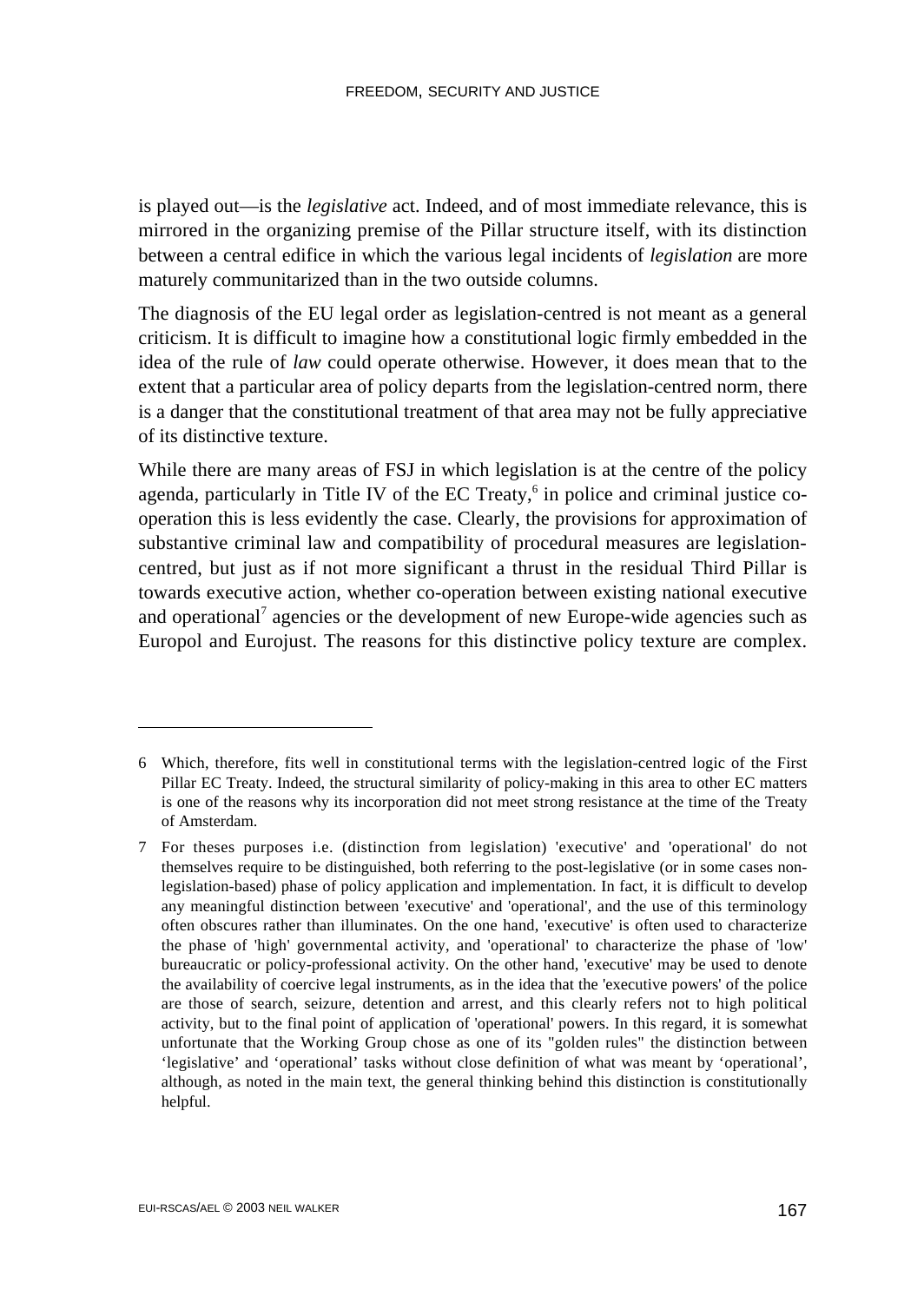They have to do both with the way in which state sovereignist sensibilities have been most jealous of the legislation-centred indices of national authority and so have been more permissive and less vigilant of other aspects of policy co-operation, and with the fact that by their very nature, those dimensions of internal security policy which are concerned with primary law enforcement—namely police and prosecution—involve tasks of an executive character.

What this means, however, is that, notwithstanding state sovereignist concerns about the Europeanization of internal security, we are arguably witnessing a degree of executive (as opposed to legislative) penetration of national systems and challenge to statist prerogatives, through new agencies and other systems and instruments of cooperation which have compulsory consequences for both the national governments involved and the individual citizens affected, that is perhaps unmatched in any other area of integration. In constitutional terms, the danger arises that a legislation-centred perspective will fail fully to appreciate this development, and its various implications for the individual (to affected citizens) and collective (to democratically accountable bodies) accountability of such new agencies and mechanisms. In this regard, the emphasis in the Working Group Report on the importance of a separation between "legislative" and "operational" tasks, with each requiring their own distinctive constitutional treatment, shows a welcome awareness of the constitutional distinctiveness of the Third Pillar. However, it remains the case that there is a legacy of relative neglect here which is not easily overcome and that, in their novel peculiarity, the constitutional questions which arise in controlling an emerging transnational security executive that is not closely confined by legislative instruments are particularly difficult to answer.

## *E. Accountability or effectiveness?*

Everyone, it seems, is agreed that *the* major constitutional challenge facing the AFSJ, and the one in terms of which other more particular challenges may be framed, is the achievement of an appropriate balance between an effective and efficient policy capacity on the one hand and an appropriate system of individual and collective accountability on the other (which accountability measures may be aptly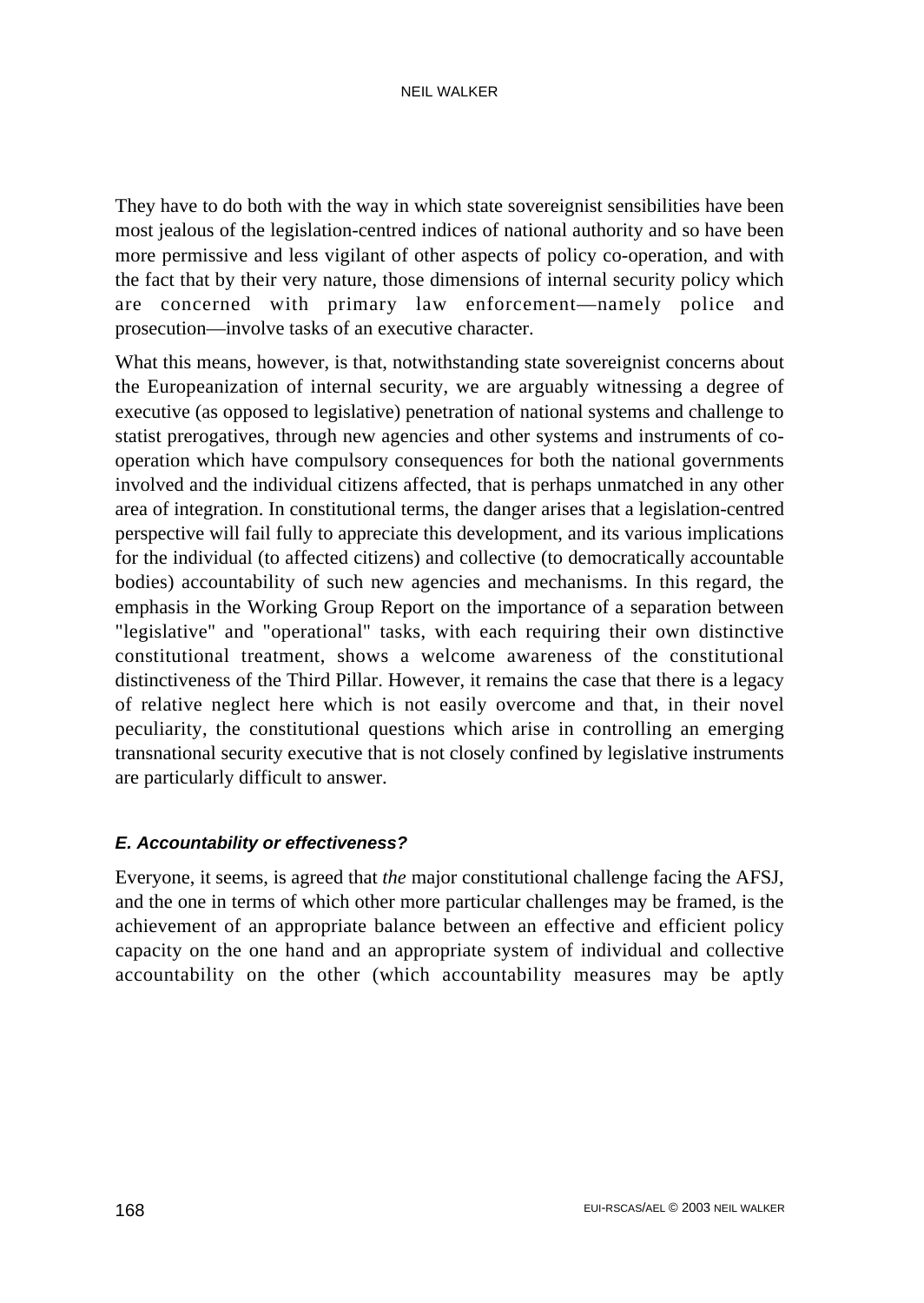conceptualized in terms of security's flanking values of "freedom" and "justice").<sup>8</sup> In one sense this is a negative consensus. It has long been a mantra of discussion of FSJ that the latest institutional structure remains obstinately deficient in terms both of the efficiency and effectiveness of decision-making procedures and of their accountability. These complaints were voiced before the Treaty of Amsterdam, again before the Treaty of Nice, and are commonplace in and around the Convention. Yet there are also positive features to this consensus. A first is that there is consensus at all, albeit pitched at an extremely high level of abstraction. A second is that the consensus suggests that the relationship between efficiency and accountability is not zero-sum, but is in at least some measure mutually supportive and so cumulative. In general terms it may be asserted with some confidence that one characteristic of a less complex, diverse and cumbersome, and therefore more efficient, institutional structure may be greater transparency and comprehensibility, and for that reason it may also be more amenable to collective and individual accountability. Likewise, it is persuasive that a structure emphasizing protection of individual rights and facilitation of collective voice and monitoring may increase public support for FSJ measures, so making their efficient and effective implementation more likely.

Yet virtue is not so easily achieved. Against this general consensus, there remains a great deal of disagreement and uncertainty as to how the (potentially) positive-sum relationship between efficient and accountability should be articulated. Even if it is commonly affirmed that *in general* the relationship between efficiency and accountability is positive-sum, there remain many *particular* areas of tension and trade-off, whether between police information-gathering and data protection, between efficient co-operation between criminal justice agencies and the rights of suspects and accused to be protected by rigorous (or at least familiar) procedural and evidential standards, between efficient immigration controls and the rights of asylum-seekers to due consideration of their case, or, more generally, between free movement and reasonable standards of anticipatory and reactive security. And if it is difficult to resolve these particular tensions, it is all the more so to draft a design that achieves an optimal reconciliation across the board.

<sup>8</sup> For a recent restatement, see H. Grabbe, "Justice and Home Affairs: Faster Decisions, Secure Rights" Centre for European Reform Policy Brief, October 2002.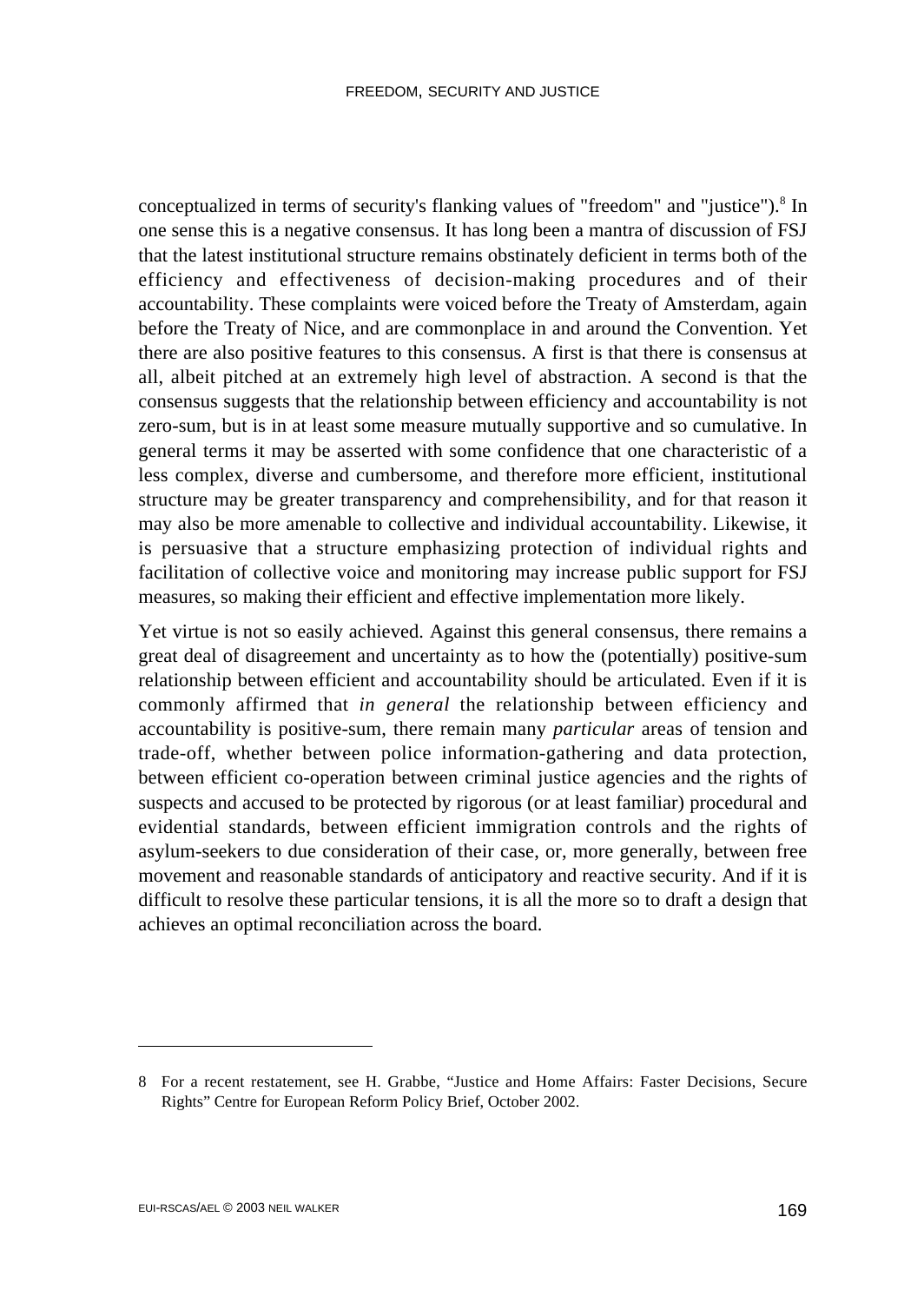#### NEIL WALKER

What is more, three features of the constitutional background already set out exacerbate the genuine philosophical and political difficulties of achieving an optimal balance between sometimes divergent goods. First, the potency of security talk and weight and urgency of security interests is such that there is an enduring danger that positions stressing an efficient capacity to achieve 'security' objectives and respond to 'security' threats without undue interference with 'security' expertise or unwarranted delay in mobilizing policy-making or operational capacity will prevail, and that accountability be treated as an afterthought. Secondly, the intergovernmental/supranational fault-line tends to cut across and interfere with considerations of optimal balance. In the belief, or at least the rhetoric, of some parties, any encroachment on national security sovereignty necessarily entails a diminution of effective decision-making and an attenuation of the links between people and polity that are crucial to viable forms of accountability. For others, regardless of national sensitivities, the new European scale of internal security politics implies that a co-ordinated and effective policy capacity must be uniformly European and suitably tailored accountability mechanisms be pitched at the same level.9 For all that the development of the AFSJ has seen a gradual softening of this opposition and the emergence of a more nuanced approach, important macropolitical differences remain and complicate the balancing process. Finally, in addition to these broader political considerations, the unavoidable emphasis upon executive co-operation in some areas of European internal security policy raises some constitutionally unfamiliar and unusually acute problems of balance.

# **3 – Constitutional Proposals**

With these considerations in mind, let us turn to the work of the Convention. This section of the essay follows the order of the Praesidium's Preliminary Draft

<sup>9</sup> For example, this seems to be the working assumption of the Joint Submissions by The Standing Committee of Experts on International, Immigration, Refugee and Criminal Law; The Immigration Law Practitioners Association, Statewatch and the European Council of Refugees and Exiles. To Working Group X, D. Curtin and S. Peers (eds.) Utrecht and London, 14 November 2002  $\langle \frac{\text{http://www.statewatch.org/}{\text{http://www.statewatch.org/}{\text{http://www.statewatch.org/}{\text{http://www.statewatch.org/}{\text{http://www.statewatch.org/}{\text{http://www.statewatch.org/}{\text{http://www.statewatch.org/}{\text{http://www.statewatch.org/}{\text{http://www.statewatch.org/}{\text{http://www.statewatch.org/}{\text{http://www.statewatch.org/}{\text{http://www.statewatch.org/}{\text{http://www.statewatch.org/}{\text{http://www.statewatch.org/}{\text{http://www.statewatch.org/}{\text{http://www.statewatch.org/}{\text{http://www.statewatch.org/}{\text{http://www.statewatch.org/}{$  $\langle \frac{\text{http://www.statewatch.org/}{\text{http://www.statewatch.org/}{\text{http://www.statewatch.org/}{\text{http://www.statewatch.org/}{\text{http://www.statewatch.org/}{\text{http://www.statewatch.org/}{\text{http://www.statewatch.org/}{\text{http://www.statewatch.org/}{\text{http://www.statewatch.org/}{\text{http://www.statewatch.org/}{\text{http://www.statewatch.org/}{\text{http://www.statewatch.org/}{\text{http://www.statewatch.org/}{\text{http://www.statewatch.org/}{\text{http://www.statewatch.org/}{\text{http://www.statewatch.org/}{\text{http://www.statewatch.org/}{\text{http://www.statewatch.org/}{$  $\langle \frac{\text{http://www.statewatch.org/}{\text{http://www.statewatch.org/}{\text{http://www.statewatch.org/}{\text{http://www.statewatch.org/}{\text{http://www.statewatch.org/}{\text{http://www.statewatch.org/}{\text{http://www.statewatch.org/}{\text{http://www.statewatch.org/}{\text{http://www.statewatch.org/}{\text{http://www.statewatch.org/}{\text{http://www.statewatch.org/}{\text{http://www.statewatch.org/}{\text{http://www.statewatch.org/}{\text{http://www.statewatch.org/}{\text{http://www.statewatch.org/}{\text{http://www.statewatch.org/}{\text{http://www.statewatch.org/}{\text{http://www.statewatch.org/}{$ increased accountability, but there is insufficient investigation of the viability of the premise of increasing 'communitarization' on which much of the framework depends (including a European Public Prosecutor, European Police Force and European Criminal Court).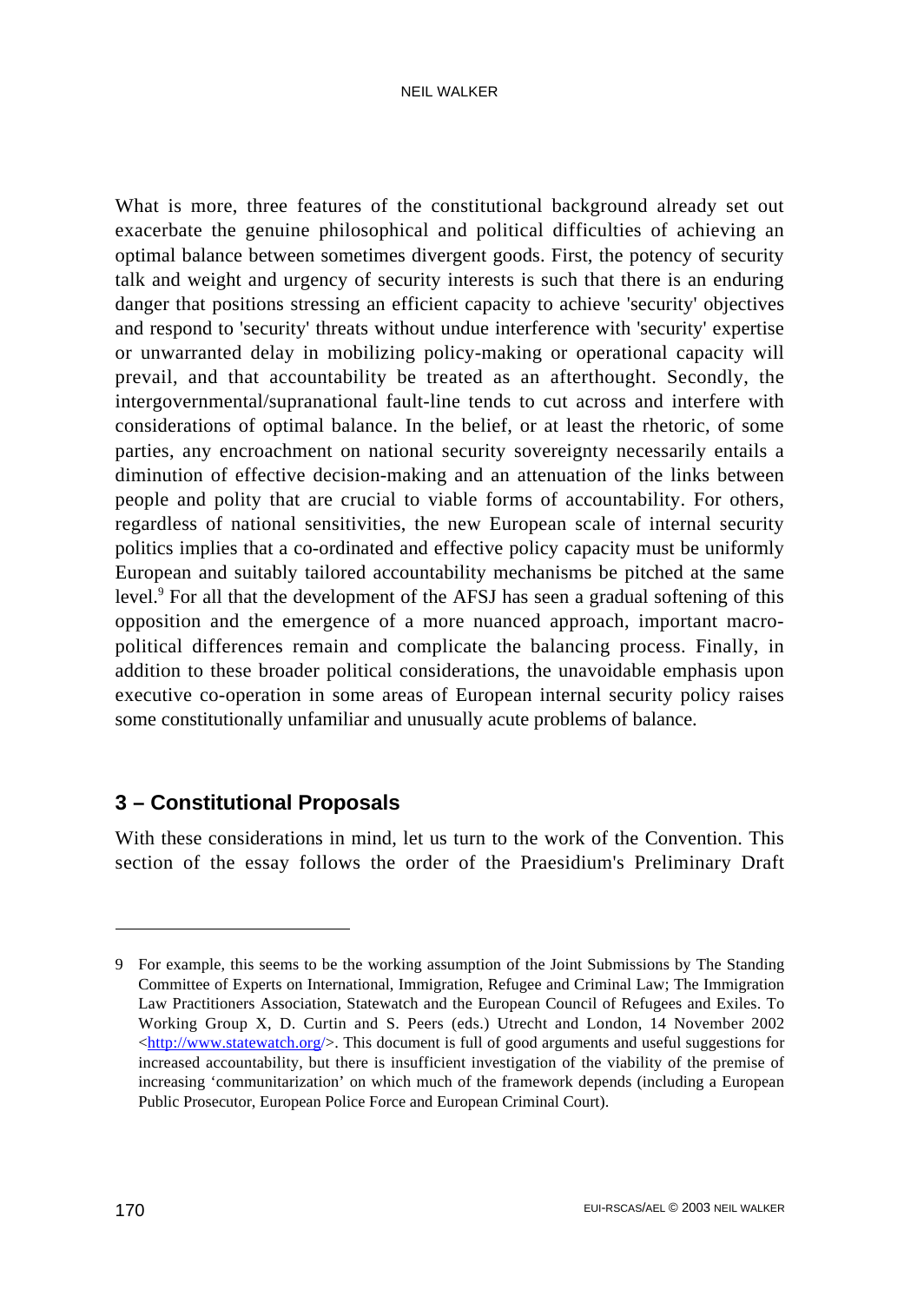Constitutional Treaty (hereinafter PDCT) of October  $28<sup>th</sup>$ , commenting on the various provisions relevant to FSJ with particular reference to the Working Group Final Report. But first, some preliminary observations may help put these comments in perspective.

Two minimum forms of consensus have been written into the PDCT, each with implications for the treatment of FSJ. To begin with, there is a broad *structural* consensus that First and Third Pillar FSJ provisions be brought under a common general legal framework in a single (Constitutional) treaty with a single general institutional structure for an entity with a single legal personality.<sup>10</sup> This, of course, does not imply agreement that FSJ be comprehensively 'communitarized'. Rather, there should be a single legal template which necessarily starts from the premise of uniformity, with the burden of specification resting on those areas of the text, including those dealing with FSJ, which will depart from the uniform 'First Pillar' template. The advantage of this approach to a constitutional debate<sup>11</sup> is that the burden of specification is also a burden of *justification,* and so the case for different treatment of some FSJ areas has to be made rather than simply taken for granted.

There is also a degree of *formal* consensus about what belongs in the Constitutional Treaty. In acknowledgement that FSJ has over its first decade come to form an integral part of EU policy capacity, there has in the current exercise been no serious attempt to exclude these parts of the FSJ still found in the EU Treaty's Third Pillar from the new constitutional framework, or even, as in earlier efforts at consolidation or quasi-constitutionalization, to include the EU Treaty provisions only through a minimalist reference to objectives together with incorporation of more substantive provisions in a Special Protocol.<sup>12</sup> Rejection of minimalism, indeed, is already implicit in the *structural* commitment to a common legal framework. Equally, however, an undifferentiated and broadly inclusionary text is also rejected in favour

<sup>10</sup> The idea of a common general legal framework was also included in the Working Group X Report as one of its two "golden rules" or founding premises.

<sup>11</sup> Aside from the much-trumpeted advantage of simplification, although it is a moot point whether a text based upon a single template or Pillar with complicated exceptions is more accessible than one based upon multiple templates.

<sup>12</sup> As in the Florence Basic Treaty Project of May 2000: Robert Schuman Centre for Advanced Studies of the EUI, *A Basic Treaty for the European Union. A Study of the Reorganisation of the Treaties,*[http://europa.eu.int/comm/archives/igc2000/offdoc/discussiondocs/index\\_en.ht>.](http://europa.eu.int/comm/archives/igc2000/offdoc/discussiondocs/index_en.htm)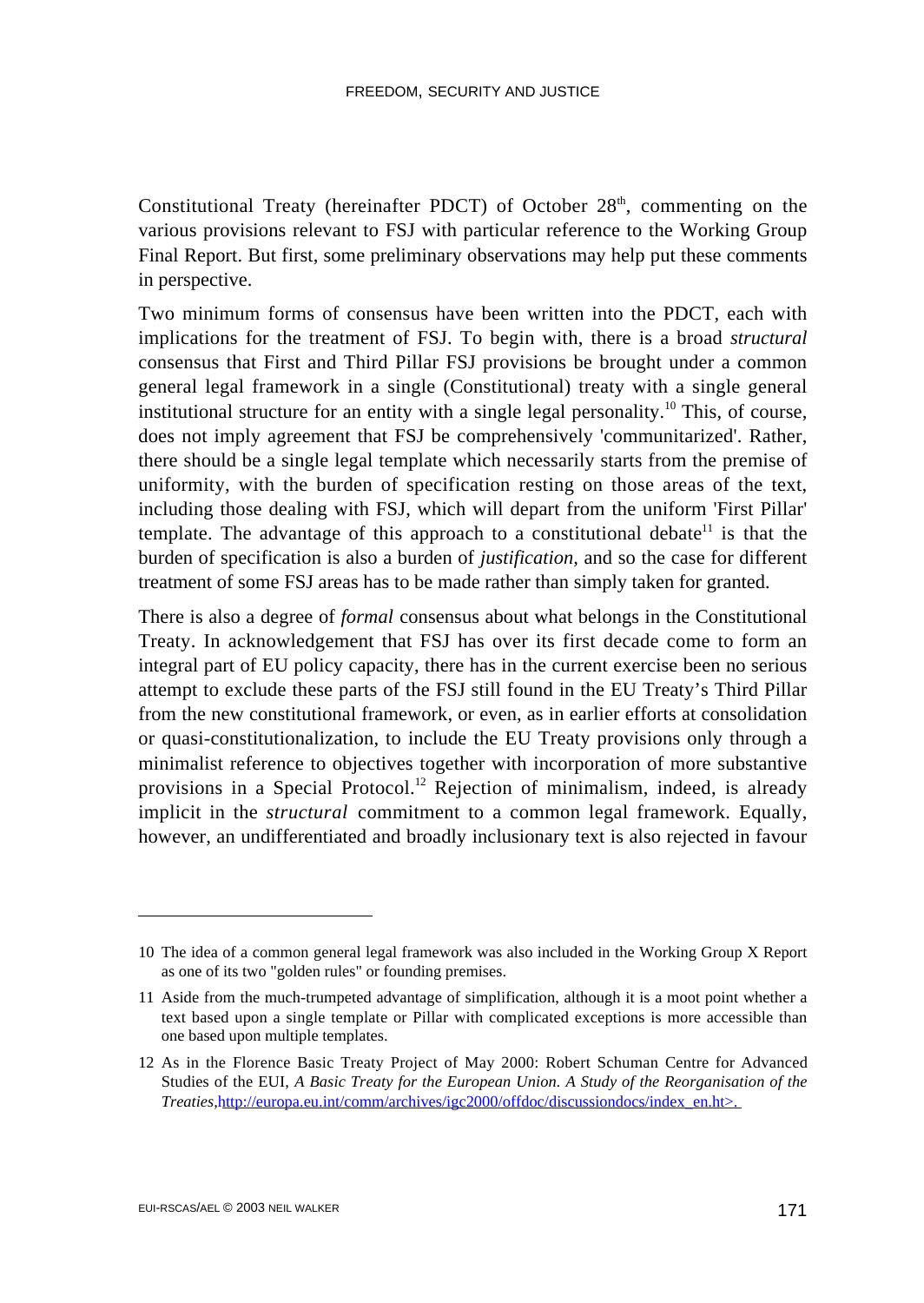of a two-tier text where matters of Constitutional Structure in Part One possess privileged constitutional status vis-à-vis Union Policies and their Implementation in Part Two.<sup>13</sup> This rejection of both minimalism and maximalism rests upon a common assumption that for the Constitutional Treaty to perform its function of distinguishing a set of norms as worthy of special constitutional status and of presenting these as a package capable of effective communication to a wider audience, that package must be of a particular size—neither so restrictive as to exclude key norms or render them unduly abstract, nor so expansive as to dilute the distinctiveness of what is included or to jeopardize the prospect of its effective communication. While of some agendasetting value, this formal agreement to limit Part One means that controversial choices will be deferred rather than avoided. In this respect, the statement under Part Two of the Preliminary Draft that its specification of 'legal bases' will follow from the specification of types of competence (Part I, Title III) and acts and procedures (Part I, Title V) in a manner requiring only 'technical amendments' of existing Treaty provisions appears optimistic, not least as regards FSJ where the merging of the Third Pillar into a single legal framework whose 'default' basis is the First Pillar will demand reconceptualization of the legal bases of the areas merged. In turn, this substantial reconceptualization will require the renewal of much of the substantive legal corpus of FSJ on the basis of the instruments associated with these new legal bases. In what follows, the focus is naturally on Part One of the Treaty, but the important and inextricable elements of Part Two cannot be ignored.

# *A. Article 2 – values of the Union*

The list in the PDCT mentions 'human dignity, fundamental rights, democracy, the rule of law, tolerance, respect for obligations and for international law" but not 'solidarity'. This omission seems anomalous, both because 'solidarity' is already mentioned in Article 1 EC and Article 2 EU, and because one of the purposes of the Constitutional Treaty is to nurture a sense of the Union as a community of attachment in which interests are held and aspirations are developed in common. Moreover, in the FSJ domain, there are particular reasons for stressing solidarity on account of the importance of burden-sharing in asylum policy and the importance of mutual trust in the development of common executive capacity in matters such as

 $\overline{a}$ 

<sup>13</sup> Although the forms that such privileging should take remain unspecified and controversial.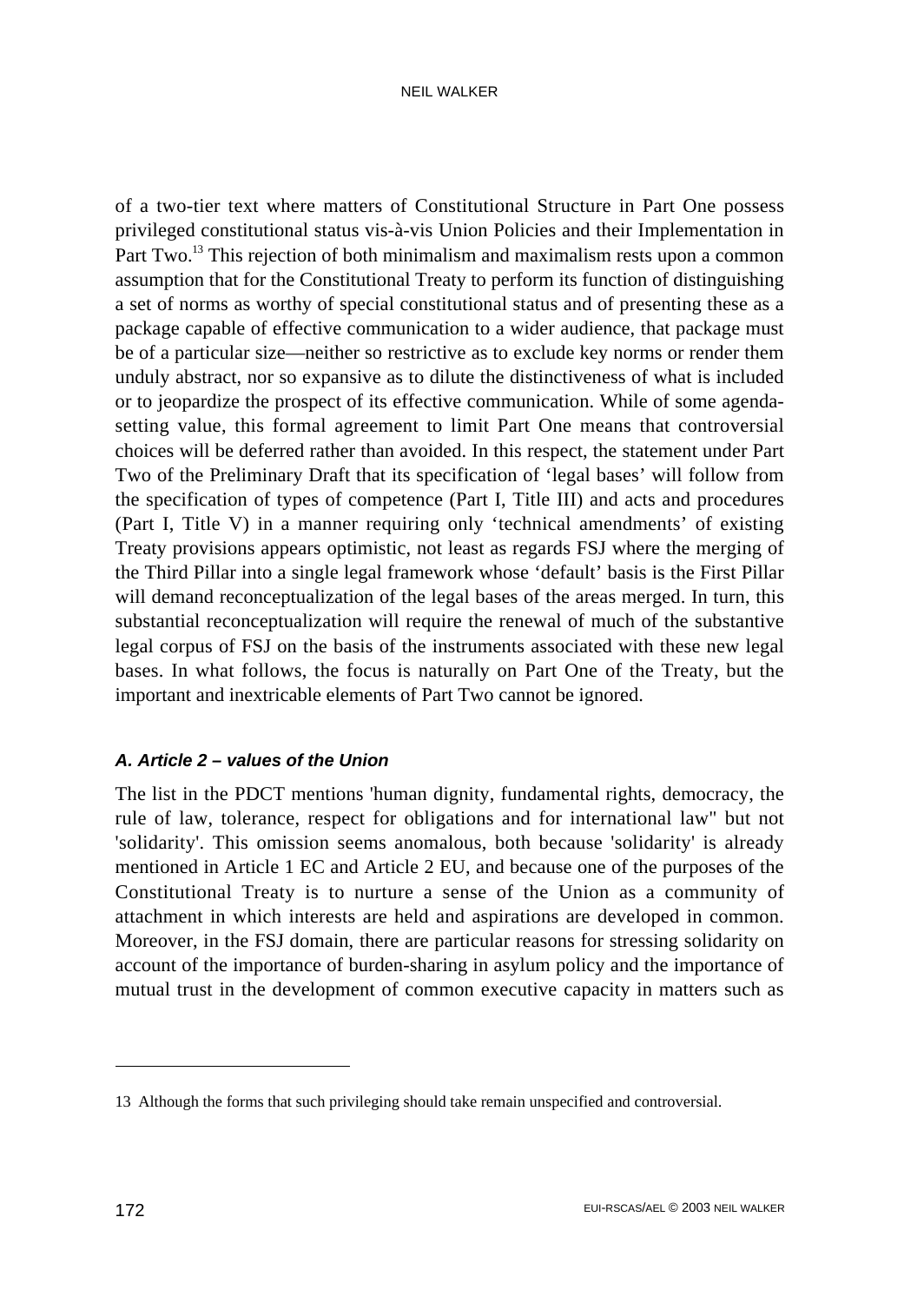# policing and common borders protection. **The addition of 'solidarity' to the catalogue of fundamental values would appear to be justified on these grounds.14**

# *B. Article 3 – objectives*

The inclusion amongst the list of objectives of the 'creation of an area of liberty, security and justice' closely tracks existing provisions in the preamble and Articles 2 and 29 EU, and in Article 61 EC. It also reflects the fact that 'freedom, security and justice ' has become an important mobilizing idea for the Union since the special Tampere summit of October 1999, serving both as umbrella for policy-making and as a rhetorical headline justifying the role of the Union to internal and external audiences. Yet some unease has been expressed about the prominence accorded to FSJ after Tampere. Arguably, it is too narrow to serve as a defining value for a Union historically and currently committed to a much wider set of social and economic objectives. An obvious response is that 'freedom, security and justice' finds its place as only one of a set of objectives in Article 2. Yet this does not meet all possible objections. First, the territorial fixity of the phrase—'an area of'—perhaps gives encouragement to the 'Fortress Europe' mentality—to the notion that the concern of the Union is only with 'freedom, security and justice' *within* its borders and that the promotion of freedom, security and justice beyond the EU borders is (a) none of the EU's concern, and (b) that it may even be a condition of providing freedom, security and justice internally that a *cordon sanitaire* be established around the Union to ensure that those 'foreign' influences which might undermine or prejudice freedom, security and justice be excluded. Not only would this be an undesirably insular attitude, but it tends to obscure or marginalise those many areas of existing FSJ policy which are already concerned to look beyond the Union in the co-ordination and development of policy (from readmission agreements to the development of training, development, information exchange and operational coordination arrangements with non EU internal security facilities). Secondly, the phrase 'an area of' does rather support the idea that this may be *the* central objective of the Union. It suggests itself not merely as one objective amongst many, but as a way of actually *defining* the Union, and certainly the phrase is often used in this way.

<sup>14</sup> See the similar suggestion by Robert Badinter, alternate member of the Convention, in Art. 4 of his draft Constitution (CONV 317/02: Contrib 105) 30 September 2002.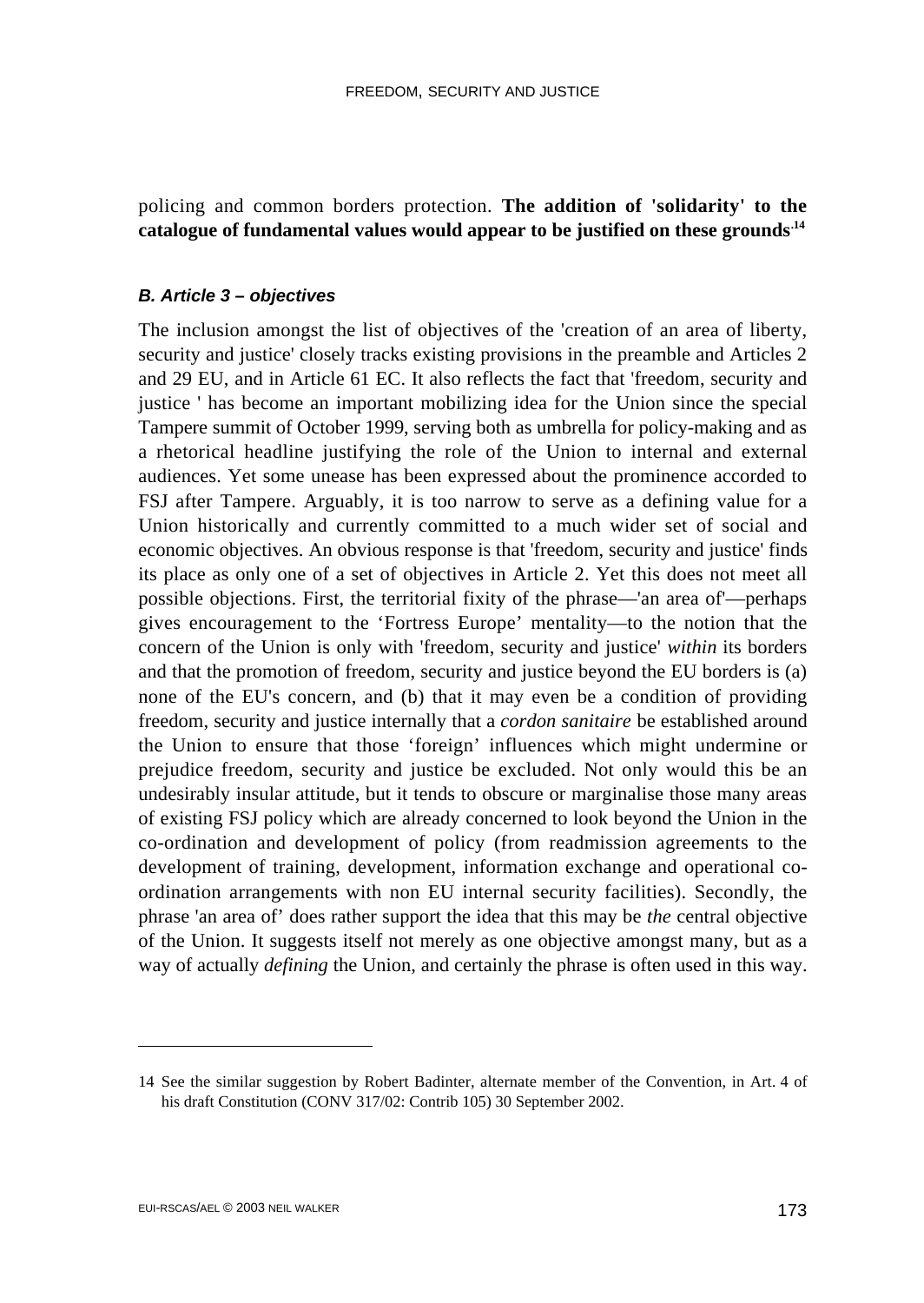**These concerns could be met by amending the objective to remove the phrase 'an area of', reading instead simply 'maintenance and development of freedom, security and justice.'**

## *C. Title III – Union competences and actions*

The skeletal outline of this Title of the PDCT is confusing—indeed perhaps confused. In a series of Articles (9-13) it seeks to set out the categories of Union competence and to specify in general terms which policy capacities fall into what categories. The confusion—or at least the complexity—arises from the fact that the categories in question set out to achieve a number of different objectives simultaneously, concerned not only with location of competence (EU-exclusive, shared or state-exclusive) but also with the more or less closely linked questions of pre-emption and intensity of legal measure. One consequence of collapsing these various considerations into a single set of distinctions is that the category for which all or most of FSJ is clearly intended, $15$  namely shared competence under Art. 11, is defined in terms that suggest the pre-emptive effect of Union legislation (… as and when the Union takes action in these areas, the Member States may act only within the limits defined by the Union legislation). While relatively uncontroversial for the Title IV EC measures, this precept may be more sensitive in the Third Pillar. One way of addressing these sensitivities is **to ensure (i) closer specification of the heads of FSJ competence in Part Two of the Constitutional Treaty along the** lines suggested in the Final Report of Working Group  $X^{16}$  and (ii) to allow **national Parliaments a politically pre-emptive and judicially reactive role with regard to the** *"subsidiarity early warning mechanism"* suggested by Working Group 1 (subsidiarity) and endorsed by Working Groups IV (national Parliaments) and X.

<sup>15</sup> We may deduce this from the outline of Part Two which includes "Visas, Asylum and Immigration and other policies related to the movement of persons" (as a sub-head of Internal Market) and "Policy on police matters and against crime" (as the only head of Internal Security) under the category of Policies and Internal Action, which in turn is distinguished from the category of Areas Where the Union May Take Supporting Action, which latter clearly dovetails with supplementary competence under Art.12 of the PDCT.

<sup>16</sup> See the careful discussion in Section A (Legislative Procedures) of the Working Group Report, which propose only modest changes and marginal additions to the detailed legal bases of FSJ, drawing for the most part on the existing Title IV EV and Title VI TEU provisions.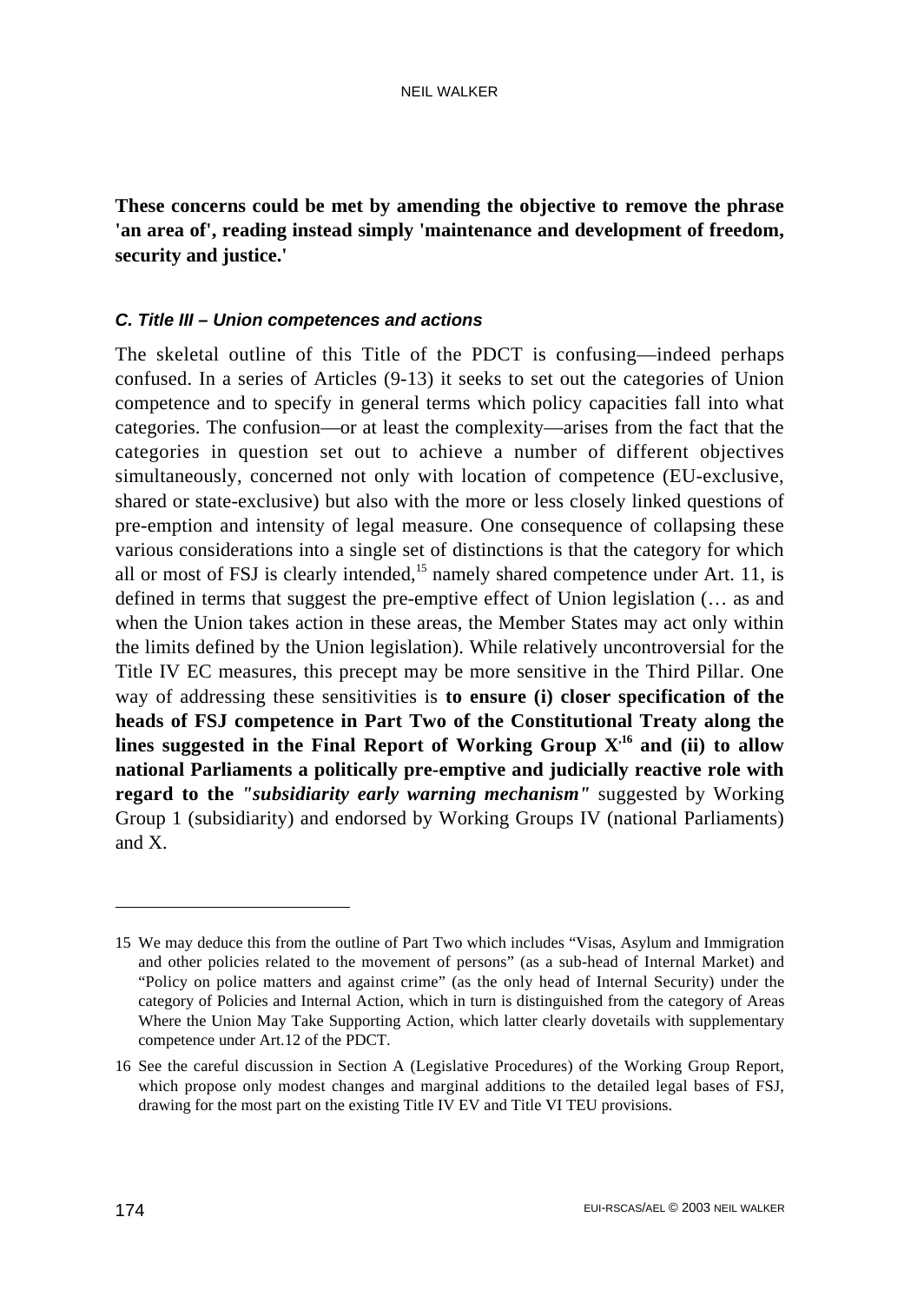The indicative Table of Contents for the PDCT also suggests scope for recognition of "policy on police matter and crime" under Art. 13 of the Draft Constitutional Treaty, which deals with 'non-legislative' common policies. The constitutional implications of this are mixed. On the one hand, it is important that there is due constitutional recognition of 'non-legislative' measures (which, under the rubric of 'common positions', 'recommendations' and 'resolutions,' continue to be popular and to some extent necessary in those Third Pillar areas of law enforcement policy-making and co-operation where binding provisions are inappropriate or premature and where individuals rights are not directly affected) so as, for example, to allow specification of procedures for making such measures, or to permit where possible the application of measures on 'participation' (Art. 34 PDCT) and 'publicity' (Art.36 PDCT) of proceedings. On the other hand, it is important that Third Pillar measures which *could* be defined and presented as legislative measures (Conventions, Framework Decisions and Decisions, as reformulated as Regulations/EU laws and Directives/EU Framework Laws in accordance with the recommendations on the assimilation of instruments by Working Group IX on Simplification as part of the project of a common general legal framework) are not strategically 'defined down' as nonlegislative measures so as to avoid the stricter procedures for making and monitoring which may apply to legislative measures. There is no easy resolution of this tension. However, to the extent that non-legislative measures also attract compulsory formative and monitoring procedures the tension becomes less acute. In order to facilitate this, however, **further attempts have to be made to rationalize nonlegislative measures within a unitary framework.** As matters stand, Working Group IX wants to retain the term 'decision' for a (wider than previously defined) category of 'non-legislative' acts, and 'recommendations' and 'opinions' for other nonbinding instruments. Where this leaves 'common positions', and, indeed, 'recommendations' and 'resolutions' under the Third Pillar remains unclear, and it is important that reasonable constitutional control of these measures is not forsaken in the name of continuing flexibility.

## *D. Title IV – Union institutions*

Under Article 15 of the PDCT, the tasks of the *European Council* are defined. This may be an appropriate context within which the recommendation of Working Group X that, in order to balance the increase powers of initiative of the Commission and to lend broader political coherence to FSJ policy planning, **a periodical duty/power be vested in the European Council to develop a multi-annual strategic programme** should be included.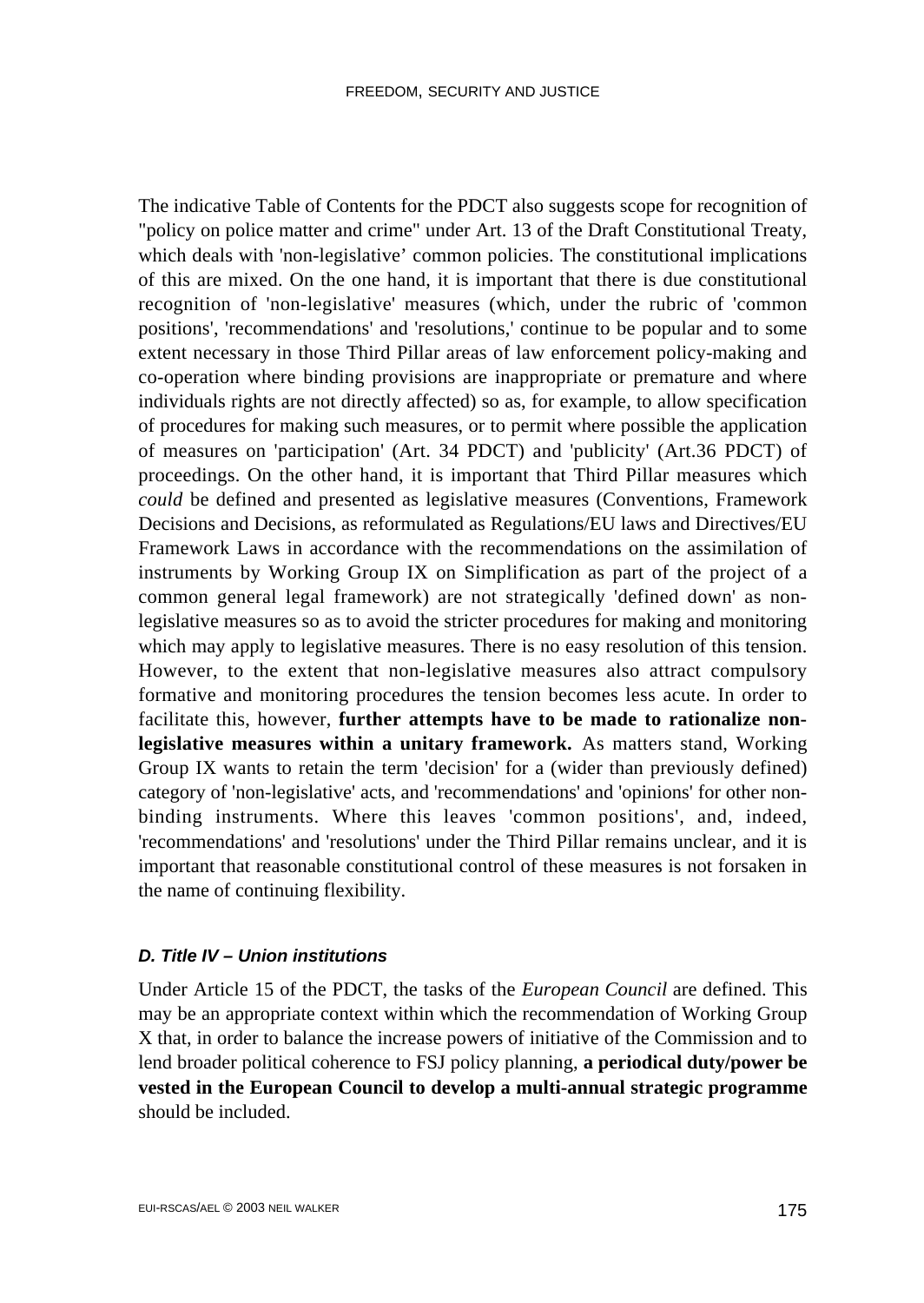(1) Article 17 treats the formation and duties of the *Council.* Of particular importance here in the light of the executive-orientation of the Third Pillar is the division between the legislative tasks of the Council and its other executive/operational tasks. The Report of Working Group X calls for a refocusing of the work of a streamlined Art. 36 (EU) Committee structure towards the management of operational collaboration and away from the Council's legislative work. The Report suggests **the appointment of a new High Official to chair the Art. 36 Committee,** and this may be recommended as an initiative which promises to enhance both effectiveness and efficiency and accountability. Ideally, the new office would co-ordinate the spectrum of police and security matters, including relations between Third Pillar organizations such as Europol and Eurojust, as well as creating a focal point for internal accountability (to the Art. 36 Committee) and for external accountability (to the European Parliament and, perhaps, national Parliaments).

(2) Alongside an enhanced role in operational co-operation and in law-making (see below), the *European Parliament* (to be established under Art.16) should have its existing right to be informed by the Commission and by the Council and to make recommendations to and ask questions of the Council in Third Pillar matters (Art.39 EU) specifically endorsed under Art.16. Given the increasing role of the Commission in the Third Pillar (see below), **an additional right should be vested in the European Parliament to make recommendations and ask questions of the Commission.**

(3) Under Article 19 the powers of the *Commission* are set out. Two key questions in this regard concern the Commission's right of initiative and its role in implementation. At present the Commission shares the right of initiative with Member States under Title IV (Art.67 EC) during the transitional phase but will gain sole right of initiative thereafter, while the right of initiative is shared between Commission and Member States without time limitation under the Third Pillar (Art.34 EU). In response to the frequently voiced complaint that the Member State initiative leads to lack of coherence and encourages "grandstanding" by Member States holding the Presidency, one proposal would be to abolish the Member State initiative completely—a suggestion made more palatable in political terms by the proposal for the assumption by the equally 'intergovernmental' European Council of the capacity to draw up multi-annual programmes. In addition, a compromise allowing some residual influence to remain with individual Member States would be **to require some higher numerical threshold of support before a Member State**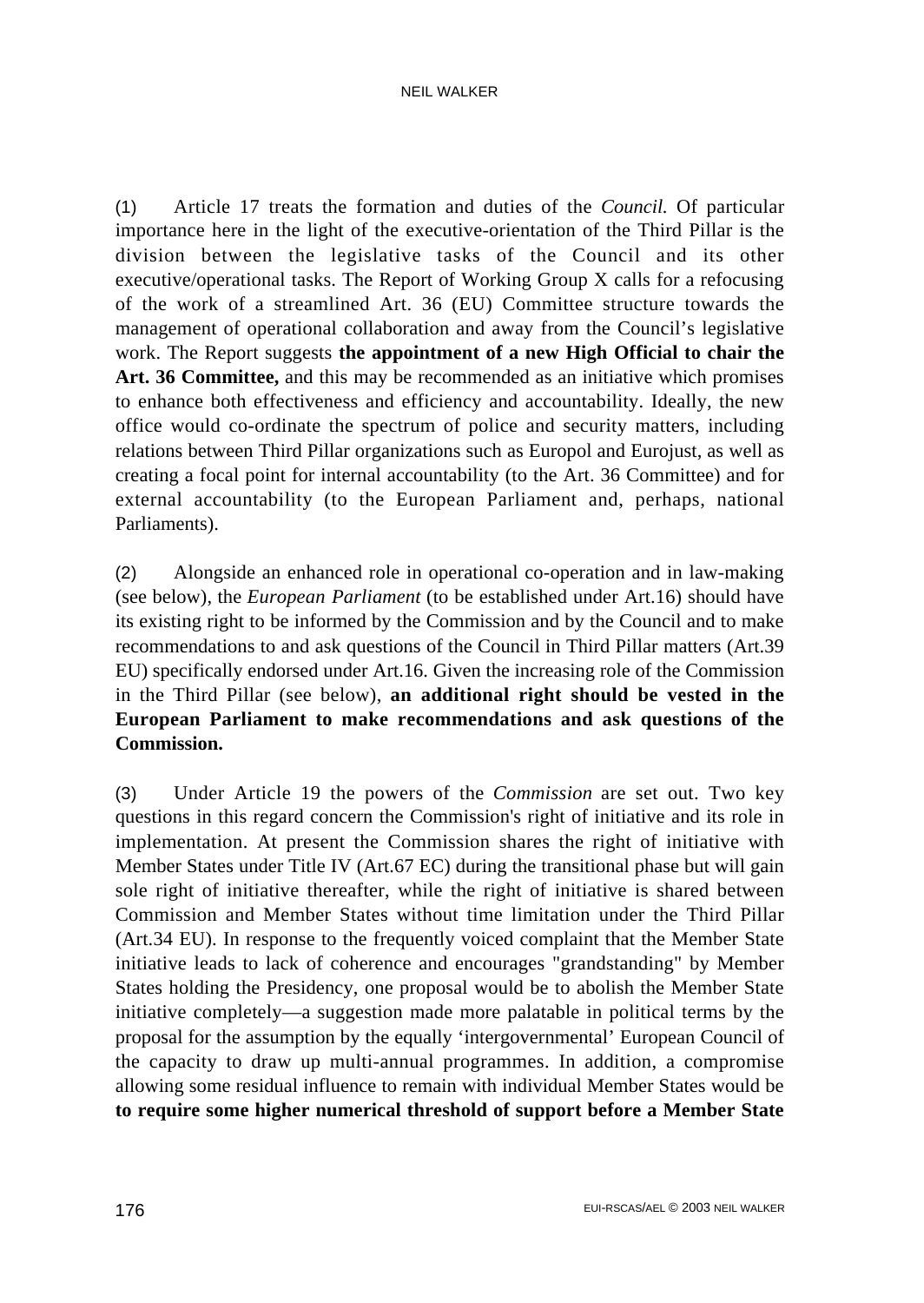**initiative could be taken, or even to generalize across FSJ the post-transitional provision in Art. 67 EC that Member States, while losing any direct right of initiative, should retain a right to make requests to the Commission that the latter should take an initiative and to have such requests examined.** As regards the question of implementation, the increasing *de facto* involvement of the Commission in implementation not just in Title IV but in Third Pillar matters, together with the general problem of inefficient national implementation of Third Pillar measures, has led Working Group  $X$  to make the persuasive suggestions that **the Commission's Art. 211 EC powers of implementation within a newly constitutionalized framework of Comitology be extended to the Third Pillar, as should its Art. 226-228 EC powers of administrative and judicial enforcement in the case of national infringement.** As well as seeking to promote better problemsolving, both the Comitology system, and at a more concrete level the existing Commission co-ordinated system of 'mutual evaluation' of national implementing authorities<sup>17</sup>—whose extended application in the Third Pillar (together with a duty to provide reports to both national and European Parliaments) is also encouraged by the Working Party Report—also respond to the need to provide an appropriate balance between national and supranational authorities in the face of abiding macro-political sensitivities about the location of ultimate authority. Indeed, it is both a novel attraction, but also a novel complexity of procedures such as Comitology and the OMC-style mutual evaluation system, that they involve an implementation methodology which is not properly viewed as a 'top-down' exercise in which any particular institution has the final word. Some of these procedural questions may be addressed in more detail in Art. 31 of the PDCT which deals specifically with "implementing procedures for policies on police matters and against crime."

(4) The role of the *European Court of Justice* (and the Court of First Instance) is addressed in Art.20. The deficiencies of ECJ jurisdiction in the Third Pillar are notorious, in particular the 'opt-in' procedure *re* preliminary references, the lack of a Commission initiative in infringement procedures (as in Art.226 EC) and the

-

<sup>17</sup> Mutual evaluation may indeed be seen as a species of, or at least as bearing a family resemblance to the increasingly fashionable Open Method of Co-ordination (OMC), a method of horizontal policy making and evaluation which has already been the basis for initiatives in asylum and immigration law under Title IV EC. Working Group IX (Simplification) has recommended an explicit constitutional basis for OMC.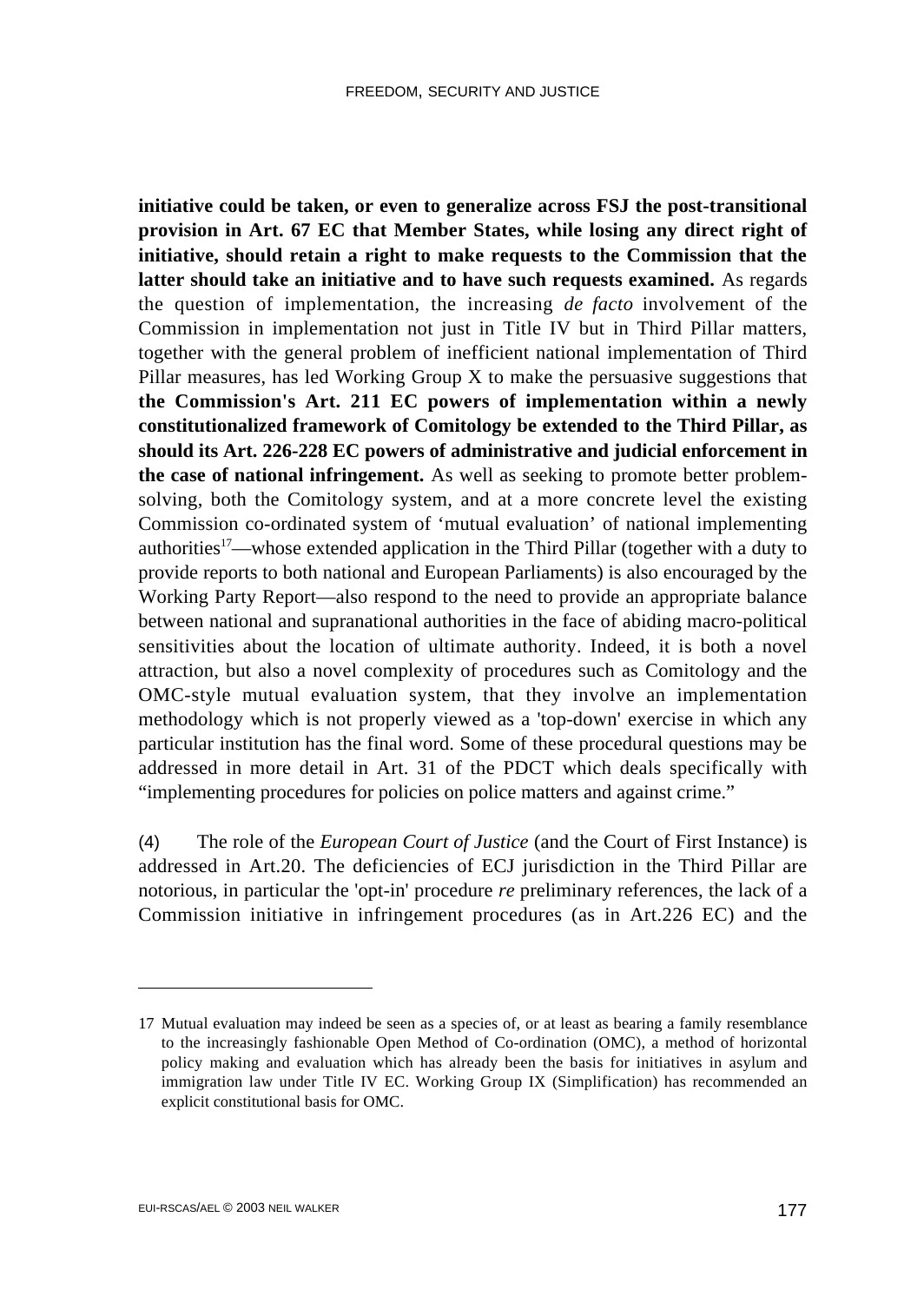inability of the ECJ to review the validity or proportionality of operations carried out by national Law Enforcement Agencies—even where they are operating within an institutional framework established under the Third Pillar (Art. 35 EU). In Title IV EC, too, ECJ jurisdiction is notably limited, with the preliminary reference procedure only available before last instance courts (Art. 68 EC). There appears to be no valid reason consistent with the uniform application of the rule of law in the protection of individual rights and in the equal enforcement of state responsibilities why judicial control should be subject to rules of flexibility or otherwise remain deficient in the area of FSJ. To argue so is simply to confuse (whether ingenuously or disingenuously) the question of the proper balance of national and supranational authority with the question of the proper legal control of those matters that are in various modes already allocated to supranational authority. Here, at least, there is no good reason for the accountability of a burgeoning transnational executive to be compromised by the enduring intergovernmental/supranational fault-line. **So the suggestion of the Working Group Report that the general system of jurisdiction of the ECJ (i.e. preliminary rulings, infringement procedures and judicial review of institutional acts) be applicable across all FSJ matters, including operational matters bearing upon fundamental rights of the individual, should be endorsed.** Furthermore, given the vulnerability of individual rights to executive encroachment in this area, there is a perhaps stronger case to be made in FSJ than in any other domain, particularly in the light of the probable constitutional incorporation of the Charter of Fundamental Rights**, for introducing a less restrictive locus standi for individuals before the Court of Justice in (Article 230 EC–type) judicial review actions.18**

(5) Not being Union Institutions, *national Parliaments* find no mention in Title IV of the PDCT, yet as Working Group IV (national Parliaments) has recommended, there is a strong case to be made for the constitutional recognition of national Parliaments as vital contributors to the effectiveness and accountability of the broader 'multi-level governance' framework within which the EU is situated. Just as there are compelling arguments of constitutional principle for granting the ECJ a

-

<sup>18</sup> See the similar proposal in Gráinne de Búrca's chapter in the present volume. As she notes, Working Group II (Charter of Fundamental Rights) declined to make a recommendation on this matter, suggesting that the Working Group on FSJ, *inter alias,* might provide a more appropriate forum. In the event, Working Group X likewise declined to take up the challenge.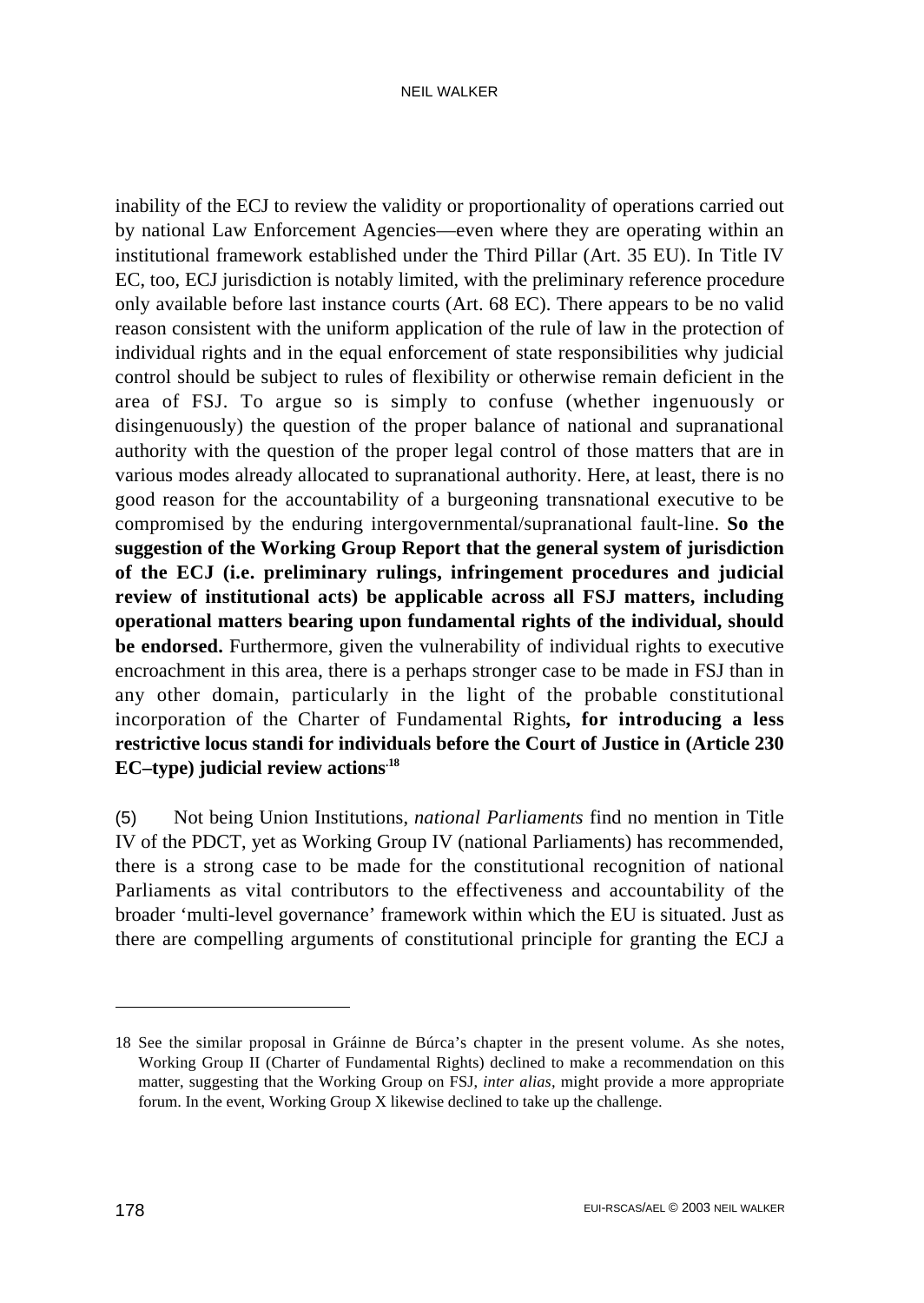strong oversight role in FSJ to which its being an unambiguously *supranational* body offers no relevant objection, so too there are compelling arguments of constitutional and democratic principle for granting domestic Parliaments (acting individually, but where the pooling of knowledge and authority may be appropriate and expedient, also collectively) a strong pre-legislative and *ex post* monitoring role to which their being unambiguously *national* bodies offers no relevant objection. That is to say, the involvement of national Parliaments promises a net gain in democratic accountability without giving rise to any legitimate concern that the supranational policy capacity of FSJ is thereby compromised. We have already noted the possible role of national Parliaments in the subsidiarity early warning mechanism and in the receipt of mutual evaluation reports, and, as the Working Group has suggested, it is possible to imagine **a broader oversight role for national Parliaments, with the new transnational executive agencies reporting to each domestic assembly, and, indeed, for national Parliaments also to act as a counterweight to national executive dominance by contributing to the European Council's multi-annual strategic programmes.**

#### *E. Title V – implementation of Union action*

It has been noted that there are advantages of simplicity and transparency in providing a single set of instruments for all Union policy areas (Art. 24 PDCT), including the Third Pillar, even though work remains to be done to produce an effective assimilation of the 'softer' non-legislative instruments. Fears that any such constitutional exercise will produce corresponding disadvantages in terms of a rigid uniformity of policy methodologies across different fields appear unfounded, as there is no necessary relationship between the form of instrument chosen and other key legal incidents. In particular, the one instrument can be accompanied by different law-making procedures, and these differences—to be specified under Art. 25—will remain important within FSJ. QMV and co-decision may be substantially accepted as the emerging norm in Title IV EC, yet, as the Final Report of the Working Group indicated, there are many areas of the Third Pillar where the balance of political forces suggests that, Enlargement notwithstanding, unanimity—or at least a *super*qualified majority rule if the plenary Convention balks at the retention, however residual, of unanimity—should continue to prevail (e.g. creation of new bodies with executive powers, the approximation of criminal law where there is no clear crossborder dimension, rules on action by transnational law enforcement authorities). Indeed, it is arguable that the price of the emerging accord on matters of competence (with notable exceptions such as the European Public Prosecutor and a common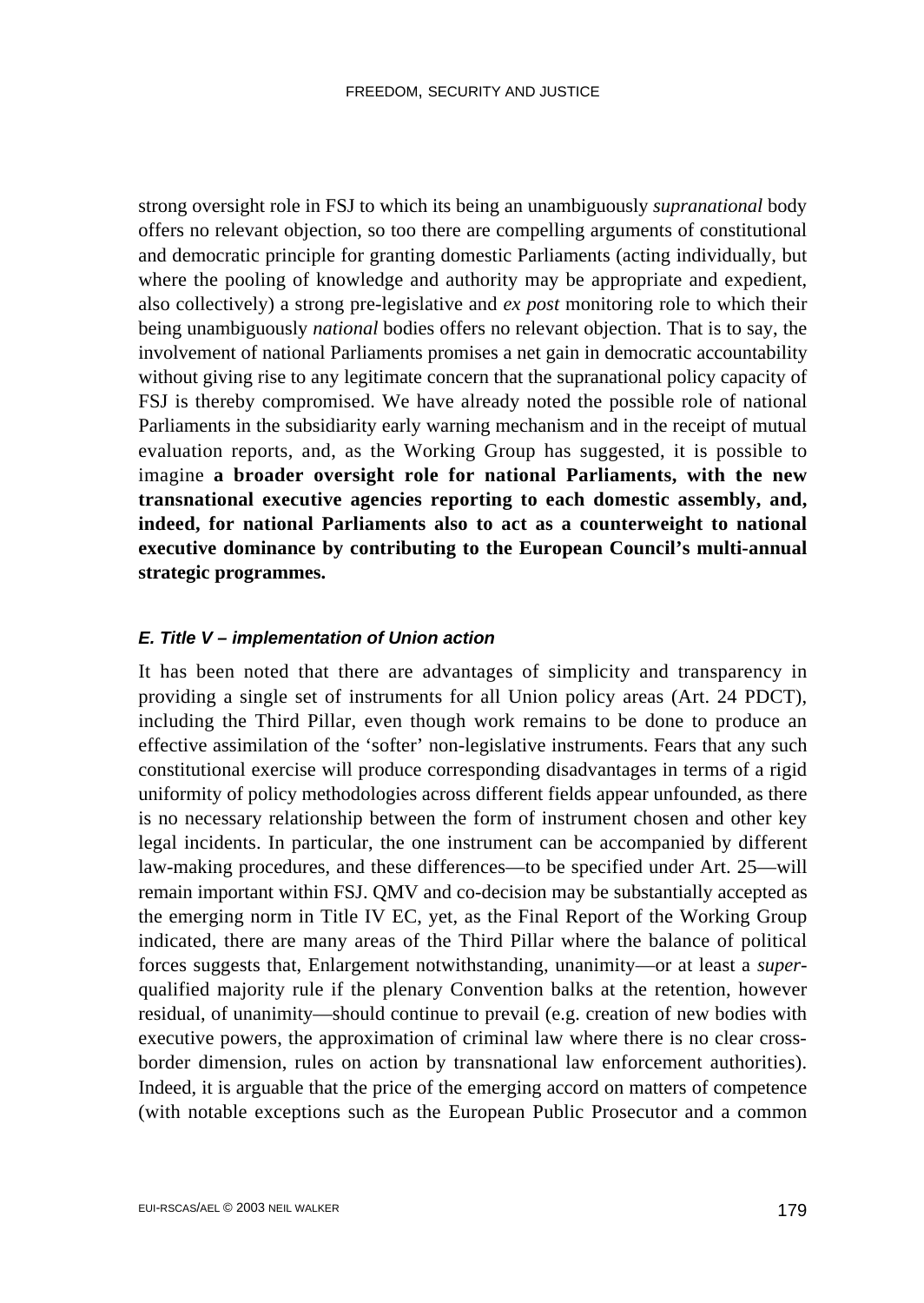European Border Guard Unit) is the continuation of a differentiated approach to lawmaking procedures, with many parties only prepared to countenance the grant of Union competence in particular areas if the unanimity (or super-qualified majoritary) safeguard remains in place. For this reason, and also because the constitutional difficulties associated with holding transnational executive bodies accountable are so profound, **any attempt to introduce QMV as the uniform norm in FSJ should be resisted and, in particular, legislative initiative which would sufficiently augment transnational executive capacity should, under various detailed heads, continue to be subject to the unanimity (or super-qualified majority) brake.**

#### *F. Title VI – the democratic life of the Union*

Given the constitutional tensions elaborated earlier, it is not surprising that FSJ has been the site of particularly fierce struggle in recent years not only over questions of individual rights and accountability but also over questions of collective voice and monitoring. While the general principle of 'participatory democracy' contained in Art. 34 of the PDCT is to be welcomed, in the absence of specified procedures it amounts to little more than moral exhortation. Furthermore, factors such as expertise, efficiency and timeliness of action, and necessary confidentiality of sensitive information –all important considerations in FSJ—set prudent limits to participatory democracy in this area. While we should, nevertheless, not neglect the potential for pre-legislative involvement of a wide range of public actors through national and European Parliaments and through Comitology and mutual evaluation procedures, effective democratic control and responsiveness will perforce remain largely dependent upon the capacity of the *demos,* whether in the institutional form of Parliaments, Ombudsmen etc., or in the form of the public at large, to hold the governing bodies in this area to retrospective account for their actions. To this end, the establishment in Art. 36 of the PDCT of the principle that the legislative debates not only of the European Parliament but also of the Council should take place in public is to be welcomed. More generally, if information is the lifeblood of effective accountability, the **current principle of public access to documents held by the main institutions—Council, Commission and European Parliament—should be**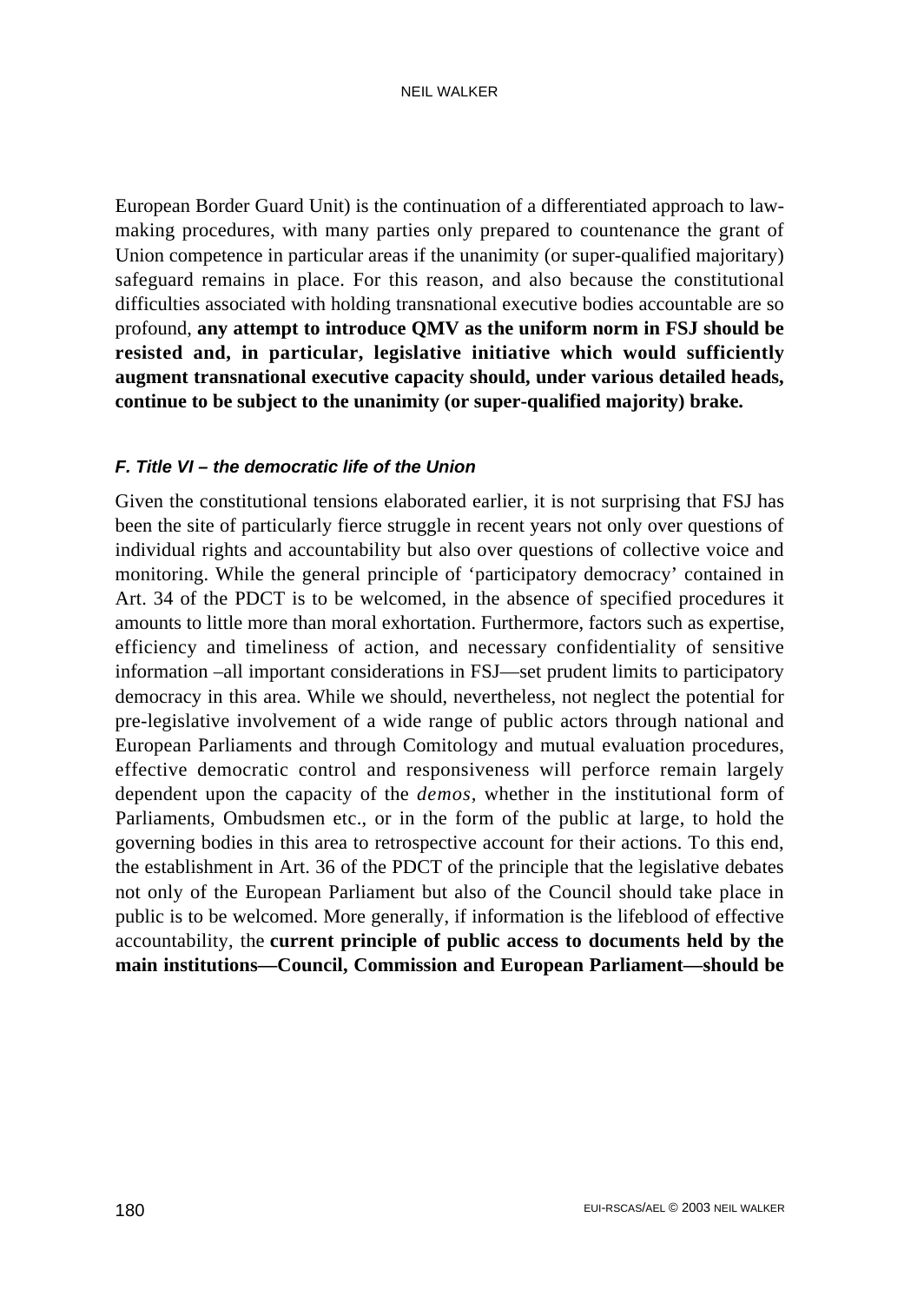**extended to all bodies and agencies created under the EU, including the various executive bodies emerging under the FSJ banner.19**

 $\overline{a}$ 

<sup>&</sup>lt;sup>19</sup> See further, Curtin and Peers, note 9 above.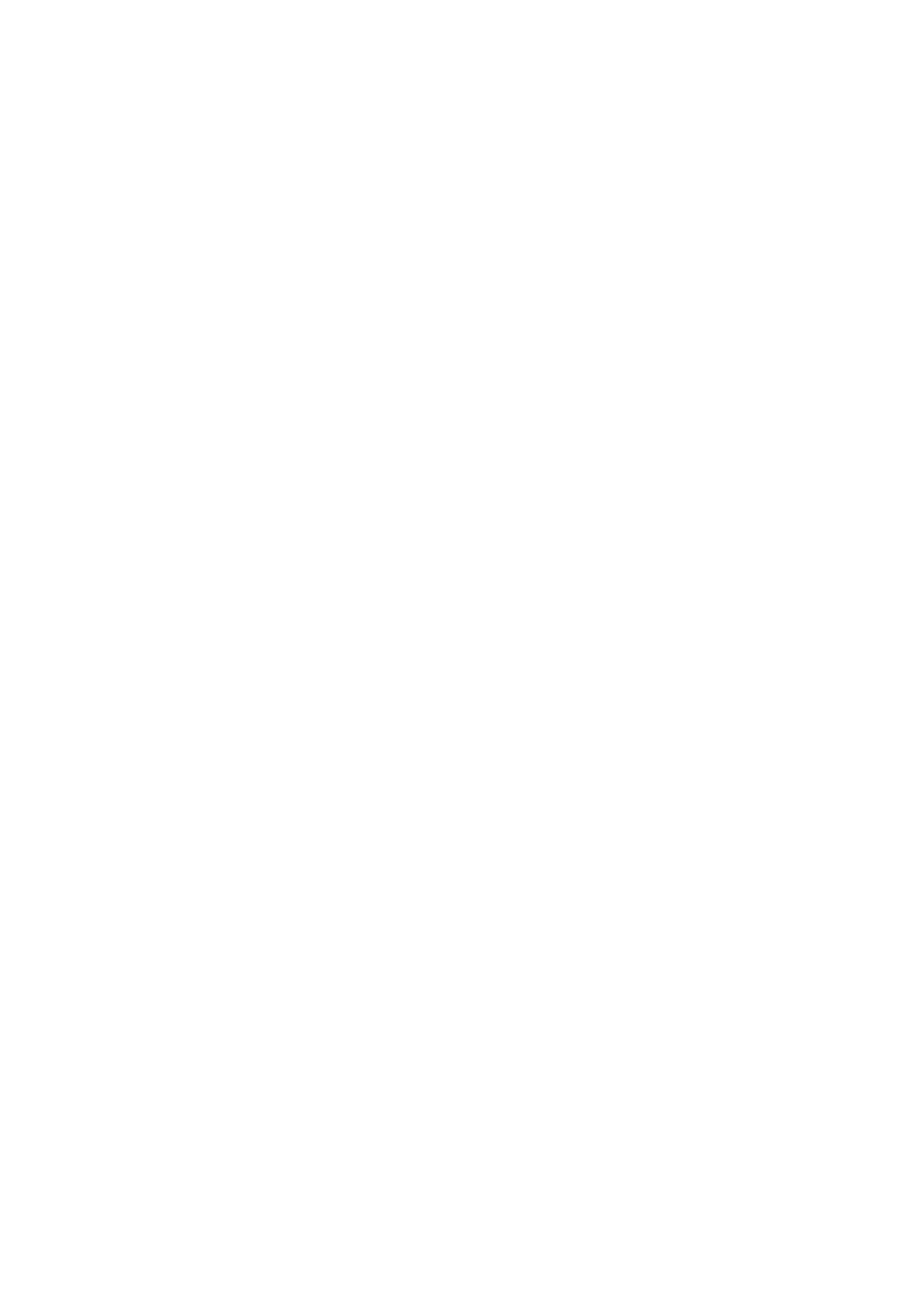# Flexibility in a 'Reorganised' and 'Simplified' Treaty

 $I_0$  Shaw<sup>1</sup>

## **1 – Introduction**

This paper considers whether, and under what conditions, certain aspects of flexibility should, or should not, be included in the New Constitutional Treaty for the European Union and in particular in Part One of the Treaty (following the model set up by the Praesidium's Preliminary Draft Constitutional Treaty<sup>2</sup>). The questions it asks are the following:

*A.* What should be done with the **enhanced cooperation provisions** included in the EC and EU treaties by the Treaty of Amsterdam, and amended by the Treaty of Nice? The principal features of these provisions are that they are enabling clauses enshrined in the treaties allowing groups of Member States under certain substantive and procedural conditions to borrow the EU institutional system to achieve objectives and to undertake tasks defined by the Treaties which could not be achieved or undertaken by applying the normal institutional rules governing that particular objective/task. These provisions extend to all three existing 'pillars' in

<sup>1</sup> Professor and Jean Monnet Chair in European Law, University of Manchester, UK; Senior Research Fellow and Director of the EU Constitution Project at the Federal Trust for Education and Research, London, UK; [http://www.fedtrust.co.uk/eu\\_constitution.](http://www.fedtrust.co.uk/eu_constitution)

<sup>2</sup> CONV 369/02, 28 October 2002.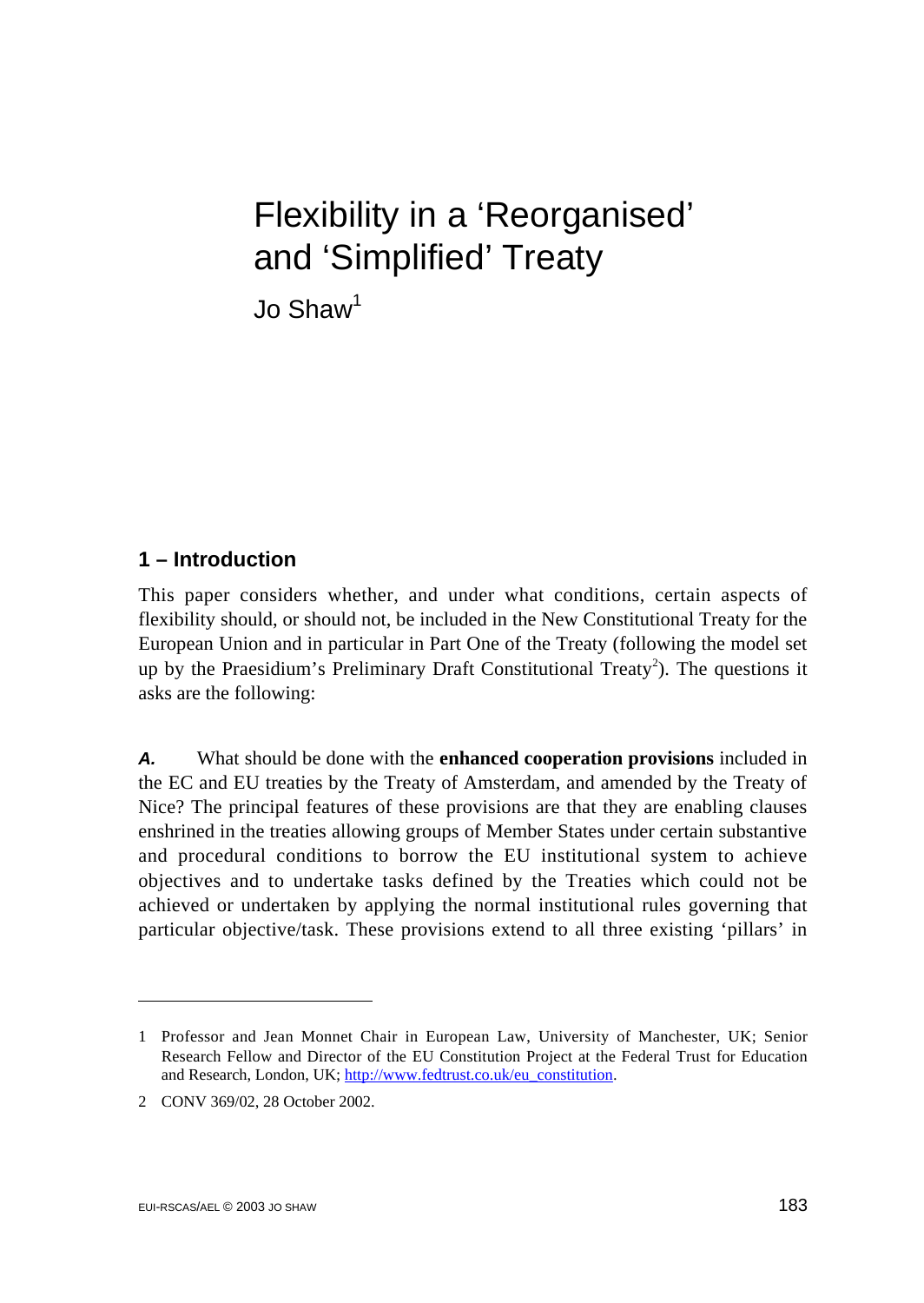different ways and under different conditions, with the most limited arrangements applying to Common Foreign and Security Policy, with the exclusion of 'matters having military or defence implications' (Article 27c TEU). The second pillar also contains the enhanced cooperation-esque possibility of constructive abstention (Article 23(1) TEU).

*B.* What **types of opt-out or derogation arrangements** should survive under the new constitutional regime, and in particular should these be guaranteed or referenced in the NCT? In particular:

- $\checkmark$  what happens to the present arrangements for derogations and non-involvement of certain Member States in respect of the provisions governing Economic and Monetary Union under Title VII of Part Three of the EC Treaty? and
- $\checkmark$  what happens to the various special arrangements for Schengen/free movement of persons/police and judicial cooperation matters under the Protocols that apply in different ways to the UK, Ireland and Denmark?

These latter arrangements unconditionally accord a blanket authorisation to the cooperating Member States to borrow the institutional framework of the EU. In addition, they protect the non-participants from the effects of EC/EU law in different ways depending upon the nature of the opt-out and make various provisions for opting-in. The Schengen arrangements are protected from intrusion from the general enhanced cooperation provisions by Article 43(j) TEU, but there remains the possibility of using those provisions in the future to allow ad hoc enhanced cooperation within the field of justice and home affairs, whether under Title IV of Part Three of the EC Treaty, or under Title VI of the TEU.

*C.* Should the NCT, and in particular Part One of the Treaty, (a) permit implicitly or (b) refer explicitly to the possibility of Member States of the EU concluding amongst themselves and outside the institutional framework of the EU **international agreements,** even in respect of matters falling within the general scope of the EC/EU objectives in relation to integration? Member States do use socalled 'partial' agreements, which are those concluded between a limited group of Member States (with or without the participation of third states) and 'parallel' agreements, which are those concluded between *all* the states that are members of the European Union at the time when the agreement is signed. These agreements may also involve the participation of third states.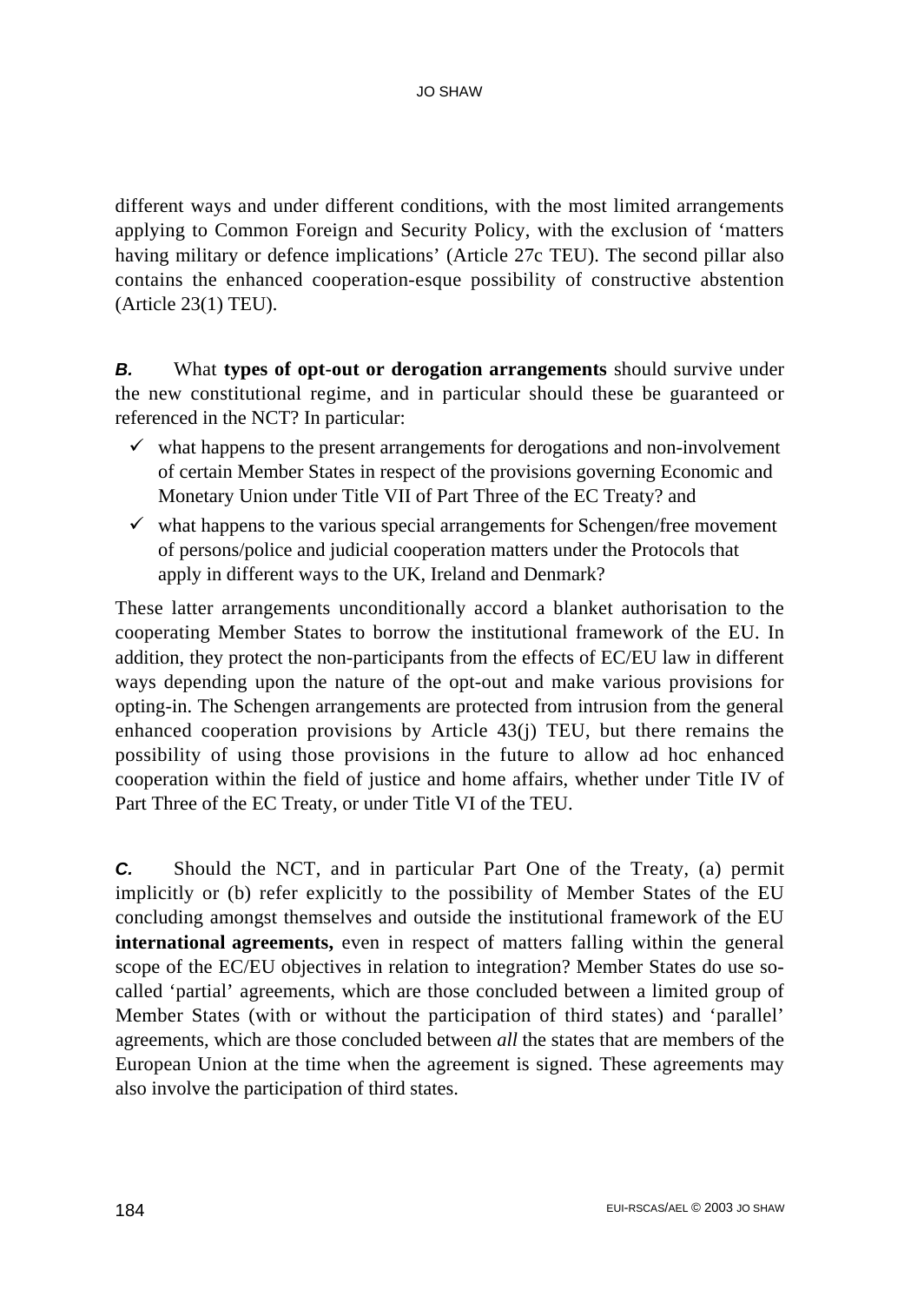There are various Treaty authorisations for partial and parallel agreements, although the Member States may also proceed completely outside the Treaty framework—most famously in the case of Schengen. Within the Treaties we find:

- $\checkmark$  Article 306 EC on the Benelux (partial);
- $\checkmark$  Article 34(2)(d) TEU on the use of conventions to achieve Third Pillar policy objectives (partial and parallel – depending upon the operation of the Schengen opt-outs)
- $\checkmark$  Article 293 EC allowing the conclusion of conventions between the Member States in certain named areas of cooperation (e.g. mutual recognition and enforcement of judgements) (parallel – all Member States have always participated).

Parallel agreements involve, not territorial differentiation, but *instrumental differentiation.* Both partial and parallel agreements could, in principle, challenge various aspects of the EC/EU legal order, such as interinstitutional balance or the obligations of Member States under the Treaties.<sup>3</sup>

# **2 – Views on Flexibility**

Views about flexibility in the European Union divide up along a number of axes. This is partly because the term itself seems to offer something to everyone who looks for the European Union to offer value-added in the area of policy-making, and it is easy to say that one prefers flexibility to rigidity.

 $\overline{a}$ 

<sup>3</sup> De Witte has written most extensively on these cases of 'old-fashioned flexibility'. See B. de Witte, 'Old-fashioned Flexibility: International Agreements between Member States of the European Union', in G. de Búrca and J. Scott (eds.), *Constitutional Change in the EU,* Oxford: Hart Publishing, 2000 and B. de Witte, 'Chameleonic Member States: Differentiation by means of partial and parallel international agreements', in B. de Witte, D. Hanf and E. Vos (eds.), *The Many Faces of Differentiation in EU Law,* Antwerp, etc.: Intersentia, 2001.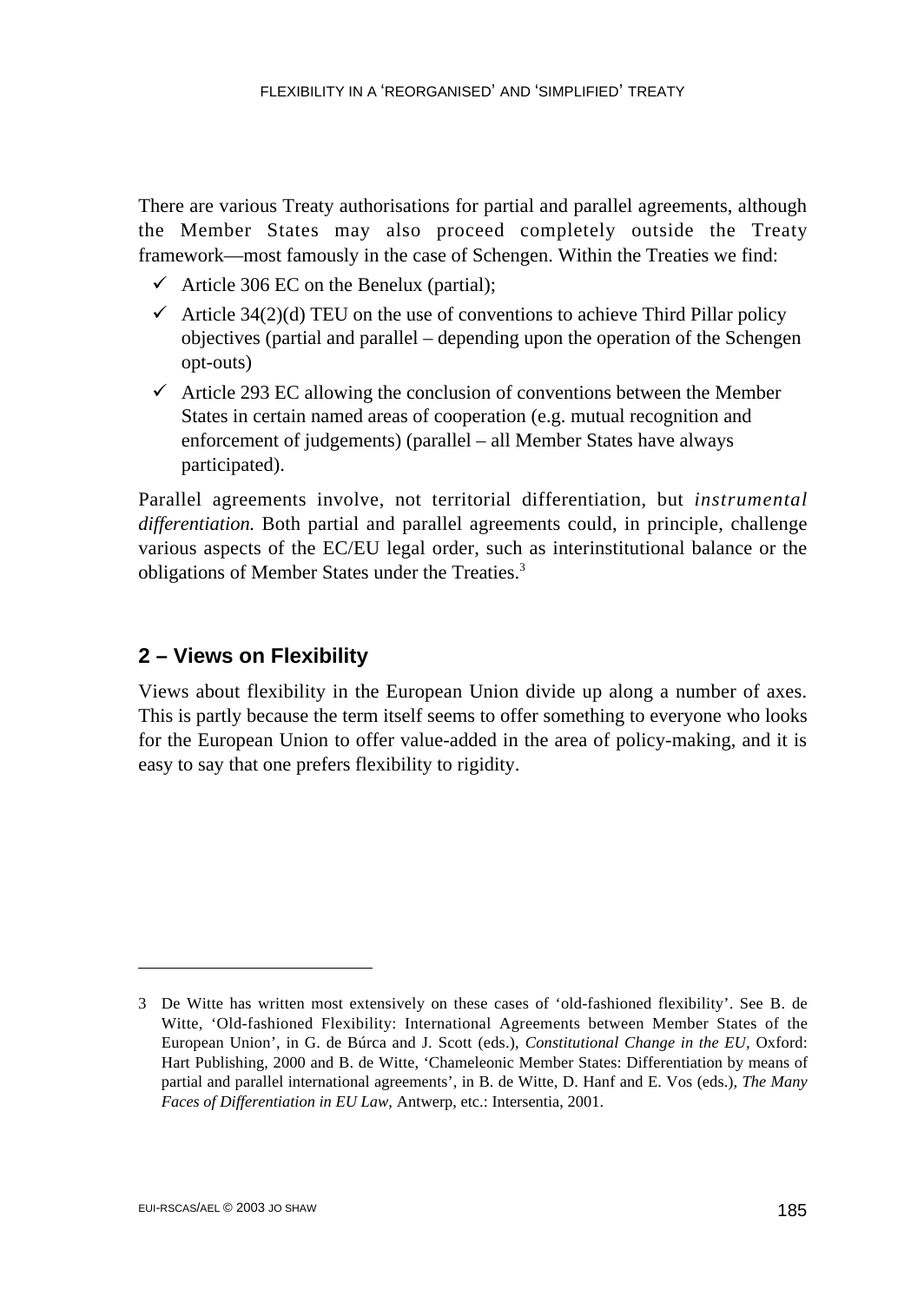



One view is that the issues addressed in this paper are essentially pragmatic and technical questions about making the EU work better by avoiding blockages in the decision-making process, bridging differences between the Member States using differentiated legal mechanisms, and encouraging the Member States to work within, or as close as possible to, the legal regime of the Union when cooperating amongst themselves. These pragmatic efficiency questions are likely to grow with Enlargement as the Union becomes more diverse. That school of thought would tend to focus attention on the potential of the enhanced cooperation clauses to regulate diversity in a ways which respects the rights of participants and non-participants alike, and is principled in the sense that any usages of these provisions must adhere to the objectives of the Union. Ad hoc derogations, on the other hand, are too arbitrary, and should be eliminated as far as possible. The use of parallel or partial agreements within international law is, on that view, a temporary phenomenon, as such arrangements will all be gradually sucked into the Union legal system, even if they involve third states (e.g. as happened with Schengen). A corollary of this view is that most questions about flexibility can safely be 'left to the lawyers'

Viewing flexibility as political, and looking at it from the point of view of principle can have various dimensions. A 'political' view might focus on the particularly hard cases of flexibility such as foreign, security and defence policy, where vast diversity in the interests and capacities of the Member States means that institutionalised flexible arrangements are simultaneously an obvious way to proceed, as the proceedings of the Working Groups VII and VIII on External Action and Defence made clear, but the very intensity of the interests held equally means that it is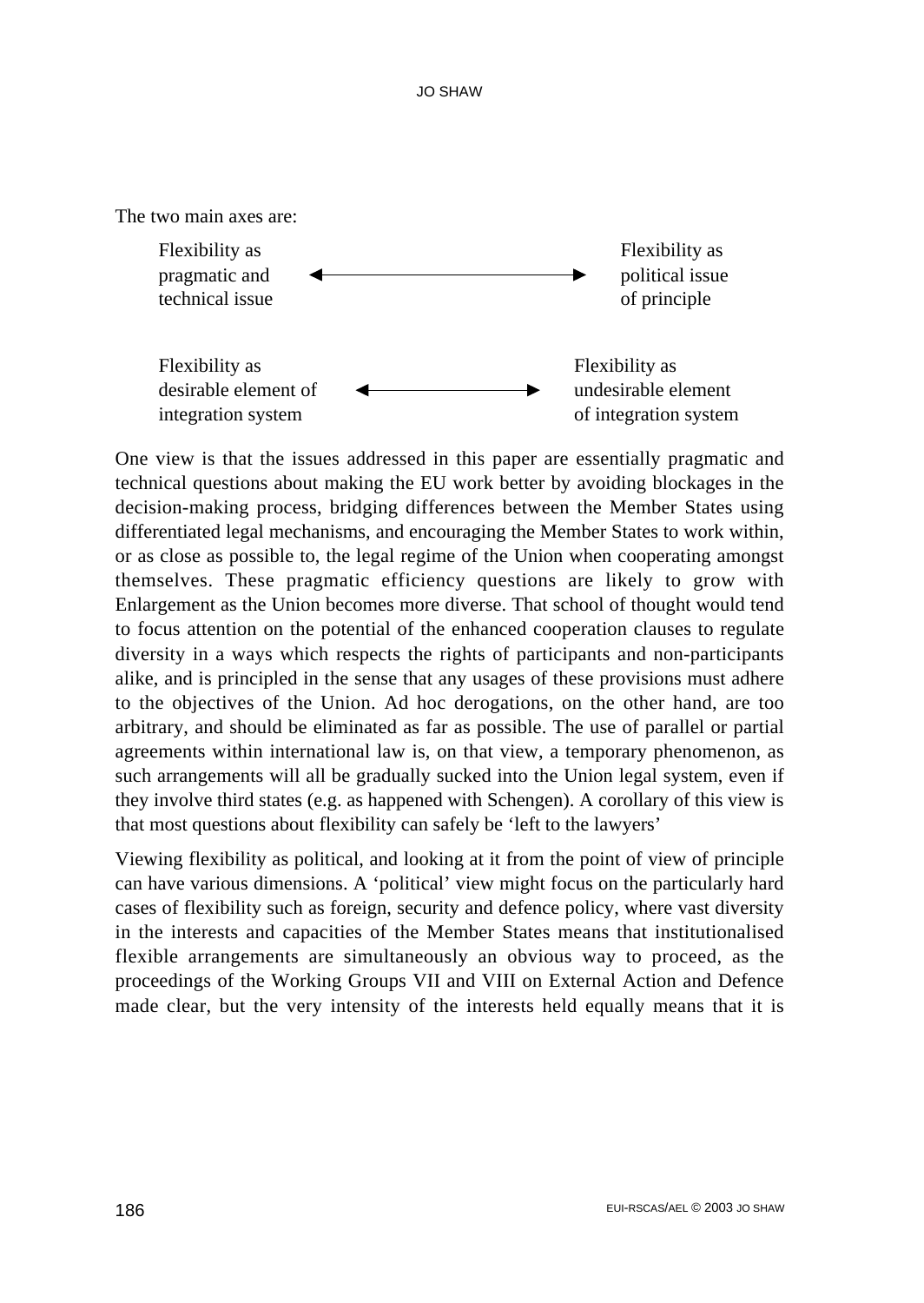difficult to agree upon fixed forms of flexibility, especially if Member States fear this may override sovereignty.4 This fear was made clear by the discussions in Plenary on 20 December 2002 on the reports issued by these two Groups.<sup>5</sup>

A view on the 'principle' of flexibility might focus on whether it fits with, or rubs against, the general objectives of constitutionalisation. There is a view which suggests that the essence of a constitution is not only simplicity and clarity, but also a unity of purpose, and that the very idea of the flexible constitution is a contradiction in terms. There is no need for those responsible for framing the Union's constitutional structure to be restricted by such ideas. Many national constitutions are highly flexible, and put in place not only territorially differentiated arrangements (e.g. in respect of regional diversity within states) but also flexible legal mechanisms which can allow political responses to legal challenges, such as the UK's political solution to the question as to whether judges should be allowed to strike down national laws if they are in breach of the European Convention on Human Rights. A flexible constitution can be one which is tolerant of diversity, not with a view to eliminating it over time, but with a view to embedding it as a constructive element in the political structure itself.

It is worth emphasising that the pragmatism/principle and desirable/undesirable axes do not simply map on to each other. It is possible to welcome flexible arrangements into the EU legal and political system for reasons of both pragmatism and principle, and likewise to oppose them for similar reasons. One of the reasons for this is that flexibility is a normative principle of governance. That is, it engages with the question of how things ought to be done. Of course, people will quite reasonably disagree with each other about such matters, and will wish—in a forum such as the Convention—to deliberate amongst themselves about their disagreements. What this does suggest, though, is that most aspects of flexibility are not simply issues to be left to the lawyers, especially if the process of renewing the EU constitutional order is not one to be conducted solely *à droit constant,* but allows for the possibility of improving upon what has gone before.

<sup>4</sup> See Final Report of Working Group VII on External Action, CONV 459/02, WG VII 17, 16 December 2002; Final Report of Working Group VIII on Defence, CONV 461/02, WG VIII 22, 16 December 2002.

<sup>5</sup> Summary Report on the Plenary Session, Brussels, 20 December 2002, CONV 473/02, 23 December 2002.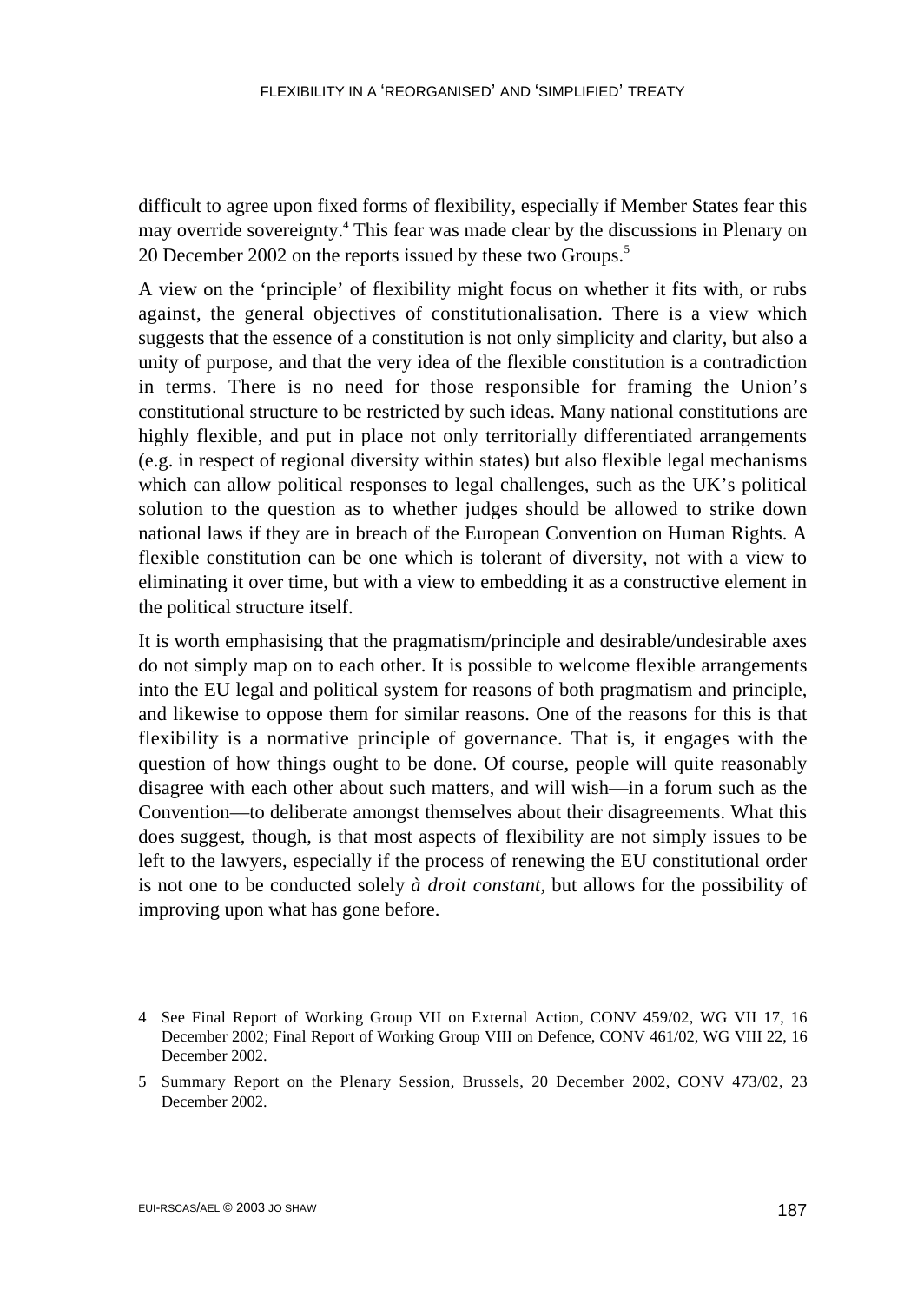## **3 – Debates in the Convention thus far**

Flexibility has not been explicitly debated in the Convention so far. It featured in the discussions of Working Groups VII and VIII, in a limited way, although the debates were ultimately rather inconclusive. The PDCT suggests that enhanced cooperation will appear in Part One of the NCT, offering a skeleton provision for discussion:

Thus Article 32 'should establish:

- ! The conditions for undertaking *enhanced cooperation* within the framework of the Treaty;
- $\checkmark$  If necessary, areas of the Treaty excluded from enhanced cooperation;
- $\checkmark$  The principle of applying the relevant provisions of the Treaty in adopting the acts necessary for implementing enhanced cooperation;
- $\checkmark$  The obligations of states participating in enhanced cooperation, and of those not so participating'.

The PDCT does not mention the other cases of flexibility at issue here: derogations and the use of parallel or partial agreements under international law by the Member States, although provision is made for Protocols to be annexed to the Treaty and this may be where, for example, the Schengen arrangements would be found.

The PDCT approach is not the only one of the table, and of course the text is so far an empty vessel and needs to be fleshed out. It is interesting to draw comparisons with the approaches suggested by the Commission (in official and unofficial guises) and in various constitutional texts which have already been brought to the attention of Convention members.

The Commission's first Communication to the Convention *(A Project for the European Union*<sup>6</sup>) was rather hostile to the whole question of flexibility—for reasons of principle. It argued that the enhanced cooperation provisions offer merely theoretical answers to the problems of diversity, that certain derogations are real sources of complexity and that it is time for a critical reappraisal of all derogations.

Although the second Communication on Institutional Architecture rather surprisingly does not discuss this question, the so-called Feasibility Study (codename: Penelope)

<sup>6</sup> COM(2002) 247 of 22 May 2002, published in September 2002 as a Convention document: CONV 229/02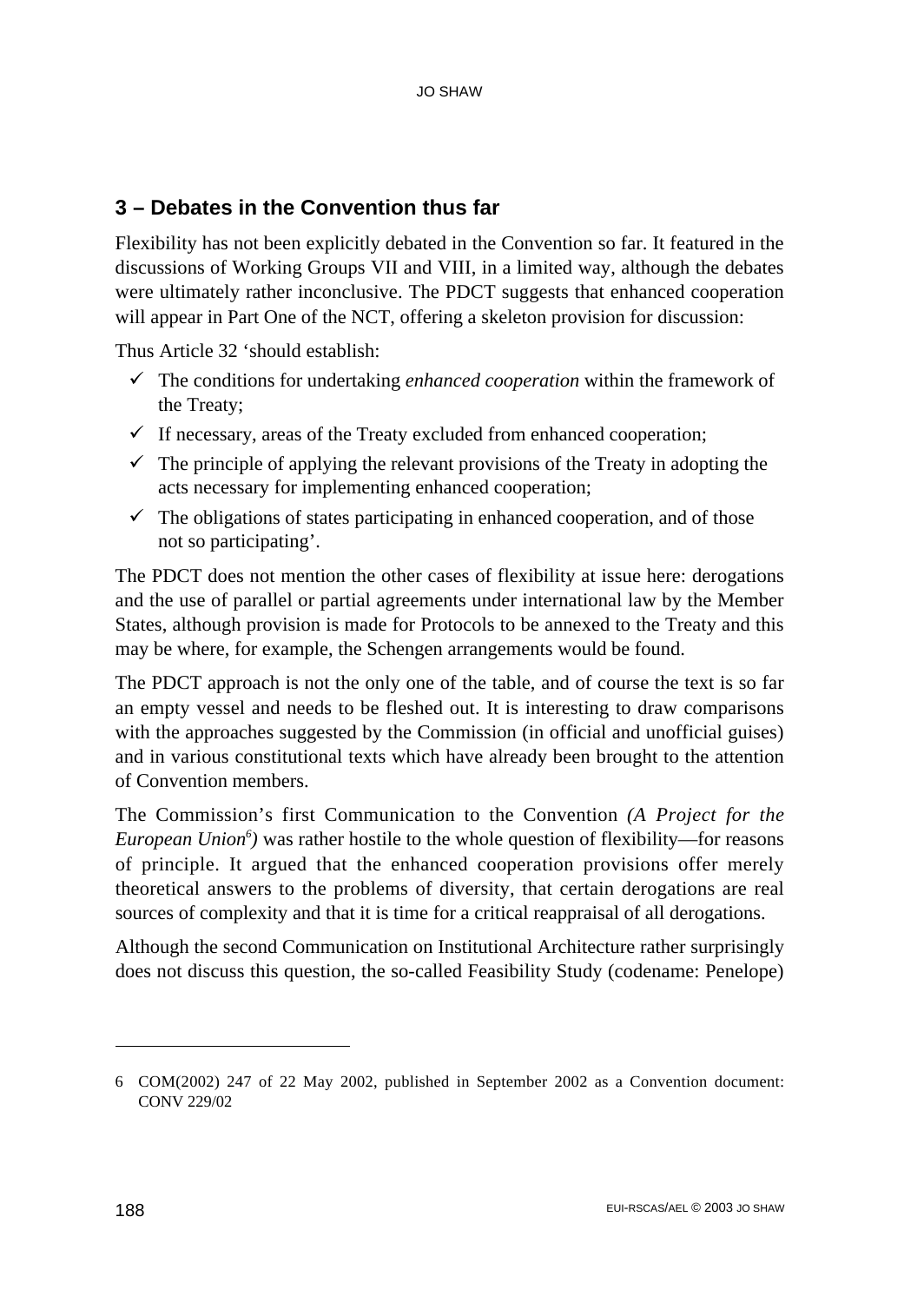does have a set of concrete suggestions to deal with the question. It proposes a different structure for the EU's new constitutional framework which would exclude the enhanced cooperation arrangements, but would include an explicit power on the part of Member States to conclude arrangements amongst themselves, but without borrowing the institutions and procedures of the Union:

'The Member States may establish closer cooperation between themselves in so far as the objectives of such cooperation cannot be attained under the Constitution' (Article 5(2) Feasibility Study Constitution).

This is a 'Benelux-type' arrangement. The Study suggests dispensing with the existing enhanced cooperation arrangements from the constitutional framework for reasons related to the abandonment of the unanimity requirement for constitutional amendments, the generalisation of qualified majority voting, and the possibility of adequate secondary arrangements for three current cases of variable geometry (EMU, Schengen and defence).

The majority, but by no means all, of the constitutional texts and reflections submitted for the attention of the Convention do pick up the enhanced cooperation provisions, and many stick closely to the combined Amsterdam/Nice *acquis –* perhaps in the spirit of simplification without, as far as possible, altering the meaning of the texts too much.

In the texts of the European political parties, flexibility receives a wide variety of types of treatment. The *PES position paper* contains a simple statement without amplification or justification that the enhanced cooperation provisions should be retained, but it contains no discussion of opt-outs and derogations such as those for EMU or Schengen.7 For the European People's Party, the *EPP Congress Document: A Constitution for a Strong Europe* makes general reference to the value of unity in diversity, but contains no specific discussion or mention of the enhanced cooperation provisions or other cases of flexibility.8 However, like the PES document, this is a general position statement and not a set of draft proposals. More details can be found

<sup>7</sup> Contribution from the PES Members of the Convention, 'Priorities for Europe', CONV 392/02, CONTRIB 137, 8 November 2002, p3.

<sup>8</sup> Document adopted by the EPP Congress in Estorial, Portugal, 18 October 2002; available at [http://www.eppe.org/archive/Constitution\\_EN\\_1992.asp.](http://www.eppe.org/archive/Constitution_EN_1992.asp.)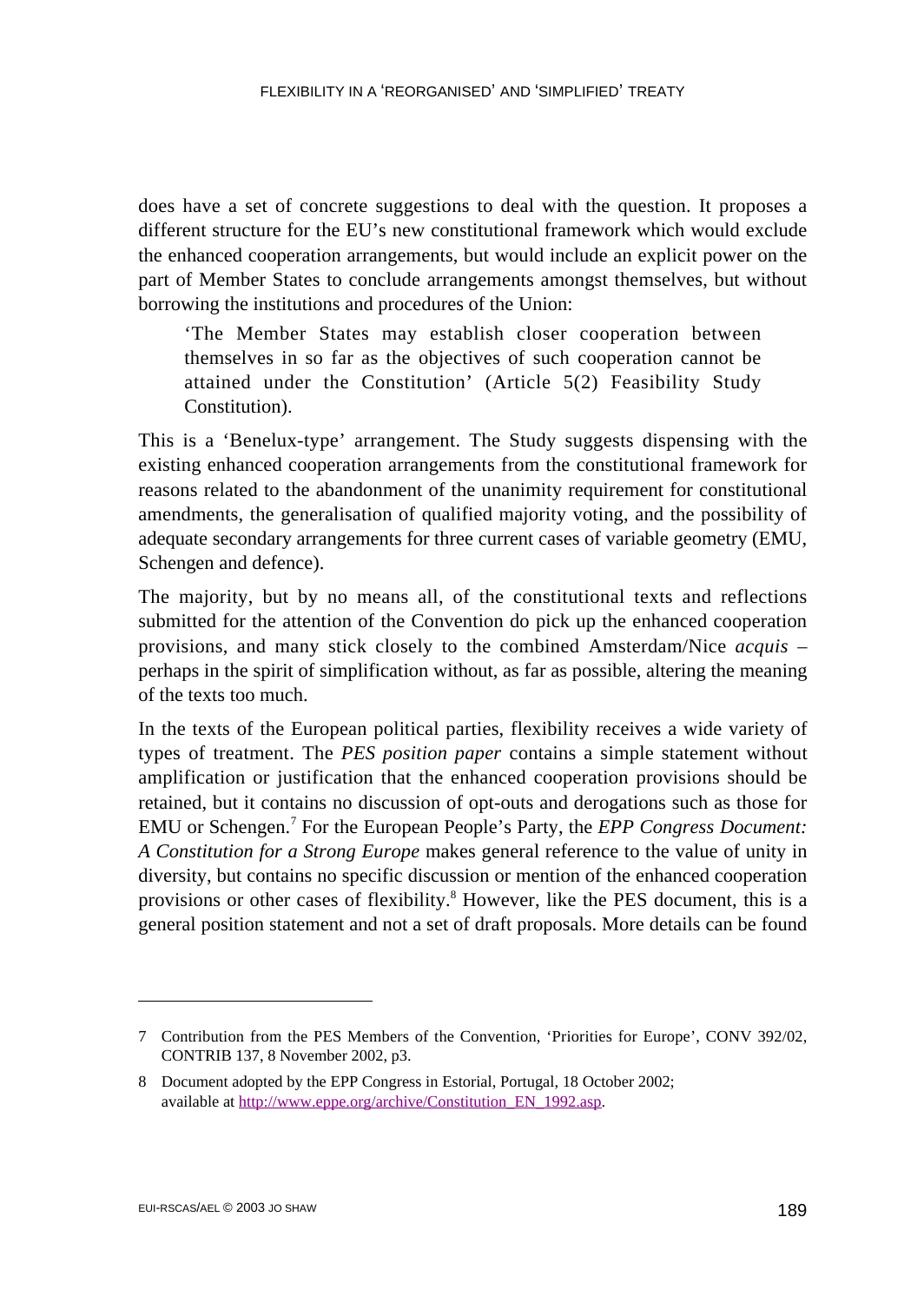in the Frascati/Brok draft.<sup>9</sup> This attempts to follow the framework provided by the PDCT, in the endeavour to ensure that the Convention produces as its final output a workable constitutional text based on (a) the *acquis communautaire,* (b) the work of the Convention itself and (c) the inputs it has received from outside. Articles 98-100 present the preconditions for enhanced cooperation (somewhat slimmed down compared to Nice), rules on decision-making and financing, and the principles of openness and consistency of activities.

Other constitutional texts reveal no consensus on the treatment of enhanced cooperation and flexibility generally. The draft model constitution for a Federal Union of Europe prepared by Andrew Duff MEP makes no mention of enhanced cooperation, or indeed flexibility.10 The draft sponsored by the European Policy Centre and the Institut Royal des Relations Internationales in Belgium<sup>11</sup> provides for a minimal solution with a simple enabling clause, which forms the last clause in Section 1 (Powers of the Union) of Title II (Missions of the European Union). No provision is made for Schengen or euro-based derogations in the draft. The UK's 'Dashwood draft'12 treats enhanced cooperation as a separate Part Three of the Constitutional Treaty, comprising Title VII of the TEU, 'as amended' (amendments not specified). The draft does not discuss the fate of the various Schengen related protocols. Other drafts proceed similarly, including the Italian draft sponsored by the MEP Elena Paciotti draft, $13$  the draft prepared by Robert Badinter, French Senator and alternate member of the Convention, $14$  and so-called Frieburg Draft of a European Constitution.<sup>15</sup> Each of these drafts leans heavily upon the existing Treaty *acquis.* A draft prepared by Jo Leinen MEP approaches the matter a little differently. Enhanced cooperation is classed as an 'instrument' of the EU. It appears under

<sup>9</sup> Contribution by Mr Elmar Brok, Member of the Convention, 'The Constitution of the European Union', CONV 325/1/02, REV 1, CONTRIB 111, 6 December 2002.

<sup>10</sup> CONV 234/02, CONTRIB 82, 3 September 2002.

<sup>11</sup> See [http://www.theepc.be,](http://www.theepc.be) follow links to *Challenge Europe* Journal.

<sup>12</sup> CONV 345/1/02, REV 1, CONTRIB 122, 16 October 2002.

<sup>13</sup> CONV 335/02, CONTRIB 117, 19 November 2002; text prepared by the European Observatory of the Fondazione Basso.

<sup>14</sup> CONV 317/02, CONTRIB 105, 30 September 2002.

<sup>15</sup> Available on the Federal Trust website: [http://www.fedtrust.co.uk/eu\\_constitution,](http://www.fedtrust.co.uk/eu_constitution) follow links to Study Group and Background Material.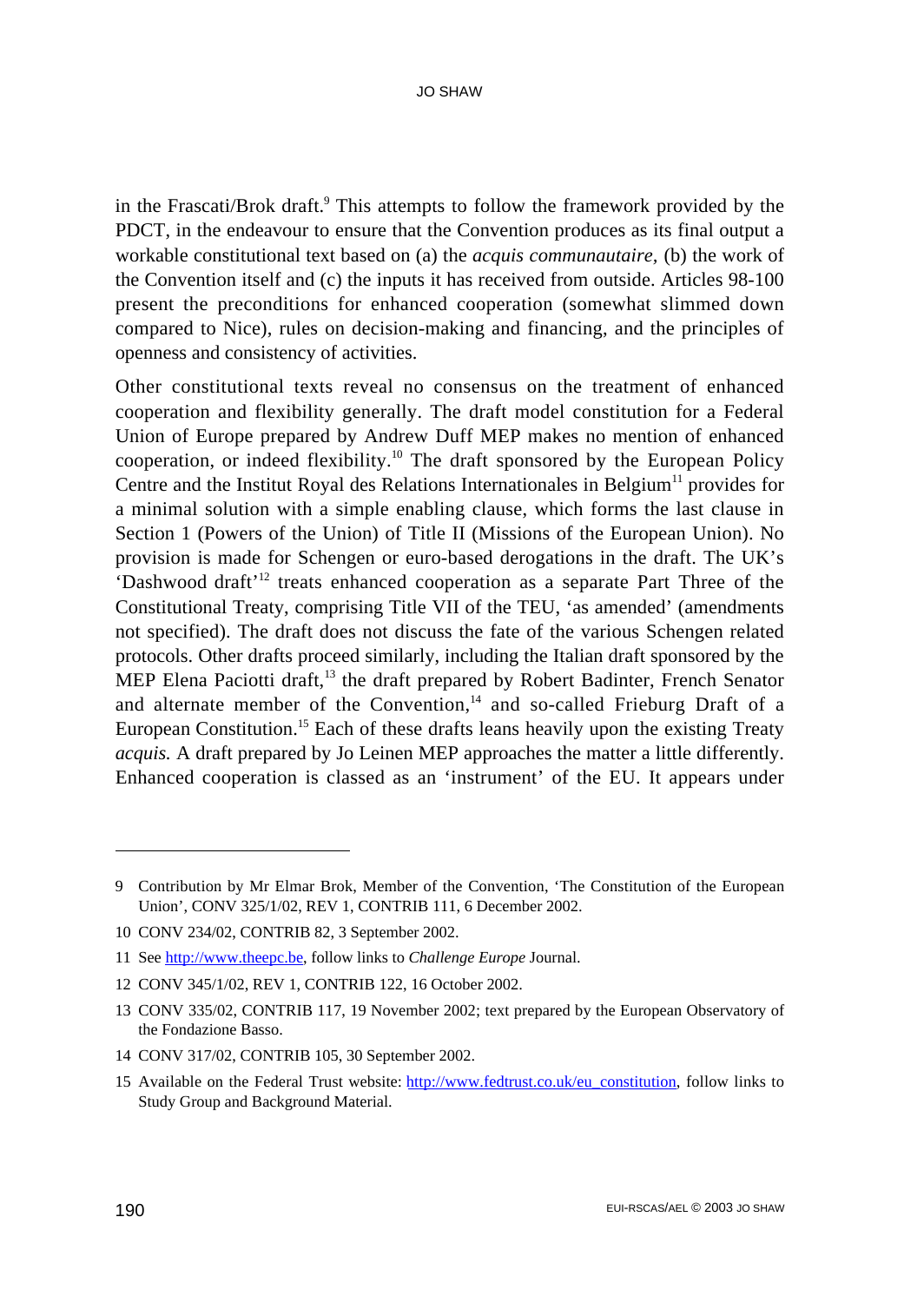Article 70 alongside the Union's laws, regulations, decisions and the coordination of the policies of the Member States. Further details are provided under Article 76 in the same title, which details also the features of the other instruments.<sup>16</sup>

The primary conclusion to be drawn from this survey of the more general texts is that there is considerable variation in approach. From that very variety some provisional conclusions can be drawn. Specifically, uncertainty about where enhanced cooperation 'belongs' doubtless reflects the continued uncertainty about what it is actually for.

## **4 – Flexibility in a 'Constitutional' Text**

Should any of the three forms of flexibility on which this paper focuses be included anywhere in the NCT, and in particular in Part One? Should a document of a constitutional type reflect the possibilities for flexibility within the system, or should it concentrate only on broad lines of unity, uniformity and general principle, within which exceptional derogations or special systems for flexibility have no part? These issues, it could be argued, are not matters of constitutional principle, as such, but rather belong in a second policy-oriented part of the treaties / legal-constitutional edifice of the EU, attached to the specific fields where they might arise.

Reflecting this general question, some specific questions arise about the three different categories of flexibility:

## *A. Enhanced cooperation*

One ground for removal of enhanced cooperation could be that it has yet to be used and is indeed never that likely to be used given the restrictiveness of the conditions. So what point is there to retaining it anywhere in the Treaty framework? Treaty provisions should reflect reality not hypothetical scenarios. In favour of retention in the Treaty structure overall speaks the argument that considerable effort on the part of officials at the national and EU levels has gone into the drafting of the provisions—during successive IGCs of 1996-97 and 2000—and that such

<sup>16</sup> Document available on [http://www.europa-web.de/europa/03euinf/08VERFAS/leinendr.htm,](http://www.europa-web.de/europa/03euinf/08VERFAS/leinendr.htm) dated 24 October 2002.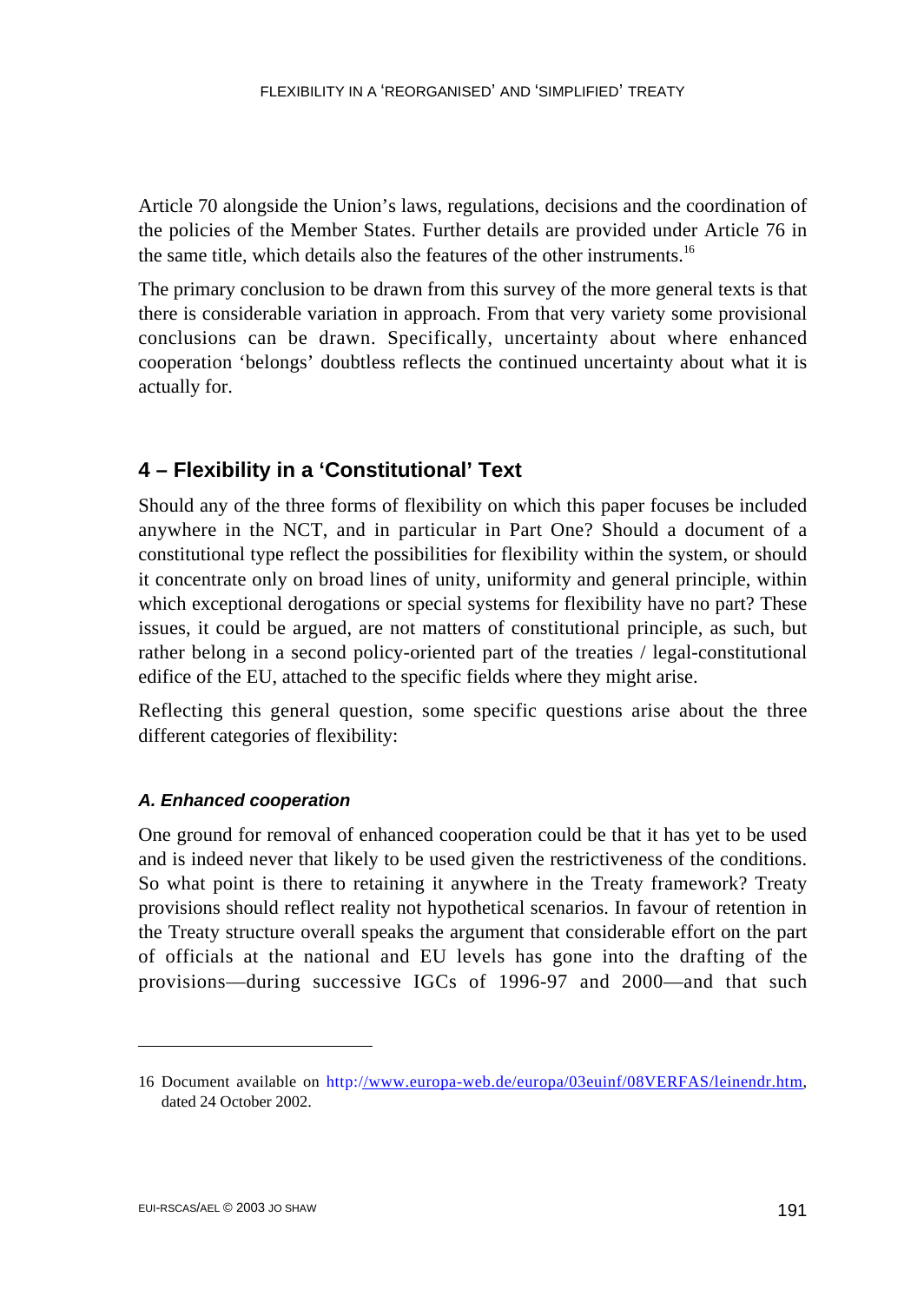endeavours are not and should not be fundamentally purposeless. Usage of the provisions has at least been mooted, or perhaps better threatened, most plausibly in relation to Italy's initial reluctance to come into line over the Arrest Warrant measure. Consequently the provisions can be seen in the context of a set of bargaining and trade-off scenarios, principally centering around the relationships between the Member States.

#### *B. Opt-out/derogation arrangements*

It would amount to a major political decision to remove the derogation arrangements for EMU and Schengen from the EU legal/political order on the occasion of the conclusion of the anticipated NCT, and such a decision is highly unlikely to be taken. It is probably unworkable at present with EMU because to do so could have the effect of challenging the basis of what has been achieved in Euroland in terms of the creation of a single currency. Reference in Part One, given there is no equivalent reference at present in either the EC Treaty or the Treaty on European Union, seems an unnecessary complication, and it would be best to stick with the *status quo* of a system for derogation and variable geometry built into the detailed provisions. On the other hand, if the decision is taken to enumerate forms of competence by reference to categories such as 'exclusive' and 'shared' in Part One, whether in relation to internal or external competences, then it will be necessary to enter a rider to the effect that competence in relation to the euro is only exclusive for those Member States which have currently subscribed to the currency. Turning to Schengen, it needs to be recognised that, for a variety of reasons, the UK, Ireland and Denmark would not relinquish their derogations easily. However, the inclusion of the derogations in the Part One of the NCT itself seems unnecessary; it should suffice to provide for those derogations (as is already in effect the case for EMU) either in Part Two, or to retain a set of protocols, as is the case for Schengen, etc. The only question is whether this is fundamentally dishonest: would it mislead the ordinary citizen reading about the constitutional structure of the European Union if no mention were made of the existence of these provisions?

#### *C. International agreements between Member States of the EU*

It is, of course, possible that the NCT could explicitly *prohibit* the conclusion of international agreements between the Member States (some or all of them) outwith the institutional framework of the EU. Such a prohibition could only apply to agreements falling within the substantive scope of the EU's attributed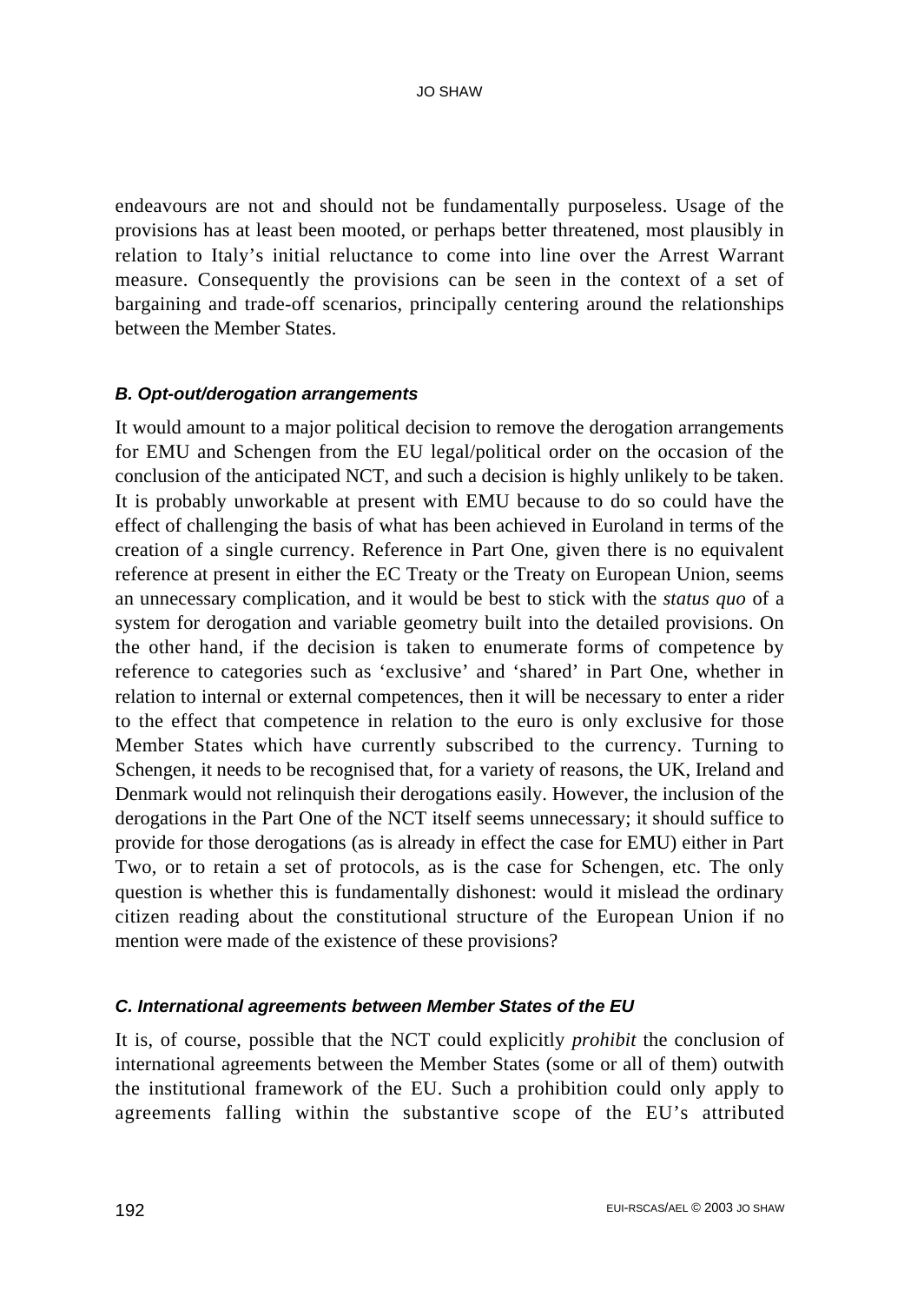powers—assuming the principle of attribution will be carried over to the era of the NCT. That is a very unlikely scenario. It is only relatively recently that the idea that the EU might represent an *all-encompassing* framework for organising relations between European states has gained any currency. It remains a very contested idea. Even so, there has not been an explosion in the use of either partial or parallel agreements. Generally, Member States have demonstrated a trend towards preferring cooperation within rather than without the framework of EU law. These points suggest that this is a phenomenon to be tolerated, constitutionally speaking, but not necessarily given explicit constitutional provision.

## **5 – What Should be Included in the New Constitutional Treaty?**

Enhanced cooperation in particular should be included in the NCT. It reflects a general principle of flexibility which the EU should embrace rather than reject—although it might help, of course, if some degree of common understanding about what it means could evolve within the EU's governance institutions, as well as within the Member States. The fragmentation risk associated by some with the Amsterdam innovations has not materialised; on the contrary despite the paucity of usage, even in relation to *plausible threats* to make use of enhanced cooperation as part of a wider bargaining process, the provisions are more likely to be cohesive than destructive of the *acquis communautaire.* The provisions on enhanced cooperation are the primary focus of attention in the rest of this paper.

The opt-outs are also likely to remain an element of EU law, but they reflect case-bycase (political) contingencies rather than general principles of constitutional order. Consequently, their place is in a second part of the Treaty—as would be obvious assuming the existing arrangements for Economic and Monetary Union were carried on for the future, and as would likewise seem sensible in relation to the various optouts for the UK, Ireland and Denmark (as well as associated opt-in arrangements) in relation to Justice and Home Affairs matters. However, the interaction—if any—between these derogation arrangements and the enhanced cooperation provisions might be a matter for Part One of the NCT, especially if it were to contain some codifications of the underlying federal-like constitutional principles which the Court of Justice has elaborated in relation to the EC Treaty in particular (e.g. explicit recognition of the primacy of EU law).

Likewise, it seems implausible that flexibility in the form of international agreements between the Member States will cease and there are no compelling reasons of constitutional principle to suggest that it should, but again it probably does not need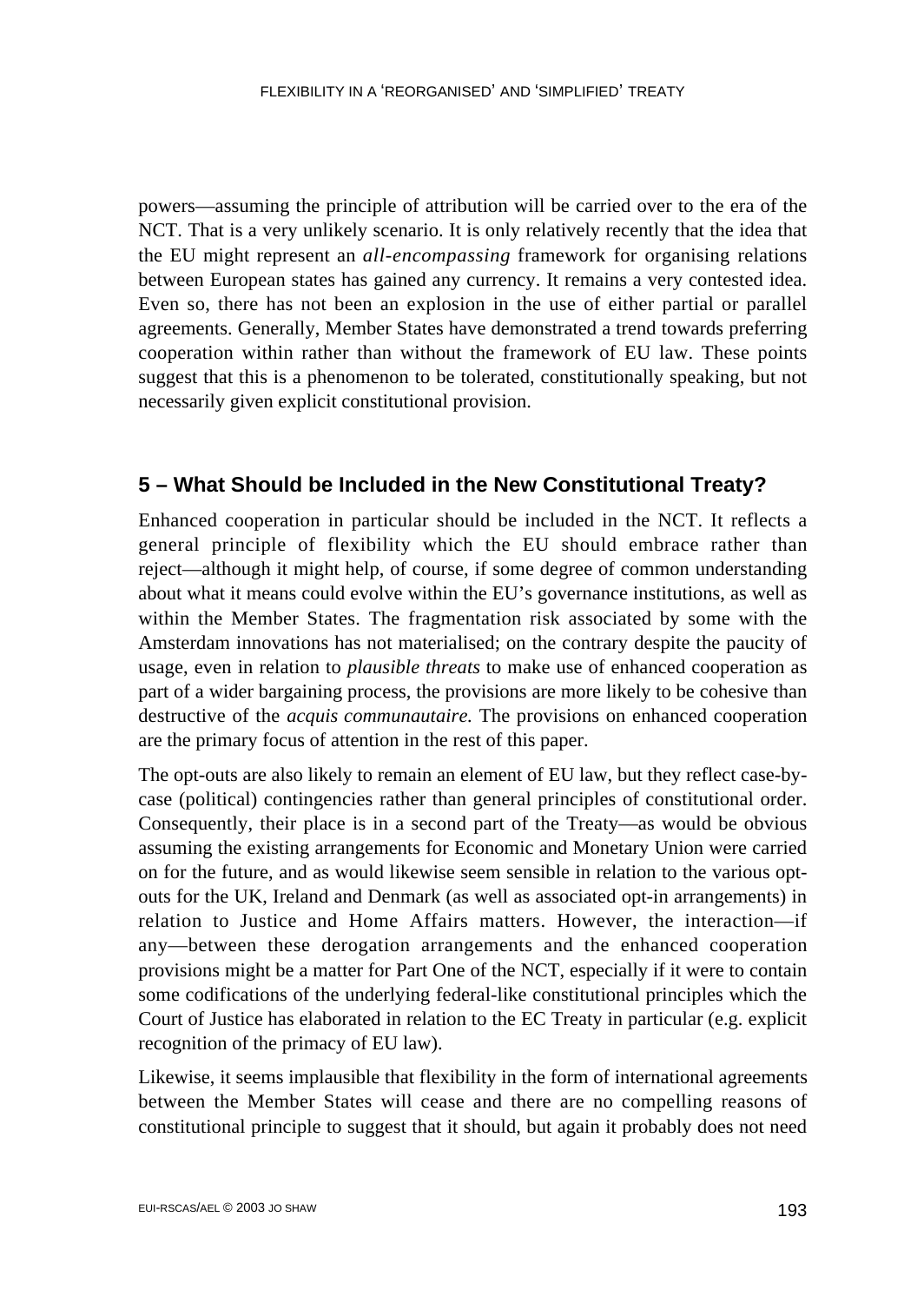be recognised as such in the NCT. The underlying principles of EU law (supremacy, loyalty, etc.) would govern the relationship between such measures and the general edifice of EU law.

This is of course in some respects a bizarre conclusion, involving the exclusion of that which is actually used by way of flexibility mechanisms from Part One of the future NCT and the inclusion of that which is not used. Considerations of constitutional aesthetics and constitutional respectability could be used to drive the argument here, and these seem to speak in favour of focusing the constitutional question on enhanced cooperation as both a facilitator of flexible arrangements in the future and an expression of the general principle of flexibility.

# **6 – Questions Raised by the Inclusion of Enhanced Cooperation in the New Constitutional Treaty**

The following questions are the focus of the remains of this paper:

- $\checkmark$  Where should enhanced cooperation appear in Part One on its own in a separate Title or Section, or in conjunction with other provisions? If so, which ones?
- $\checkmark$  Should the provisions be basically the same as the Nice *acquis* or should further amendments be introduced above and beyond what would be strictly necessary to fit the provisions to the changed legal scenario of new legal edifice for the European Union (whatever the entity is called) based on a single legal personality for the EU?
- $\checkmark$  Should Part One contain a simple single statement of the principle of enhanced cooperation, or should more elaborated provisions be included? If the former, how should it be formulated?
- $\checkmark$  If more elaborated provisions are included in Part One, what elements might be included and what might be confined to the second part of the Treaties?

# **7 – Location of the Enhanced Cooperation Cooperations**

Deciding where enhanced cooperation should be located is associated with deciding what it is for. The main possibilities in terms of location are the following: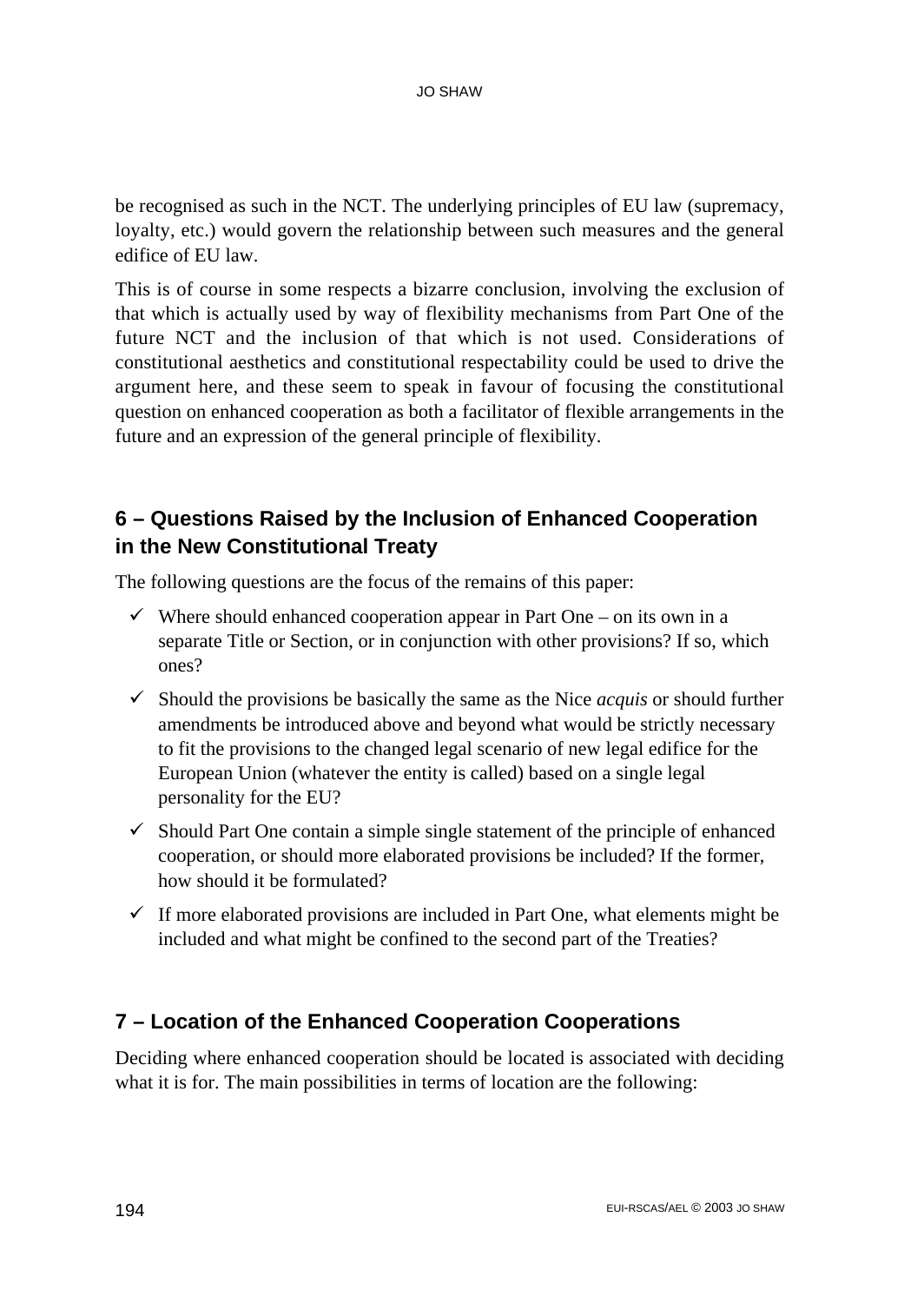- a) **Preamble/principles/missions:** this approach could be said to be supported by the fact that the present Article 11 EC, containing the principles for the use of enhanced cooperation under the EC Treaty, is located amongst 'principles' in Part One of that Treaty, right after the Member States' obligation of loyal cooperation (Article 10 EC).
- b) **Competences/missions:** the draft prepared for the EPC inserts enhanced cooperation—as a bare principle—amongst a list it containing most of the basic principles of competence attribution.
- c) **Instruments and procedures:** this is the solution adopted in the PDCT. Enhanced cooperation appears after an outline listing of the key principles for 'implementation of Union action' in Title V of Part One. That means that it is separated from the principles governing Union competences and actions (Title III). In a similar way, the Leinen draft adopts the approach of treating enhanced cooperation as an instrument of the EU.
- d) **Separate chapter, title or part:** this option is chosen by quite a number of influential drafts prepared by academics or similar, such as the Frascati draft, the Hain/Dashwood draft, the Paciotti draft, the Badinter draft, and the Freiburg draft. This largely reflects the status quo in the TEU/ECT, and allows a faithful reflection of the *acquis.* The disadvantage of including enhanced cooperation in a separate title, especially if it were included on its own in Part One as a bare principle leaving other conditions to be set out in Part Two, would be that it might appear that enhanced cooperation is itself a separate and free-standing means of achieving Union objectives, independent of the specific policy activities which the Union is mandated to engage in with a view to achieving its objectives.
- e) **Final provisions:** none of the published drafts locate enhanced cooperation amongst the final provisions.

It is important that if enhanced cooperation is to be included in the Basic Treaty, then it must be fully anchored or mainstreamed into the groundwork of the Union, not treated as an outlier. In that sense, the solution suggested by the PDCT seems a preferable solution for the NCT rather than preserving the *status quo* of treating enhanced cooperation as a separate subject, presumed not to be capable of assimilation to other topics covered by the Treaty. Of course, the solution is not all or nothing: it would be possible to adopt a variety of combinations. For example,  $a$ ) + d), a) + c) and c) + d) are all possible combinations which could effect the desired objective of 'integrating' enhanced cooperation.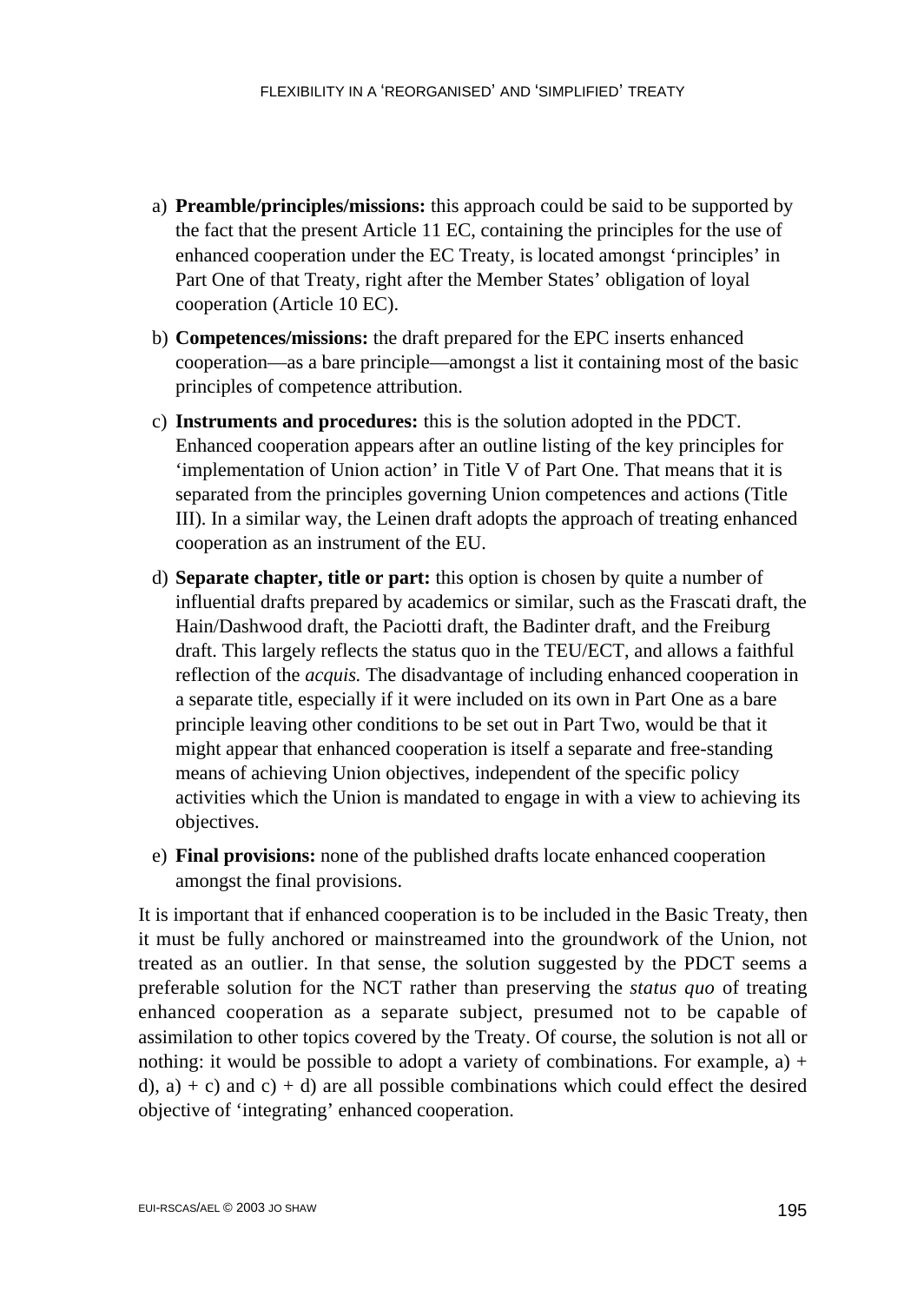## **8 – The Nice** *Acquis* **or Changed?**

Nice was widely evaluated as an 'improvement' upon Amsterdam, in the sense of providing more probably workable provisions. On the other hand, it still contains controversies, e.g. surrounding the role of the European Parliament, the future reduction in the proportion of Member States to trigger enhanced cooperation with the fixing of the minimum number of participants at eight, and the exclusion of security and defence matters from enhanced cooperation arrangements in the CFSP domain. These specifics of balance, focus and scope are not the only areas in which the Convention's debate could result in changes to the Nice *acquis.* As the following section shows, the existing provisions could be reorganised a little more clearly in such a way as to permit a rational division of provisions between Part One and Part Two.

## **9 – A Range of Simplified Enhanced Cooperation Clauses**

Whatever is included in Part One, it should be sufficient to clarify for the citizen what enhanced cooperation is for (e.g. the EPC draft does not go far enough to do that), but without cluttering the constitutional text with unnecessary detail. It may not be necessary to include all the elements suggested by Article 32 of the PDCT. The following section summarises what a system of enhanced cooperation actually needs to work, and what aspects should be included in Part One.

## *A. Enabling clause*

Constitutional empowerment is needed to allow the detailed legal bases contained in Part Two of the treaty to be used by fewer than all of the Member States. It would be essential to include such a Clause in Part One.

## *B. Definitional clause*

Constitutional communication would be fostered by a definitional clause, in which the basic meaning of enhanced cooperation as an expression of flexibility is put forward. Article 43(a) TEU, treated as a *condition* of the valid use of the enhanced cooperation clauses, is the closest the existing treaties come to a definition, and could usefully be taken as the basis. Enhanced cooperation must be: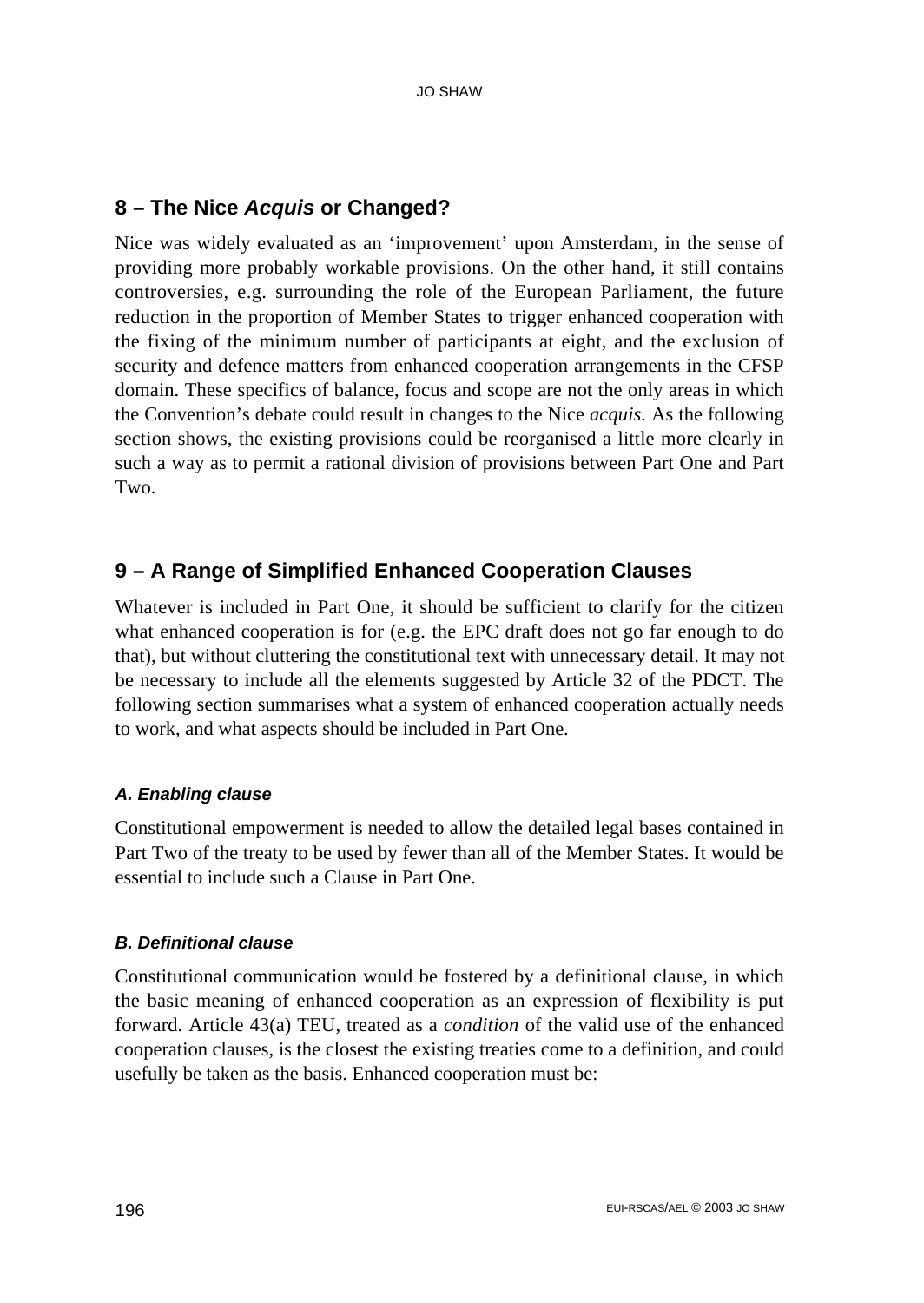'aimed at furthering the objectives of the Union and of the Community, at protecting and serving their interests and at reinforcing their process of integration…'

This could be combined with respect for the *acquis,* encouragement to as many states as possible to participate, the restriction of enhanced cooperation to a case of last resort, and the obligation on the Commission and the Council to ensure the consistency of activities. These are the general foundational principles of enhanced cooperation. The additional clauses in the current pillar two and pillar three arrangements which specify the purposes of enhanced cooperation in the cases of CFSP and PJC could be dispensed with, once the objectives of the Union are generalised under the NCT.

## *C. Conditions clause*

In this Clause the legal conditions, some of which would undoubtedly be justiciable, at least at the instance of Member States and institutions, would be set out. According to the current TEU provisions, enhanced cooperation activities must:

- $\checkmark$  respect the Treaties and the single institutional framework of the Union;
- $\checkmark$  remain within the limits of the powers conferred by the Treaties on the Community and the Union;
- $\checkmark$  not undermine the internal market or economic and social cohesion;
- $\checkmark$  not constitute a barrier to or discrimination in trade between the Member State and not distort competition between them;
- $\checkmark$  involve a minimum of eight Member States;
- $\checkmark$  not affect the provisions of the Protocol integrating the Schengen *acquis* into the framework of the European Union; and
- $\checkmark$  be open to all the Member States.

The threshold of participating Member States would seem to be the most controversial condition, and raises questions about what, for example, the principle of democracy might require.

Given the inapplicability of many of the general conditions in the area of CFSP, there are additional substantive conditions for enhanced cooperation in that field (Article 27a TEU) requiring respect for: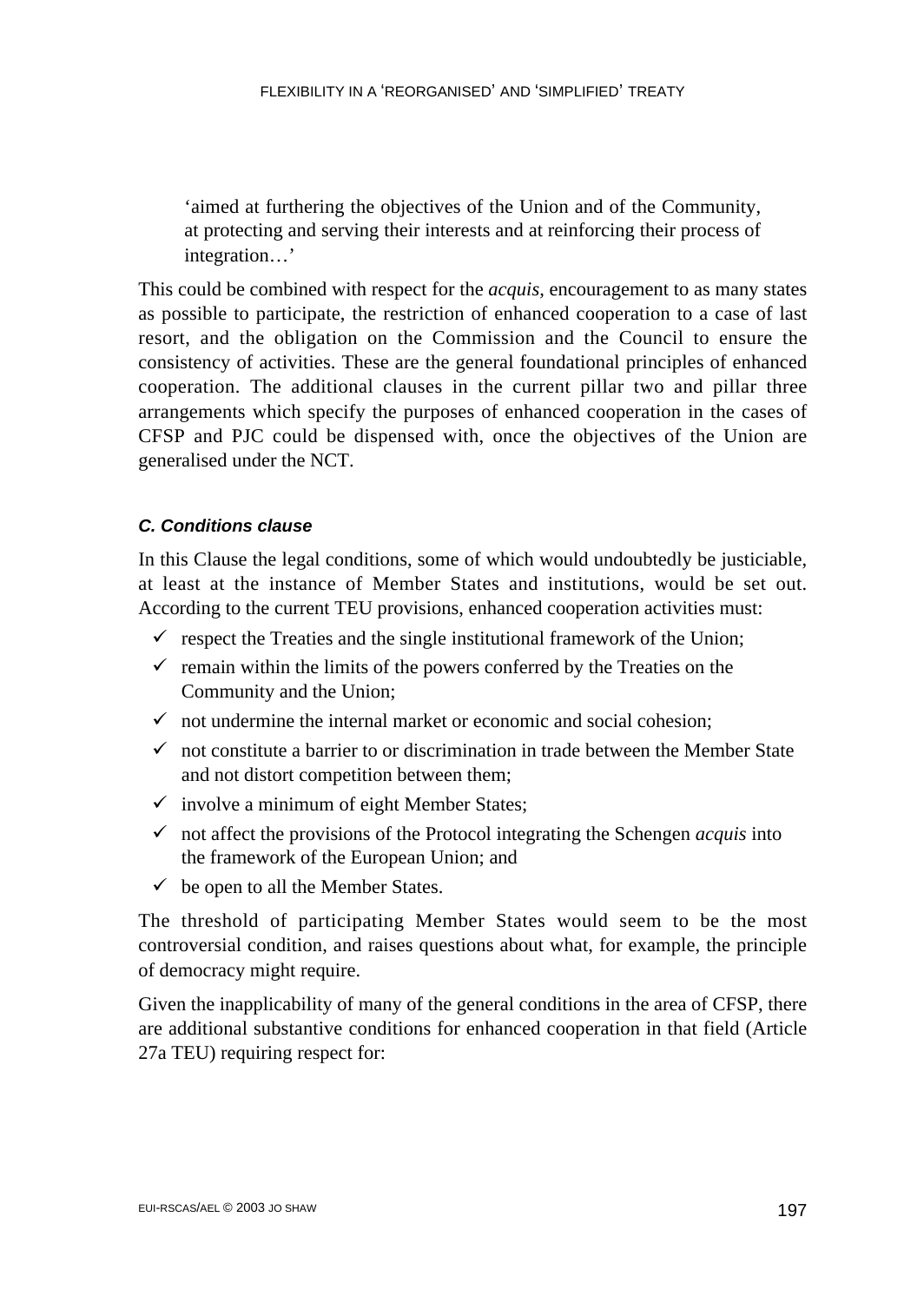- $\checkmark$  the principles, objectives, general guidelines and consistency of the common foreign and security policy and the decisions taken within the framework of that policy;
- $\checkmark$  the powers of the European Community; and
- $\checkmark$  the consistency between all the Union's policies and its external activities.

However, in practice these 'conditions' are more to do with the definition and purpose of enhanced cooperation. They could therefore be dispensed with, or combined in the definitional clause.

Clauses a) and b) are a minimum for Part One of the NCT. It may be useful also to include Clause c).

## *D. Exclusions clause*

- $\checkmark$  The most important exclusion is that enhanced cooperation should not be possible within areas which fall within the exclusive competence of the Union.
- $\checkmark$  It is also conceivable that the defence exclusion will be continued under the new constitutional settlement.

In the interests of constitutional clarity, the exclusions clause is a candidate for inclusion in Part One.

## *E. Institutional arrangements clause*

The basic principle is the 'borrowing' of the institutions and legal mechanisms of the Union to allow the participating Member States to achieve their objectives. Many of these are relatively technical questions elaborated at present in Article 44(1) TEU, and these could usefully be reserved for Part Two.

## *F. Consequences clause*

This would encompass the rights and obligations of participating and nonparticipating Member States, the obligation on non-participants not to impede the implementation of enhanced cooperation arrangements, and the exclusion of any acts from the Union *acquis.* Again, it should be located in Part Two.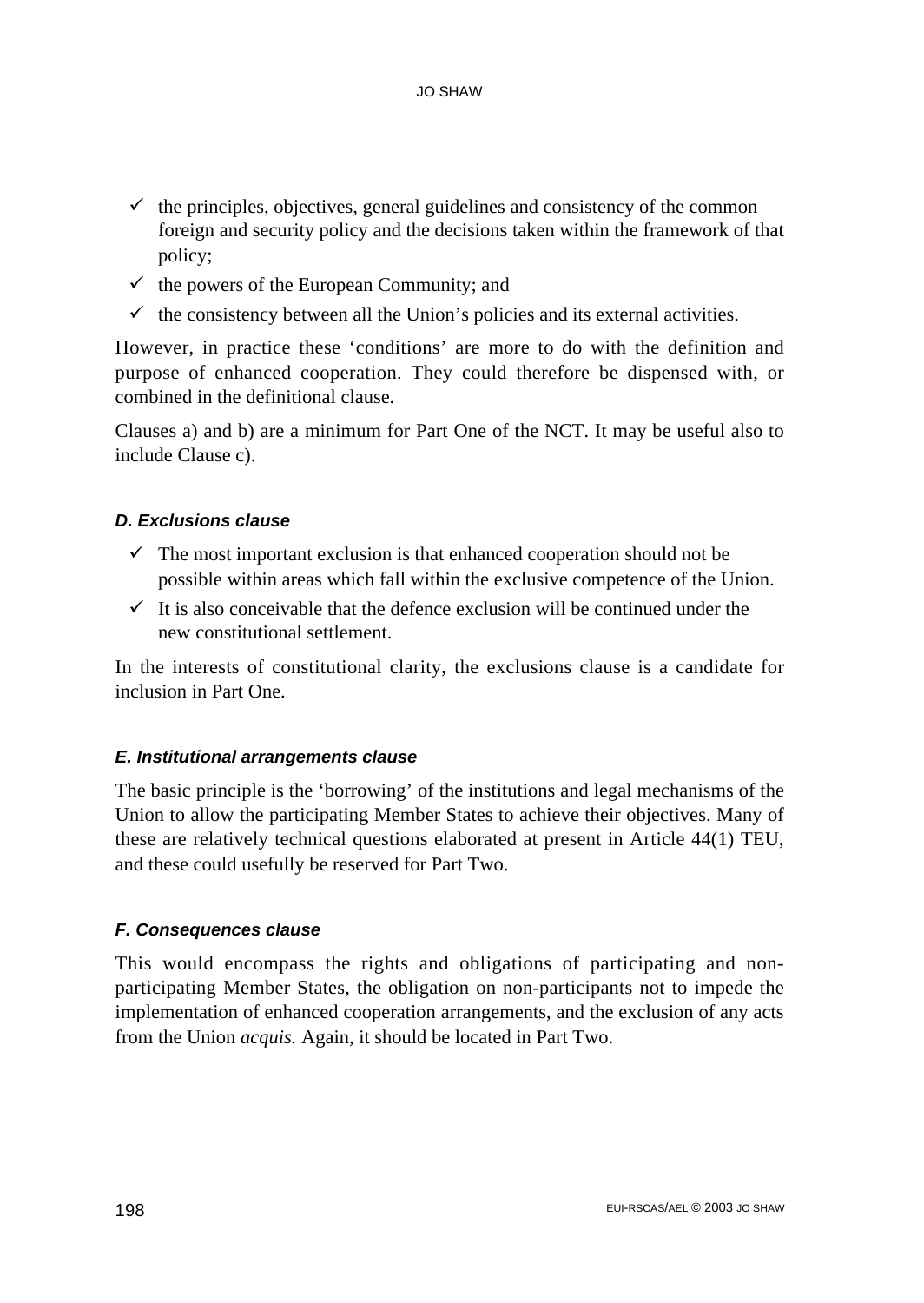#### *G. Triggering and implementation clauses*

In close association with the institutional arrangements clause are those on triggering and implementation, including budgetary matters, which raise particular difficulties where not all Member States are involved. Implementation also encompasses the arrangements for non-participants to opt-in at a later stage, which is established as a principle in the Conditions Clause. While it would be wrong to conceive of these clauses as purely technical, since they would encompass the very important question of European Parliamentary participation in both triggering and implementation, it would be more appropriate to include these in Part Two. Another controversial question would be that of the 'emergency brake', largely removed from the realm of enhanced cooperation by the Treaty of Nice, but still applicable by default in the realm of CFSP. There is no case to extend its use. These clauses are likely to be differentiated across policy areas, to create appropriate arrangements for CFSP, and perhaps also for police and judicial cooperation in criminal matters.

#### **10 – Conclusions**

The paper concentrates on whether a limited number of aspects of the overall 'flexibility question' should be included in any new constitutional treaty likely to emerge from the combined Convention/IGC reform process. The discussion is limited to the enhanced cooperation provisions of the TEU and the enhanced cooperation Treaty, the existing types of opt-outs and derogations in favour of particular Member States, and the use by the Member States of international agreements outside the institutional framework of the EU. It leaves aside other wider questions about flexibility. As a general assumption, the paper accepts a positive synergy between the principles of flexibility and constitutionalism. Moreover, it views flexibility as a normative principle of governance. This means that resolving the where, what and how of flexibility in the NCT cannot ever be a merely technical question. On the contrary, it is a highly political question, in every sense. Furthermore, the paper has tried to be politically realistic about issues such as the derogations for EMU and Schengen.

Article 32 of the PDCT, although a skeleton provision, offers important and authoritative guidance about the 'thinking' of the influential actors within the Convention on the question of whether to include enhanced cooperation, and if so in what form and to what extent. Other texts also provide (inconclusive) guidance on how the enhanced cooperation provisions in particular might find a home in any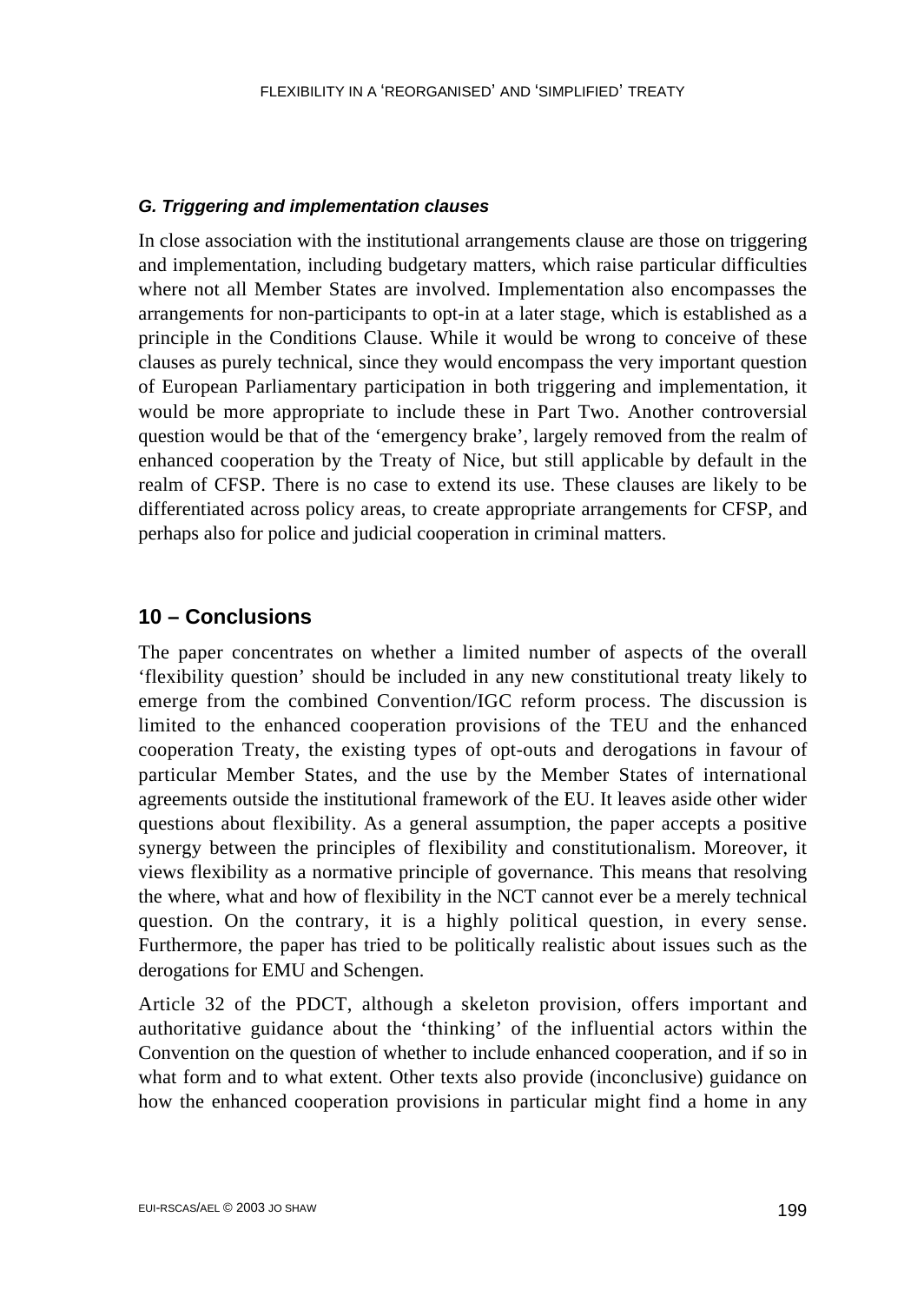NCT, and stronger messages can be expected as and when the Member States decide to submit concrete constitutional suggestions to the Convention.

**Enhanced cooperation should be included in Part One of the NCT. It reflects a general principle of flexibility which the EU should embrace rather than reject. The opt-outs are also likely to remain an element of EU law, but they reflect case-by-case (political) contingencies rather than general principles of constitutional order. Consequently, their place is in a second part of the Treaty or in protocols/organic laws. There are no compelling reasons of constitutional principle to suggest that cooperation between the Member States via the medium of international law should cease, but again this form of flexibility should probably not be recognised as such in the NCT, and especially not in Part One.**

Assuming enhanced cooperation is included in Part One, then it needs to be fully mainstreamed within the Union system, and not treated as an outlier. The solution suggested by the PDCT of incorporating enhanced cooperation into the activities, policies and instruments of the Union within Part One seems the best. This is better than preserving the TEU *status quo* of treating enhanced cooperation as a separate subject, presumed not to be capable of assimilation to other topics covered by the Treaty. The Nice *acquis* is a starting point for deciding what should go in the enhanced cooperation provisions, but it could be clarified and simplified, particularly with reference to what is included in Part One and what is included in Part Two. The most controversial questions which the Convention must decide upon are:

- $\checkmark$  Can enhanced cooperation successfully be defined?
- $\checkmark$  Should eight Member States remain the minimum threshold?
- $\checkmark$  Should defence continue to be excluded from the sphere of enhanced cooperation?
- $\checkmark$  What is the appropriate role for the European Parliament in the triggering and implementation arrangements?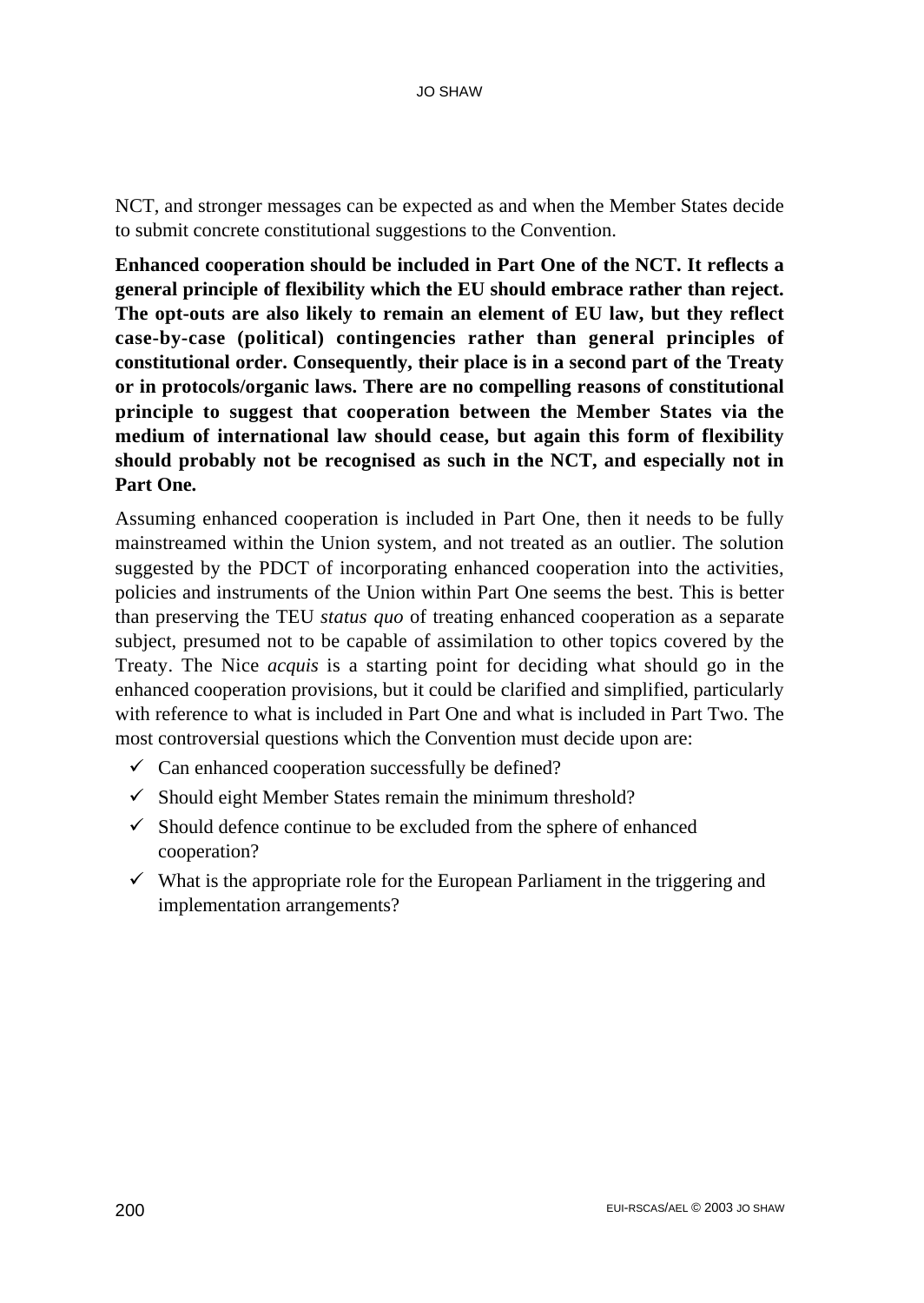**Part One should include the following clauses:**

- ! **An enabling clause;**
- ! **A definition clause;**
- ! **(Possibly) a conditions clause; and**
- ! **An exclusions clause**

**Part Two should include the following clauses:**

- ! **An institutional arrangements clause;**
- ! **A consequences clause; and**
- ! **(Differentiated) triggering and implementation clauses for the various policy areas.**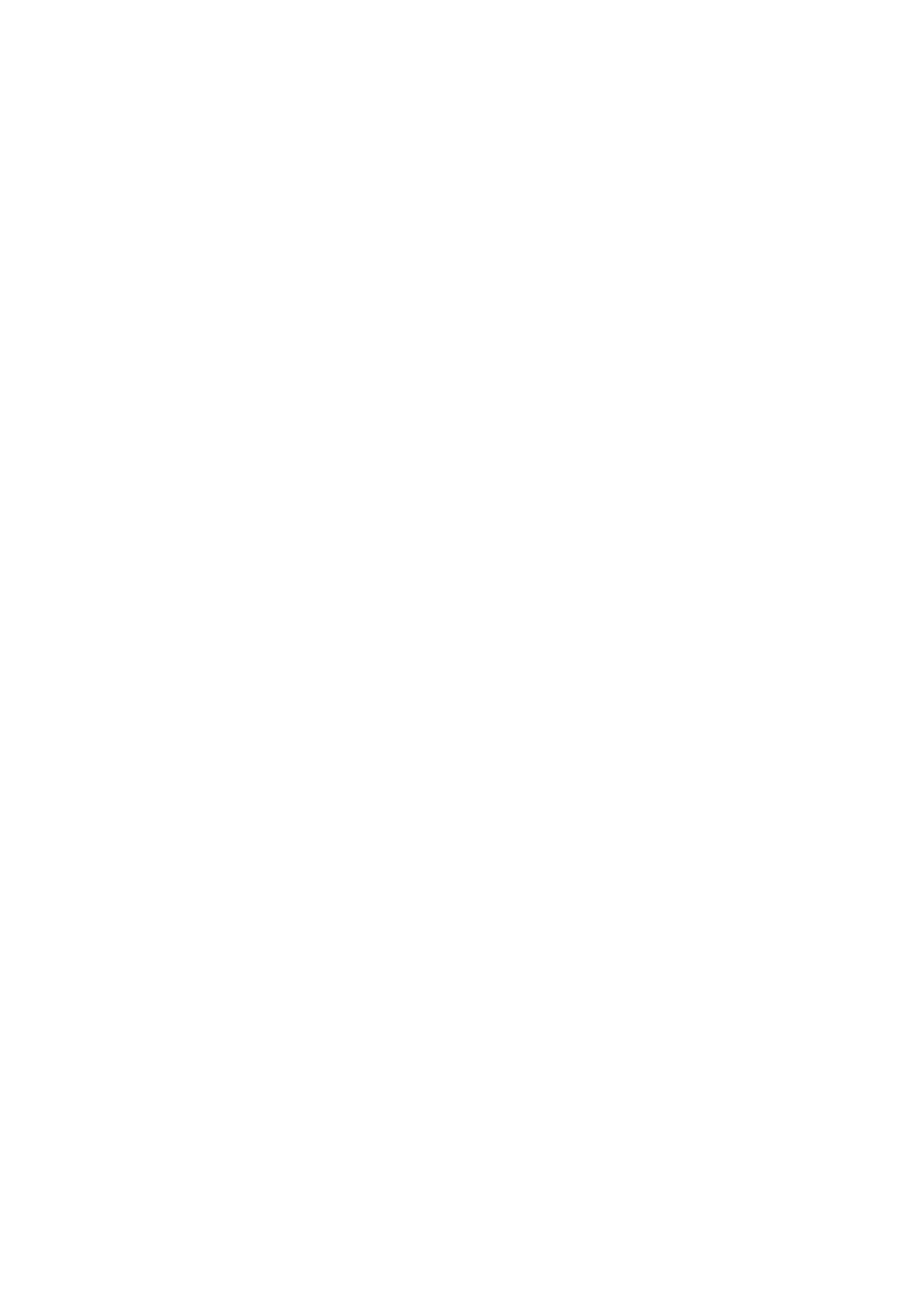# Entry into Force and Revision

Bruno de Witte

International *treaties* habitually end with a section called 'final provisions', and so do national *constitutions.* Therefore, also the hybrid *constitutional treaty* that might emerge from the Convention and the subsequent IGC is likely to have a final chapter or section called 'final provisions'. Such a section will contain a number of rules that apply horizontally, that is, to the treaty or constitution as a whole rather than to any of its specific parts. These horizontal rules will include two sets of rules that are of crucial importance for the operation of the instrument as a whole: the rules on how the document (whether a treaty or constitution) will *enter into force,* and the rules on how the text of the document can be *revised* in the future. The questions of *entry into force* and *revision* are, by far, the most politically controversial aspects of the final provisions and also raise some intricate technical legal problems. This paper will essentially be devoted to these two questions. However, in a first section, I will make some comments on the more general question of the place and role of final provisions.

# **1 – The Place and Content of Final Provisions in a Reorganized Treaty Text**

The overall approach of the Preliminary draft Constitutional Treaty of 28 October 2002 presented by the Convention's Praesidium (hereafter: PDCT), is to divide the proposed *Treaty establishing a Constitution for Europe* into a Part One of only 46 articles entitled 'Constitutional Structure', followed by a Part Two of unspecified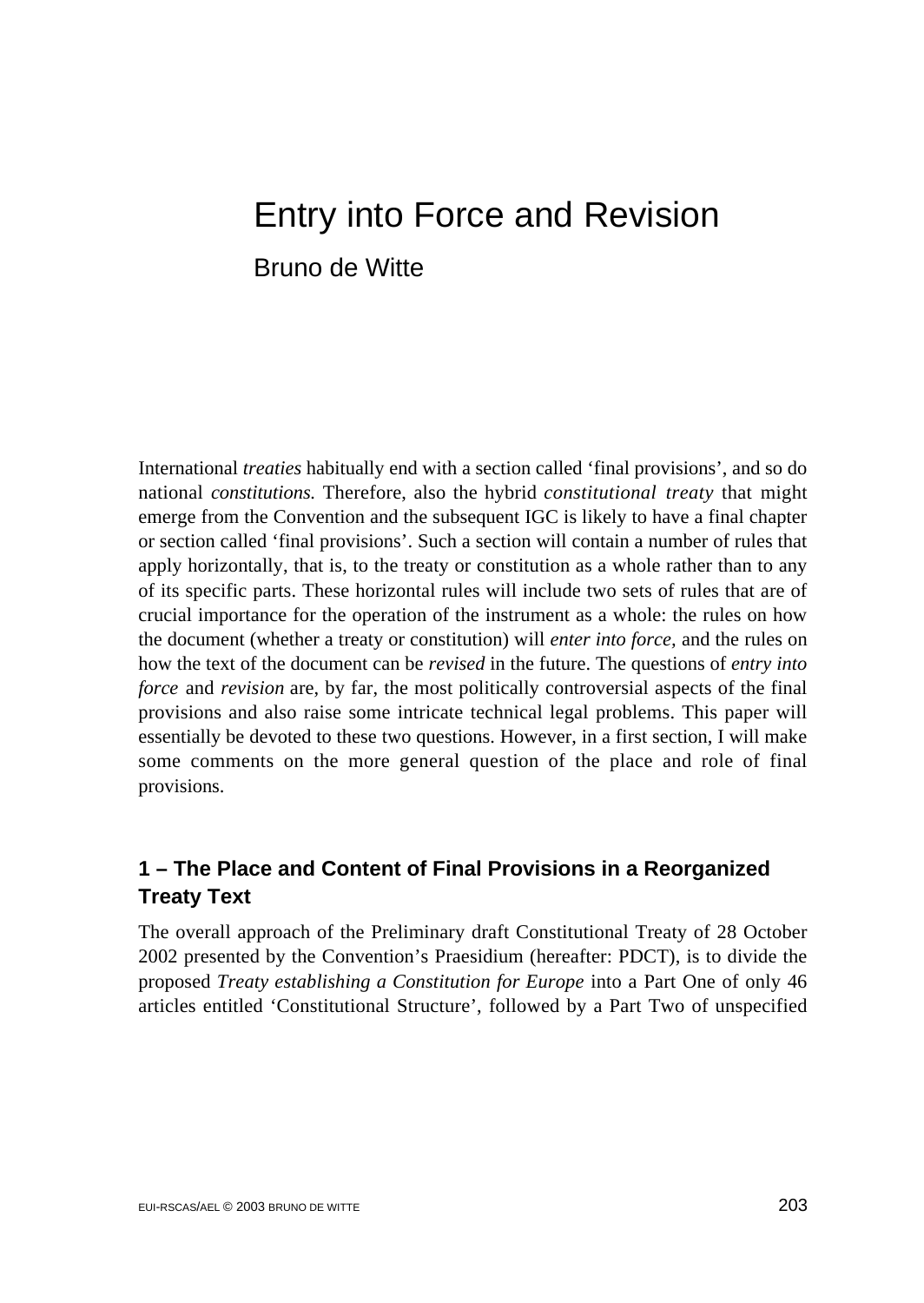length on 'Union policies and their implementation'.<sup>1</sup> This subdivision has practical consequences for the way the final provisions are dealt with: the subject matter that, today, is found in the final provisions of the EU and EC Treaty is also being divided over the two Parts. Questions relating to membership are hived off from the other 'final' provisions and put in a concluding Title X of Part One, containing four articles: Article 43 defining substantive conditions of membership, Article 44 defining the procedure for accession, Article 45 on suspension of membership, and Article 46 on withdrawal. The other final provisions, including weighty matters such as entry into force and revision, are put in a final *Part Three of the Constitutional Treaty –* which will eventually be a long distance away from its 'fundamental' Part One (since Part Two is likely to be much longer than Part One).

The Praesidium's choice of having a short separate Part Three makes sense: because the provisions of Part Three are 'horizontal' provisions referring to the content of both Part One and Two, it is logical to list them separately from both these main Parts. However, this separation reduces the legibility of the constitutional part, by removing some of the essential bones from the skeleton and putting them next to it. The absence from Part One of the *revision clause* is particularly awkward, not only because of its intrinsic importance, but because it is closely tied to the question of membership. It is not a coincidence that, today, Articles 48 (membership) and 49 EU (revision) follow one after the other. Indeed, the accession of a new member state inevitably implies also an amendment of the existing Treaties, and the procedure of Article 49 (accession) can therefore be seen as a special form of Treaty revision alongside the general revision procedure of Article 48. Withdrawal from membership of the EU, which the Praesidium's Draft proposes to recognise, would similarly lead to a revision of the existing Treaties. If one adopts the proposed structure of the Constitutional Treaty, the specific Treaty amendments linked to changes of membership would be recognised to be of fundamental importance, through their inclusion in Part One, whereas the general revision procedure would be 'relegated' to the final Part Three.

-

<sup>1</sup> In the mean time, the Convention has been considering the option of devoting a separate Part Two to the text of the Charter of Fundamental Rights (see discussion of this option in the essay by G. de Búrca in this collection), so that the 'Policies' would become Part Three. However, I will refer in this paper to 'Part One' and 'Part Two' in the sense given to these expressions by the PDCT of October 2002.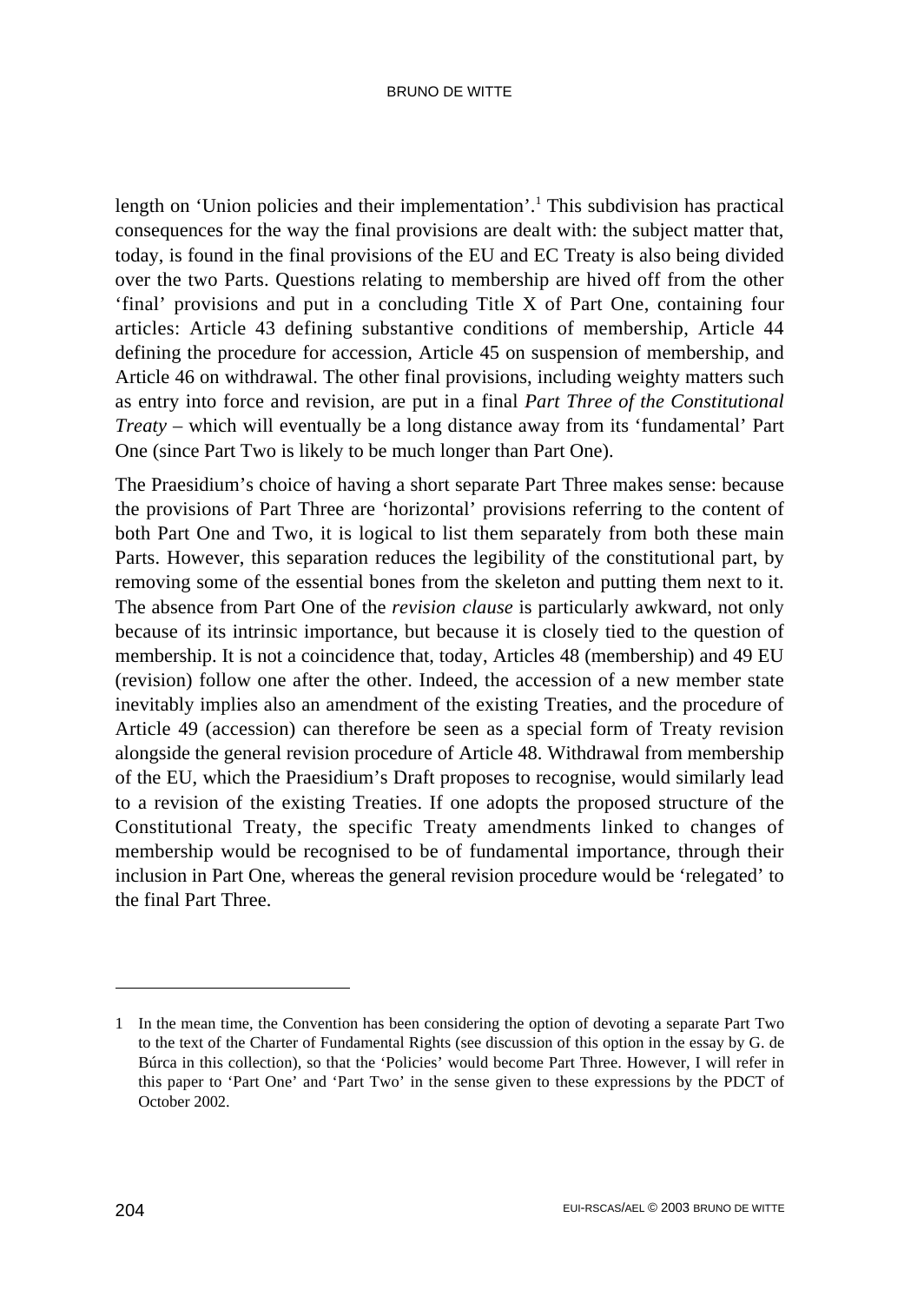For this reason, I think that **one should include the revision procedure(s) in Part One, rather than (as proposed in the Preliminary Draft) in Part Three.** This would be an unusual presentation, because revision or amendment clauses are normally included among the final clauses of a treaty, but it would be justified by the need to emphasize the central constitutional importance of the question of how the Constitutional Treaty will be allowed to develop in the future.

The final provisions chapter of the Constitutional Treaty could be short or long, depending on what one decides to include in that chapter rather than in the other treaty chapters. The EC Treaty and EU Treaty offer two contrasting models in this respect. The *EC Treaty* has a Part Six called 'General and Final Provisions' with no less than 32 Articles (Art. 281 to 312), and two further 'Final Provisions': Art. 313 (ratification and entry into force), and Art. 314 (authentic languages). The very long Part Six combines some traditional final clauses with a large number of provisions that did not fit easily anywhere else and were therefore thrown together in a kind of *pot pourri.* It includes, for instance, various external relations provisions (among which is the crucial Article 300), the 'systems of property ownership' clause (Article 295), and the residual competence clause of Article 308. The *EU Treaty* has a much shorter section entitled 'Final Provisions', which is of a more traditional kind. It contains eight Articles (Art. 46 to 53) that deal with: powers of the ECJ, relation with the EC Treaty, amendments, accession, repeal of earlier treaties or parts of treaties, duration, ratification and entry into force, authentic languages.

Most of the drafts that have been circulated, and indeed the PDCT, follow the second model. For the purpose of drawing up a relatively short constitutional treaty, this EU Treaty model is clearly preferable. One should avoid making of the last section a receptacle for disparate and unconnected provisions. For instance, it seems clear that provisions on *decision-making in external relations,* corresponding to the present Articles 300 and 301 EC, should be included in the External Relations sections of Parts One or Two; that *Article 308 EC* (if kept) should go to a new Competences section in Part One, and that provisions on the *powers of the Court* (Article 46 EU) should be included in the Chapter on the institutions or a special Chapter on judicial protection. The regime of *closer cooperation* could conceivably be included in the final provisions (as is the case with the present Articles 293 and 306 EC), but it would better fit elsewhere.<sup>2</sup>

<sup>2</sup> See the contribution of J. Shaw to this collection.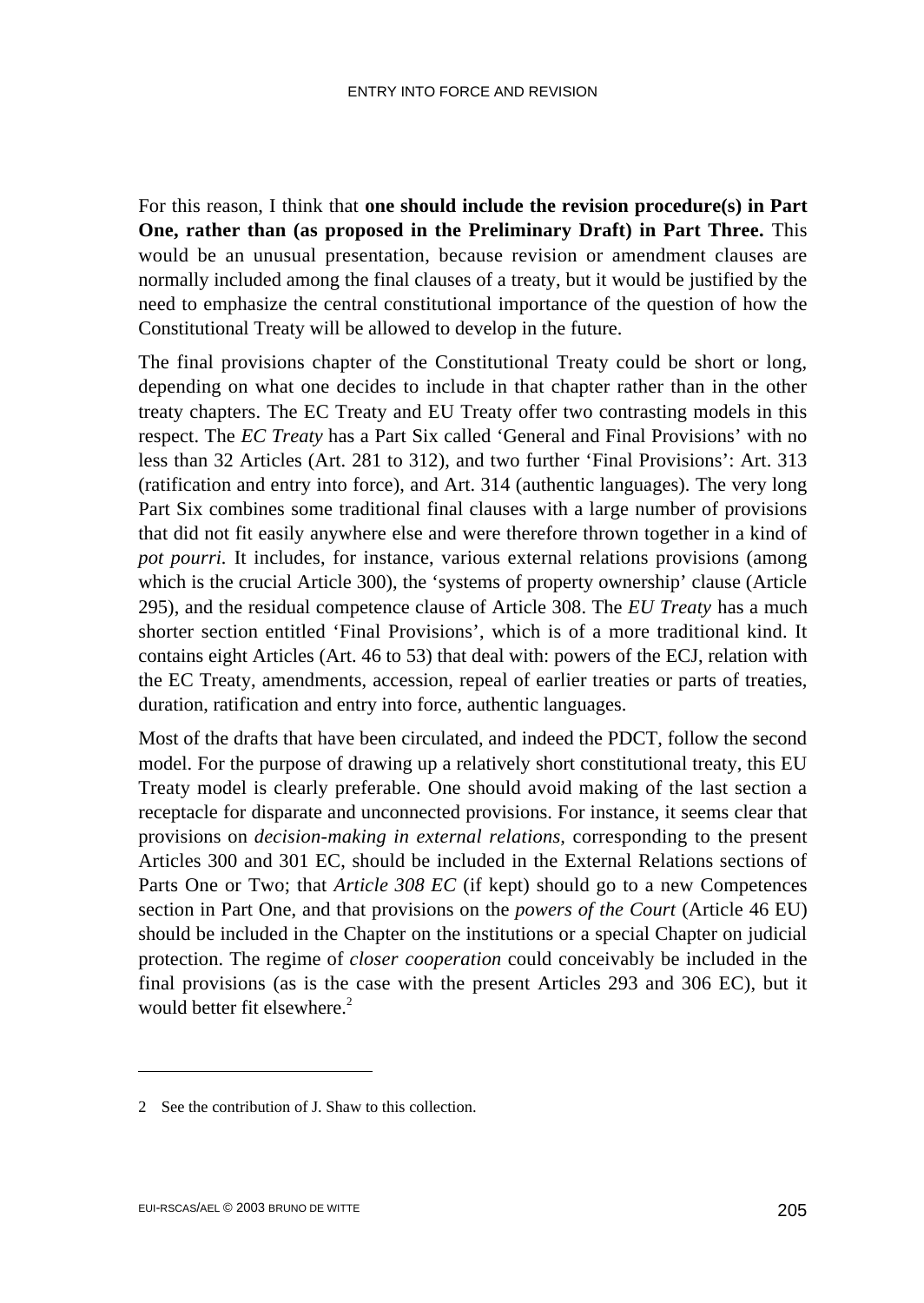#### BRUNO DE WITTE

For a number of other subjects, a choice must be made between allocating them to a first chapter of the Treaty dealing with 'principles and objectives', or to the 'final provisions'. This is the case for instance for the provision attributing legal personality, and for a possible provision (if its inclusion is considered to be wise!) on the relation between EU law and national law. The mechanism of suspension of membership rights based on the present Article 7 EU is also a dubious case. If one emphasizes the substantive nature of the values protected by the mechanism, it fits where it is now, namely in the first chapter of the Treaty; if, on the contrary, one puts the emphasis on the most far-reaching consequence of the mechanism, namely a suspension of membership rights, then it would fit better at the end, together with the provisions on acquisition and loss of membership—as is done with the PDCT in its Article 45. On balance, I submit that the provisions on legal personality, on primacy (if included at all) and on 'sanctions' would all fit better elsewhere than in the final provisions.

This would leave for inclusion among the final provisions in 'Part Three' only the following matters, which are in fact the ones listed in the PDCT (Articles x to  $x + 6$ ):

- $\checkmark$  repeal of existing Treaties;
- $\checkmark$  territorial scope:
- $\checkmark$  legal status of annexed Protocols (as such separate Protocols are likely to remain anyway);
- $\checkmark$  adoption, ratification and entry into force of the constitutional treaty;
- $\checkmark$  duration:
- $\checkmark$  languages in which the Treaty is drawn up.

As indicated above, the procedure for revision of the constitutional treaty (Article  $x +$ 3 of the PDCT) should preferably not be left here, but be transferred to a 'Membership and Revision' Title in Part One.

# **2 – Entry into Force of the Constitutional Treaty**

As the work of the Convention progresses, and as the Intergovernmental Conference that will follow the Convention is coming closer, political attention has been drawn to the conditions under which this constitutional treaty will be able to enter in force and effectively fulfil the grand ambition of replacing the existing wordy and complicated Treaties with a reorganized and improved fundamental document.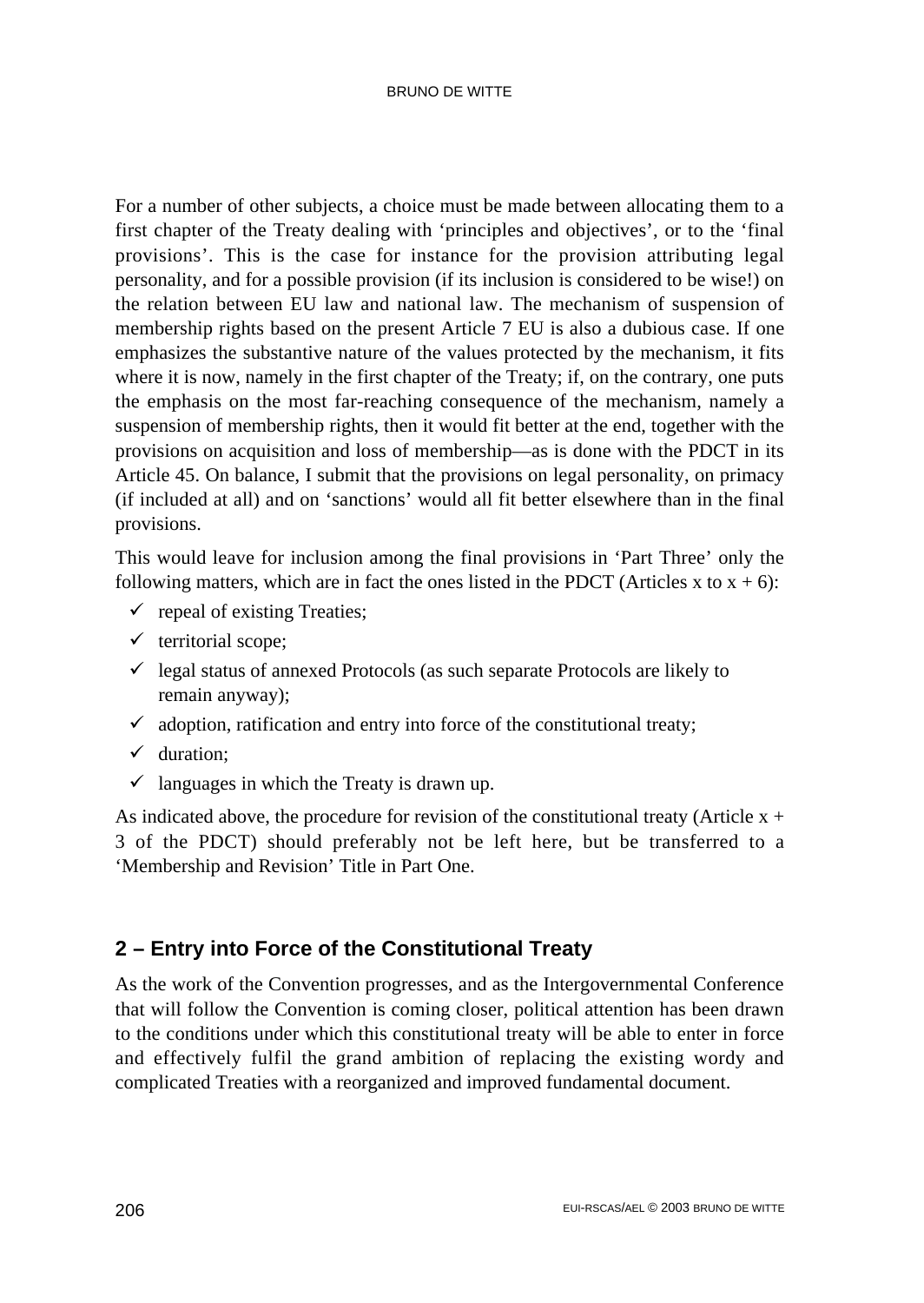The Convention and the ensuing IGC are a gigantic leap of faith in this respect. In view of the enormous difficulties of reaching an agreement on the very modest agenda of the Treaty of Nice, the expectation that first the Convention and then the IGC will now reach a consensus on a much broader and more ambitious constitutional agenda is startling. Indeed, the entry into force of the Constitutional Treaty is, at first sight, subject to the same rigid legal conditions as the Treaties of Maastricht, Amsterdam and Nice. As the future Treaty (whether it is called a constitutional treaty or not) will necessarily be an amendment of the existing EC and EU Treaties, the revision procedure described in Article 48 EU applies. In accordance with Article 48, the new Treaty will only enter into force if approved by *all* the member state governments in the framework of an IGC, and if ratified by *all* states according to their constitutional requirements.

It has recently become clear that 'all states' will not mean just fifteen states (as previously with the Treaty of Amsterdam and the Treaty of Nice), but up to twentyfive states, depending on how many candidate states will eventually decide to join the European Union. So much was made clear by the Conclusions of the European Council of Copenhagen, in December 2002, which specified that 'the new Member States will participate fully in the next Intergovernmental Conference' and that 'the new Treaty will be signed after accession.'3 Thus, the Constitutional Treaty will be signed only after 1 May 2004, assuming that this target date for accession will indeed be respected (which presupposes that all the *present* member states will have ratified the accession treaty before then). It will be signed by all the states that will be part of the EU at that moment in time, that is, possibly twenty-five states, or less than that number if one or more of the *candidate* countries fail to ratify the accession treaty. In any case, prior to 1 May 2004, all ten candidate countries will fully participate in the negotiation phase of the IGC without being as yet members of the EU, following a precedent set by the participation of Spain and Portugal in the IGC that was put in place in 1985. That IGC led to the adoption of the Single European Act, which was signed in early 1986, after Spain and Portugal had become (on 1 January 1986) members of the European Communities.

<sup>3</sup> Copenhagen European Council of 12 and 13 December 2002, Presidency Conclusions, paragraph 8.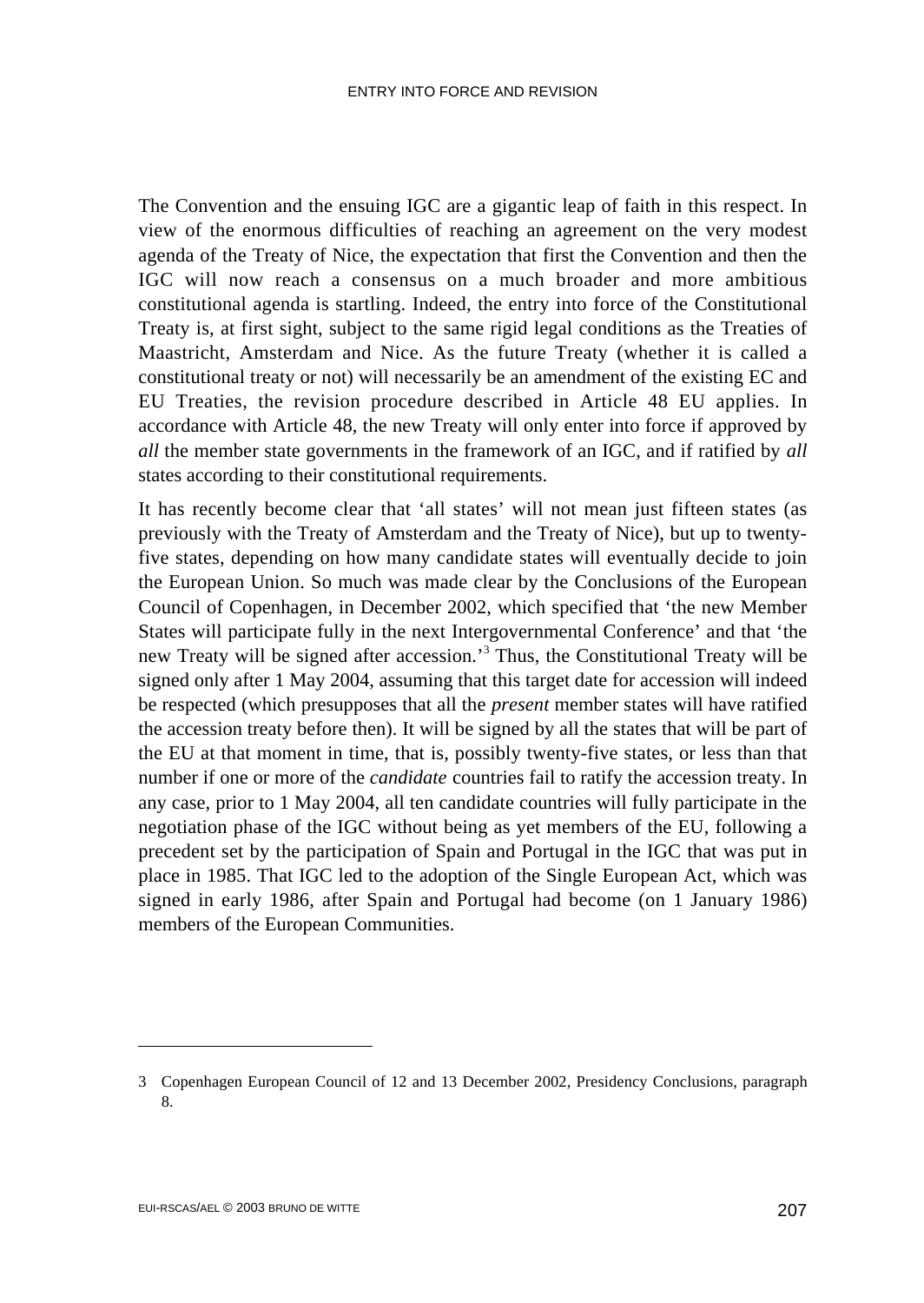The opening up of the IGC to the candidate countries means that the entry into force of the Constitutional Treaty will, normally speaking, require the agreement of up to 25 national governments and, subsequently, 25 individual ratifications in accordance with national constitutional requirements. This, obviously, multiplies the possibility of an *accident de parcours* comparable to, or worse than, what happened with the Treaty of Maastricht in Denmark and with the Treaty of Nice in Ireland. Indeed, the question of what would happen if all member state governments approve a revision treaty, but one of the countries is unable to ratify it, arose already for the Maastricht Treaty, after the first Danish referendum, and for the Nice Treaty, after the first Irish referendum. In neither of these two cases did the other member states, or the EU institutions, officially argue that the other member states could go ahead without the recalcitrant state. They managed to find a solution which enabled these two countries eventually to approve the revision treaty in a second referendum, so that the EU legal rules for entry into force were entirely respected.

This time around, the argument that the majority of states should be able to go ahead with a Treaty revision even in the absence of some countries' ratification is being openly made. Whether it is because of the large increase of national 'veto players' after accession, or because the ambitious nature of the Constitutional Treaty seems likely to cause greater parliamentary or popular opposition in one or other country, the fact is that we have witnessed, very recently, a remarkably powerful current of opinion advocating a circumvention of the rigid amendment rules fixed by Article 48 EU Treaty. One of the expressions of this unorthodox view was an editorial comment of Ferdinando Riccardi in *Bulletin Quotidien Europe* of 29 October, in which he wrote that the Convention must affirm that 'the constitutional treaty will not need the ratification of all Member states to take effect between countries having approved it, as long as the latter represent a very high percentage (yet to be defined) of the total.' He added: 'It is indeed unthinkable that future Europe's essential project, and two years of negotiations, can end up in the "dustbin of history" because at the last hour the Parliament of a small country changes its mind, or because the Labour Party returns to power in Malta (…)'.

Riccardi's is not an isolated voice. The Draft Constitution presented by the European Policy Centre stipulates, in its Article 77, that it would enter into force if supported 'by three quarters of the Member States of the Union representing 75% of the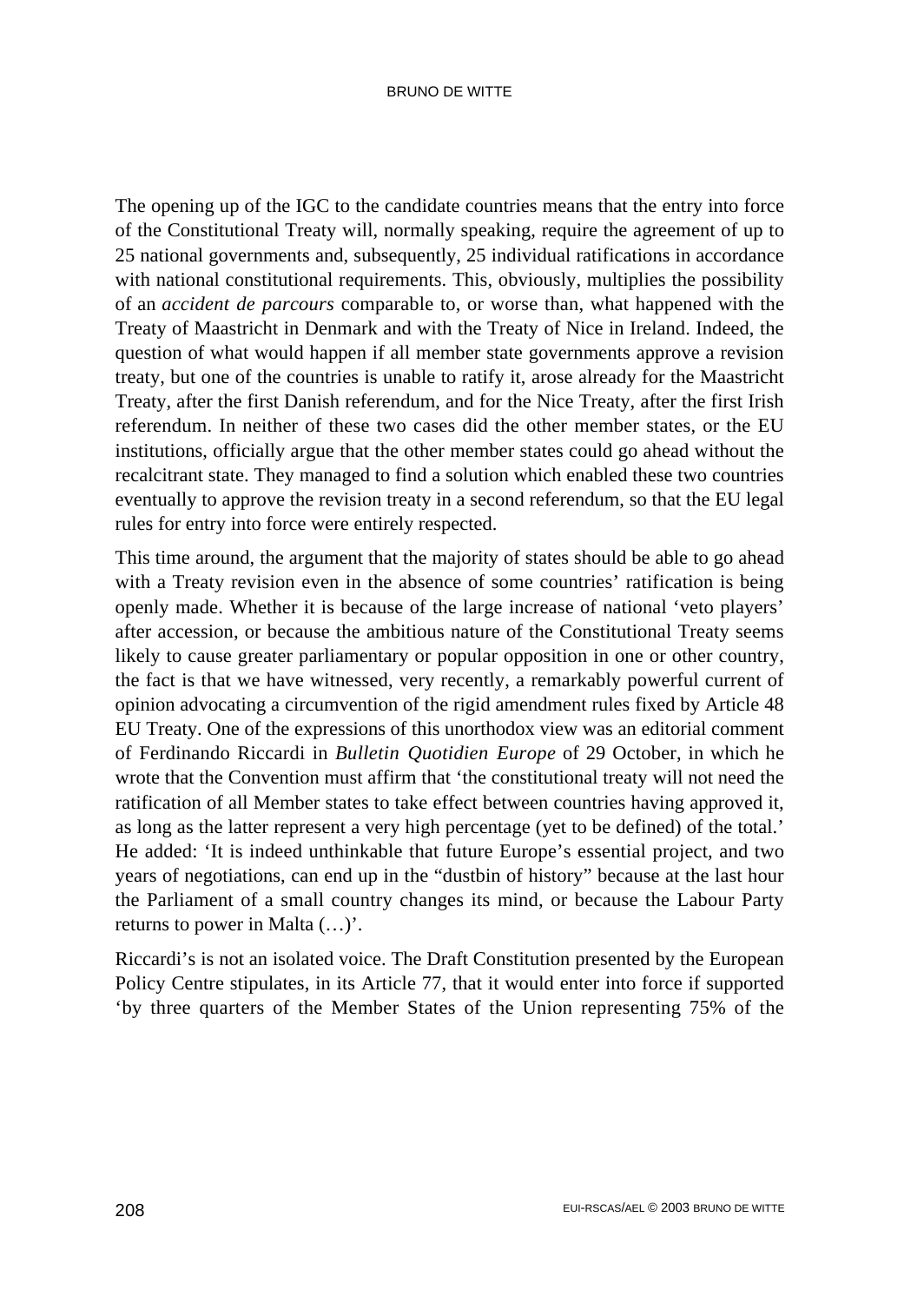population according to their own constitutional requirements.'4 This view is also shared by some central actors of the European constitutional debate. Giscard d'Estaing himself was quoted (by the *Financial Times,* 11 November 2002, p.4) as agreeing with it and offered a tentative justification: 'The probability is that of 25 or 27 member states [after EU enlargement] 23 would accept [the constitution] and two or three will refuse.  $(\ldots)$  We have to abrogate the treaties that exist. If a country says that it does not like the new treaty, there's no existing structure for them to cling to, they cannot seek refuge in the old agreement.' So, in his view, the enactment of an ambitious constitutional treaty would be some kind of *refoundation* of the project of European integration rather than a *revision* of the existing Treaties.

References to this question can also be found in recent documents of the European Parliament and the European Commission. In the *European Parliament,* a motion for a resolution presented by rapporteur Jean-Louis Bourlanges proposed the following new rule, which is similar to what was proposed in the EPC Draft Constitution:

'The ratification procedure should be revised with a view to ensuring that a small minority cannot block the ratification of the future constitutional treaty—for example, ratification could be secured by a dual qualified majority comprising at least three-quarters of the Member States representing at least three-quarters of the Union population—even if, in return, specific forms of cooperation must be negotiated with any Member State which does not ratify the Treaty.<sup>55</sup>

However, this particular paragraph of the motion for a resolution was deleted by a vote of the plenary in its December 2002 session, and the resolution as adopted by the European Parliament does not refer at all to the question of entry into force of the Constitutional Treaty.<sup>6</sup> This event shows that, even within the pro-integrationist European Parliament, the 'refoundation theory' meets with strong opposition.

-

<sup>4</sup> [http://www.theepc.be/Word/EUconst.doc.](http://www.theepc.be/Word/EUconst.doc)

<sup>5</sup> *Report on the typology of acts and the hierarchy of legislation in the European Union* (rapporteur: Jean-Louis Bourlanges) of 3 December 2002, Motion for a resolution, point 5.

<sup>6</sup> Amendment tabled by S.-Y. Kaufmann MEP and adopted by 266 in favour, 236 against and 4 abstentions (see *Agence Europe* 19 December 2002, p. 4).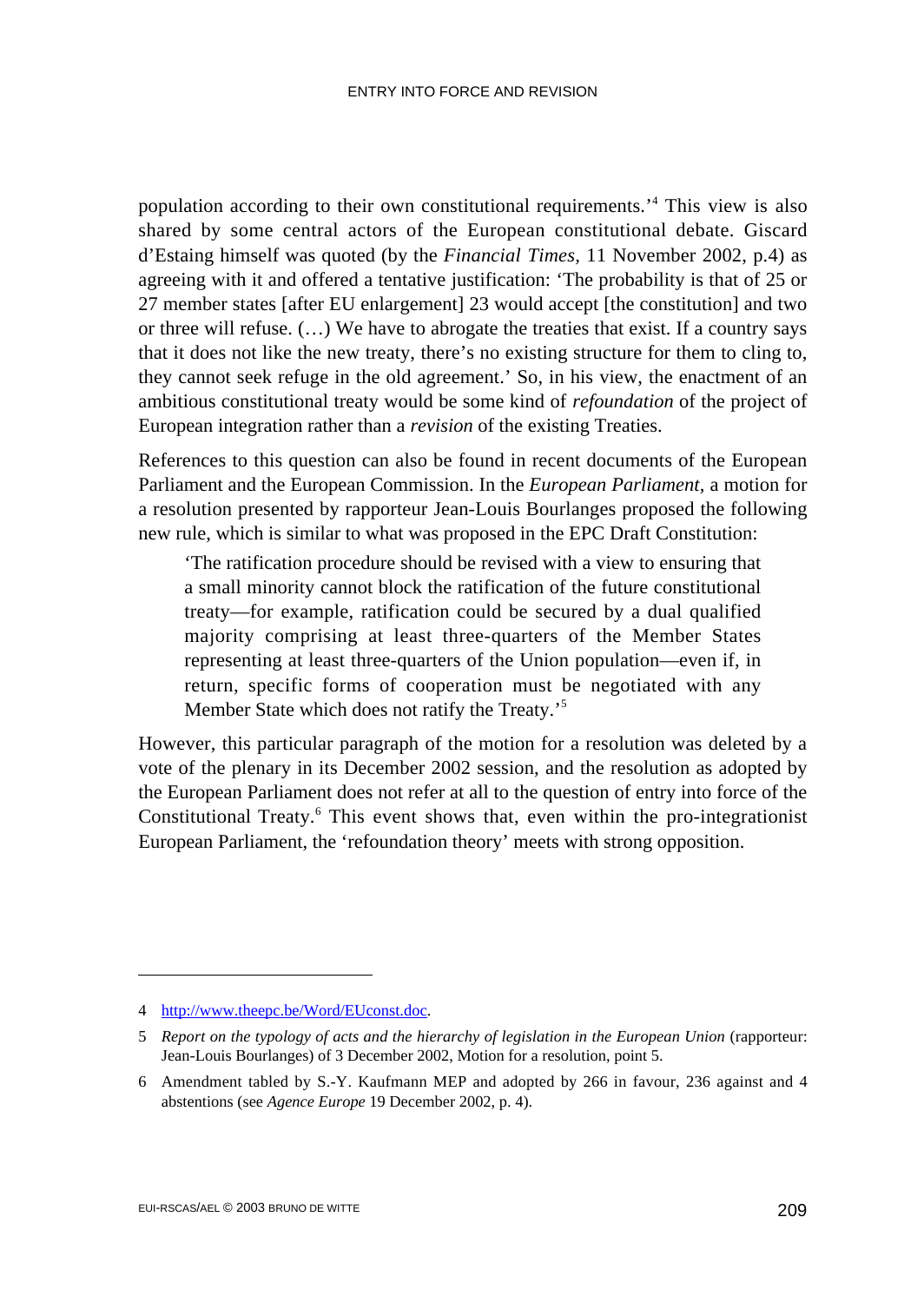#### BRUNO DE WITTE

As for the *European Commission,* its most recent official contribution to the Convention simply argues that entry into force is 'a matter to be studied in depth'.<sup>7</sup> However, the accompanying Draft Constitution of the same day (commonly known as 'Penelope')—which emanates from the Commission but is emphatically presented as *not* being the Commission's official opinion—makes an elaborate proposal to facilitate the entry into force of the Constitutional Treaty.8 Indeed, this is certainly the most sophisticated construction ever made in order to circumvent the unanimity rule for Treaty revision. The Penelope document proposes that the adoption of the 'Treaty on the Constitution' (as they call it) be accompanied by the simultaneous adoption of a separate short treaty called *Agreement on the Entry into Force of the Treaty on the Constitution of the European Union.* The sole purpose of this additional agreement would be to facilitate the entry into force of the Constitutional Treaty. The additional agreement, although adopted at the same time, would be ratified first, so that it could pave the way for the Constitutional Treaty. That Treaty would only enter into force one year after the additional agreement. The purpose of this delay is to allow each single member state, when ratifying the additional agreement, to express a choice between either accepting the content of the Constitutional Treaty, or (while not accepting it) leaving the European Union if the Treaty is accepted by three-quarters of the member states. If, at the end of the transitional year, it appears that at least three-quarters of the states have indeed made the positive statement of acceptance, then the Constitutional Treaty enters into force between them and the other states comply with their earlier commitment of leaving the EU, while starting negotiations with the EU on the organisation of their future relations.

However, the rub with this 'gentle exit strategy' is that, as the Penelope study accepts, the preliminary agreement should itself be agreed upon and ratified by all member states before it can enter into force and effectively replace the current revision procedure of Article 48 EU. It seems quite likely, though, that a member state opposed to the *content* of the Constitutional Treaty will also refuse to ratify an agreement that is designed to facilitate the *entry into force* of that Constitutional

<sup>7</sup> European Commission, *For the European Union – Peace, Freedom and Solidarity. Communication of the Commission on the Institutional Architecture,* COM(2002) 728 of 5 December 2002, at p. 22.

<sup>8</sup> *Penelope* can be found on: [http://europa.eu.int/futurum/documents/offtext/const051202\\_en.pdf](http://europa.eu.int/futurum/documents/offtext/const051202_en.pdf)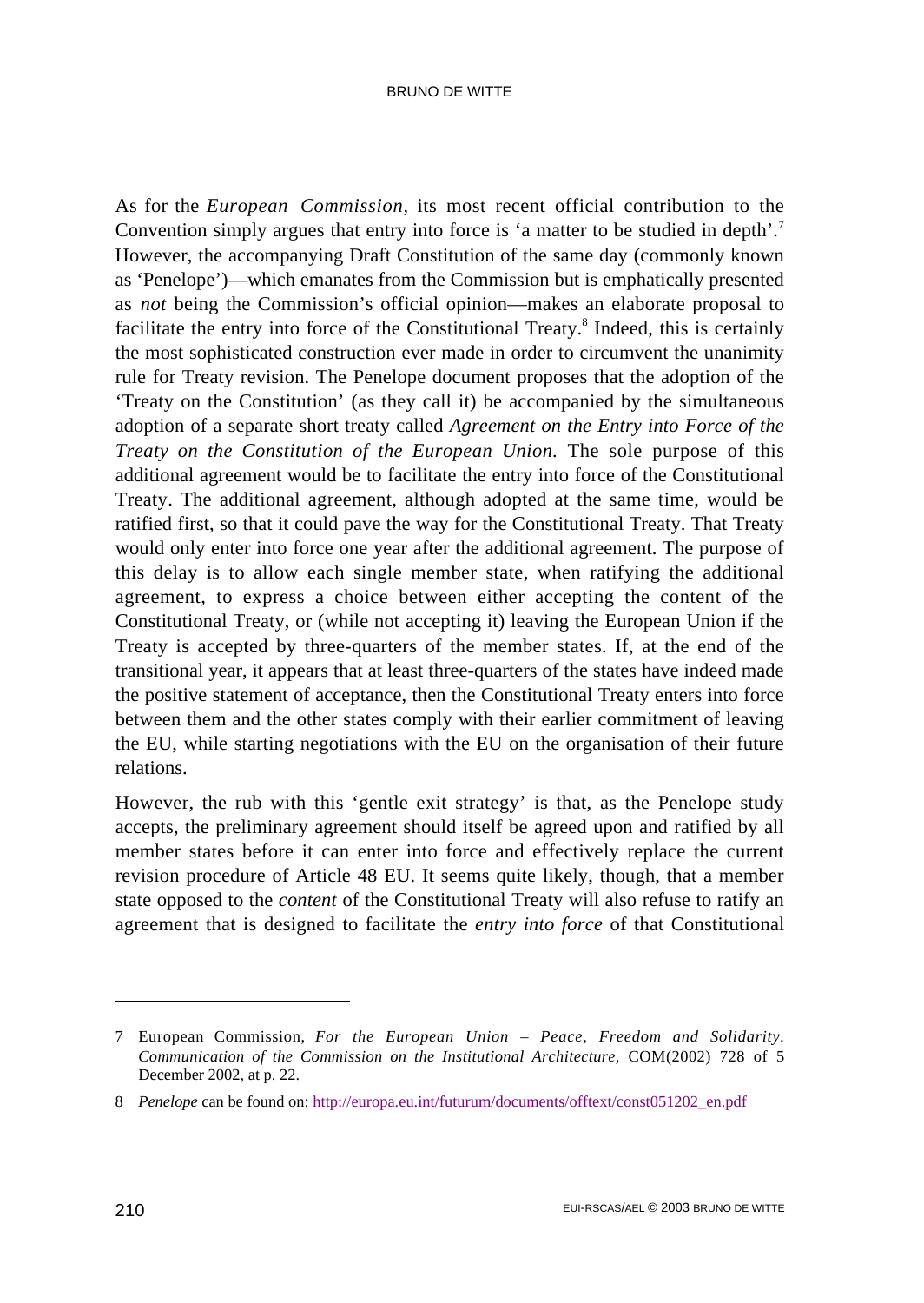Treaty, particularly if that could imply that it would be 'kicked out' of the European Union. Therefore, the Penelope group also included a last resort clause: if by a given date, the preliminary agreement has been ratified by at least five-sixths of the member states (so, presumably, 21 out of 25 states), then it will enter into force for all, disregarding the normal 'overall ratification' rule. So, when all is said, the Penelope Study *does* affirm the need to adopt the 'constitutional rupture' approach, that is, the right for the overwhelming majority of states to move ahead with a Constitutional Treaty even against the opposition of up to four countries.<sup>9</sup>

As this plan was presented only very recently, it has not been widely discussed yet. In a first reaction, a commentator in *The Economist* described it as 'an extraordinary plan to kick awkward members out of the European Union.'10 The editor of *Bulletin Quotidien Europe* reacted, predictably, in a different way. Mr Riccardi congratulated the authors of the Penelope study and urged the Convention to address this issue as soon as possible so 'that the Convention avoids continually being subject to blackmail from countries that reject the progress desired by Member States by threatening that their national parliaments won't ratify the particular motion being voted on.'<sup>11</sup>

So, what can one say about this *stratégie de la rupture?* In *political* terms, there is certainly much to say both for and against it. Let me just note that one might turn the central argument around: it is precisely because, this time, we may not have an ordinary treaty revision but an 'essential project' marking 'a new beginning', that the participation and agreement of *all* the member states seems to be of vital importance. From a *legal* point of view, anyway, the refoundation approach promoted by this plan is quite problematic, for the following reasons.

-

<sup>9</sup> The Penelope document argues (at p. XII) that insertion of this 'last resort' clause would itself require the agreement, at the time of *signature* (as opposed to ratification) of all the governments and would therefore be a departure from Article 48 that would be compatible with international law (because all states would agree to substitute one revision rule by another). But, apart from the fact that overall agreement to include such a clause seems politically very unlikely, the replacement of Article 48 through an agreement between *governments* (without national parliamentary approval) would be in clear violation of the constitutional law of most member states.

<sup>10</sup> Charlemagne, 'The Perils of Penelope', *The Economist,* 14 December 2002, p. 32.

<sup>11</sup> F. Riccardi, 'A Look Behind he News', *Bulletin Quotidien Europe,* 11 December 2002, p. 3-4.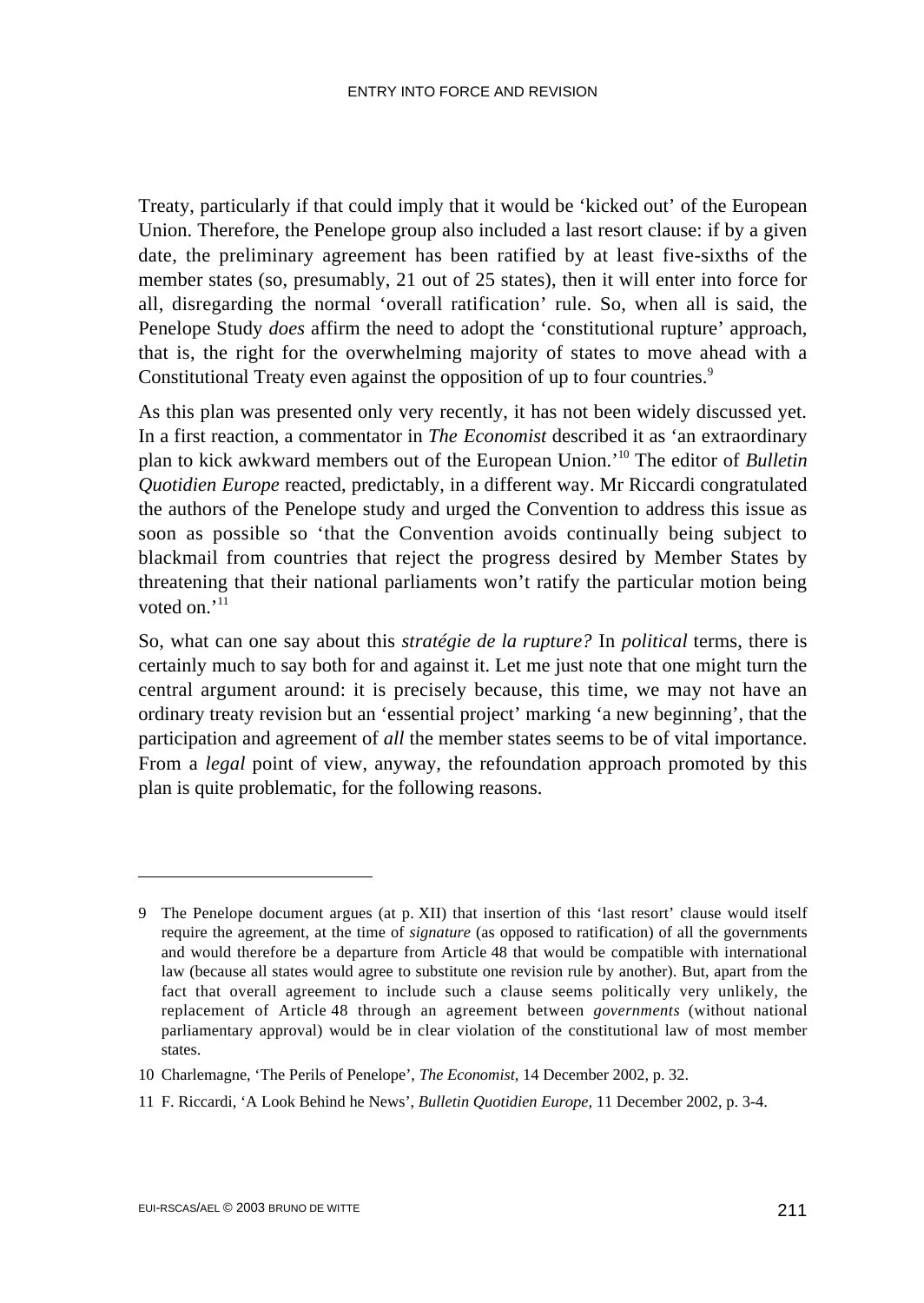#### BRUNO DE WITTE

The Vienna Convention on the Law of Treaties allows for some of the parties to a treaty to decide to modify that treaty among themselves without the participation of the other original state parties (a so-called *inter se* modification). Yet, this is only allowed if that modification does not affect the rights that the non-participating states draw from the original treaty. This can never be the case for the treaty to be adopted by the IGC of 2004. The adoption of a Constitutional Treaty will unavoidably affect and modify the existing rights of all the EU members. Therefore, under the current rules of Article 48 EU, all the member states must give their agreement to the changes. It does not help to say that the enactment of an ambitious reform should not be seen as a continuation of the existing treaties, but as a wholly new beginning. Legally speaking, there can be no *tabula rasa.* There is an obvious logical flaw in Giscard d'Estaing's phrase (quoted above) that 'if a country says that it does not like the new treaty, there's no existing structure for them to cling to, they cannot seek refuge in the old agreement.' It is exactly the contrary: if a country says 'no' to the new treaty, the old treaty remains in force and there is no new structure which the 'yes' countries could adhere to. As for the sophisticated construction proposed in the Penelope study, it only works if all states are willing to 'play the game', but if one or more states decide that, after all, they prefer the existing Treaties to the proposed Constitutional Treaty, they are legally entitled to stick to that view and prevent the others from moving ahead.

For this reason, I consider the Penelope plan to contain a provision (the 'last resort' clause) which is illegal from the point of view of current EU law (Article 48 EU) and cannot be justified under general international law either. It should therefore not be adopted. **Instead, the Constitutional Treaty could have an entry-into-force clause consisting of a first sentence stating (in accordance with the text of Article 48 EU) that:**

*'This treaty shall enter into force after being ratified by all the Member States in accordance with their respective constitutional requirements',*

**followed by a second sentence that would seek to facilitate entry into force by words of the following kind:**

*'As soon as five-sixths of the member states have ratified this Treaty, these states may decide by common accord to open negotiations with the remaining member states in order to agree upon any other terms on which this Treaty will enter into force. All states shall seek, in a spirit of sincere cooperation, to bring such negotiations to a mutually acceptable conclusion.'*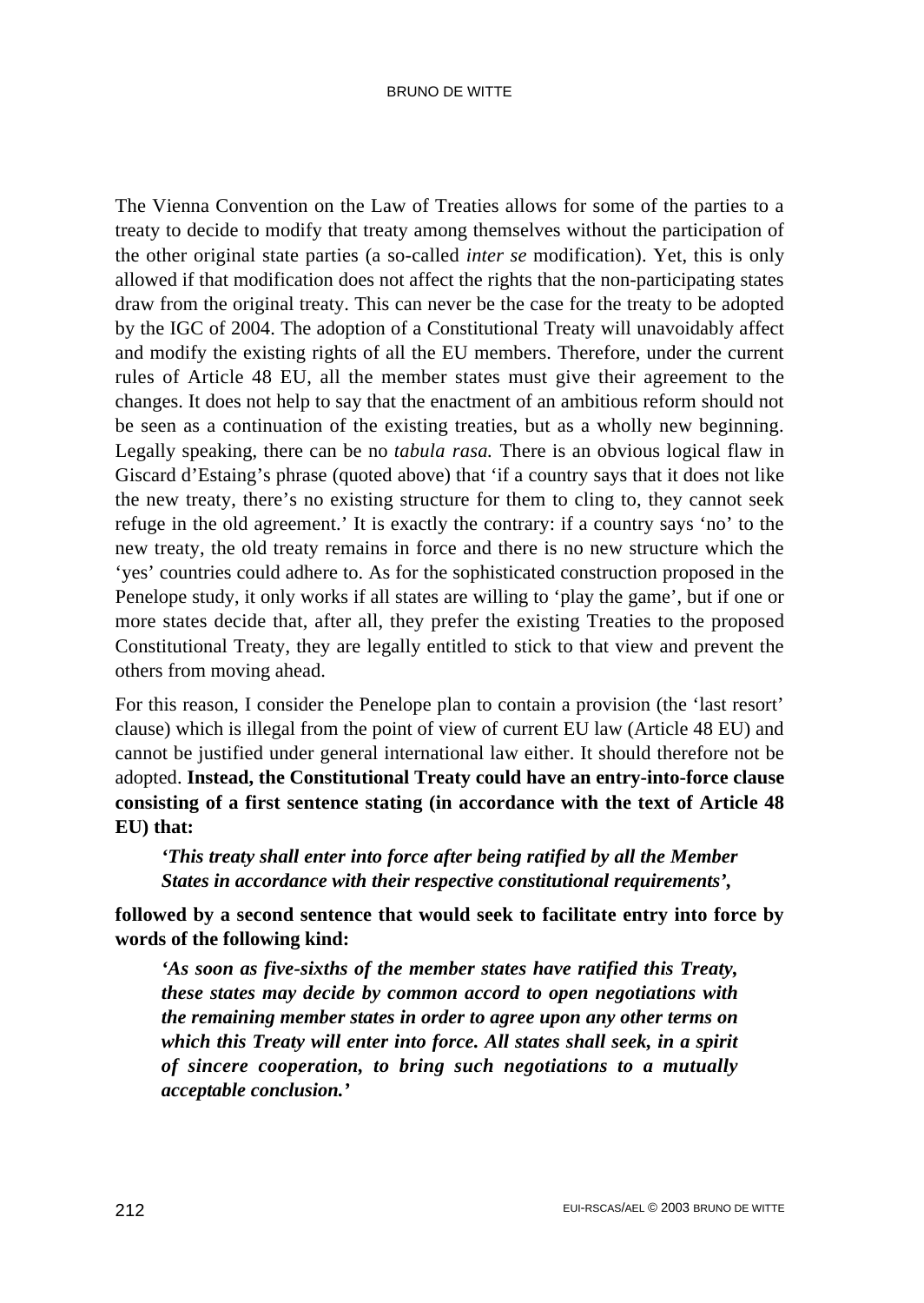A procedural arrangement of this kind could achieve part of the aims of the Penelope proposal, but in a legally more orthodox way. It could be used by the five-sixths majority to put pressure on the others either to join them in approving the Constitutional Treaty, or to accept to let them go ahead with the Constitutional Treaty while settling for a status of associated member, on terms to be agreed in common. The proposal to add this supplementary clause in the entry-into-force article raises the question of whether it is permissible at all, for the drafters of the Constitutional Treaty, to provide for *alternative* or *additional* requirements for entry into force beyond what is now stated in the last sentence of Article 48 EU. In my view, the answer is yes. In the same way as Article 48 EU does not exclude recourse to the preliminary mechanism of the Convention, it can be argued that it does not *exclude* either the enactment of supplementary rules for entry into force, as long as no country is forced to agree to its entry into force outside its normal constitutional rules. Therefore, the Convention could also propose other conditions for the entry into force of the Constitutional Treaty such as, for instance, the requirement that the Treaty should be resubmitted to the Convention for approval *after* the IGC, or the requirement that the Treaty should be approved by a Europe-wide popular referendum taking place on the same day in all member states (in addition, I repeat, to the individual requirements for ratification imposed by the constitution of each member state).

## **3 – Revision Clause(s)**

Even though the constitutional treaty can hardly change the 'rules of the game' as far as its own entry into force is concerned (as I argued in the previous section), it may well change the rules as far as future revisions of the constitutional treaty are concerned, by replacing the current revision clause of Article 48.

In many states, a revision of the Constitution is a solemn event which, due to the rigidity of the revision procedure, occurs only rarely. One of the most extreme examples is the Constitution of the United States which has hardly been modified in the course of the past century. Similarly, the UN Charter (which is called, by many authors, the 'constitution' of the world community) seems almost impossible to revise. However, it would be wrong either to hope or to expect that the future European Constitution will be similarly stable in time. In the European Union, constitutional change in the form of revision and accession Treaties has, so far, been very frequent. In the past twelve years, there has been, in effect, a semi-permanent revision process, whereby one revision already contained the seeds of the next one.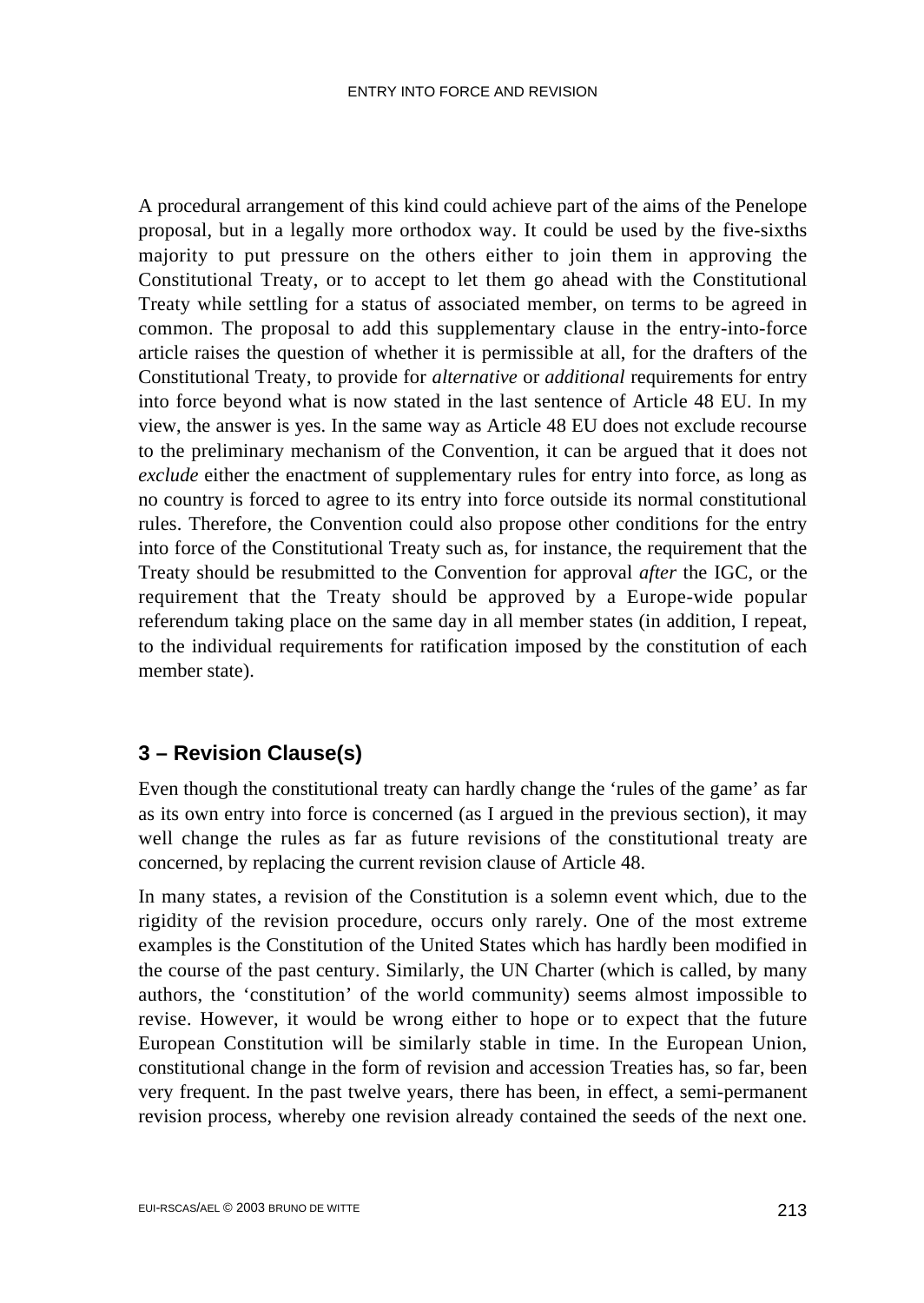The last one, the Treaty of Nice, again contained a Declaration by which the member states committed themselves to having another IGC in 2004, and to have preparatory debates which, as we know, turned into the current Convention-led constitutionmaking process.

When taking a general view of this past decade, one can say that the revision of the European treaties has ceased to be an incidental occurrence devoted to technical adjustments and has, instead, become an ongoing concern of the member states and the EU institutions, which involves important policy choices about the institutional architecture and basic values of Europe and, indirectly, about the political future of each member state. It would be wrong to think that the present discussion in the Convention, and the IGC of 2004, will put an end to this ongoing concern. The Constitutional Treaty may well mark an important new stage of the European integration process, but not its end-stage.

This means that one needs to give serious consideration to a reform of the 'rules of change' as currently laid down in Article 48 EU. The current rules have formed the object of two broad kinds of criticism. The *first criticism* is the fact that revision is entrusted to an intergovernmental conference which, in practice, has meant diplomatic negotiations happening behind semi-closed doors, with little public debate, and culminating in ugly and ineffectual horse-trading at the final European Council summit. The Nice IGC highlighted all these negative aspects, to the extent that even the governments themselves, the prime players in this process, became convinced of the need for change. The *second criticism* is the fact, already mentioned in the previous section of this paper, that treaty revisions need an overall consensus among all member state delegations, followed by individual ratification by each state. At the summits of Maastricht, Amsterdam and Nice, last-minute failure threatened, and the accord on revision was achieved each time at the cost of postponing or sidelining some of the more contentious issues, and even then the Treaties of Maastricht and Nice were almost derailed at the subsequent stage of national ratifications. In a future European Union with an even larger membership, this cumbersome mechanism may become altogether untenable. Even assuming that the Constitutional Treaty itself safely overcomes all the hurdles (see discussion in the previous section), it will not be carved in stone for many future generations to come. Since it will not be the final political settlement in the European integration process, the Constitution must create a realistic perspective of continuing the process of gradual change that has marked the European Union so far.

To these two criticisms of the current revision procedure, two main responses have emerged: the response to the closed nature of the Treaty revision process is, of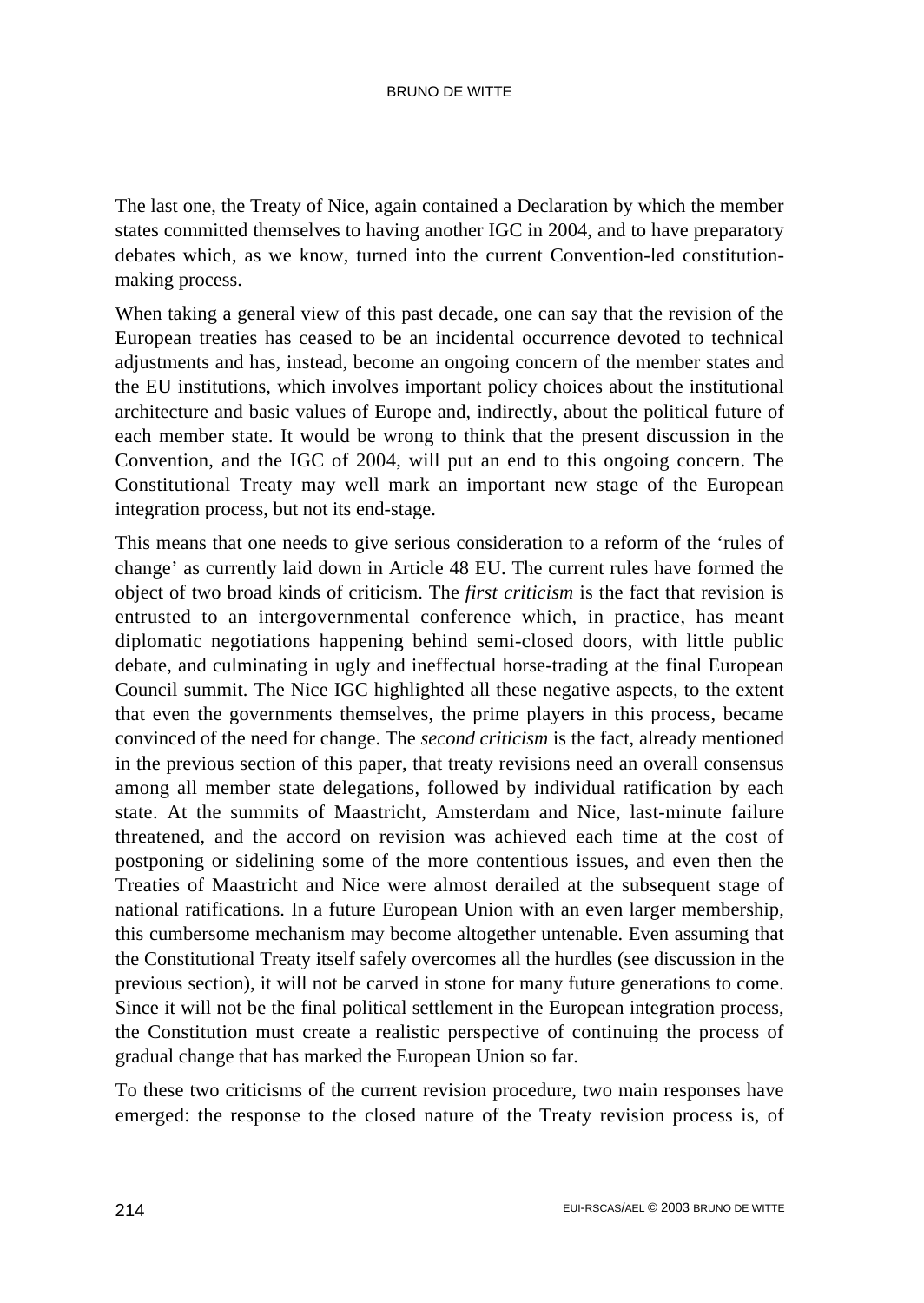course, the *Convention method;* whereas the response to the rigidity of the current revision process is the idea of *setting in place two different procedures* for Treaty revision: a rigid procedure for the very basic provisions, and a more flexible provision for the rest. Both these responses are attractive, but their precise contours need to be spelled out. In the following pages, I will try to contribute to doing this.<sup>12</sup>

## *A. The Convention method*

The undoubted attraction of the Convention method lies in the way it broadens participation in the constitutional conversation and thereby allows a public *débat d'idées,* and also, more specifically, in the way that it provides a meaningful opportunity for the European Parliament and for national parliaments to directly influence the drafting of the European constitutional text, in contrast with the essentially passive, or potentially negative, role devoted to them in the traditional IGC regime.

The Convention Working Group on national parliaments proposed in its final report that 'the method of the Convention should be formalised in a future Constitutional Treaty, as a preparatory mechanism for future Treaty changes.<sup>'13</sup> The term 'preparatory mechanism' is rather timid. Others have, more radically, proposed that the power of making constitutional changes should be entrusted to a Convention composed in ways similar to the present Convention alongside, or instead of, an intergovernmental conference. One might mention, for instance, the procedure indicated in the revision clause (Article 101) of the Penelope document. It is composed of three steps (apart from the national ratification stage which comes at the very end): as a first step, the European Council declares, by a simple majority of its members, that one or more provisions of the Constitutional Treaty require revision; as a second step, a Convention is convened (composed like the present Convention) which may adopt a *recommendation for revision* by a majority of three-quarters; the third step is the *adoption* of the recommendation by the European Council. In this

<sup>12</sup> Much of the inspiration of what follows comes from the report of the European University Institute of July 2000: *Reforming the Treaties' Amendment Procedures. Second Report on the Reorganisation of the European Union Treaties submitted to the European Commission on 31 July 2000,* [http://europa.eu.int/comm/archives/igc2000/offdoc/discussiondocs/index\\_en.htm.](http://europa.eu.int/comm/archives/igc2000/offdoc/discussiondocs/index_en.htm)

<sup>13</sup> CONV 353/02 of 22 October 2002, p. 15.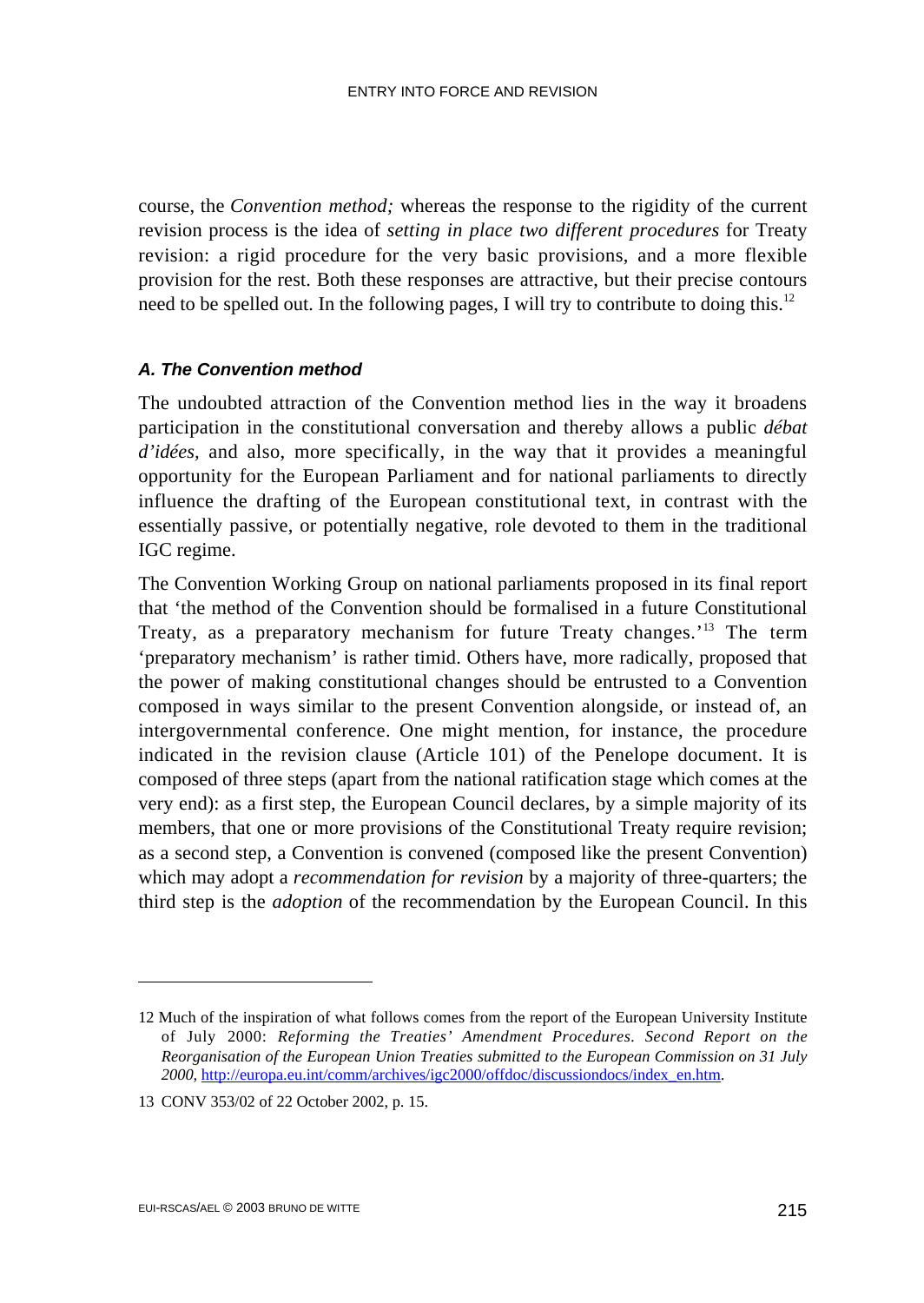way, **the Convention is allowed to determine the content of the changes, but the final decision of whether or not to go ahead with them is left with the governments of the member states.** I agree with this mechanism, except on one point: rather than in the European Council (an EU institution), the revision should be adopted in a meeting of representatives of the governments (who could, in fact, be the members of the European Council themselves), so as to preserve the treaty nature of the Constitutional Treaty.

## *B. Differentiation between revision procedures*

The Laeken Declaration poses the question whether there should be a 'distinction between the amendment and ratification procedures for the basic treaty and for the other treaty provisions'. Putting the question seems to presuppose a positive answer. Indeed, making this distinction was one of the prime motives for undertaking the reorganisation project, as one can see very clearly, for instance, in the Dehaene/Weizsäcker/Simon report of 1999.14 There is no trace of such a distinction in the Convention Praesidium's 'skeleton' of October 2002, which simply refers in Article  $x + 3$ , in the singular, to 'Procedure for revision of the constitutional treaty', but many of the draft constitutional documents that were circulated in recent months propose to make that distinction. If a distinction between amendment procedures is made, then all of them must arguably be mentioned in Part One; indeed, the amendment procedure(s) applicable to Part Two is of equally fundamental constitutional importance as the amendment procedure applicable to Part One provisions.

Let us assume, for the sake of simplicity, that there will be one rigid amendment procedure for a Part One of the Constitutional Treaty dealing with the institutional structure and fundamental values, and a less rigid amendment procedure for a Part Two dealing with the policies (though one could also envisage a less straightforward distinction). In which way, and to which extent, could these procedures be differentiated?

<sup>14</sup> Von Weizsäcker, Dehaene and Simon, *The Institutional Implications of Enlargement,* report to the Commission of 18 October 1999, [http://europa.eu.int/igc2000/repoct99\\_en.pdf,](http://europa.eu.int/igc2000/repoct99_en.pdf) at p. 12-13.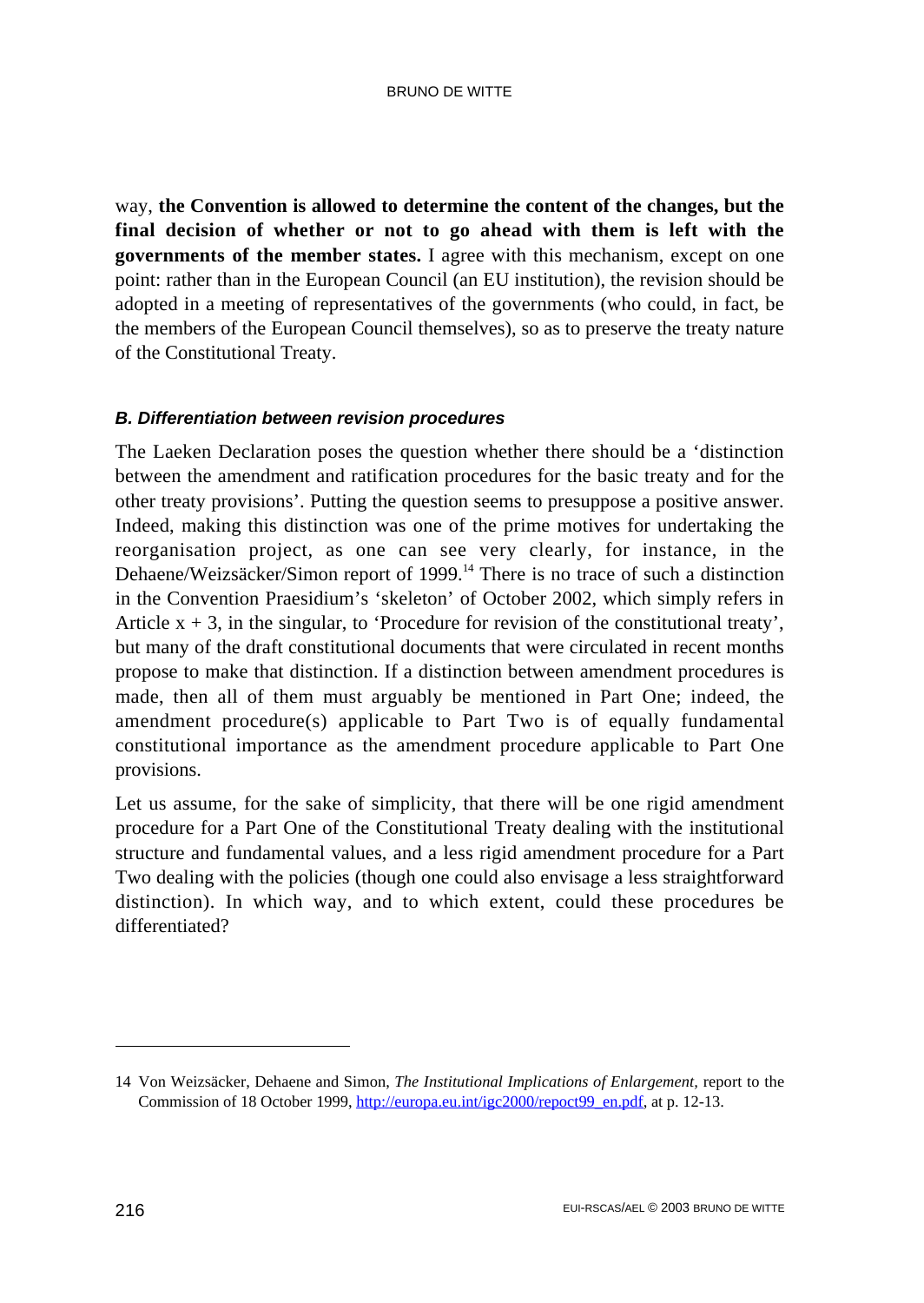If one considers how the amendment procedure for Part Two could be made less cumbersome than the current procedure of Article 48 EU, then there seem to be two different, but possibly cumulative, ways:

- a) Adopting a model of 'autonomous revision', i.e. revision decided by the EU institutions *without the need for ratification of the amendments by the individual national parliaments.*
- b) *Abandoning the requirement that all states should approve the changes* and replace this rule by some sort of yet to be invented 'superqualified majority'.

Regarding the first way, one may note that the EC Treaty, already today, provides for some cases of simplified change in which the decision-making on amendment is entrusted to the EU institutions (usually, the Council acting unanimously) rather than an intergovernmental conference. However, this existing model should not be extended to the whole of Part Two. It has, in my view, a formal and a substantive defect. The formal defect is that, by providing for a modification of a *Treaty* rule by means of an *unilateral act of an EU institution,* it creates some uncertainty about the legal status of the newly amended rule: is the new rule still *primary Treaty law* or has it become *secondary EU law* and, if the latter is the case, how does this particular type of secondary law relate to the rest of secondary EU law? In order to avoid this uncertainty, **the amendment could be enacted by means of a 'Decision of the representatives of the member states',** i.e. the same physical persons that also compose the Council but operating with a different hat: acting under international law to conclude an international treaty in simplified form, rather than acting in the framework of the EU institution called Council.

The second, substantive, defect of the presently existing mechanism of 'autonomous' revision is that it does not directly involve either the European or the national parliaments. This exclusion could not be justified in a future simplified revision procedure. So, the Decision of the representatives of the member states, mentioned above, should either receive the assent of the European Parliament or provide for the prior formal consultation of national parliaments (to compensate for the fact that they will abandon their individual right of approval for changes of this part of the Treaty). One could also **combine both levels of parliamentary representation by simply convening a Convention that would have the task of adopting a recommendation for revision addressed to the governments.** I do not think that the convening of a Convention would be too cumbersome a mechanism for changes of Part Two. It would concentrate the minds on the importance of the act and create some time for reflection.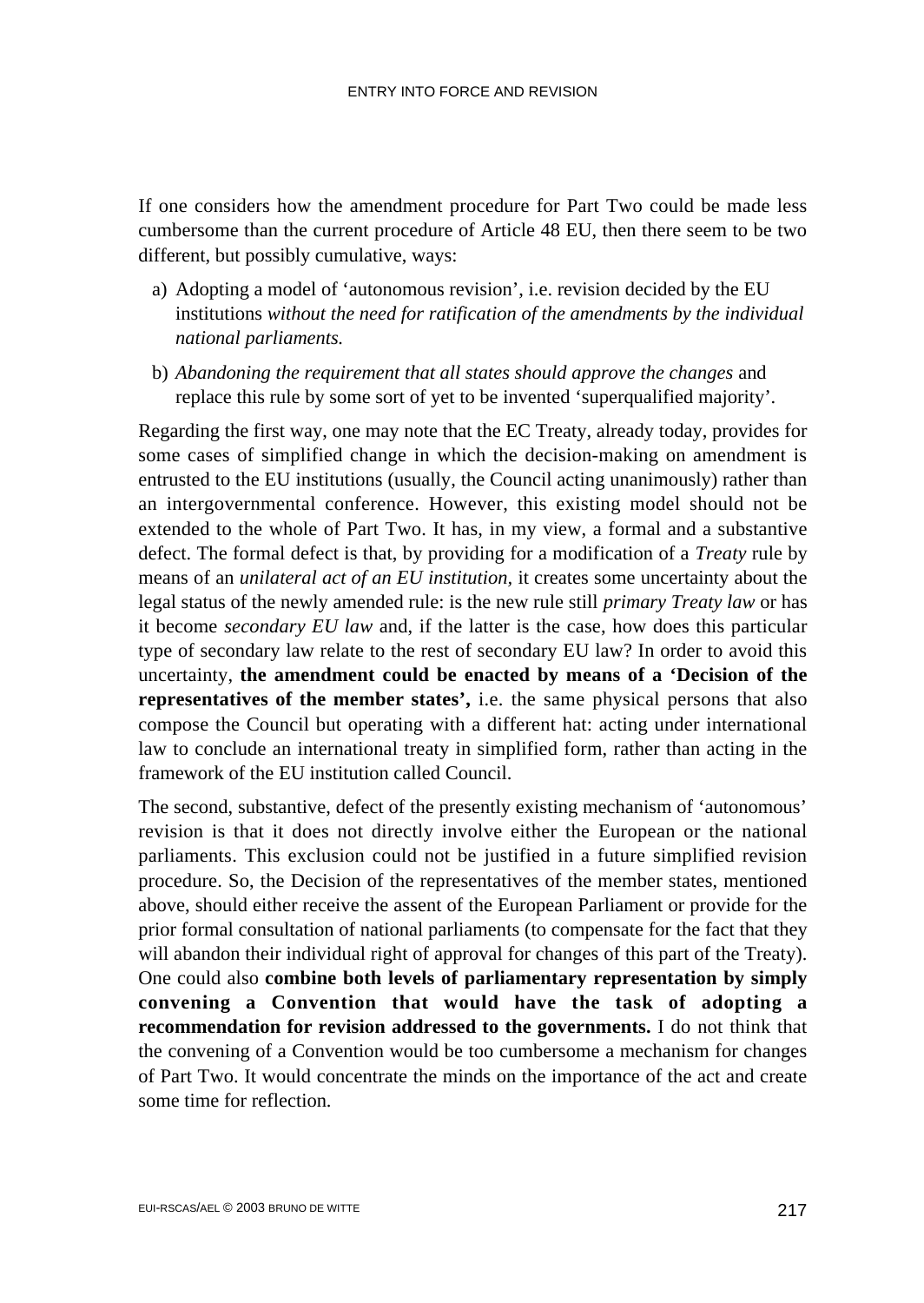The second way in which greater flexibility could be created is, of course, to remove—as far as Part Two of the Treaty is concerned—the requirement that amendments must be approved by *all* the member states. This requirement could be replaced by a superqualified majority of, say, three-quarters of the states representing at least three-quarters of the population of the Union. Combining this with the 'autonomous' procedure described above, *a flexible revision rule for 'Part Two' could be worded as follows:*

*'Amendments of provisions [other than of Part One] of this Treaty will be made on the basis of a proposal adopted by a Convention acting by a majority of two-thirds of its members. This proposal will be adopted by means of a Decision of the representatives of the governments of the member states, acting by a majority of three-quarters of the states, provided these states represent at least three-quarters of the total population of the Union. The amendment will enter into force on the date specified in the Decision.'*

The development of a two-track system of Constitutional Treaty amendment does not mean that 'Part One' should remain subject to the present heavy procedure of consensus among *all* governments (preceded by a Convention), combined with the requirement of ratification by *all* member states. Most of the draft constitutions that have been circulated so far stick to the requirement of the common accord between all states, and their unanimous ratification, for changes of the essential constitutional provisions.15 I wonder whether this should remain the case in the future. The reasons that led to the current speculations about allowing for a less-than-unanimous *approval and ratification* of the Constitutional Treaty (as discussed in the previous section of this essay) will occur again and again in a future Union of 25 or more states. The rigidity of the present rule of Article 48 EU may well become untenable. I therefore approve of the proposal made in the Penelope document that amendments of 'Part One' could be approved by a very heavy five-sixth majority of states (rather than all of them) followed by ratification under the constitutional rules of five-sixth

<sup>15</sup> E.g. the Hain/Dashwood draft, Article 25. But see the EPC/F. Dehousse draft, Article 76: amendments adopted if approved and ratified by a majority of 75% of the member states representing 75% of the population.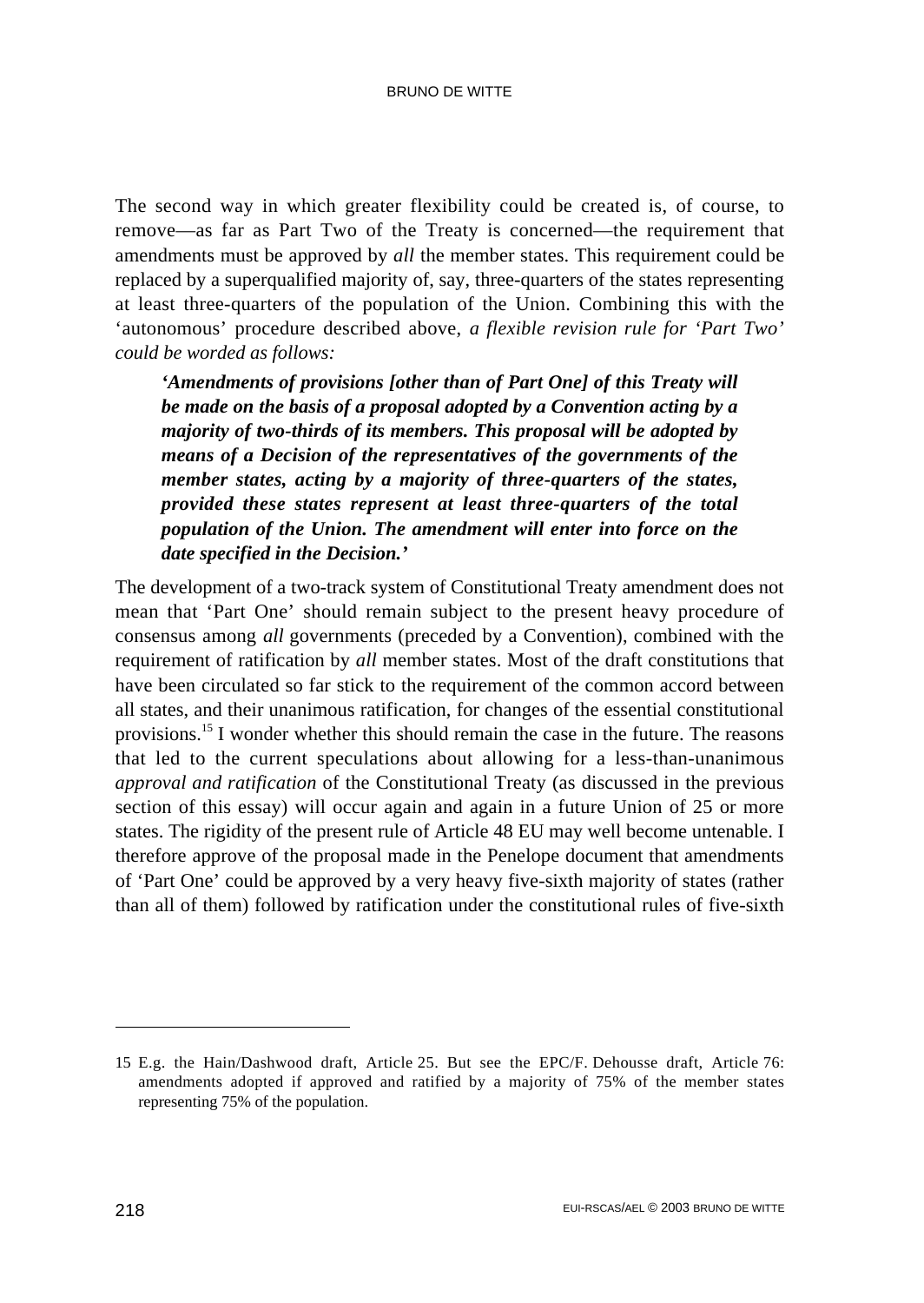of the states (rather than all).<sup>16</sup> This does not necessarily mean that one should allow in the future for a small minority of states to be flatly overruled in decisions on revision of the fundamental elements of the Constitution. One should rather try to devise a mechanism allowing for the partial opt-out of unwilling member states from future revisions agreed by the very vast majority (if such an opt-out is practically possible, which would depend on the nature of the revised norms), or for their withdrawal from the Union.

Finally, if two sets of amendment rules are introduced, it will be necessary to avoid amendments adopted under the more flexible revision procedure that could indirectly modify the more heavily entrenched provisions of the constitutional treaty. One way of achieving this would be to make it compulsory to consult the European Court of Justice before any amendment of the constitutional treaty is undertaken, so that the Court can decide whether the envisaged amendment is truly one that can be made under the flexible rules.

In the previous pages, I have only dealt with some of the central issues raised by a possible modification of the current revision procedure. However, the Convention and the IGC should also discuss (if time allows!) the introduction of further reforms of the 'rules of change', such as providing for the direct involvement of the European citizens, either by **creating a right of constitutional initiative,** i.e. the possibility for a group of EU citizens to initiate a Treaty amendment procedure on a given matter, or by **requiring the direct popular approval, by means of a Europe-wide referendum, of constitutional changes, or at least of changes made to Part One of the Constitution.** The latter innovation would require a solution to the very delicate question of the conditions of approval of constitutional changes by means of a European referendum: would an overall (possibly qualified) majority across Europe be sufficient, or would there have to be a majority in all, or almost all, member states separately? As things stand, the proposition that a constitutional change could be enacted even against the declared wishes of a majority of voters in a particular group of states, would raise serious opposition. Therefore, it may be wiser for the *present* Convention not to include any provisions for a 'constitutional referendum' when drafting its rules on revision.

<sup>16</sup> Penelope document, p. 29 (Article 101 of the draft). See already the EUI report *Reforming the Treaties' Amendment Procedures,* cit.